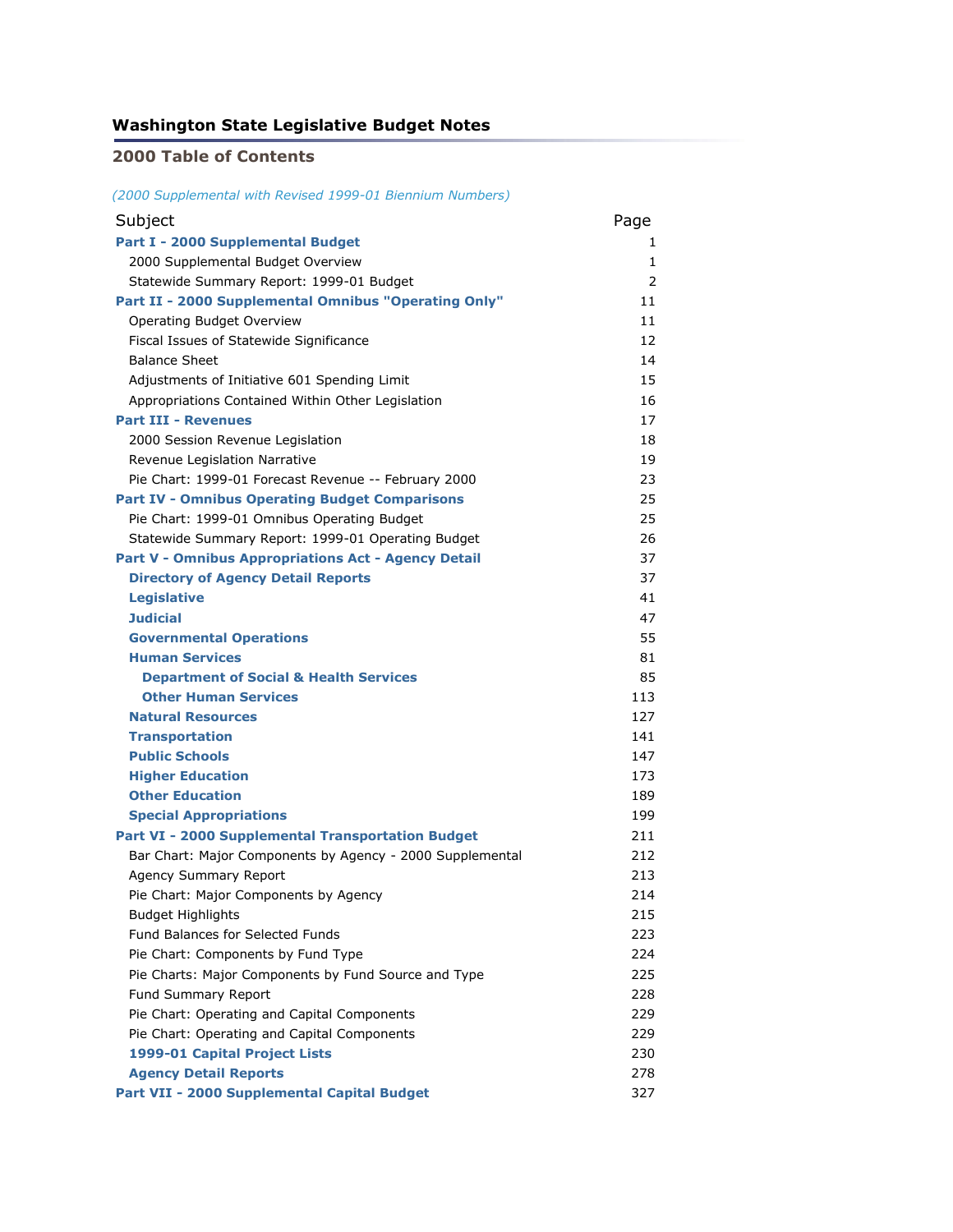| <b>Budget Highlights</b>                                                | 328 |
|-------------------------------------------------------------------------|-----|
| Capital Budget Appropriations                                           | 330 |
| Pie Chart: 2000 Supplemental Capital Budget by Functional Area          | 331 |
| New Appropriations Project List                                         | 332 |
| Alternative Financing Projects                                          | 335 |
| Washington Wildlife & Recreation Program Projects - LEAP Doc No 2000-W4 | 336 |
| Trust Land Transfer Program - LEAP Doc No 2000-T1                       | 337 |
| Aquatic Lands Enhancement Acct Grant Funding - LEAP Doc No 2000-A1      | 338 |
| 2000 Supplemental Capital Budget Project Descriptions                   | 339 |
| <b>Appendix - Historical Comparisions</b>                               | 351 |
| Revenues                                                                | 352 |
| Bar Chart: 1989-91 through 1999-01 Revenues by Source                   | 352 |
| Table: 1989-91 through 1999-01 Revenues by Source                       | 353 |
| <b>Omnibus Operating Budget</b>                                         | 352 |
| Bar Chart: 1989-91 Expenditures through 1999-01 Budget                  | 352 |
| Tables: 1989-91 Expenditures through 1999-01 Budge                      | 353 |
| Table: 1989-91 Actual FTEs through 1999-01 Budge                        | 353 |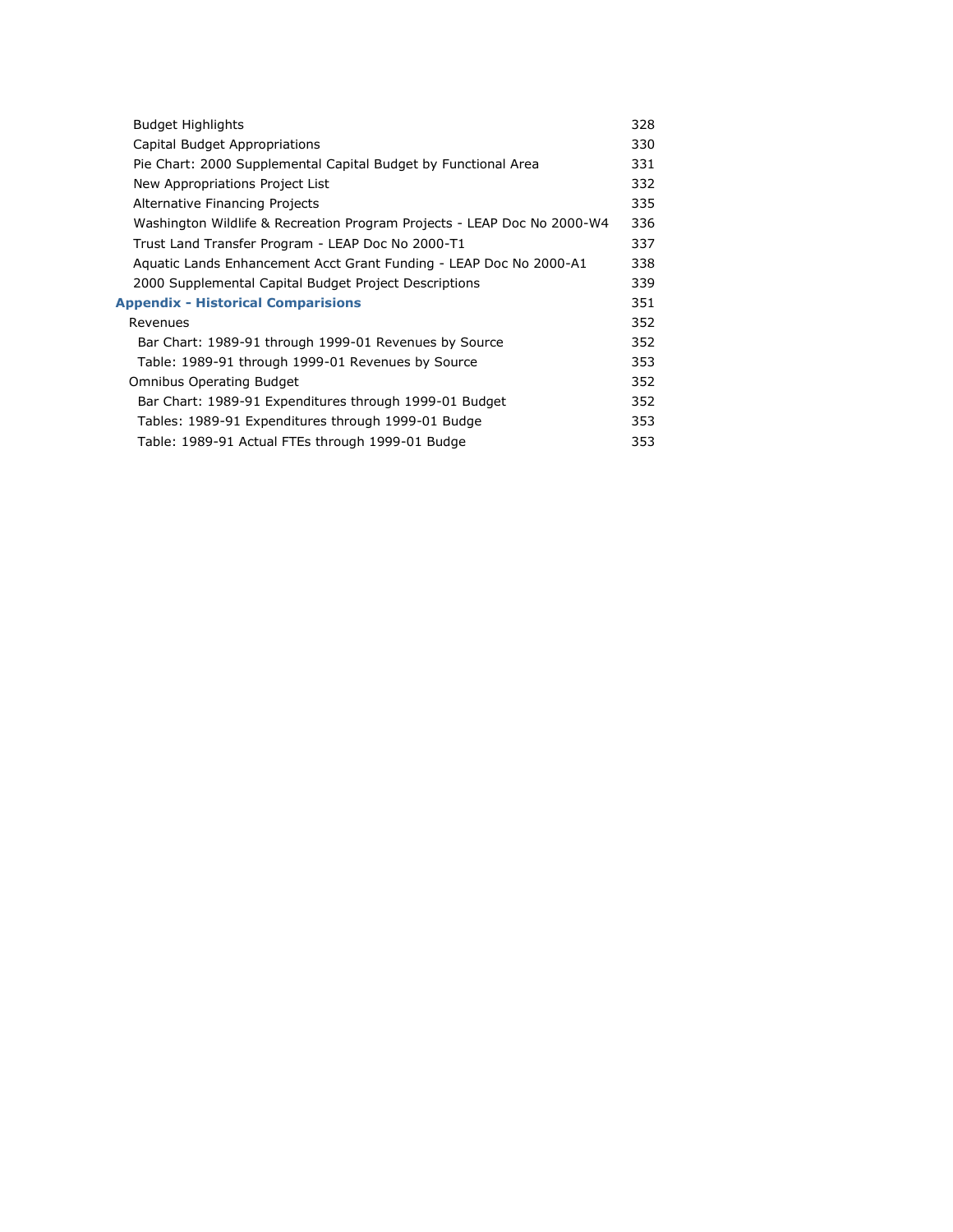## **2000 Supplemental Budget Overview** *Operating, Transportation, and Capital Budgets*

Washington State biennial budgets authorized by the Legislature in the 2000 2<sup>nd</sup> Special Session total \$45.26 billion. The omnibus operating budget accounts for \$37.92 billion. The transportation budget and the omnibus capital budget account for \$3.7 billion and \$3.63 billion, respectively. These budgets reflect changes from the biennial amounts originally authorized by the Legislature in the 1999  $1<sup>st</sup>$  Special Session as follows: omnibus operating – an increase of \$0.76 billion, which is a 2.0 percent increase; transportation – a decrease of \$0.79 billion, which is a 17.6 percent reduction; and omnibus capital – an increase of \$0.09 billion, which is a 2.5 percent increase.

The loss of motor vehicle excise tax revenues triggered the reduction in the transportation budget. Much of the omnibus operating budget action focused on supporting local government programs impacted by the loss of motor vehicle excise tax revenues.

Separate overviews are included for each of the budgets. The omnibus operating budget overview can be found on page 11, the transportation budget overview on page 215, and the omnibus capital budget overview on page 328.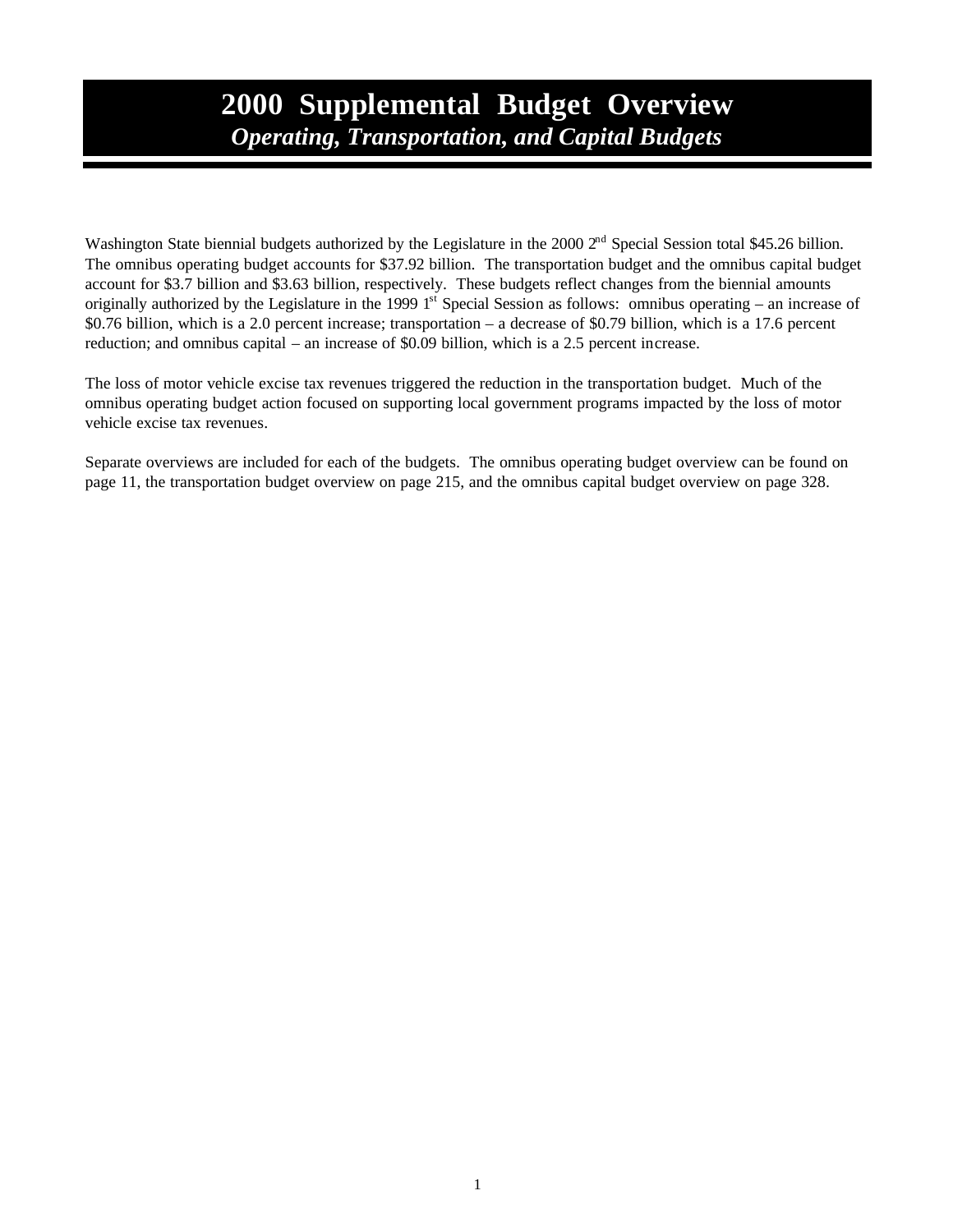#### **Including 2000 Supplemental**

#### **Total Budgeted Funds**

#### **TOTAL STATE**

(Dollars in Thousands)

|                             | <b>Omnibus</b>                    |                                                  |           |                              | <b>Capital Budget</b> |              |
|-----------------------------|-----------------------------------|--------------------------------------------------|-----------|------------------------------|-----------------------|--------------|
|                             | <b>Operating</b><br><b>Budget</b> | <b>Transportation Budget</b><br><b>Operating</b> | Capital   | <b>New</b><br><b>Approps</b> | <b>Reapprops</b>      | <b>Total</b> |
| Legislative                 | 124,815                           | 8.756                                            | $\theta$  | $\Omega$                     | $\Omega$              | 133,571      |
| Judicial                    | 123,118                           | $\Omega$                                         | 0         | 2,400                        | 0                     | 125,518      |
| Governmental Operations     | 2,518,891                         | 222                                              | $\theta$  | 394.489                      | 260,479               | 3,174,081    |
| <b>Other Human Services</b> | 15,566,757                        | $\Omega$                                         | 0         | 237,640                      | 217,634               | 16,022,031   |
| <b>Natural Resources</b>    | 997,655                           | 1.170                                            | 2,690     | 569,222                      | 264,878               | 1,835,615    |
| Transportation              | 110.297                           | 1,387,762                                        | 2,061,155 | 16,955                       | 900                   | 3,577,069    |
| Public Schools              | 10,398,399                        | $\Omega$                                         | 0         | 378,500                      | 114.419               | 10,891,318   |
| <b>Higher Education</b>     | 5,875,347                         | $\Omega$                                         | 0         | 769,313                      | 362,100               | 7,006,760    |
| <b>Other Education</b>      | 101.506                           | $\theta$                                         | $\Omega$  | 37,138                       | 1,115                 | 139,759      |
| Special Appropriations      | 2,100,858                         | 254,776                                          | 0         | $\theta$                     | $\Omega$              | 2,355,634    |
| <b>Statewide Total</b>      | 37,917,643                        | 1,652,686                                        | 2,063,845 | 2,405,657                    | 1,221,525             | 45,261,356   |

*Note: This report includes all funds budgeted by the Legislature this biennium through the April 2000 session. In addition to amounts appropriated in the Omnibus Operating, Transportation, and Capital Budgets, the report includes budgeted but non-appropriated amounts of \$4,839 million in the Omnibus Operating Budget, \$165 million in the Transportation Operating Budget, and \$15 million in the Transportation Capital Budget. Appropriations from the General Fund to the Multimodal Transportation Account (\$50 million) and to the Puget Sound Ferry Operations Account (\$20 million) are shown in the Omnibus Operating Budget as General Fund-State appropriations. These same amounts show up in the Transportation Budget as appropriations to agencies from the Multimodal Transportation Account and from the Puget Sound Ferry Operations*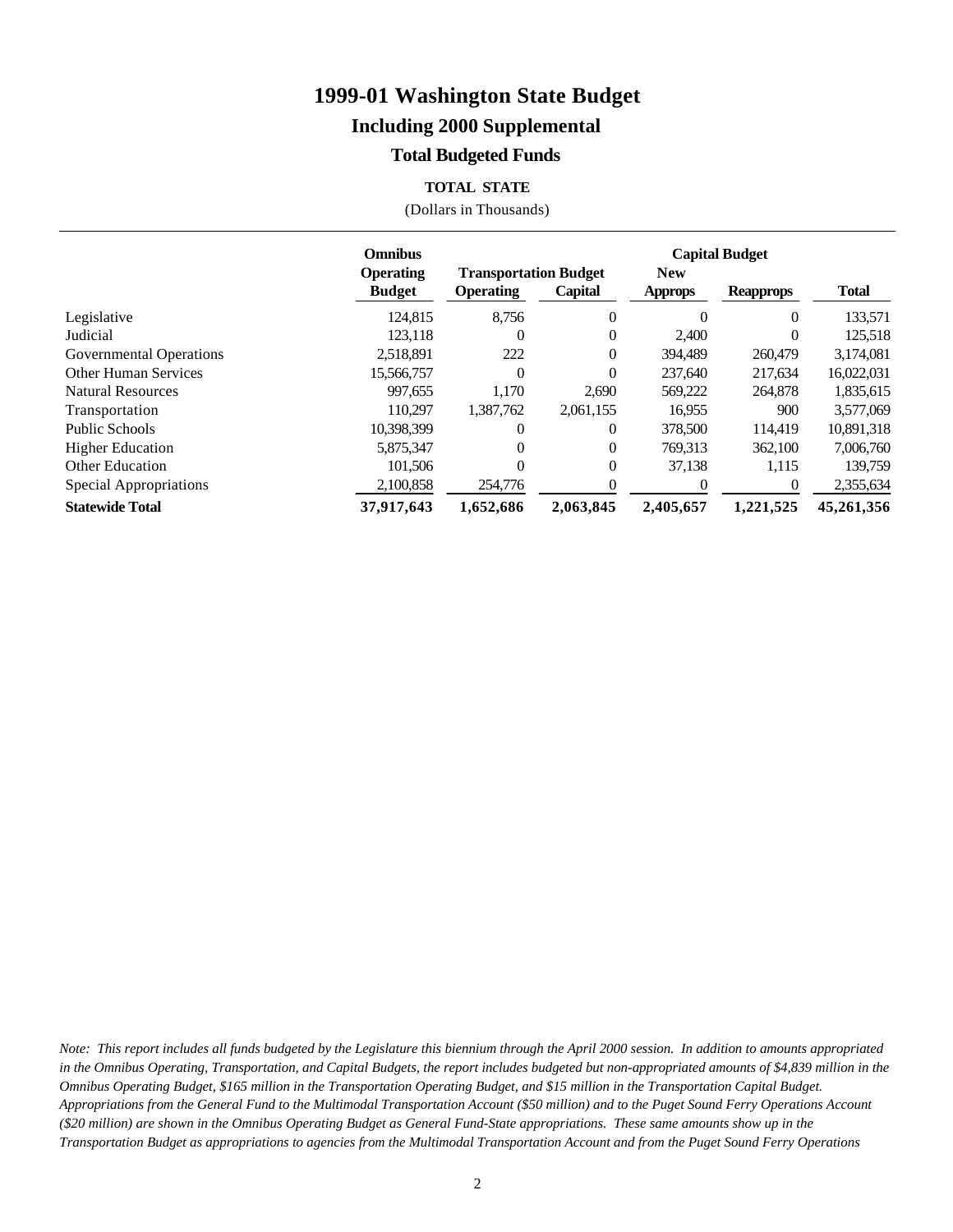### **Including 2000 Supplemental**

#### **Total Budgeted Funds**

#### **LEGISLATIVE AND JUDICIAL**

|                                    | <b>Omnibus</b>   |                              |                |                | <b>Capital Budget</b> |              |
|------------------------------------|------------------|------------------------------|----------------|----------------|-----------------------|--------------|
|                                    | <b>Operating</b> | <b>Transportation Budget</b> |                | <b>New</b>     |                       |              |
|                                    | <b>Budget</b>    | <b>Operating</b>             | Capital        | <b>Approps</b> | <b>Reapprops</b>      | <b>Total</b> |
| House of Representatives           | 51,034           | $\theta$                     | $\overline{0}$ | $\overline{0}$ | $\overline{0}$        | 51,034       |
| Senate                             | 41,404           | 2,436                        | 0              | $\Omega$       | $\Omega$              | 43,840       |
| Jt Leg Audit & Review Committee    | 3,375            | $\theta$                     | 0              | 0              | $\theta$              | 3,375        |
| Legislative Transportation Comm    | $\Omega$         | 3,633                        | 0              | $\Omega$       | $\theta$              | 3,633        |
| <b>LEAP Committee</b>              | 2,937            | 887                          | $\Omega$       | $\Omega$       | $\theta$              | 3,824        |
| Office of the State Actuary        | 1,967            | 0                            | 0              | $\Omega$       | $\theta$              | 1,967        |
| Joint Legislative Systems Comm     | 13,875           | $\theta$                     | $\theta$       | 0              | $\mathbf{0}$          | 13,875       |
| <b>Statute Law Committee</b>       | 9,727            | 0                            | 0              | $\Omega$       | 0                     | 9,727        |
| <b>Redistricting Commission</b>    | 496              | $\Omega$                     | 0              | 0              | $\theta$              | 496          |
| Blue Ribbon Commission on Transpo  | $\Omega$         | 1,800                        | $\overline{0}$ | $\overline{0}$ | $\overline{0}$        | 1,800        |
| <b>Total Legislative</b>           | 124,815          | 8,756                        | $\bf{0}$       | $\bf{0}$       | $\bf{0}$              | 133,571      |
|                                    |                  |                              |                |                |                       |              |
| Supreme Court                      | 10,094           | $\overline{0}$               | $\Omega$       | 0              | $\overline{0}$        | 10,094       |
| <b>State Law Library</b>           | 3,685            | $\overline{0}$               | $\overline{0}$ | 0              | $\theta$              | 3,685        |
| Court of Appeals                   | 22,779           | 0                            | 0              | 2,400          | 0                     | 25,179       |
| Commission on Judicial Conduct     | 1,756            | 0                            | $\Omega$       | 0              | 0                     | 1,756        |
| Office of Administrator for Courts | 71,814           | 0                            | 0              | $\Omega$       | $\theta$              | 71,814       |
| Office of Public Defense           | 12,990           | $\theta$                     | $\overline{0}$ | 0              | $\overline{0}$        | 12,990       |
| <b>Total Judicial</b>              | 123,118          | $\bf{0}$                     | $\bf{0}$       | 2,400          | $\bf{0}$              | 125,518      |
| <b>Total Legislative/Judicial</b>  | 247,933          | 8,756                        | 0              | 2,400          | $\bf{0}$              | 259,089      |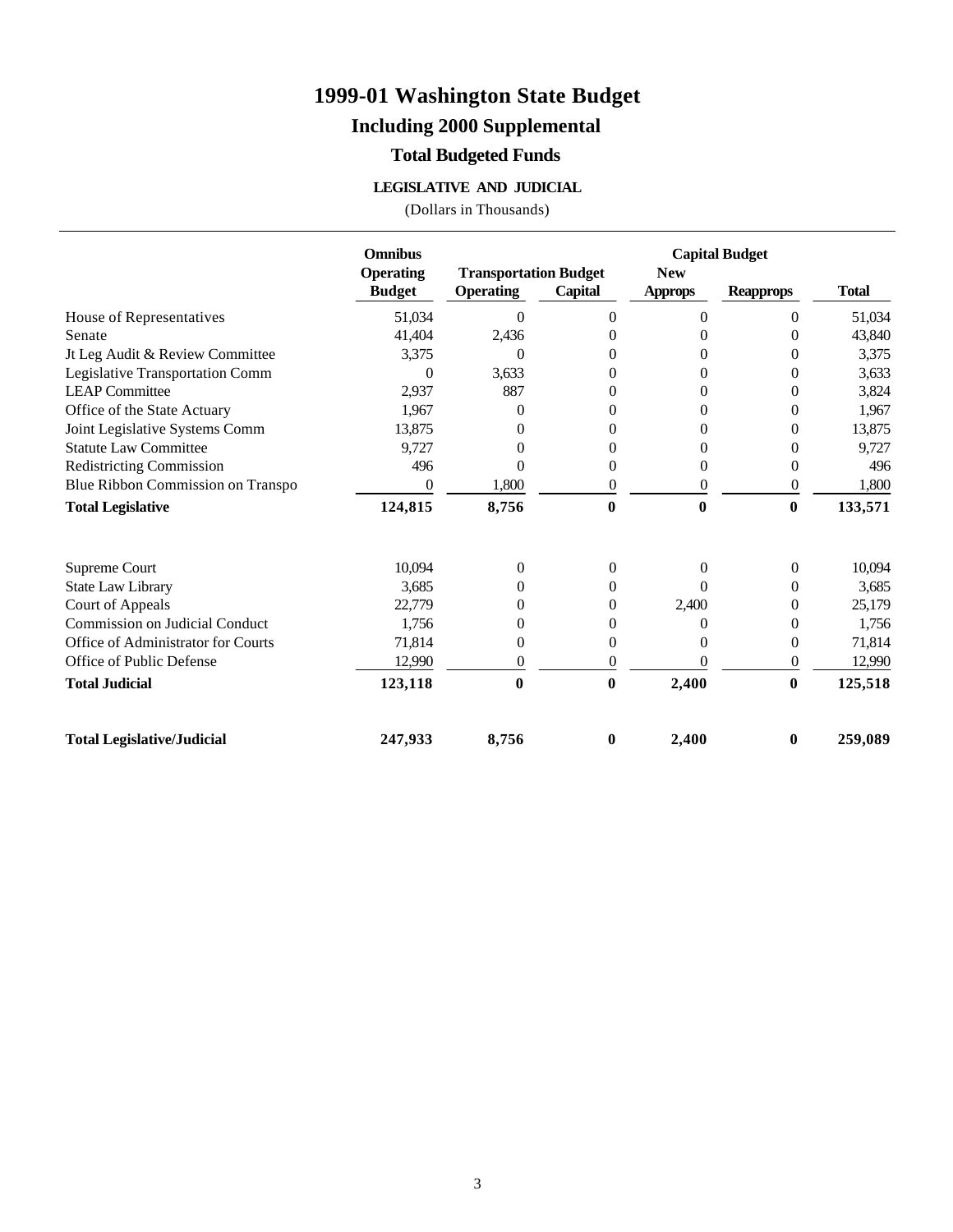### **Including 2000 Supplemental**

#### **Total Budgeted Funds**

#### **GOVERNMENTAL OPERATIONS**

|                                           | <b>Omnibus</b>   |                              |                | <b>Capital Budget</b> |                  |              |
|-------------------------------------------|------------------|------------------------------|----------------|-----------------------|------------------|--------------|
|                                           | <b>Operating</b> | <b>Transportation Budget</b> |                | <b>New</b>            |                  |              |
|                                           | <b>Budget</b>    | <b>Operating</b>             | Capital        | <b>Approps</b>        | <b>Reapprops</b> | <b>Total</b> |
| Office of the Governor                    | 12,391           | $\theta$                     | $\mathbf{0}$   | $\theta$              | $\boldsymbol{0}$ | 12,391       |
| Office of the Lieutenant Governor         | 846              | $\overline{0}$               | $\overline{0}$ | $\overline{0}$        | $\theta$         | 846          |
| <b>Public Disclosure Commission</b>       | 3,921            | $\overline{0}$               | $\overline{0}$ | $\overline{0}$        | $\overline{0}$   | 3,921        |
| Office of the Secretary of State          | 35,363           | $\overline{0}$               | $\theta$       | 320                   | 585              | 36,268       |
| Governor's Office of Indian Affairs       | 520              | $\overline{0}$               | $\overline{0}$ | $\theta$              | $\mathbf{0}$     | 520          |
| Asian/Pacific-American Affrs              | 430              | $\overline{0}$               | $\overline{0}$ | $\theta$              | $\overline{0}$   | 430          |
| Office of the State Treasurer             | 14,244           | $\overline{0}$               | $\overline{0}$ | $\overline{0}$        | $\overline{0}$   | 14,244       |
| Office of the State Auditor               | 43,171           | $\overline{0}$               | $\overline{0}$ | $\overline{0}$        | $\overline{0}$   | 43,171       |
| Comm Salaries for Elected Officials       | 195              | $\overline{0}$               | $\overline{0}$ | $\overline{0}$        | $\mathbf{0}$     | 195          |
| Office of the Attorney General            | 157,459          | $\overline{0}$               | $\overline{0}$ | $\overline{0}$        | $\overline{0}$   | 157,459      |
| <b>Caseload Forecast Council</b>          | 910              | $\overline{0}$               | $\overline{0}$ | $\overline{0}$        | $\theta$         | 910          |
| Dept of Financial Institutions            | 20,359           | $\overline{0}$               | $\theta$       | $\theta$              | 0                | 20,359       |
| Dept Community, Trade, Econ Dev           | 360,061          | $\overline{0}$               | 0              | 315,663               | 233,290          | 909,014      |
| Economic & Revenue Forecast Council       | 947              | $\overline{0}$               | $\theta$       | $\theta$              | $\theta$         | 947          |
| Office of Financial Management            | 64,263           | $\overline{0}$               | $\theta$       | 6,300                 | 8,900            | 79,463       |
| Office of Administrative Hearings         | 20,799           | $\overline{0}$               | $\overline{0}$ | $\overline{0}$        | $\theta$         | 20,799       |
| Department of Personnel                   | 33,629           | $\overline{0}$               | $\overline{0}$ | $\theta$              | $\theta$         | 33,629       |
| <b>State Lottery Commission</b>           | 796,297          | $\overline{0}$               | $\overline{0}$ | $\overline{0}$        | $\boldsymbol{0}$ | 796,297      |
| Washington State Gambling Comm            | 27,630           | $\overline{0}$               | $\overline{0}$ | $\overline{0}$        | $\mathbf{0}$     | 27,630       |
| WA State Comm on Hispanic Affairs         | 441              | $\overline{0}$               | $\overline{0}$ | $\overline{0}$        | $\mathbf{0}$     | 441          |
| African-American Affairs Comm             | 378              | $\overline{0}$               | $\overline{0}$ | $\overline{0}$        | $\mathbf{0}$     | 378          |
| Personnel Appeals Board                   | 1,602            | $\overline{0}$               | $\overline{0}$ | $\overline{0}$        | $\mathbf{0}$     | 1,602        |
| Department of Retirement Systems          | 49,365           | $\overline{0}$               | $\overline{0}$ | $\overline{0}$        | $\mathbf{0}$     | 49,365       |
| <b>State Investment Board</b>             | 11,137           | $\overline{0}$               | $\overline{0}$ | $\overline{0}$        | $\mathbf{0}$     | 11,137       |
| Department of Revenue                     | 148,086          | $\overline{0}$               | $\overline{0}$ | $\overline{0}$        | $\mathbf{0}$     | 148,086      |
| Board of Tax Appeals                      | 1,856            | $\overline{0}$               | $\overline{0}$ | $\overline{0}$        | $\overline{0}$   | 1,856        |
| Municipal Research Council                | 4,146            | $\overline{0}$               | $\overline{0}$ | $\overline{0}$        | $\overline{0}$   | 4,146        |
| Minority & Women's Business Enterp        | 2,546            | $\overline{0}$               | $\theta$       | $\theta$              | $\overline{0}$   | 2,546        |
| Dept of General Administration            | 127,405          | $\overline{0}$               | $\theta$       | 51,352                | 6,704            | 185,461      |
| Department of Information Services        | 216,173          | $\overline{0}$               | $\overline{0}$ | $\overline{0}$        | $\boldsymbol{0}$ | 216,173      |
| Office of Insurance Commissioner          | 25,670           | $\overline{0}$               | $\overline{0}$ | $\overline{0}$        | $\overline{0}$   | 25,670       |
| <b>State Board of Accountancy</b>         | 1,254            | 0                            | $\overline{0}$ | 0                     | $\overline{0}$   | 1,254        |
| Forensic Investigations Council           | 272              | $\overline{0}$               | $\overline{0}$ | $\overline{0}$        | $\overline{0}$   | 272          |
| <b>Washington Horse Racing Commission</b> | 4,579            | $\theta$                     | $\theta$       | $\Omega$              | $\Omega$         | 4,579        |
| WA State Liquor Control Board             | 141,989          | $\boldsymbol{0}$             | 0              | 0                     | $\boldsymbol{0}$ | 141,989      |
| Utilities and Transportation Comm         | 27,418           | 222                          | 0              | 0                     | $\theta$         | 27,640       |
| Board for Volunteer Firefighters          | 573              | $\boldsymbol{0}$             | 0              | 0                     | $\theta$         | 573          |
| <b>Military Department</b>                | 121,267          | 0                            | 0              | 10,104                | 11,000           | 142,371      |
| <b>Public Employment Relations Comm</b>   | 4,066            | 0                            | 0              | 0                     | 0                | 4,066        |
| Growth Management Hearings Board          | 2,799            | $\theta$                     | 0              | 0                     | $\theta$         | 2,799        |
| <b>State Convention and Trade Center</b>  | 32,434           | $\boldsymbol{0}$             | 0              | 10,750                | $\theta$         | 43,184       |
| <b>Total Governmental Operations</b>      | 2,518,891        | 222                          | $\pmb{0}$      | 394,489               | 260,479          | 3,174,081    |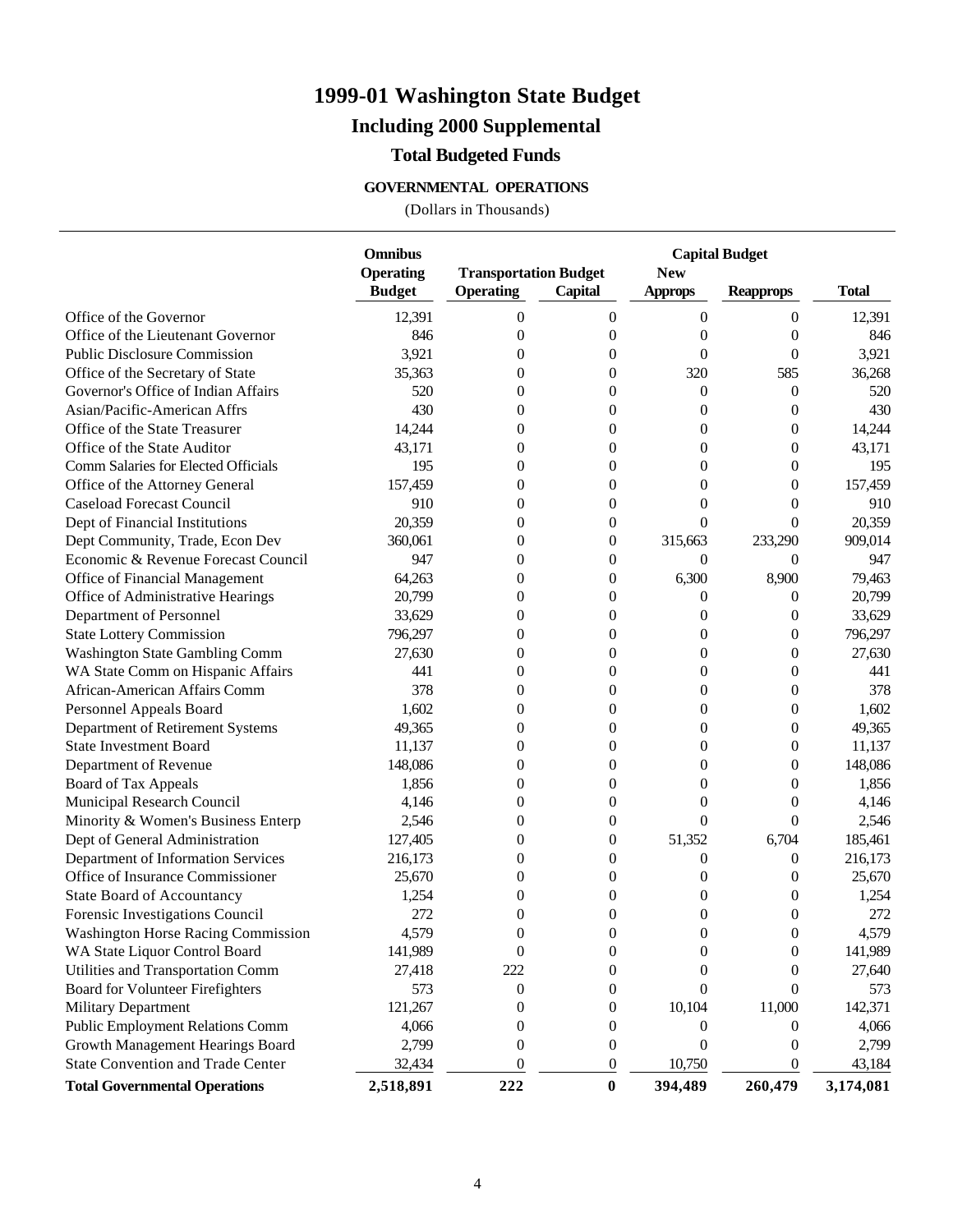### **Including 2000 Supplemental**

#### **Total Budgeted Funds**

#### **HUMAN SERVICES**

|                                           | <b>Omnibus</b>   |                              |         |                | <b>Capital Budget</b> |              |
|-------------------------------------------|------------------|------------------------------|---------|----------------|-----------------------|--------------|
|                                           | <b>Operating</b> | <b>Transportation Budget</b> |         | <b>New</b>     |                       |              |
|                                           | <b>Budget</b>    | <b>Operating</b>             | Capital | <b>Approps</b> | <b>Reapprops</b>      | <b>Total</b> |
| WA State Health Care Authority            | 603,223          | 0                            |         |                |                       | 603,223      |
| Human Rights Commission                   | 6,721            |                              |         |                |                       | 6,721        |
| <b>Bd of Industrial Insurance Appeals</b> | 23,231           | 0                            |         |                |                       | 23,231       |
| Criminal Justice Training Comm            | 17,880           | $\Omega$                     |         |                |                       | 17,880       |
| Department of Labor and Industries        | 423,422          | 0                            |         |                |                       | 423,422      |
| Indeterminate Sentence Review Board       | 1,854            | 0                            |         |                |                       | 1,854        |
| Dept of Social and Health Services        | 12,430,563       |                              |         | 83,510         | 50,212                | 12,564,285   |
| Department of Health                      | 565,255          | 0                            |         | 23,065         | 18,878                | 607,198      |
| Department of Veterans' Affairs           | 59,706           | 0                            |         | 3,600          | 750                   | 64,056       |
| Department of Corrections                 | 977,291          | $\Omega$                     |         | 127,465        | 147,794               | 1,252,550    |
| Dept of Services for the Blind            | 15,930           | 0                            |         |                |                       | 15,930       |
| Sentencing Guidelines Commission          | 1,641            | 0                            |         |                |                       | 1,641        |
| Department of Employment Security         | 440,040          | 0                            |         |                |                       | 440,040      |
| <b>Total Human Services</b>               | 15,566,757       |                              |         | 237,640        | 217,634               | 16,022,031   |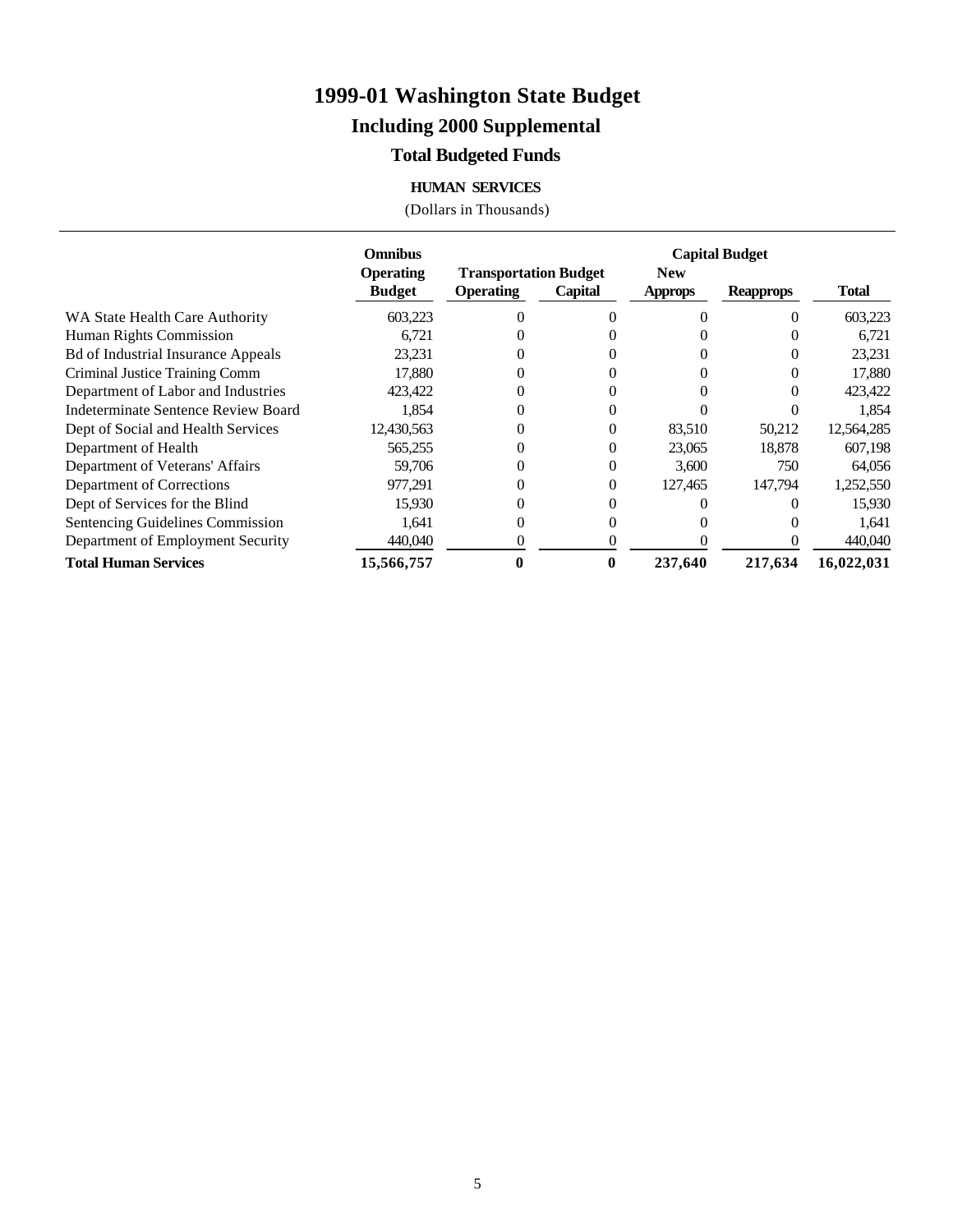### **Including 2000 Supplemental**

### **Total Budgeted Funds**

#### **NATURAL RESOURCES**

|                                        | <b>Omnibus</b>                    |                                                  |          |                              | <b>Capital Budget</b> |              |
|----------------------------------------|-----------------------------------|--------------------------------------------------|----------|------------------------------|-----------------------|--------------|
|                                        | <b>Operating</b><br><b>Budget</b> | <b>Transportation Budget</b><br><b>Operating</b> | Capital  | <b>New</b><br><b>Approps</b> | <b>Reapprops</b>      | <b>Total</b> |
| Columbia River Gorge Commission        | 1,354                             | $\Omega$                                         |          |                              |                       | 1,354        |
| Department of Ecology                  | 278,985                           | $\Omega$                                         | $\theta$ | 217,156                      | 146,876               | 643,017      |
| WA Pollution Liab Insurance Program    | 2.094                             | $\Omega$                                         |          |                              |                       | 2.094        |
| <b>State Parks and Recreation Comm</b> | 89.360                            | 859                                              | 2,690    | 27.898                       | 10,315                | 131,122      |
| Interagency Comm for Outdoor Rec       | 6,626                             | $\Omega$                                         |          | 184.400                      | 79,060                | 270,086      |
| <b>Environmental Hearings Office</b>   | 1,612                             | $\Omega$                                         | $\Omega$ | $\Omega$                     |                       | 1,612        |
| <b>State Conservation Commission</b>   | 9.326                             | $\theta$                                         | 0        | 10.500                       | 7.398                 | 27.224       |
| Dept of Fish and Wildlife              | 275,992                           | $\Omega$                                         | 0        | 26,653                       | 13.722                | 316,367      |
| Department of Natural Resources        | 250,467                           | $\Omega$                                         | 0        | 102.615                      | 7.507                 | 360,589      |
| Department of Agriculture              | 81,839                            | 311                                              |          | $\Omega$                     |                       | 82,150       |
| <b>Total Natural Resources</b>         | 997.655                           | 1.170                                            | 2.690    | 569,222                      | 264,878               | 1,835,615    |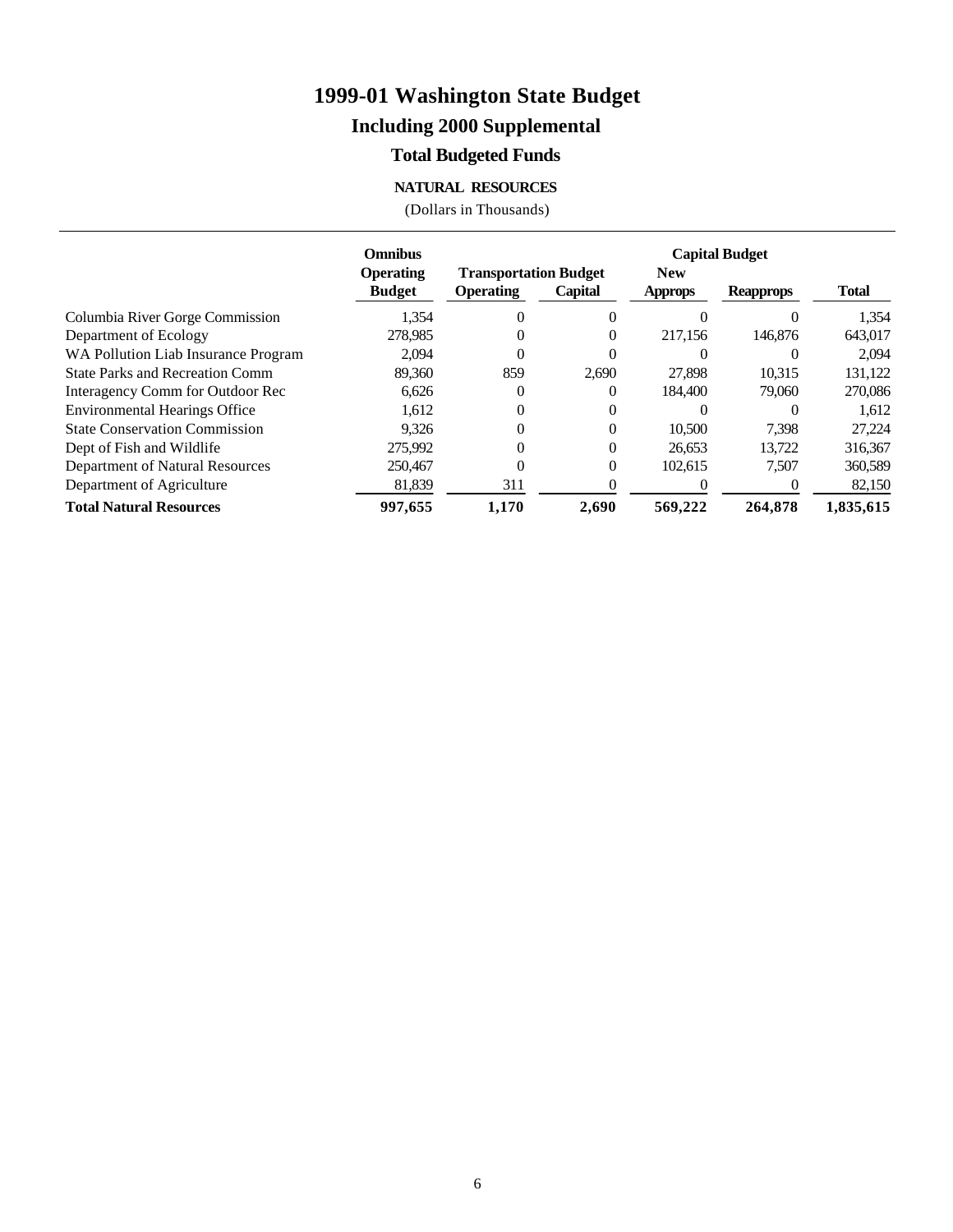### **Including 2000 Supplemental**

#### **Total Budgeted Funds**

#### **TRANSPORTATION**

|                                         | <b>Omnibus</b>                    |                                                  |           |                              | <b>Capital Budget</b> |              |
|-----------------------------------------|-----------------------------------|--------------------------------------------------|-----------|------------------------------|-----------------------|--------------|
|                                         | <b>Operating</b><br><b>Budget</b> | <b>Transportation Budget</b><br><b>Operating</b> | Capital   | <b>New</b><br><b>Approps</b> | <b>Reapprops</b>      | <b>Total</b> |
| Board of Pilotage Commissioners         |                                   | 253                                              |           |                              |                       | 253          |
| <b>Washington State Patrol</b>          | 77.206                            | 227,104                                          | 2,328     | 16,955                       | 900                   | 324,493      |
| <b>WA Traffic Safety Commission</b>     |                                   | 11,594                                           |           |                              |                       | 11,594       |
| Department of Licensing                 | 33,091                            | 157.964                                          |           |                              | $\Omega$              | 191.055      |
| Department of Transportation            |                                   | 989.218                                          | 1,697,924 |                              |                       | 2,687,142    |
| County Road Administration Board        |                                   |                                                  | 91.147    |                              | $_{0}$                | 91,147       |
| <b>Transportation Improvement Board</b> |                                   |                                                  | 269,756   |                              |                       | 269,756      |
| Marine Employees' Commission            |                                   | 322                                              |           |                              |                       | 322          |
| <b>Transportation Commission</b>        |                                   | 767                                              |           |                              |                       | 767          |
| Freight Mobility Strategic Invest       |                                   | 540                                              |           |                              |                       | 540          |
| <b>Total Transportation</b>             | 110.297                           | 1,387,762                                        | 2,061,155 | 16,955                       | 900                   | 3,577,069    |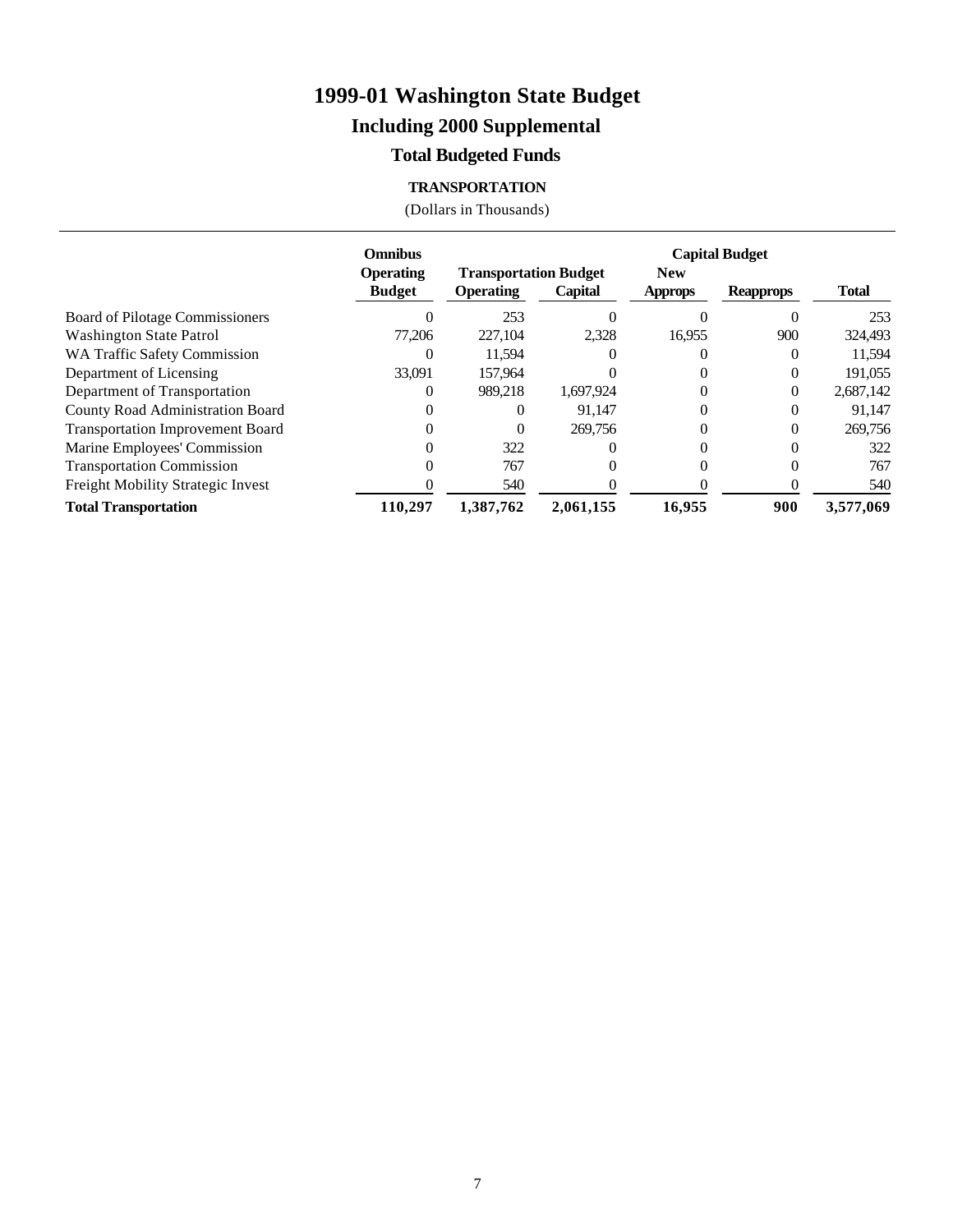### **Including 2000 Supplemental**

### **Total Budgeted Funds**

#### **EDUCATION**

|                                            | <b>Omnibus</b>                    |                                                  |                  | <b>Capital Budget</b>        |                  |              |
|--------------------------------------------|-----------------------------------|--------------------------------------------------|------------------|------------------------------|------------------|--------------|
|                                            | <b>Operating</b><br><b>Budget</b> | <b>Transportation Budget</b><br><b>Operating</b> | <b>Capital</b>   | <b>New</b><br><b>Approps</b> | <b>Reapprops</b> | <b>Total</b> |
|                                            |                                   |                                                  |                  |                              |                  |              |
| <b>State Board of Education</b>            | $\Omega$                          | $\boldsymbol{0}$                                 | $\boldsymbol{0}$ | 376,881                      | 114,419          | 491,300      |
| Superintendant of Public Instruction       | 10,398,399                        | $\boldsymbol{0}$                                 | $\boldsymbol{0}$ | 1,619                        | $\boldsymbol{0}$ | 10,400,018   |
| <b>Total Public Schools</b>                | 10,398,399                        | $\bf{0}$                                         | $\bf{0}$         | 378,500                      | 114,419          | 10,891,318   |
| <b>Higher Education Coordinating Board</b> | 250,835                           | $\boldsymbol{0}$                                 | $\boldsymbol{0}$ | 1,200                        | $\overline{0}$   | 252,035      |
| University of Washington                   | 2,712,042                         | $\theta$                                         | $\overline{0}$   | 308,284                      | 140,901          | 3,161,227    |
| <b>Washington State University</b>         | 789,187                           | $\overline{0}$                                   | $\overline{0}$   | 137,515                      | 62,004           | 988,706      |
| Eastern Washington University              | 153,469                           | $\theta$                                         | $\theta$         | 28,834                       | 13,302           | 195,605      |
| Central Washington University              | 155,959                           | $\boldsymbol{0}$                                 | $\boldsymbol{0}$ | 19,000                       | 11,050           | 186,009      |
| The Evergreen State College                | 82,178                            | $\theta$                                         | $\overline{0}$   | 12,910                       | 3,161            | 98,249       |
| Spokane Intercoll Rsch & Tech Inst         | 2,659                             | 0                                                | $\overline{0}$   | $\mathbf{0}$                 | $\overline{0}$   | 2,659        |
| Western Washington University              | 219,672                           | $\boldsymbol{0}$                                 | $\boldsymbol{0}$ | 32,080                       | 18,578           | 270,330      |
| Community/Technical College System         | 1,509,346                         | $\boldsymbol{0}$                                 | $\boldsymbol{0}$ | 229,490                      | 113,104          | 1,851,940    |
| <b>Total Higher Education</b>              | 5,875,347                         | $\bf{0}$                                         | $\bf{0}$         | 769,313                      | 362,100          | 7,006,760    |
| State School for the Blind                 | 8,853                             | $\boldsymbol{0}$                                 | $\boldsymbol{0}$ | 3,914                        | $\boldsymbol{0}$ | 12,767       |
| State School for the Deaf                  | 13,699                            | $\theta$                                         | $\overline{0}$   | 3,840                        | 0                | 17,539       |
| Work Force Trng & Educ Coord Board         | 37,751                            | $\overline{0}$                                   | $\boldsymbol{0}$ | $\Omega$                     | 0                | 37,751       |
| <b>State Library</b>                       | 25,577                            | $\theta$                                         | $\overline{0}$   | $\Omega$                     | $\theta$         | 25,577       |
| <b>Washington State Arts Commission</b>    | 5,921                             | $\theta$                                         | $\overline{0}$   | $\Omega$                     | $\overline{0}$   | 5,921        |
| <b>Washington State Historical Society</b> | 7,185                             | $\overline{0}$                                   | $\theta$         | 6,119                        | 815              | 14,119       |
| East Wash State Historical Society         | 2,520                             | $\boldsymbol{0}$                                 | $\boldsymbol{0}$ | 23,265                       | 300              | 26,085       |
| <b>Total Other Education</b>               | 101,506                           | $\bf{0}$                                         | $\bf{0}$         | 37,138                       | 1,115            | 139,759      |
| <b>Total Education</b>                     | 16,375,252                        | 0                                                | $\boldsymbol{0}$ | 1,184,951                    | 477,634          | 18,037,837   |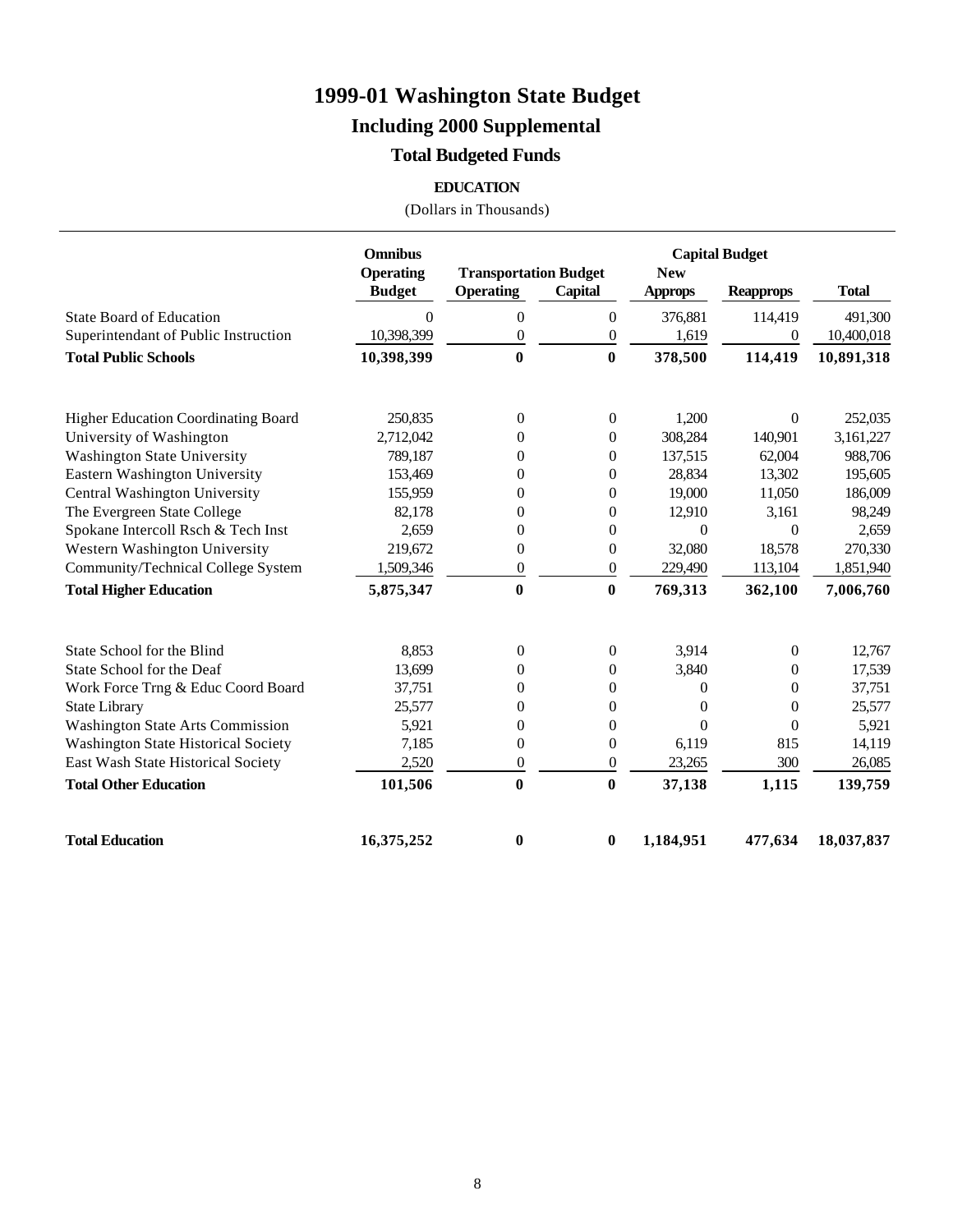### **Including 2000 Supplemental**

#### **Total Budgeted Funds**

#### **SPECIAL APPROPRIATIONS**

|                                           | <b>Omnibus</b>                    |                                                  |          |                | <b>Capital Budget</b> |              |
|-------------------------------------------|-----------------------------------|--------------------------------------------------|----------|----------------|-----------------------|--------------|
|                                           | <b>Operating</b><br><b>Budget</b> | <b>Transportation Budget</b><br><b>Operating</b> | Capital  | <b>New</b>     |                       | <b>Total</b> |
|                                           |                                   |                                                  |          | <b>Approps</b> | <b>Reapprops</b>      |              |
| <b>Bond Retirement and Interest</b>       | 1,295,863                         | 254,776                                          |          | 0              | 0                     | 1,550,639    |
| Special Approps to the Governor           | 413,305                           | $\theta$                                         | $\theta$ | 0              | 0                     | 413,305      |
| <b>Sundry Claims</b>                      | 215                               | $\Omega$                                         | $\theta$ | 0              | $_{0}$                | 215          |
| Other Appropriations                      | $-13,408$                         | 0                                                |          | 0              | 0                     | $-13,408$    |
| <b>State Employee Compensation Adjust</b> | 353,171                           | 0                                                | O        | 0              | 0                     | 353,171      |
| Contributions to Retirement Systems       | 51,712                            |                                                  |          | 0              |                       | 51,712       |
| <b>Total Special Appropriations</b>       | 2,100,858                         | 254,776                                          |          |                | $\mathbf{0}$          | 2,355,634    |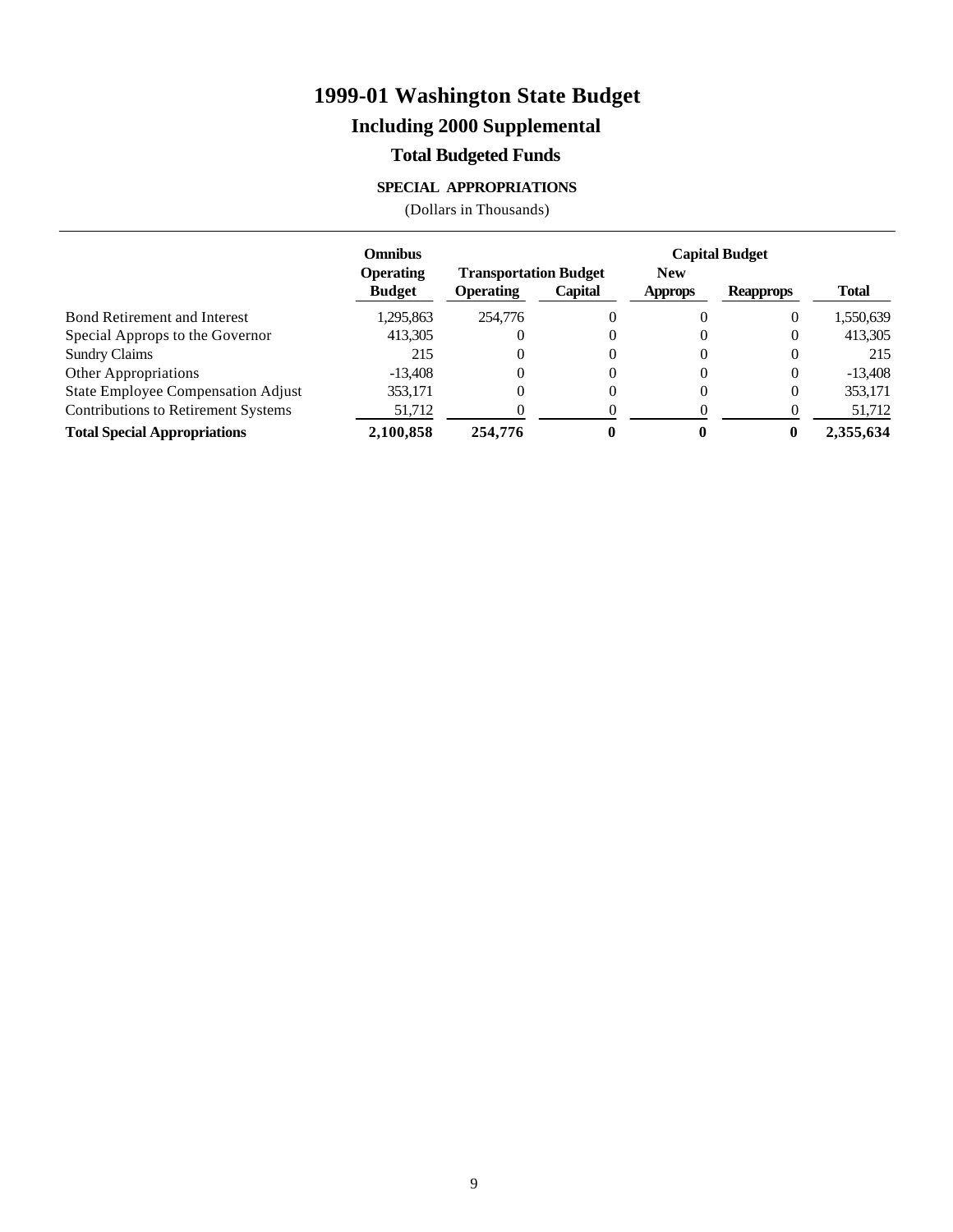## **2000 Supplemental Omnibus Budget Overview** *Operating Only*

The 2000 supplemental omnibus operating budget enacted by Chapter 1, Laws of 2000, 2<sup>nd</sup> Special Session, Partial Veto (EHB 2487), totals \$37.92 billion. Of that amount, \$20.85 billion is from the state general fund and \$17.07 billion is from other funding sources.

Under RCW 43.135 (Initiative 601), spending from the state general fund is limited to \$20.9 billion – \$10.2 billion for fiscal year 2000 and \$10.7 billion for fiscal year 2001. The state general fund is \$100 million under the current Initiative 601 expenditure limit.

The 2000 supplemental omnibus operating budget as adopted by the Legislature and revised to reflect Governor vetoes increased 1999-01 state general fund appropriations by \$277 million and increased total funds by \$756 million. This represents a general fund increase of 1.3 percent and total funds increase of 2.0 percent.

Significant savings in the state general fund budget came from: continued maximization of federal funds, caseload savings, and program efficiencies in the Temporary Assistance for Needy Families and associated programs (\$106 million in savings between the Department of Social and Health Services [DSHS] Economic Services and Children's Services programs); enrollment savings in the public schools (\$84 million); and caseload savings in the DSHS Long Term Care and Medical Assistance programs (\$67 million).

Major increases in current services in the state general fund budget include over \$87 million in unbudgeted costs for health care rates in DSHS Medical Assistance, \$64 million to pay for decreased federal participation in social service programs, and \$18 million in unbudgeted costs for levy equalization.

Policy enhancements focused on two primary areas: backfilling losses brought about by the repeal of the motor vehicle excise tax; and enhancements to the public school system.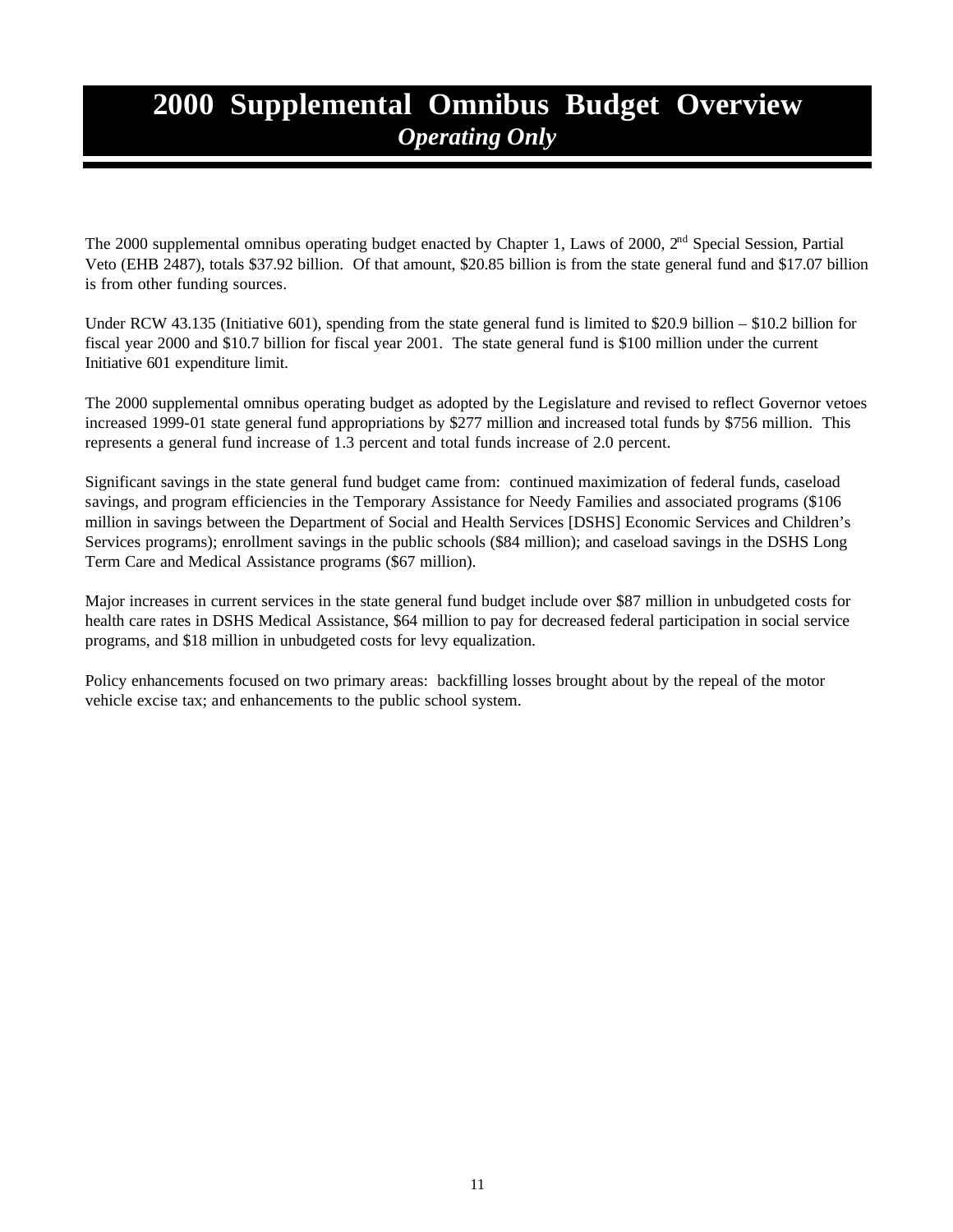# **Fiscal Issues of Statewide Significance**

The fiscal challenge for the 2000 legislative session was to address three competing demands on the state's large and growing general fund reserves. The combined state general fund ending fund balance and the Emergency Reserve Fund were projected to be over \$1.3 billion by the end of the 1999-01 biennium.

In November 1999, the voters enacted Initiative 695, which repealed the excise tax on motor vehicles. Initiative 695 directly affected state and local programs by eliminating \$1.2 billion in revenue to local governments, public transit programs, and state transportation programs. The primary focus of the session was this revenue loss.

Additionally, there were several proposals to use the state's favorable fiscal situation to reduce property taxes, such as tax cuts for senior citizens, homeowners, or an elimination of the state portion of the property tax. Finally, there were several proposals to enhance public school funding, including funding for class size reduction and common school construction.

#### **Initiative 695**

State transportation and local transit districts lost \$930 million (\$600 million in state transportation and \$330 million in local transit revenues) as a result of the passage of Initiative 695. Local governments and public health districts lost \$300 million as a result of the initiative passing.

To address these losses, the legislative supplemental omnibus operating and capital budget makes several appropriations totaling \$332.7 million which are designed to help local jurisdictions and the legislative supplemental transportation budget adjust to this loss of revenue. These appropriations include the following:

- \$35 million ongoing annual assistance from interest on the emergency reserve fund for debt service on highway construction.
- \$80 million one-time assistance from the general fund for transit districts.
- \$50 million one-time assistance from the general fund to the multimodal transportation account for transit liability payments.
- \$20 million ongoing annual assistance from the general fund for ferry operations.
- \$12.7 million from the general fund for the King Street Station rail maintenance facility.
- \$35.5 million in ongoing funding from the general fund for county public safety assistance, court operations, and other services.
- \$66.3 million in ongoing funding from the general fund for assistance to cities for criminal justice and fire and police protection.
- \$33.2 million in ongoing funding from the Health Services Account is provided to restore 90 percent of funding losses to public health districts and county public health programs.

The supplemental budget also provides back-fill funding for two state programs that lost funding due to the repeal of the motor vehicle excise tax: the air quality program at the Department of Ecology; and the state crime lab operated by the Washington State Patrol.

#### **Education Finance**

Responding to demands to increase funding for the public school system, the Legislature created the Better Schools Program and put in place a mechanism to generate funding for common school construction.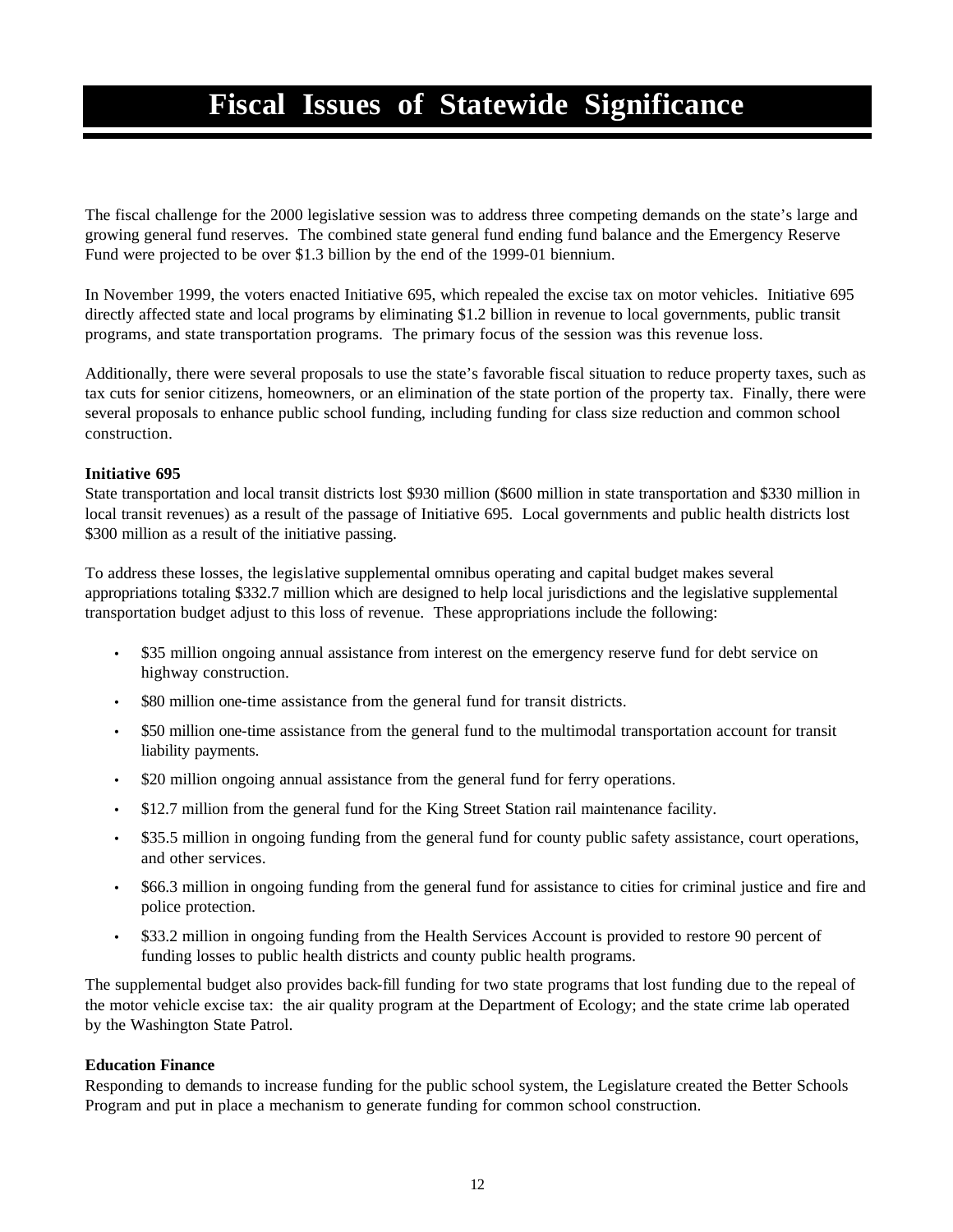The Better Schools Program is intended to provide ongoing support for class size and extended learning opportunities (\$37.4 million) and for professional development for certificated and classified staff ensuring that instruction is aligned with state standards and student needs (\$20.1 million).

For school construction finance, separate legislation (Chapter 2, Laws of 2000,  $2^{nd}$  sp.s. – EHB 3169) reduced the threshold over which funds flow from the emergency reserve fund to the education construction account. This change will produce an estimated \$115 million for the Education Construction Fund in the 1999-01 biennium, of which \$35 million is appropriated to common school construction. The remaining funds may be used for K-12 or higher education construction.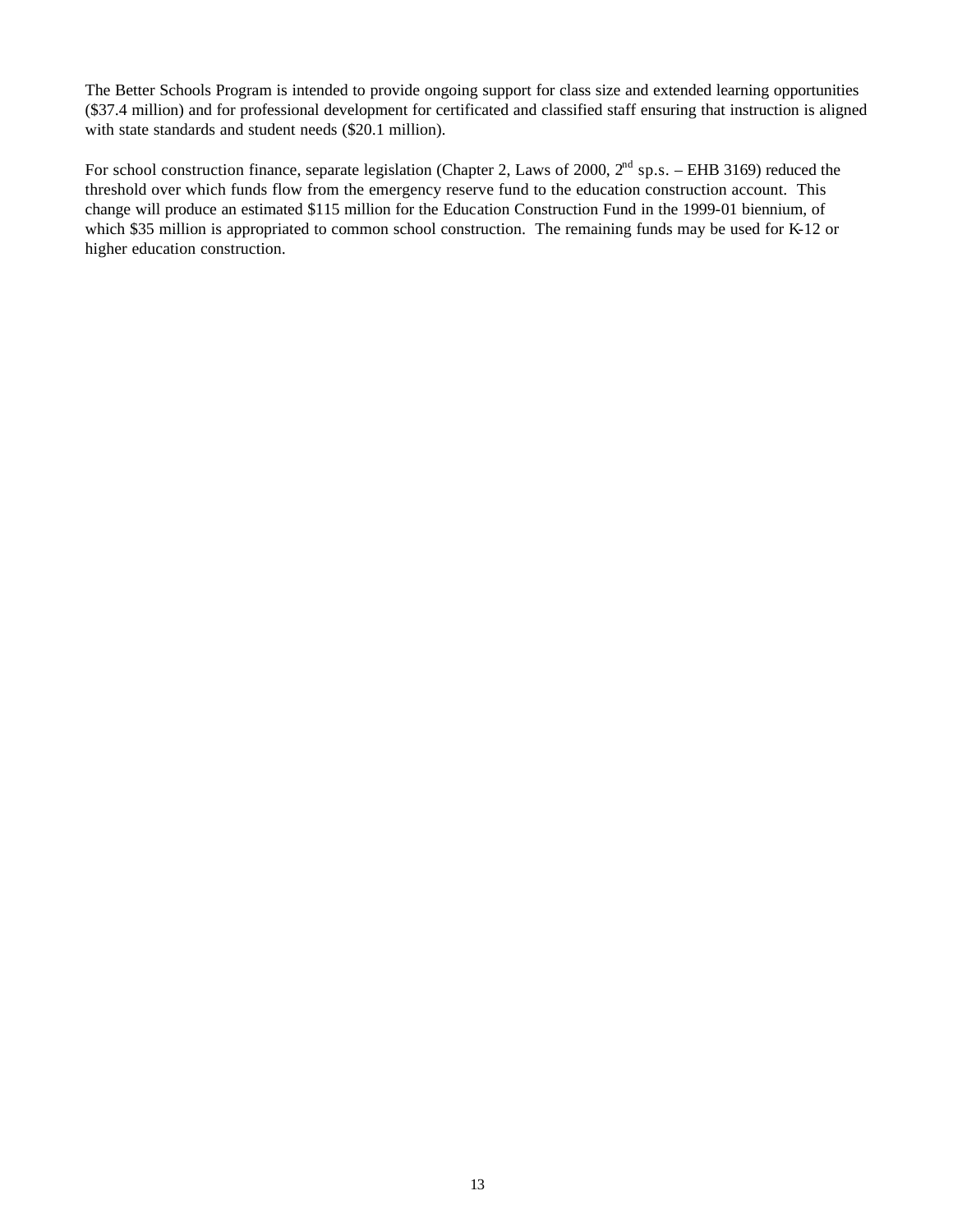### **1999-01 Estimated Revenues and Expenditures 2000 Supplemental Budget**

#### **General Fund-State**

(Dollars in Millions)

| <b>Resources</b>                                |          |
|-------------------------------------------------|----------|
| <b>Unrestricted Beginning Balance</b>           | 462.0    |
| February Revenue Forecast                       | 20,842.9 |
| Revenue Legislation                             | $-3.1$   |
| <b>Total Resources</b>                          | 21,301.8 |
| <b>Expenditure Limit and Appropriations</b>     |          |
| Official Initiative 601 Expenditure Limit       | 20,651.1 |
| Net Adjustments to the Limit                    | 299.0    |
| Revised Initiative 601 Expenditure Limit        | 20,950.1 |
| Original 1999-01 Appropriations                 | 20,572.8 |
| 2000 Supplemental Budget *                      | 277.4    |
| Revised 1999-01 Appropriations                  | 20,850.2 |
| Spending Compared to Limit                      | $-99.9$  |
| <b>Unrestricted General Fund Reserves</b>       |          |
| <b>Beginning Balance</b>                        | 462.0    |
| Change in Reserves                              | $-78.4$  |
| <b>Unrestricted Ending Balance</b>              | 383.6    |
| <b>Emergency Reserve Fund</b>                   |          |
| <b>Beginning Balance</b>                        | 535.7    |
| New Deposit (Revenue > Limit)                   | 68.0     |
| <b>Transfer to Education Construction Fund</b>  | $-114.6$ |
| Transfer to Multimodal Transportation Account   | $-35.0$  |
| <b>Interest Earnings</b>                        | 72.6     |
| Emergency Reserve (5 percent Annual Threshhold) | 526.8    |
| <b>Education Construction Fund Balance</b>      | 114.6    |

*\* The 2000 Supplemental Budget reflects Chapter 1, Laws of 2000, 2nd sp.s., Partial Veto (EHB 2487).*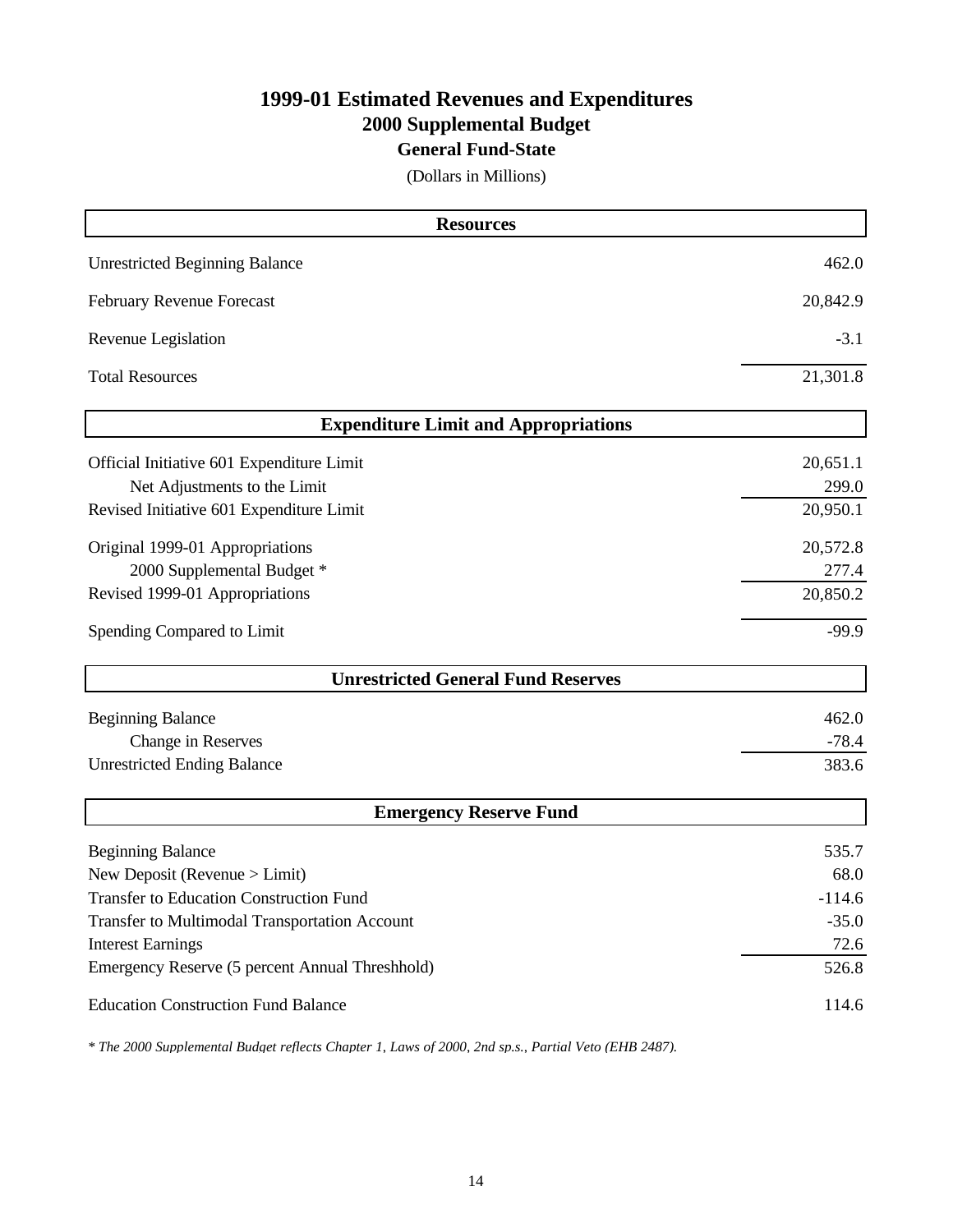### **1999-01 Washington State Budget 2000 Supplemental Budget Adjustments to the Initiative 601 Expenditure Limit**

(Dollars in Millions)

|                                                 | <b>FY 2000</b> | <b>FY 2001</b> | 1999-01  |  |
|-------------------------------------------------|----------------|----------------|----------|--|
| <b>Current Limit</b>                            | 10,170.2       | 10,480.9       | 20,651.1 |  |
| <b>Shift of Local Program Costs</b>             |                |                |          |  |
| Counties (I-695 Assistance)                     | 11.9           | 11.9           | 23.7     |  |
| Cities (I-695 Assistance)                       | 21.7           | 23.0           | 44.6     |  |
| Transit Districts (I-695 Assistance)            | 0.0            | 80.0           | 80.0     |  |
| <b>Sound Transit Contribution</b>               | 15.0           | 0.0            | 15.0     |  |
| King Street Rail Maintenance Facility           | 0.0            | 12.7           | 12.7     |  |
| <b>Shifts between State Funds</b>               |                |                |          |  |
| Ferries (I-695 Assistance)                      | 0.0            | 20.0           | 20.0     |  |
| Superintendent of Public Instruction            | 15.1           | 0.0            | 15.1     |  |
| Air Quality Program                             | 3.2            | 3.5            | 6.6      |  |
| Municipal Research Council                      | 0.0            | $-1.8$         | $-1.8$   |  |
| <b>Other Fund Shifts</b>                        | $-0.4$         | 0.0            | $-0.4$   |  |
| <b>Shift of Federal Program Costs</b>           |                |                |          |  |
| <b>FMAP Adjustment</b>                          | 0.0            | 35.8           | 35.8     |  |
| Disproportionate Share Adjustment               | 0.0            | 16.9           | 16.9     |  |
| <b>State Veterans' Homes</b>                    | $-0.1$         | 0.0            | $-0.1$   |  |
| <b>Rebase to Actual Spending in FY 2000</b>     | 0.0            | 30.9           | 30.9     |  |
| <b>Total Adjustment</b>                         | 66.3           | 232.8          | 299.0    |  |
| <b>Revised Initiative 601 Expenditure Limit</b> | 10,236.5       | 10,713.7       | 20,950.1 |  |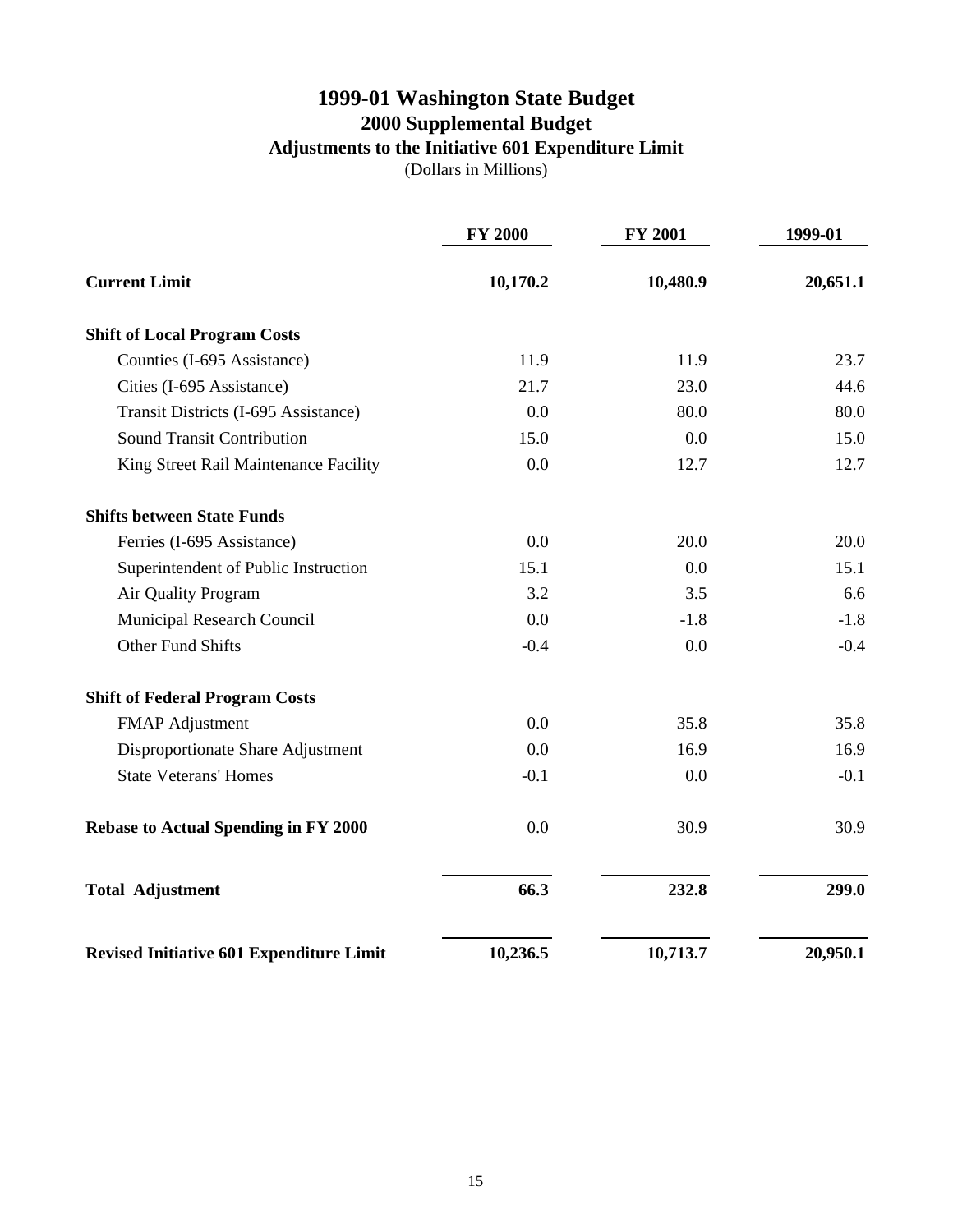### **1999-01 Washington State Operating Budget Appropriations Contained Within Other Legislation**

| <b>Bill Number and Subject</b>        | <b>Session Law</b> | <b>Agency</b>                        | GF-S  | Other   | <b>Total</b> |
|---------------------------------------|--------------------|--------------------------------------|-------|---------|--------------|
| - School Safety Programs<br>EHB 2304  | C 12 L 99 E1       | Superintendent of Public Instruction | 7,000 |         | 7,000        |
| 2SSB 5802 - Telecomm Contractors      | C 238 L 00 PV      | Department of Labor & Industries     |       | 1,408   | 1,408        |
| E2SSB 6499 - Transportation Budget    | C 3 L 00 E2 PV     | Bond Retirement & Interest           |       | 254,776 | 254,776      |
| E2SSB 6499<br>- Transportation Budget | C 3 L 00 E2 PV     | Department of Agriculture            |       | 311     | 311          |
| E2SSB 6499 - Transportation Budget    | $C3 L00 E2 PV$     | Department of Licensing              |       | 157,964 | 157,964      |
| E2SSB 6499 - Transportation Budget    | $C3 L00 E2 PV$     | <b>LEAP</b> Committee                |       | 887     | 887          |
| E2SSB 6499 - Transportation Budget    | $C3 L00 E2 PV$     | Senate                               |       | 2,436   | 2,436        |
| E2SSB 6499 - Transportation Budget    | C 3 L 00 E2 PV     | State Parks & Recreation Commission  |       | 859     | 859          |
| - Transportation Budget<br>E2SSB 6499 | C 3 L 00 E2 PV     | Utilities & Transpo Commission       |       | 222     | 222          |
| E2SSB 6499 - Transportation Budget    | C 3 L 00 E2 PV     | Washington State Patrol              |       | 227,104 | 227,104      |
| Total                                 |                    |                                      | 7,000 | 645,967 | 652,967      |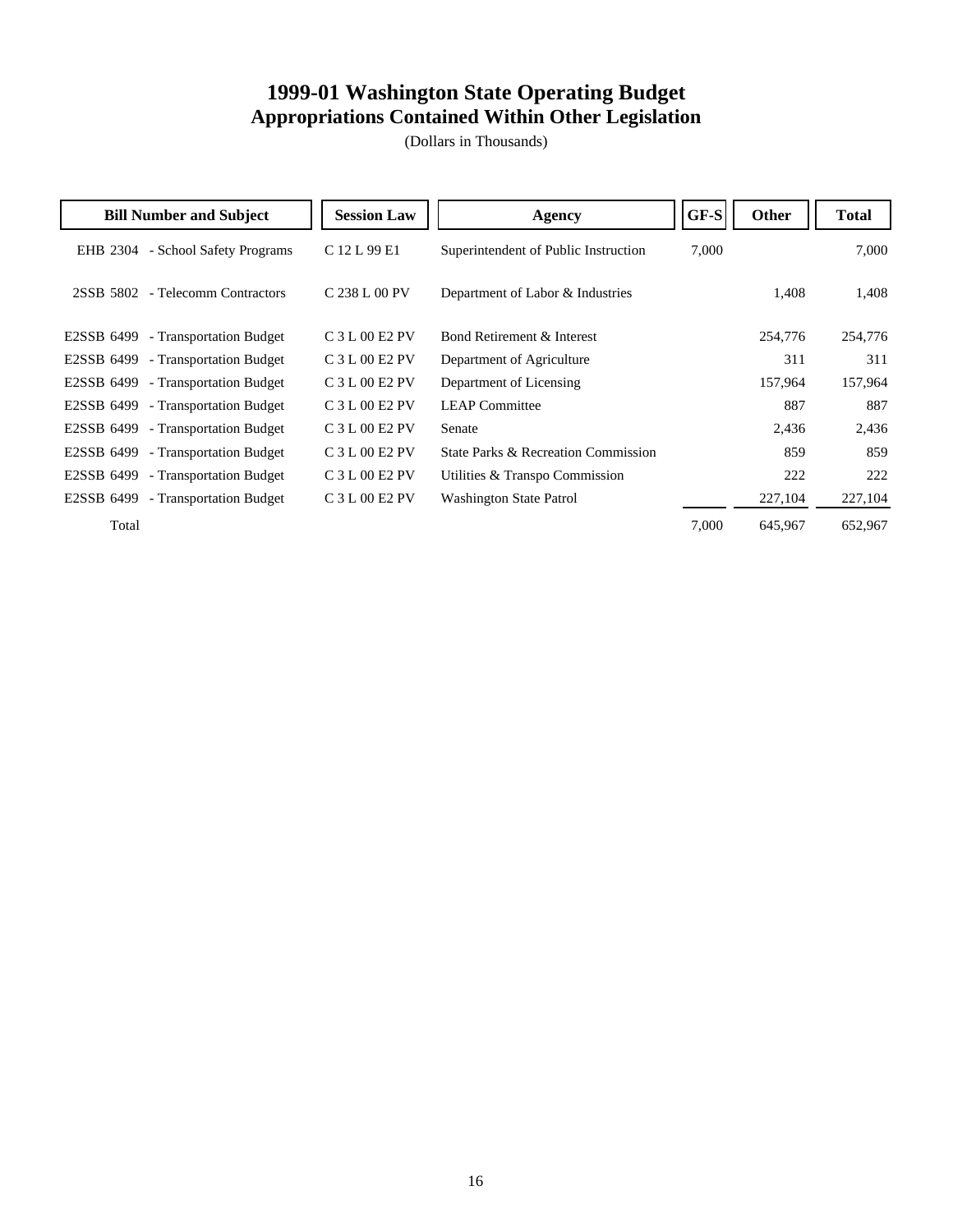### **Revenues**

During the 2000 regular and first and second special legislative sessions, the Legislature enacted 23 bills affecting revenue. After four partial vetoes and two full vetoes, state general fund resources were reduced by \$3.1 million.

The most significant revenue legislation in 2000 was the people's adoption of Initiative 695. Initiative 695 reduced the motor vehicle fund and other dedicated funds by \$1.1 billion. About \$576 million of the decrease was revenue distributed to local governments for purposes such as public transportation, public health, public safety, and sales tax equalization. Initiative 695 repealed excise taxes that were imposed on motor vehicles, travel trailers, and campers. (A consequence of repealing these excise taxes was that motor vehicles, travel trailers, and campers became subject to property taxes.) The Initiative also instituted an annual \$30 license tab fee for motor vehicles and required voter approval for any increases in state or local taxes, fees, or other monetary charges by government. In March, the King County Superior Court invalidated Initiative 695 in its entirety on several grounds (Amalgamated Transit Union v. State of Washington, March 14, 2000). The state is appealing the ruling to the Supreme Court.

In response to Initiative 695, the Legislature exempted motor vehicles, travel trailers, and campers from the property tax and made this exemption retroactive to the effective date of Initiative 695. The Legislature also adopted legislation making the repeal of excise taxes on motor vehicles, travel trailers, and campers and the imposition of \$30 license tab fees permanent, regardless of how the Supreme Court ultimately rules. Additionally, the Legislature granted local governments authority to impose up to 0.9 percent local sales and use tax for public transit purposes with voter approval; the previous limit was 0.6 percent.

In regards to legislation unrelated to Initiative 695, two bills had revenue impacts on the state general fund in excess of \$1 million. The first bill allows the Department of Community, Trade, and Economic Development to designate an additional community empowerment zone (CEZ) to complete the six zones that were initially authorized in 1993. As passed the Legislature, the bill had no impact on the state general fund. However, the Governor decreased the state general fund by \$1.5 million when he vetoed the section that made businesses located in a newly-designated CEZ ineligible for certain sales and use tax deferrals that apply to businesses located in already-existing CEZs.

The second bill deals with the taxation of electrical energy sales and decreases the state general fund by \$1.3 million. This legislation expands tax exemptions for electricity by exempting all wholesales of electricity from public utility tax and business and occupation tax, including wholesales to, or by, brokers and marketers.

All other revenue bills passed by the Legislature and signed by the Governor either had no revenue impacts or impacts of \$111,000 or less on the state general fund.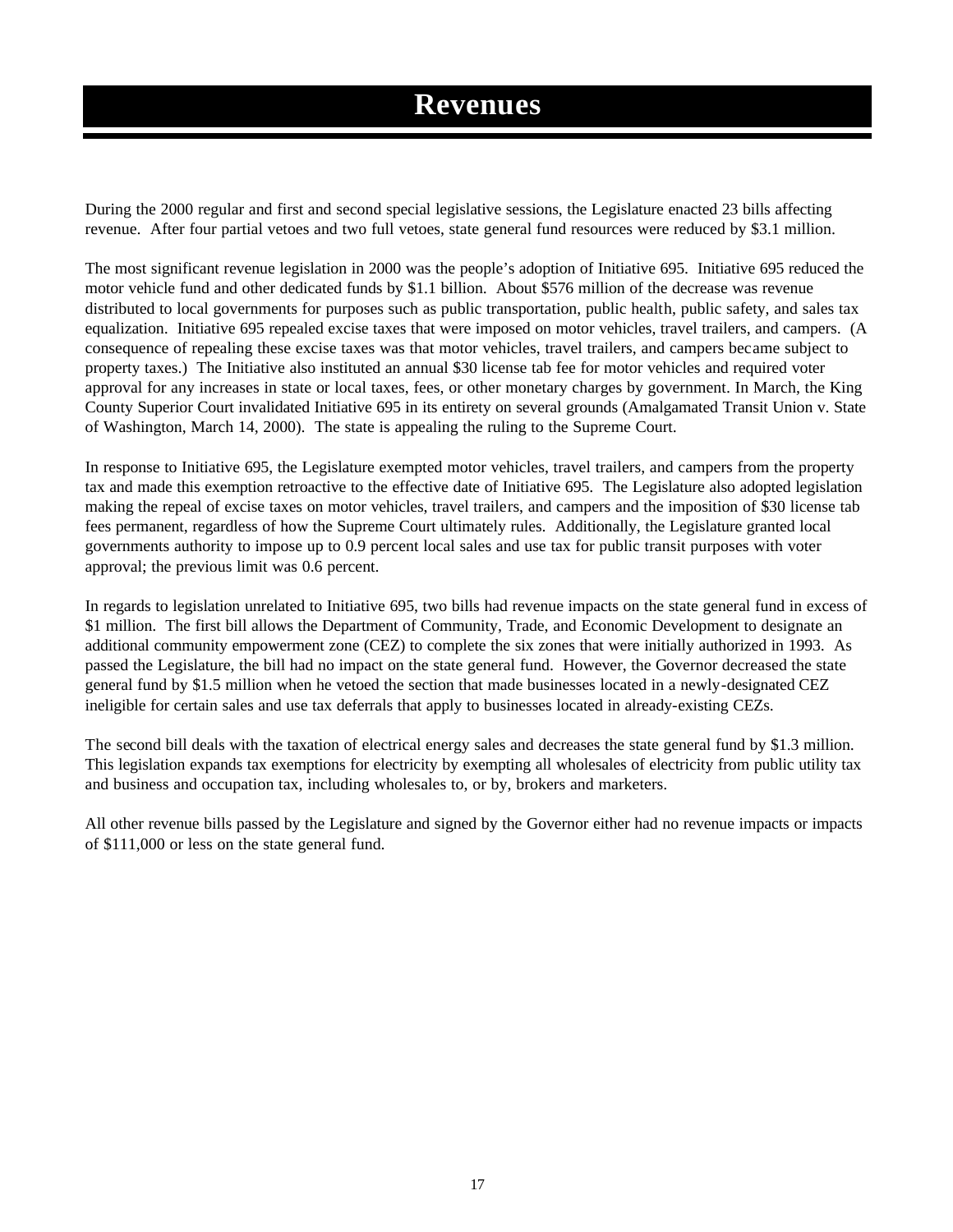### **2000 Revenue Legislation General Fund-State**

|             |      |                                                 | 1999-01          | 2001-03        |
|-------------|------|-------------------------------------------------|------------------|----------------|
|             |      |                                                 |                  |                |
| E2SHB 1987  |      | <b>Agricultural Burning Reduction</b>           | $-111$           | $-232$         |
| E2SHB 2109  |      | <b>Indian Housing Authorities</b>               | $\Omega$         | $\Omega$       |
| <b>SHB</b>  | 2398 | <b>Tax Statutes</b>                             | $\overline{0}$   | $\overline{0}$ |
| <b>SHB</b>  | 2460 | <b>Community Empowerment Zones</b>              | $-1,531$         | $-3,311$       |
| <b>SHB</b>  | 2493 | Sales and Use Tax Rate Change                   | $\overline{0}$   | $\Omega$       |
| HB          | 2505 | Multiple-Unit Dwellings/Property Tax Exemption  | $\mathbf{0}$     | $\mathbf{0}$   |
| HB          | 2515 | <b>Estate Tax Penalties</b>                     | $-110$           | $-220$         |
| HB          | 2516 | <b>Successor Tax Liability</b>                  | $\mathbf{0}$     | $\Omega$       |
| HB          | 2519 | <b>Excise Tax Code</b>                          | $\overline{0}$   | $\theta$       |
| HB          | 2590 | Pollution Liability Insurance                   | $\boldsymbol{0}$ | $\theta$       |
| <b>EHB</b>  | 2755 | <b>Electric Energy Sales</b>                    | $-1,338$         | $-2,605$       |
| HB          | 2926 | <b>Coal Tax Exemptions</b>                      | $\theta$         | $\theta$       |
| <b>EHB</b>  | 3068 | <b>Radioactive Waste Treatment</b>              | $\overline{0}$   | $-839$         |
| <b>EHB</b>  | 3105 | Zoos, Aquariums, Parks Funding                  | $\theta$         | $\Omega$       |
| <b>ESB</b>  | 5667 | Boxing, Kickboxing, Martial Arts, and Wrestling | $-4$             | $-5$           |
| 2SSB        | 5802 | <b>Telecommunications Contractors</b>           | $-11$            | $-22$          |
| <b>SSB</b>  | 6115 | Motor Vehicle Property Tax Exemption            | $\boldsymbol{0}$ | 4,244          |
| <b>SSB</b>  | 6467 | License Fraud                                   | 55               | 95             |
| <b>SB</b>   | 6678 | <b>Parimutuel Wagering Sunset</b>               | $\theta$         | $-80$          |
| 2E2SSB 6856 |      | <b>Transportation Funding</b>                   | $\overline{0}$   | $\theta$       |
| <b>SB</b>   | 6865 | Vehicle License Tab Fees                        | $\boldsymbol{0}$ | $\mathbf{0}$   |
|             |      | <b>Total All Bills</b>                          | $-3,050$         | $-2,975$       |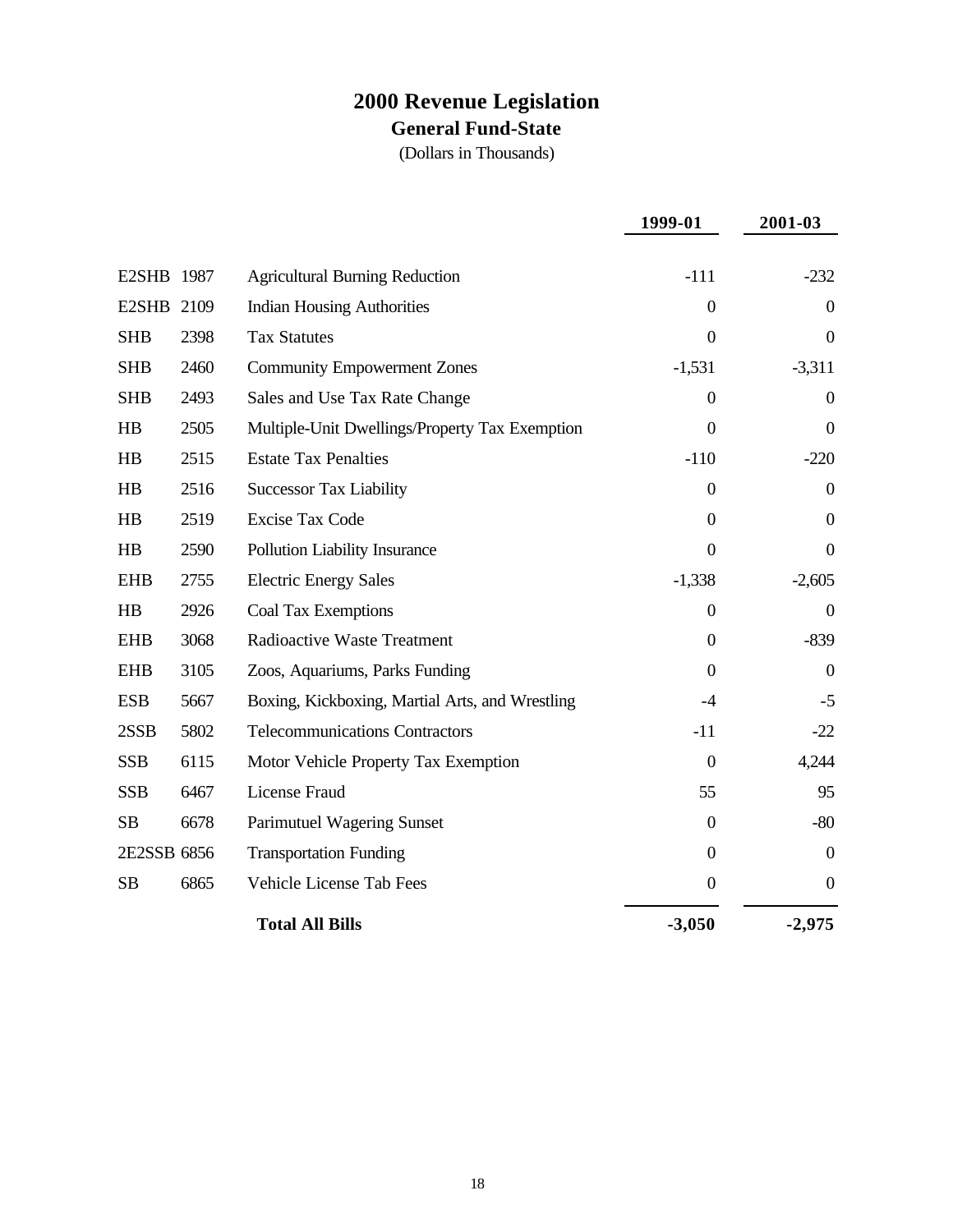#### **Motor Vehicles and Transportation Tax Legislation**

#### **License Tab Tax Limitations – No General Fund-State Revenue Impact**

Chapter 1, Laws of 2000 (Initiative 695 to the People), has no revenue impact on the state general fund, but it decreases the Motor Vehicle Fund and other dedicated funds by \$1.1 billion. About \$576 million of the decrease is revenue distributed to local governments for public transportation, public health, public safety, sales tax equalization, and other purposes. The Initiative repeals excise taxes that are imposed on motor vehicles, travel trailers, and campers. It also institutes an annual license tab fee of \$30 for motor vehicles, regardless of year, value, make, or model, beginning January 1, 2000. Voter approval is required for any increase in a state or local tax, fee, or other monetary charge by government, but voter approval is not required to increase tuition, civil and criminal fines, and restitution. (On March 14, 2000, the King County Superior Court invalidated Initiative 695 in its entirety on several grounds. The state is appealing the ruling to the Supreme Court. See the next paragraph for a description of legislation making the repeal of motor vehicle excise taxes and the imposition of \$30 license tab fee permanent regardless of how the Supreme Court ultimately rules.)

#### **Replacing Vehicle Excise Taxes with a Fixed License Fee – No General Fund-State Revenue Impact**

Chapter 1, Laws of 2000,  $1<sup>st</sup>$  sp. s. (SB 6865), has no revenue impact on the state general fund. The legislation repeals excise taxes that are imposed on motor vehicles, travel trailers, and campers. It also institutes an annual license tab fee of \$30 for motor vehicles, regardless of year, value, make, or model, beginning January 1, 2000. (On March 14, 2000, the King County Superior Court invalidated Initiative 695 in its entirety on several grounds. The state is appealing the ruling to the Supreme Court. This legislation ensures that the repeal of the excise taxes and the imposition of the \$30 annual license tab fee are permanent regardless of how the Supreme Court ultimately rules.)

#### **Reinstating the Property Tax Exemption for Motor Vehicles, Travel Trailers, and Campers – No General Fund-State Revenue Impact for the Current Biennium**

Chapter 136, Laws of 2000 (SSB 6115), has no impact on the state general fund this biennium, but increases revenue next biennium by \$4.2 million. When voters adopted Initiative 695, the motor vehicle excise tax was repealed and the property tax applied once again to motor vehicles, travel trailers, and campers. The total valuation of motor vehicles, travel trailers, and campers is estimated at \$37.4 billion for calendar year 2000. This legislation exempts motor vehicles, travel trailers, and campers from the property tax retroactively to the effective date of Initiative 695. The \$4.2 million increase in revenue during the next biennium results from the complex formula used to compute the state property tax levy and how the value of new construction is multiplied by the previous year's levy rate in that formula.

#### **Revising Transportation Funding – No General Fund-State Revenue Impact**

Chapter 4, Laws of 2000,  $2<sup>nd</sup>$  sp. s., Partial Veto (2E2SSB 6856), has no revenue impact on the state general fund, but local governments are given authority to impose up to a 0.9 percent local sales and use tax for public transit purposes with the voters' approval. Previously, the cap on a local sales and use tax for transit purposes was 0.6 percent. The legislation also creates a new multimodal transportation account, and funds from this account may be used only for transportation purposes, including rail, ferries, high capacity transit, highway construction, and other multimodal purposes. Revenue from the sales and use tax on rental cars, previously distributed in the same manner as motor vehicle excise tax revenue, is deposited into the multimodal transportation account. Other revenue deposited into the account includes two dollars from each combined vehicle licensing fee and penalties imposed for the evasion of motor vehicle and special fuel taxes. (The Governor vetoed a section modifying the membership and duties of the Transportation Revenue Forecast Council and a section that the Governor indicated was inadvertently copied from an earlier version of the bill.)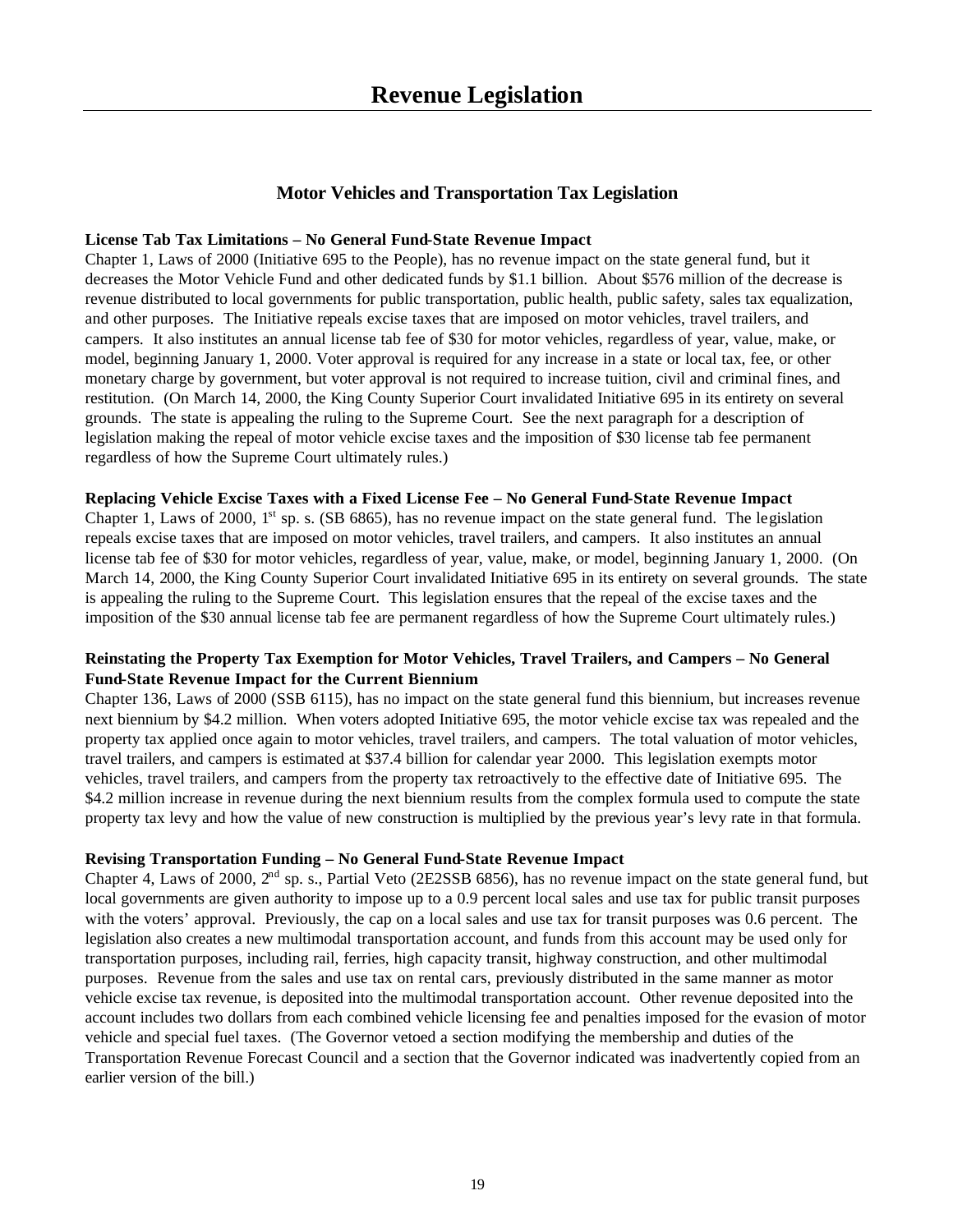#### **Other Tax Legislation**

#### **Addressing Economic Revitalization** – **\$1.5 Million General Fund-State Revenue Decrease**

Chapter 212, Laws of 2000, Partial Veto (SHB 2460), decreases the state general fund by \$1.5 million and local governments' revenue by \$376 thousand. The legislation allows the Department of Community, Trade, and Economic Development (DCTED) to designate an additional community empowerment zone (CEZ) to complete the six zones that were initially authorized in 1993. The legislation also makes some administrative changes to the CEZ program. The \$1.5 million reduction in the state general fund results from the Governor's veto of a section pertaining to the sales and use tax deferral for labor and materials used in the construction or expansion of a manufacturing or research and development facility in a CEZ. Under this section, businesses in new CEZs would not have been eligible for sales and use tax deferrals that are available to businesses located in existing CEZs.

#### **Clarifying the Taxation of Electrical Energy Sales** – **\$1.3 Million General Fund-State Revenue Decrease**

Chapter 245, Laws of 2000 (EHB 2755), decreases the state general fund by \$1.3 million. This legislation expands tax exemptions for electricity by exempting all wholesales of electricity from public utility tax and business and occupation tax, including wholesales to, or by, brokers and marketers. Previously, public utility tax exemptions were limited to wholesales of electricity by one utility to another utility and sales of electricity for consumption outside the state. There were no previous business and occupation tax exemptions for wholesales of electricity.

#### **Providing Tax Exemptions and Credits to Encourage a Reduction in Agricultural Burning of Cereal Grains and Field and Turf Grass Grown for Seed – \$111 Thousand General Fund-State Revenue Decrease** Chapter 40, Laws of 2000 (E2SHB 1987), decreases the state general fund by \$111 thousand and local governments' revenue by \$80 thousand. The legislation creates tax exemptions in order to encourage alternatives to field burning of cereal grains and field and turf grass grown for seed.

#### **Simplifying Estate Tax Penalties – \$110 Thousand General Fund-State Revenue Decrease**

Chapter 105, Laws of 2000 (HB 2515), decreases the state general fund by \$110 thousand. The legislation reduces penalties imposed for the late filing of an estate tax return.

#### **Telecommunications Contractors – \$11 Thousand General Fund-State Revenue Decrease**

Chapter 238, Laws of 2000, Partial Veto (2SSB 5802), decreases the state general fund by \$11 thousand. The legislation creates a new registration and inspection program for telecommunications contractors. It also requires permits and inspections for most non-residential installations of telecommunications systems. The revenue impact on the state general fund is due to the fact that some registration fee revenue will be deposited into a newly-created telecommunications fund instead of the state general fund. The net revenue impact of this legislation is a \$1.6 million revenue increase for the new telecommunications fund. (The Governor vetoed a legislative intent section that limited authority delegated to the Electrical Board and the Department of Labor and Industries for implementation of this legislation.)

#### **Untaxed Complimentary Tickets for Boxing, Kickboxing, Martial Arts, and Wrestling – \$4 Thousand General Fund-State Revenue Decrease**

Chapter 151, Laws of 2000 (ESB 5667), decreases the state general fund by \$4 thousand. The legislation allows 10 percent of all tickets for a wrestling, boxing, or martial arts event to be issued as tax-exempt, complimentary tickets. The number of complimentary tickets, however, may not exceed 1,000 tickets per event. Previous limit was 5 percent of all tickets, not to exceed 300 tickets per event.

#### **Authorizing Tax Exemptions for Properties of Indian Housing Authorities Designated for Low-Income Housing Program Uses – No General Fund-State Revenue Impact**

Chapter 187, Laws of 2000 (E2SHB 2109), has no revenue impact. The legislation provides a property tax exemption for property of a tribal government, tribal housing authority, or inter-tribal housing authority that has been designated for use as housing for low-income tribal members. A tribal government, tribal housing authority, or inter-tribal housing authority may reimburse local governments for services provided.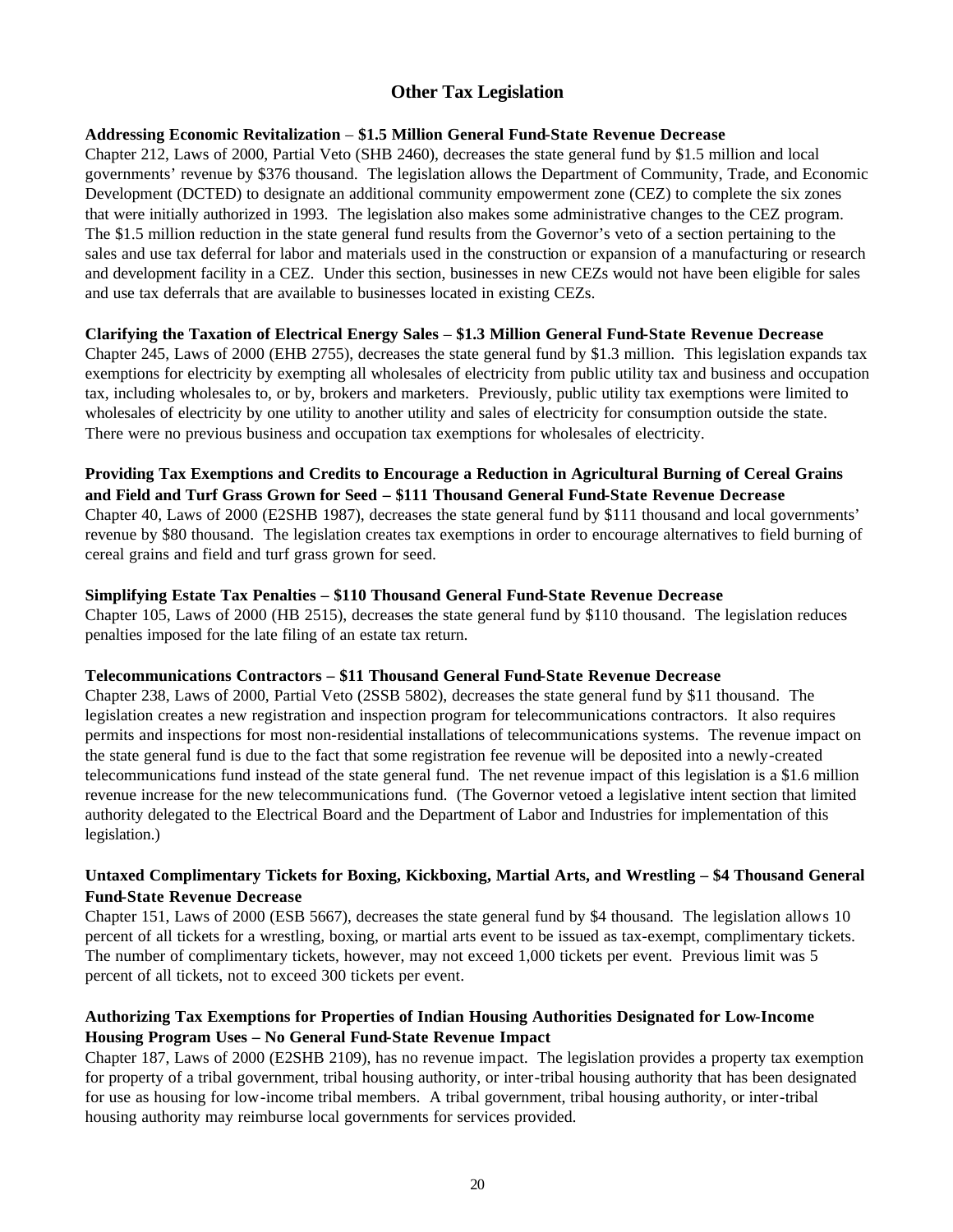#### **Making Technical Corrections to Tax Statutes – No General Fund-State Revenue Impact**

Chapter 103, Laws of 2000 (SHB 2398), has no revenue impact. The legislation makes technical corrections to various sections of the excise and property tax statutes.

#### **Simplifying Implementation of Sales and Use Tax Rate Changes – No General Fund-State Revenue Impact**

Chapter 104, Laws of 2000 (SHB 2493), has no impact on the state general fund. The legislation allows sales and use tax rate changes to take effect only on the first day of January, April, July, or October. The Department of Revenue is also required to hold taxpayers harmless for sales and use tax rate computation errors if the taxpayers properly use technology provided by the Department to compute taxes due.

#### **Modifying the Definition of a City for the Multiple-Unit Dwellings Property Tax Exemption – No General Fund-State Revenue Impact**

Chapter 242, Laws of 2000 (HB 2505), has no impact on the state general fund. The legislation expands the areas included in the 10-year property tax exemption for multiple-unit housing projects by lowering the eligible city population threshold from 100,000 to 50,000.

#### **Regarding the Disclosure of Information to Persons Against Whom Successor Tax Liability Is Asserted – No General Fund-State Revenue Impact**

Chapter 173, Laws of 2000 (HB 2516), has no impact on the state general fund. The legislation permits the Department of Revenue to disclose tax return or tax information to successors.

#### **Simplifying the Excise Tax Code – No General Fund-State Revenue Impact**

Chapter 106, Laws of 2000, Partial Veto (HB 2519), has no impact on the state general fund. The legislation makes several changes to excise tax statutes. The Department of Revenue is allowed to disclose tax owed on properties involved in real estate transactions. Deadlines for remitting state 911 taxes are made the same as the deadlines for remitting other excise taxes. A change in ownership does not affect the deferral of sales and use taxes on facilities constructed under various tax incentive programs. Help desk or software/programming businesses located in rural counties do not lose their eligibility for business and occupation tax credits if they fail to file annual reports with the Department of Revenue. (The Governor vetoed a section allowing the Department of Revenue to collect unpaid watercraft excise taxes. Similar language allowing the Department to collect unpaid watercraft excise taxes is enacted in another bill, see Chapter 229, Laws of 2000.)

#### **Extending the Expiration Date on Certain Pollution Liability Insurance Programs – No General Fund-State Revenue Impact**

Chapter 16, Laws of 2000 (SHB 2590), has no impact on the state general fund. The pollution liability insurance program is designed to upgrade underground storage tanks. A petroleum products tax funds the program, but the tax is only collected when the pollution liability insurance program trust account falls below a threshold amount. The last time that the account balance was low enough to trigger collection of the tax was in 1992. Both the program and the tax were scheduled to expire on June 1, 2001. This legislation extends the program and the tax until June 1, 2007.

#### **Repealing Certain Coal Tax Exemptions – No General Fund-State Revenue Impact**

Chapter 4, Laws of 2000 (HB 2926), has no impact on the state general fund. The legislation modifies the sales and use tax exemption provided for coal used in a thermal electric generating facility by repealing an eligibility criterion that required 70 percent of the coal consumed by a facility to be from a mine in the same county or an adjacent county.

#### **Exempting Personal Property Used in Connection with Privatization Contracts for the Treatment of Radioactive Waste and Hazardous Substances from Property Tax – No General Fund-State Revenue Impact for the Current Biennium**

Chapter 246, Laws of 2000 (EHB 3068), has no impact on the state general fund this biennium but reduces the general fund by \$839 thousand next biennium. The legislation exempts private property used for tank waste cleanup at Hanford from the state property tax for years 2002 through 2005. Beginning in the year 2006, the property tax exemption applies to both state and local property taxes.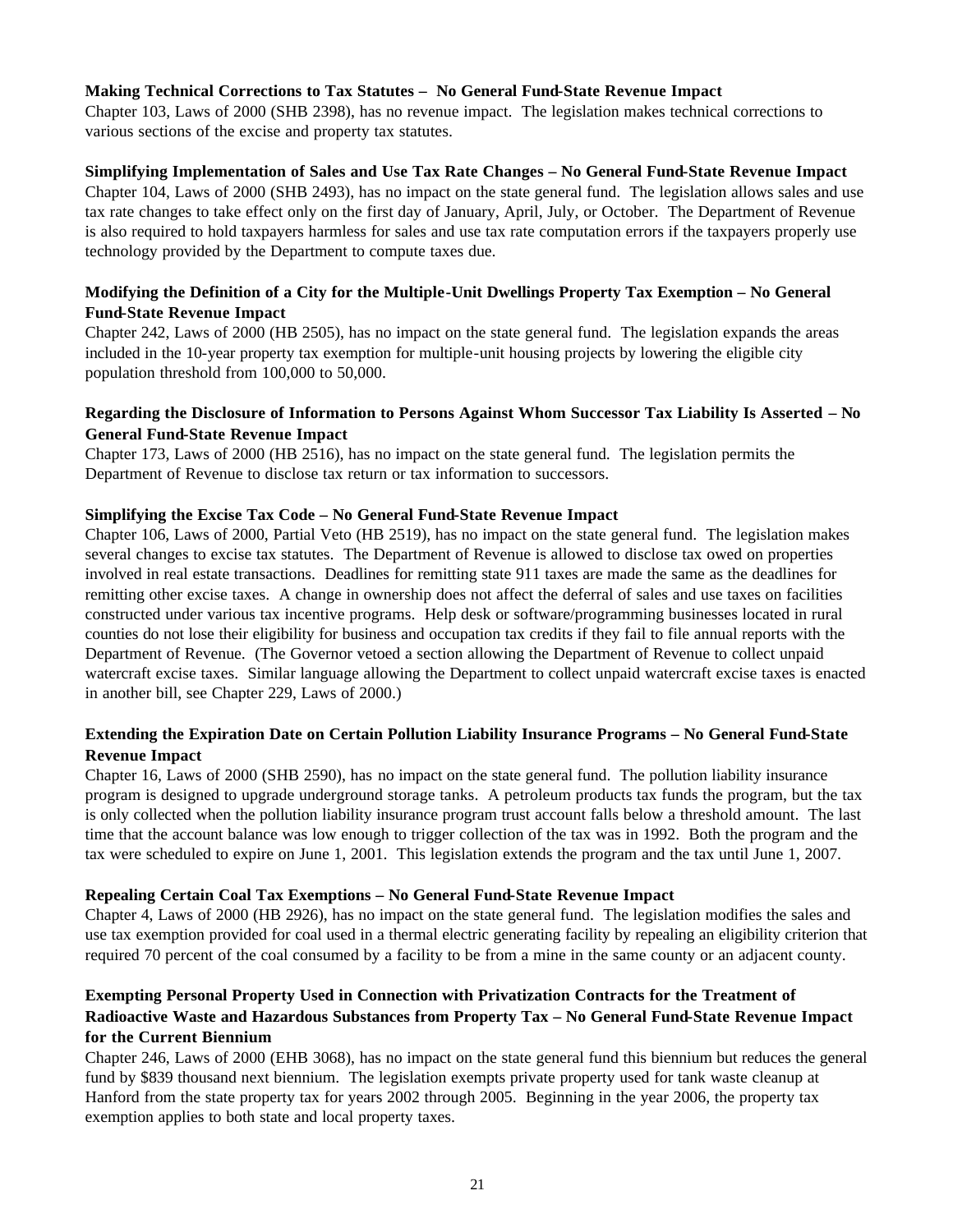#### **Apportioning a Sales and Use Tax for Zoos, Aquariums, Wildlife Preserves, and Regional Parks – No General-Fund State Revenue Impact**

Chapter 240, Laws of 2000 (EHB 3105), has no impact on the state general fund. The legislation requires a county to submit to voters a ballot proposition authorizing no more than 1/10 of 1 percent local sales and use tax if a joint request is made by a metropolitan park district, a city with a population over 150,000, and the legislative authority of a county with a national park and a population between 500,000 and 1,500,000. The joint request and ballot proposition may be worded to spend either all of the tax revenue on zoo, aquarium, and wildlife preservation and display facilities or half of the tax revenue on those facilities and the other half on parks located throughout the county.

#### **Pari-mutuel Wagering – No General Fund-State Revenue Impact for the Current Biennium**

Chapter 145, Laws of 2000 (SB 6678), has no impact on the state general fund this biennium but reduces revenue by \$80 thousand next biennium. The legislation repeals a sunset date, allowing the reduced pari-mutuel tax rate and tax distribution to remain in effect.

#### **License Fraud – \$55 Thousand General Fund-State Increase**

Chapter 229, Laws of 2000 (SSB 6467), increases the state general fund by \$55 thousand. In 1999, the Legislature decriminalized license fraud and enacted civil penalties for intentionally licensing a vehicle in another state. The 1999 legislation also authorized the Washington State Patrol to use an administrative process to enforce the civil penalties. As a result of establishing that process, local law enforcement officials no longer had the authority to issue citations for license fraud and the Department of Revenue lost its ability to collect unpaid watercraft excise taxes. This year's legislation disbands the Washington State Patrol's license fraud task force that was created in 1999. Authority for enforcing license plate violations is returned to local law enforcement officials. The revenue increase for the state general fund stems from restoring the Department of Revenue's authority to collect unpaid watercraft excise taxes.

#### **Full Vetoes of Tax Legislation**

#### **Providing a Sales and Use Tax Deferral for Natural Gas-Fired Energy Generating Facilities Sited in Rural Areas**

The Governor vetoed SSB 6062, which would have allowed sales and use taxes to be deferred on 600 megawatt or larger natural gas-fired generating facilities constructed in rural areas. If the legislation had taken effect, there would have been a \$3.9 million reduction in the state general fund.

#### **Modifying the Tax Treatment of Linen and Uniform Supply Services**

The Governor vetoed SHB 2850, which would have specified that the retail sale of linen and uniform supply services occurs at the place where delivery is made to the customer. If the legislation had taken effect, collection of sales tax on deliveries made by out-of-state linen suppliers to Washington customers would have resulted in a \$617 thousand increase in the state general fund and a \$161 thousand increase for local governments.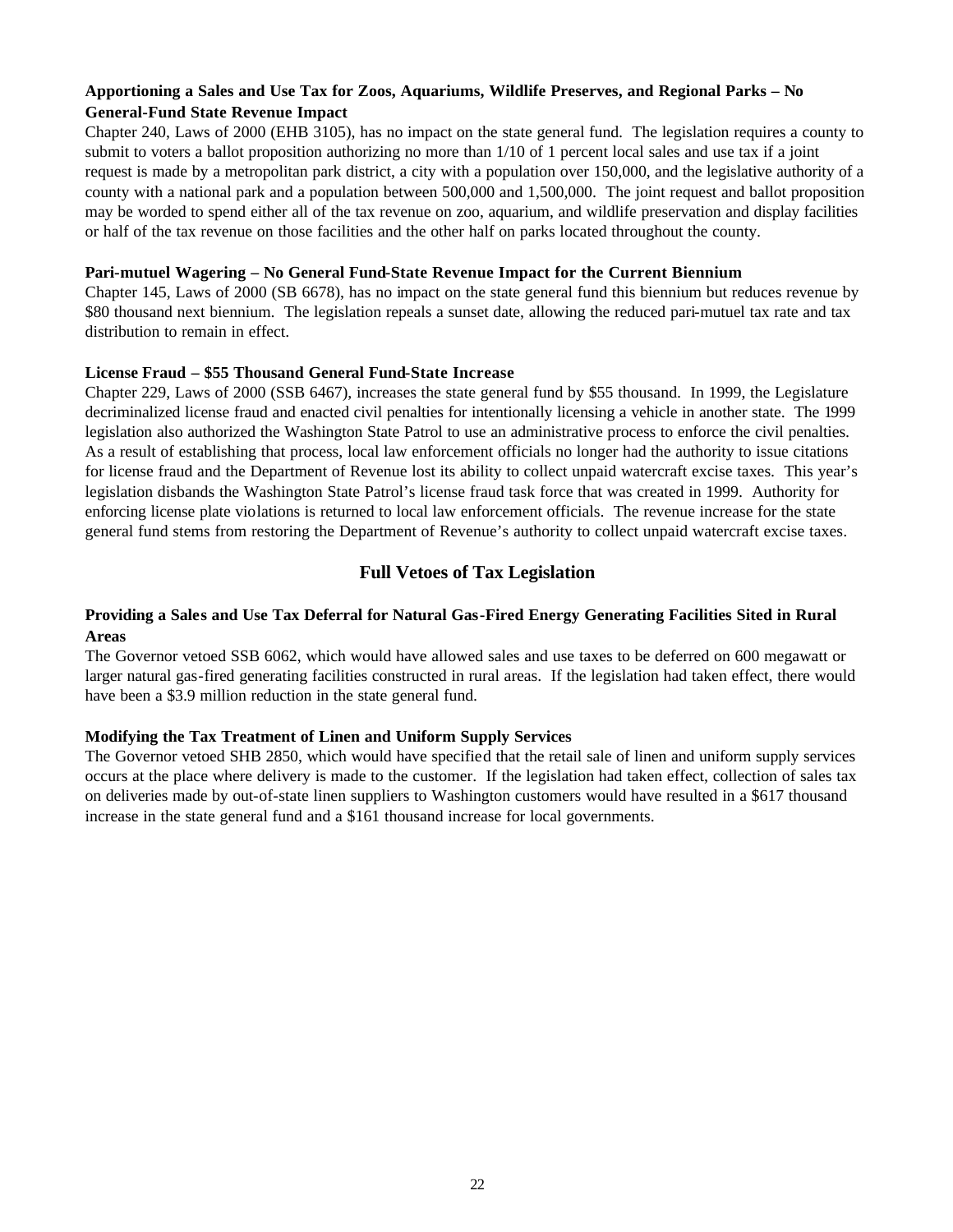# **Washington State Revenue Forecast - February 2000**

### **1999-01 General Fund-State Revenues by Source**

(Dollars in Millions)



| Sources of Revenue    |          |
|-----------------------|----------|
| Retail Sales          | 10,805.3 |
| Business & Occupation | 3,760.2  |
| Property              | 2,635.3  |
| Use                   | 709.2    |
| Real Estate Excise    | 791.2    |
| <b>Public Utility</b> | 432.7    |
| All Other             | 1,709.0  |
| Total                 | 20,842.9 |

*Note: Reflects the February 2000 Revenue Forecast.*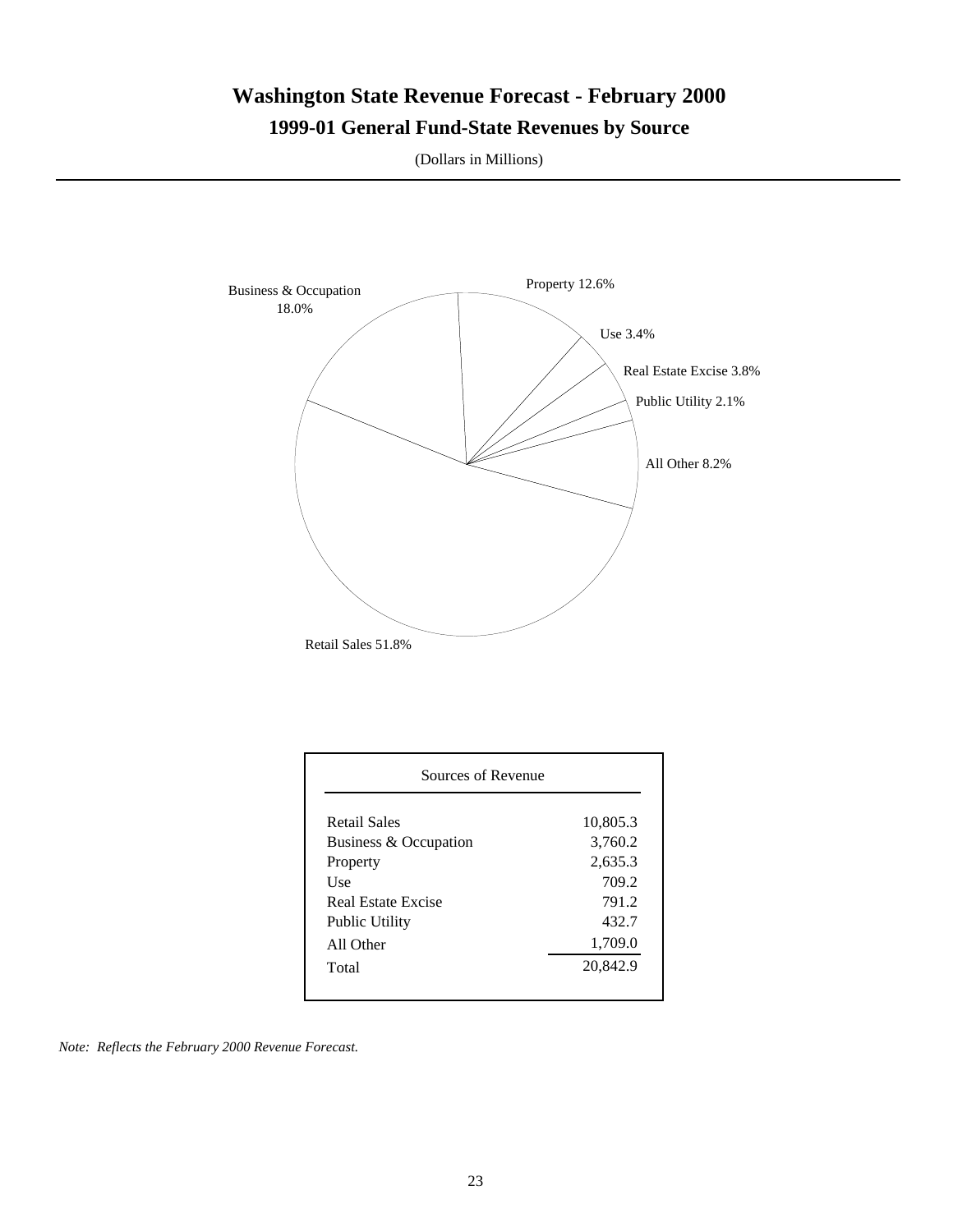### **1999-01 Omnibus Operating Budget Comparisons**





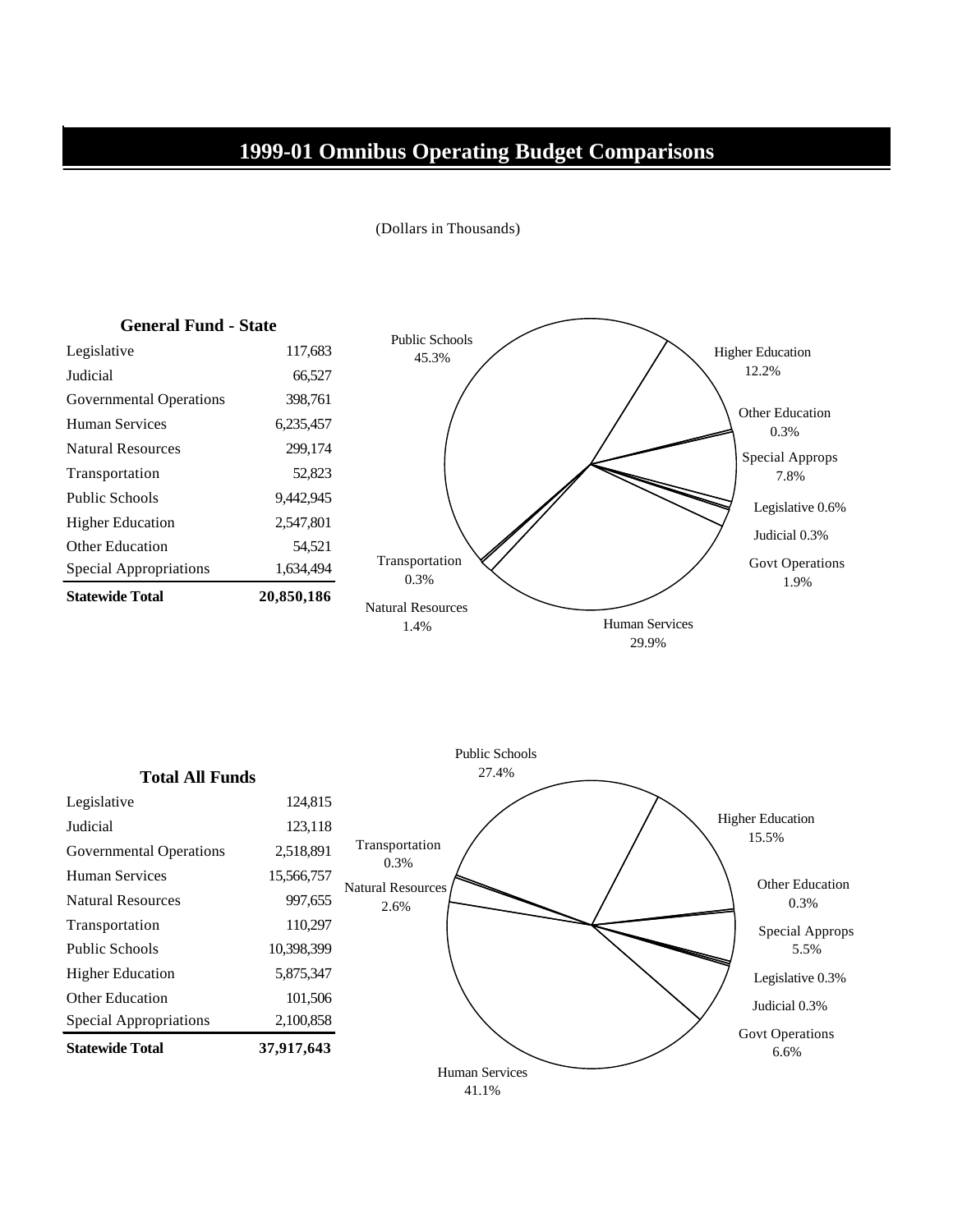### **TOTAL STATE**

|  |  | (Dollars in Thousands) |
|--|--|------------------------|
|--|--|------------------------|

|                             | <b>General Fund-State</b> |             |                  | <b>Total All Funds</b> |                  |                  |  |
|-----------------------------|---------------------------|-------------|------------------|------------------------|------------------|------------------|--|
|                             | Orig 99-01                | $2000$ Supp | <b>Rev 99-01</b> | Orig 99-01             | <b>2000 Supp</b> | <b>Rev 99-01</b> |  |
| Legislative                 | 117,413                   | 270         | 117,683          | 124,505                | 310              | 124,815          |  |
| Judicial                    | 62,060                    | 4,467       | 66,527           | 117,098                | 6,020            | 123,118          |  |
| Governmental Operations     | 403.375                   | $-4,614$    | 398.761          | 2.537.871              | $-18.980$        | 2,518,891        |  |
| <b>DSHS</b>                 | 5,129,809                 | 7.874       | 5,137,683        | 12,154,545             | 276,018          | 12,430,563       |  |
| <b>Other Human Services</b> | 1,123,158                 | $-25,384$   | 1,097,774        | 3,106,770              | 29,424           | 3,136,194        |  |
| <b>Natural Resources</b>    | 282,072                   | 17,102      | 299,174          | 979.340                | 18,315           | 997,655          |  |
| Transportation              | 53,453                    | $-630$      | 52,823           | 107,990                | 2,307            | 110,297          |  |
| <b>Total Education</b>      | 12,055,153                | $-9,886$    | 12,045,267       | 16,289,922             | 85,330           | 16,375,252       |  |
| <b>Public Schools</b>       | 9,463,978                 | $-21,033$   | 9,442,945        | 10,327,599             | 70,800           | 10,398,399       |  |
| <b>Higher Education</b>     | 2,538,245                 | 9,556       | 2,547,801        | 5,862,453              | 12,894           | 5,875,347        |  |
| <b>Other Education</b>      | 52,930                    | 1,591       | 54,521           | 99.870                 | 1,636            | 101,506          |  |
| Special Appropriations      | 346,329                   | 288,165     | 1,634,494        | 1,743,569              | 357,289          | 2,100,858        |  |
| <b>Statewide Total</b>      | 20,572,822                | 277,364     | 20,850,186       | 37,161,610             | 756,033          | 37,917,643       |  |

*Note: Includes only appropriations from the Omnibus Operating Budget enacted through the April 2000 special session of the Legislature.*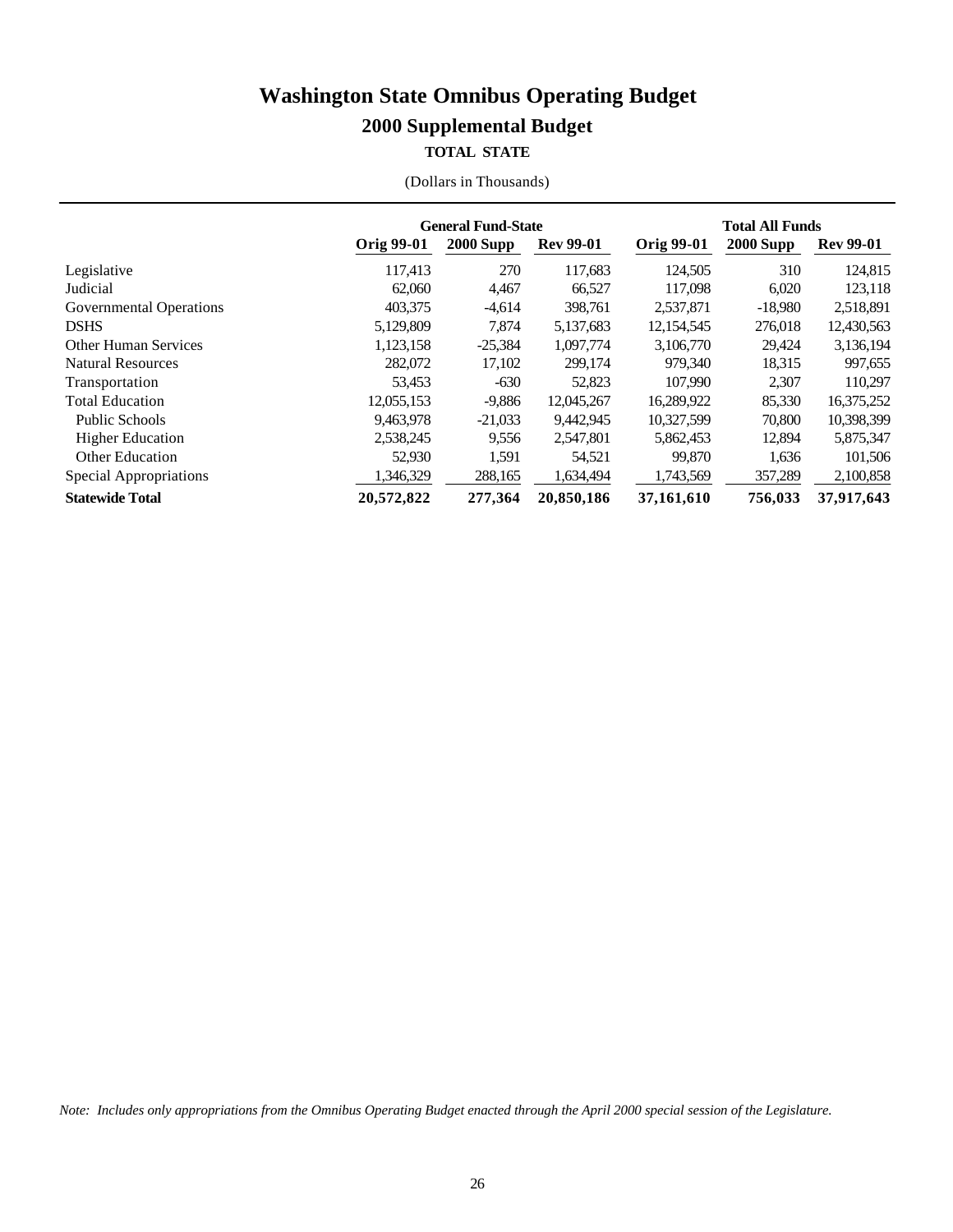**LEGISLATIVE AND JUDICIAL**

|  | (Dollars in Thousands) |
|--|------------------------|
|--|------------------------|

|                                       | <b>General Fund-State</b> |                  |                  | <b>Total All Funds</b> |                  |                  |
|---------------------------------------|---------------------------|------------------|------------------|------------------------|------------------|------------------|
|                                       | <b>Orig 99-01</b>         | <b>2000 Supp</b> | <b>Rev 99-01</b> | <b>Orig 99-01</b>      | <b>2000 Supp</b> | <b>Rev 99-01</b> |
| House of Representatives              | 50,914                    | 75               | 50,989           | 50,939                 | 95               | 51,034           |
| Senate                                | 41,274                    | 85               | 41,359           | 41,299                 | 105              | 41,404           |
| Jt Leg Audit & Review Committee       | 3,265                     | 110              | 3,375            | 3,265                  | 110              | 3,375            |
| <b>LEAP Committee</b>                 | 2,532                     | $\overline{0}$   | 2,532            | 2,937                  | $\overline{0}$   | 2,937            |
| Office of the State Actuary           | $\Omega$                  | $\theta$         | 0                | 1,967                  | $\overline{0}$   | 1,967            |
| Joint Legislative Systems Comm        | 11,694                    | 0                | 11,694           | 13,875                 | 0                | 13,875           |
| <b>Statute Law Committee</b>          | 7,238                     | $\theta$         | 7,238            | 9,727                  | $\theta$         | 9,727            |
| <b>Redistricting Commission</b>       | 496                       | 0                | 496              | 496                    | 0                | 496              |
| <b>Total Legislative</b>              | 117,413                   | 270              | 117,683          | 124,505                | 310              | 124,815          |
|                                       |                           |                  |                  |                        |                  |                  |
| Supreme Court                         | 9,864                     | 230              | 10,094           | 9,864                  | 230              | 10,094           |
| <b>State Law Library</b>              | 3,685                     | $\Omega$         | 3,685            | 3,685                  | $\Omega$         | 3,685            |
| Court of Appeals                      | 22,361                    | 418              | 22,779           | 22,361                 | 418              | 22,779           |
| Commission on Judicial Conduct        | 1,756                     | $\Omega$         | 1,756            | 1,756                  | $\Omega$         | 1,756            |
| Office of Administrator for Courts    | 24,394                    | 3,319            | 27,713           | 66,992                 | 4,822            | 71,814           |
| Office of Public Defense              | $\Omega$                  | 500              | 500              | 12,440                 | 550              | 12,990           |
| <b>Total Judicial</b>                 | 62,060                    | 4,467            | 66,527           | 117,098                | 6,020            | 123,118          |
| <b>Total Legislative and Judicial</b> | 179,473                   | 4,737            | 184,210          | 241,603                | 6,330            | 247,933          |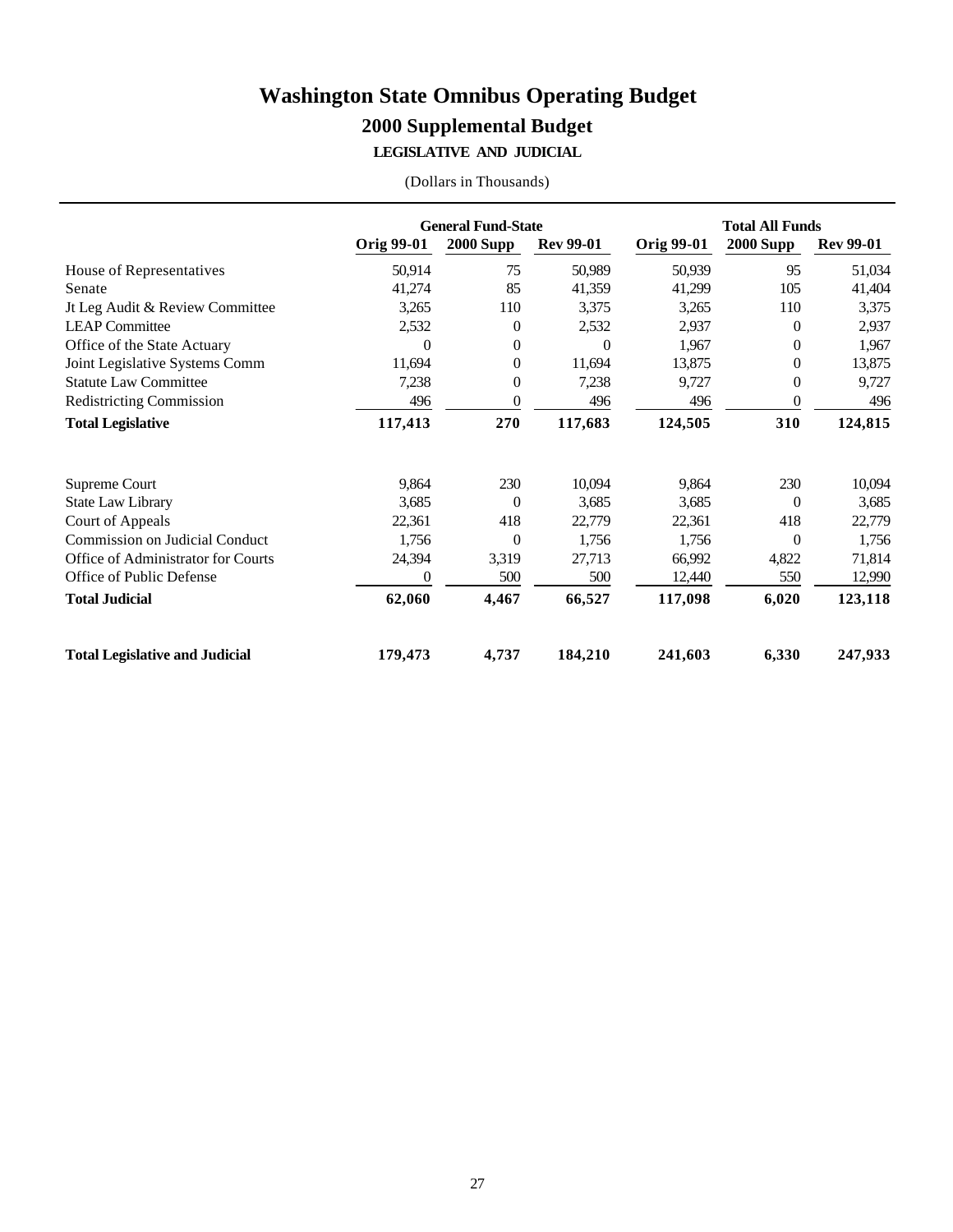### **Washington State Omnibus Operating Budget**

### **2000 Supplemental Budget**

**GOVERNMENTAL OPERATIONS**

|                                           | <b>General Fund-State</b> |                  |                  | <b>Total All Funds</b> |                  |                  |  |
|-------------------------------------------|---------------------------|------------------|------------------|------------------------|------------------|------------------|--|
|                                           | <b>Orig 99-01</b>         | <b>2000 Supp</b> | <b>Rev 99-01</b> | <b>Orig 99-01</b>      | <b>2000 Supp</b> | <b>Rev 99-01</b> |  |
| Office of the Governor                    | 11,482                    | $\mathbf{0}$     | 11,482           | 12,856                 | $-465$           | 12,391           |  |
| Office of the Lieutenant Governor         | 665                       | 21               | 686              | 825                    | 21               | 846              |  |
| <b>Public Disclosure Commission</b>       | 3,220                     | 701              | 3,921            | 3,220                  | 701              | 3,921            |  |
| Office of the Secretary of State          | 22,434                    | $8\,$            | 22,442           | 33,725                 | 1,638            | 35,363           |  |
| Governor's Office of Indian Affairs       | 520                       | $\theta$         | 520              | 520                    | $\mathbf{0}$     | 520              |  |
| Asian/Pacific-American Affrs              | 430                       | $\theta$         | 430              | 430                    | $\theta$         | 430              |  |
| Office of the State Treasurer             | $\theta$                  | $\theta$         | $\theta$         | 13,487                 | 757              | 14,244           |  |
| Office of the State Auditor               | 2,156                     | $\theta$         | 2,156            | 43,171                 | $\boldsymbol{0}$ | 43,171           |  |
| Comm Salaries for Elected Officials       | 150                       | 45               | 195              | 150                    | 45               | 195              |  |
| Office of the Attorney General            | 7,795                     | 841              | 8,636            | 155,280                | 2,179            | 157,459          |  |
| Caseload Forecast Council                 | 810                       | 100              | 910              | 810                    | 100              | 910              |  |
| Dept of Financial Institutions            | $\overline{0}$            | $\theta$         | $\theta$         | 20,359                 | $\theta$         | 20,359           |  |
| Dept Community, Trade, Econ Dev           | 143,856                   | 1,586            | 145,442          | 340,532                | 19,529           | 360,061          |  |
| Economic & Revenue Forecast Council       | 947                       | $\overline{0}$   | 947              | 947                    | $\theta$         | 947              |  |
| Office of Financial Management            | 24,646                    | 1,162            | 25,808           | 63,101                 | 1,162            | 64,263           |  |
| Office of Administrative Hearings         | $\theta$                  | $\overline{0}$   | $\theta$         | 20,799                 | $\theta$         | 20,799           |  |
| Department of Personnel                   | $\theta$                  | $\theta$         | $\theta$         | 33,629                 | $\theta$         | 33,629           |  |
| <b>State Lottery Commission</b>           | $\theta$                  | $\theta$         | $\theta$         | 796,297                | $\theta$         | 796,297          |  |
| <b>Washington State Gambling Comm</b>     | $\theta$                  | $\theta$         | $\theta$         | 22,658                 | 4,972            | 27,630           |  |
| WA State Comm on Hispanic Affairs         | 441                       | $\theta$         | 441              | 441                    | $\theta$         | 441              |  |
| African-American Affairs Comm             | 378                       | $\theta$         | 378              | 378                    | $\theta$         | 378              |  |
| Personnel Appeals Board                   | $\boldsymbol{0}$          | $\theta$         | $\boldsymbol{0}$ | 1,602                  | $\theta$         | 1,602            |  |
| Department of Retirement Systems          | $\theta$                  | $\theta$         | $\theta$         | 45,939                 | 3,426            | 49,365           |  |
| <b>State Investment Board</b>             | $\overline{0}$            | $\theta$         | $\theta$         | 10,519                 | 618              | 11,137           |  |
| Department of Revenue                     | 138,169                   | $\theta$         | 138,169          | 148,086                | $\mathbf{0}$     | 148,086          |  |
| Board of Tax Appeals                      | 1,856                     | $\theta$         | 1,856            | 1,856                  | $\theta$         | 1,856            |  |
| Municipal Research Council                | 3,588                     | $-1,822$         | 1,766            | 4,269                  | $-123$           | 4,146            |  |
| Minority & Women's Business Enterp        | $\theta$                  | $\overline{0}$   | $\theta$         | 2,546                  | $\theta$         | 2,546            |  |
| Dept of General Administration            | 558                       | 343              | 901              | 122,227                | 5,178            | 127,405          |  |
| Department of Information Services        | $\theta$                  | $\theta$         | $\boldsymbol{0}$ | 219,533                | $-3,360$         | 216,173          |  |
| Office of Insurance Commissioner          | $\theta$                  | $\theta$         | $\theta$         | 25,042                 | 628              | 25,670           |  |
| <b>State Board of Accountancy</b>         | $\Omega$                  | $\theta$         | $\theta$         | 1,119                  | 135              | 1,254            |  |
| Forensic Investigations Council           | $\Omega$                  | $\theta$         | $\theta$         | 272                    | $\mathbf{0}$     | 272              |  |
| <b>Washington Horse Racing Commission</b> | $\overline{0}$            | $\theta$         | $\theta$         | 4,579                  | $\theta$         | 4,579            |  |
| WA State Liquor Control Board             | 2,577                     | $\Omega$         | 2,577            | 139,951                | 2,038            | 141,989          |  |
| Utilities and Transportation Comm         | $\boldsymbol{0}$          | $\boldsymbol{0}$ | $\boldsymbol{0}$ | 26,618                 | 800              | 27,418           |  |
| <b>Board for Volunteer Firefighters</b>   | $\boldsymbol{0}$          | $\mathbf{0}$     | $\theta$         | 573                    | $\theta$         | 573              |  |
| <b>Military Department</b>                | 29,832                    | $-7,599$         | 22,233           | 182,697                | $-61,430$        | 121,267          |  |
| <b>Public Employment Relations Comm</b>   | 4,066                     | $\theta$         | 4,066            | 4,066                  | $\bf{0}$         | 4,066            |  |
| Growth Management Hearings Board          | 2,799                     | $\boldsymbol{0}$ | 2,799            | 2,799                  | $\boldsymbol{0}$ | 2,799            |  |
| <b>State Convention and Trade Center</b>  | $\boldsymbol{0}$          | $\boldsymbol{0}$ | $\boldsymbol{0}$ | 29,963                 | 2,471            | 32,434           |  |
| <b>Total Governmental Operations</b>      | 403,375                   | $-4,614$         | 398,761          | 2,537,871              | $-18,980$        | 2,518,891        |  |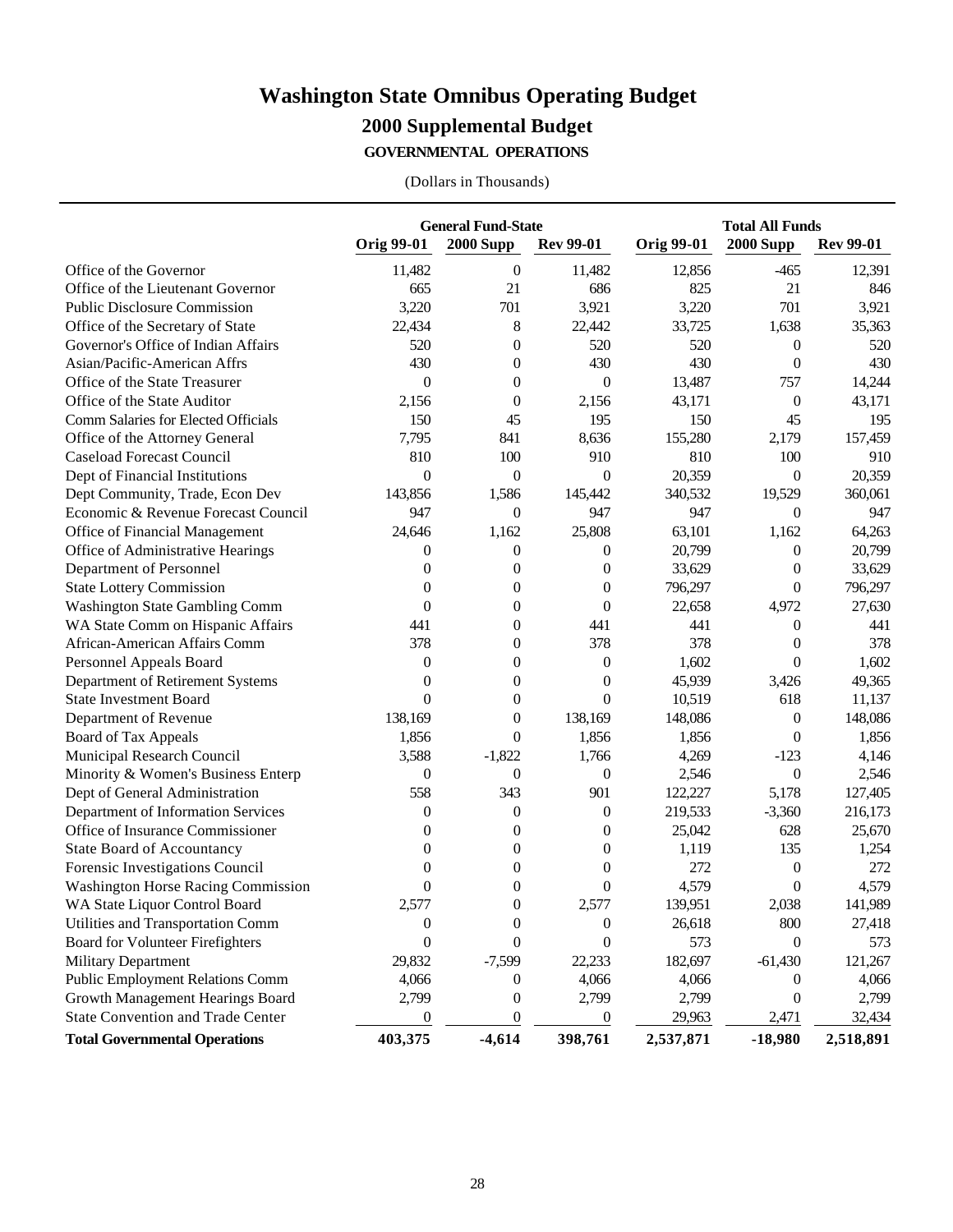### **Washington State Omnibus Operating Budget**

### **2000 Supplemental Budget**

#### **HUMAN SERVICES**

|                                           | <b>General Fund-State</b> |                  |                  | <b>Total All Funds</b> |                  |                  |  |
|-------------------------------------------|---------------------------|------------------|------------------|------------------------|------------------|------------------|--|
|                                           | <b>Orig 99-01</b>         | <b>2000 Supp</b> | <b>Rev 99-01</b> | <b>Orig 99-01</b>      | <b>2000 Supp</b> | <b>Rev 99-01</b> |  |
| Dept of Social & Health Services          | 5,129,809                 | 7,874            | 5,137,683        | 12, 154, 545           | 276,018          | 12,430,563       |  |
| WA State Health Care Authority            | 13,004                    | $\theta$         | 13,004           | 596,766                | 6,457            | 603,223          |  |
| Human Rights Commission                   | 5,086                     | 61               | 5,147            | 6,660                  | 61               | 6,721            |  |
| <b>Bd of Industrial Insurance Appeals</b> | $\Omega$                  | 0                | 0                | 23,231                 | $\Omega$         | 23,231           |  |
| Criminal Justice Training Comm            | $\Omega$                  | $\Omega$         | 0                | 17,607                 | 273              | 17,880           |  |
| Department of Labor and Industries        | 14,508                    | 0                | 14,508           | 418,023                | 5,399            | 423,422          |  |
| Indeterminate Sentence Review Board       | 1,854                     | $\Omega$         | 1,854            | 1,854                  | $\Omega$         | 1,854            |  |
| Department of Health                      | 131,572                   | $-4,448$         | 127,124          | 550,139                | 15,116           | 565,255          |  |
| Department of Veterans' Affairs           | 19.289                    | $-925$           | 18.364           | 56,733                 | 2,973            | 59,706           |  |
| Department of Corrections                 | 930,780                   | $-20,164$        | 910,616          | 976,447                | 844              | 977,291          |  |
| Dept of Services for the Blind            | 2,994                     | $\Omega$         | 2,994            | 15,930                 | $\Omega$         | 15,930           |  |
| Sentencing Guidelines Commission          | 1,549                     | 92               | 1,641            | 1,549                  | 92               | 1,641            |  |
| Department of Employment Security         | 2,522                     | $\Omega$         | 2,522            | 441,831                | $-1,791$         | 440,040          |  |
| <b>Total Other Human Services</b>         | 1,123,158                 | $-25,384$        | 1,097,774        | 3,106,770              | 29,424           | 3,136,194        |  |
| <b>Total Human Services</b>               | 6,252,967                 | $-17,510$        | 6,235,457        | 15,261,315             | 305,442          | 15,566,757       |  |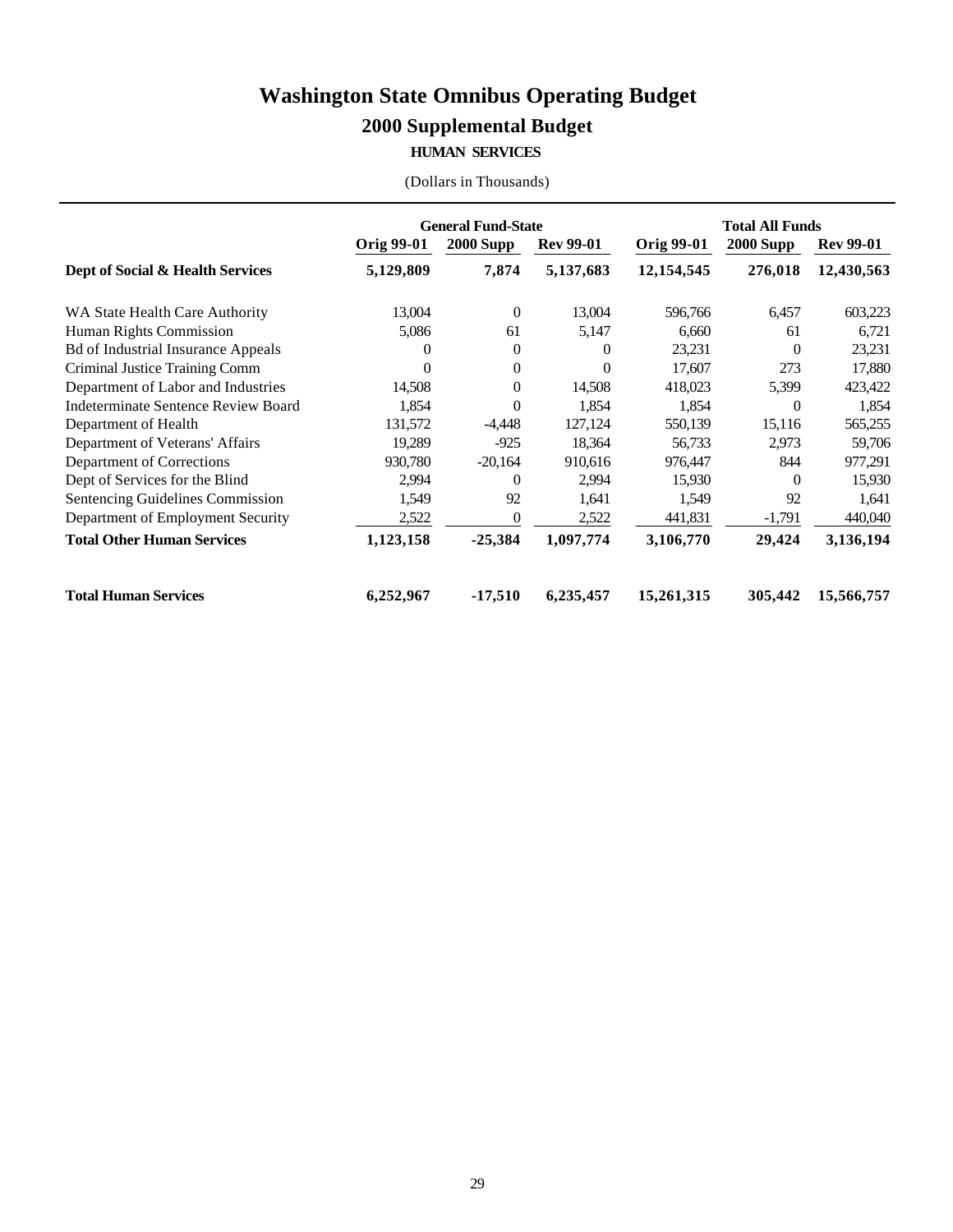### **Washington State Omnibus Operating Budget 2000 Supplemental Budget DEPARTMENT OF SOCIAL & HEALTH SERVICES**

|                                     | <b>General Fund-State</b> |                  |                  | <b>Total All Funds</b> |                  |                  |  |
|-------------------------------------|---------------------------|------------------|------------------|------------------------|------------------|------------------|--|
|                                     | Orig 99-01                | <b>2000 Supp</b> | <b>Rev 99-01</b> | Orig 99-01             | <b>2000 Supp</b> | <b>Rev 99-01</b> |  |
| <b>Children and Family Services</b> | 430.481                   | $-19.787$        | 410.694          | 772,432                | $-1,541$         | 770,891          |  |
| Juvenile Rehabilitation             | 167,945                   | 5,233            | 173,178          | 220,721                | 19,521           | 240,242          |  |
| Mental Health                       | 505,084                   | 10.945           | 516,029          | 988.248                | 27,924           | 1,016,172        |  |
| Developmental Disabilities          | 518,068                   | 11,418           | 529,486          | 1,010,382              | 15,697           | 1,026,079        |  |
| Long-Term Care Services             | 928,805                   | $-7.737$         | 921,068          | 1.936.812              | $-30,429$        | 1,906,383        |  |
| Economic Services                   | 898,737                   | $-60,082$        | 838,655          | 2,150,449              | $-51,213$        | 2,099,236        |  |
| Alcohol & Substance Abuse           | 43.309                    | 130              | 43.439           | 219.123                | 145              | 219,268          |  |
| <b>Medical Assistance Payments</b>  | 1,506,938                 | 72,253           | 1,579,191        | 4,571,058              | 305,641          | 4,876,699        |  |
| <b>Vocational Rehabilitation</b>    | 18.038                    | $-633$           | 17.405           | 102.848                | $-1,672$         | 101,176          |  |
| <b>Administration/Support Svcs</b>  | 50,895                    | $-4,772$         | 46,123           | 98,216                 | $-8,146$         | 90,070           |  |
| Payments to Other Agencies          | 61,509                    | 906              | 62,415           | 84,256                 | 91               | 84,347           |  |
| <b>Total DSHS</b>                   | 5,129,809                 | 7,874            | 5,137,683        | 12,154,545             | 276,018          | 12,430,563       |  |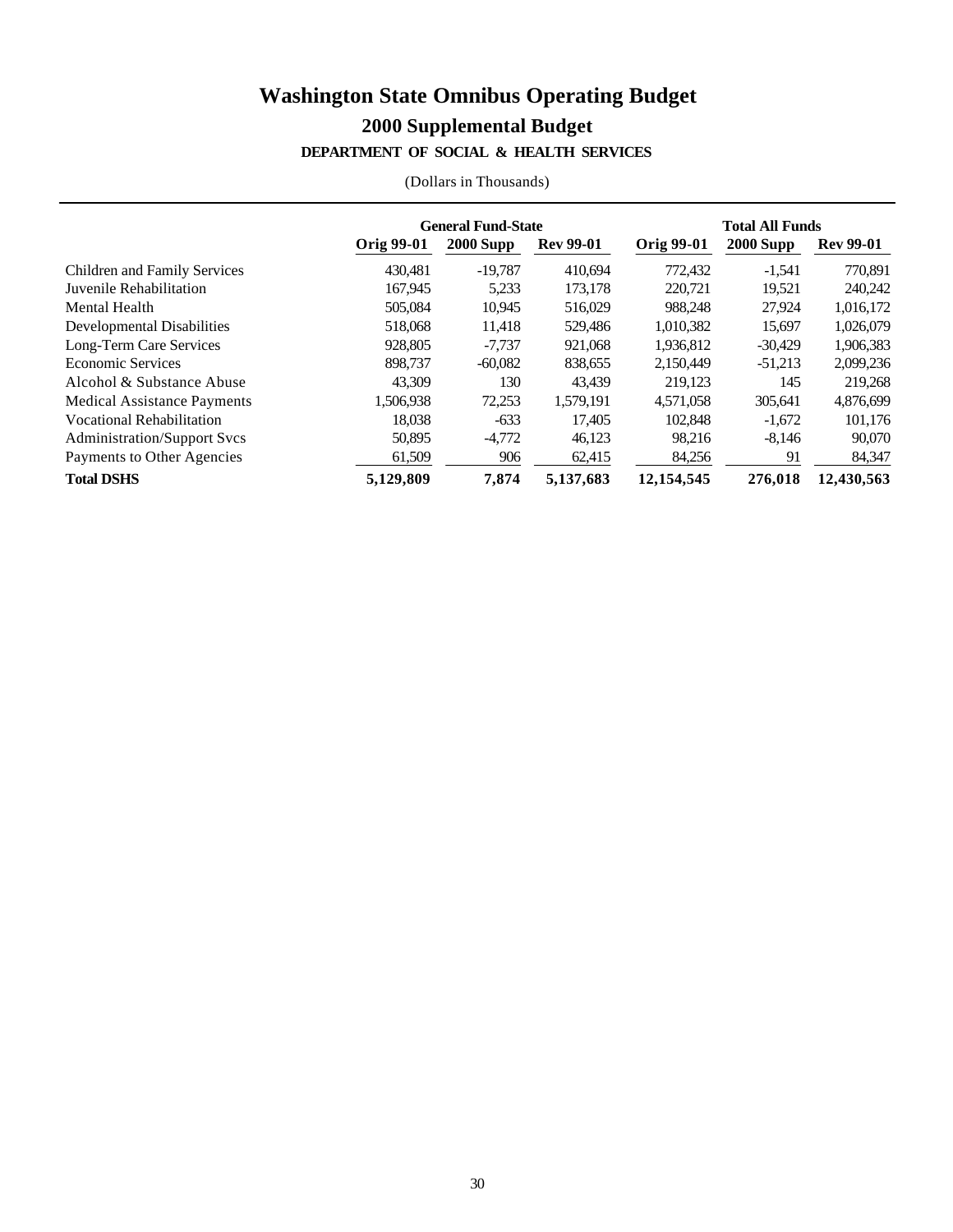#### **NATURAL RESOURCES**

|                                        | <b>General Fund-State</b> |             |                  | <b>Total All Funds</b> |                  |                  |
|----------------------------------------|---------------------------|-------------|------------------|------------------------|------------------|------------------|
|                                        | Orig 99-01                | $2000$ Supp | <b>Rev 99-01</b> | Orig 99-01             | <b>2000 Supp</b> | <b>Rev 99-01</b> |
| Columbia River Gorge Commission        | 697                       | 0           | 697              | 1.354                  | $\Omega$         | 1.354            |
| Department of Ecology                  | 67,097                    | 11.590      | 78.687           | 266.931                | 12,054           | 278,985          |
| WA Pollution Liab Insurance Program    | $\Omega$                  | 0           | 0                | 2.094                  | $\Omega$         | 2.094            |
| <b>State Parks and Recreation Comm</b> | 55.571                    | 178         | 55,749           | 89.182                 | 178              | 89,360           |
| Interagency Comm for Outdoor Rec       | 275                       | 0           | 275              | 3.294                  | 3,332            | 6,626            |
| <b>Environmental Hearings Office</b>   | 1.612                     | $\Omega$    | 1.612            | 1.612                  | $\Omega$         | 1,612            |
| <b>State Conservation Commission</b>   | 5.264                     | 0           | 5.264            | 11.126                 | $-1,800$         | 9.326            |
| Dept of Fish and Wildlife              | 85.339                    | 1.844       | 87,183           | 274,570                | 1,422            | 275,992          |
| Department of Natural Resources        | 51.425                    | 2,890       | 54,315           | 247,938                | 2,529            | 250,467          |
| Department of Agriculture              | 14,792                    | 600         | 15,392           | 81,239                 | 600              | 81,839           |
| <b>Total Natural Resources</b>         | 282,072                   | 17.102      | 299,174          | 979,340                | 18,315           | 997,655          |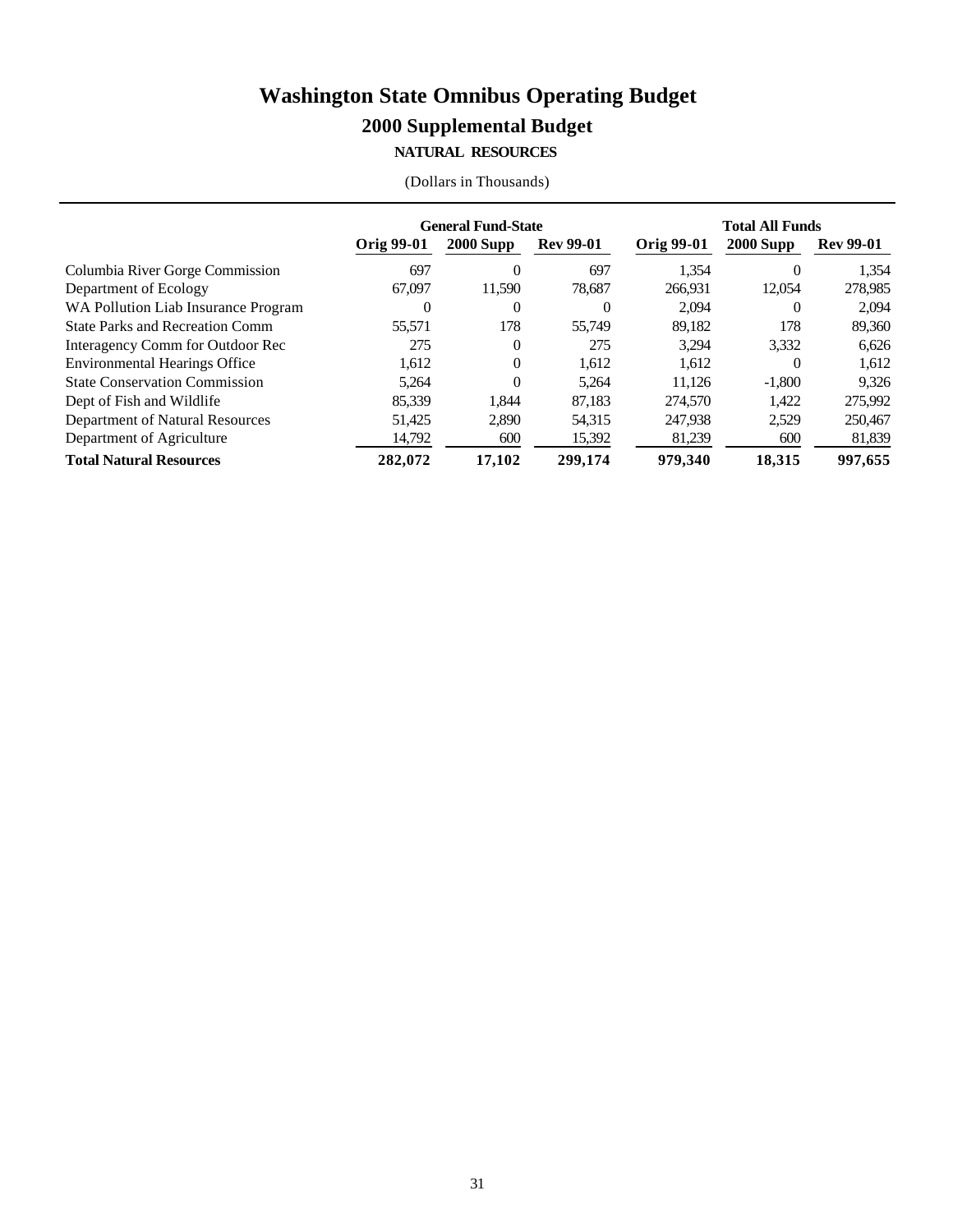### **TRANSPORTATION**

|                             |            | <b>General Fund-State</b> |                  |                   | <b>Total All Funds</b> |                  |  |
|-----------------------------|------------|---------------------------|------------------|-------------------|------------------------|------------------|--|
|                             | Orig 99-01 | $2000$ Supp               | <b>Rev 99-01</b> | <b>Orig 99-01</b> | $2000$ Supp            | <b>Rev 99-01</b> |  |
| Washington State Patrol     | 42.987     | $-665$                    | 42,322           | 74.299            | 2.907                  | 77.206           |  |
| Department of Licensing     | 10.466     | 35                        | 10.501           | 33,691            | $-600$                 | 33,091           |  |
| <b>Total Transportation</b> | 53.453     | $-630$                    | 52,823           | 107.990           | 2.307                  | 110,297          |  |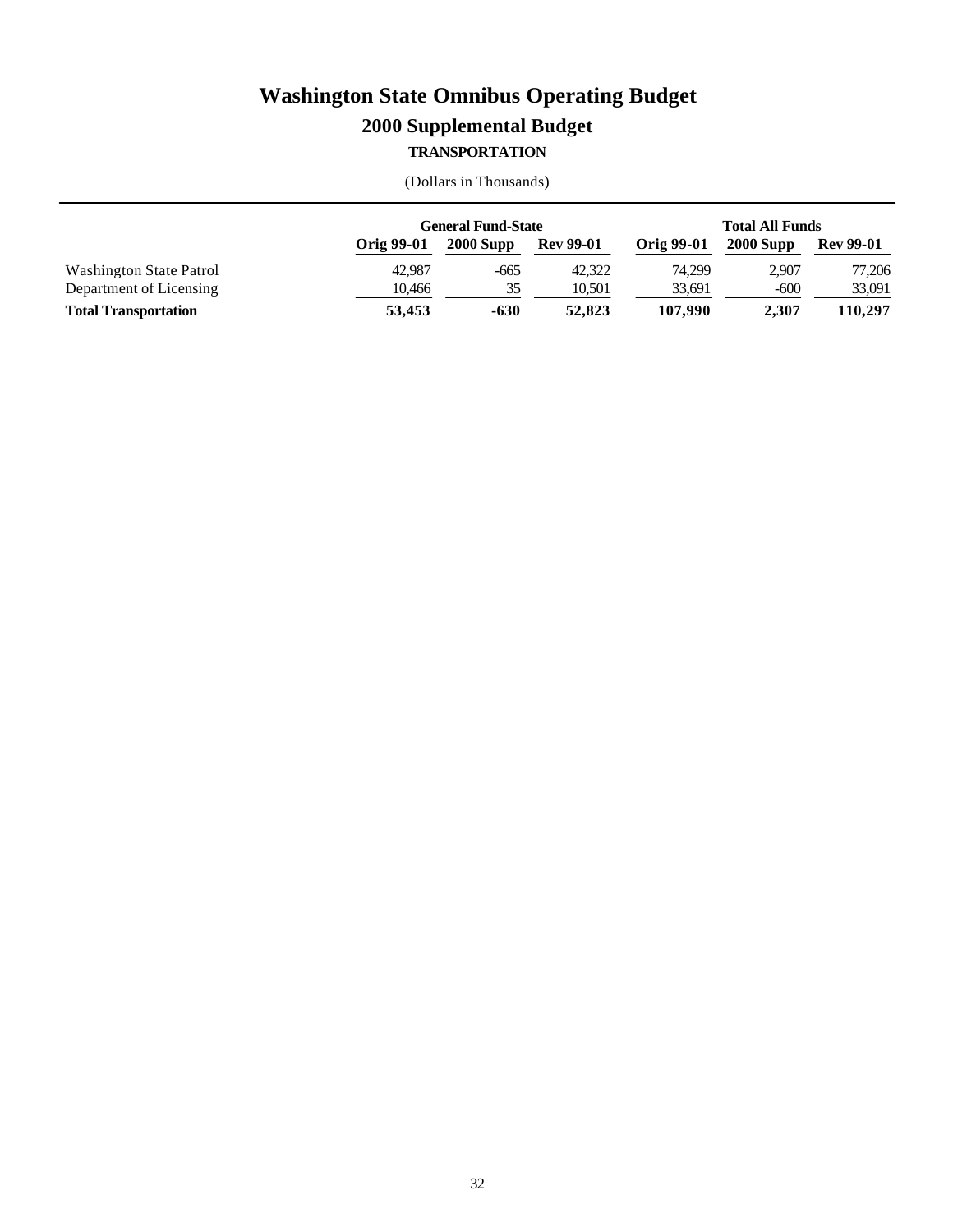#### **EDUCATION**

|  |  | (Dollars in Thousands) |
|--|--|------------------------|
|--|--|------------------------|

|                                            | <b>General Fund-State</b> |                  |                  | <b>Total All Funds</b> |                  |                  |
|--------------------------------------------|---------------------------|------------------|------------------|------------------------|------------------|------------------|
|                                            | <b>Orig 99-01</b>         | <b>2000 Supp</b> | <b>Rev 99-01</b> | <b>Orig 99-01</b>      | <b>2000 Supp</b> | <b>Rev 99-01</b> |
| <b>Public Schools</b>                      | 9,463,978                 | $-21,033$        | 9,442,945        | 10,327,599             | 70,800           | 10,398,399       |
| Higher Education Coordinating Board        | 237,237                   | 3,400            | 240,637          | 247,435                | 3,400            | 250,835          |
| University of Washington                   | 650,906                   | 1,041            | 651,947          | 2,711,104              | 938              | 2,712,042        |
| <b>Washington State University</b>         | 380,566                   | $-596$           | 379,970          | 787,015                | 2,172            | 789,187          |
| Eastern Washington University              | 84,965                    | 574              | 85,539           | 152,636                | 833              | 153,469          |
| Central Washington University              | 86,363                    | 423              | 86,786           | 155,536                | 423              | 155,959          |
| The Evergreen State College                | 46,592                    | 555              | 47,147           | 81,623                 | 555              | 82,178           |
| Spokane Intercoll Rsch & Tech Inst         | $\theta$                  | $\theta$         | $\theta$         | 2,659                  | $\overline{0}$   | 2,659            |
| Western Washington University              | 109,565                   | 242              | 109,807          | 219,430                | 242              | 219,672          |
| Community/Technical College System         | 942,051                   | 3,917            | 945,968          | 1,505,015              | 4,331            | 1,509,346        |
| <b>Total Higher Education</b>              | 2,538,245                 | 9,556            | 2,547,801        | 5,862,453              | 12,894           | 5,875,347        |
| State School for the Blind                 | 7,992                     | 217              | 8,209            | 8,636                  | 217              | 8,853            |
| State School for the Deaf                  | 13,390                    | 309              | 13,699           | 13,390                 | 309              | 13,699           |
| Work Force Trng & Educ Coord Board         | 2,247                     | 600              | 2,847            | 37,151                 | 600              | 37,751           |
| <b>State Library</b>                       | 16,598                    | 120              | 16,718           | 25,457                 | 120              | 25,577           |
| <b>Washington State Arts Commission</b>    | 4,876                     | $\theta$         | 4,876            | 5,876                  | 45               | 5,921            |
| <b>Washington State Historical Society</b> | 5,307                     | 345              | 5,652            | 6,840                  | 345              | 7,185            |
| East Wash State Historical Society         | 2,520                     | $\theta$         | 2,520            | 2,520                  | $\theta$         | 2,520            |
| <b>Total Other Education</b>               | 52,930                    | 1,591            | 54,521           | 99,870                 | 1,636            | 101,506          |
| <b>Total Education</b>                     | 12,055,153                | $-9,886$         | 12,045,267       | 16,289,922             | 85,330           | 16,375,252       |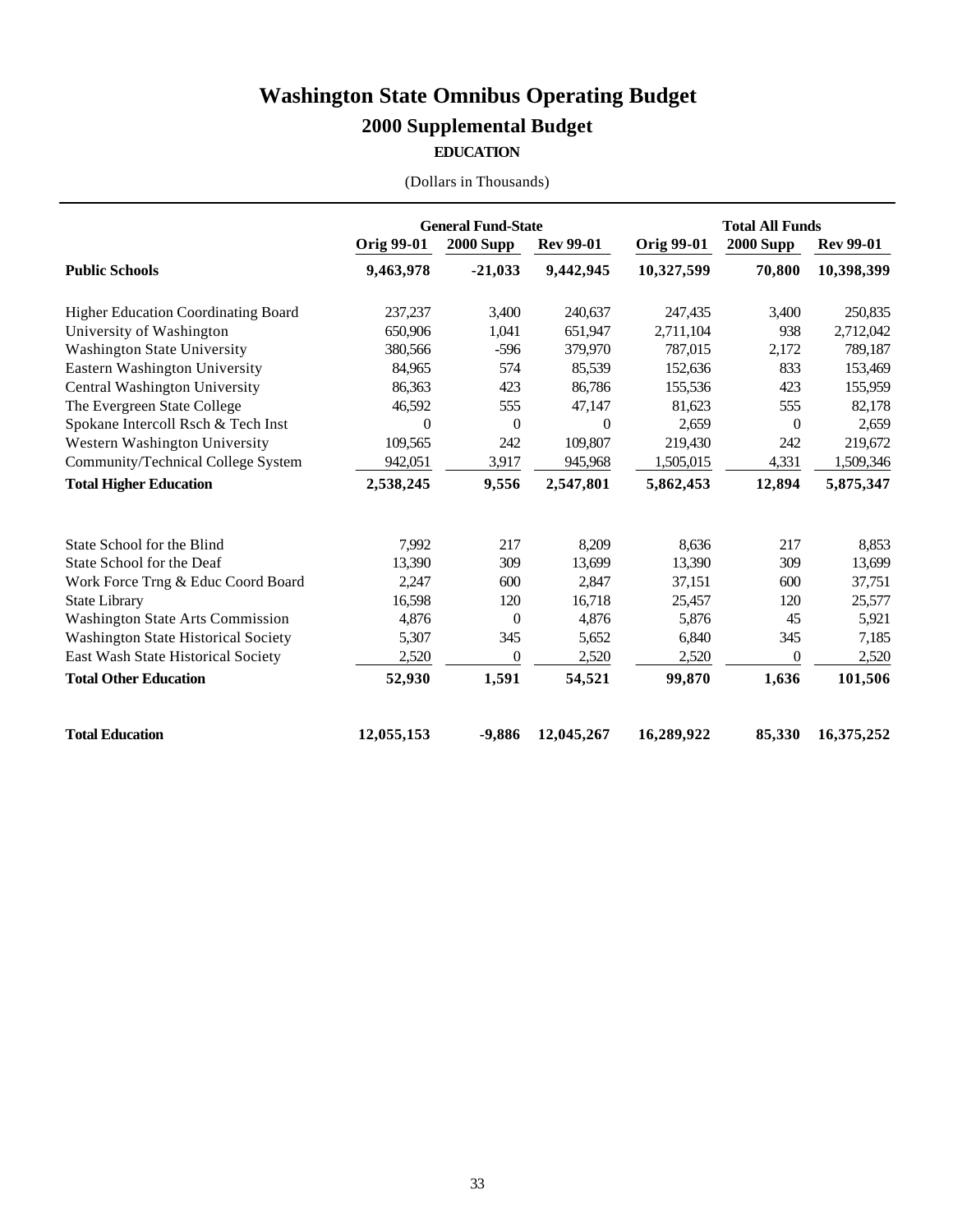### **PUBLIC SCHOOLS**

|  |  | (Dollars in Thousands) |
|--|--|------------------------|
|--|--|------------------------|

|                                           | <b>General Fund-State</b> |                  |                  | <b>Total All Funds</b> |                  |                  |
|-------------------------------------------|---------------------------|------------------|------------------|------------------------|------------------|------------------|
|                                           | <b>Orig 99-01</b>         | <b>2000 Supp</b> | <b>Rev 99-01</b> | <b>Orig 99-01</b>      | <b>2000 Supp</b> | <b>Rev 99-01</b> |
| <b>OSPI &amp; Statewide Programs</b>      | 60,638                    | 23,521           | 84,159           | 155,615                | 12,984           | 168,599          |
| <b>General Apportionment</b>              | 7,096,837                 | $-108,840$       | 6,987,997        | 7,096,837              | $-108,840$       | 6,987,997        |
| <b>Pupil Transportation</b>               | 360,727                   | 1,538            | 362,265          | 360,727                | 1,538            | 362,265          |
| <b>School Food Services</b>               | 6,200                     | $\Omega$         | 6,200            | 265,240                | 32,721           | 297,961          |
| <b>Special Education</b>                  | 785,497                   | $-13,004$        | 772,493          | 933,656                | 10,504           | 944,160          |
| <b>Traffic Safety Education</b>           | $\overline{0}$            | 15,509           | 15,509           | 16,276                 | -767             | 15,509           |
| <b>Educational Service Districts</b>      | 9,094                     | $-27$            | 9,067            | 9,094                  | $-27$            | 9,067            |
| Levy Equalization                         | 206,288                   | 18,389           | 224,677          | 206,288                | 18,389           | 224,677          |
| Elementary/Secondary School Improv        | $\Omega$                  | $\Omega$         | $\Omega$         | 264,388                | 20,805           | 285,193          |
| <b>Institutional Education</b>            | 41,743                    | $-2,978$         | 38,765           | 50,291                 | $-2,978$         | 47,313           |
| Ed of Highly Capable Students             | 12,446                    | $-177$           | 12,269           | 12,446                 | $-177$           | 12,269           |
| <b>Education Reform</b>                   | 69,499                    | 35               | 69,534           | 69,732                 | 35               | 69,767           |
| <b>Transitional Bilingual Instruction</b> | 71,744                    | 1,737            | 73,481           | 71,744                 | 1,737            | 73,481           |
| Learning Assistance Program (LAP)         | 146,250                   | -7,844           | 138,406          | 146,250                | -7,844           | 138,406          |
| <b>Block Grants</b>                       | 60,720                    | $-424$           | 60,296           | 60,720                 | $-424$           | 60,296           |
| <b>Better Schools Program</b>             | $\Omega$                  | 57,500           | 57,500           | 0                      | 57,500           | 57,500           |
| <b>Compensation Adjustments</b>           | 536,295                   | $-5,968$         | 530,327          | 536,295                | $-5,968$         | 530,327          |
| <b>Common School Construction</b>         | $\theta$                  | $\Omega$         | $\Omega$         | 72,000                 | 41,612           | 113,612          |
| <b>Total Public Schools</b>               | 9,463,978                 | $-21,033$        | 9,442,945        | 10,327,599             | 70,800           | 10,398,399       |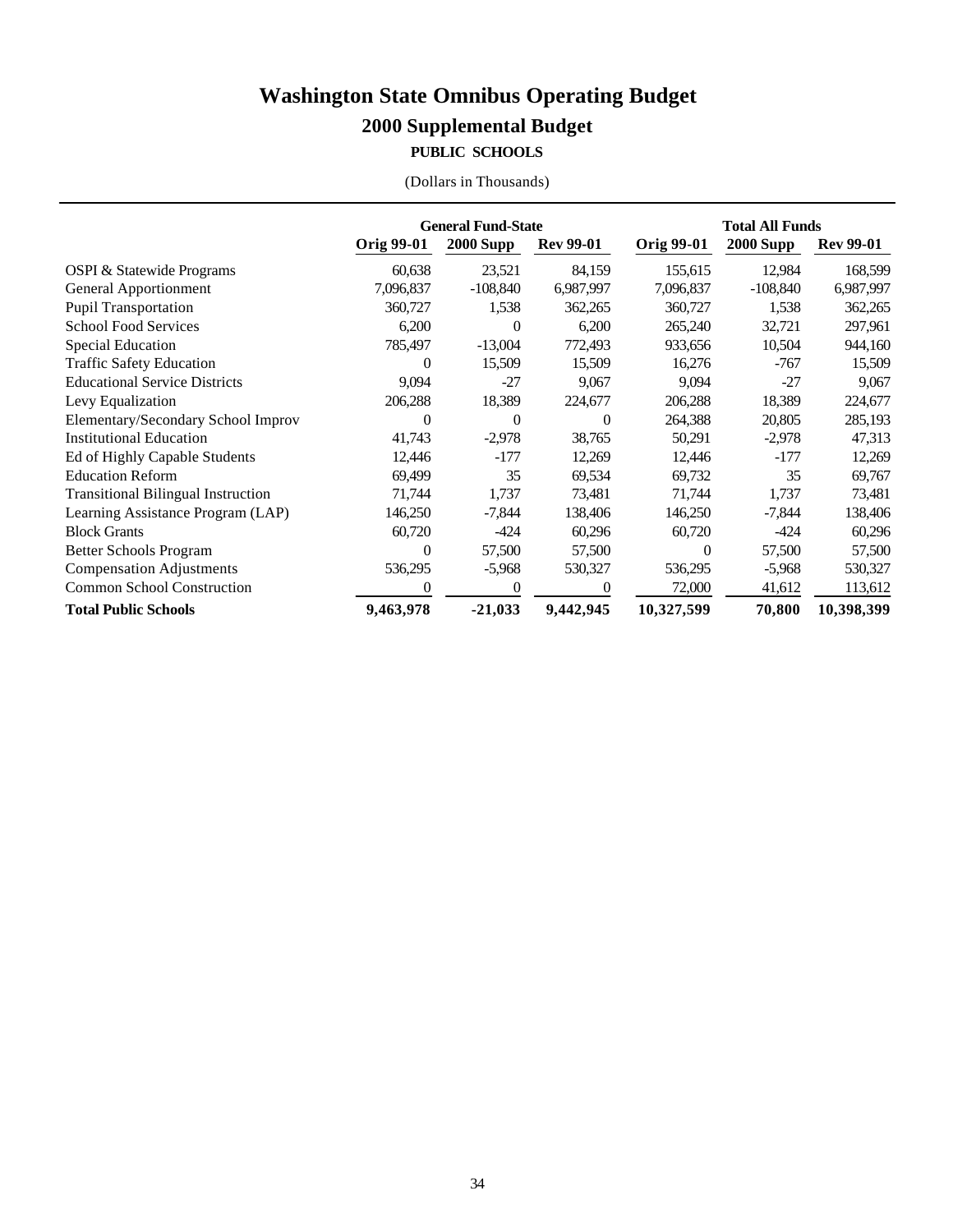#### **SPECIAL APPROPRIATIONS**

|                                           | <b>General Fund-State</b> |             |                  | <b>Total All Funds</b> |             |                  |
|-------------------------------------------|---------------------------|-------------|------------------|------------------------|-------------|------------------|
|                                           | <b>Orig 99-01</b>         | $2000$ Supp | <b>Rev 99-01</b> | Orig 99-01             | $2000$ Supp | <b>Rev 99-01</b> |
| <b>Bond Retirement and Interest</b>       | 1,108,747                 | 9.429       | 1.118.176        | 1,268,839              | 27.024      | 1,295,863        |
| Special Approps to the Governor           | 27.165                    | 279,849     | 307,014          | 74.403                 | 338,902     | 413,305          |
| <b>Sundry Claims</b>                      | 0                         | 215         | 215              | 0                      | 215         | 215              |
| <b>Other Appropriations</b>               | 0                         | $-3.647$    | $-3.647$         | 0                      | $-13,408$   | $-13.408$        |
| <b>State Employee Compensation Adjust</b> | 160.547                   | 477         | 161.024          | 350,457                | 2.714       | 353,171          |
| Contributions to Retirement Systems       | 49,870                    | 1,842       | 51,712           | 49,870                 | 1,842       | 51,712           |
| <b>Total Special Appropriations</b>       | 1.346.329                 | 288,165     | 1,634,494        | 1,743,569              | 357,289     | 2.100.858        |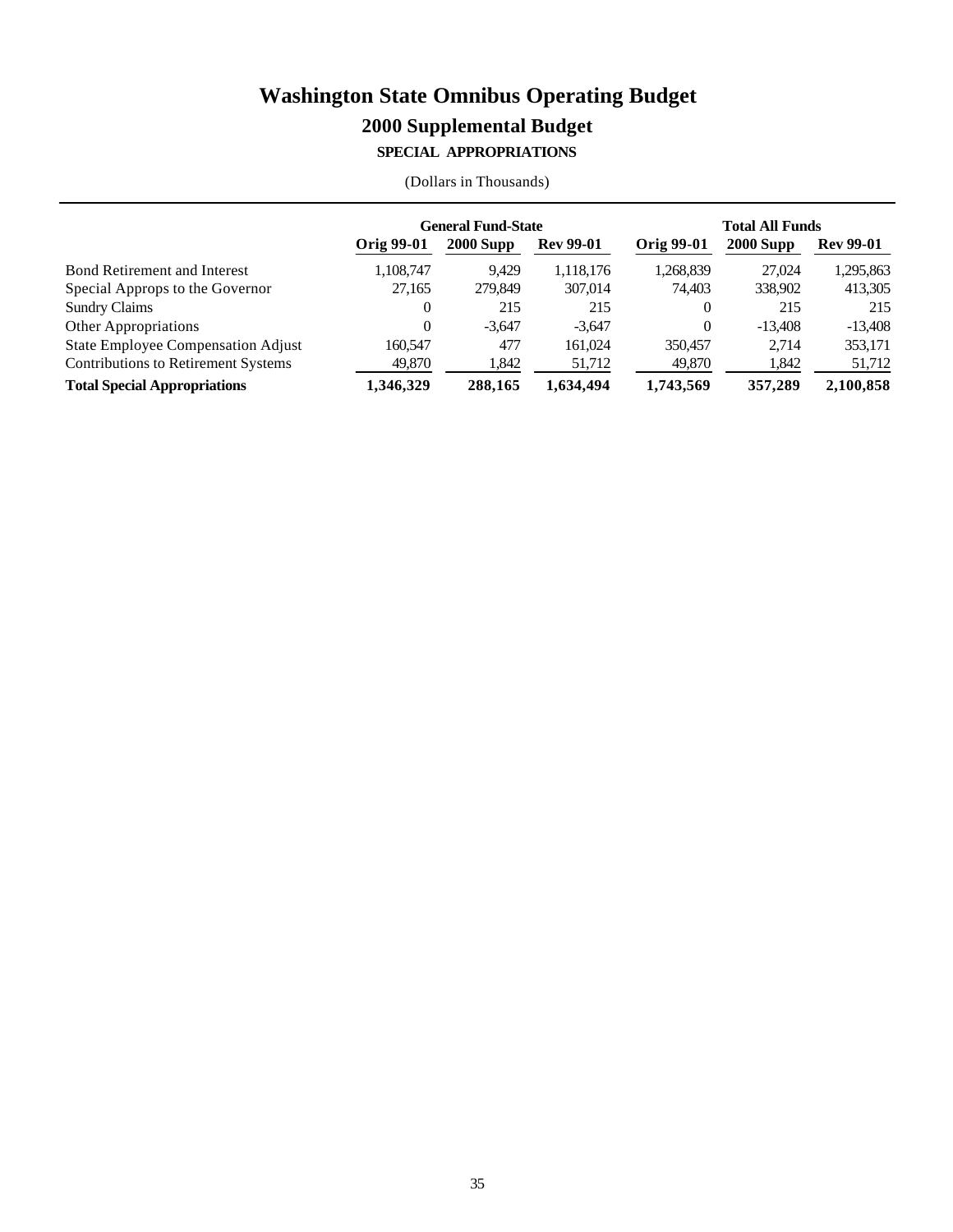# **Omnibus Appropriations Act - Agency Detail**

### **DIRECTORY**

| <b>Agency</b> | Page |
|---------------|------|
|               |      |
|               |      |
|               |      |
|               |      |
|               |      |
|               |      |
|               |      |
|               |      |
|               |      |
|               |      |
|               |      |
|               |      |
|               |      |
|               |      |
|               |      |
|               |      |
|               |      |
|               |      |
|               |      |
|               |      |
|               |      |
|               |      |
|               |      |
|               |      |
|               |      |
|               |      |
|               |      |
|               |      |
|               |      |
|               |      |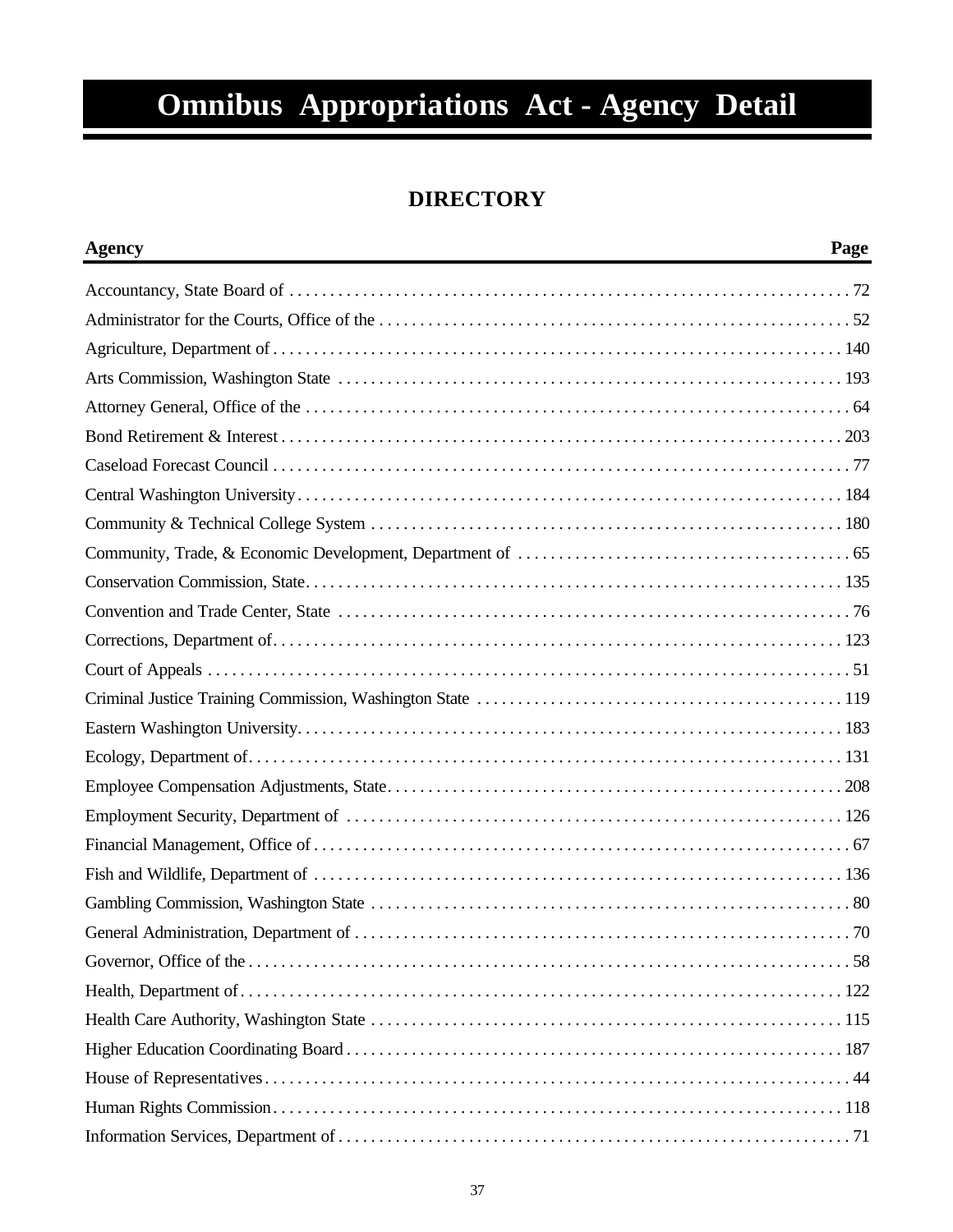# **Agency**

# Page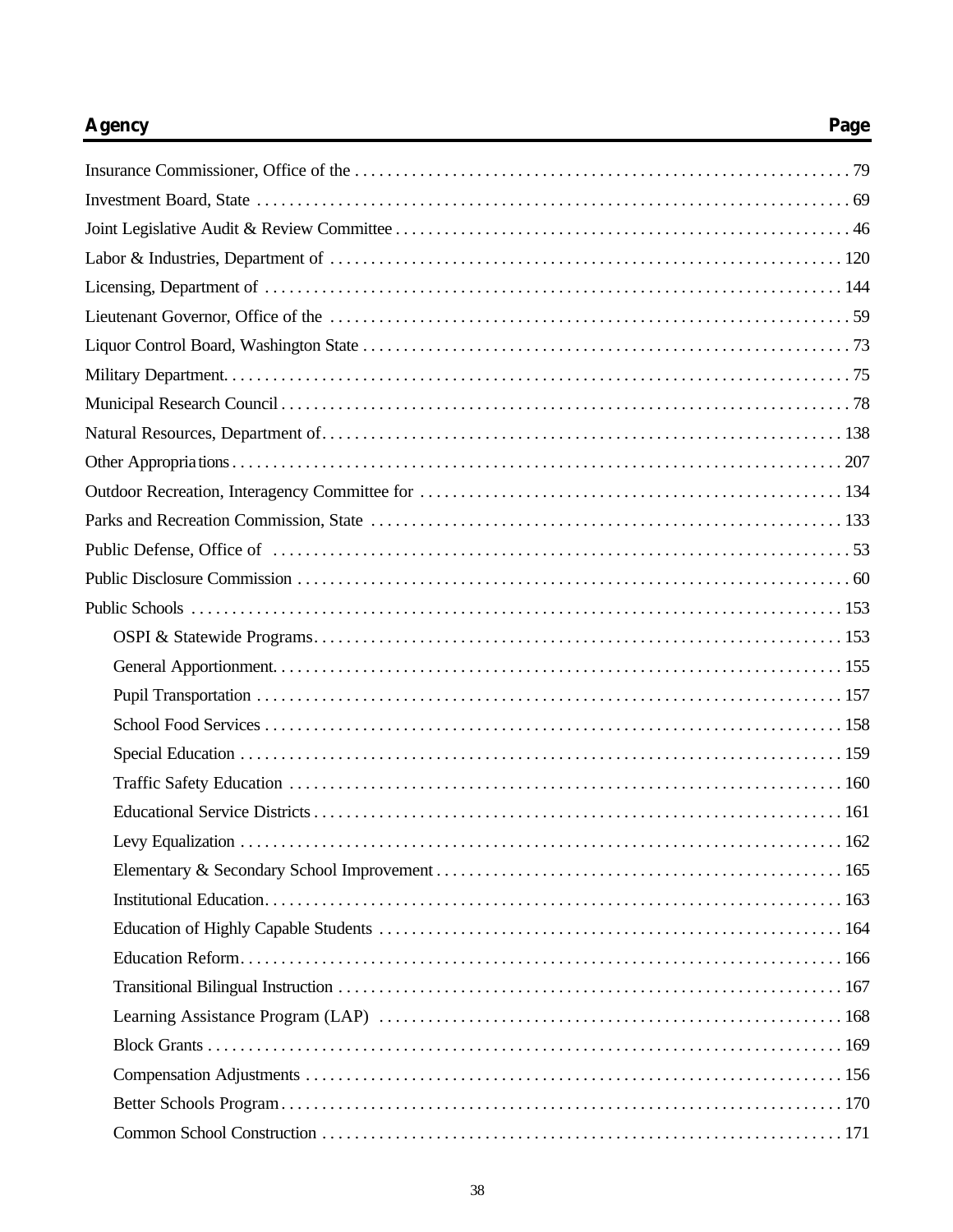# **Agency**

# Page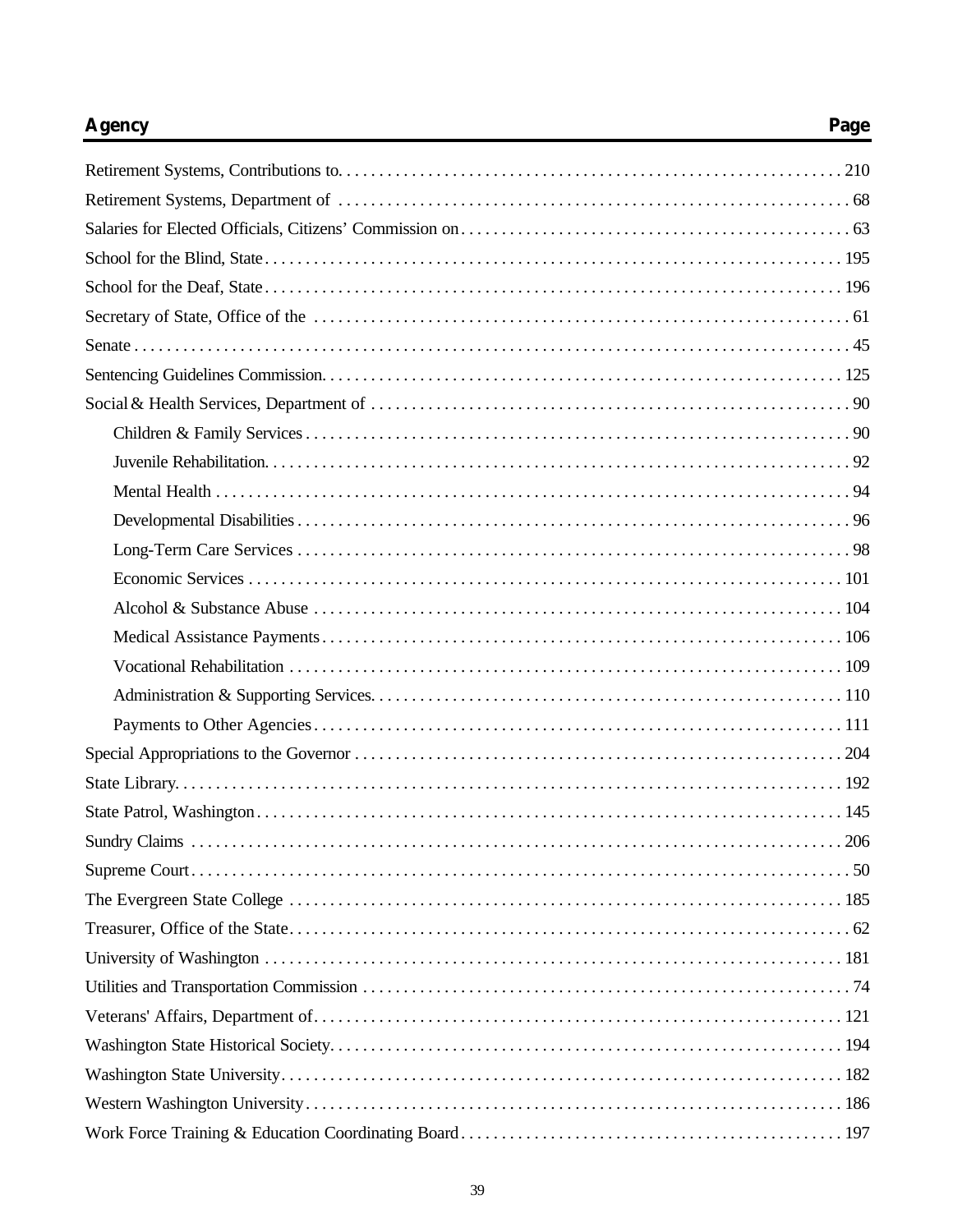# **Legislative**

Supplemental appropriations for legislative agencies did not authorize any ongoing program enhancements. However, \$110 thousand in one-time funding is provided in the Joint Legislative Audit and Review Committee's budget for a study of the K-12 special education program.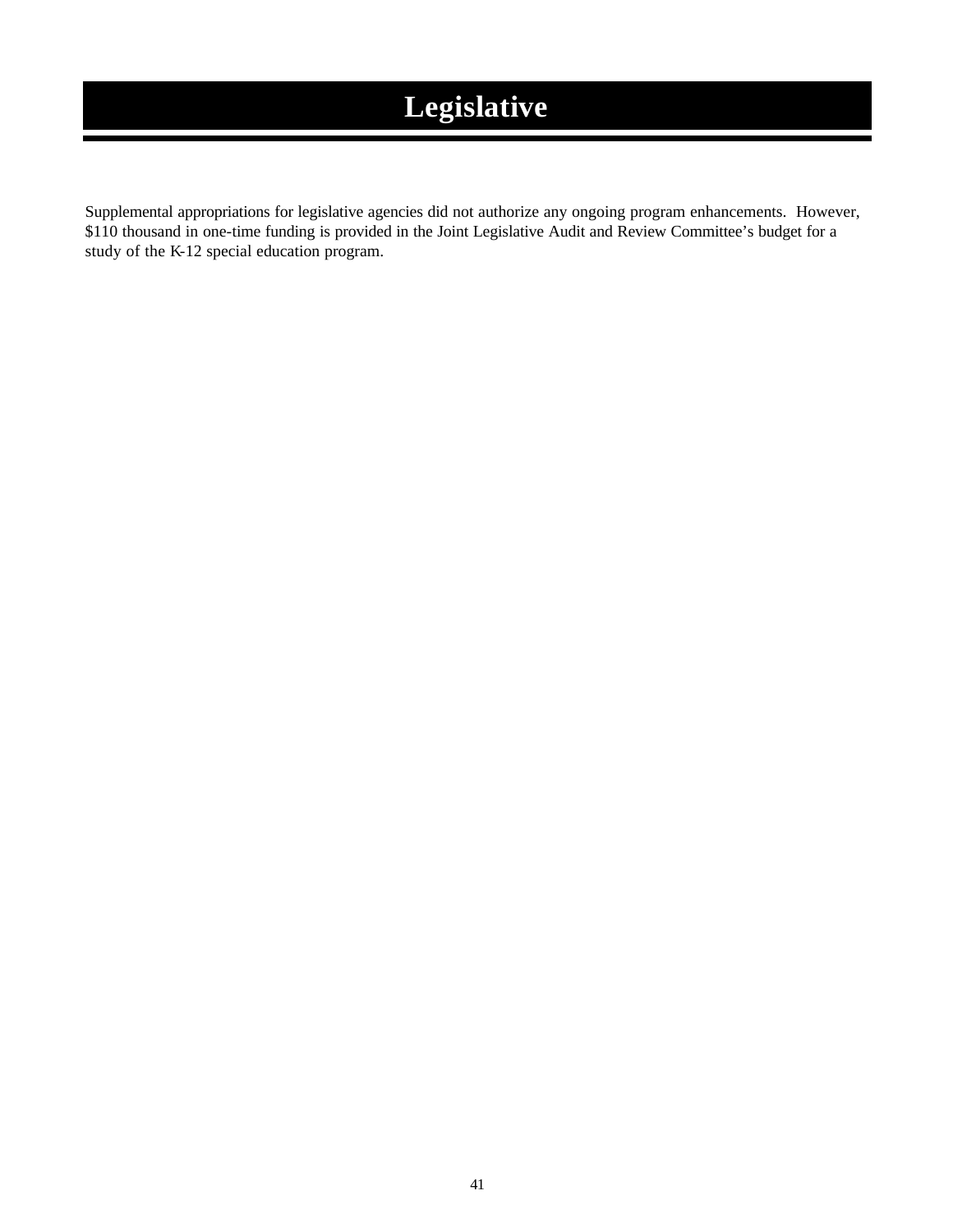# **1999-01 Washington State Operating Budget Total Budgeted Funds**

(Dollars in Thousands)



**Washington State**

| Legislative                  | 124.815 |
|------------------------------|---------|
| Other Legislative            | 2,463   |
| <b>LEAP</b> Committee        | 2.937   |
| Jt Leg Audit & Rev Comm      | 3,375   |
| <b>Statute Law Committee</b> | 9,727   |
| Jt Leg Systems Comm          | 13,875  |
| Senate                       | 41,404  |
| House of Representatives     | 51,034  |
|                              |         |



*Legislative*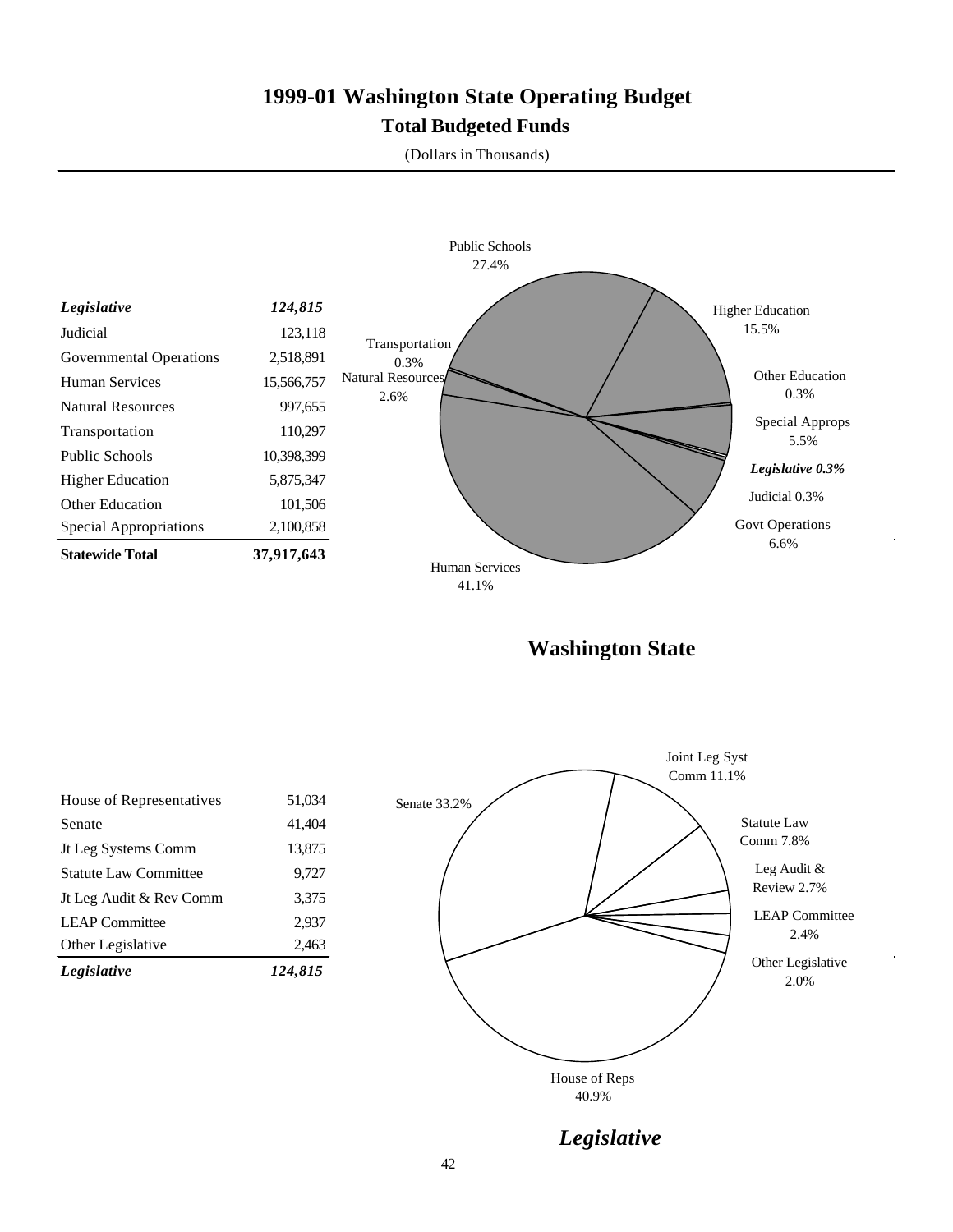# **1999-01 Washington State Operating Budget General Fund-State**

(Dollars in Thousands)



**Washington State**

| Legislative                     | 117,683 |
|---------------------------------|---------|
| <b>Redistricting Commission</b> | 496     |
| <b>LEAP Committee</b>           | 2,532   |
| Jt Leg Audit & Rev Comm         | 3,375   |
| <b>Statute Law Committee</b>    | 7,238   |
| Jt Leg Systems Comm             | 11,694  |
| Senate                          | 41,359  |
| House of Representatives        | 50,989  |
|                                 |         |



*Legislative*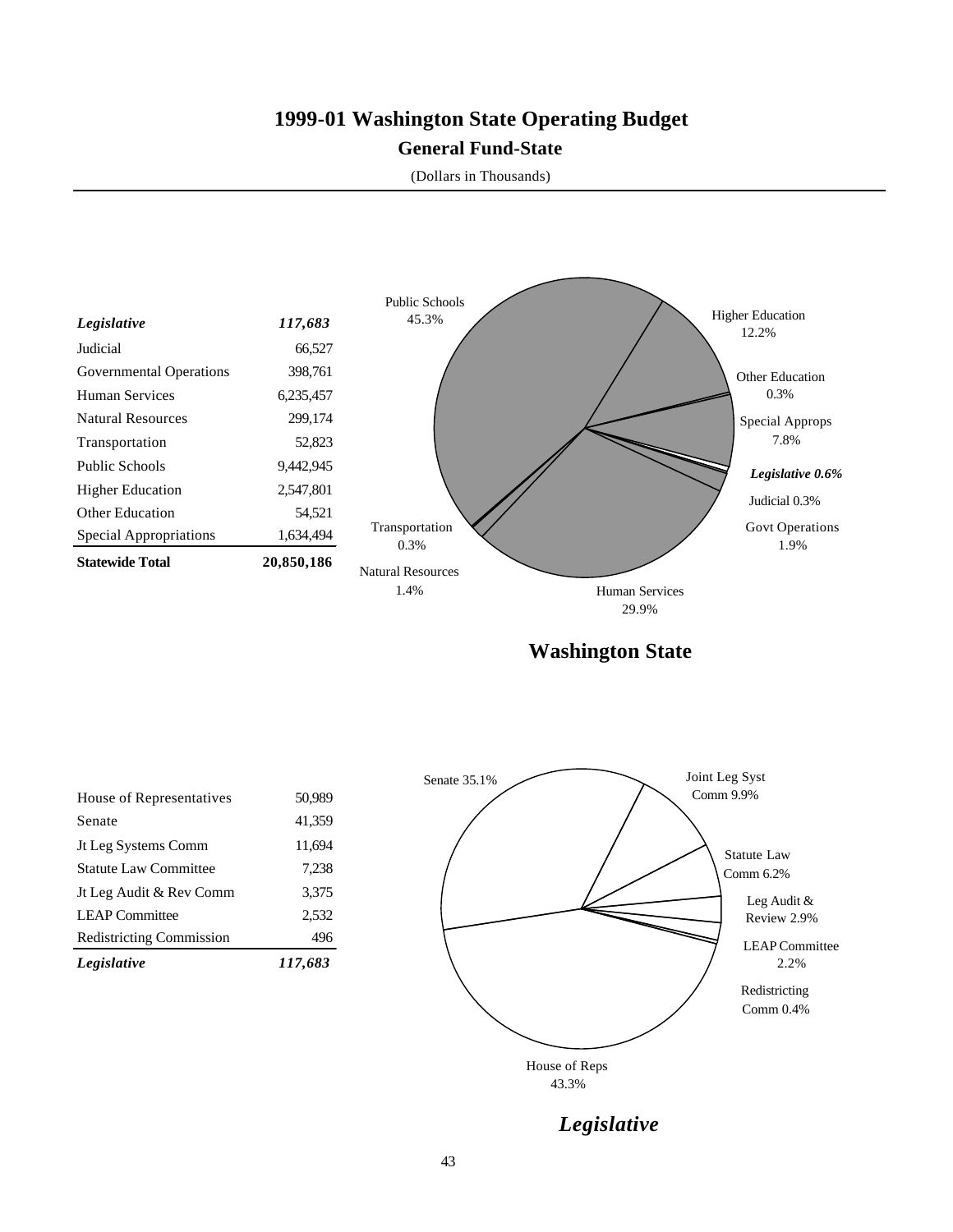### **House of Representatives**

(Dollars in Thousands)

|                                      | <b>GF-S</b> | <b>Other</b> | <b>Total</b> |
|--------------------------------------|-------------|--------------|--------------|
| 1999-01 Original Appropriations      | 50,914      | 25           | 50,939       |
| <b>Total Maintenance Changes</b>     | $\bf{0}$    | 0            | $\bf{0}$     |
| <b>Policy Changes</b>                |             |              |              |
| <b>Actuarial Consulting Services</b> | $\theta$    | 20           | 20           |
| 2. Project Citizen                   | $\Omega$    |              | 0            |
| 3. Developmental Disabilities Study  | 75          |              | 75           |
| <b>Total Policy Changes</b>          | 75          | 20           | 95           |
| 1999-01 Revised Appropriations       | 50,989      | 45           | 51,034       |
| Fiscal Year 2000 Total               | 24,841      | $\Omega$     | 24,841       |
| Fiscal Year 2001 Total               | 26,148      | 45           | 26,193       |

- 1. **Actuarial Consulting Services** Additional funding is provided for actuarial consulting services purchased by the Pension Funding Council.
- 2. **Project Citizen** Funding for Project Citizen is shifted from FY 2000 to FY 2001, so that the moneys can be expended throughout the 1999-2001 biennium. Project Citizen is a program presented by the National Conference of State Legislatures and the Center for Civic Education to promote participation in government by middle school students.
- 3. **Developmental Disabilities Study** Funding is provided for the Legislature to obtain expert consultation on legal and policy issues of involuntary commitment for persons with developmental disabilities. The 1999-2001 biennial appropriations act provides more than \$14 million to the Department of Social and Health Services to improve services to persons with developmental disabilities who are involuntarily committed in institutions. Funding will enable a study of legal, fiscal, and policy issues surrounding various long-range alternatives, so that the state is well informed if it chooses to fundamentally alter the state's involuntary treatment system under Chapter 71.05 RCW.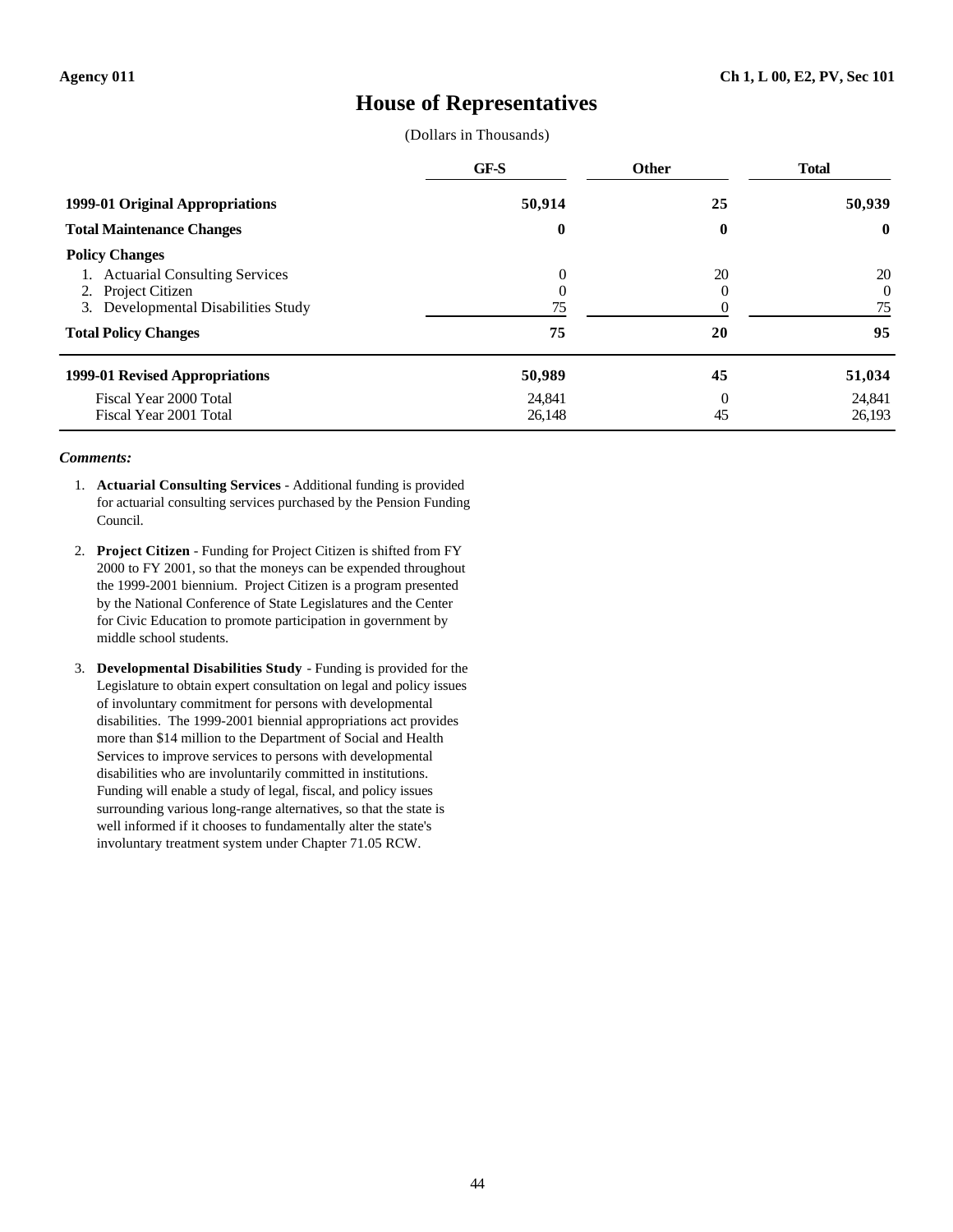### **Senate**

#### (Dollars in Thousands)

|                                                  | GF-S     | <b>Other</b> | <b>Total</b> |
|--------------------------------------------------|----------|--------------|--------------|
| 1999-01 Original Appropriations                  | 41,274   | 25           | 41,299       |
| <b>Total Maintenance Changes</b>                 | $\bf{0}$ | 0            | $\mathbf 0$  |
| <b>Policy Changes</b>                            |          |              |              |
| 1. Actuarial Consulting Services                 | $\theta$ | 20           | 20           |
| 2. Project Citizen                               |          |              | 0            |
| 3. Developmental Disabilities Study              | 75       |              | 75           |
| <b>Health Insurance Actuarial Services</b><br>4. | 10       |              | 10           |
| <b>Total Policy Changes</b>                      | 85       | 20           | 105          |
| 1999-01 Revised Appropriations                   | 41,359   | 45           | 41,404       |
| Fiscal Year 2000 Total                           | 19,736   | $\theta$     | 19,736       |
| Fiscal Year 2001 Total                           | 21,623   | 45           | 21,668       |

#### *Comments:*

- 1. **Actuarial Consulting Services** Funding is provided for actuarial services provided to the Pension Funding Council.
- 2. **Project Citizen** The 1999 Legislature appropriated \$25,000 for FY 2000 allocation to Project Citizen, a program presented by the National Conference of State Legislatures and the Center for Civic Education to promote participation in government by middle school students. The fiscal year allocation of this appropriation is adjusted to allow the moneys to be expended throughout the 1999-2001 bienium, with no increase in the appropriation.
- 3. **Developmental Disabilities Study** The 1999-2001 biennial appropriations act provides more than \$14 million to the Department of Social and Health Services to improve services to persons with developmental disabilities who need involuntary commitment. Prior to implementing any fundamental alteration in the state's involuntary treatment system under chapter 71.05 RCW, the Legislature finds that, while making significant improvements in the care of these clients, a review of long-range alternatives and their legal, fiscal, and policy implications is in order. Funding is provided for the Legislature to obtain expert consultation on legal and policy issues related to options for caring for persons with developmental disabilities who need involuntary commitment.
- 4. **Health Insurance Actuarial Services** Funding is provided in FY 2001 to retain actuarial consulting services relating to the funding of health care insurance.

NOTE: Amounts shown here reflect only the omnibus appropriations act. The remainder of the Senate's budget is shown in the Transportation Budget Section of this document.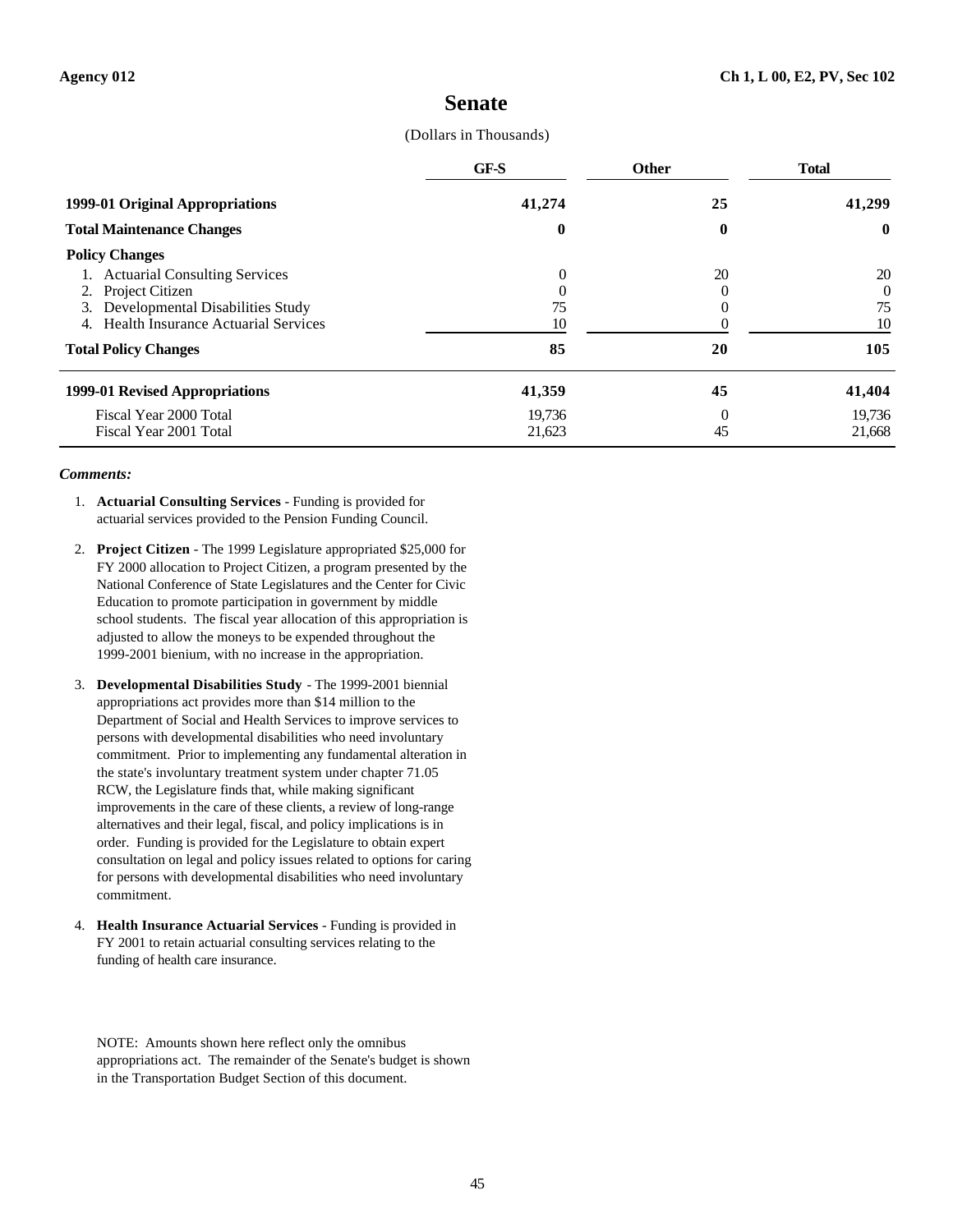### **Joint Legislative Audit & Review Committee**

|  | (Dollars in Thousands) |
|--|------------------------|
|--|------------------------|

|                                                                                                                          | GF-S                               | <b>Other</b> | <b>Total</b>                       |
|--------------------------------------------------------------------------------------------------------------------------|------------------------------------|--------------|------------------------------------|
| 1999-01 Original Appropriations<br><b>Total Maintenance Changes</b>                                                      | 3,265<br>$\bf{0}$                  | 0            | 3,265<br>$\bf{0}$                  |
|                                                                                                                          |                                    | $\bf{0}$     |                                    |
| <b>Policy Changes</b>                                                                                                    |                                    |              |                                    |
| <b>Transitional Bilingual Pgm Study</b><br>2. Special Education Study<br>3. Governor Veto<br><b>Total Policy Changes</b> | 135<br>110<br>$-135$<br><b>110</b> | 0            | 135<br>110<br>$-135$<br><b>110</b> |
|                                                                                                                          |                                    | 0            |                                    |
| 1999-01 Revised Appropriations                                                                                           | 3,375                              | 0            | 3,375                              |
| Fiscal Year 2000 Total<br>Fiscal Year 2001 Total                                                                         | 1,634<br>1,741                     | 0<br>0       | 1,634<br>1,741                     |

- 1. **Transitional Bilingual Pgm Study** Funding is provided for a bilingual education study. The Office of the Superintendent of Public Instruction (OSPI) will provide a follow-up report addressing the implementation of recommendations from the 1992 Legislative Budget Committee report. The Joint Legislative Audit and Review Committee (JLARC) will review the data provided by OSPI and, if appropriate, make recommendations for changes to the funding allocation methods for transitional bilingual programs.
- 2. **Special Education Study** Funding is provided for the Committee to conduct an examination of the K-12 special education program. The study will focus on the excess cost definition and implementation and the ability to determine need for safety net funding. Interim findings are due November 20, 2000, and November 20, 2001, with a final report by June 30, 2002.
- 3. **Governor Veto** The Governor vetoed Section 103(2), which directed JLARC to study bilingual education programs. The study would have had two parts: 1) OSPI was to provide a follow-up report on implementation of recommendations contained in the 1992 Legislative Budget Committee study of bilingual education; and 2) JLARC was to review funding allocation methods for transitional bilingual programs.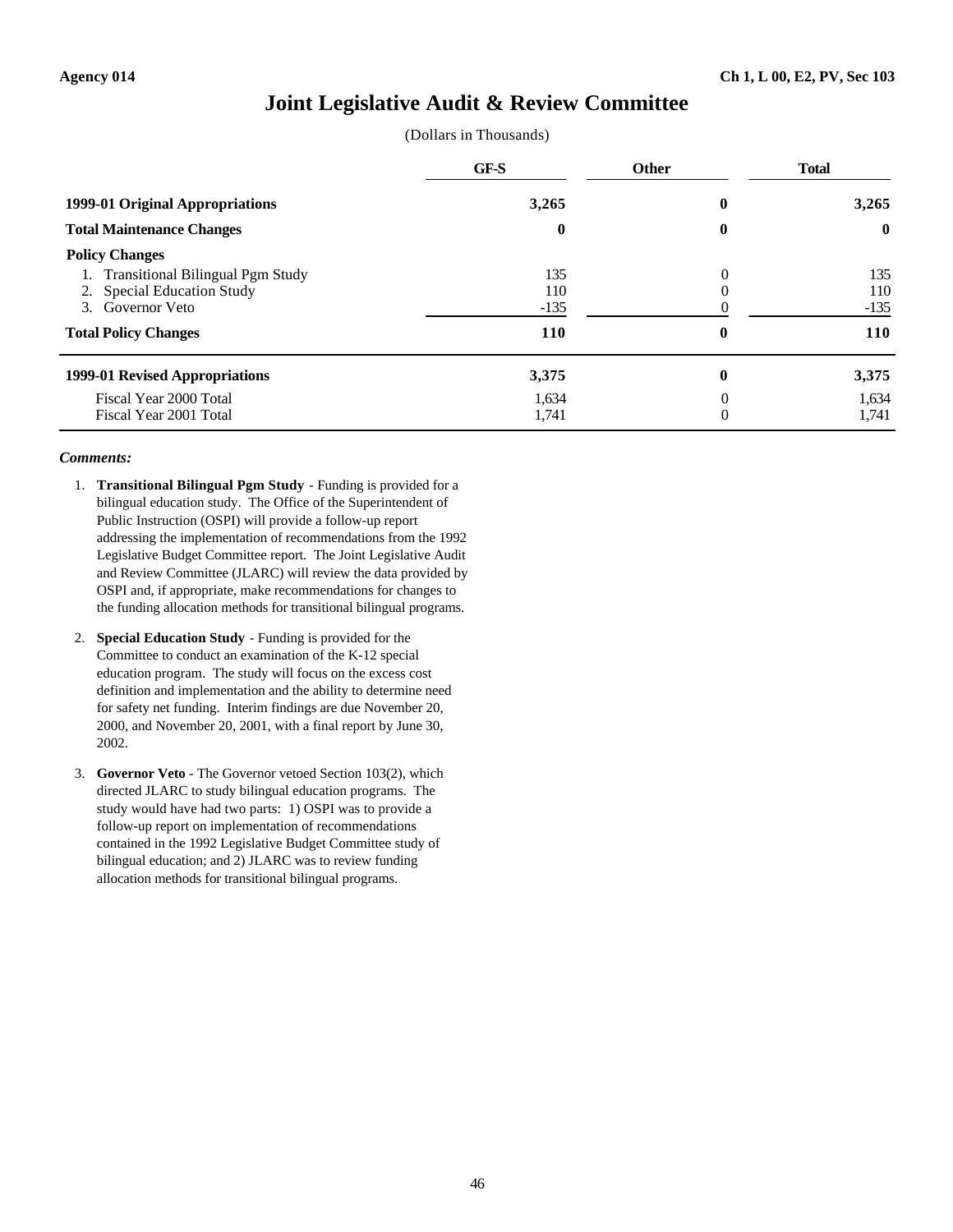# **Judicial**

### **Statewide**

Almost \$2.2 million is provided for judges' salary increases approved by the Citizens' Commission on Salaries for Elected Officials. At the Supreme Court level, \$230,000 is provided for the justices. For justices at the Court of Appeals, \$388,000 is provided. At the Superior Court level, judges will receive an additional \$1.6 million.

### **Office of the Administrator for the Courts**

An appropriation of \$686,000 will support the state's portion of the costs of newly-appointed Superior Court judges in Spokane, Snohomish, Pierce, Lewis, and King counties. Funds will pay for half of the judges' salaries and nonretirement benefits, and for all the judges' retirement benefits.

Approximately \$1.4 million is provided for salary increases associated with the reclassification of judicial branch information systems personnel. The adjustment is provided to make salaries commensurate with those of executive branch information systems staff.

Supported by an appropriation of \$30,000, the Office will convene a task force to examine potential statutory revisions, which, if implemented, would reduce the likelihood of the inappropriate imposition of the death penalty.

#### **Office of Public Defense**

A total of \$500,000 is provided to implement a pilot program to enhance the legal representation for indigent persons in dependency hearings. The pilot will seek to reduce the number of continuances sought by defense attorneys and thus the amount of time that dependents spend in foster care.

An amount of \$50,000 will support an evaluation of and report on the enhanced DNA testing process, established by Chapter 92, Laws of 2000 (SHB 2491), for persons sentenced to death or to life imprisonment without the possibility of parole.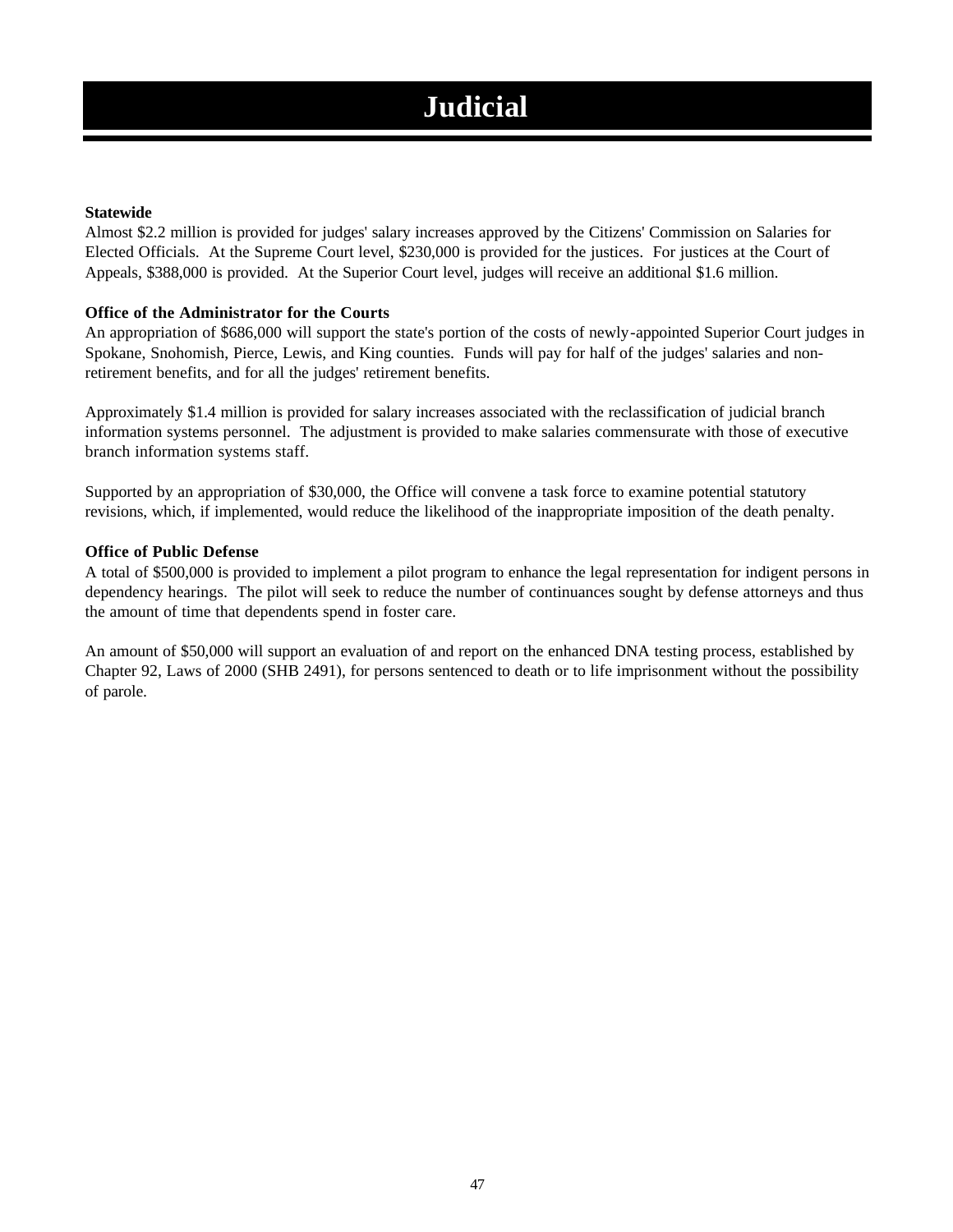# **1999-01 Washington State Operating Budget Total Budgeted Funds**

(Dollars in Thousands)



**Washington State**

| <b>Judicial</b>          | 123,118 |
|--------------------------|---------|
| Judicial Conduct Comm    | 1,756   |
| <b>State Law Library</b> | 3,685   |
| Supreme Court            | 10,094  |
| Office of Public Defense | 12,990  |
| Court of Appeals         | 22,779  |
| Admin for the Courts     | 71,814  |
|                          |         |



*Judicial*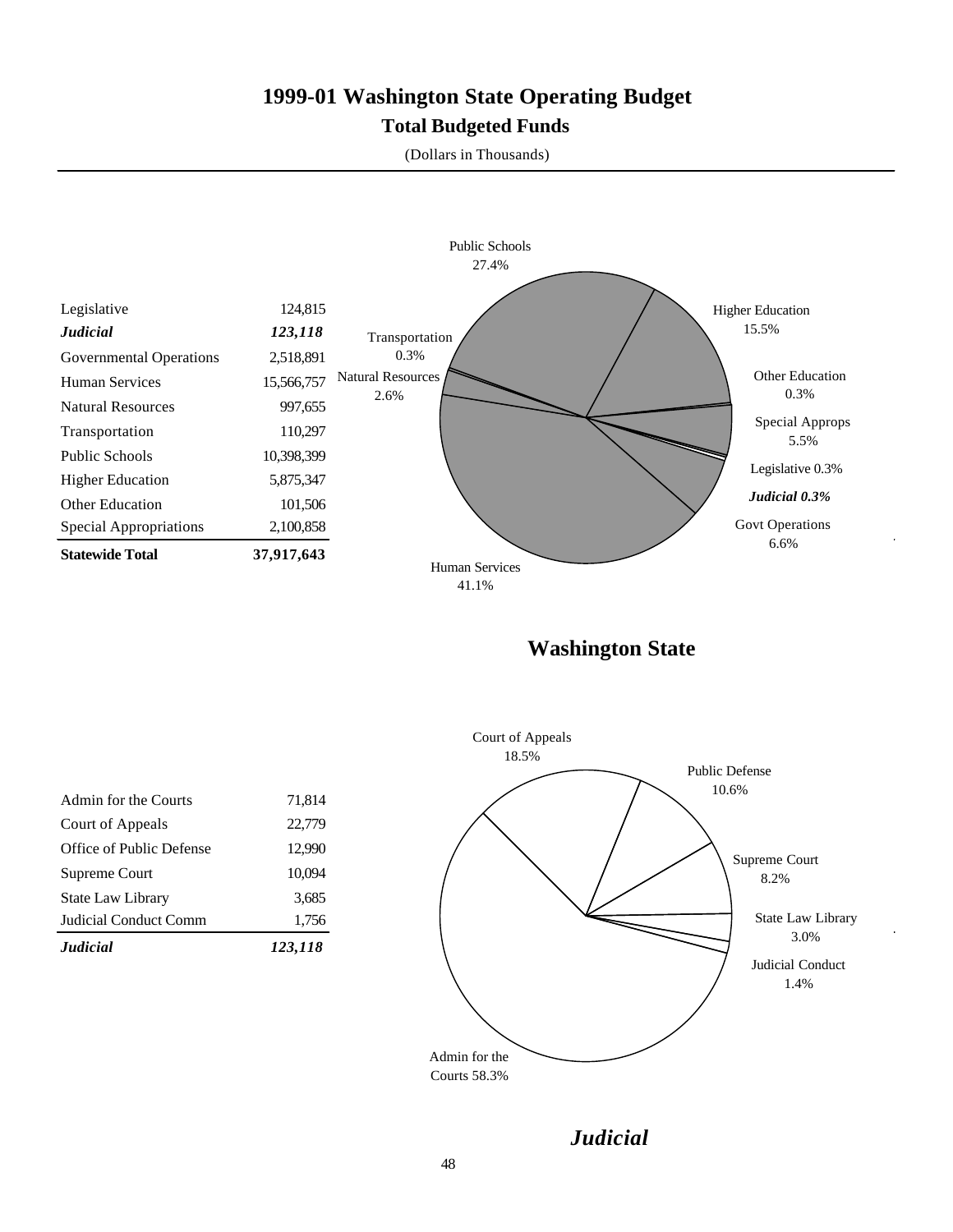# **1999-01 Washington State Operating Budget General Fund-State**

(Dollars in Thousands)



**Washington State**

| <b>Judicial</b>          | 66.527 |
|--------------------------|--------|
| Office of Public Defense | 500    |
| Judicial Conduct Comm    | 1,756  |
| <b>State Law Library</b> | 3,685  |
| Supreme Court            | 10,094 |
| Court of Appeals         | 22,779 |
| Admin for the Courts     | 27,713 |
|                          |        |



*Judicial*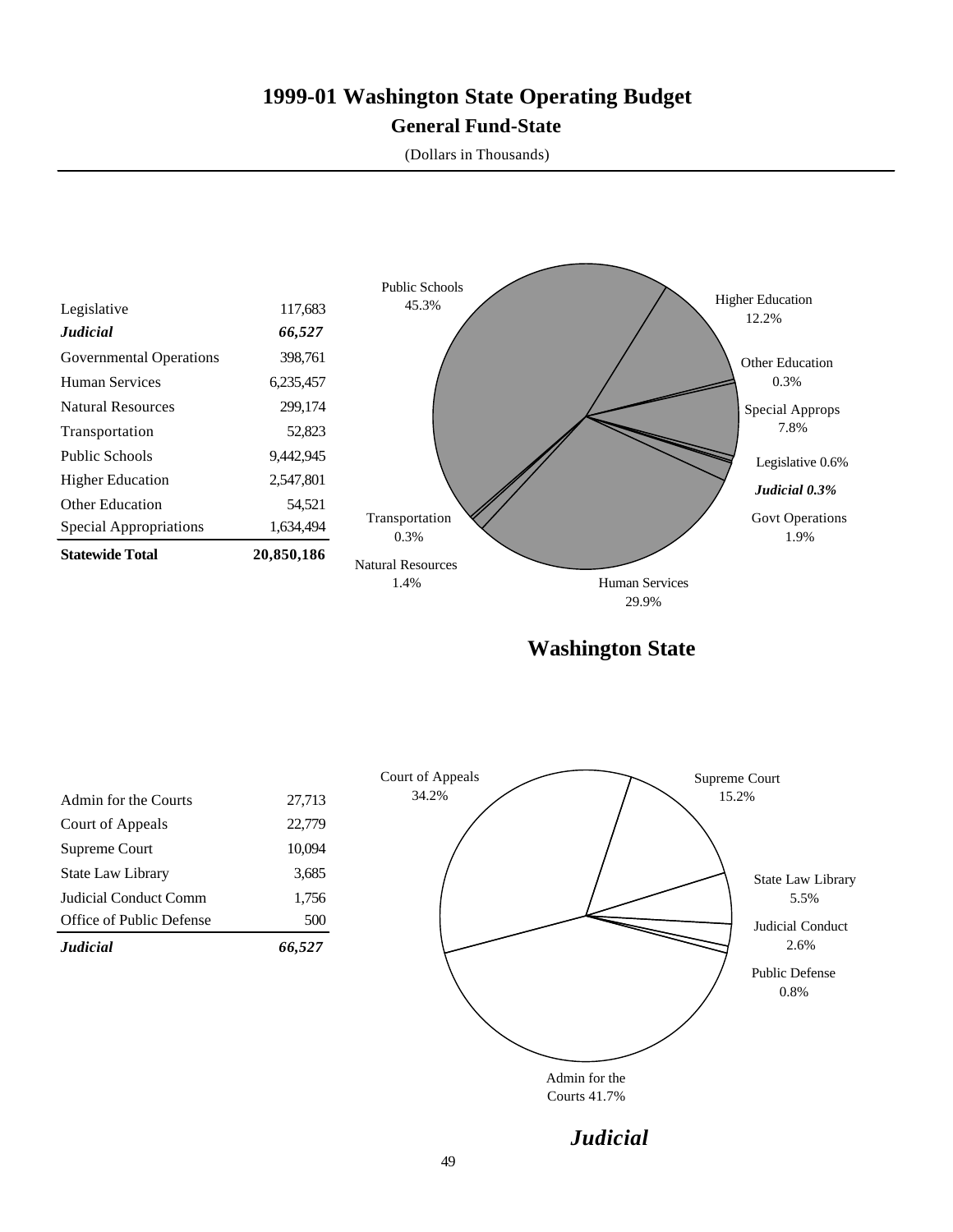### **Supreme Court**

(Dollars in Thousands)

|                                                                                                                                   | <b>GF-S</b>    | Other             | <b>Total</b>           |
|-----------------------------------------------------------------------------------------------------------------------------------|----------------|-------------------|------------------------|
| 1999-01 Original Appropriations                                                                                                   | 9,864          | $\bf{0}$          | 9.864                  |
| <b>Total Maintenance Changes</b>                                                                                                  | $\bf{0}$       | 0                 | $\mathbf{0}$           |
| <b>Policy Changes</b><br><b>Salary Commission Recommendations</b><br>2. Redistribute Appropriation<br><b>Total Policy Changes</b> | 230<br>230     | 0<br>$\mathbf{0}$ | 230<br>0<br><b>230</b> |
| 1999-01 Revised Appropriations                                                                                                    | 10,094         | $\bf{0}$          | 10,094                 |
| Fiscal Year 2000 Total<br>Fiscal Year 2001 Total                                                                                  | 4.980<br>5,114 | $\Omega$          | 4,980<br>5,114         |

- 1. **Salary Commission Recommendations** Funding is provided for salary increases awarded to the justices by the Citizens' Commission on Salaries for Elected Officials. The Commission awarded increases of 7 percent and 3 percent effective September 1, 1999, and September 1, 2000, respectively.
- 2. **Redistribute Appropriation** The Supreme Court received \$112,000 for equipment and building maintenance in the 1996 supplemental budget for the second year of the 1995-97 biennium. The appropriation is redistributed to provide \$56,000 for maintenance issues in each year of the current biennium.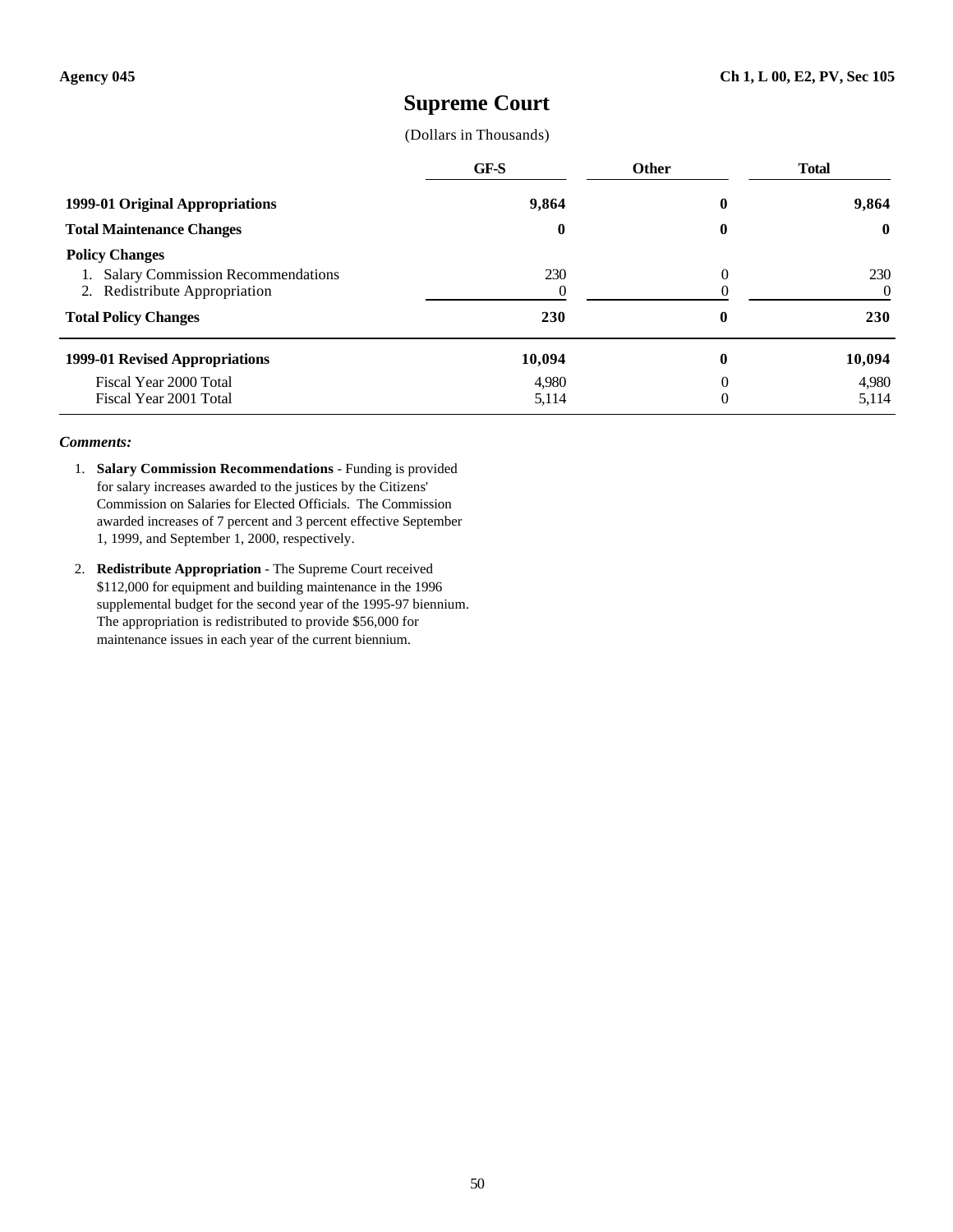## **Court of Appeals**

(Dollars in Thousands)

|                                                                                                | GF-S             | <b>Other</b> | <b>Total</b>     |
|------------------------------------------------------------------------------------------------|------------------|--------------|------------------|
| 1999-01 Original Appropriations                                                                | 22.361           | 0            | 22,361           |
| <b>Total Maintenance Changes</b>                                                               | 0                | $\bf{0}$     | $\mathbf{0}$     |
| <b>Policy Changes</b><br>1. Salary Commission Recommendations<br>2. Periodic Salary Increments | 388<br>30        | 0            | 388<br>30        |
| <b>Total Policy Changes</b>                                                                    | 418              | 0            | 418              |
| 1999-01 Revised Appropriations                                                                 | 22,779           | 0            | 22,779           |
| Fiscal Year 2000 Total<br>Fiscal Year 2001 Total                                               | 11,088<br>11,691 | $\Omega$     | 11,088<br>11,691 |

- 1. **Salary Commission Recommendations** Funding is provided for salary increases awarded to the justices by the Citizens' Commission on Salaries for Elected Officials. The Commission awarded increases of 7 percent and 3 percent effective September 1, 1999, and September 1, 2000, respectively.
- 2. **Periodic Salary Increments** Funds are provided for step increases awarded to state employees who have not yet reached the top of their salary range.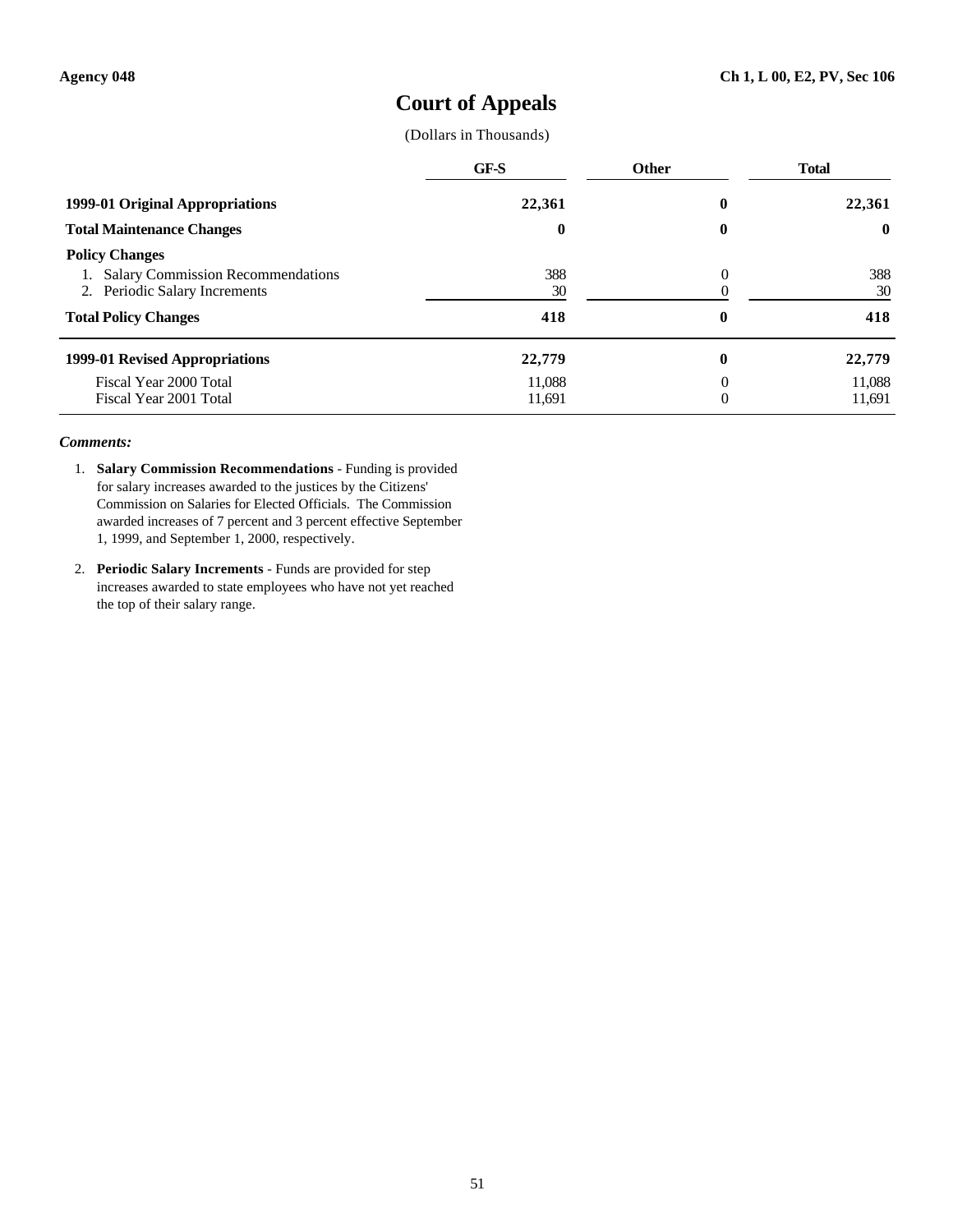### **Office of the Administrator for the Courts**

(Dollars in Thousands)

|                                             | GF-S     | <b>Other</b> | <b>Total</b> |
|---------------------------------------------|----------|--------------|--------------|
| 1999-01 Original Appropriations             | 24,394   | 42,598       | 66,992       |
| <b>Total Maintenance Changes</b>            | $\bf{0}$ | $\bf{0}$     | $\bf{0}$     |
| <b>Policy Changes</b>                       |          |              |              |
| <b>Mandatory Arbitration Program</b>        | 268      | $\Omega$     | 268          |
| Death Penalty Study<br>2.                   | $\Omega$ | 30           | 30           |
| <b>CASA Funding Transfer</b><br>3.          | 750      |              | 750          |
| <b>Superior Court Judges Salaries</b><br>4. | 1,570    |              | 1,570        |
| Newly Appointed Judges                      | 686      |              | 686          |
| Information System Job Reclass<br>6.        | $\theta$ | 1,399        | 1,399        |
| Guardian Certification Oversight Bd         | 45       | 0            | 45           |
| <b>Board for Court Education</b><br>8.      |          | 74           | 74           |
| <b>Total Policy Changes</b>                 | 3,319    | 1,503        | 4,822        |
| 1999-01 Revised Appropriations              | 27,713   | 44,101       | 71,814       |
| Fiscal Year 2000 Total                      | 13,144   | 22,491       | 35,635       |
| Fiscal Year 2001 Total                      | 14,569   | 21,610       | 36,179       |

- 1. **Mandatory Arbitration Program** Additional funding is provided for the state's portion of the costs of the Superior Court mandatory arbitration program. The increase is necessary to address an unanticipated level of activity in the program.
- 2. **Death Penalty Study** Funding is provided to convene a task force to evaluate potential revisions to existing statutes and court rules so as to decrease the likelihood of the inappropriate imposition of the death penalty. (Public Safety and Education Account)
- 3. **CASA Funding Transfer** A portion of the funding for Court Appointed Special Advocate (CASA) program is transferred from the Department of Community, Trade, and Economic Development to the Office of the Administrator for the Courts (OAC), effective July 1, 2000.
- 4. **Superior Court Judges Salaries** Funding is provided for salary increases awarded to Superior Court judges by the Citizens' Commission on Salaries for Elected Officials. The Commission awarded increases of 7 percent and 3 percent effective September 1, 1999, and September 1, 2000, respectively.
- 5. **Newly Appointed Judges** Provides funds for the state's share of the salary and benefits of recently-appointed Superior Court judges in Spokane, Snohomish, Pierce, Lewis, and King counties.
- 6. **Information System Job Reclass** Provides funds for salary increases for judicial information technology positions so as to make salary levels commensurate with those in similar executive branch positions. Funding is provided at this time because the salaries of judicial branch agency employees are not evaluated under Chapter 319, Laws of 1996 (SSB 6767), the reclassification process for executive branch employees. (Judicial Information Systems Account)
- 7.**Guardian Certification Oversight Bd** Chapter 312, Laws of 1997 (ESHB 1771), required the OAC to establish certification requirements for professional guardians. One-time funding is provided to implement the certification program. In future biennia, the program is expected to be self supporting.
- 8.**Board for Court Education** Funding is provided to manage the increase in participation by new judges and court managers and the increase in rental costs for meeting facilities. (Public Safety and Education Account)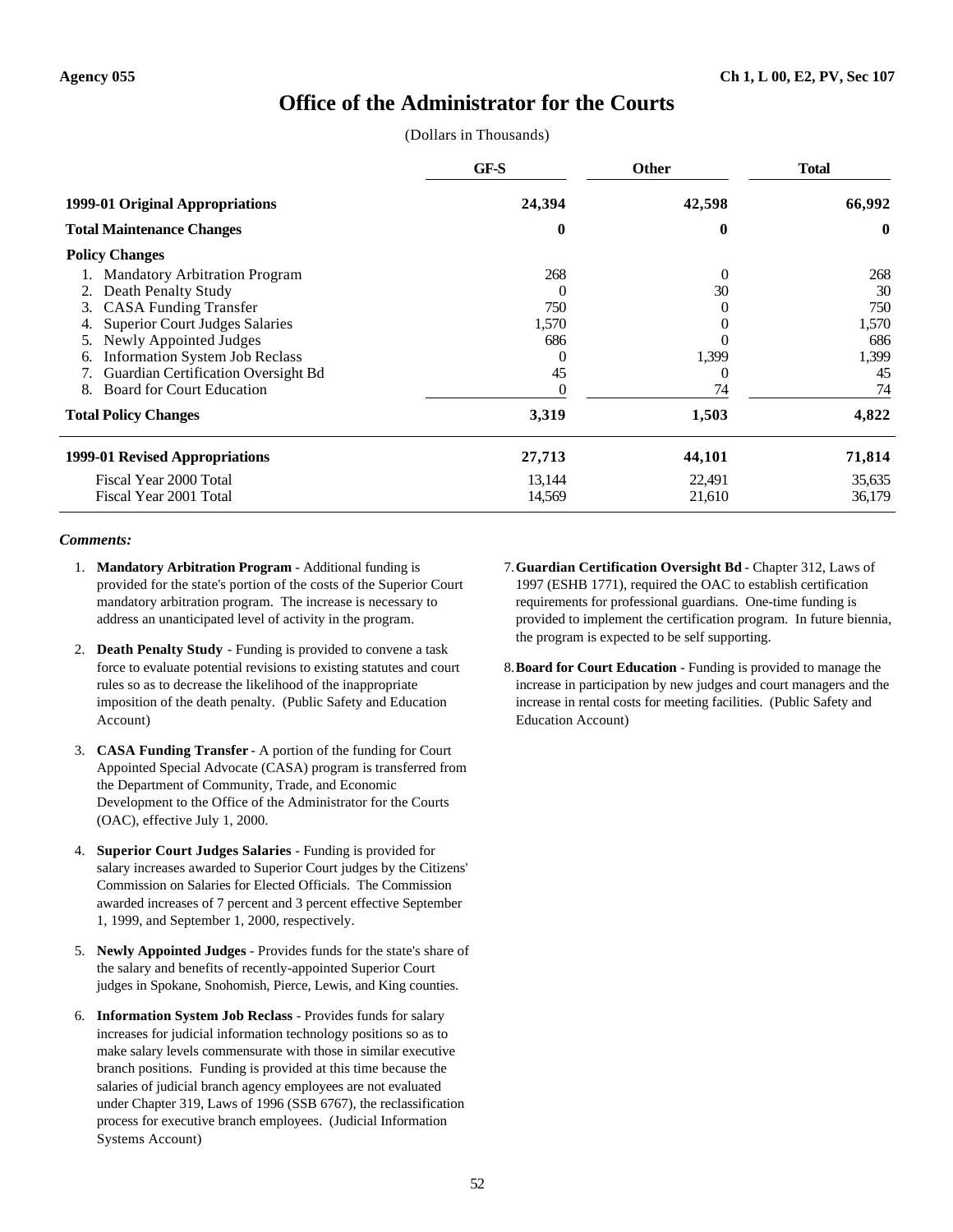### **Office of Public Defense**

(Dollars in Thousands)

|                                                                                                                                     | <b>GF-S</b>     | <b>Other</b>         | <b>Total</b>     |
|-------------------------------------------------------------------------------------------------------------------------------------|-----------------|----------------------|------------------|
| 1999-01 Original Appropriations                                                                                                     | 0               | 12,440               | 12,440           |
| <b>Total Maintenance Changes</b>                                                                                                    | $\bf{0}$        | 0                    | $\mathbf{0}$     |
| <b>Policy Changes</b><br><b>Indigent Representation Pilot</b><br><b>DNA Testing Evaluation</b><br>2.<br><b>Total Policy Changes</b> | 500<br>500      | $\theta$<br>50<br>50 | 500<br>50<br>550 |
| 1999-01 Revised Appropriations                                                                                                      | 500             | 12,490               | 12,990           |
| Fiscal Year 2000 Total<br>Fiscal Year 2001 Total                                                                                    | $\Omega$<br>500 | 6,210<br>6,280       | 6,210<br>6,780   |

- 1. **Indigent Representation Pilot** Funding is provided to conduct a pilot program in two juvenile courts to enhance the quality of legal representation for indigent individuals. The pilot program will seek to reduce the number of continuances sought by defense attorneys in dependency hearings, thus reducing the amount of time dependents stay in foster care.
- 2. **DNA Testing Evaluation** Chapter 92, Laws of 2000 (SHB 2491), enhances the formalization of the DNA testing process for persons sentenced to death or life imprisonment without the possibility of release or parole. Funding is provided to the Office to evaluate and report the results of the enhanced process and to provide an estimate of the number of people convicted of crimes where DNA evidence did not meet scientific standards or was not sufficiently developed to test the evidence. The Office will submit the report by December 1, 2001. (Public Safety and Education Account)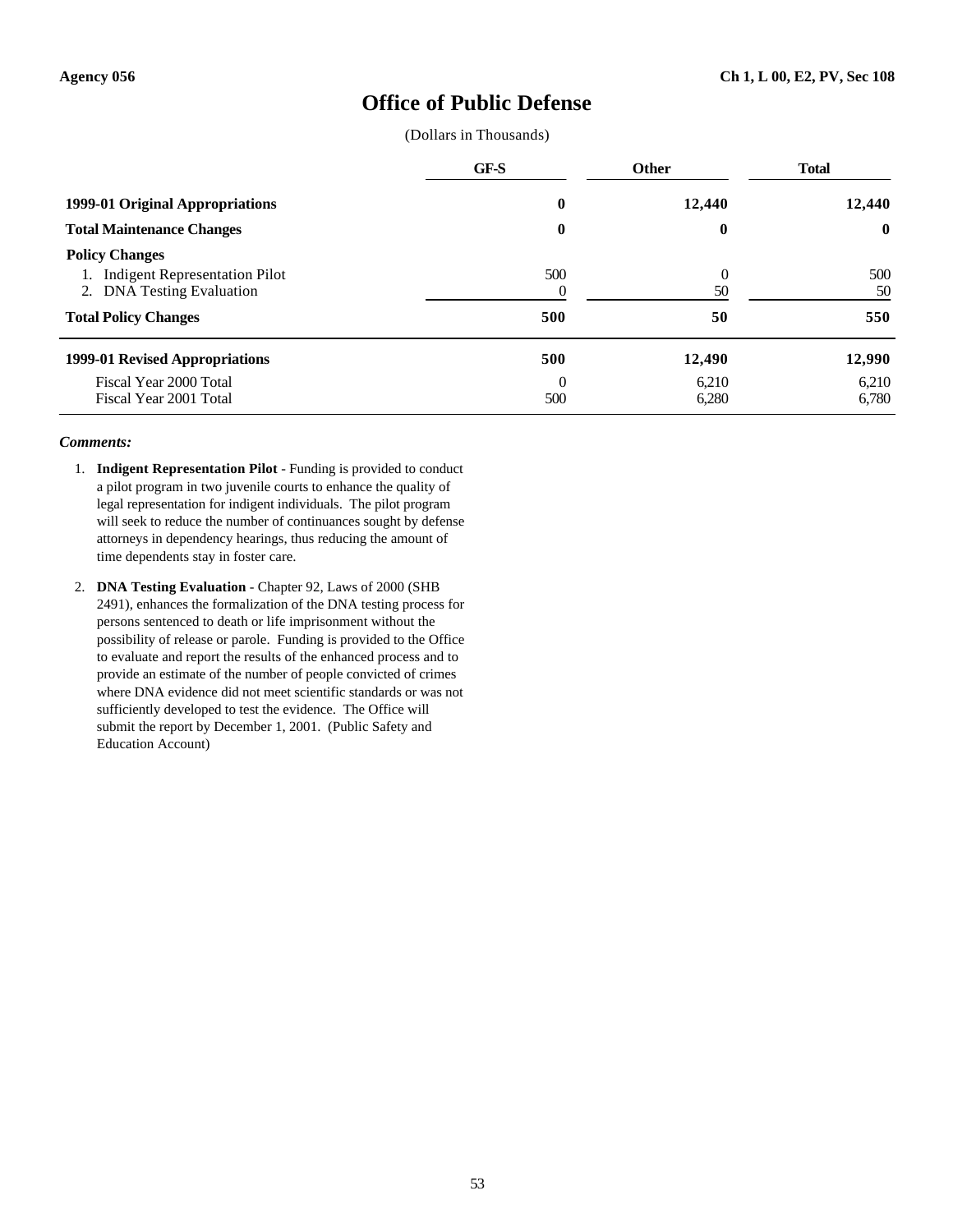### **Public Disclosure Commission**

Under Chapter 401, Laws of 1999 (E2SSB 5931), the Commission is required to offer electronic filing capabilities to political action committees and lobbyists. The sum of \$674,000 is provided for the development and maintenance of an electronic filing system.

### **Office of the Attorney General**

The sum of \$462,000 is provided for the defense of Initiative 695, which repealed the Motor Vehicle Excise Tax. A three-person team will address lawsuits filed challenging the legality of the Initiative.

Funding in the amount of \$100,000 is provided for an additional staff person in the Criminal Justice division to handle privacy and law enforcement issues relating to the Internet and electronic commerce.

### **Department of Community, Trade, and Economic Development**

A total of \$250,000 is provided to develop the state's proposal for the Lockheed Martin's VentureStar project. The VentureStar project will feature a reusable space vehicle for international space station development and other space technology activities. The state's proposed site is at Moses Lake.

Over \$950,000 is provided for additional grants in the Community Services Facilities Program. Projects that will be supported by this funding include the Multiservice Center of North and East King County; the Metropolitan Development Council in Tacoma; Children Northwest in Vancouver; Community Action Council in Lewis, Mason, and Thurston Counties; and Friends of Youth in Duvall.

#### **Office of Financial Management**

A total of \$614,000 is provided to improve contracting practices in state agencies. To provide better access to information on social service contracts, \$329,000 is authorized for a centralized contract database. For improved oversight of personal service and client service contracts, \$285,000 is to be used to fund the development of guidelines and training for agency staff.

#### **Office of the Insurance Commissioner**

Increased authority of almost \$500,000 is provided to the Office to implement provisions of two pieces of legislation passed to provide health care consumers a bill of rights and to strengthen the individual health care market. Funds will allow the Office to conduct rulemaking, collect fees, and provide for independent review processes.

#### **Utilities and Transportation Commission**

Chapter 191, Laws of 2000, Partial Veto (E2SHB 2420 – Pipeline Safety), creates a state pipeline safety program. The sum of \$800,000 is provided for the Commission to implement the program, which includes components for a statewide geographic information system that maps hazardous pipelines and for prevention of third-party damage to lines. Funding is provided to begin inspecting hazardous liquid pipelines and to develop rules related to safety and leak detection.

#### **Military Department**

Over \$3 million is authorized to complete enhanced 911 centers across the state. The Department will contract with counties to build and equip the enhanced centers.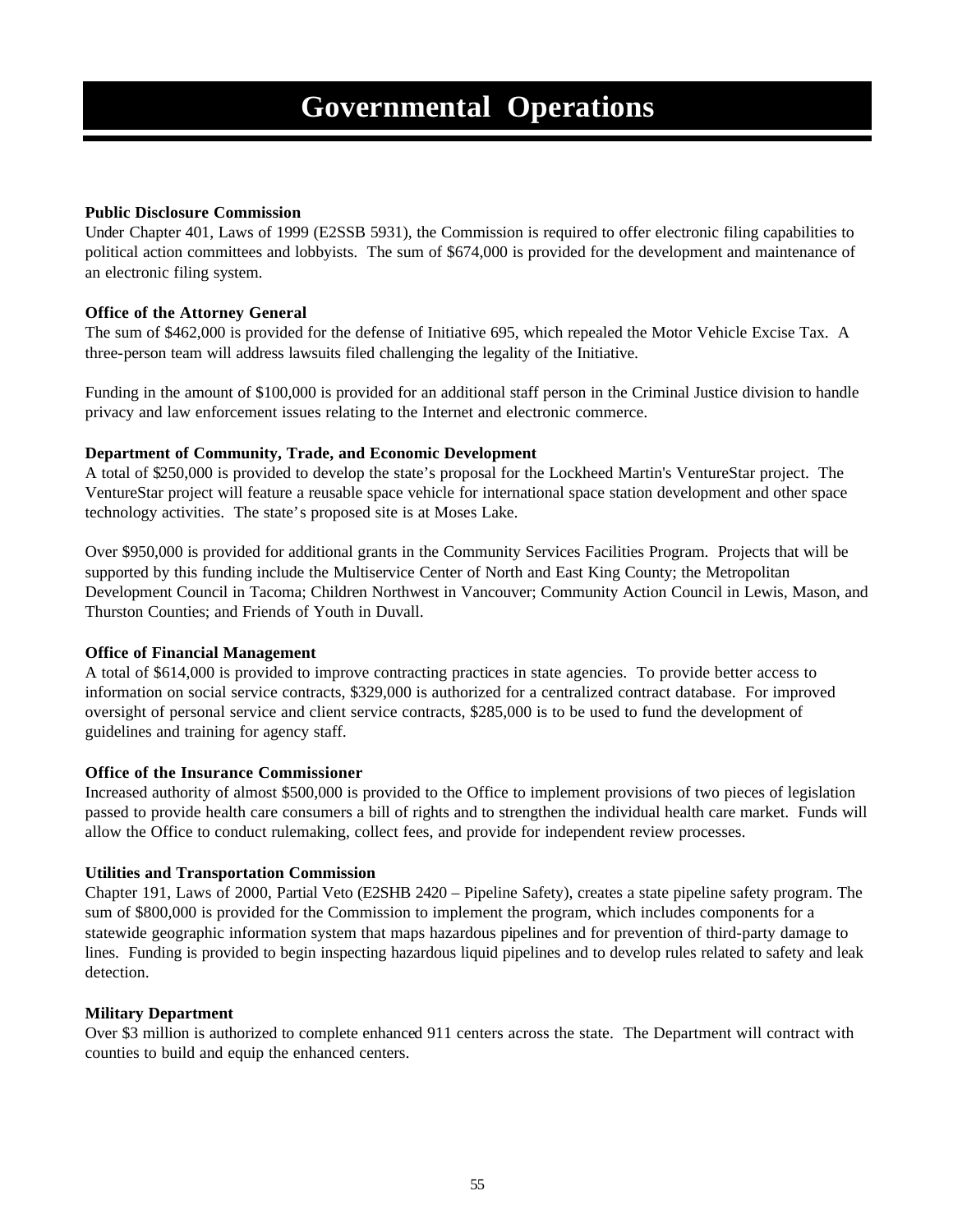# **1999-01 Washington State Operating Budget Total Budgeted Funds**

(Dollars in Thousands)



**Washington State**



*Governmental Operations*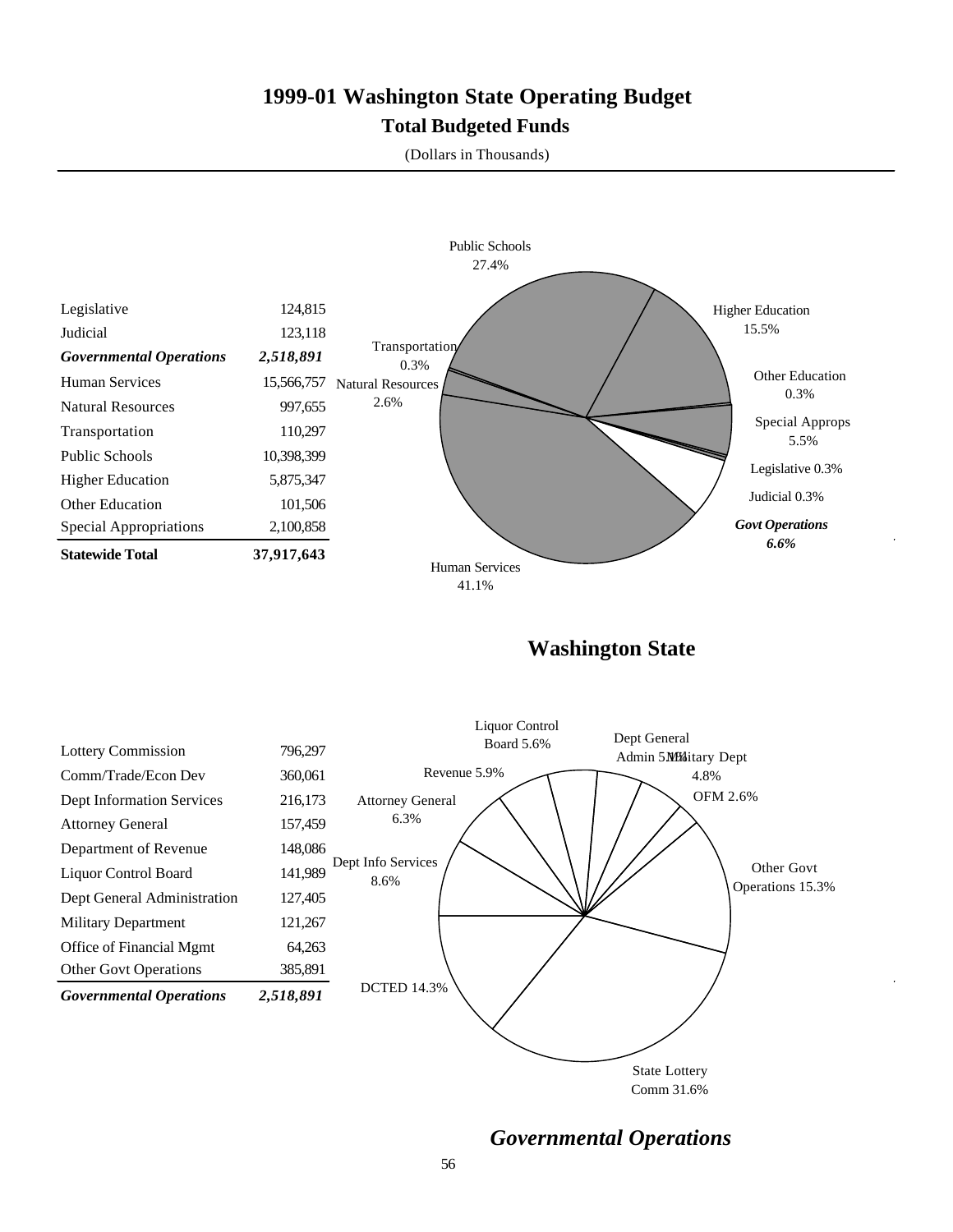## **1999-01 Washington State Operating Budget General Fund-State**

(Dollars in Thousands)



DCTED 36.5%

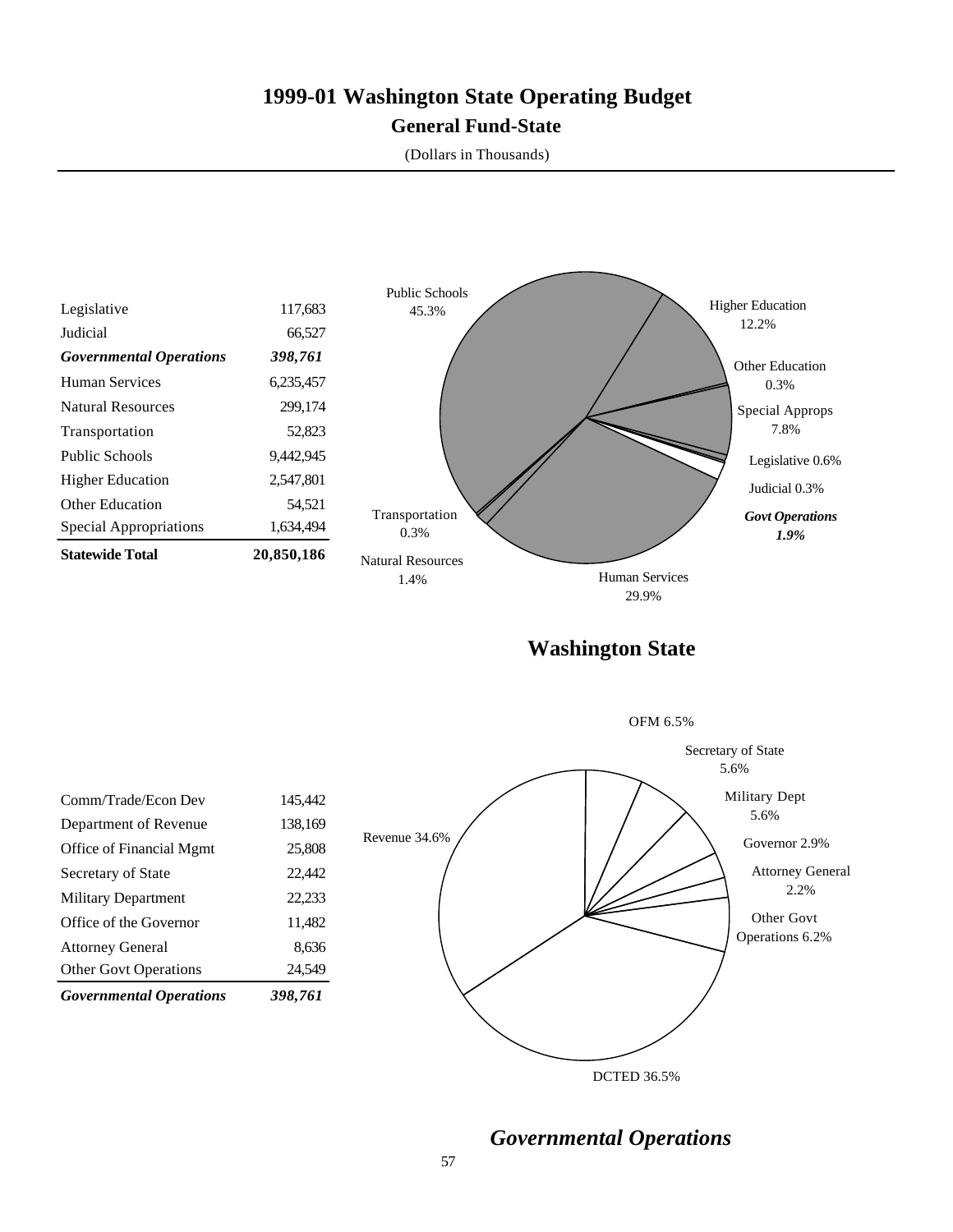## **Office of the Governor**

(Dollars in Thousands)

|                                                                                                                      | GF-S                               | <b>Other</b> | <b>Total</b>               |
|----------------------------------------------------------------------------------------------------------------------|------------------------------------|--------------|----------------------------|
| 1999-01 Original Appropriations                                                                                      | 11,482                             | 1,374        | 12,856                     |
| <b>Total Maintenance Changes</b>                                                                                     | 0                                  | 0            | $\mathbf{0}$               |
| <b>Policy Changes</b>                                                                                                |                                    |              |                            |
| Federal Salmon Recovery Funding<br>2. Medal of Valor - SSB 5408<br>3. Puget Sound Action Team<br>Governor Veto<br>4. | $\overline{0}$<br>3<br>$-79$<br>76 | $-465$       | $-465$<br>3<br>$-79$<br>76 |
| <b>Total Policy Changes</b>                                                                                          | $\mathbf 0$                        | $-465$       | $-465$                     |
| 1999-01 Revised Appropriations                                                                                       | 11,482                             | 909          | 12,391                     |
| Fiscal Year 2000 Total<br>Fiscal Year 2001 Total                                                                     | 5,762<br>5,720                     | 425<br>484   | 6,187<br>6,204             |

- 1. **Federal Salmon Recovery Funding** Funding is reduced because federal funding for salmon recovery efforts is less than the amount assumed in the biennial budget. (General Fund-Federal)
- 2. **Medal of Valor SSB 5408** Funding is provided to implement Chapter 224, Laws of 2000 (SSB 5408), which establishes the state Medal of Valor.
- 3. **Puget Sound Action Team** Funding is reduced for administration of the Puget Sound Water Quality Plan.
- 4. **Governor Veto** The Governor vetoed Section 109(1), which resulted in the appropriations and provisioed amounts for the Puget Sound Action Team being restored to original budgeted levels as well as the entire change in the General Fund-State FY 2001 appropriation.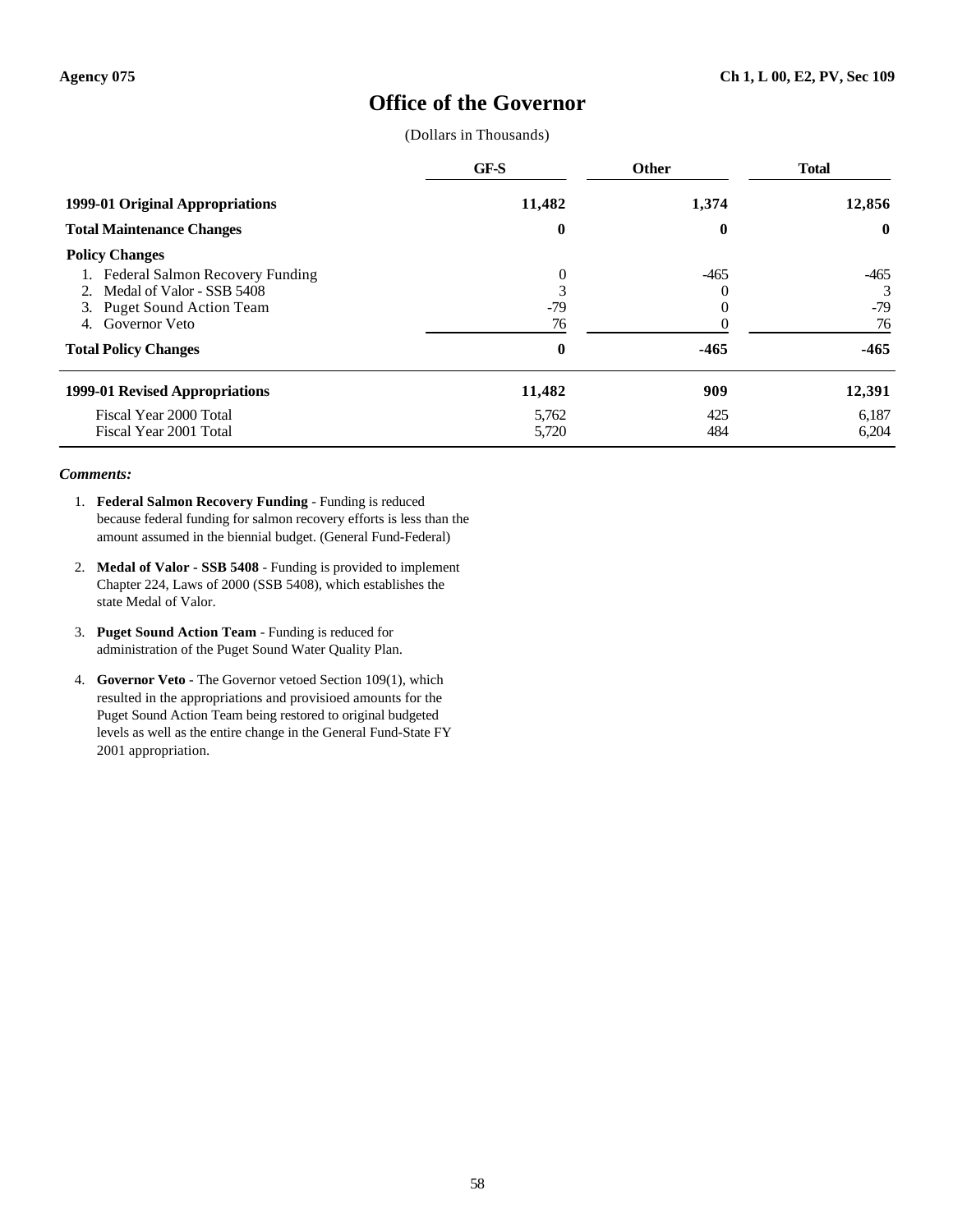### **Office of the Lieutenant Governor**

(Dollars in Thousands)

|                                     | GF-S     | <b>Other</b> | <b>Total</b> |
|-------------------------------------|----------|--------------|--------------|
| 1999-01 Original Appropriations     | 665      | <b>160</b>   | 825          |
| <b>Total Maintenance Changes</b>    | $\bf{0}$ | $\bf{0}$     | $\bf{0}$     |
| <b>Policy Changes</b>               |          |              |              |
| <b>Printing Costs</b>               |          | 0            |              |
| 2. Acting Governor Pay              |          |              | 4            |
| 3. Salary Commission Recommendation | 12       |              | 12           |
| <b>Total Policy Changes</b>         | 21       | 0            | 21           |
| 1999-01 Revised Appropriations      | 686      | 160          | 846          |
| Fiscal Year 2000 Total              | 338      | 80           | 418          |
| Fiscal Year 2001 Total              | 348      | 80           | 428          |

- 1. **Printing Costs** Funding is provided to cover higher-thananticipated demand for the guide "Take a Page From Our Book," which is published by the agency to educate the community about ways to prevent substance abuse and violence.
- 2. **Acting Governor Pay** Funding is provided for increased compensation for the Lieutenant Governor when he acts in the Governor's absence. For each day as acting governor, RCW 43.03.011 mandates compensation of 1/260th of the difference between the Lieutenant Governor's and the Governor's salaries. The Citizens' Commission on Salaries for Elected Officials increased the pay level for the Governor in September 1999 and September 2000.
- 3. **Salary Commission Recommendation** Funding is provided for a salary increase approved by the Citizens' Commission on Salaries for Elected Officials.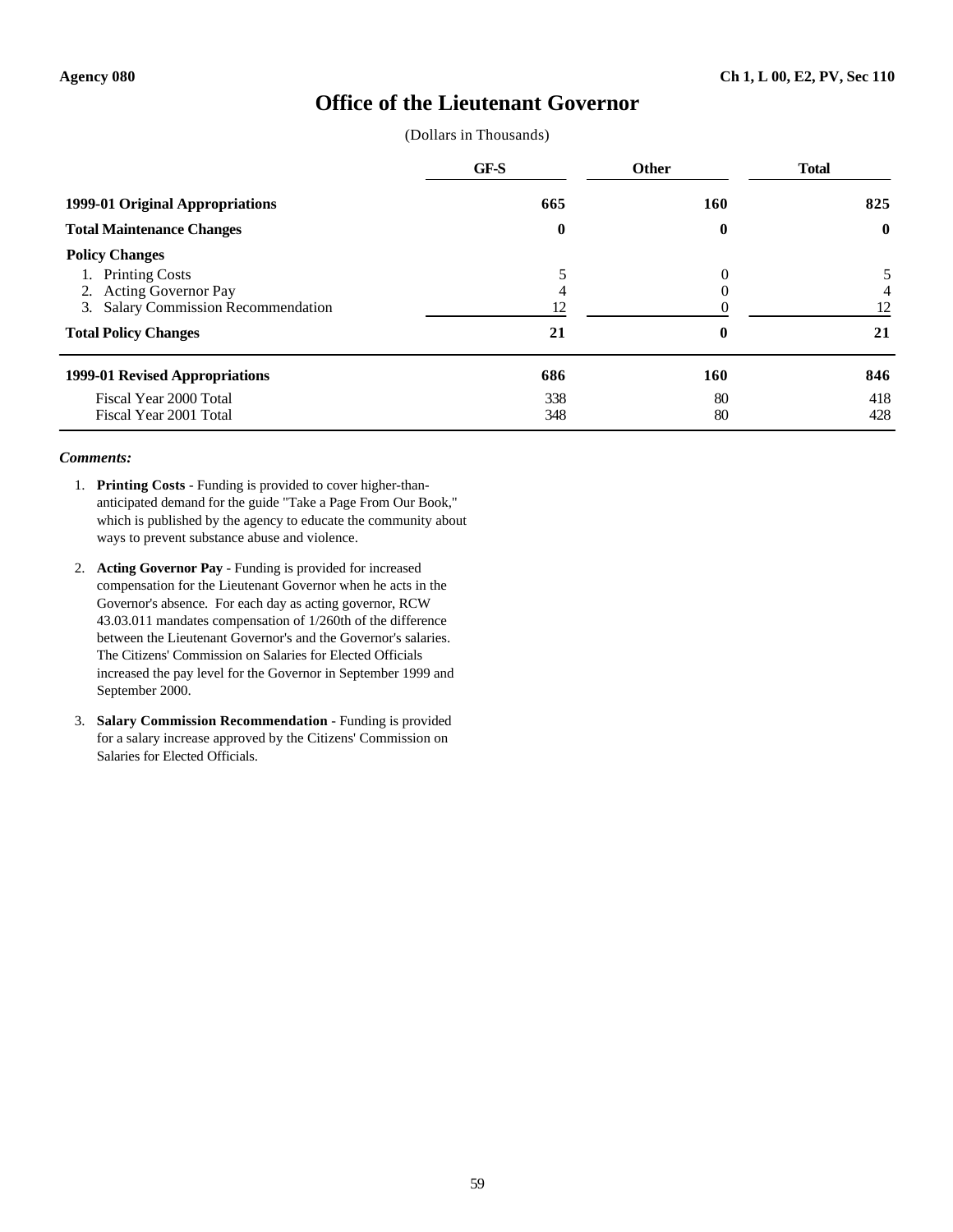## **Public Disclosure Commission**

(Dollars in Thousands)

|                                                                                                                                      | GF-S             | <b>Other</b>  | <b>Total</b>     |
|--------------------------------------------------------------------------------------------------------------------------------------|------------------|---------------|------------------|
| 1999-01 Original Appropriations                                                                                                      | 3,220            | 0             | 3,220            |
| <b>Total Maintenance Changes</b>                                                                                                     | $\bf{0}$         | 0             | $\mathbf{0}$     |
| <b>Policy Changes</b><br>1. Implement Electronic Filing Bill<br>2. Additional Administrative Expenses<br><b>Total Policy Changes</b> | 674<br>27<br>701 | $\theta$<br>0 | 674<br>27<br>701 |
| 1999-01 Revised Appropriations                                                                                                       | 3,921            | 0             | 3,921            |
| Fiscal Year 2000 Total<br>Fiscal Year 2001 Total                                                                                     | 1,751<br>2,170   | 0<br>$\Omega$ | 1,751<br>2,170   |

- 1. **Implement Electronic Filing Bill** Additional funding is provided for the Public Disclosure Commission (PDC) to implement the electronic filing requirements for political action committees and lobbyists under Chapter 401, Laws of 1999 (E2SSB 5931).
- 2. **Additional Administrative Expenses** The PDC has contracted with the Department of Personnel to conduct a search for a new Executive Director. Funding is also provided to pay for the accumulated unused annual leave of the Executive Director who resigned in August.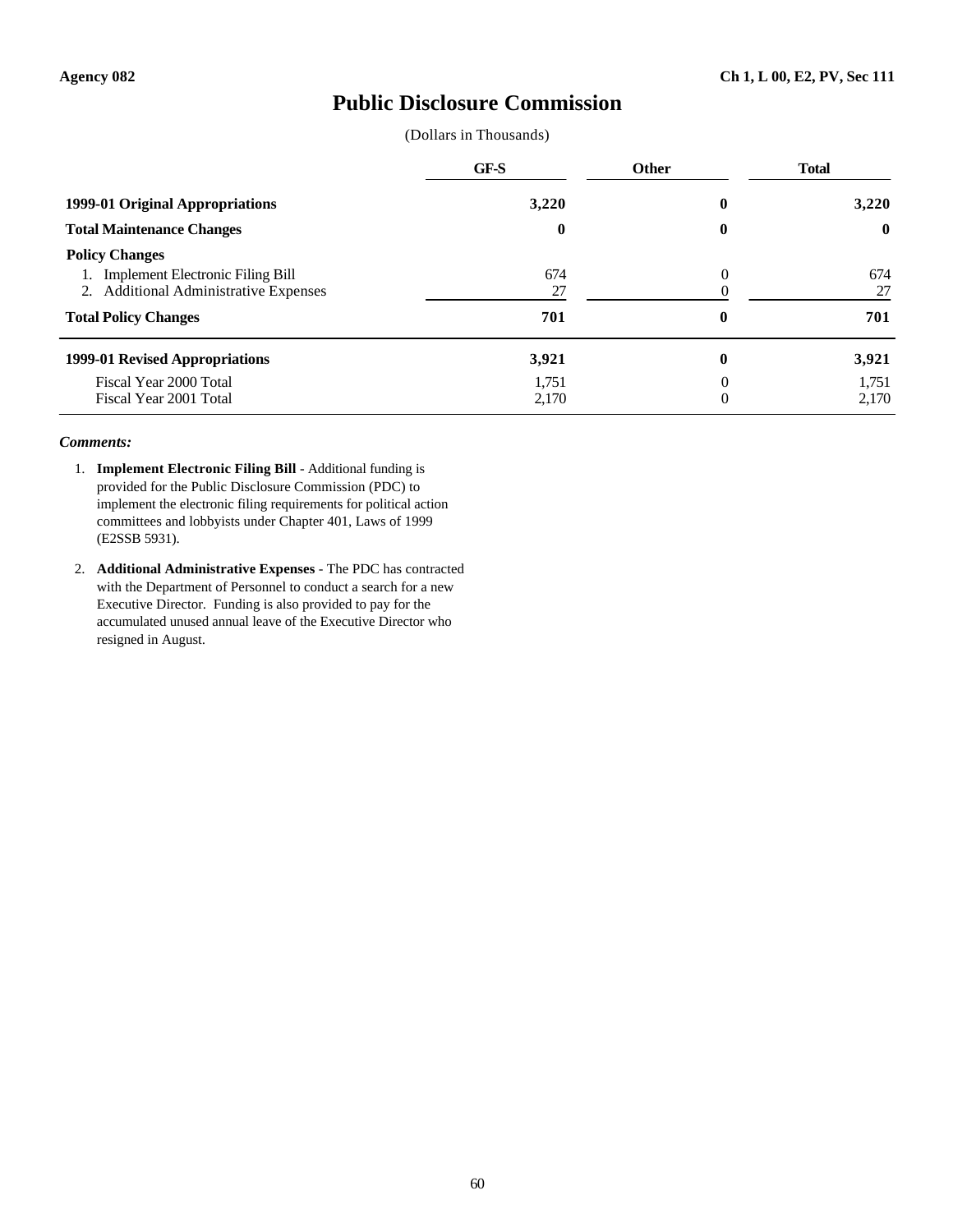## **Office of the Secretary of State**

(Dollars in Thousands)

|                                                                                                                                                        | GF-S            | <b>Other</b>                        | <b>Total</b>          |
|--------------------------------------------------------------------------------------------------------------------------------------------------------|-----------------|-------------------------------------|-----------------------|
| 1999-01 Original Appropriations                                                                                                                        | 22,434          | 11,291                              | 33,725                |
| <b>Total Maintenance Changes</b>                                                                                                                       | 0               | 0                                   | $\mathbf{0}$          |
| <b>Policy Changes</b>                                                                                                                                  |                 |                                     |                       |
| Office of Historic Presy Task Force<br>2. Archives Security Microfilm Project<br>3. Puget Sound Archives - Research<br>Medal of Valor - SSB 5408<br>4. | $\theta$<br>U   | $\Omega$<br>1,542<br>88<br>$\theta$ | 0<br>1,542<br>88<br>8 |
| <b>Total Policy Changes</b>                                                                                                                            | 8               | 1,630                               | 1,638                 |
| 1999-01 Revised Appropriations                                                                                                                         | 22,442          | 12,921                              | 35,363                |
| Fiscal Year 2000 Total<br>Fiscal Year 2001 Total                                                                                                       | 14,043<br>8,399 | 5,718<br>7,203                      | 19,761<br>15,602      |

- 1. **Office of Historic Presv Task Force** Funding for the Task Force on Archaeology and Historic Preservation is shifted from FY 2000 to FY 2001 to facilitate completion of the Task Force's report by December 31, 2000.
- 2. **Archives Security Microfilm Project** One-time funding and staff are provided to complete emergency restoration of essential local government microfilm records which are deteriorating due to ongoing chemical reactions and which will be otherwise unreadable within a few years. (Archives and Records Management Account-Private/Local)
- 3. **Puget Sound Archives Research** Ongoing funding is provided to meet increased demand for copies of public records of historical value. (Archives and Records Management Account-State)
- 4. **Medal of Valor SSB 5408** Funding is provided to implement Chapter 224, Laws of 2000 (SSB 5408), establishing the state Medal of Valor.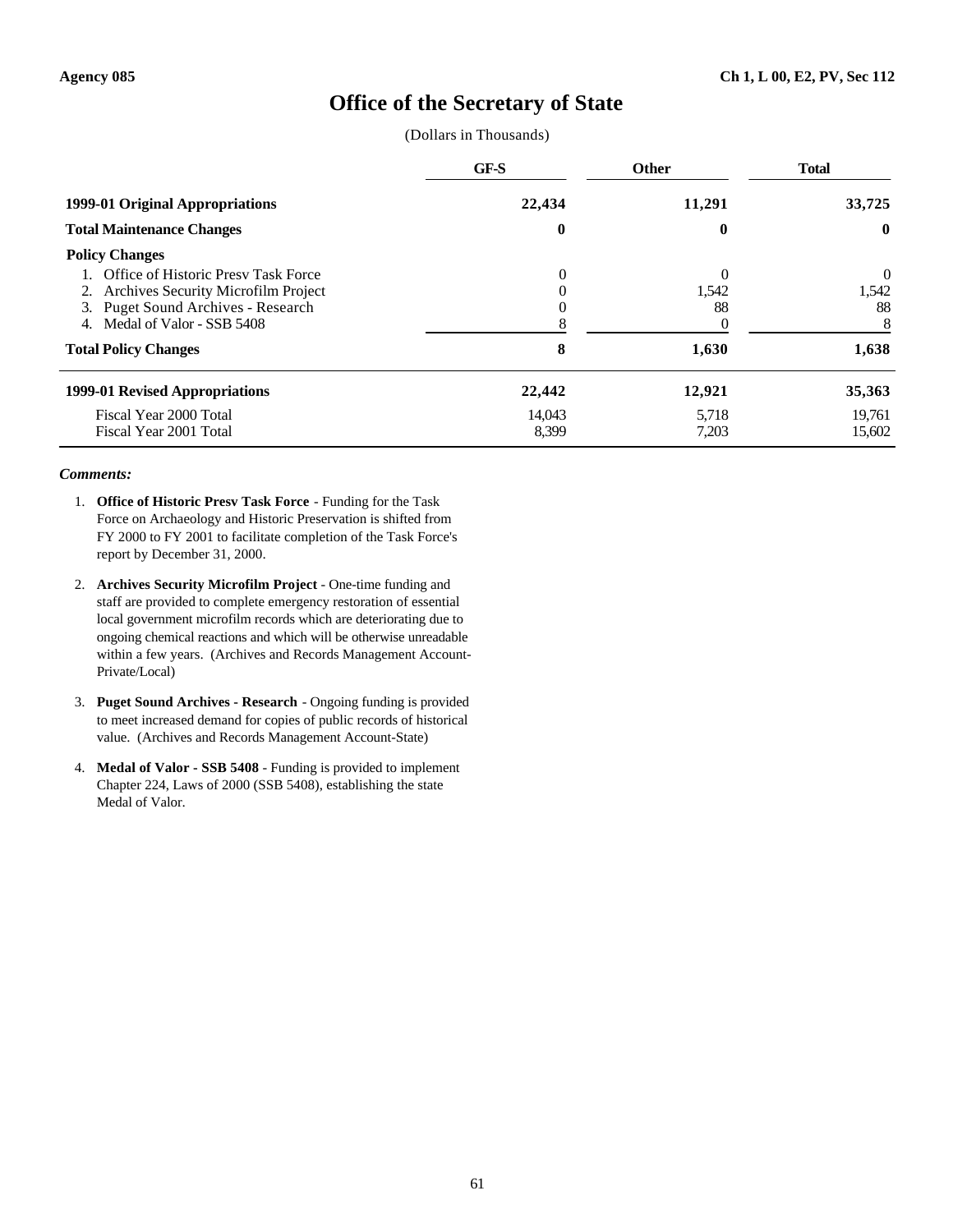## **Office of the State Treasurer**

(Dollars in Thousands)

|                                                                                          | GF-S          | <b>Other</b>   | <b>Total</b>   |
|------------------------------------------------------------------------------------------|---------------|----------------|----------------|
| 1999-01 Original Appropriations                                                          | $\bf{0}$      | 13,487         | 13,487         |
| <b>Total Maintenance Changes</b>                                                         | $\bf{0}$      | $\bf{0}$       | $\bf{0}$       |
| <b>Policy Changes</b><br>Debt Management Compliance<br>1.<br><b>Total Policy Changes</b> | 0<br>$\bf{0}$ | 757<br>757     | 757<br>757     |
| 1999-01 Revised Appropriations                                                           | $\bf{0}$      | 14,244         | 14,244         |
| Fiscal Year 2000 Total<br>Fiscal Year 2001 Total                                         | 0<br>0        | 7.484<br>6,760 | 7,484<br>6,760 |

#### *Comments:*

1. **Debt Management Compliance** - Funding is provided for a compliance review of certain Washington general obligation bonds, and for two FTE staff positions to ensure compliance with IRS regulations, SEC securities laws, and to address the workload associated with Referendum 49, Initiative 695, Stadium and Exhibition Center activity, Housing Trust Fund review/audit, private activity monitoring, and the secondary market disclosure requirements. (State Treasurer's Service Account)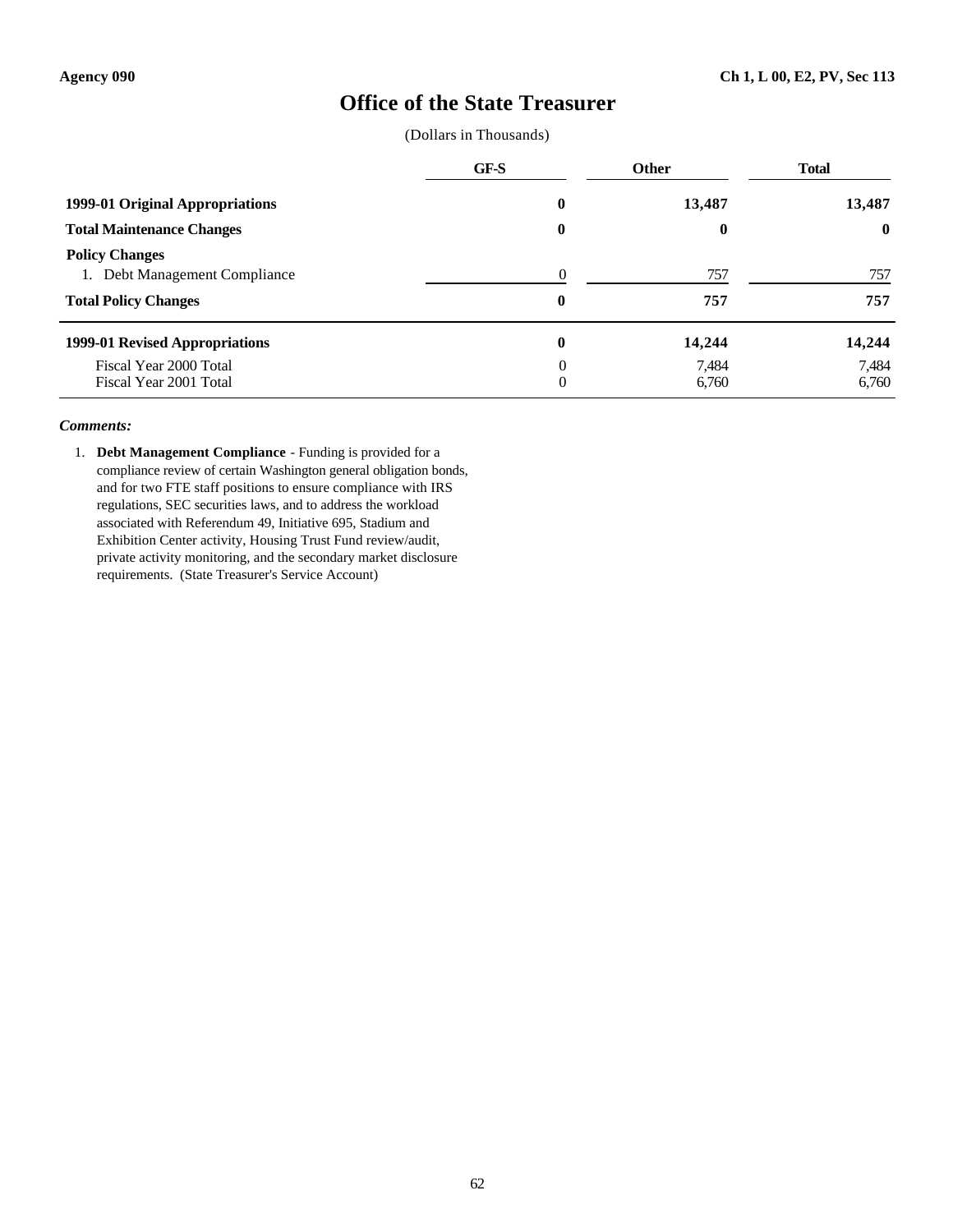### **Citizens' Commission on Salaries for Elected Officials**

|  | (Dollars in Thousands) |
|--|------------------------|
|--|------------------------|

|                                                                                                           | GF-S             | <b>Other</b> | <b>Total</b>     |
|-----------------------------------------------------------------------------------------------------------|------------------|--------------|------------------|
| 1999-01 Original Appropriations                                                                           | 150              | 0            | 150              |
| <b>Total Maintenance Changes</b>                                                                          | $\bf{0}$         | 0            | $\mathbf{0}$     |
| <b>Policy Changes</b><br>1. Office Operations<br>2. Unemployment Insurance<br><b>Total Policy Changes</b> | 35<br>10<br>45   | 0<br>0       | 35<br>10<br>45   |
| 1999-01 Revised Appropriations<br>Fiscal Year 2000 Total<br>Fiscal Year 2001 Total                        | 195<br>67<br>128 | 0<br>0       | 195<br>67<br>128 |

- 1. **Office Operations** Funding is provided for the following: office rent for the remainder of the biennium; increased AFRS and consolidated mail costs; Department of General Administration consulting services; and unexpected commission meeting costs related to litigation. Funding for attorney general and settlement costs associated with recent litigation is provided in a special appropriation to the Governor in a different section of the budget.
- 2. **Unemployment Insurance** Funding is provided for unemployment insurance compensation costs for a former employee.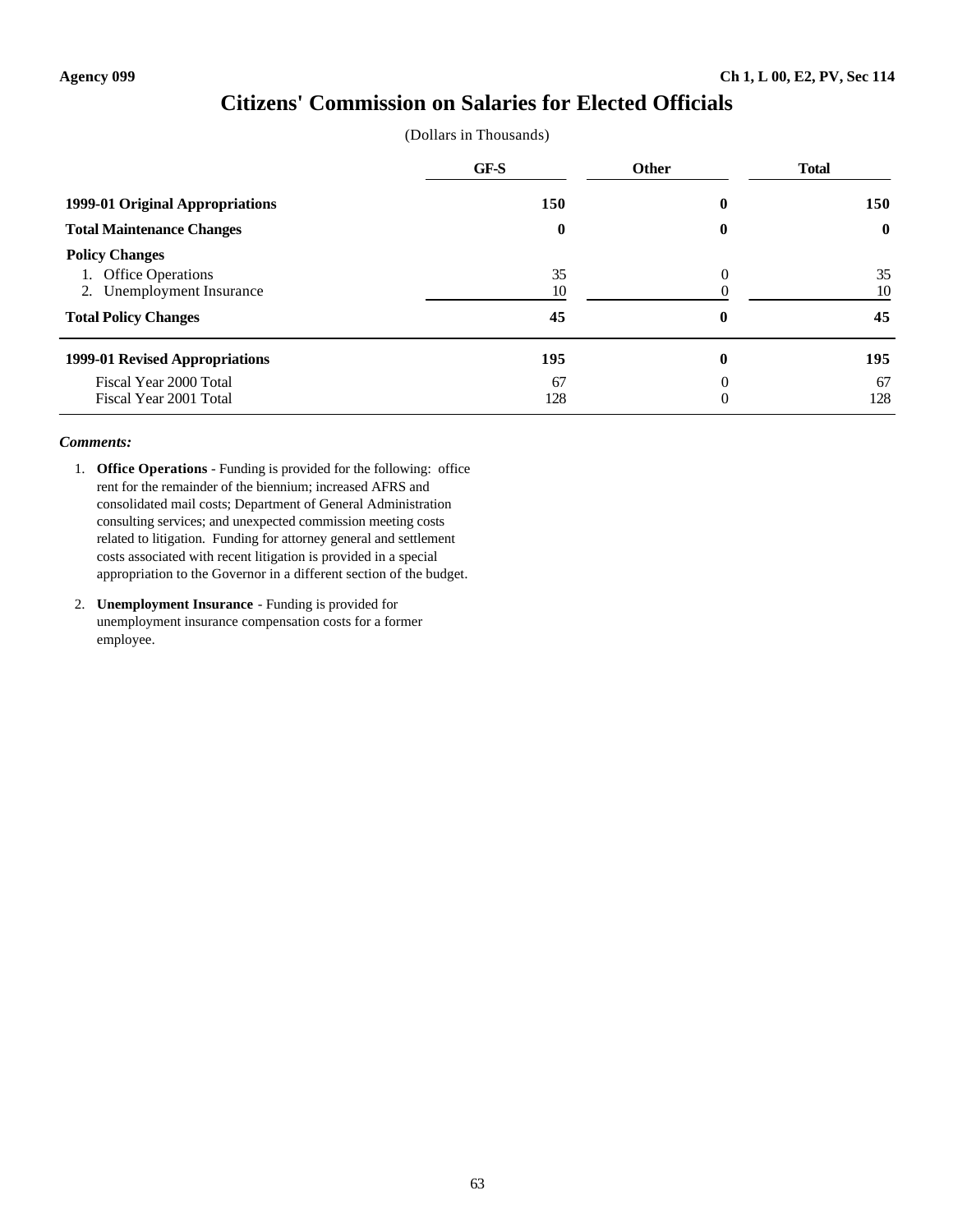# **Office of the Attorney General**

(Dollars in Thousands)

|                                              | GF-S     | <b>Other</b> | <b>Total</b> |
|----------------------------------------------|----------|--------------|--------------|
| 1999-01 Original Appropriations              | 7,795    | 147,485      | 155,280      |
| <b>Total Maintenance Changes</b>             | $\bf{0}$ | 0            | $\bf{0}$     |
| <b>Policy Changes</b>                        |          |              |              |
| Medicaid Fraud                               | 79       | 235          | 314          |
| <b>Industrial Insurance Appeals Judges</b>   | $\theta$ | 510          | 510          |
| <b>Salary Commission Defense Costs</b><br>3. |          | 32           | 32           |
| Natural Resources Workload                   |          | 75           | 75           |
| Initiative 695 Defense Costs                 | 462      | $_{0}$       | 462          |
| Electronic Privacy & Enforcement<br>6.       | 100      | $\theta$     | 100          |
| <b>Vulnerable Adults</b><br>7.               | $\Omega$ | 486          | 486          |
| Liquor Tax Authority Enforcement<br>8.       | 200      |              | 200          |
| <b>Total Policy Changes</b>                  | 841      | 1,338        | 2,179        |
| 1999-01 Revised Appropriations               | 8,636    | 148,823      | 157,459      |
| Fiscal Year 2000 Total                       | 4,079    | 75,395       | 79,474       |
| Fiscal Year 2001 Total                       | 4,557    | 73,428       | 77,985       |

- 1. **Medicaid Fraud** Funding is provided for an additional assistant attorney general and investigator/analyst in the Medicaid Fraud Control Unit to increase investigatory and prosecutorial capacity. A grant from the federal Office of Inspector General/Health and Human Services provides 75 percent of the funding for this item. (General Fund-State, General Fund-Federal)
- 2. **Industrial Insurance Appeals Judges** Funding is provided for four assistant attorney general (AAG) positions to handle the increased workload generated by five new industrial insurance appeals judges. The additional AAGs will prepare the Department of Labor and Industries for industrial insurance hearings in accordance with the timelines required by law. (Legal Services Revolving Account)
- 3. **Salary Commission Defense Costs** One-time funding authority is provided for legal services relating to the litigation of a lawsuit filed by a citizens' group against the Citizens' Commission on Salaries for Elected Officials. (Legal Services Revolving Account)
- 4. **Natural Resources Workload** Funding is provided for services to the Department of Fish and Wildlife to address federal legislation allowing the agency to expedite its implementation of rules under the Endangered Species Act. (Legal Services Revolving Account)
- 5. **Initiative 695 Defense Costs** Funding is provided retroactive to January 2000 for the establishment of a three-person legal defense team, consisting of a senior assistant attorney general, an assistant attorney general, and a paralegal. The team will address the estimated three to six lawsuits that may be filed to challenge the legality of Initiative 695.
- 6.**Electronic Privacy & Enforcement** Funding is provided for an additional FTE staff position in the Criminal Justice Division of the Attorney General's Office to handle law enforcement and privacy issues relating to the Internet and electronic communications.
- 7.**Vulnerable Adults** Funding is provided to increase attorney general support of several activities related to vulnerable adults. The new staff will perform activities relating to technical assistance for guardianships, financial exploitation cases, protection orders, and assistance to police and prosecutors dealing with vulnerable adults. (Legal Services Revolving Fund)
- 8.**Liquor Tax Authority Enforcement** Funding is provided for costs associated with enforcing state authority on taxation of liquor, with respect to regulation activity conducted by the Confederated Tribes and Bands of the Yakama Nation.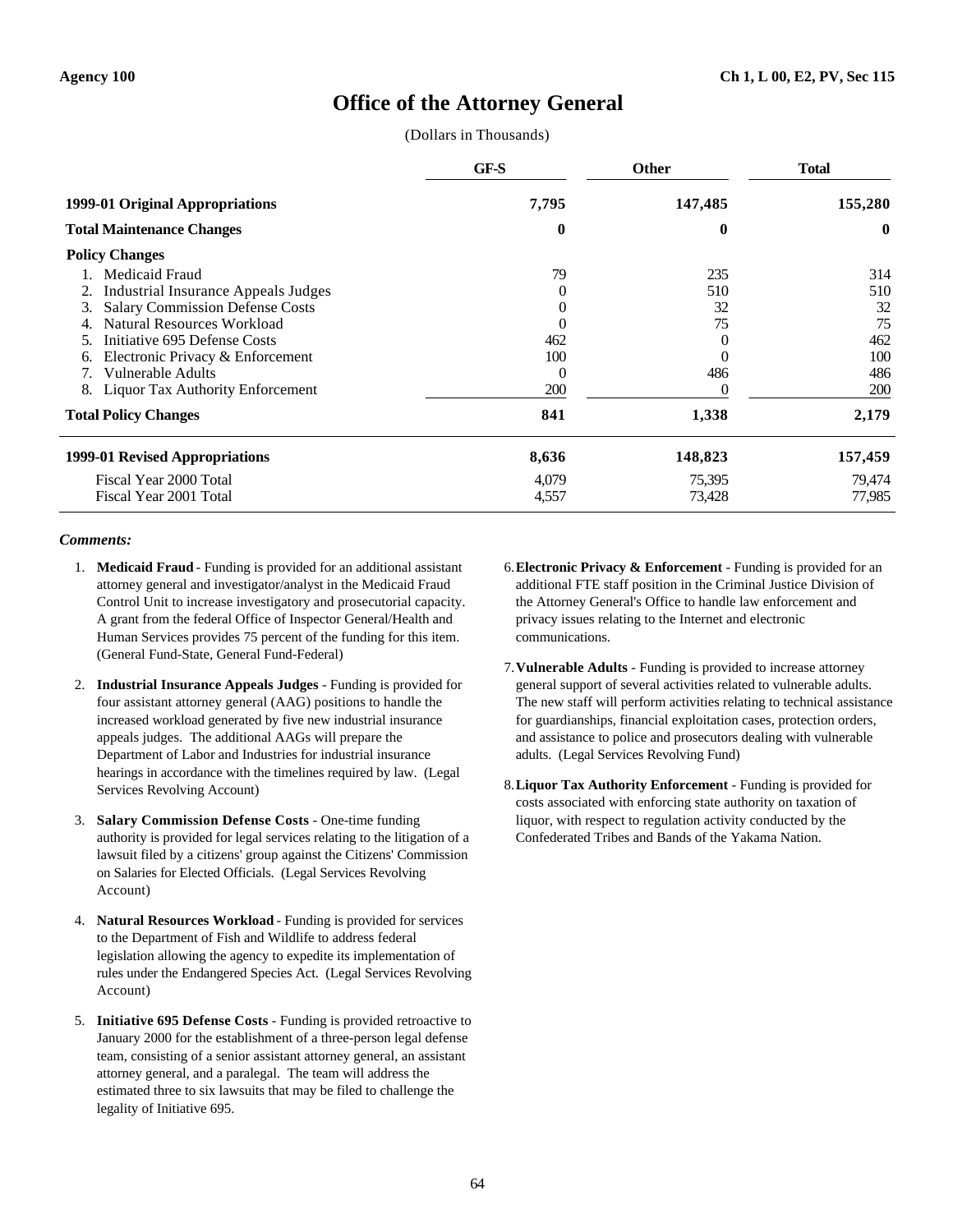### **Department of Community, Trade, & Economic Development**

(Dollars in Thousands)

|     |                                           | GF-S     | <b>Other</b> | <b>Total</b> |
|-----|-------------------------------------------|----------|--------------|--------------|
|     | 1999-01 Original Appropriations           | 143,856  | 196,676      | 340,532      |
|     | <b>Total Maintenance Changes</b>          | 0        | $-182$       | $-182$       |
|     | <b>Policy Changes</b>                     |          |              |              |
|     | <b>SIRTI Technology Commercialization</b> | 425      | 0            | 425          |
| 2.  | <b>Community Econ Revitalization Team</b> | 200      |              | 200          |
| 3.  | Dev Disabilities Endowment Fund           | 284      |              | 284          |
|     | Office Archaeology & Historic Pres        | 80       |              | 80           |
| 5.  | New Business for Rural Washington         | 250      |              | 250          |
| 6.  | Federal Authority Adjustment              | 0        | 17,700       | 17,700       |
|     | Film & Video Promotion Account            | 0        | 40           | 40           |
| 8.  | SHB 2460 - Comm Emp Zones                 | 62       | 0            | 62           |
| 9.  | <b>Sexual Assault Center Assistance</b>   | $\theta$ | 300          | 300          |
| 10. | Community Housing for Disabled            | 0        | 85           | 85           |
| 11. | NEA Millenium Project                     | 5        | $^{(1)}$     | 5            |
| 12. | <b>Transfer to DASA</b>                   | $-173$   |              | $-173$       |
| 13. | Overnight Youth Shelters                  | 100      |              | 100          |
| 14. | <b>Community Voice Mail</b>               | 50       |              | 50           |
| 15. | Loghouse Museum                           | 75       |              | 75           |
| 16. | <b>EFSEC Study</b>                        | 25       |              | 25           |
| 17. | <b>CASA Funding Transfer</b>              | $-750$   |              | $-750$       |
| 18. | <b>Community Services Facilities Pgm</b>  | 953      |              | 953          |
|     | <b>Total Policy Changes</b>               | 1,586    | 18,125       | 19,711       |
|     | 1999-01 Revised Appropriations            | 145,442  | 214,619      | 360,061      |
|     | Fiscal Year 2000 Total                    | 73,462   | 108,948      | 182,410      |
|     | Fiscal Year 2001 Total                    | 71,980   | 105,671      | 177,651      |

- 1. **SIRTI Technology Commercialization** Funding is provided to continue technology commercialization activities at the Spokane Intercollegiate Research and Technology Institute (SIRTI). Funding is contingent upon the completion and submission of a plan developed by SIRTI and Washington State University (WSU). The plan will identify how SIRTI and WSU will work collaboratively to fulfill the current SIRTI goals and mission; strategies for acquiring non-state resources to reduce the need for state funding for SIRTI activities; and performance measures for evaluating the economic impacts of SIRTI efforts on the Eastern Washington economy.
- 2. **Community Econ Revitalization Team** Second year funding is provided to maintain the Washington Community Economic Revitalization Team, which helps rural communities identify, coordinate, and package state and federal resources to support prioritized local economic development projects. Funding for the interagency agreement with the Governor's Office is eliminated.
- 3. **Dev Disabilities Endowment Fund** Funding is provided to contract for a needs assessment and actuarial analysis to guide planning and decision making for the trust fund, and to carry out rule making, pursuant to Chapter 384, Laws of 1999, Partial Veto (ESSB 5693).
- 4.**Office Archaeology & Historic Pres** Funding is provided to fill a staff position to address workload increases related to federallymandated reviews of historic and cultural resources at state and federal project sites. This funding assumes the Office will remain at its current location, achieving savings in lease costs.
- 5.**New Business for Rural Washington** Funding is provided to develop Washington State's proposal to Lockheed Martin for the VentureStar project in Moses Lake. VentureStar is a reusable space vehicle designed to support satellite launch and repair, international space station development, and government and scientific research.
- 6.**Federal Authority Adjustment** Federal appropriation authority is increased to reflect the most current projections of federal funds expected to be received and spent during the 1999-2001 biennium. The amounts provided include authority for the Byrne Grant award. (General Fund-Federal)
- 7.**Film & Video Promotion Account** Authority is provided to the Washington State Film Office to promote in-state, on-location production by the film and video industry. (Film and Video Promotion Account)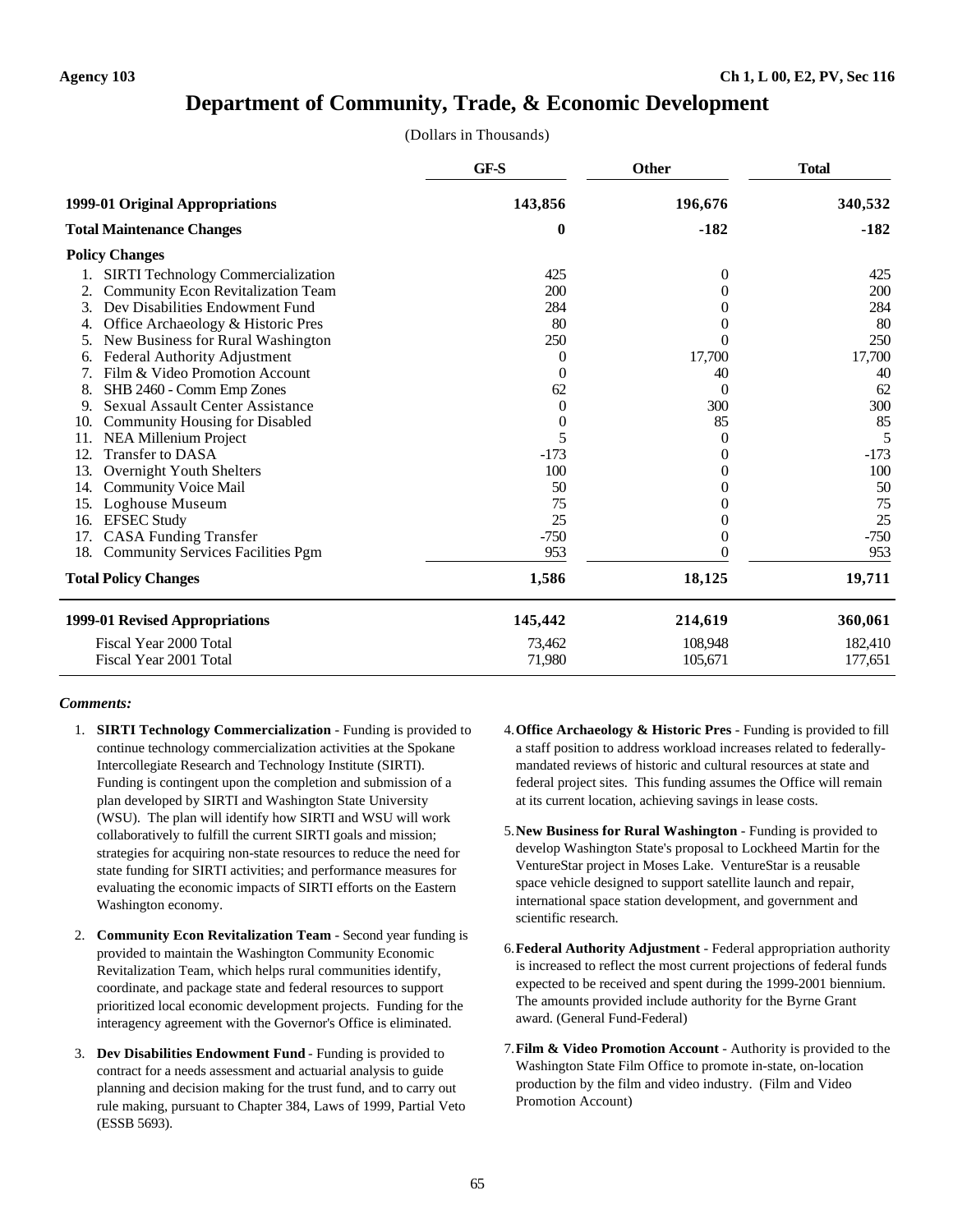# **Department of Community, Trade, & Economic Development**

- 8. **SHB 2460 Comm Emp Zones** Funding is provided to implement Chapter 212, Laws of 2000, Partial Veto (SHB 2460), regarding Community Empowerment Zones (CEZs). Funding is provided for an additional FTE staff for the coordination, application, and selection of an additional CEZ-designated area. The evaluation of the program is to be conducted using available tools and methodologies.
- 9. **Sexual Assault Center Assistance** Additional state funding is provided to the Office of Crime Victims' Advocacy for distribution to local centers for sexual assault prevention and treatment. (Public Safety and Education Account-State)
- 10. **Community Housing for Disabled** Funding is provided to implement the provisions of Chapter 240, Laws of 2000 (EHB 3105 - Apportioning a Sales and Use Tax for Zoos, Aquariums, Wildlife Preserves, and Parks), regarding the operations and maintenance of community-based housing for persons who are mentally ill. (Washington Housing Trust Account-State)
- 11. **NEA Millenium Project** Funding is provided to support the Washington State Millenium Project as designated by the National Endowment for the Arts (NEA). The project will feature the design and construction of structures in Yakima, Wapato, Toppenish, and Ellensburg that reflect the diverse populations of the Yakima River corridor. The project is also supported by a federal NEA grant.
- 12. **Transfer to DASA** Funding is transferred to the Department of Social and Health Services (DSHS), Division of Alcohol and Substance Abuse (DASA), for services to women who give birth to infants exposed to the non-prescription use of controlled substances and/or to the abuse of alcohol by the mother during pregnancy.
- 13. **Overnight Youth Shelters** One-time funding is provided to assist currently-licensed overnight youth shelters in meeting DSHS's licensing requirements. Funds may be used to provide staff, food, beds, or facility maintenance. Shelters are encouraged to seek other sources of funding to maintain service levels within licensing requirements.
- 14. **Community Voice Mail** Funding is provided for pilot projects that provide voice mail services to homeless families and individuals. Community agencies with existing programs that serve the homeless may apply for start-up and ongoing service grants. The Department will require grant recipients to collect and submit outcome data to evaluate whether the service is accomplishing the purpose of facilitating employment and housing searches.
- 15. **Loghouse Museum** One-time funding is provided to support the Southwest Seattle Historical Society Loghouse Museum.
- 16. **EFSEC Study** Funding is provided for a review of current energy siting statutes and the Energy Facility Site Evaluation Council (EFSEC) operations. A task force will submit a report of recommendations to the Legislature by December 1, 2000.
- 17.**CASA Funding Transfer** A portion of the funding for the Court Appointed Special Advocate (CASA) program is transferred from the Department to the Office of Administrator for the Courts, effective July 1, 2000.
- 18.**Community Services Facilities Pgm** Funds are provided for deposit into the State Building Construction Account for the purpose of expanding grants to currently approved and prioritized projects.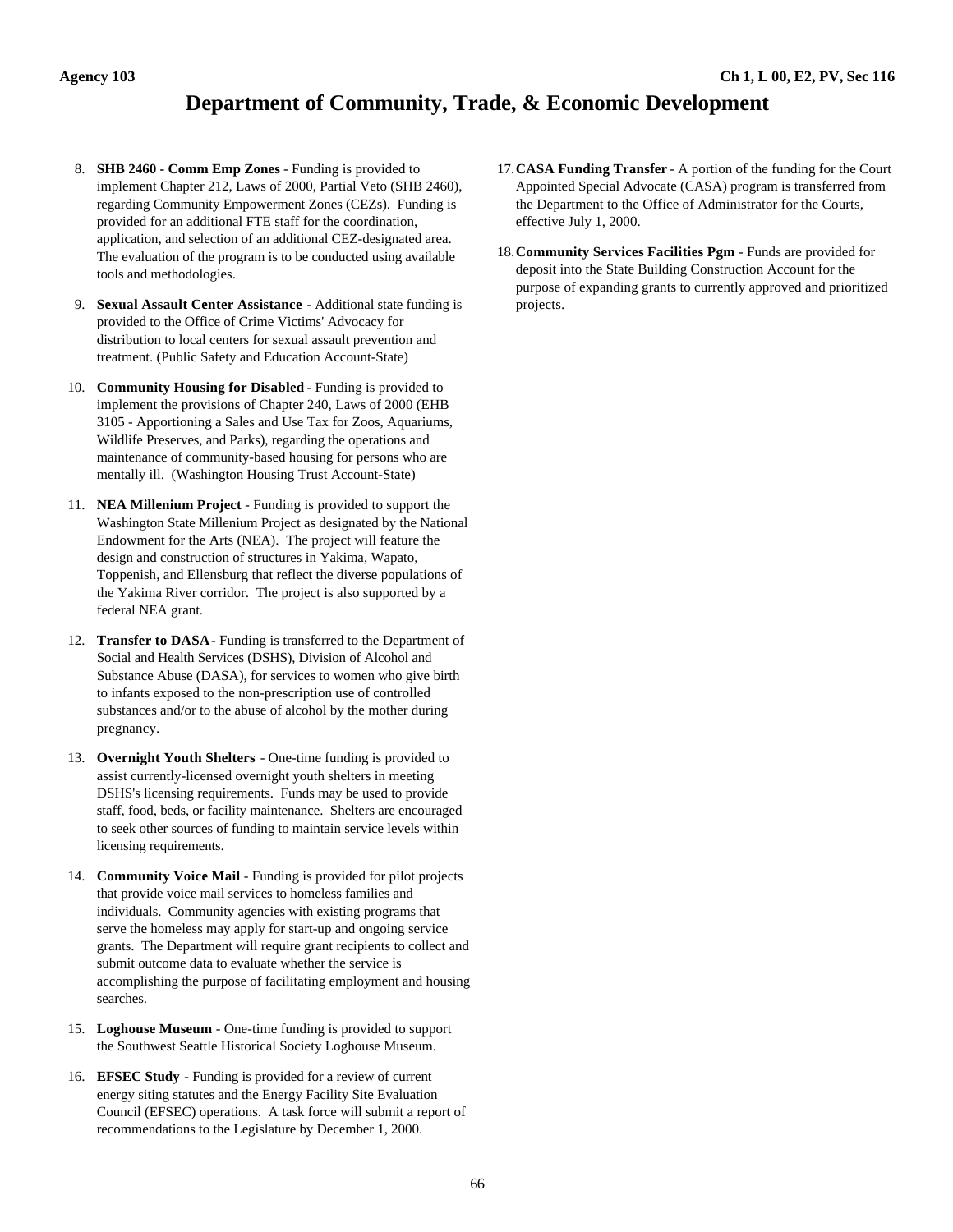### **Office of Financial Management**

(Dollars in Thousands)

|                                           | GF-S   | <b>Other</b> | <b>Total</b> |
|-------------------------------------------|--------|--------------|--------------|
| 1999-01 Original Appropriations           | 24,646 | 38,455       | 63,101       |
| <b>Total Maintenance Changes</b>          | 0      | 0            | $\mathbf{0}$ |
| <b>Policy Changes</b>                     |        |              |              |
| WDFW Business System Improvement          | 200    | $\Omega$     | 200          |
| K12 Regional Cost Differences Study<br>2. | 30     |              | 30           |
| Ferry Capital Program Audit<br>3.         | 243    |              | 243          |
| Social Services Contracting Project       | 329    |              | 329          |
| <b>Health Insurance Task Force</b>        | 75     |              | 75           |
| <b>Improving State Contracting</b><br>6.  | 285    |              | 285          |
| <b>Total Policy Changes</b>               | 1,162  | 0            | 1,162        |
| 1999-01 Revised Appropriations            | 25,808 | 38,455       | 64,263       |
| Fiscal Year 2000 Total                    | 12,600 | 12,450       | 25,050       |
| Fiscal Year 2001 Total                    | 13,208 | 26,005       | 39,213       |

- 1. **WDFW Business System Improvement** Funding is provided to continue assistance to the Washington Department of Fish and Wildlife (WDFW) pertaining to business and information systems improvements started in 1998. Funds will be used to continue the network upgrade and the replacement of personal computers.
- 2. **K12 Regional Cost Differences Study** Funding is provided for a review of regional cost differences in public education, including housing costs. The study will include options to mitigate the differences. A report will be submitted to the Legislature by December 15, 2000.
- 3. **Ferry Capital Program Audit** Funding is provided for an audit of the state ferry capital program. The audit will evaluate several areas: whether the ferry system is acquiring, protecting, and using its resources economically and efficiently; the causes of inefficiencies or uneconomical practices; and whether the ferry system has complied with laws and regulations governing economy and efficiency. The audit report is to be completed and delivered to the Governor and the Legislature by January 1, 2001.
- 4. **Social Services Contracting Project** Funding is provided to implement the recommendations of the Task Force on Agency Vendor Contracting Practices regarding a centralized contract database. The database will provide access to information on social service contracting across state agencies.
- 5. **Health Insurance Task Force** Funds are provided, on a onetime basis, for the Task Force on Health Care Reinsurance established by Chapter 79, Laws of 2000 (E2SSB 6067 - Establishing Principles for Affordable Health Insurance Coverage).
- 6. **Improving State Contracting** Funding is provided to improve the oversight and administration of state personal services and client services contracts by developing and publishing state guidelines, providing training to agency personnel, and performing periodic risk-based audits.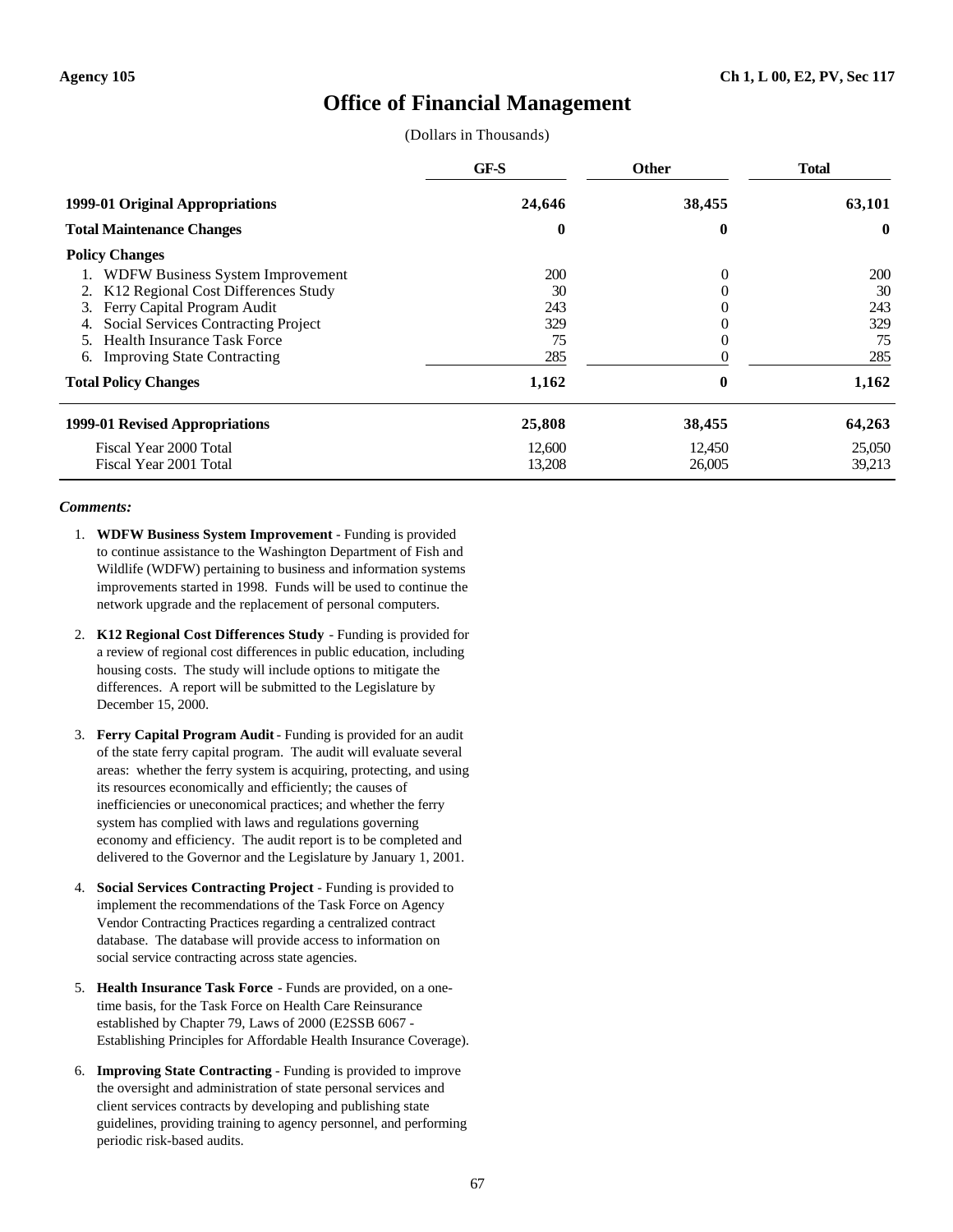### **Department of Retirement Systems**

|  | (Dollars in Thousands) |
|--|------------------------|
|--|------------------------|

|                                                                                                                                     | GF-S                 | <b>Other</b>          | <b>Total</b>          |
|-------------------------------------------------------------------------------------------------------------------------------------|----------------------|-----------------------|-----------------------|
| 1999-01 Original Appropriations                                                                                                     | 0                    | 45,939                | 45,939                |
| <b>Total Maintenance Changes</b>                                                                                                    | $\bf{0}$             | 254                   | 254                   |
| <b>Policy Changes</b><br>Implement SHB 2604 (Survivor Opt)<br>2. Implement ESSB 6530 (Pension Enhan)<br><b>Total Policy Changes</b> | $\theta$<br>$\bf{0}$ | 293<br>2,879<br>3,172 | 293<br>2,879<br>3,172 |
| 1999-01 Revised Appropriations                                                                                                      | $\bf{0}$             | 49,365                | 49,365                |
| Fiscal Year 2000 Total<br>Fiscal Year 2001 Total                                                                                    | $\theta$<br>$\theta$ | 24.418<br>24,947      | 24.418<br>24.947      |

#### *Comments:*

- 1. **Implement SHB 2604 (Survivor Opt)** Funding is provided to implement Chapter 186, Laws of 2000 (SHB 2604, Survivor Options). (Department of Retirement Systems [DRS] Expense Account)
- 2. **Implement ESSB 6530 (Pension Enhan)** Funding is provided to implement Chapter 247, Laws of 2000 (ESSB 6530 - PERS Plan 3; Early Retirement Enhancements for Plan 2 and Plan 3 Systems). (DRS Expense Account)

#### *Governor's Vetoes:*

The Governor vetoed Section 119(11), which would have required DRS, within existing resources, to implement changes to the rules governing post-retirement employment in order to track these activities on an hourly rather than monthly basis.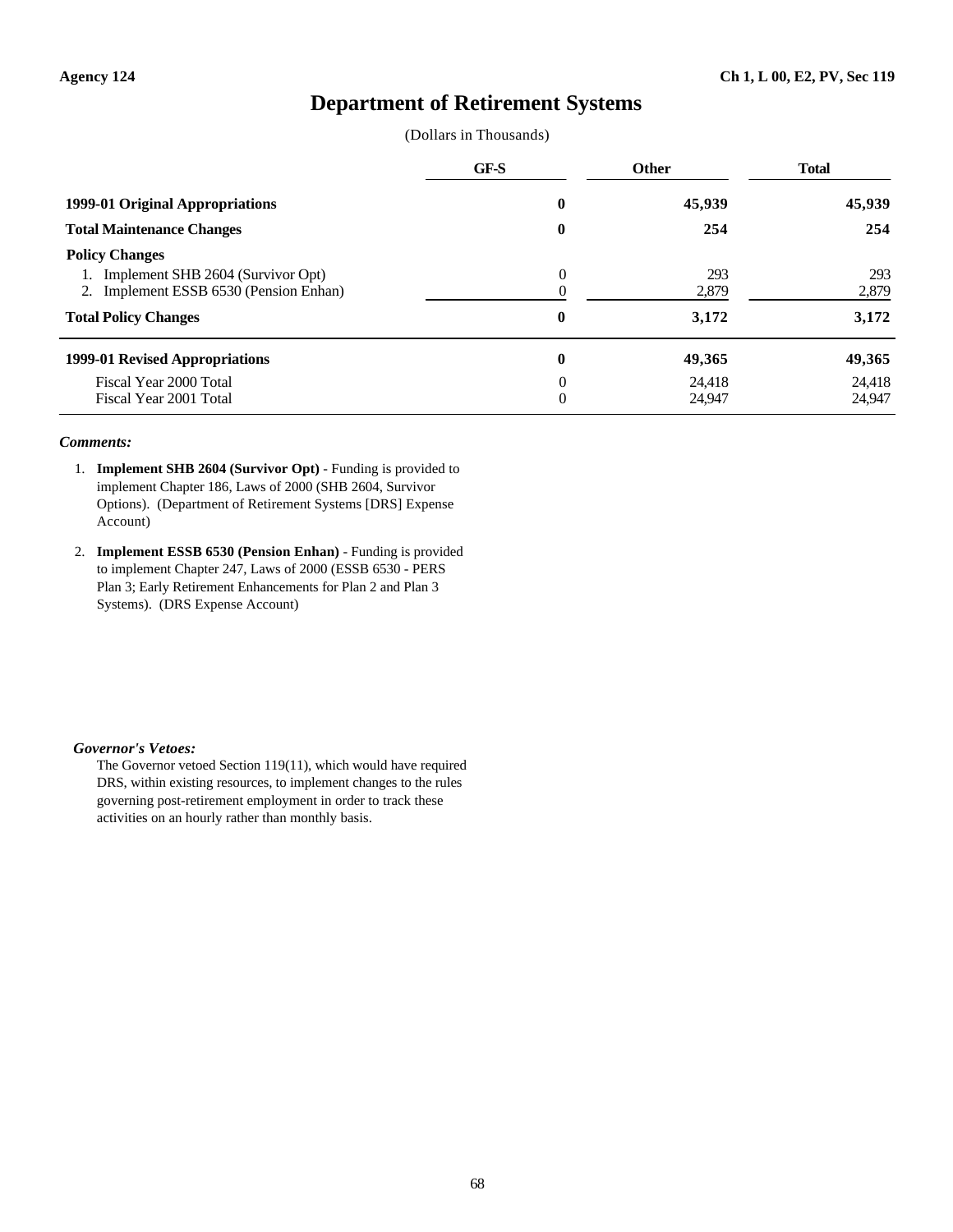### **State Investment Board**

(Dollars in Thousands)

|                                                                                  | GF-S                 | <b>Other</b>   | <b>Total</b>   |
|----------------------------------------------------------------------------------|----------------------|----------------|----------------|
| 1999-01 Original Appropriations                                                  | $\bf{0}$             | 10,519         | 10,519         |
| <b>Total Maintenance Changes</b>                                                 | $\bf{0}$             | $\bf{0}$       | $\mathbf{0}$   |
| <b>Policy Changes</b><br>Increased Workload<br>1.<br><b>Total Policy Changes</b> | 0<br>$\bf{0}$        | 618<br>618     | 618<br>618     |
| 1999-01 Revised Appropriations                                                   | $\bf{0}$             | 11,137         | 11,137         |
| Fiscal Year 2000 Total<br>Fiscal Year 2001 Total                                 | $\Omega$<br>$\theta$ | 5,251<br>5,886 | 5,251<br>5,886 |

#### *Comments:*

1. **Increased Workload** - The State Investment Board (SIB) is experiencing large workload increases as a result of its implementation of a 1996 asset allocation policy change that expanded the allocation for private equity investments to 15 percent of total retirement trust funds. SIB believes the superior returns available from private equity investments will far exceed the increased costs of supervising and administering those investments. Funding is provided for seven new positions and related additional expenditures. (SIB Expense Account-State)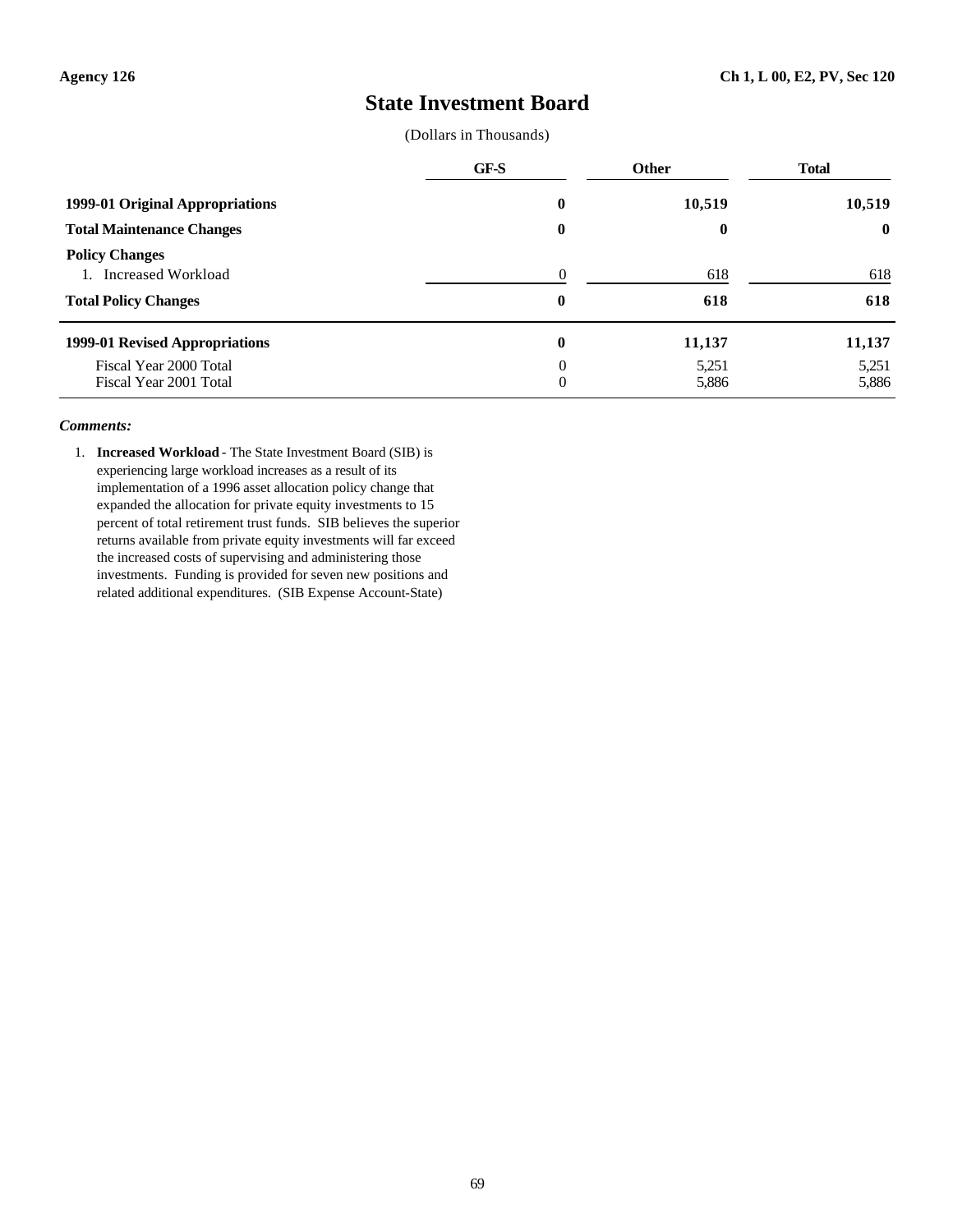## **Department of General Administration**

(Dollars in Thousands)

|                                                                                                                         | GF-S          | <b>Other</b>           | <b>Total</b>           |
|-------------------------------------------------------------------------------------------------------------------------|---------------|------------------------|------------------------|
| 1999-01 Original Appropriations                                                                                         | 558           | 121,669                | 122,227                |
| <b>Total Maintenance Changes</b>                                                                                        | 343           | 2,000                  | 2,343                  |
| <b>Policy Changes</b>                                                                                                   |               |                        |                        |
| Electronic Procurement Project<br><b>Statewide CTR Program Continuation</b><br>2.<br>3. Air Pollution Account Reduction | $\Omega$<br>0 | 3,000<br>119<br>$-284$ | 3,000<br>119<br>$-284$ |
| <b>Total Policy Changes</b>                                                                                             | $\bf{0}$      | 2,835                  | 2,835                  |
| 1999-01 Revised Appropriations                                                                                          | 901           | 126,504                | 127,405                |
| Fiscal Year 2000 Total<br>Fiscal Year 2001 Total                                                                        | 279<br>622    | 62,347<br>64,157       | 62,626<br>64,779       |

- 1. **Electronic Procurement Project** Funding is provided to replace the Office of State Procurement's (OSP) current mainframe-based contract management system with an Internet-based system. This system will link OSP customers to suppliers and will support order placement, status tracking, and payment via the Internet. (General Administration Services Account-Non-appropriated)
- 2. **Statewide CTR Program Continuation** Funding is provided to continue the Commute Trip Reduction (CTR) program for state agencies at a reduced staffing level. (State Capitol Vehicle Parking Account, General Administration Services Account)
- 3. **Air Pollution Account Reduction** Passage of Initiative 695 eliminated the funding source for the Air Pollution Control Account. Because the CTR program receives its funding from the account, the program's biennial funding authority is reduced from 24 months to six months. (Air Pollution Control Account)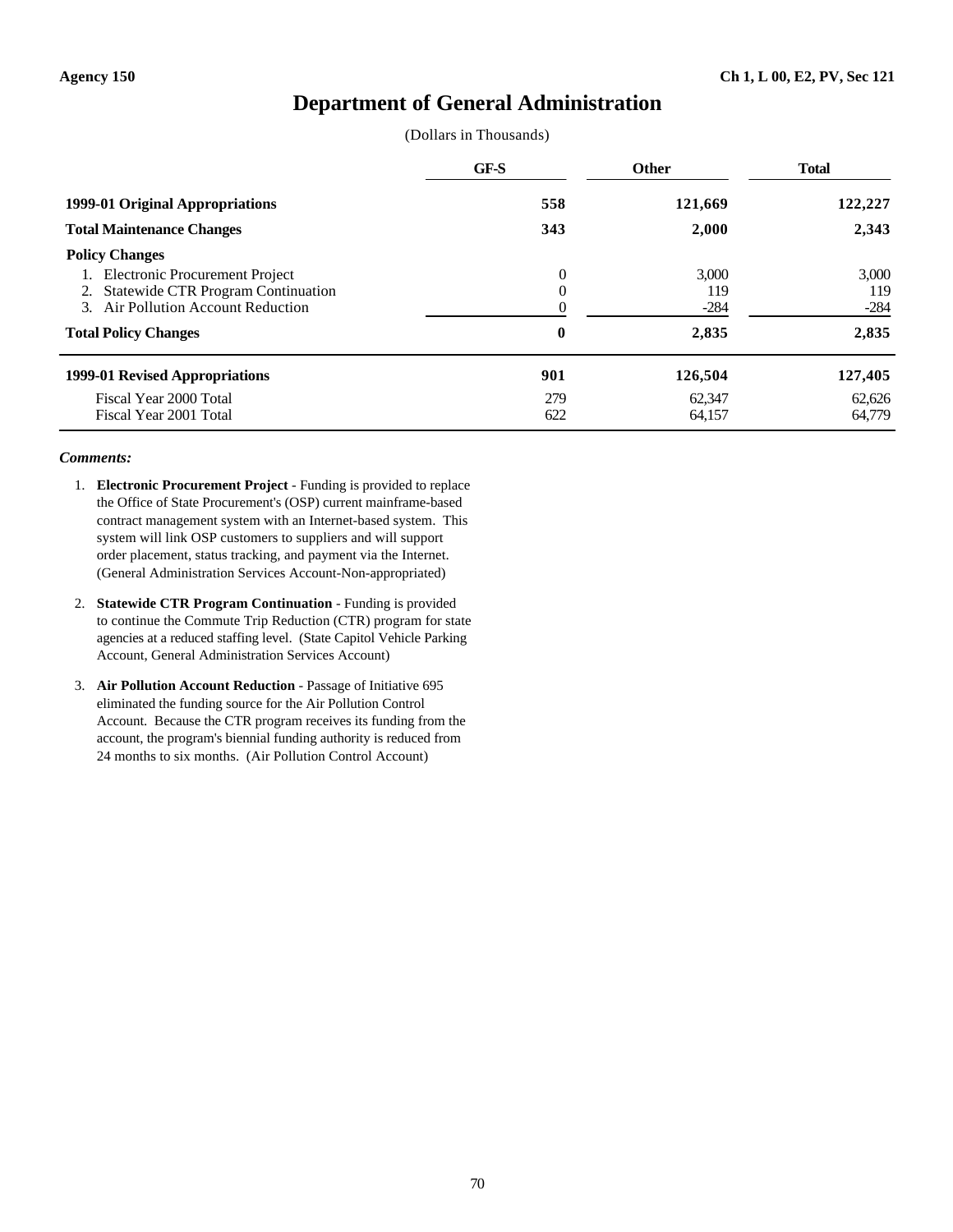# **Department of Information Services**

### (Dollars in Thousands)

|                                                  | GF-S             | <b>Other</b>       | <b>Total</b>       |
|--------------------------------------------------|------------------|--------------------|--------------------|
| 1999-01 Original Appropriations                  | 0                | 219,533            | 219,533            |
| <b>Total Maintenance Changes</b>                 | $\boldsymbol{0}$ | $-3,360$           | $-3,360$           |
| 1999-01 Revised Appropriations                   | 0                | 216,173            | 216,173            |
| Fiscal Year 2000 Total<br>Fiscal Year 2001 Total |                  | 110.858<br>105,315 | 110,858<br>105,315 |

### *Comments:*

No policy changes were recommended.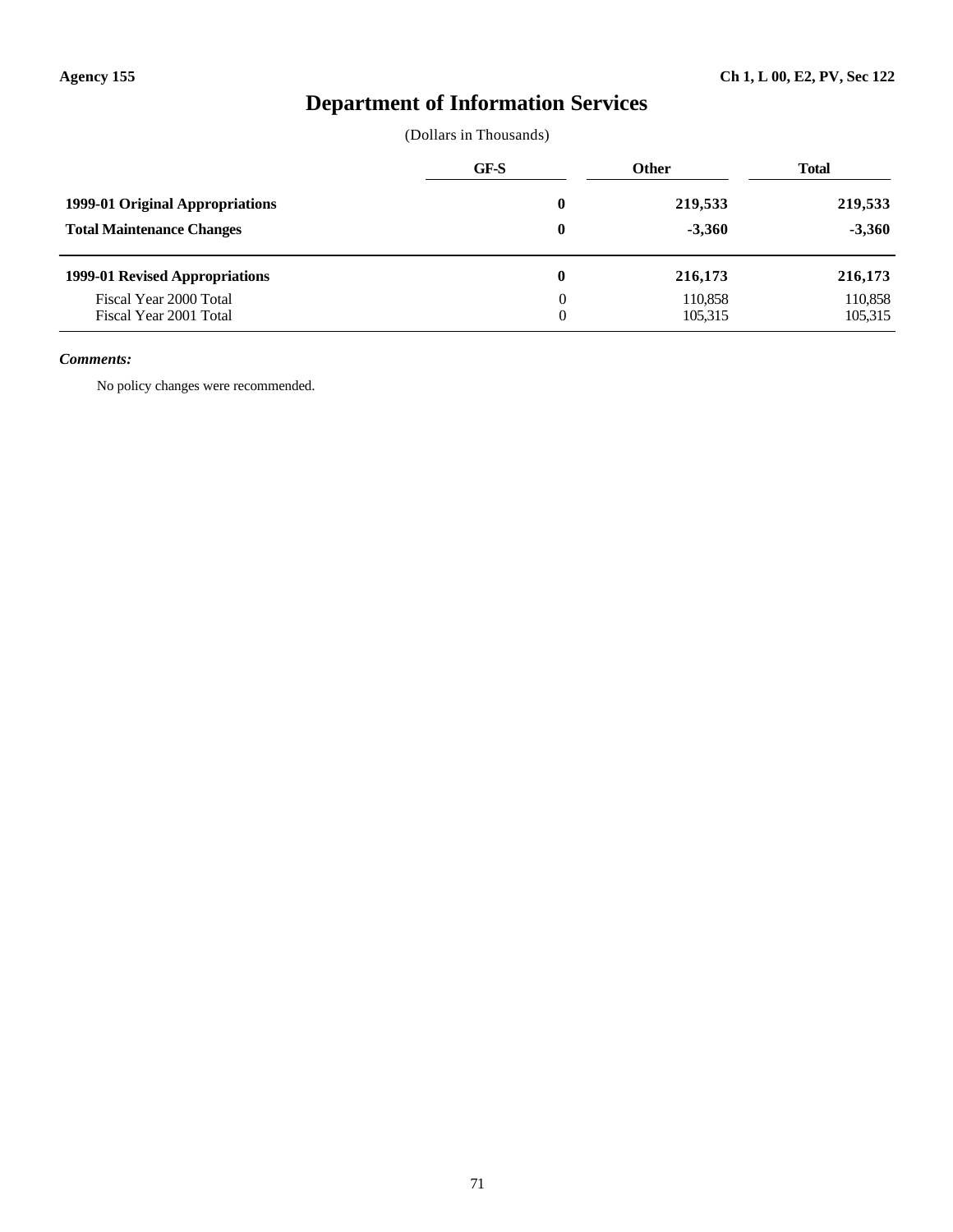### **State Board of Accountancy**

(Dollars in Thousands)

|                                     | GF-S     | <b>Other</b> | <b>Total</b> |
|-------------------------------------|----------|--------------|--------------|
| 1999-01 Original Appropriations     | 0        | 1,119        | 1,119        |
| <b>Total Maintenance Changes</b>    | $\bf{0}$ | 0            | $\bf{0}$     |
| <b>Policy Changes</b>               |          |              |              |
| Inform Tech & Communication Upgrade | 0        | 41           | 41           |
| 2. Regulatory Reform                |          | 58           | 58           |
| 3. Investigation Staffing           |          | 36           | 36           |
| <b>Total Policy Changes</b>         | $\bf{0}$ | 135          | 135          |
| 1999-01 Revised Appropriations      | 0        | 1,254        | 1,254        |
| Fiscal Year 2000 Total              | 0        | 603          | 603          |
| Fiscal Year 2001 Total              | 0        | 651          | 651          |

- 1. **Inform Tech & Communication Upgrade** Funding is provided for system and communication upgrades in support of the agency's growing database, and to ensure improved and secure Internet/intranet communications. (Certified Public Accountants' Account)
- 2. **Regulatory Reform** Funding is provided for regulatory reform activities started in January in response to national and international changes in accountancy laws in the past three years. Activities include soliciting feedback from licensees and supporting board member training on changes in the legal structure. (Certified Public Accountants' Account)
- 3. **Investigation Staffing** Funding is provided for the transition from contract investigators to a full-time investigator staff position in response to a 30 percent increase in the investigation caseload over the previous biennium. (Certified Public Accountants' Account)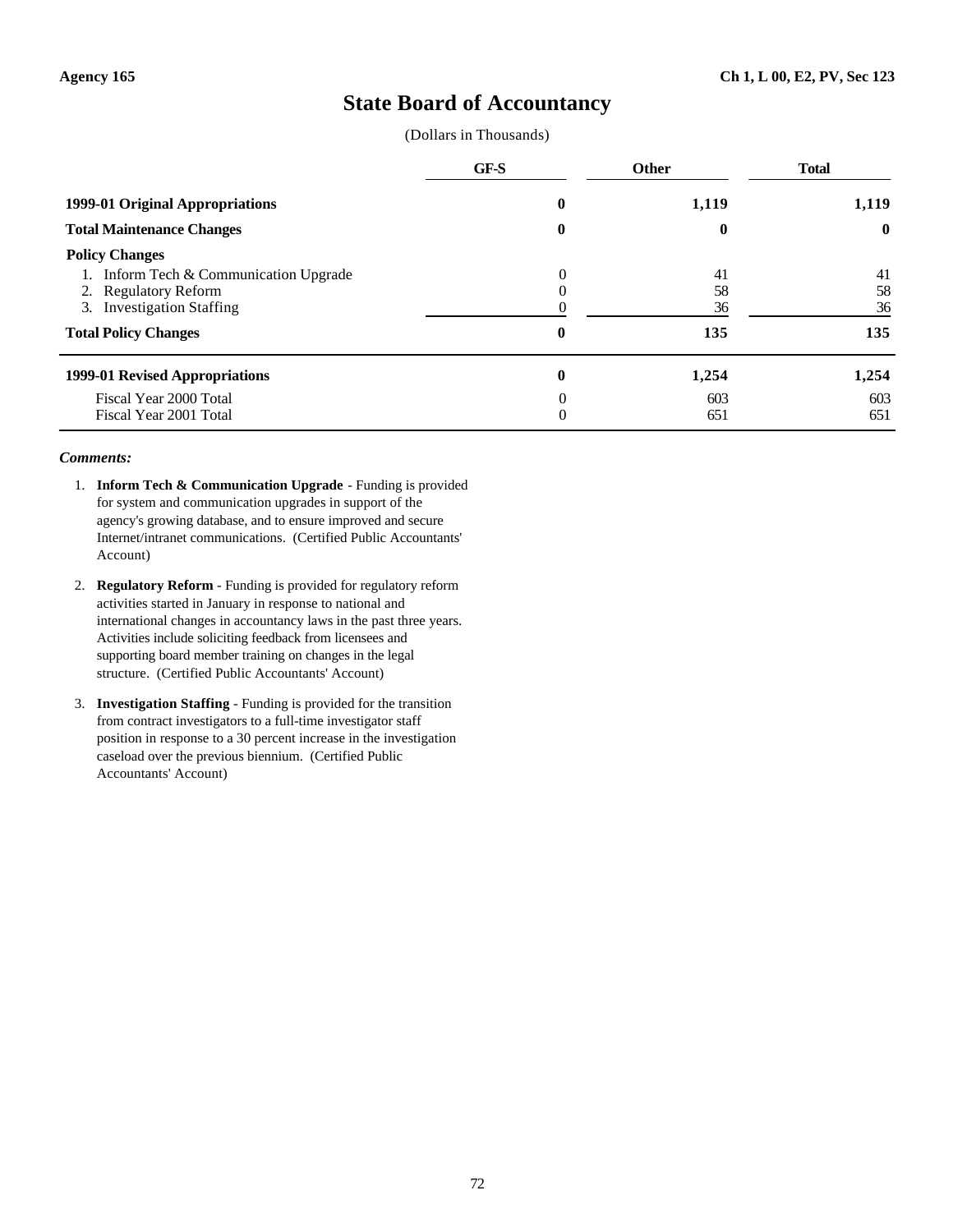## **Washington State Liquor Control Board**

(Dollars in Thousands)

|                                                                                                  | GF-S                 | Other            | <b>Total</b>     |
|--------------------------------------------------------------------------------------------------|----------------------|------------------|------------------|
| 1999-01 Original Appropriations                                                                  | 2,577                | 137,374          | 139,951          |
| <b>Total Maintenance Changes</b>                                                                 | $\bf{0}$             | 1,985            | 1,985            |
| <b>Policy Changes</b><br><b>Liquor Officer Training</b><br>2. Liquor Agencies Advisory Committee | $\theta$<br>$\theta$ | 53               | 53<br>8          |
| 3. Governor Veto<br><b>Total Policy Changes</b>                                                  | 0                    | -8<br>53         | $-8$<br>53       |
| 1999-01 Revised Appropriations                                                                   | 2,577                | 139,412          | 141,989          |
| Fiscal Year 2000 Total<br>Fiscal Year 2001 Total                                                 | 1,293<br>1,284       | 69,678<br>69,734 | 70.971<br>71,018 |

- 1. **Liquor Officer Training** Funding is provided for the training of new enforcement officers by the Criminal Justice Training Commission. The Board will reimburse the Commission for the training at the rate of \$8,375 per trainee. The Commission and the Liquor Board will establish a training curriculum that is appropriate for liquor enforcement officers. (Liquor Revolving Account)
- 2. **Liquor Agencies Advisory Committee** Funding is provided for the creation of a liquor agencies advisory committee that will meet at least twice a year and whose purpose is to foster communication between the Legislature, the Board, and liquor agencies. By June 30, 2001, the committee will prepare a report to the Legislature on liquor agencies fees and commissions. (Liquor Revolving Account)
- 3. **Governor Veto** The Governor vetoed Section 124(6), which would have created a Liquor Agencies Advisory Committee to facilitate communications between the liquor agencies and the Liquor Control Board (LCB) and to evaluate the LCB's liquor agencies' fees and commissions. Because the Governor vetoed the section, the \$8,000 appropriation lapses.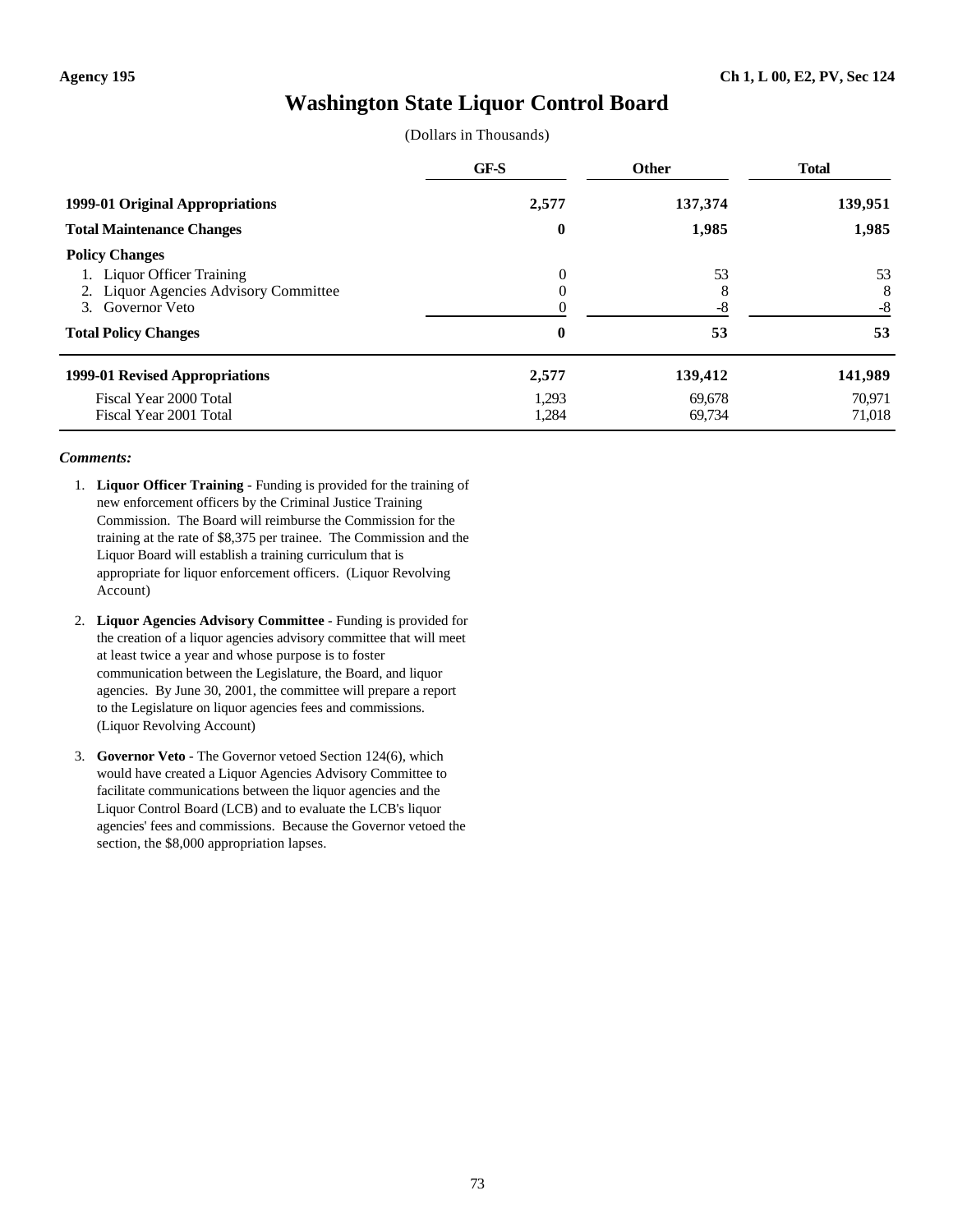### **Utilities and Transportation Commission**

|  | (Dollars in Thousands) |
|--|------------------------|
|--|------------------------|

|                                                                                                | GF-S          | <b>Other</b>     | <b>Total</b>     |
|------------------------------------------------------------------------------------------------|---------------|------------------|------------------|
| 1999-01 Original Appropriations                                                                | $\bf{0}$      | 26,618           | 26,618           |
| <b>Total Maintenance Changes</b>                                                               | $\bf{0}$      | $\boldsymbol{0}$ | $\mathbf{0}$     |
| <b>Policy Changes</b><br>1. Fuel Accident Prevention & Response<br><b>Total Policy Changes</b> | 0<br>$\bf{0}$ | 800<br>800       | 800<br>800       |
| 1999-01 Revised Appropriations                                                                 | $\bf{0}$      | 27,418           | 27,418           |
| Fiscal Year 2000 Total<br>Fiscal Year 2001 Total                                               | $\theta$<br>0 | 13,339<br>14,079 | 13,339<br>14,079 |

#### *Comments:*

1. **Fuel Accident Prevention & Response** - Funding is provided to implement Chapter 191, Laws of 2000, Partial Veto (E2SHB 2420 - Pipeline Safety). The Commission will adopt a comprensive program of pipeline safety, develop curricula for prevention of third-party damage to pipelines, and develop a statewide geographic information system for gas and hazardous liquid pipelines. (Public Service Revolving Fund-State)

NOTE: Amounts shown here reflect only the omnibus appropriations act. The remainder of the Utilities  $\&$ Transportation Commission's budget is shown in the Transportation Budget Section of this document.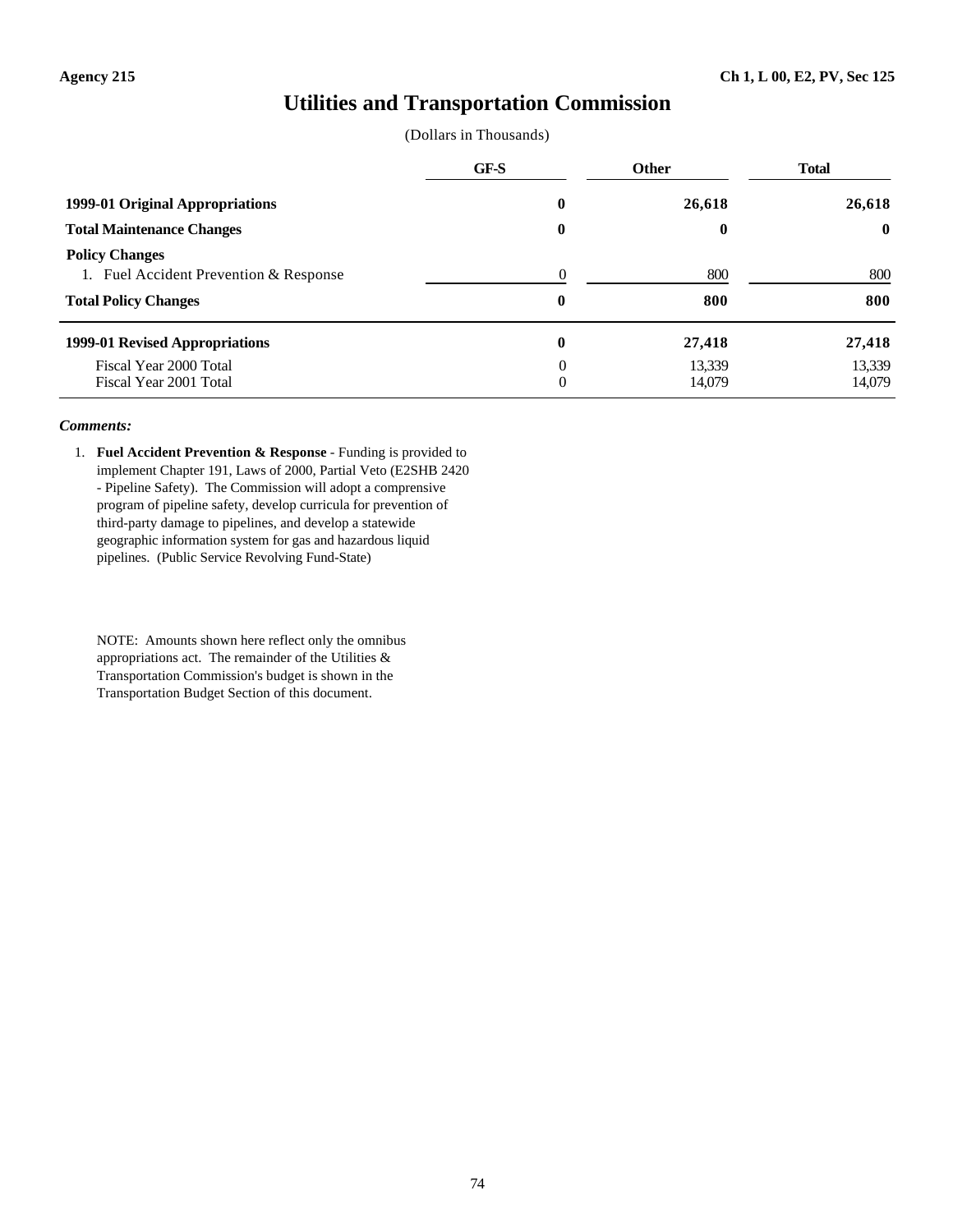### **Military Department**

#### (Dollars in Thousands)

|                                     | GF-S     | <b>Other</b> | <b>Total</b> |
|-------------------------------------|----------|--------------|--------------|
| 1999-01 Original Appropriations     | 29,832   | 152,865      | 182,697      |
| <b>Total Maintenance Changes</b>    | $\bf{0}$ | 0            | $\mathbf{0}$ |
| <b>Policy Changes</b>               |          |              |              |
| Disaster Funding Adjustment         | $-7.704$ | $-57,149$    | $-64,853$    |
| National Guard Cont Ed Scholarships | 50       |              | 50           |
| Readiness Center Adjustment<br>3.   |          |              | $\Omega$     |
| Enhanced 911                        |          | 3,000        | 3,000        |
| Enhanced 911 Advisory Committee     |          | 16           | 16           |
| Air Guard Maintenance<br>6.         | 55       | $\theta$     | 55           |
| National Guard Activation - WTO     |          | 302          | 302          |
| <b>Total Policy Changes</b>         | -7,599   | -53,831      | $-61,430$    |
| 1999-01 Revised Appropriations      | 22,233   | 99,034       | 121,267      |
| Fiscal Year 2000 Total              | 12,889   | 77,200       | 90,089       |
| Fiscal Year 2001 Total              | 9,344    | 21,834       | 31,178       |

- 1. **Disaster Funding Adjustment** Funding is adjusted to reflect updated projections of the costs associated with disaster recovery efforts occuring in the 1999-2001 biennium. The primary reason for the downward adjustment is substantially lower-than-expected costs in the Public Assistance program. (General Fund-State, Disaster Response Account-State, Disaster Response Account-Federal)
- 2. **National Guard Cont Ed Scholarships** Funding is provided to reinstate scholarship funds reduced in the original 1999-2001 budget. The scholarships provide continuing education for National Guard members.
- 3. **Readiness Center Adjustment** In the original 1999-2001 budget, \$3 million in General Fund-State was appropriated to the Military Department in FY 2000 for the design and construction of new facilities in Bremerton, Spokane, and Yakima. The Military Department indicates that they will be able to spend \$2 million of the appropriation on the design of the facilities at Bremerton and Spokane, but will be unable to expend the remaining amount on the Yakima facility in FY 2000. For this reason, \$1 million of the appropriation is moved to FY 2001 for the Yakima facility.
- 4. **Enhanced 911** Contracts to build and equip county enhanced 911 centers begun in the 1997-99 biennium were delayed. Several counties were unable to complete work on the centers during the biennium. Additional appropriation authority is provided to complete the work and enable other system upgrades. (Enhanced 911 Account)
- 5.**Enhanced 911 Advisory Committee** Funding is provided for Chapter 34, Laws of 2000 (SB 6378 - Enhanced 911 Advisory Committee), which continues the Enhanced 911 Advisory Committee. Although enhanced 911 service has been delivered to most of the state for wire-line customers, considerable work and statewide coordination efforts are required to implement wireless enhanced 911 capabilities. (Enhanced 911 Account)
- 6.**Air Guard Maintenance** State funding is provided as match to federal grants for maintenance and repair of new facilities at Camp Murray and Fairchild Air Force Base.
- 7.**National Guard Activation WTO** The Governor activated the Washington State National Guard in response to civil disturbances associated with the World Trade Organization (WTO) conference in Seattle. Funding is provided for the costs associated with the activation. (Disaster Response Account-State)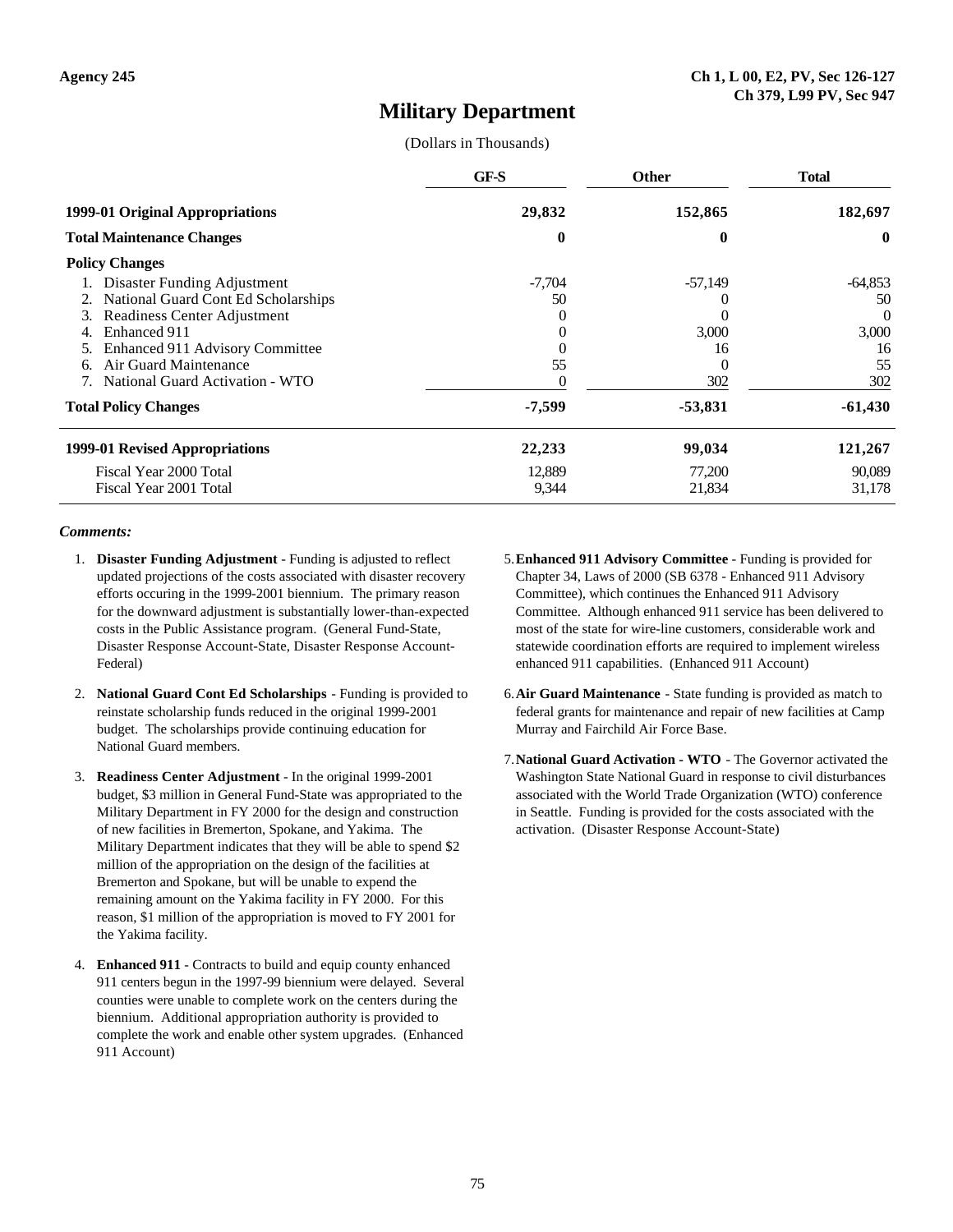## **State Convention and Trade Center**

(Dollars in Thousands)

|                                                                                   | GF-S                       | <b>Other</b>     | <b>Total</b>     |  |
|-----------------------------------------------------------------------------------|----------------------------|------------------|------------------|--|
| 1999-01 Original Appropriations                                                   | $\bf{0}$                   | 29,963           | 29,963           |  |
| <b>Total Maintenance Changes</b>                                                  | $\bf{0}$                   | $\boldsymbol{0}$ | $\bf{0}$         |  |
| <b>Policy Changes</b><br>1. Expansion Debt Service<br><b>Total Policy Changes</b> | $\Omega$<br>$\bf{0}$       | 2,471<br>2,471   | 2,471<br>2,471   |  |
| 1999-01 Revised Appropriations                                                    | $\mathbf{0}$               | 32,434           | 32,434           |  |
| Fiscal Year 2000 Total<br>Fiscal Year 2001 Total                                  | $\Omega$<br>$\overline{0}$ | 15,384<br>17,050 | 15,384<br>17,050 |  |

#### *Comments:*

1. **Expansion Debt Service** - Funds are added to cover projected debt service payments related to the Convention Center's expansion Certificates of Participation (COP) authorized in 1995. The additional funding covers the difference between the current and original payment schedules, which differ because of increases in actual interest rates (\$1.771 million). Funding also provides debt service capacity to make initial payments (\$700,000) on the expansion equipment COP that is being issued earlier than anticipated due to adjustments in the construction schedule. (State Convention and Trade Center Account)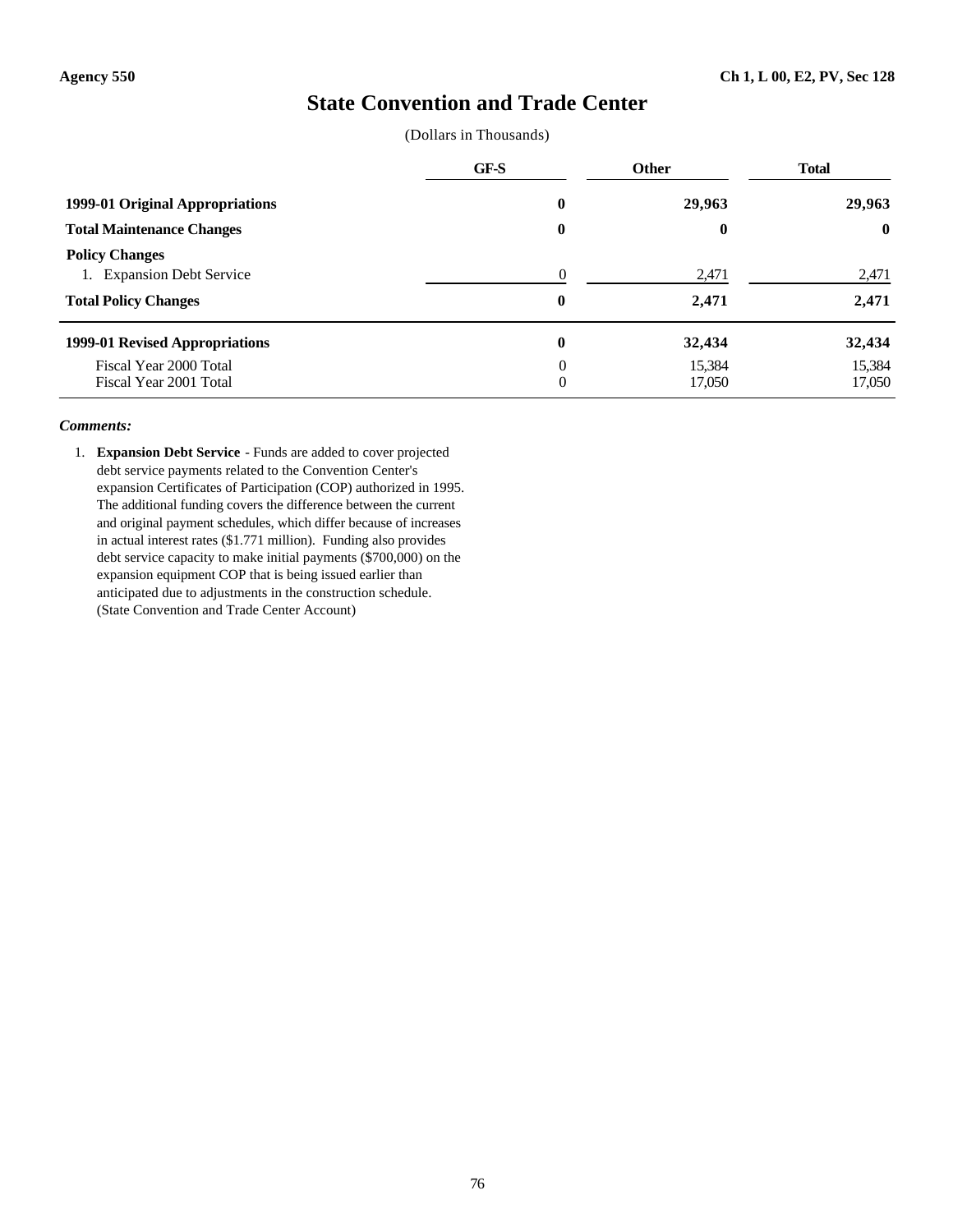## **Caseload Forecast Council**

(Dollars in Thousands)

|                                                                                           | GF-S         | <b>Other</b>         | <b>Total</b>      |
|-------------------------------------------------------------------------------------------|--------------|----------------------|-------------------|
| 1999-01 Original Appropriations                                                           | 810          | 0                    | 810               |
| <b>Total Maintenance Changes</b>                                                          | $\mathbf{0}$ | $\bf{0}$             | $\mathbf{0}$      |
| <b>Policy Changes</b><br>1. Community Supervision Forecast<br><b>Total Policy Changes</b> | 100<br>100   | $\Omega$<br>$\bf{0}$ | 100<br><b>100</b> |
| 1999-01 Revised Appropriations                                                            | 910          | $\bf{0}$             | 910               |
| Fiscal Year 2000 Total<br>Fiscal Year 2001 Total                                          | 431<br>479   | 0<br>0               | 431<br>479        |

#### *Comments:*

1. **Community Supervision Forecast** - Funding is provided to implement Chapter 90, Laws of 2000 (HB 2344), which requires the Council to forecast state correctional non-institutional supervision caseloads. Previously, the Department of Corrections had this responsibility.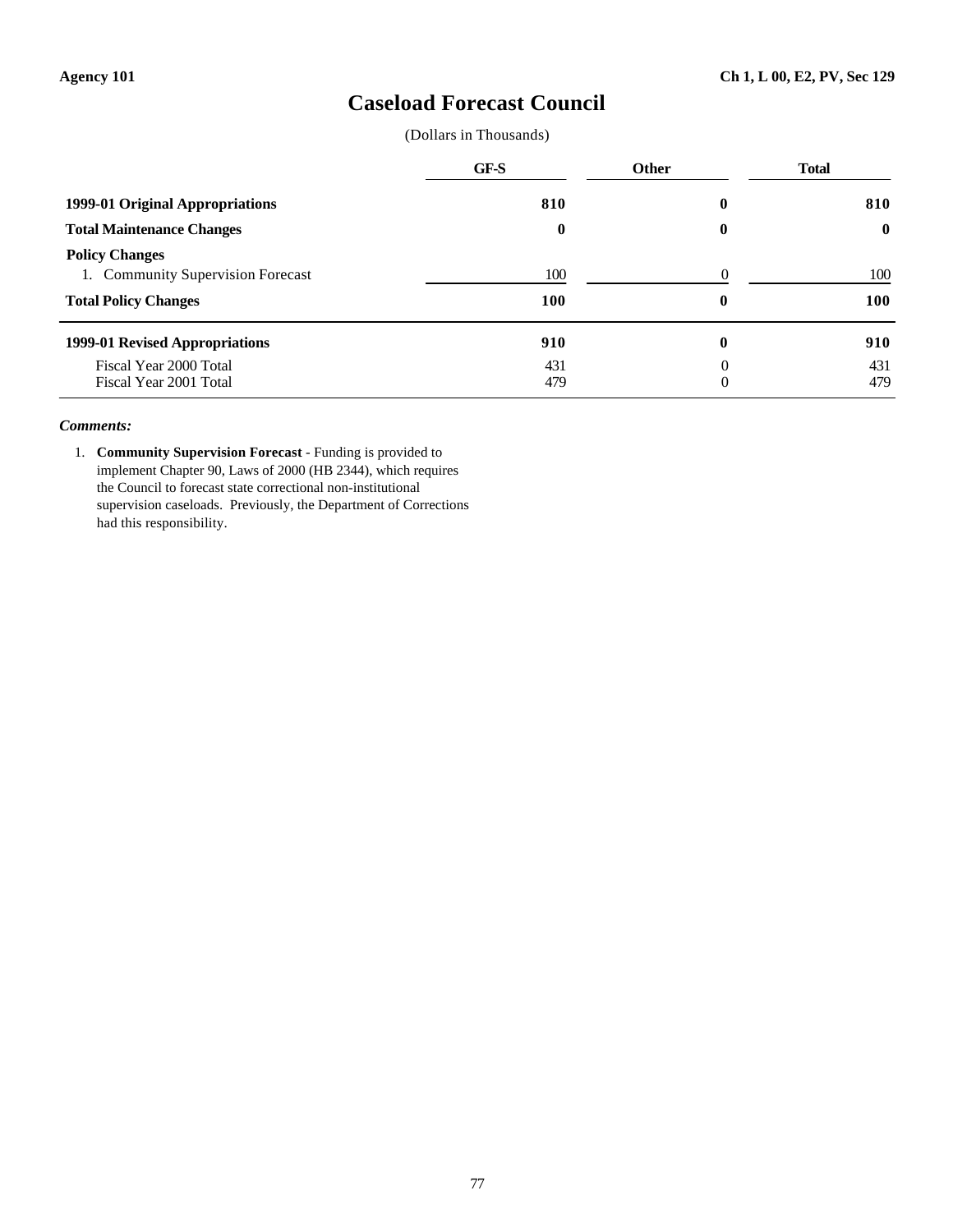## **Municipal Research Council**

(Dollars in Thousands)

|                                                                                      | GF-S                 | <b>Other</b>   | <b>Total</b>     |
|--------------------------------------------------------------------------------------|----------------------|----------------|------------------|
| 1999-01 Original Appropriations                                                      | 3,588                | 681            | 4,269            |
| <b>Total Maintenance Changes</b>                                                     | $\boldsymbol{0}$     | 0              | $\mathbf{0}$     |
| <b>Policy Changes</b><br>1. I-695 Replacement Funding<br><b>Total Policy Changes</b> | $-1,822$<br>$-1,822$ | 1,699<br>1,699 | $-123$<br>$-123$ |
| 1999-01 Revised Appropriations                                                       | 1,766                | 2,380          | 4,146            |
| Fiscal Year 2000 Total<br>Fiscal Year 2001 Total                                     | 1,766<br>0           | 335<br>2,045   | 2,101<br>2,045   |

#### *Comments:*

1. **I-695 Replacement Funding** - The Council's funding was eliminated by Initiative 695. Chapter 227, Laws of 2000 (SSB 6357), replaces funding for the Council's services to cities and towns with liquor sales profits that would otherwise have been distributed to towns and cities. (City and Town Research Services Account)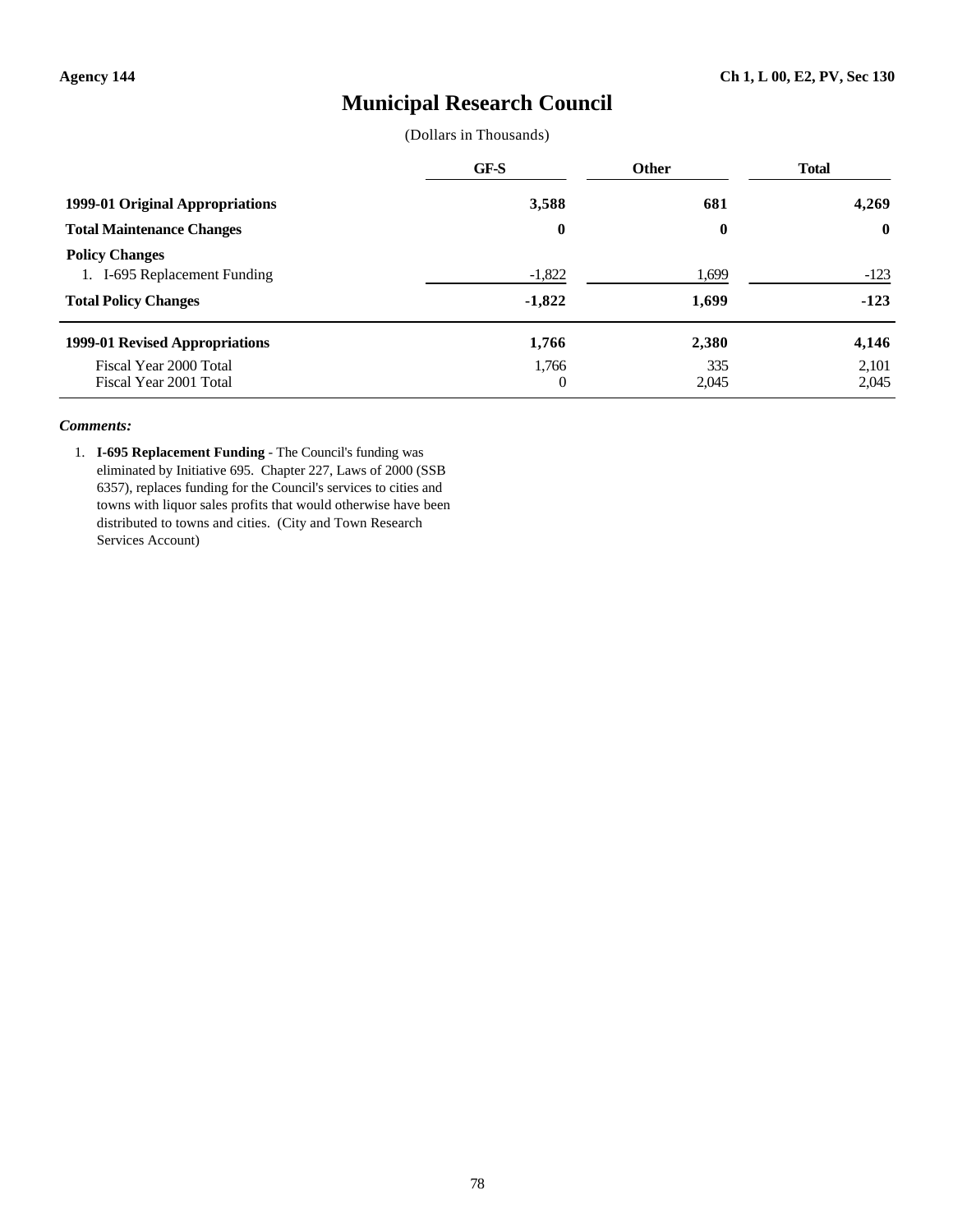## **Office of the Insurance Commissioner**

(Dollars in Thousands)

|                                  | GF-S | Other  | <b>Total</b> |
|----------------------------------|------|--------|--------------|
| 1999-01 Original Appropriations  | 0    | 25,042 | 25,042       |
| <b>Total Maintenance Changes</b> | 0    | 0      | $\bf{0}$     |
| <b>Policy Changes</b>            |      |        |              |
| Patient Bill of Rights           | 0    | 167    | 167          |
| E2SSB 6067 - Individual Market   |      | 320    | 320          |
| 3. Life Insurance Actuaries      |      | 141    | 141          |
| <b>Total Policy Changes</b>      | 0    | 628    | 628          |
| 1999-01 Revised Appropriations   | 0    | 25,670 | 25,670       |
| Fiscal Year 2000 Total           | 0    | 12.987 | 12,987       |
| Fiscal Year 2001 Total           | 0    | 12,683 | 12,683       |

- 1. **Patient Bill of Rights** Funding is provided to implement the Office's responsibilities under Chapter 5, Laws of 2000 (2SSB 6199 - Patient Bill of Rights). (Insurance Commissioner's Regulatory Account)
- 2. **E2SSB 6067 Individual Market** Funding is provided to implement provisions of Chapter 79, Laws of 2000 (E2SSB 6067 - Establishing Principles for Affordable Health Insurance Coverage). (Insurance Commissioner's Regulatory Account)
- 3. **Life Insurance Actuaries** Funding is provided for ongoing actuarial support to complete the actuarial portion of the backlog of financial examinations. (Insurance Commissioner's Regulatory Account)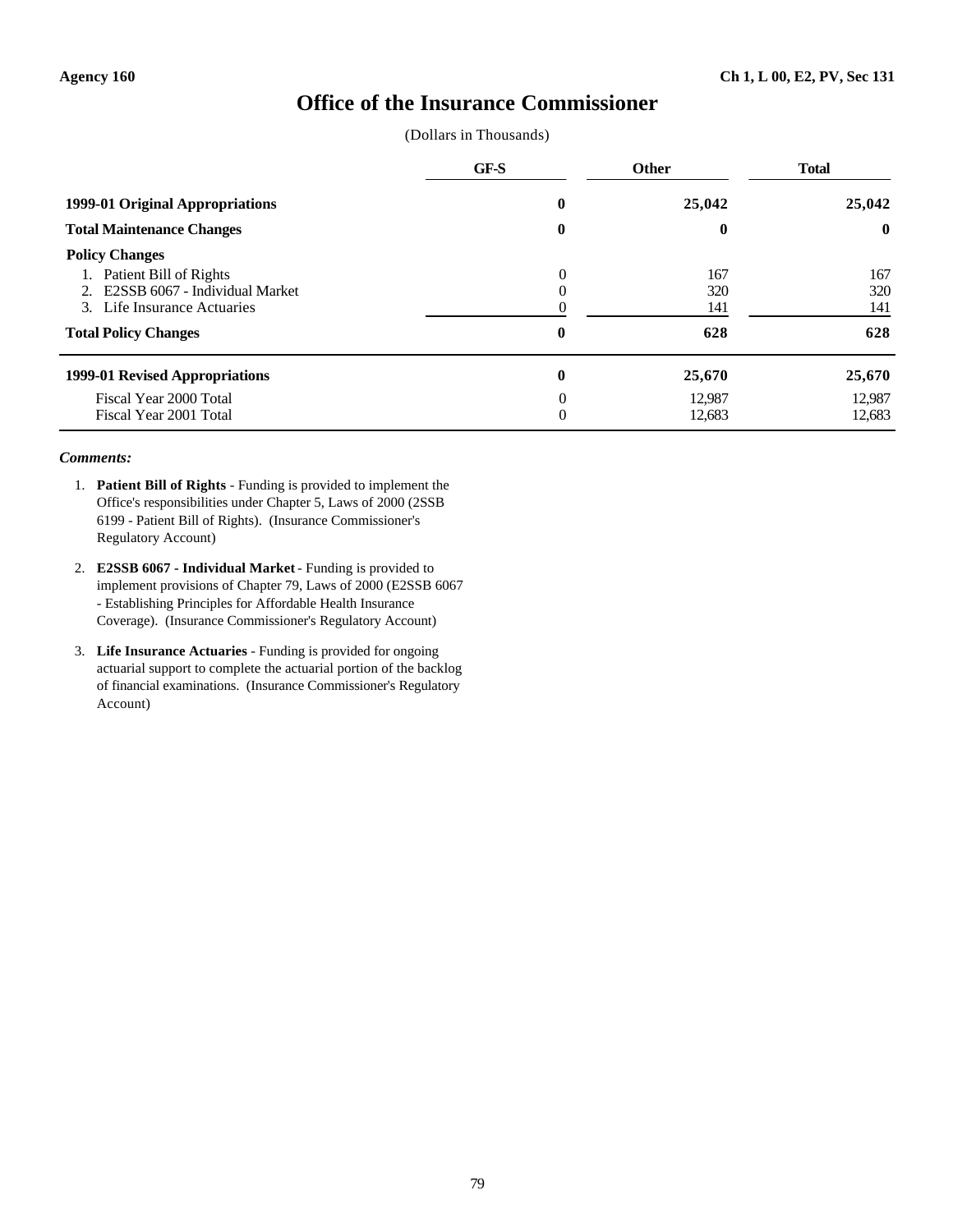## **Washington State Gambling Commission**

|  | (Dollars in Thousands) |
|--|------------------------|
|--|------------------------|

|                                                  | GF-S     | <b>Other</b> | <b>Total</b> |
|--------------------------------------------------|----------|--------------|--------------|
| 1999-01 Original Appropriations                  |          | 22,658       | 22,658       |
| <b>Total Maintenance Changes</b>                 |          | 0            | $\mathbf{0}$ |
| <b>Policy Changes</b>                            |          |              |              |
| <b>Enhanced Card Room Regulation</b>             | $\Omega$ | 3,035        | 3,035        |
| <b>Tribal Lottery System</b><br>2.               |          | 742          | 742          |
| Nonprofit Coordinator<br>3.                      |          | 159          | 159          |
| <b>Headquarters Relocation/Lease Costs</b><br>4. |          | 1,036        | 1,036        |
| <b>Total Policy Changes</b>                      | $\bf{0}$ | 4,972        | 4,972        |
| 1999-01 Revised Appropriations                   | $\bf{0}$ | 27,630       | 27,630       |
| Fiscal Year 2000 Total                           | $\Omega$ | 13,314       | 13,314       |
| Fiscal Year 2001 Total                           | 0        | 14,316       | 14,316       |

- 1. **Enhanced Card Room Regulation** Funding is provided for additional staff to regulate an anticipated increase of between 20 and 30 in the number of house-banked cardrooms currently operating in the state. (Gambling Revolving Account-Nonappropriated)
- 2. **Tribal Lottery System** Funding is provided for the testing and approval of electronic gaming systems in tribal casinos. Several tribes entered into compacts with the Governor and the Commission in December 1998 to allow the tribes to have such machines in their casinos, provided that they reimburse the Commission for the costs of regulating the machines. Funding and additional staff will be used to test and monitor the machines' usage and to regularly review resulting financial information. (Gambling Revolving Account-Non-appropriated)
- 3. **Nonprofit Coordinator** Funding is provided for an additional staff position to coordinate policy and regulation of nonprofit gambling activities. (Gambling Revolving Account-Nonappropriated)
- 4. **Headquarters Relocation/Lease Costs** One-time funding is provided for relocation costs incurred during the Commission's move to a new headquarters building and ongoing funding is provided to cover an increase in the Commission's headquarters lease costs. (Gambling Revolving Account-Non-appropriated)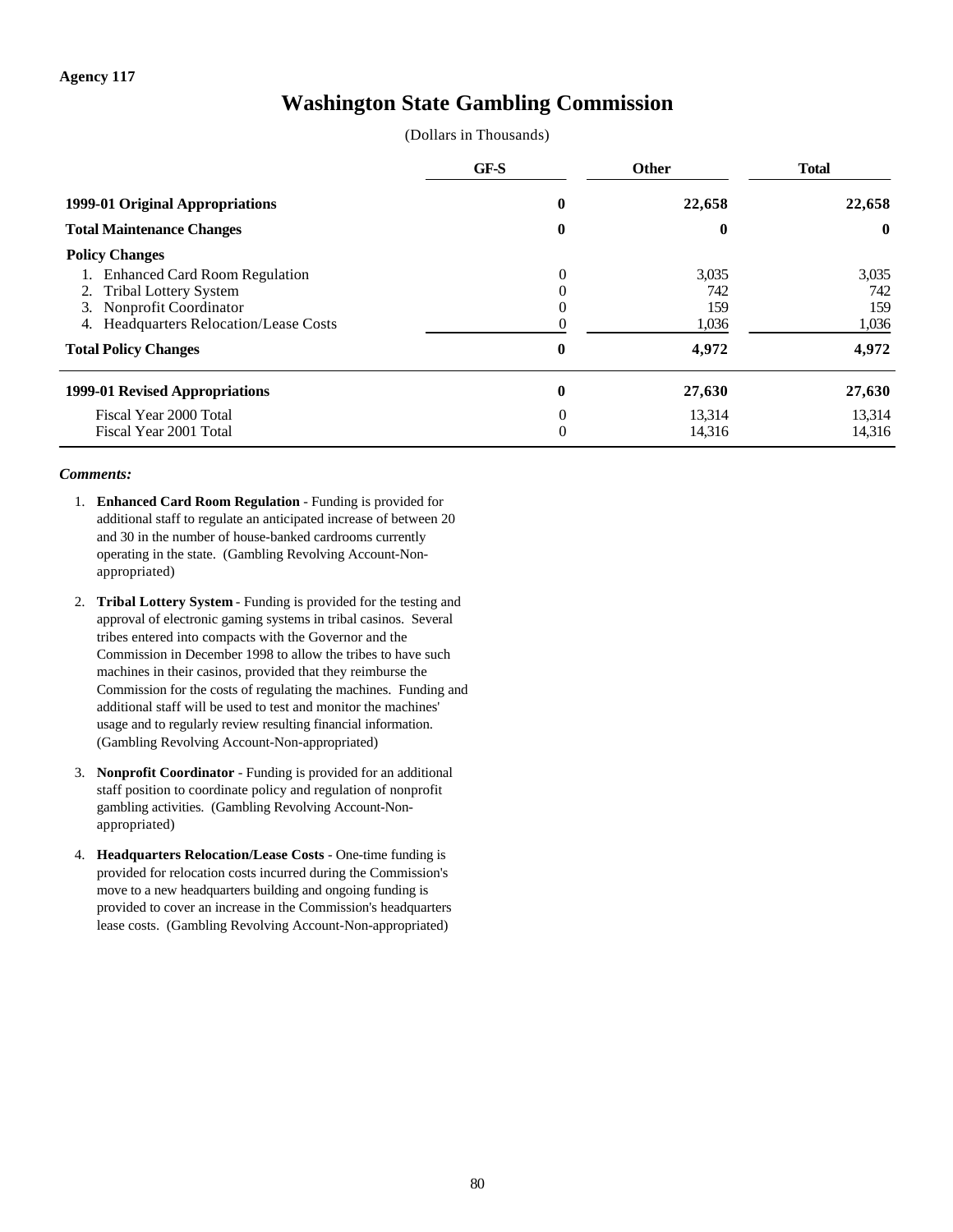# **Human Services**

The Human Services section is separated into two sections: the Department of Social and Health Services (DSHS) and Other Human Services. The DSHS budget is displayed by program division in order to better describe the costs of particular services provided by the Department. The Other Human Services section displays budgets at the departmental level, and includes the Department of Corrections, the Department of Labor and Industries, the Employment Security Department, the Health Care Authority, the Department of Health, and other human services related agencies.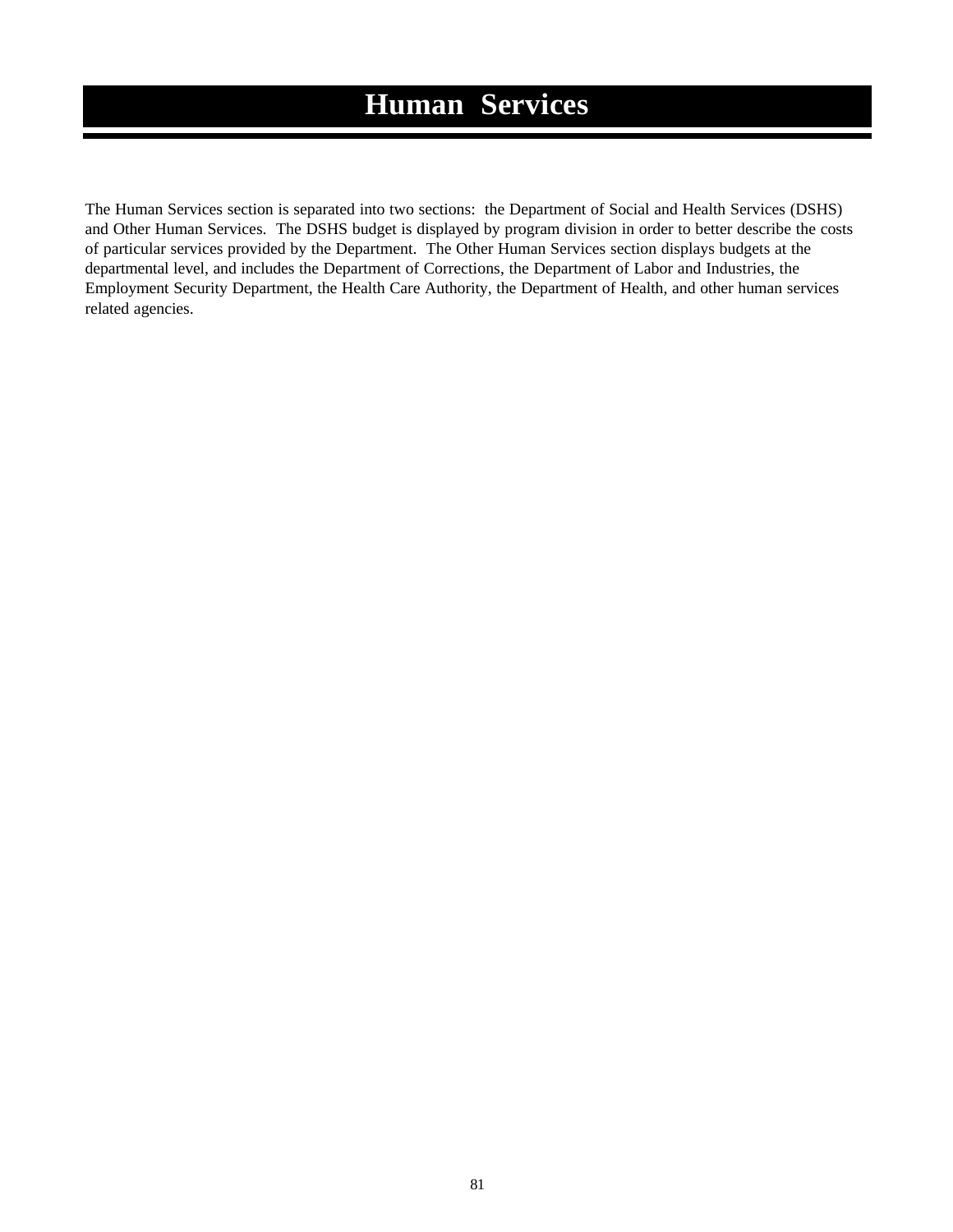## **1999-01 Washington State Operating Budget Total Budgeted Funds**

(Dollars in Thousands)



*Human Services*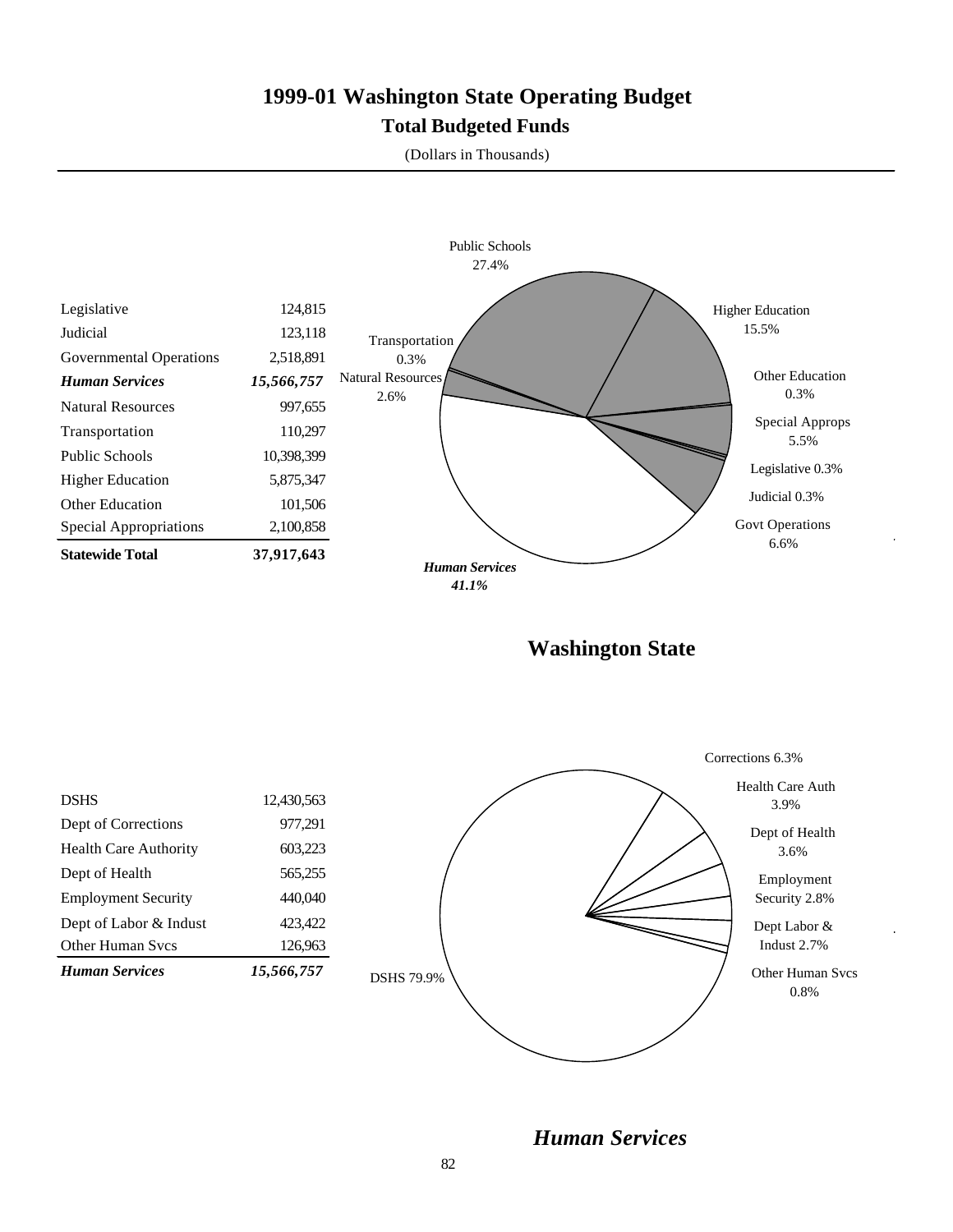## **1999-01 Washington State Operating Budget General Fund-State**

(Dollars in Thousands)



*Human Services*

83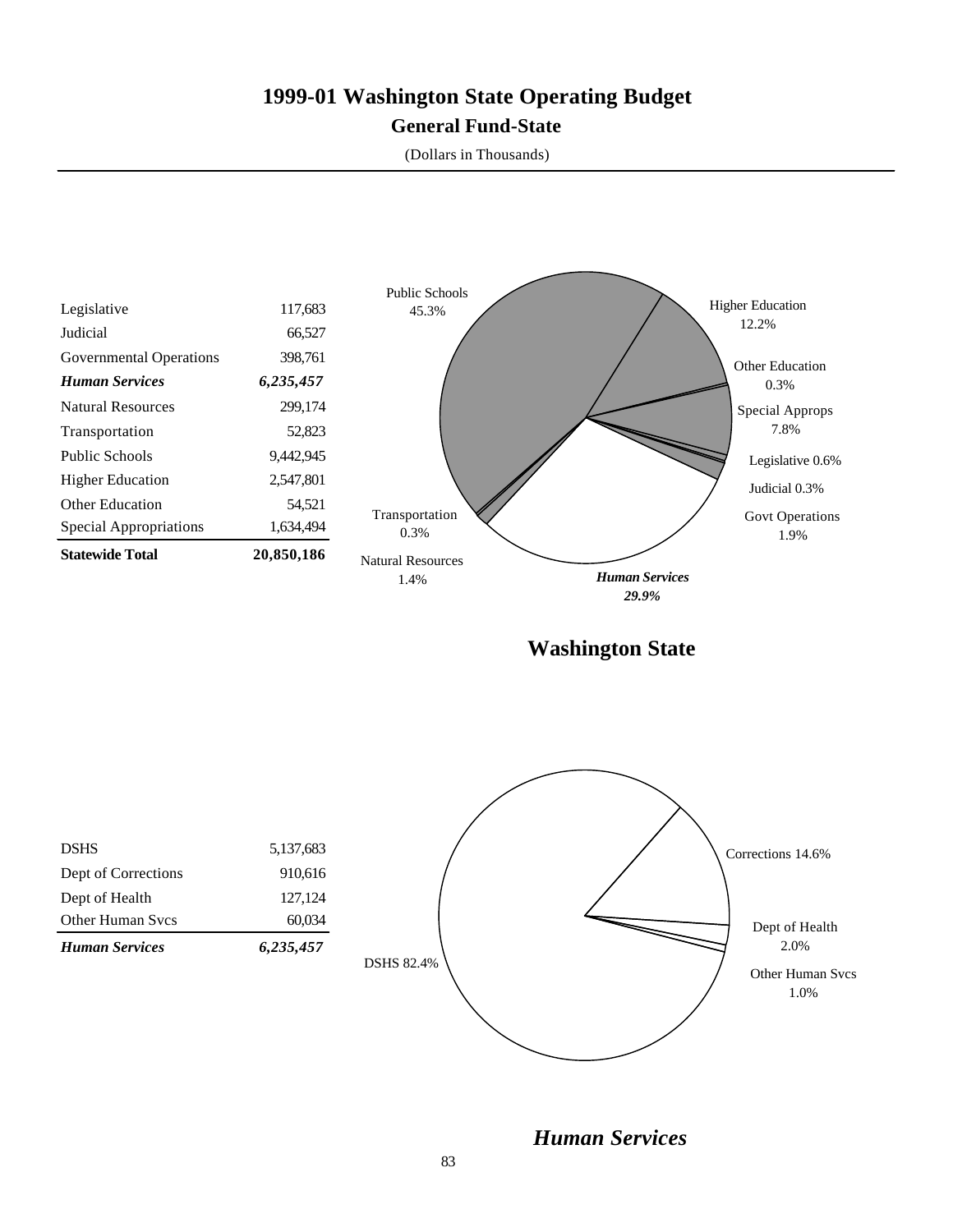### **Children and Family Services**

The budget provides \$457,000 from the Public Safety and Education Account (PSEA) for various domestic violence prevention programs. This funding will be used: to design a curriculum for training domestic violence service providers; for increased monitoring of programs that provide treatment to perpetrators of domestic violence; to increase services to traditionally under-served victims of domestic violence; and to support the fatality review process for victims who died due to domestic violence. In addition, \$50,000 from the PSEA is provided in the Criminal Justice Training Commission's budget to provide domestic violence detection training courses to 911 operators.

A total of \$488,000 is provided to enable better selection and monitoring of care providers. Of this amount, \$348,000 General Fund-Federal will be used by the Department to conduct background checks on all people who receive state payment for providing care to children or vulnerable adults. An additional \$140,000 General Fund-State is for the Department to establish a statewide toll-free number and an electronic on-line system for access to information regarding child care providers.

The budget provides \$174,000 General Fund-State for a foster parent retention pilot program specifically to assist foster parents caring for children who act out sexually. The pilot program will cover: home-based assessments; education for foster parents; training for case workers, childcare providers, schools, and foster parents; emergency help if necessary; and an independent evaluation of the program. The Department will contract for these services.

The budget transfers all funding and program responsibility for the Becca Bill from the Children and Family Services Division to the Juvenile Rehabilitation Administration.

### **Juvenile Rehabilitation Administration**

An additional \$10.7 million from PSEA is provided for distribution to local governments for costs associated with processing at-risk youth, child-in-need-of-services, and truancy petitions. The "Becca" processes allow families and the courts to work together to address the needs of children. In combination with the \$6.9 million provided in the original 1999-01 budget, the total appropriation for Becca legislation is increased to \$17.6 million. Of the \$10.7 million increase, \$6 million is provided to local governments due to reduced state revenue distributions resulting from Initiative 695. The remaining \$4.7 million in funding is provided for the settlement agreement reached between the state and 20 counties regarding Becca legislation funding.

An additional \$1.1 million in federal funding is made available to the state through the Juvenile Accountability Incentive Block Grant (JAIBG). Funds are used for 12 program areas with primary focus on improvement of court, probation, and treatment services for serious juvenile offenders. The majority of the funding is passed through to cities and counties for their use.

A total of \$867,000, primarily from federal funds, is provided to implement a pilot program of providing researchbased, integrated, and individualized transitional services to juvenile offenders. To be selected for the program, the juvenile must have co-occurring substance abuse and mental health disorders and be at high risk of re-offending.

Based on recent studies of mental health services in Juvenile Rehabilitation Administration institutions, a need for additional mental health capacity at Echo Glen Children's Center has been identified. The budget provides \$187,000 for increased costs associated with converting an existing unit into a mental health maximum-security unit.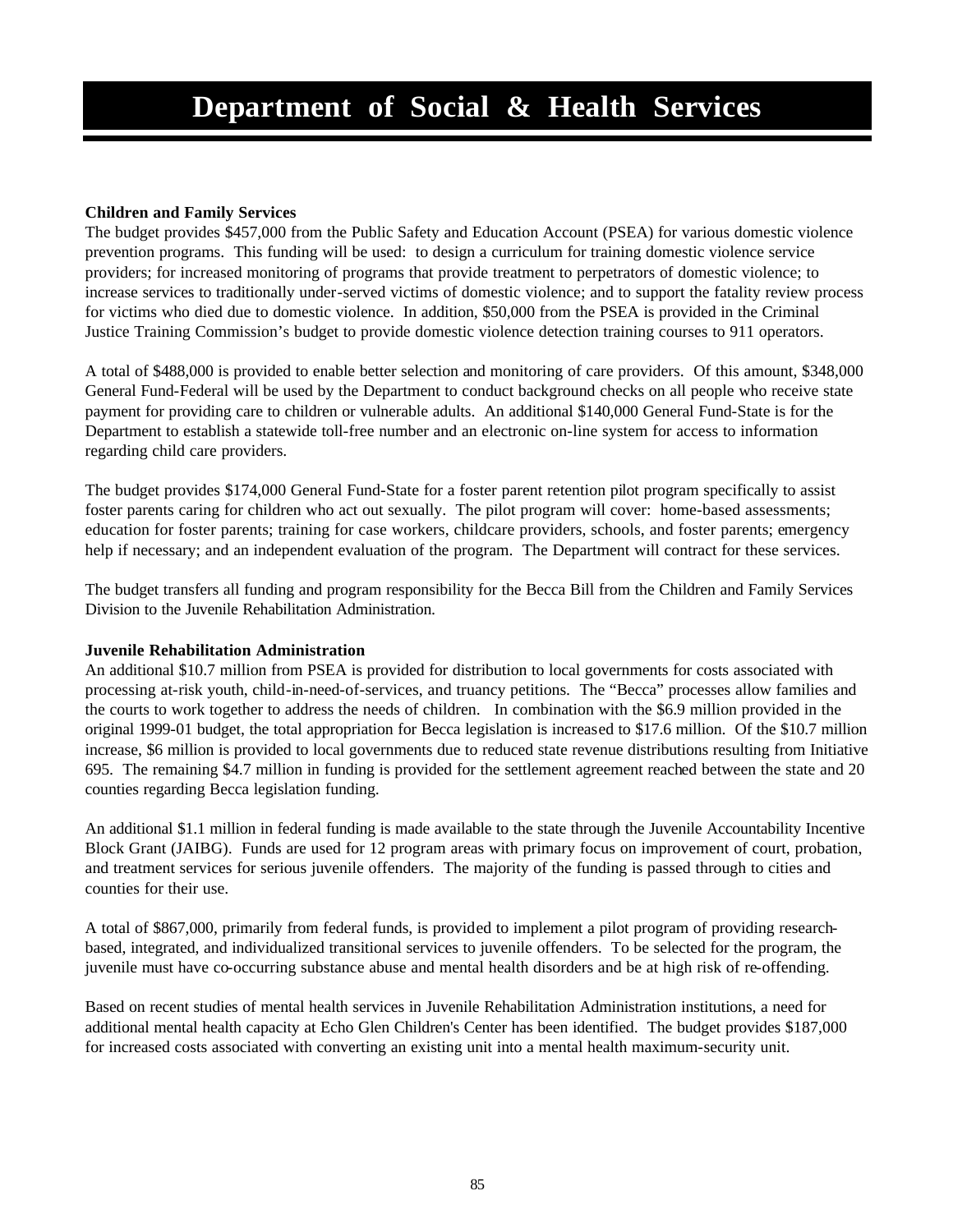### **Mental Health Division**

A total of \$1 million in state funds is provided to implement Chapter 217, Laws of 2000 (2SHB 2663), creating a pilot program for the distribution of atypical anti-psychotic medications to under-served populations. These funds will assure broader availability of atypical anti-psychotic medications for low-income people for whom they are not readily available through Medicaid or other state medical assistance programs.

The budget provides \$2.3 million in matching state and federal funds to assist local Regional Support Networks (RSNs) that do not have, or that are at risk of losing, adequate access to emergency psychiatric treatment facilities. The funds may be used for a broad array of locally-developed strategies, such as supplemental funding for community psychiatric facilities that do not currently receive disproportionate share payments; start-up funding for evaluation and treatment facilities; or increased payment rates for medically indigent patients. The state funds will match RSN funding for such strategies on a 3:1 basis.

In addition to the above increases, an additional \$1.7 million is provided for RSNs due to an increase in the number of persons eligible for Medicaid.

A total of \$4.6 million in state funding is provided to comply with a federal court injunction regarding treatment at the state's Special Commitment Center. An additional \$14.0 million in the supplemental capital budget is provided to begin construction of a new 258-bed facility on McNeil Island to house the center and begin citing of community pre-release facilities required by the court.

### **Developmental Disabilities Division**

A total of \$18.6 million in state and federal funding is provided within the Developmental Disabilities and Mental Health Divisions' budgets to improve programs for people with developmental disabilities who are at risk of needing involuntary treatment at the state hospitals. Improvements include expansions to the community crisis response system, crisis prevention and stabilization, expanded community residential services, and improvements in the treatment program at the state hospitals.

A total of \$6.1 million in state funding is provided for enhancements to the Developmental Disabilities Program, including: family support services and related case management for over 100 families; increased training for boarding home staff; the development of rules regarding orientation, basic training, and continuing education for care givers in all long-term care settings; funding for the increased costs of care for dependent children in voluntary foster care placements; and enhanced funding for the administration of the Developmental Disabilities Endowment Fund.

### **Long-Term Care**

Funding is provided for a number of new efforts to better protect people who are vulnerable to abuse because of their age or disability. A total of \$1.8 million is appropriated to cover the cost of the face-to-face review of all potentially high-risk, state-funded, in-home care situations that was conducted in fall 1998 in response to the Linda David case. An additional \$1.8 million is provided for an ongoing increase in efforts to quickly and thoroughly investigate allegations of adult abuse. A total of \$278,000 is provided for the implementation of Chapter 87, Laws of 2000, Partial Veto (SHB 2637), which requires homecare workers who have resided in the state for less than three years to be screened through an inter-state criminal history background check. Finally, \$120,000 is provided to improve the quality and timeliness of training for caregivers in adult family homes, assisted living facilities, and homecare programs.

A total of \$6.9 million in state and federal funds is provided so that the capital portion of the nursing home payment rate can grow by about 5 percent per year and so that all nursing homes will receive a 2 percent vendor rate increase in the second year of the biennium.

The budget also provides \$610,000 from General Fund-State to implement Chapter 207, Laws of 2000 (SHB 2454). To support implementation of the bill, funding is provided for support groups, information and assistance, and other services which will help unpaid caregivers support their disabled friends or family members at home.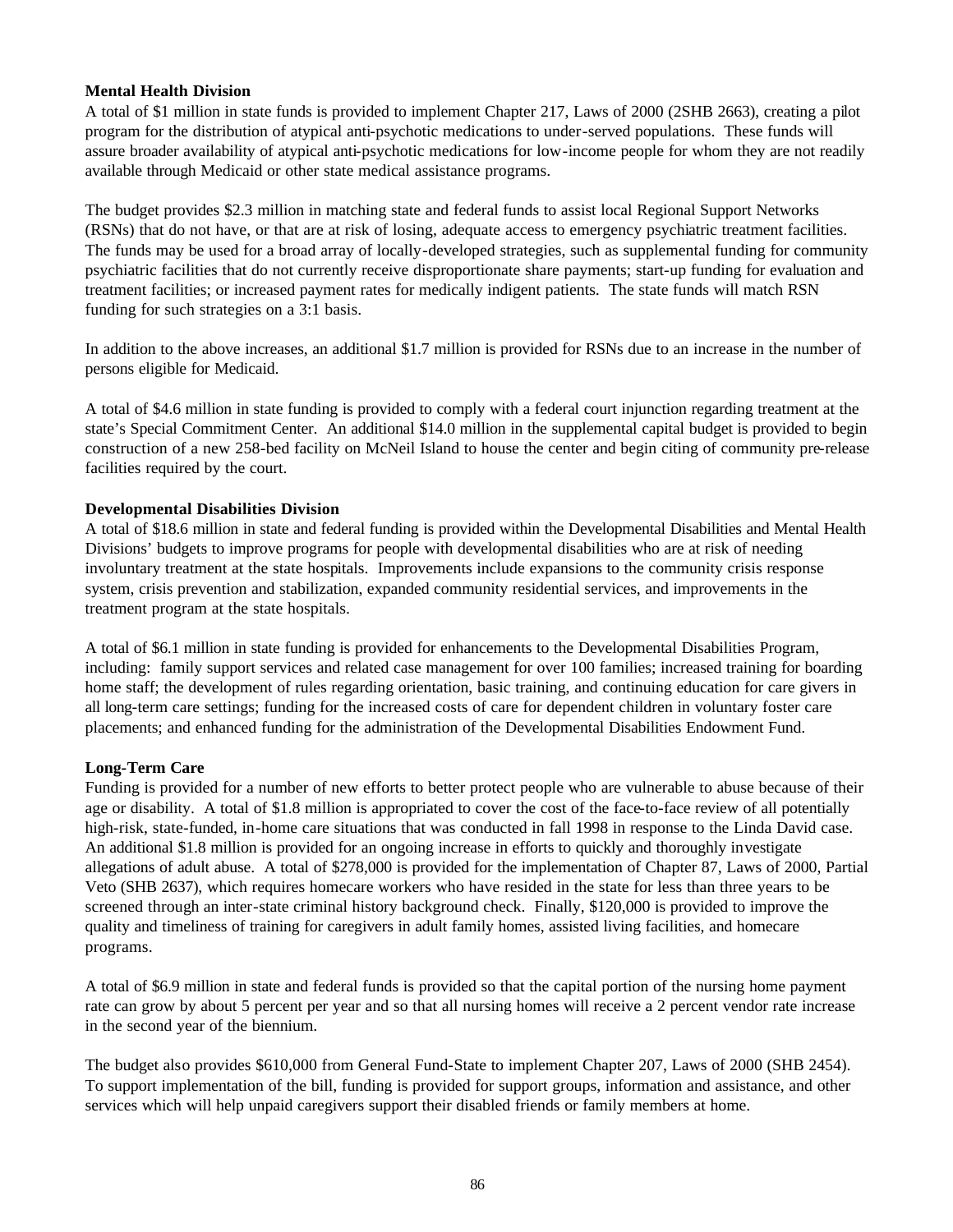### **Economic Services**

The budget provides \$500,000 of federal Temporary Assistance for Needy Families (TANF) funding to the Office of Financial Management for three studies. The first study will review options for setting payment rates for subsidized child care. The second study will review the various means-tested programs throughout state government that are provided to low-income families with children. The third study will review the best method for coordinating and consolidating child care and early education programs funded by state government.

An increase of \$12.8 million General Fund-Federal is provided for subsidized child care. This funding will support an increasing number of low-income families who are working.

A total of \$44.4 million General Fund-State is saved by eliminating state funds reserved for TANF penalties and reducing the state's required maintenance of effort (MOE) level to 75 percent of historical levels rather than 80 percent. State MOE funds will be replaced by \$36 million General Fund-Federal. This savings is made possible by the WorkFirst program successfully fulfilling all federal welfare reform work participation requirements.

### **Alcohol and Substance Abuse**

The budget provides \$442,000 from the state Public Safety and Education Account for drug courts in King, Pierce, and Spokane Counties. Research indicates that drug courts provide savings for state and local government because program participants are less likely to re-offend, resulting in reduced jail, court, and treatment costs. These three drug courts will receive state assistance equal to one half of their net federal funding loss from fiscal year 2000 to fiscal year 2001. The balance in drug court funding will come from savings at the local level.

### **Medical Assistance**

Medical assistance expenditures are expected to total \$4.9 billion for the 1999-01 biennium, an increase of about 6.7 percent over the level originally budgeted for the biennium. Major components of the increase include: higher managed care rates; increased prescription drug expenditures; increased federal revenues for public hospital districts; and growth in the number of people served. An average of about 760,000 people per month is budgeted to receive medical care through Medicaid and other DSHS medical assistance programs.

The budget provides \$24 million in additional assistance to public hospitals. Payments to hospitals, which serve a disproportionate share of low-income and uninsured patients, are returned to the same level as in the 1997-99 biennium. Public hospital districts receive \$7 million of additional disproportionate share payments, with \$2 million of that total allocated to the Harborview and University of Washington Medical Centers. Rural hospital districts will receive over \$10 million more than originally budgeted for a total of \$30 million available for debt repayment, capital projects, and ongoing operating costs this biennium. Finally, payment increases for complex cases will no longer be capped at 175 percent of hospital inflation.

### **Administration and Supporting Services**

A total of \$3.2 million (\$933,000 General Fund-State) is provided for a Medicaid fraud and abuse detection program. The program will be able to run various tests on the Department's billing systems to determine anomalies and aberrant billing practices. This program will result in increased identification of potential fraud and abuse cases and increased cost recoveries and cost avoidance in the Long-Term Care, Medical Assistance, and Developmental Disabilities programs. The estimated Department-wide savings from this new program for the remainder of the 1999-01 biennium are \$6.6 million.

The budget reduces staffing across the agency by aligning core functions in each program area, resulting in a total savings of \$9 million (\$5.5 million General Fund-State). Savings are not intended to be taken from direct service staff unless justified by reduced workload or other efficiencies that will not impact licensing or certification standards. By September 1, 2000, the Department will report its plan to implement these staff reductions.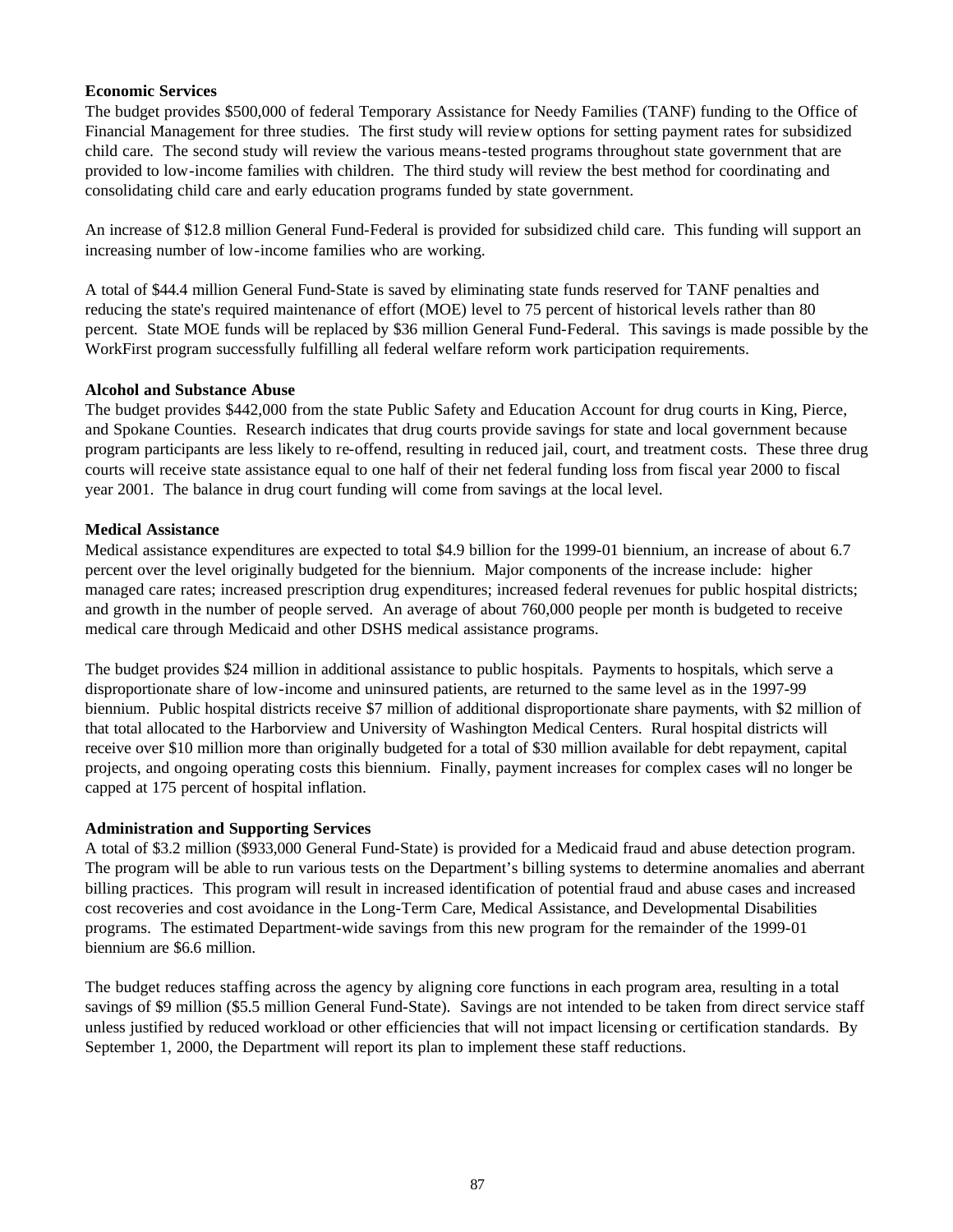## **1999-01 Washington State Operating Budget Total Budgeted Funds**

(Dollars in Thousands)



*DSHS 32.8%*

**Washington State**

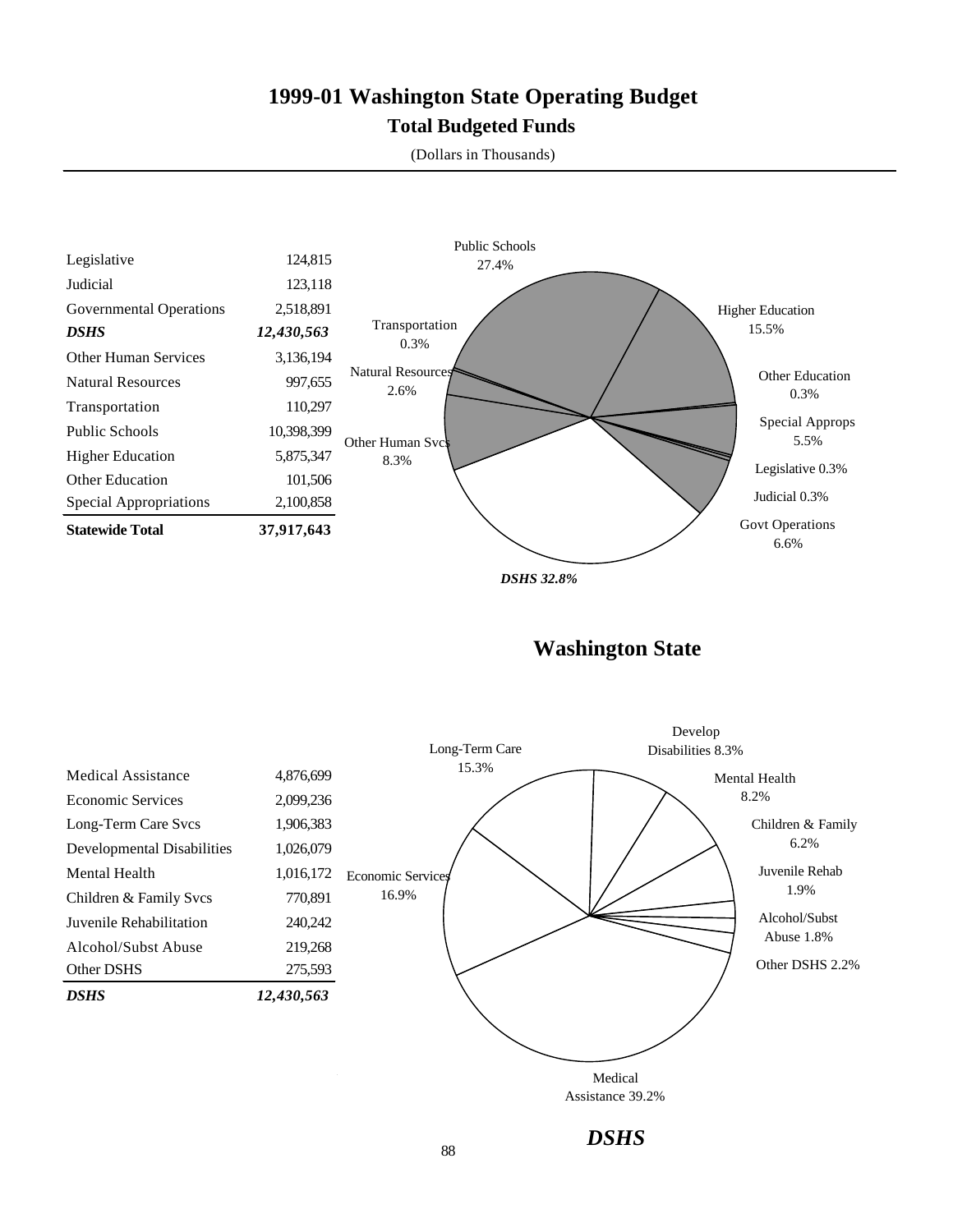## **1999-01 Washington State Operating Budget General Fund-State**

(Dollars in Thousands)



**Washington State**

*DSHS*

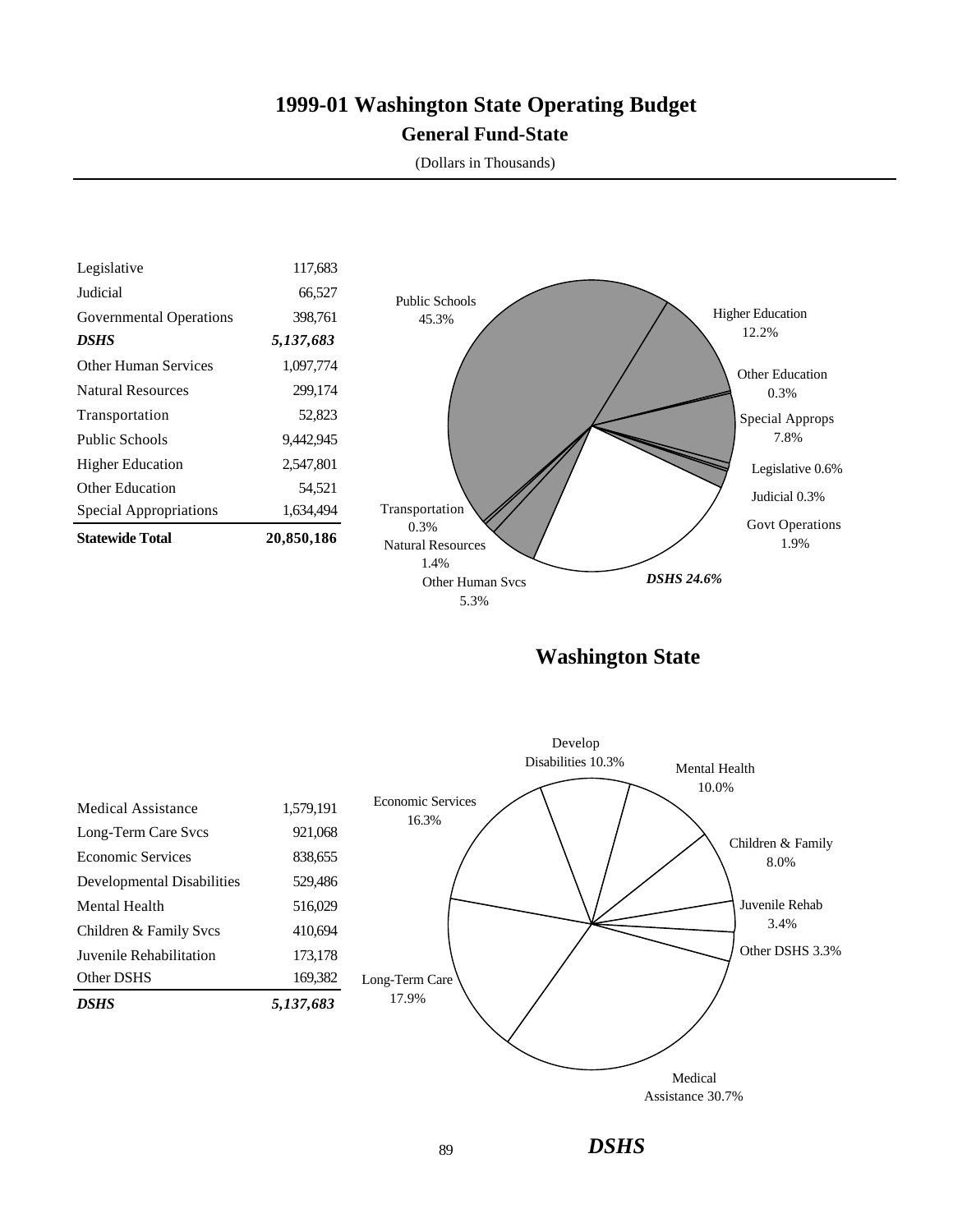## **Department of Social and Health Services Children & Family Services**

(Dollars in Thousands)

|                                               | GF-S           | <b>Other</b>  | <b>Total</b> |  |
|-----------------------------------------------|----------------|---------------|--------------|--|
| 1999-01 Original Appropriations               | 430,481        | 341,951       | 772,432      |  |
| <b>Total Maintenance Changes</b>              | 6,023          | $-207$        | 5,816        |  |
| <b>Policy Changes</b>                         |                |               |              |  |
| <b>Background Checks</b>                      | $\overline{0}$ | 348           | 348          |  |
| <b>Staff Secure Group Homes</b>               | $-911$         | $\mathcal{L}$ | $-911$       |  |
| 3.<br><b>Continuing Child Care Support</b>    | 100            | $_{0}$        | 100          |  |
| Domestic Violence Initiative                  | $\Omega$       | 457           | 457          |  |
| Increase Home-Based Services                  | $-415$         | $\theta$      | -415         |  |
| Child Care Information<br>6.                  | 140            | 0             | 140          |  |
| Increase Federal Funds                        | $-17,678$      | 17,678        | $\Omega$     |  |
| Medicaid Fraud & Abuse Detection<br>8.        | $-30$          | $-30$         | $-60$        |  |
| Eliminate Spec Assessments in CRCs<br>9.      | $-309$         | $_{0}$        | $-309$       |  |
| <b>Foster Parent Retention Program</b><br>10. | 174            | 0             | 174          |  |
| Becca Transfer<br>11.                         | $-6,881$       | 0             | $-6,881$     |  |
| <b>Total Policy Changes</b>                   | $-25,810$      | 18,453        | $-7,357$     |  |
| 1999-01 Revised Appropriations                | 410,694        | 360,197       | 770,891      |  |
| Fiscal Year 2000 Total                        | 196,694        | 175,191       | 371,885      |  |
| Fiscal Year 2001 Total                        | 214,000        | 185,006       | 399,006      |  |

- 1. **Background Checks** Funding is provided that will allow the Department to conduct background checks on all people who receive state payment for providing care to children or vulnerable adults. (General Fund-Federal)
- 2. **Staff Secure Group Homes** Funding is adjusted for FY 2000 for staff secure group homes to reflect the number of beds that are currently contracted. The program will continue to work toward contracting the remaining staff secure group home beds in FY 2001. (General Fund-State)
- 3. **Continuing Child Care Support** One-time funding is provided to maintain the current level of seasonal child care. (General Fund-State)
- 4. **Domestic Violence Initiative** Funding is provided to train service providers to serve and advocate for victims with disabilities; to contract for coordination of domestic violence fatality review panels; to monitor batterer treatment programs for compliance with certification standards; and to increase support for services to under-served populations. (Public Safety and Education Account)
- 5. **Increase Home-Based Services** Home-based services provide a range of services to families in the child protection system. This item allows the Department to use unused funds from the Intensive Family Preservation Services and Family Preservation Services programs for increased home-based services. This readjustment is not intended to reduce the current level of Intensive Family Preservation or Family Preservation services across the state. (General Fund-State)
- 6.**Child Care Information** Funds are provided for the Department to establish a statewide toll-free number and an electronic on-line system for access to information regarding child care providers. (General Fund-State)
- 7.**Increase Federal Funds** Temporary Assistance for Needy Families funding is transferred to the Social Services Block Grant to maximize federal resources. These federal funds will be used for clients at or below 200 percent of the federal poverty level. (General Fund-State, General Fund-Federal)
- 8.**Medicaid Fraud & Abuse Detection** Funding is provided for a fraud and abuse detection program. The new program will result in increased identification of potential fraud and abuse cases and increased cost recoveries and cost avoidance. (General Fund-State, General Fund-Federal)
- 9.**Eliminate Spec Assessments in CRCs** Funding for specialized assessments is adjusted. Becca legislation allows runaways in crisis residential centers (CRCs) to receive a specialized assessment of substance abuse or behavioral problems. Currently, these assessments are underutilized by providers due to the difficulty of completing an in-depth assessment in five days, which is the maximum amount of time a child can remain in a CRC. In addition, the CRC providers are already completing a family assessment, which identifies possible areas where services may be needed as part of their contractual requirements. (General Fund-State)
- 10.**Foster Parent Retention Program** Funding is provided for a foster parent retention pilot program directed at foster parents caring for children who act out sexually. (General Fund-State)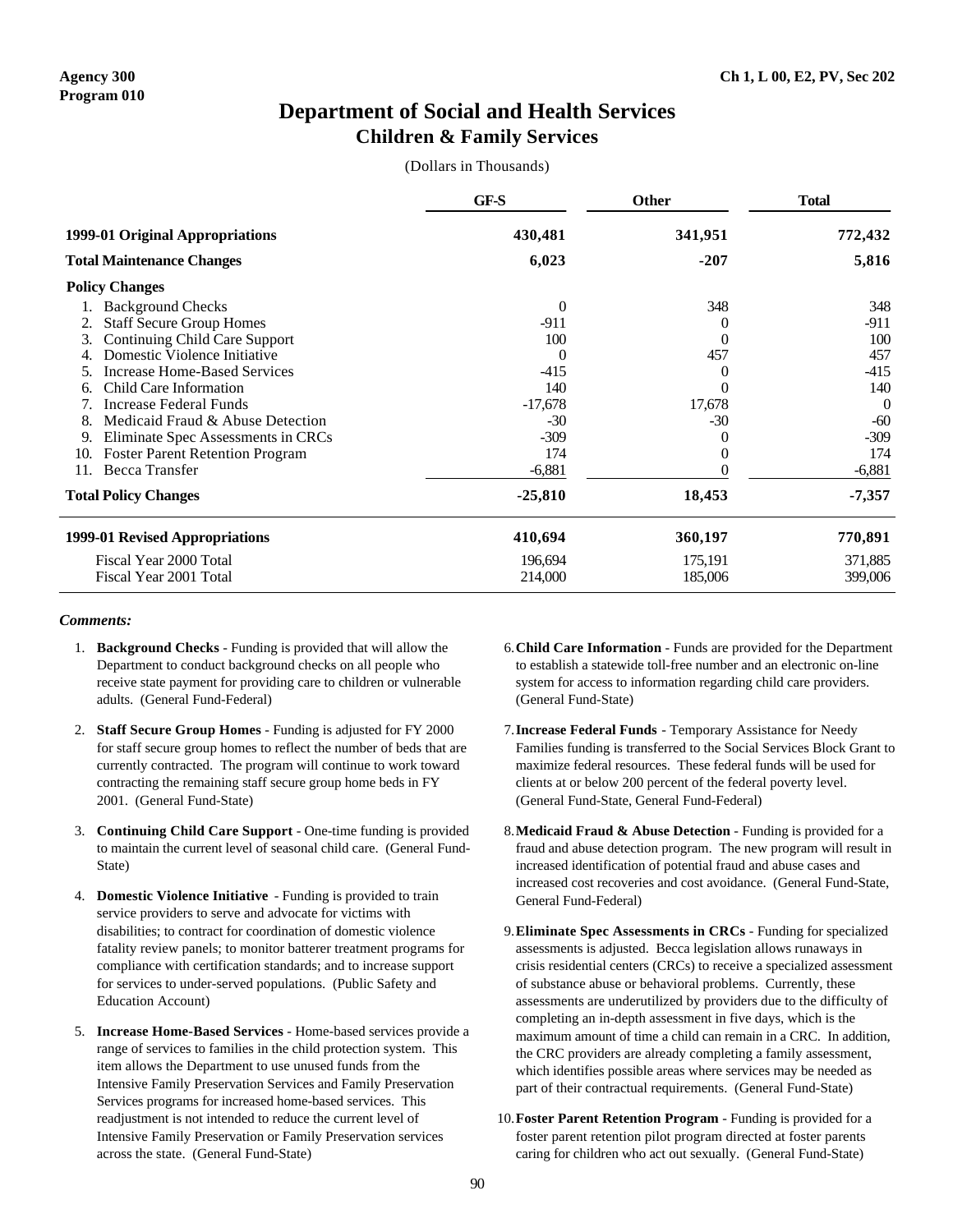## **Department of Social and Health Services Children & Family Services**

11. **Becca Transfer** - The responsibility to monitor juvenile court petitions and total actual costs for Truancy, At-Risk-Youth, and Child-In-Need-of-Services petitions is transferred to the Juvenile Rehabilitation Administration. (General Fund-State)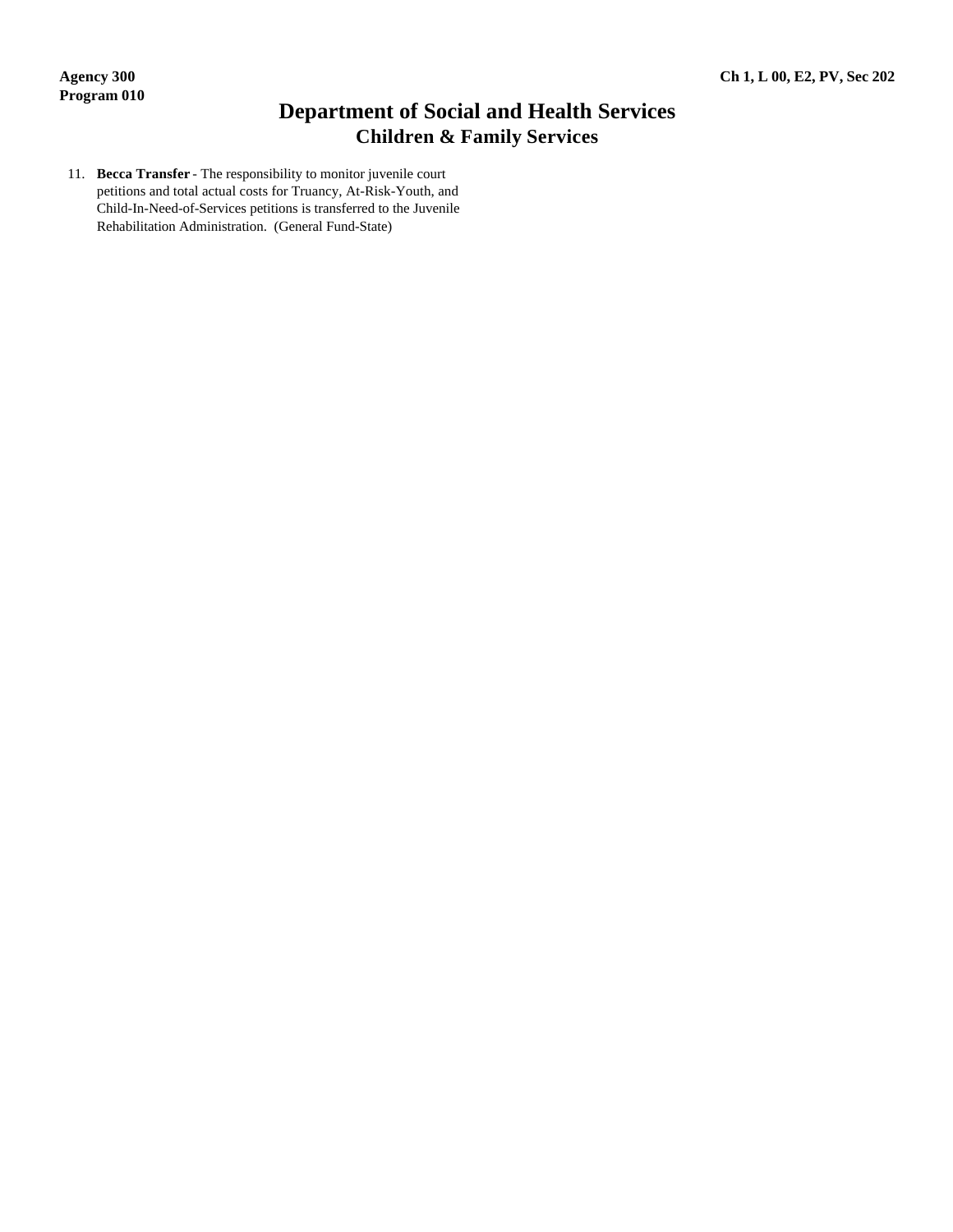## **Department of Social & Health Services Children & Family Services**

### **WORKLOAD HISTORY**

By Fiscal Year

|                                  |       |         |          |          |       | <b>Estimate</b> |         |          |         |         |
|----------------------------------|-------|---------|----------|----------|-------|-----------------|---------|----------|---------|---------|
|                                  | 1992  | 1993    | 1994     | 1995     | 1996  | 1997            | 1998    | 1999     | 2000    | 2001    |
| <b>Foster Care</b> *             |       |         |          |          |       |                 |         |          |         |         |
| Avg # Children Served Monthly    | 6,734 | 6,723   | 6,665    | 6,762    | 8,333 | 8,283           | 8,297   | 8,219    | 8,266   | 8,335   |
| % Change from prior year         |       | $-0.2%$ | $-0.9\%$ | 1.5%     | 23.2% | $-0.6%$         | 0.2%    | $-0.9\%$ | 0.6%    | 0.8%    |
| <b>Child Care **</b>             |       |         |          |          |       |                 |         |          |         |         |
| Avg # Children Served Monthly    | 6,402 | 7,152   | 7,809    | 7,099    | 7,237 | 6,998           | 6,870   | 6,746    | 7,090   | 7,264   |
| % Change from prior year         |       | 11.7%   | 9.2%     | $-9.1\%$ | 1.9%  | $-3.3\%$        | $-1.8%$ | $-1.8%$  | 5.1%    | 2.5%    |
| <b>Child Protective Services</b> |       |         |          |          |       |                 |         |          |         |         |
| Avg Cases Referred Monthly       | 5,819 | 5,699   | 5,750    | 6,108    | 6,241 | 6,319           | 6,477   | 6,214    | 6,209   | 6,209   |
| % Change from prior year         |       | $-2.1%$ | 0.9%     | 6.2%     | 2.2%  | 1.2%            | 2.5%    | $-4.1\%$ | $-0.1%$ | $0.0\%$ |
| <b>Adoption Support</b>          |       |         |          |          |       |                 |         |          |         |         |
| Avg # Served Monthly             | 1,901 | 2,361   | 2.843    | 3,186    | 3,678 | 4,040           | 4,683   | 5,455    | 6,370   | 7,278   |
| % Change from prior year         |       | 24.2%   | 20.4%    | 12.1%    | 15.4% | 9.8%            | 15.9%   | 16.5%    | 16.8%   | 14.3%   |
| <b>Caseload Ratio</b>            |       |         |          |          |       |                 |         |          |         |         |
| Avg Cases Per Worker ***         | 31:1  | 33:1    | 36:1     | 36:1     | 36:1  | 36:1            | 33:1    | 29:1     | 29:1    | 29:1    |

*\* Includes Family Foster Care, Group Foster Care, and Receiving Care. (Note: Receiving Care is not included prior to 1996.)*

*\*\* Includes the following services: Protective/Welfare, Therapeutic, Teen Parent, Seasonal, and Foster Parent Employment.*

*\*\*\* Combined average number of open cases per worker for Child Protective Services, Child Welfare Services, and Family Reconciliation Services.*

*Data Source :*

*Child Care, Child Protective Services and Caseload Ratio from DSHS Budget Division. Foster Care and Adoption Support from the Caseload Forecast Council.*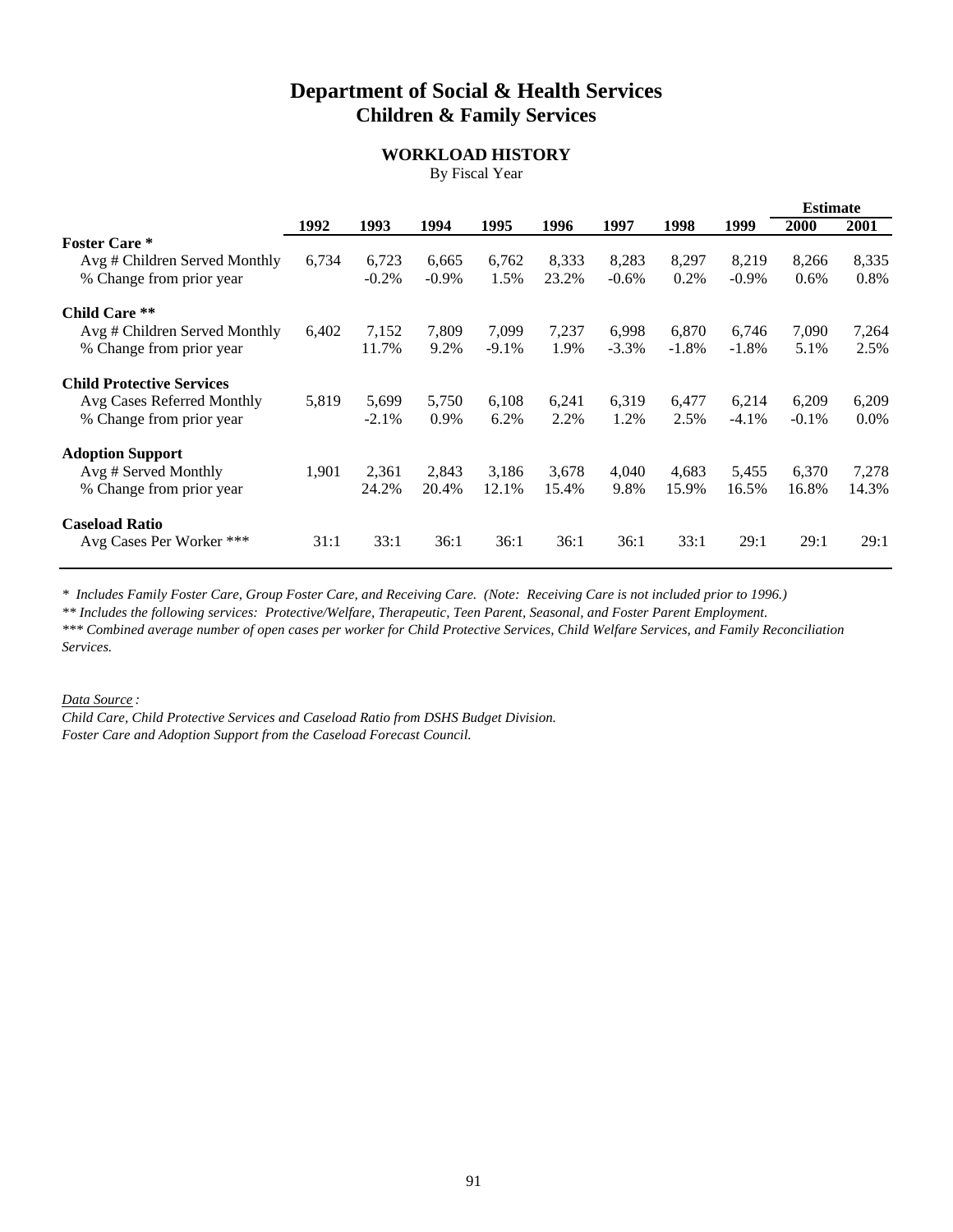### **Department of Social and Health Services Juvenile Rehabilitation**

(Dollars in Thousands)

|                                                                                                                     | GF-S                     | <b>Other</b>            | <b>Total</b>                |
|---------------------------------------------------------------------------------------------------------------------|--------------------------|-------------------------|-----------------------------|
| 1999-01 Original Appropriations                                                                                     | 167,945                  | 52,776                  | 220,721                     |
| <b>Total Maintenance Changes</b>                                                                                    | $-1,935$                 | 2,690                   | 755                         |
| <b>Policy Changes</b>                                                                                               |                          |                         |                             |
| Team Child<br>Echo Glen Mental Health Unit<br>Becca Bill Funding<br>3.<br>Co-Occurring Disorder Pilot Program<br>4. | 100<br>187<br>6,881<br>0 | 0<br>0<br>10.700<br>898 | 100<br>187<br>17,581<br>898 |
| <b>Total Policy Changes</b>                                                                                         | 7,168                    | 11,598                  | 18,766                      |
| 1999-01 Revised Appropriations                                                                                      | 173,178                  | 67,064                  | 240,242                     |
| Fiscal Year 2000 Total<br>Fiscal Year 2001 Total                                                                    | 84,513<br>88,665         | 33,492<br>33,572        | 118,005<br>122,237          |

#### *Comments:*

- 1. **Team Child** Funding is provided for the Team Child program. Team Child partners at-risk youth with attorneys who advocate for the child in a variety of settings.
- 2. **Echo Glen Mental Health Unit** Currently, Echo Glen has a single mental health unit serving eight males and eight females. Funding is provided to convert an existing 16-bed maximumsecurity unit into a 16-bed mental health maximum-security unit. The result will be 16 male and 16 female mental health maximumsecurity beds.
- 3. **Becca Bill Funding** The amount of \$6.9 million from the state general fund for local government costs associated with the implementation of Becca legislation is transferred from the Children's Administration to the Juvenile Rehabilitation Administration. Additionally, \$10.7 million in funding is provided for costs associated with the implementation of Becca legislation.

Of the \$10.7 million in new funding, \$4.7 million is provided for the lawsuit settlement between the state and 20 counties regarding Becca legislation funding. The other \$6 million is added due to reduced revenue distributions through the County Criminal Justice Assistance Account as a result of the passage of Initiative 695. This brings the total 1999-2001 Becca legislation appropriation level to \$17.6 million. At this funding level and with the continued distributions from the County Criminal Justice Assistance Account, local governments are fully reimbursed for their costs in implementing the legislation. (General Fund-State, Public Safety and Education Account-State)

4.**Co-Occurring Disorder Pilot Program** - Funding is provided to implement a pilot program of providing research-based, integrated, and individualized transitional services to juvenile offenders. To be selected for the program, the juvenile must have co-occurring substance abuse and mental health disorders and be at high risk of reoffending. Funding is also provided for an evaluation of the effectiveness of the pilot program. (Juvenile Accountability Incentive Account-Federal, Violence Reduction and Drug Enforcement Account)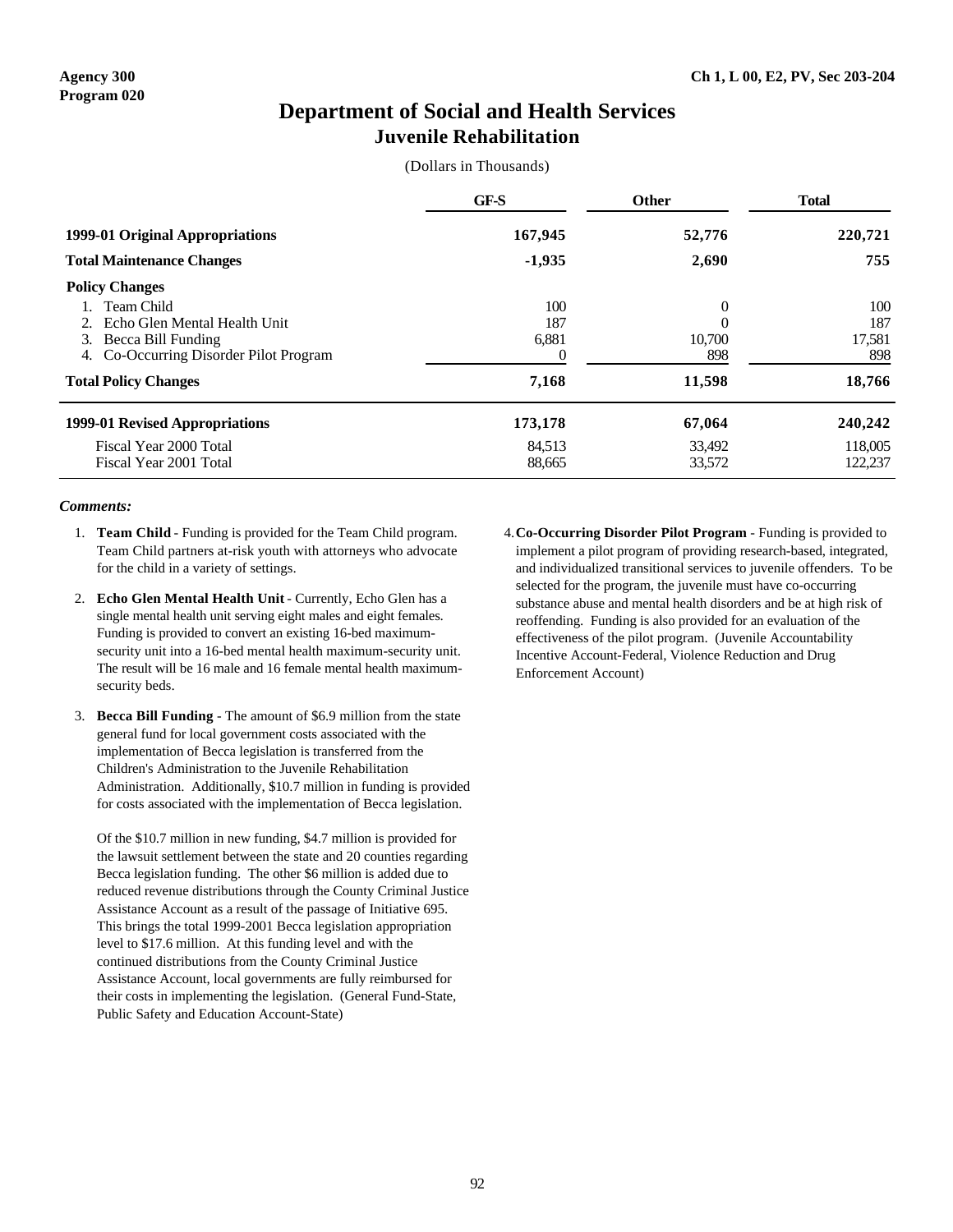## **Department of Social & Health Services Juvenile Rehabilitation**

### **WORKLOAD HISTORY**

By Fiscal Year

|                                |      |       |       |          |       |       |          |          | <b>Estimate</b> |       |
|--------------------------------|------|-------|-------|----------|-------|-------|----------|----------|-----------------|-------|
|                                | 1992 | 1993  | 1994  | 1995     | 1996  | 1997  | 1998     | 1999     | 2000            | 2001  |
| <b>Community Residential *</b> |      |       |       |          |       |       |          |          |                 |       |
| Avg Daily Population/Month     | 253  | 314   | 353   | 346      | 359   | 362   | 305      | 239      | 222             | 270   |
| % Change from prior year       |      | 24.1% | 12.4% | $-2.0\%$ | 3.8%  | 0.8%  | $-15.7%$ | $-21.6%$ | $-7.1\%$        | 21.6% |
| <b>Institutions</b>            |      |       |       |          |       |       |          |          |                 |       |
| Avg Daily Population/Month     | 683  | 720   | 753   | 915      | 1.007 | 1.028 | 1.048    | 996      | 1,000           | 1,043 |
| % Change from prior year       |      | 5.4%  | 4.6%  | 21.5%    | 10.1% | 2.1%  | 1.9%     | $-5.0\%$ | 0.4%            | 4.3%  |
| Parole**                       |      |       |       |          |       |       |          |          |                 |       |
| Avg Daily Population/Month     | 496  | 537   | 595   | 765      | 917   | 949   | 1.002    | 768      | 1,052           | 1,157 |
| % Change from prior year       |      | 8.3%  | 10.8% | 28.6%    | 19.9% | 3.5%  | 5.6%     | $-23.4%$ | 37.0%           | 10.0% |

*\* Includes State Group Homes, Community Residential Placements, and the County Commitment Program.*

*\*\* Parole eligibility standards were significantly modified in FY 1998 and again in FY 2000.*

*Data Source :*

*FY 1992 through FY 1997 from DSHS Juvenile Rehabilitation Administration.*

*FY 1998 through FY 1999 from DSHS Juvenile Rehabilitation Administration Executive Management Information System (EMIS) Reports.*

*FY 2000 through FY 2001 data from legislative fiscal staff.*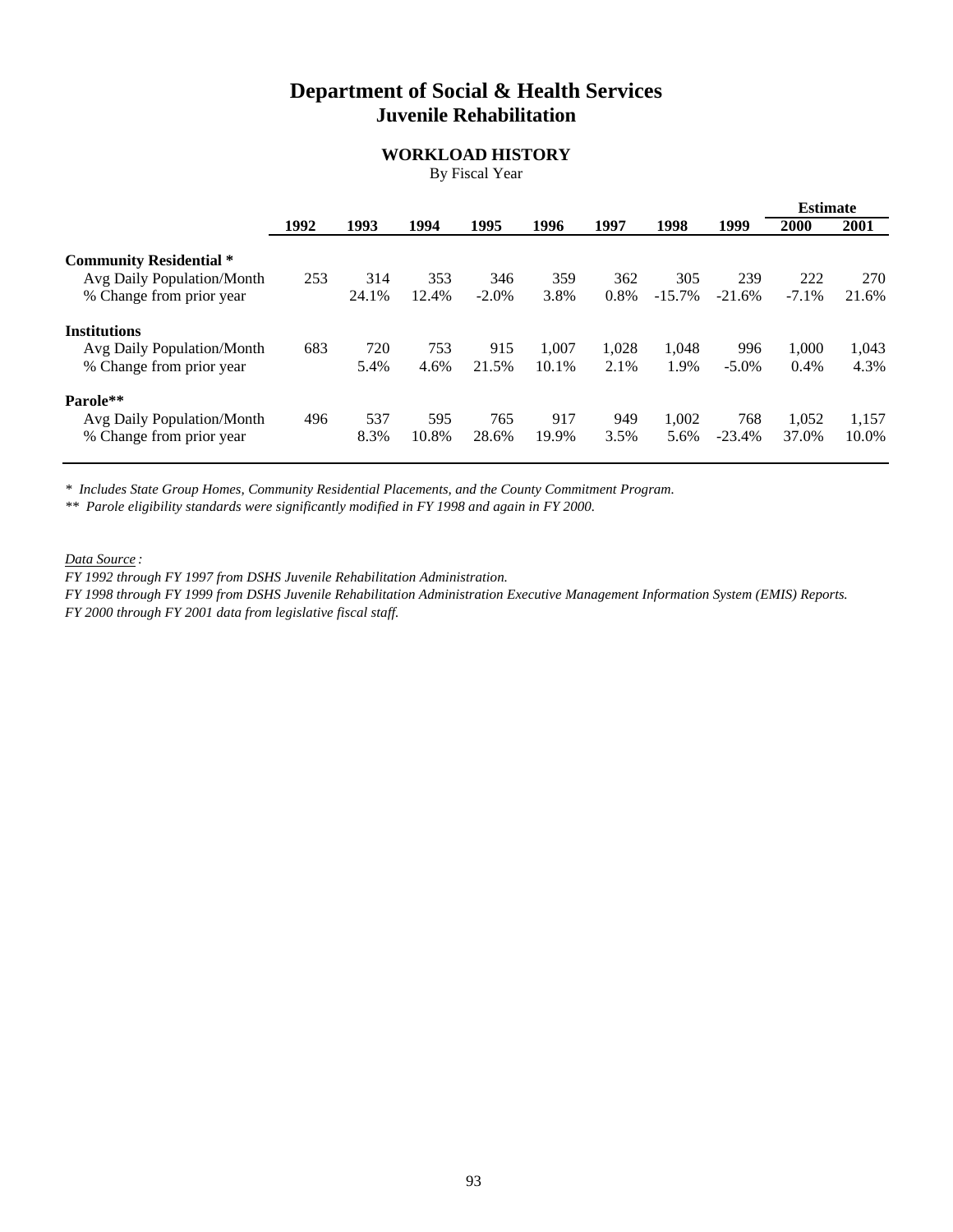## **Department of Social and Health Services Mental Health**

(Dollars in Thousands)

|                                                                                                                                                                                                                                       | GF-S                                                          | <b>Other</b>                                         | <b>Total</b>                                         |
|---------------------------------------------------------------------------------------------------------------------------------------------------------------------------------------------------------------------------------------|---------------------------------------------------------------|------------------------------------------------------|------------------------------------------------------|
| 1999-01 Original Appropriations                                                                                                                                                                                                       | 505,084                                                       | 483,164                                              | 988,248                                              |
| <b>Total Maintenance Changes</b>                                                                                                                                                                                                      | 10,692                                                        | $-2,682$                                             | 8,010                                                |
| <b>Policy Changes</b>                                                                                                                                                                                                                 |                                                               |                                                      |                                                      |
| <b>Community Inpatient Emergency Pool</b><br><b>Convert Wards to Outpatient Status</b><br>2.<br>Atypical Antipsychotic Meds Pilot<br>3.<br><b>Increased DSH Revenues</b><br>Worker Safety<br>5.<br>MH/DD Collaborative Workplan<br>6. | $\overline{0}$<br>$-318$<br>1,000<br>$-3,029$<br>290<br>2,310 | 2,349<br>$-70$<br>0<br>3,029<br>$\mathcal{L}$<br>353 | 2,349<br>$-388$<br>1,000<br>$\Omega$<br>290<br>2,663 |
| New SCC Facility                                                                                                                                                                                                                      | $\theta$                                                      | 14,000                                               | 14,000                                               |
| <b>Total Policy Changes</b>                                                                                                                                                                                                           | 253                                                           | 19,661                                               | 19,914                                               |
| 1999-01 Revised Appropriations                                                                                                                                                                                                        | 516,029                                                       | 500,143                                              | 1,016,172                                            |
| Fiscal Year 2000 Total<br>Fiscal Year 2001 Total                                                                                                                                                                                      | 249,471<br>266,558                                            | 252,823<br>247,320                                   | 502,294<br>513,878                                   |

- 1. **Community Inpatient Emergency Pool** Funding is provided for implementation of strategies which the Department concludes, in consultation with affected Regional Support Networks (RSNs), will best assure continued availability of community inpatient psychiatric services in all areas of the state. Strategies may include emergency contracts for continued operation of inpatient facilities otherwise at risk of closure because of demonstrated, disproportionate, uncompensated care; start-up grants for development of evaluation and treatment facilities; increases in the rate paid for inpatient psychiatric services for medically indigent and/or for general assistance for the unemployed patients; or the development of a new disproportionate share payment program for hospitals with distinct part psychiatric facilities. State expenditures must be matched on a one-quarter basis by the RSNs in the area served by the inpatient facility. An additional \$2.2 million of disproportionate share hospital (DSH) capacity is allocated for support of qualifying strategies. (General Fund-State, General Fund-Federal)
- 2. **Convert Wards to Outpatient Status** The Department is to convert at least two state hospital wards to a more supportive, less medically-oriented model of care for residents for whom such an alternative model of care is judged appropriate by their psychiatric treatment team. (General Fund-State, General Fund-Federal, General Fund-Local)
- 3. **Atypical Antipsychotic Meds Pilot** Provides funds to implement the responsibilities under the provisions of Chapter 217, Laws of 2000 (2SHB 2663). A pilot program will be established to supply atypical antipsychotic medications to under-served populations. A portion of these funds are to be used for the project evaluation required by the legislation. (General Fund-State)
- 4.**Increased DSH Revenues** State general fund spending is reduced to account for additional federal DSH earnings. This adjustment anticipates \$111.8 million of mental health DSH expenditures in FY 2000 (of which \$110.4 million will be in the state hospitals), and \$114.4 million in FY 2001 (of which \$110.7 million will be in the state hospitals). (General Fund-State, General Fund-Federal)
- 5.**Worker Safety** Funding is provided for equipment, environmental modifications, and specialized training and consultation needed to implement the state hospital wokplace safety plans developed in accordance with Chapter 22, Laws of 2000 (SHB 2899). (General Fund-State, General Fund-Federal, General Fund-Private/Local)
- 6.**MH/DD Collaborative Workplan** Funds are provided to further enhance ongoing efforts to address the needs of individuals with developmental disabilities (DD) and mental illness. Enhancements are to include establishment of specialized treatment wards; staff training and consultation; a professional team specializing in the treatment of dual psychiatric and developmental disabilities; development of specialized vocational and other therapeutic activity programs; additional staffing to provide greater individualized attention and recreational opportunities; and improved discharge planning activities to assure that these patients do not remain in the hospital longer than is needed for treatment of their psychiatric illness. (General Fund-State, General Fund-Federal, General Fund-Local)
- 7.**New SCC Facility** Funding is provided to complete design and site preparation, and to begin construction of a new 250 bed facility for the Special Commitment Center (SCC), to be located on McNeil Island. These state general funds are to be appropriated to the State Building and Construction Account. (Violence Reduction and Drug Enforcement Account)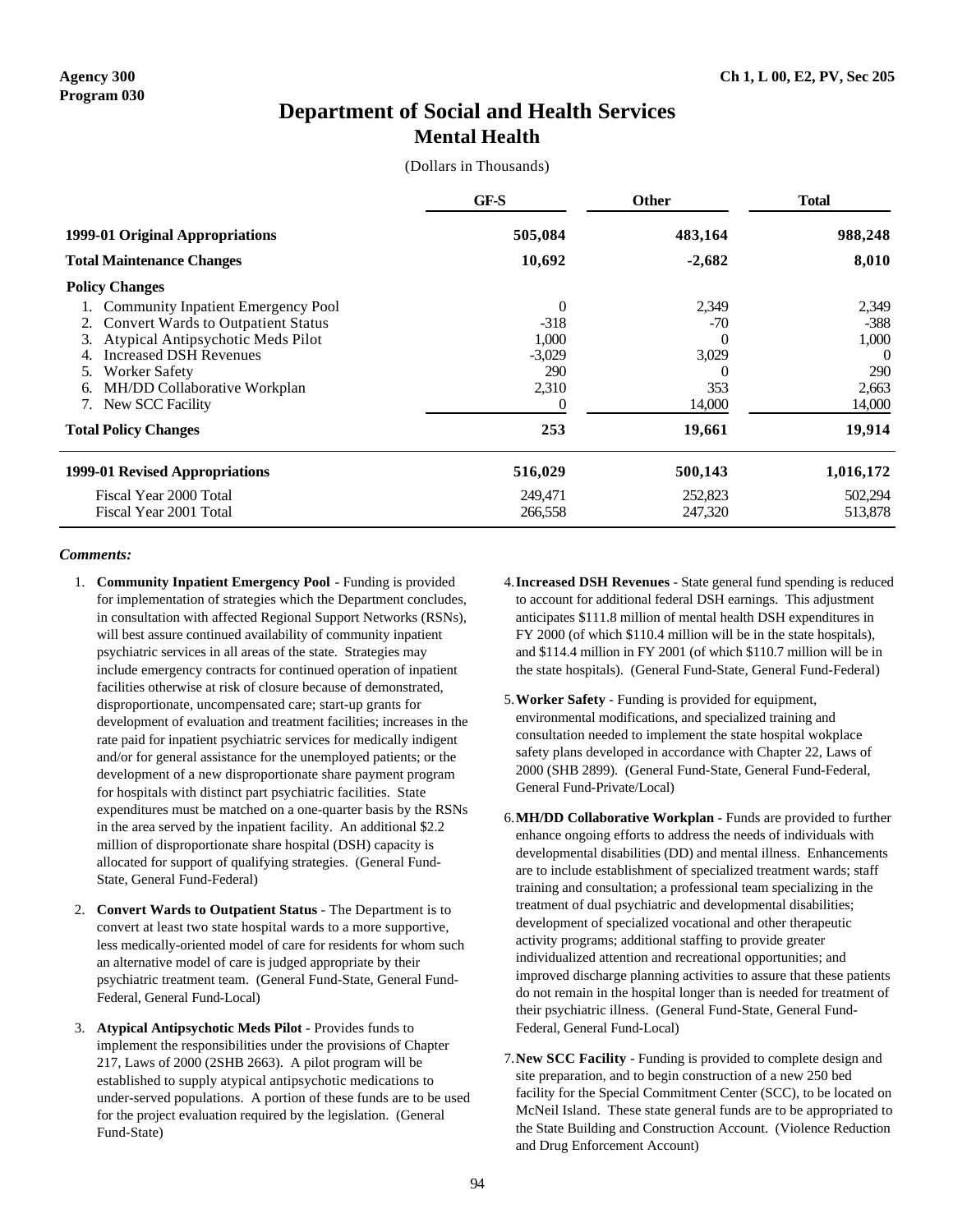## **Department of Social & Health Services Mental Health**

### **WORKLOAD HISTORY**

By Fiscal Year

|                                                                                           |        |                 |                |                  |                    |                   |                |                | <b>Estimate</b>    |                    |
|-------------------------------------------------------------------------------------------|--------|-----------------|----------------|------------------|--------------------|-------------------|----------------|----------------|--------------------|--------------------|
|                                                                                           | 1992   | 1993            | 1994           | 1995             | 1996               | 1997              | 1998           | 1999           | 2000               | 2001               |
| <b>State Hospitals</b> *<br>Avg Daily Population/Month                                    | 1,709  | 1,622           | 1,444          | 1,349            | 1,278              | 1,276             | 1,311          | 1,354          | 1,438              | 1,441              |
| % Change from prior year<br>Avg Daily Census/Month                                        |        | $-5.1\%$        | $-11.0\%$      | $-6.6%$<br>1,323 | $-5.3\%$<br>1,246  | $-0.2\%$<br>1,243 | 2.7%<br>1.275  | 3.3%<br>1,317  | 6.2%<br>1,398      | 0.2%<br>1,402      |
| % Change from prior year<br><b>Community Outpatient Services</b>                          | 25,110 | 30,108          | 32,939         | 36,728           | $-5.8\%$<br>38,482 | $-0.2%$<br>39,861 | 2.6%<br>41,328 | 3.3%<br>44,036 | 6.1%<br>43,893     | 0.3%<br>43,984     |
| % Change from prior year<br>Avg Adults Served per Month                                   | 19,317 | 19.9%<br>23,070 | 9.4%<br>25,065 | 11.5%<br>27,210  | 4.8%<br>28,077     | 3.6%<br>28,853    | 3.7%<br>30,024 | 6.6%<br>31,966 | $-0.3\%$<br>31,162 | $0.2\%$<br>30,987  |
| % Change from prior year<br>Avg Children Served per Month                                 | 5,793  | 19.4%<br>7,038  | 8.6%<br>7,874  | 8.6%<br>9,518    | 3.2%<br>10,405     | 2.8%<br>11,008    | 4.1%<br>11,304 | 6.5%<br>12,070 | $-2.5%$<br>12,731  | $-0.6\%$<br>12,997 |
| % Change from prior year                                                                  |        | 21.5%           | 11.9%          | 20.9%            | 9.3%               | 5.8%              | 2.7%           | 6.8%           | 5.5%               | 2.1%               |
| <b>Special Commitment Center **</b><br>Avg Monthly Population<br>% Change from prior year | 11     | 17<br>54.5%     | 23<br>35.3%    | 28<br>21.7%      | 33<br>17.9%        | 44<br>33.3%       | 59<br>34.1%    | 83<br>40.7%    | 108<br>30.1%       | 132<br>22.2%       |
|                                                                                           |        |                 |                |                  |                    |                   |                |                |                    |                    |

*\* Includes: Eastern State Hospital, Western State Hospital (WSH), WSH Program for Adaptive Living Skills (PALS), and Child Study and*

*Treatment Center. Prior to FY 1995, also includes Program Offering Rehabilitation and Training in Adult Living (PORTAL).*

*\*\* Special Commitment Center opened in July 1990. Counts include persons on supervised conditional release.*

*Data Sources:*

*FY 1992 through FY 1999 actuals are from DSHS Division of Research and Data Analysis reports. FY 2000 and FY 2001 estimates are from legislative fiscal committees.*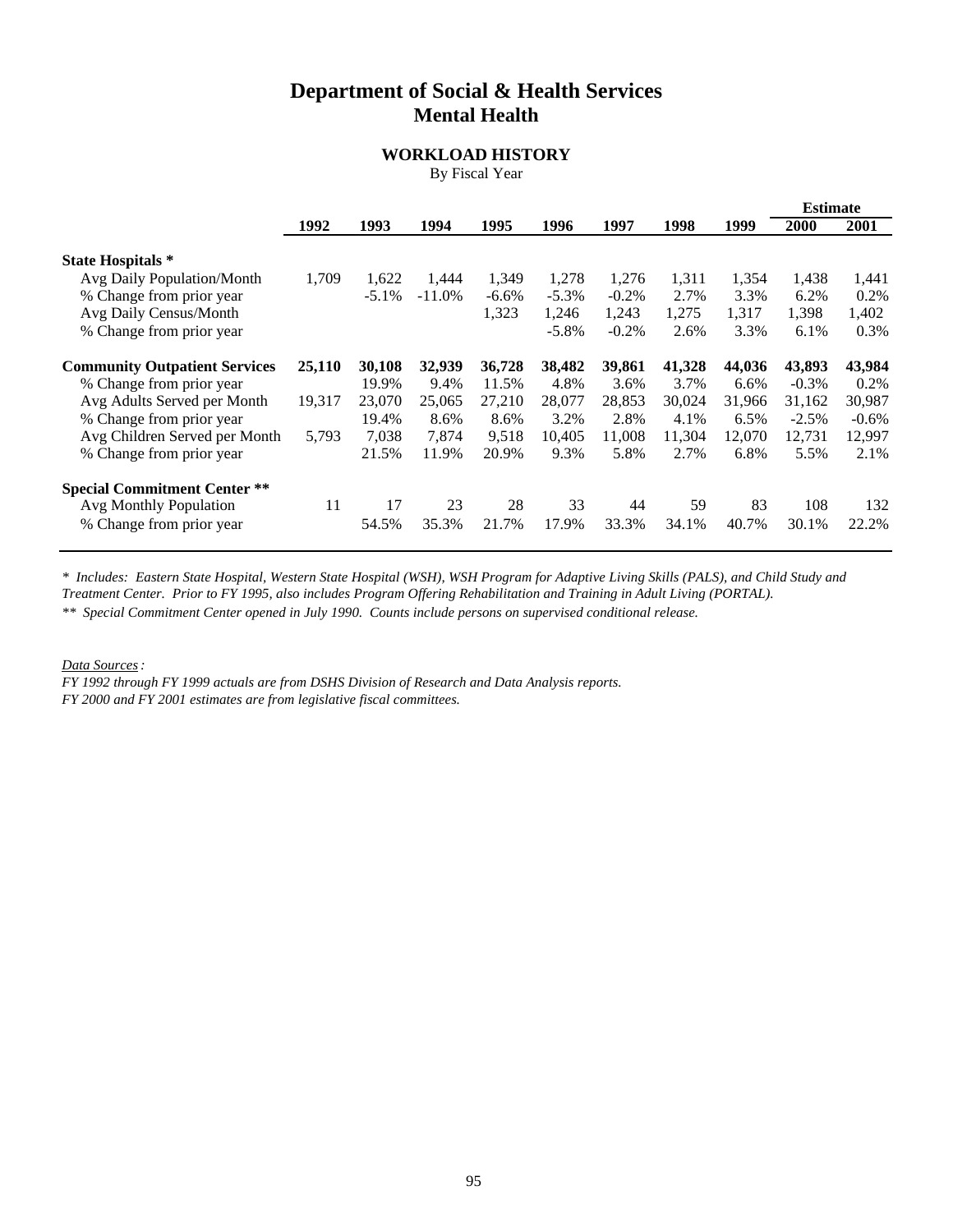## **Department of Social and Health Services Developmental Disabilities**

(Dollars in Thousands)

|                                                                                                                                             | <b>GF-S</b>                  | <b>Other</b>                 | <b>Total</b>                  |
|---------------------------------------------------------------------------------------------------------------------------------------------|------------------------------|------------------------------|-------------------------------|
| 1999-01 Original Appropriations                                                                                                             | 518,068                      | 492,314                      | 1,010,382                     |
| <b>Total Maintenance Changes</b>                                                                                                            | 7,207                        | 1,851                        | 9,058                         |
| <b>Policy Changes</b>                                                                                                                       |                              |                              |                               |
| MH/DD Collaborative Workplan<br><b>LTC Training Enhancements</b><br><b>Enhance Family Support</b><br>3.<br>Medicaid Fraud & Abuse Detection | 3,781<br>75<br>500<br>$-145$ | 2,369<br>53<br>160<br>$-154$ | 6,150<br>128<br>660<br>$-299$ |
| <b>Total Policy Changes</b>                                                                                                                 | 4,211                        | 2,428                        | 6,639                         |
| 1999-01 Revised Appropriations                                                                                                              | 529,486                      | 496,593                      | 1,026,079                     |
| Fiscal Year 2000 Total<br>Fiscal Year 2001 Total                                                                                            | 253,980<br>275,506           | 238,662<br>257,931           | 492,642<br>533,437            |

- 1. **MH/DD Collaborative Workplan** Funding is provided to improve services for persons with developmental disabilities (DD) who would otherwise be at risk of needing involuntary commitment to, or prolonged treatment at, state psychiatric hospitals. These funds will enhance the community crisis response system managed by Regional Support Networks; improve crisis prevention and stabilization services through the developmental disabilities community services system; and expand community residential capacity for persons with developmental disabilities who are ready for discharge from state psychiatric hospitals. (General Fund-State, General Fund-Federal)
- 2. **LTC Training Enhancements** Funding is provided to develop training modules for boarding home staff on dementia, mental illness, and developmental disabilities and to develop rules regarding orientation, basic training, and continuing education for caregivers in all long-term care (LTC) settings. (General Fund-State, General Fund-Federal)
- 3. **Enhance Family Support** Funding is provided to expand family support services to an increased number of individuals. Case management support is also provided. (General Fund-State, General Fund-Federal)
- 4. **Medicaid Fraud & Abuse Detection** Savings are achieved from a new fraud and abuse detection program implemented by the Department of Social and Health Services. The new program will help identify potential fraud and abuse cases and achieve increased cost recoveries in the Long Term Care, Medical Assistance, and Developmental Disabilities programs. (General Fund-State, General Fund-Federal)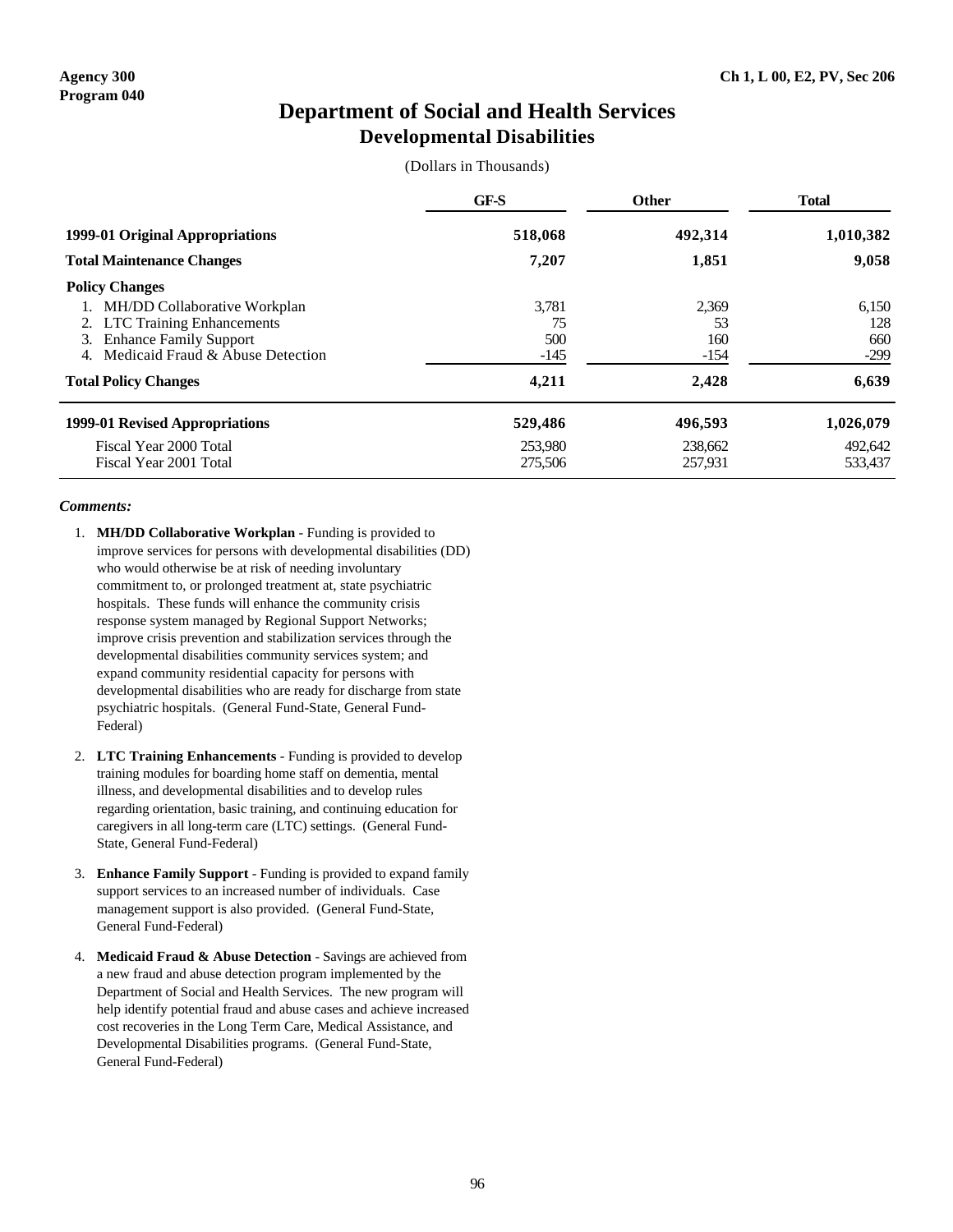## **Department of Social & Health Services Developmental Disabilities**

### **WORKLOAD HISTORY**

By Fiscal Year

|                                                           |       |                   |                  |                  |                   |                  |                   |                   | <b>Estimate</b> |               |
|-----------------------------------------------------------|-------|-------------------|------------------|------------------|-------------------|------------------|-------------------|-------------------|-----------------|---------------|
|                                                           | 1992  | 1993              | 1994             | 1995             | 1996              | 1997             | 1998              | 1999              | 2000            | 2001          |
| <b>Institutions</b>                                       |       |                   |                  |                  |                   |                  |                   |                   |                 |               |
| Avg Monthly Population<br>% change from prior year        | 1,534 | 1,477<br>$-3.7\%$ | 1,412<br>$-4.4%$ | 1,322<br>$-6.4%$ | 1,295<br>$-2.0\%$ | 1,262<br>$-2.5%$ | 1,228<br>$-2.7%$  | 1,189<br>$-3.2\%$ | 1,231<br>3.6%   | 1,231<br>0.0% |
| <b>Community Residential Programs*</b>                    |       |                   |                  |                  |                   |                  |                   |                   |                 |               |
| Avg Month End Contracted Beds<br>% change from prior year | 3,188 | 3,474<br>9.0%     | 3,585<br>3.2%    | 3,683<br>2.7%    | 3,740<br>1.5%     | 3,819<br>2.1%    | 3,742<br>$-2.0\%$ | 3,747<br>0.1%     | 4,008<br>7.0%   | 4,093<br>2.1% |
| <b>Employment &amp; Day Programs</b>                      |       |                   |                  |                  |                   |                  |                   |                   |                 |               |
| Avg Monthly Number Served<br>% change from prior year     | 6,133 | 6,531<br>6.5%     | 6,789<br>4.0%    | 7,049<br>3.8%    | 7,571<br>7.4%     | 7,954<br>5.1%    | 8,455<br>6.3%     | 8,567<br>1.3%     | 8,760<br>2.2%   | 9,076<br>3.6% |
| <b>Family Support**</b>                                   |       |                   |                  |                  |                   |                  |                   |                   |                 |               |
| Number of Clients Served<br>% change from prior year      | 1,486 | 1,674<br>12.7%    | 2,071<br>23.7%   | 2,207<br>6.6%    | 2,659<br>20.5%    | 3,637<br>36.8%   | 3,985<br>9.6%     | 4,658<br>16.9%    | 5,284<br>13.4%  | 5,747<br>8.8% |
| <b>Adult Personal Care***</b><br>Number of Clients Served | 2,154 | 2,443             | 2,844            | 3,244            | 3,525             | 3,951            | 4,199             | 4,730             | 5,028           | 5,504         |
| % change from prior year                                  |       | 11.8%             | 14.1%            | 12.3%            | 8.0%              | 10.8%            | 5.9%              | 11.2%             | 5.9%            | 8.6%          |

*\* Includes Alternate Living (clients served), Group Homes, intermediate care facilities for the mentally retarded (IMRs), Tenant Support (clients served), and State Operated Living Alternatives (SOLA).*

*\*\* Family Support includes Children's Personal Care.*

*\*\*\*Adult Personal Care includes Medicaid Personal Care and Chore Services. Prior to FY 1990, Developmental Disabilities' clients enrolled in these programs were counted in the Long-Term Care program totals.* 

*Data Sources:*

*FY 1992 through FY 1998 from LEAP workload database except FY 1993 through FY 1997 Community Residential is from DSHS Division of Developmental Disabilities due to a change in reporting methodology.* 

*FY 2000 through FY 2001 are budget estimates from legislative fiscal staffs.*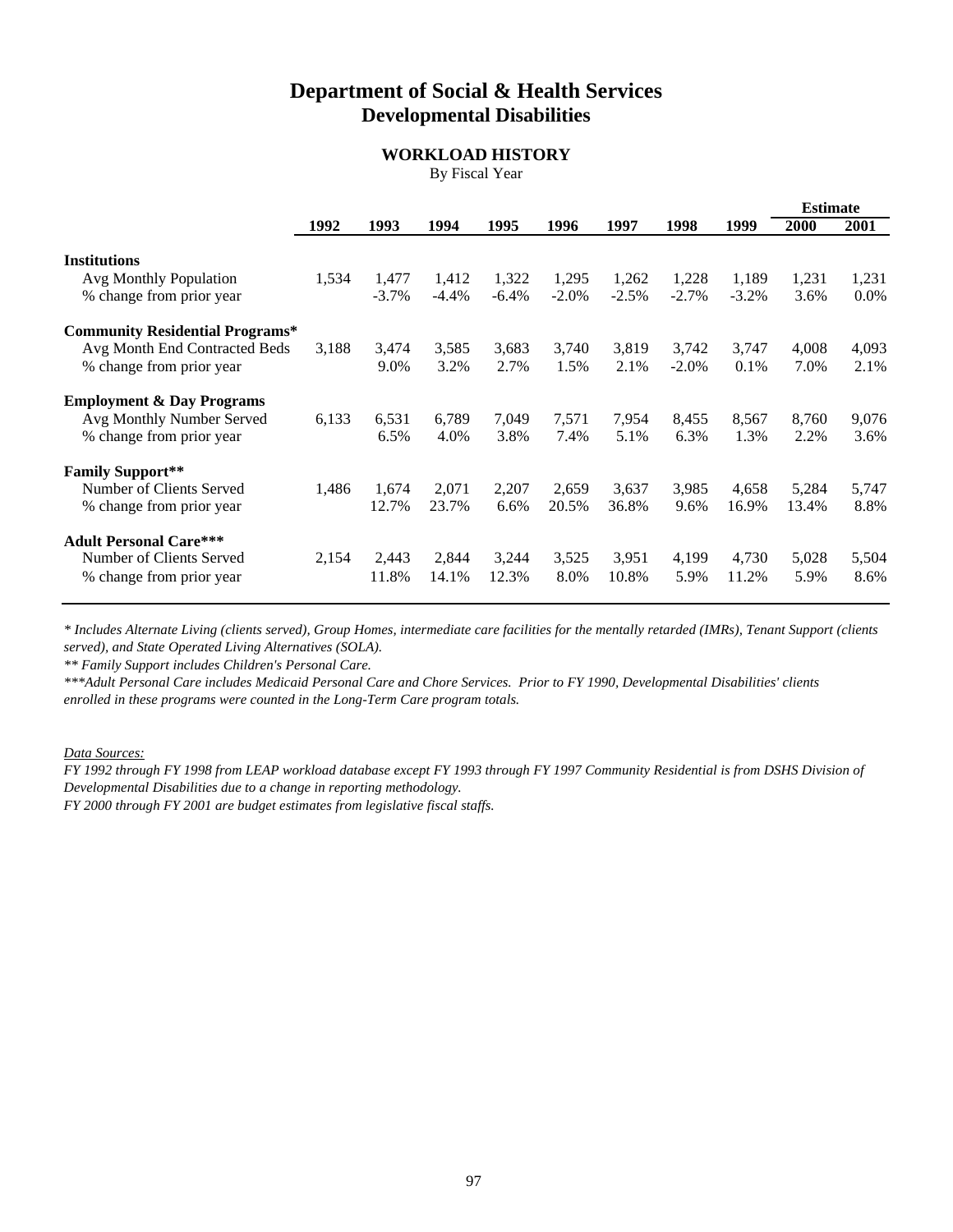## **Department of Social and Health Services Long-Term Care Services**

(Dollars in Thousands)

|                                                                                                                                                                                                                                                                                                                                              | GF-S                                                            | <b>Other</b>                                                         | <b>Total</b>                                                         |  |
|----------------------------------------------------------------------------------------------------------------------------------------------------------------------------------------------------------------------------------------------------------------------------------------------------------------------------------------------|-----------------------------------------------------------------|----------------------------------------------------------------------|----------------------------------------------------------------------|--|
| 1999-01 Original Appropriations                                                                                                                                                                                                                                                                                                              | 928,805                                                         | 1,008,007                                                            | 1,936,812                                                            |  |
| <b>Total Maintenance Changes</b>                                                                                                                                                                                                                                                                                                             | $-13,617$                                                       | $-28,281$                                                            | -41,898                                                              |  |
| <b>Policy Changes</b>                                                                                                                                                                                                                                                                                                                        |                                                                 |                                                                      |                                                                      |  |
| <b>Improve Home Care Safety</b><br><b>APS</b> Referral Increase<br><b>Targeted Adult Protective Services</b><br>Nursing Home Rate Setting<br><b>Family Caregiver</b><br>5.<br><b>LTC</b> Training Enhancements<br>6.<br><b>Private Duty Nursing</b><br>Medicaid Fraud & Abuse Detection<br>8.<br><b>Federal Reporting Requirements</b><br>9. | 139<br>624<br>897<br>3,382<br>610<br>60<br>345<br>$-372$<br>195 | 139<br>662<br>897<br>3,560<br>$\Omega$<br>60<br>358<br>$-389$<br>302 | 278<br>1,286<br>1,794<br>6,942<br>610<br>120<br>703<br>$-761$<br>497 |  |
| <b>Total Policy Changes</b>                                                                                                                                                                                                                                                                                                                  | 5,880                                                           | 5,589                                                                | 11,469                                                               |  |
| 1999-01 Revised Appropriations                                                                                                                                                                                                                                                                                                               | 921,068                                                         | 985,315                                                              | 1,906,383                                                            |  |
| Fiscal Year 2000 Total<br>Fiscal Year 2001 Total                                                                                                                                                                                                                                                                                             | 446,025<br>475,043                                              | 485,712<br>499,603                                                   | 931,737<br>974,646                                                   |  |

- 1. **Improve Home Care Safety** Funding is provided to implement Chapter 87, Laws of 2000, Partial Veto (2SHB 2637). The bill requires home care workers who have resided in the state for fewer than three years to be screened using both a state background check as well as an FBI interstate history background check. (General Fund-State, General Fund-Federal)
- 2. **APS Referral Increase** Funding is provided for additional Adult Protective Services (APS) staffing to investigate cases of suspected abuse and neglect of vulnerable adults. The number of such cases being reported for state investigation has grown steadily in recent years, and increased sharply during the summer and fall of 1999 following publicity of the Linda David case and implementation of new reporting requirements. The recommended funding level anticipates that APS caseloads will continue to grow from this new, higher base at the previous rate of approximately 13 percent per year. (General Fund-State, General Fund-Federal)
- 3. **Targeted Adult Protective Services** Funding is provided for the in-person review of potentially vulnerable in-home care cases, which was ordered by the Governor during the summer of 1999. Funding is also provided for two additional attorneys general to assist APS staff with financial exploitation cases, the filing of protection orders, and the coordination of cases with police and prosecutors. This triples the current level of assistance for such activities. (General Fund-State, General Fund-Federal)
- 4.**Nursing Home Rate Setting** Funding is provided so that the capital portion of the rate will not require a pro-rata reduction to avoid exceeding the limit set in the budget. Funding is also provided for an additional 1 percent increase in the direct care rate, effective July 1, 2000, for facilities not paid in accordance with case mix. In total, funding is increased by \$0.49 per patient day in FY 2000 and by \$1.17 per patient day in FY 2001. (General Fund-State, General Fund-Federal)
- 5.**Family Caregiver** In accordance with Chapter 207, Laws of 2000 (SHB 2454), funding is provided for support groups, information and assistance, and other services which will help unpaid caregivers support their disabled friends or family members at home. (General Fund-State)
- 6.**LTC Training Enhancements** Funding is provided for an additional full-time staff position to monitor and coordinate training delivery, and to assist a stakeholder advisory group in the development of new staff training requirements for all community long-term care (LTC) programs, as required by Chapter 121, Laws of 2000 (SSB 6502). Funds are also provided for other activities which will enhance the quality of the training currently available to community LTC staff, such as curriculum consultation, video production, or trainer development. (General Fund-State, General Fund-Federal)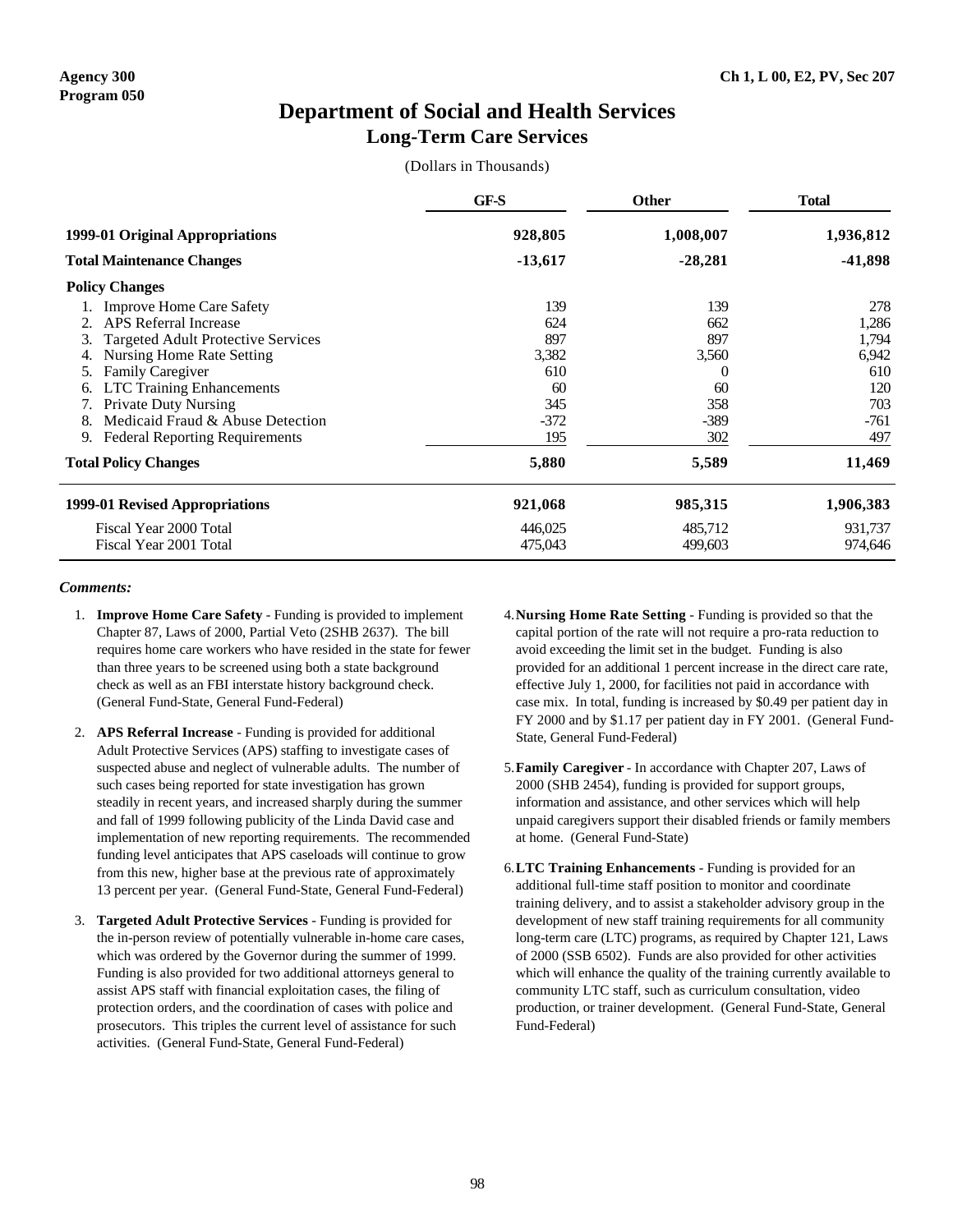## **Department of Social and Health Services Long-Term Care Services**

- 7. **Private Duty Nursing** The 1999 Legislature appropriated funding to the Medical Assistance Administration (MAA) for a 10 percent rate increase for home health agencies that provide private duty nursing services to children under the age of eighteen. Through the Aging and Adult Services program, the same agencies also provide private duty nursing for adults, many of whom transferred in from MAA when they became age eighteen. This item provides the same 10 percent increase for the Aging and Adult Services program as was provided for the MAA program, effective July 2000. (General Fund-State, General Fund-Federal)
- 8. **Medicaid Fraud & Abuse Detection** The Department of Social and Health Services will implement a new fraud and abuse detection program. The new program will increase cost recoveries, cost avoidance, and the identification of potential fraud and abuse cases in the LTC, Medical Assistance, and Developmental Disabilities programs. (General Fund-State, General Fund-Federal)
- 9. **Federal Reporting Requirements** Funding is provided to better meet federal Health Care Financing Administration mandates on compliance and reporting issues associated with nursing homes. The amount of staff time available to investigate complaints about nursing home care is increased by 38 percent. An additional inspector is added in order to assure timely completion of federally-required inspections in intermediate care facilities for the mentally retarded (ICF/MRs). (General Fund-State, General Fund-Federal)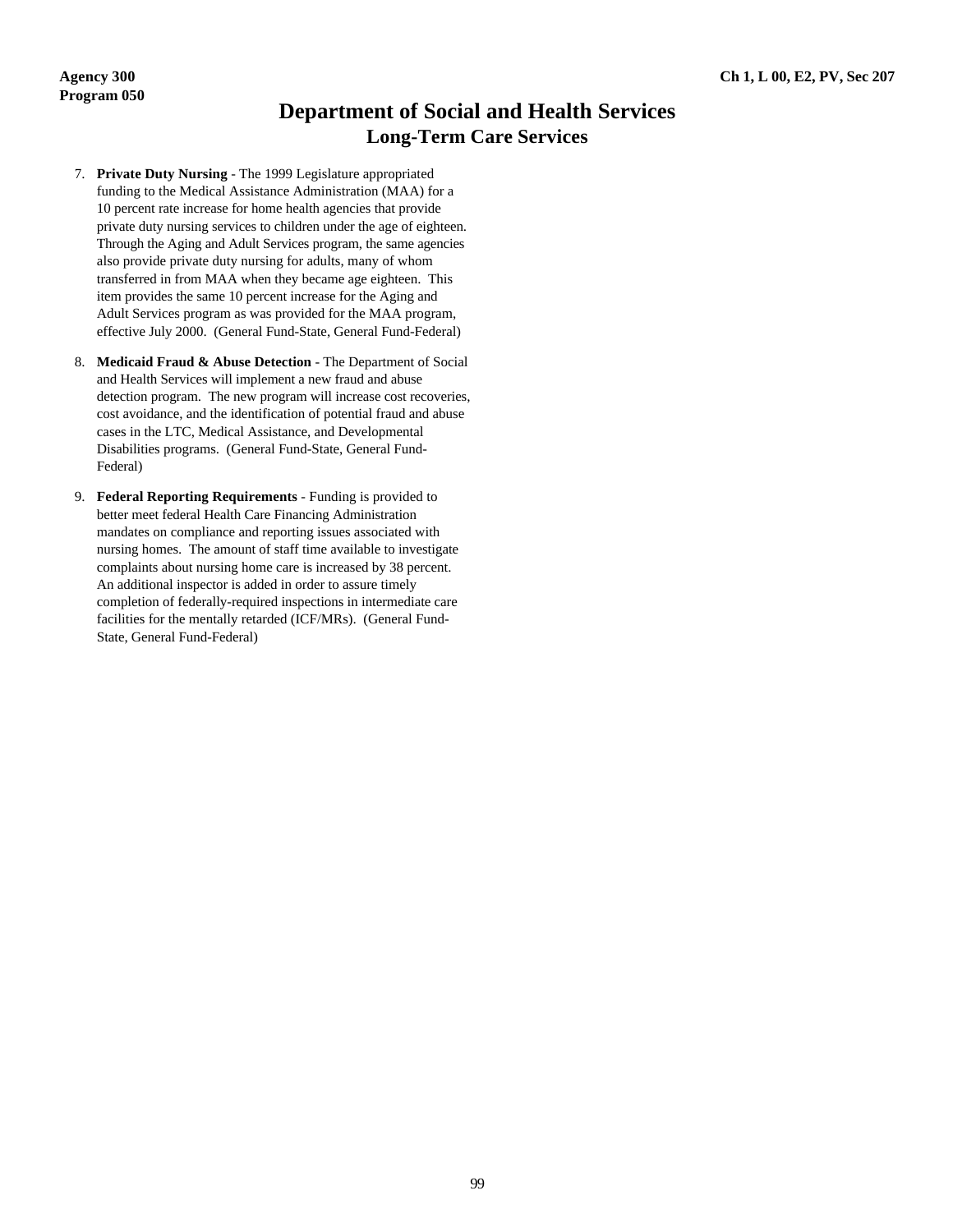## **Department of Social & Health Services Long-Term Care Services**

### **WORKLOAD HISTORY**

By Fiscal Year

|                          |        |         |          |          |          |          |          |          | <b>Estimate</b> |          |
|--------------------------|--------|---------|----------|----------|----------|----------|----------|----------|-----------------|----------|
|                          | 1992   | 1993    | 1994     | 1995     | 1996     | 1997     | 1998     | 1999     | 2000            | 2001     |
| <b>Nursing Homes</b>     |        |         |          |          |          |          |          |          |                 |          |
| # FTE Clients            | 17,344 | 17.445  | 17,168   | 16,639   | 15,905   | 14,992   | 14,648   | 14,078   | 13.726          | 13,262   |
| % Change from prior year |        | $0.6\%$ | $-1.6\%$ | $-3.1\%$ | $-4.4\%$ | $-5.7\%$ | $-2.3\%$ | $-3.9\%$ | $-2.5%$         | $-3.4\%$ |
| <b>Community Care *</b>  |        |         |          |          |          |          |          |          |                 |          |
| # Clients Served         | 19.087 | 19.587  | 19.411   | 19.576   | 20,876   | 23,119   | 25,675   | 27.567   | 29.254          | 31,171   |
| % Change from prior year |        | 2.6%    | $-0.9\%$ | 0.9%     | 6.6%     | 10.7%    | 11.1%    | 7.4%     | 6.1%            | 6.6%     |
|                          |        |         |          |          |          |          |          |          |                 |          |

*\* Includes Chore Services, Community Options Program Entry Services (COPES), Adult Residential, and Medicaid Personal Care.*

*Data Source :*

*Nursing Homes for FY 1992 through FY 1995 from LEAP workload database. Community Care for FY 1992 through FY 1996 from Aging and Adult Services Administration. All other data is from the Caseload Forecast Council.*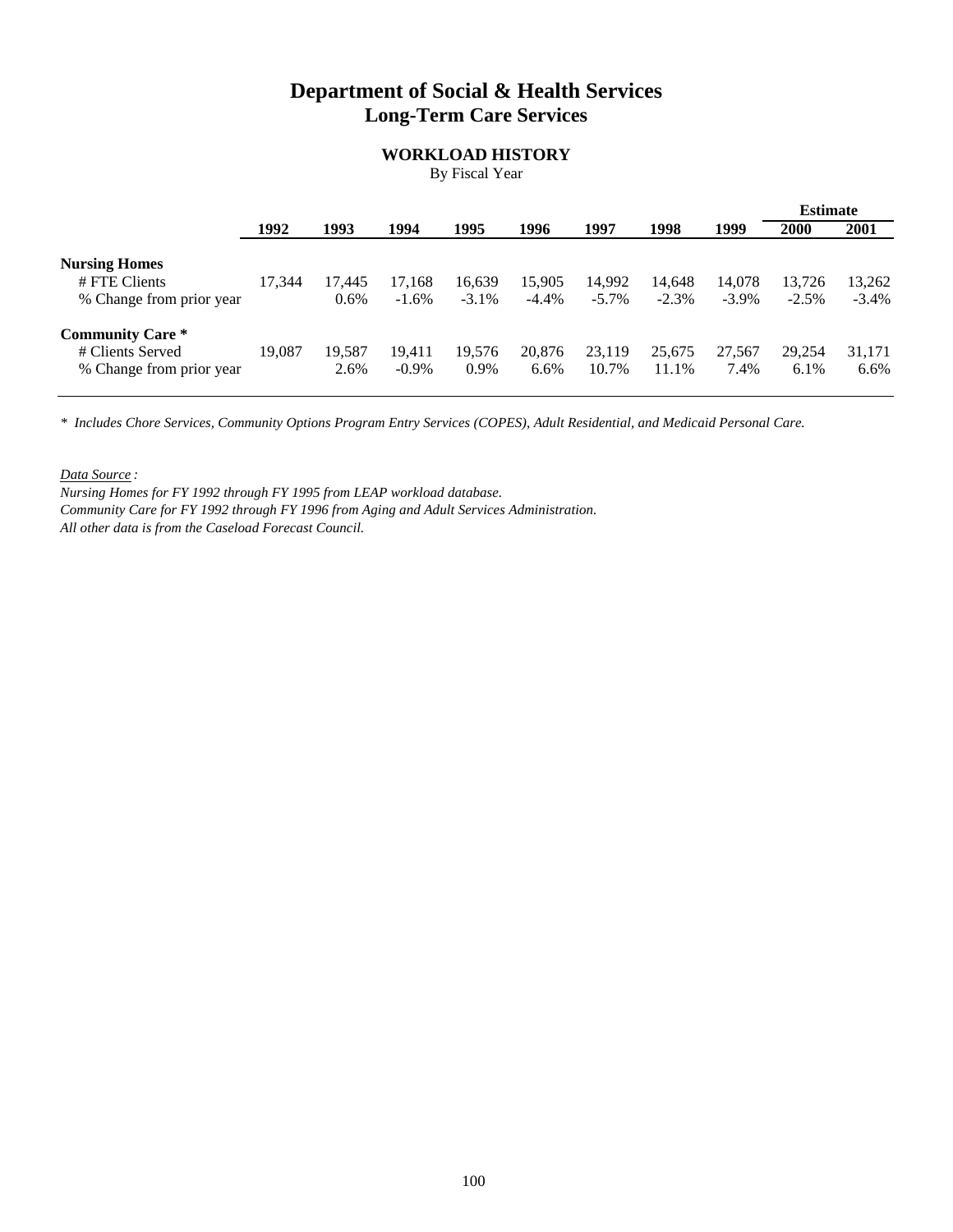### **Department of Social and Health Services Economic Services**

(Dollars in Thousands)

|     |                                            | GF-S           | <b>Other</b> | <b>Total</b> |
|-----|--------------------------------------------|----------------|--------------|--------------|
|     | 1999-01 Original Appropriations            | 898,737        | 1,251,712    | 2,150,449    |
|     | <b>Total Maintenance Changes</b>           | 6,122          | $-43,777$    | $-37,655$    |
|     | <b>Policy Changes</b>                      |                |              |              |
|     | <b>OFM</b> Studies                         | $\overline{0}$ | 500          | 500          |
|     | Increase Child Care Funding                | $\Omega$       | 12,888       | 12,888       |
| 3.  | Food Assistance Program Projection         | $-6,428$       | $\theta$     | $-6,428$     |
|     | Finance GA-H & Part of FAP w/TANF          | $-2,819$       | 2,819        | 0            |
| 5.  | <b>Unearned Child Support Incentives</b>   | 31             | $-31$        | $\theta$     |
| 6.  | <b>Increased Costs for Cnty Legal Svcs</b> | 554            | 1,077        | 1,631        |
|     | Medicaid Eligibility (HB 2686)             | $-282$         | $-282$       | $-564$       |
| 8.  | <b>Child Support Technical Amendment</b>   | $-7$           | $-15$        | $-22$        |
| 9.  | Meet Federal Welfare Reform Rules          | $-44,400$      | 36,000       | $-8,400$     |
| 10. | <b>Administrative Efficiency Savings</b>   | $-12,519$      | $\theta$     | $-12,519$    |
| 11. | <b>Banking Fees</b>                        | 88             | 172          | 260          |
| 12. | <b>Eligibility Streamlining</b>            | $-284$         | $-207$       | $-491$       |
| 13. | Reduce Supervisors in Child Support        | $-138$         | $-275$       | $-413$       |
|     | <b>Total Policy Changes</b>                | $-66,204$      | 52,646       | $-13,558$    |
|     | 1999-01 Revised Appropriations             | 838,655        | 1,260,581    | 2,099,236    |
|     | Fiscal Year 2000 Total                     | 427,742        | 609,890      | 1,037,632    |
|     | Fiscal Year 2001 Total                     | 410,913        | 650,691      | 1,061,604    |

- 1. **OFM Studies** Temporary Assistance for Needy Families (TANF) funding is provided to support three studies to be conducted by the Office of Financial Management (OFM). The first study will review options for setting payment rates for subsidized child care. The second study will review the various means-tested programs throughout state government that are provided to low-income families with children. The third study will review the best method for coordinating and consolidating child care and early education programs funded by state government. (General Fund-Federal)
- 2. **Increase Child Care Funding** Funding is enhanced for subsidized child care, which supports an increasing number of low-income working families. (General Fund-Federal)
- 3. **Food Assistance Program Projection** Funding is reduced due to lower projected expenditures for the state food assistance program for legal immigrants who are not eligible for federal food stamps. (General Fund-State)
- 4. **Finance GA-H & Part of FAP w/TANF** State funding is reduced by refinancing both the General Assistance program for children who live with court appointed guardians or custodians (GA-H) and a portion of the state food assistance program (FAP) with TANF block grant or TANF maintenance of effort dollars. (General Fund-State, General Fund-Federal)
- 5.**Unearned Child Support Incentives** State funding is provided in FY 2000 to cover the projected shortfall in federal performance incentive dollars for the state child support system. (General Fund-State, General Fund-Local)
- 6.**Increased Costs for Cnty Legal Svcs** Funding is provided for increased county legal services costs for child support enforcement. The Department shall ensure that these increased costs do not drop its cost effectiveness ratio for federal incentive payments below the \$5 threshold in the federal performance incentive formula. (General Fund-State, General Fund-Federal)
- 7.**Medicaid Eligibility (HB 2686)** Chapter 218, Laws of 2000 (HB 2686 - Public Assistance Income and Resources), simplifies the process for determining continuing medicaid eligibility for families getting off TANF. This results in savings in the community service offices. (General Fund-State, General Fund-Federal)
- 8.**Child Support Technical Amendment** Funding is provided for Chapter 86, Laws of 2000 (HB 2579 - Federal Welfare Reform Act), which changes the provisions of the Personal Responsibility and Work Opportunity Reconciliation Act that apply to the child support program. The savings are achieved by allowing child support orders to be issued by regular mail delivery instead of personal delivery. (General Fund-State, General Fund-Federal)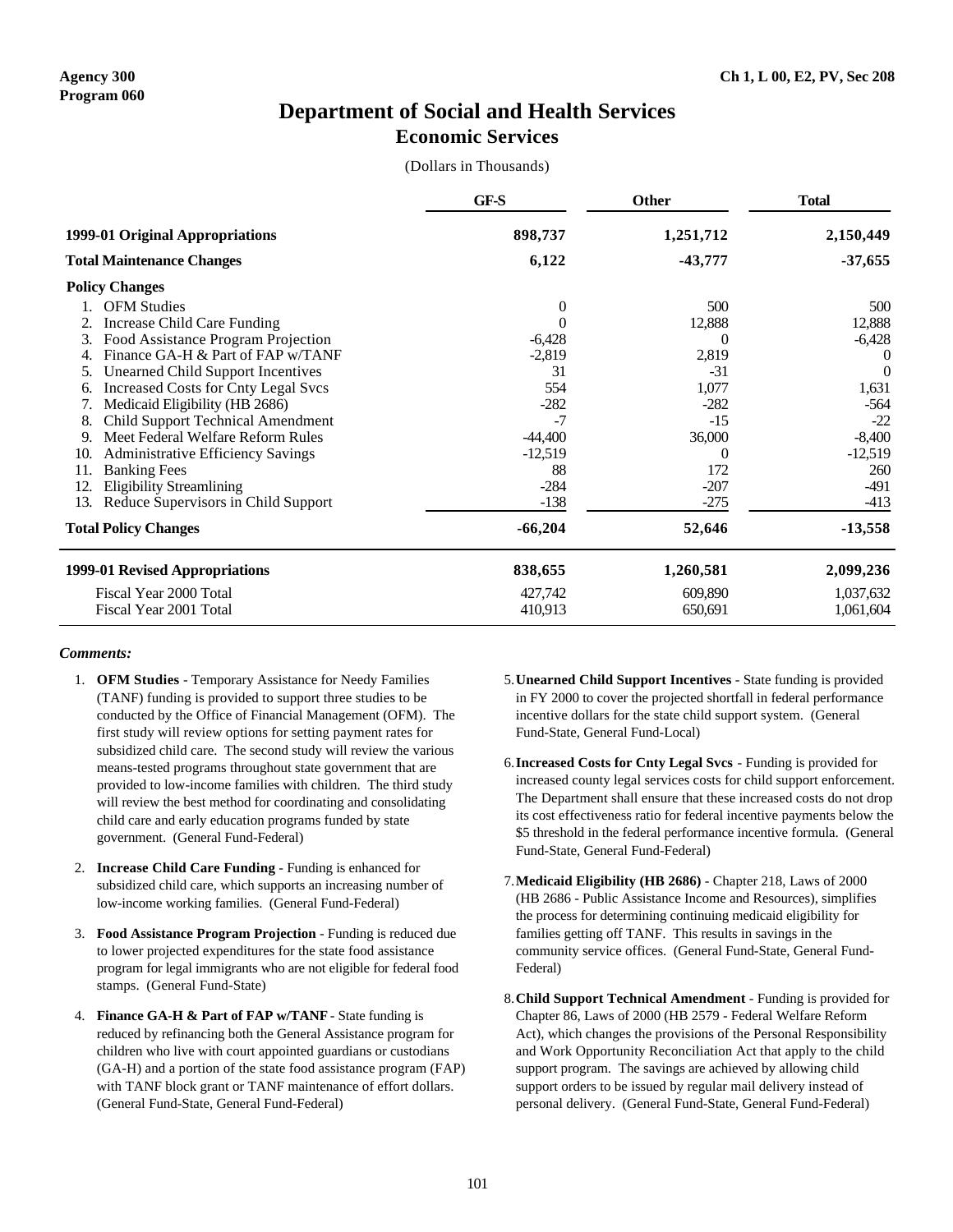## **Department of Social and Health Services Economic Services**

- 9. **Meet Federal Welfare Reform Rules** State funds reserved for possible TANF penalties are eliminated and the state's required maintenance of effort level is reduced to 75 percent of historical levels rather than 80 percent. This is made possible by the WorkFirst program successfully fulfilling all federal welfare reform work participation requirements. (General Fund-State, General Fund-Federal)
- 10. **Administrative Efficiency Savings** Funding is reduced for staff that were hired to reduce the food stamp error rate. The error rate has been reduced, therefore funding for these staff is no longer necessary. (General Fund-State)
- 11. **Banking Fees** Funding is provided to cover the costs of banking fees for the Division of Child Support (DCS). DCS maintains a contractual relationship with a financial institution to provide banking services for the DSHS Child Support Services Account. Due to low interest rates, requirements to disburse funds within 48 hours, and an increase in the number of transactions, the costs associated with banking services are out-pacing earnings. (General Fund-State, General Fund-Federal)
- 12. **Eligibility Streamlining** Ten staff are eliminated by July 2001 as a result of improvements in work practices and supporting technologies used by community service offices. (General Fund-State, General Fund-Federal)
- 13. **Reduce Supervisors in Child Support** Six managers are eliminated by July 2000 as a result of consolidation, elimination, or redistribution of work in DCS. (General Fund-State, General Fund-Federal)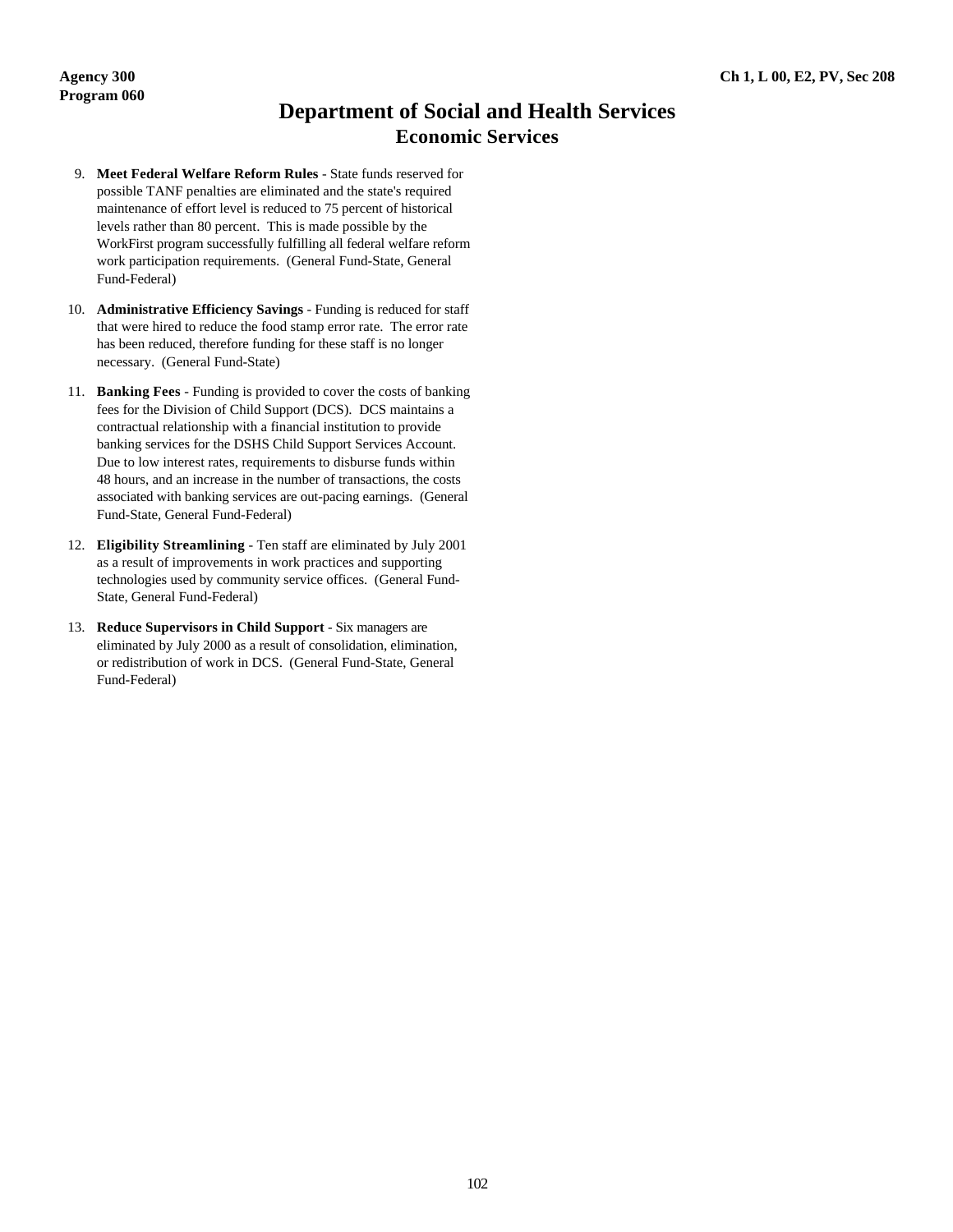## **Department of Social & Health Services Economic Services**

### **WORKLOAD HISTORY**

By Fiscal Year

**Estimate**

|                                                                                 |        |                 |                 |                     |                     |                    |                    |                    | <b>Estimate</b>    |                    |
|---------------------------------------------------------------------------------|--------|-----------------|-----------------|---------------------|---------------------|--------------------|--------------------|--------------------|--------------------|--------------------|
|                                                                                 | 1992   | 1993            | 1994            | 1995                | 1996                | 1997               | 1998               | 1999               | 2000               | 2001               |
| <b>SSI State Supplement</b><br>Avg Monthly Caseload<br>% Change from prior year | 62,532 | 69,332<br>10.9% | 76,518<br>10.4% | 82,249<br>7.5%      | 86,299<br>4.9%      | 87,674<br>1.6%     | 88,006<br>0.4%     | 89.176<br>1.3%     | 91,280<br>2.4%     | 92,878<br>1.8%     |
| <b>General Assistance *</b><br>Avg Monthly Caseload<br>% Change from prior year | 16,326 | 16,683<br>2.2%  | 17.617<br>5.6%  | 18,371<br>4.3%      | 18,074<br>$-1.6\%$  | 18,155<br>0.4%     | 17,657<br>$-2.7\%$ | 17.129<br>$-3.0\%$ | 16,395<br>$-4.3\%$ | 16,187<br>$-1.3\%$ |
| <b>TANF Cases **</b><br>Avg Monthly Caseload<br>% Change from prior year        | 99.012 | 102.306<br>3.3% | 104.626<br>2.3% | 104.472<br>$-0.1\%$ | 101.136<br>$-3.2\%$ | 97,309<br>$-3.8\%$ | 84.685<br>$-13.0%$ | 67.475<br>$-20.3%$ | 58.421<br>$-13.4%$ | 55,874<br>$-4.4\%$ |
| <b>Child Care</b><br>Avg # Children Served/Month<br>% Change from prior year    | 21,436 | 27,142<br>26.6% | 29,772<br>9.7%  | 32,757<br>10.0%     | 30,636<br>$-6.5\%$  | 33,309<br>8.7%     | 41,707<br>25.2%    | 51,187<br>22.7%    | 56,798<br>11.0%    | 59,922<br>5.5%     |

*\* FY 1992 through FY 2000 includes General Assistance-Unemployable (GA-U), General Assistance-Unemployable with expedited medical (GA-X), and General Assistance for children living with legal guardians (GA-H). Starting in FY 2001 GA-H cases are covered by TANF funding and are moved out of the General Assistance estimate into the TANF Cases estimate. Data collection changed to the Caseload Analysis and Reporting Database (CARD) system in FY 1998. To provide comparable data, monthly caseload data from FY 1992-1997 have been adjusted to reflect the CARD system, which is 7.05 percent higher on average than the previous Average Grant method.*

*\*\* Includes General Assistance-Pregnant Women (GA-S) cases, which will be integrated into the Temporary Assistance for Needy Families (TANF) caseload during the 1999-01 biennium. Also includes GA-H cases starting in FY 2001 (see note above). To provide comparable data, monthly caseload data from FY 1992-1997 have been adjusted to reflect the CARD system, which is 7.08 percent higher on average than the previous Average Grant method.*

*Data Source :*

*FY 1992 through FY 1999 SSI State Supplement and General Assistance actuals from the Caseload Forecast Council.*

*FY 1992 through FY 1999 TANF Cases and Child Care actuals from DSHS Budget Division.*

*FY 2000 and FY 2001 estimates represent legislative budget assumptions, based upon forecasts provided by the Caseload Forecast Council and the DSHS Budget Division.*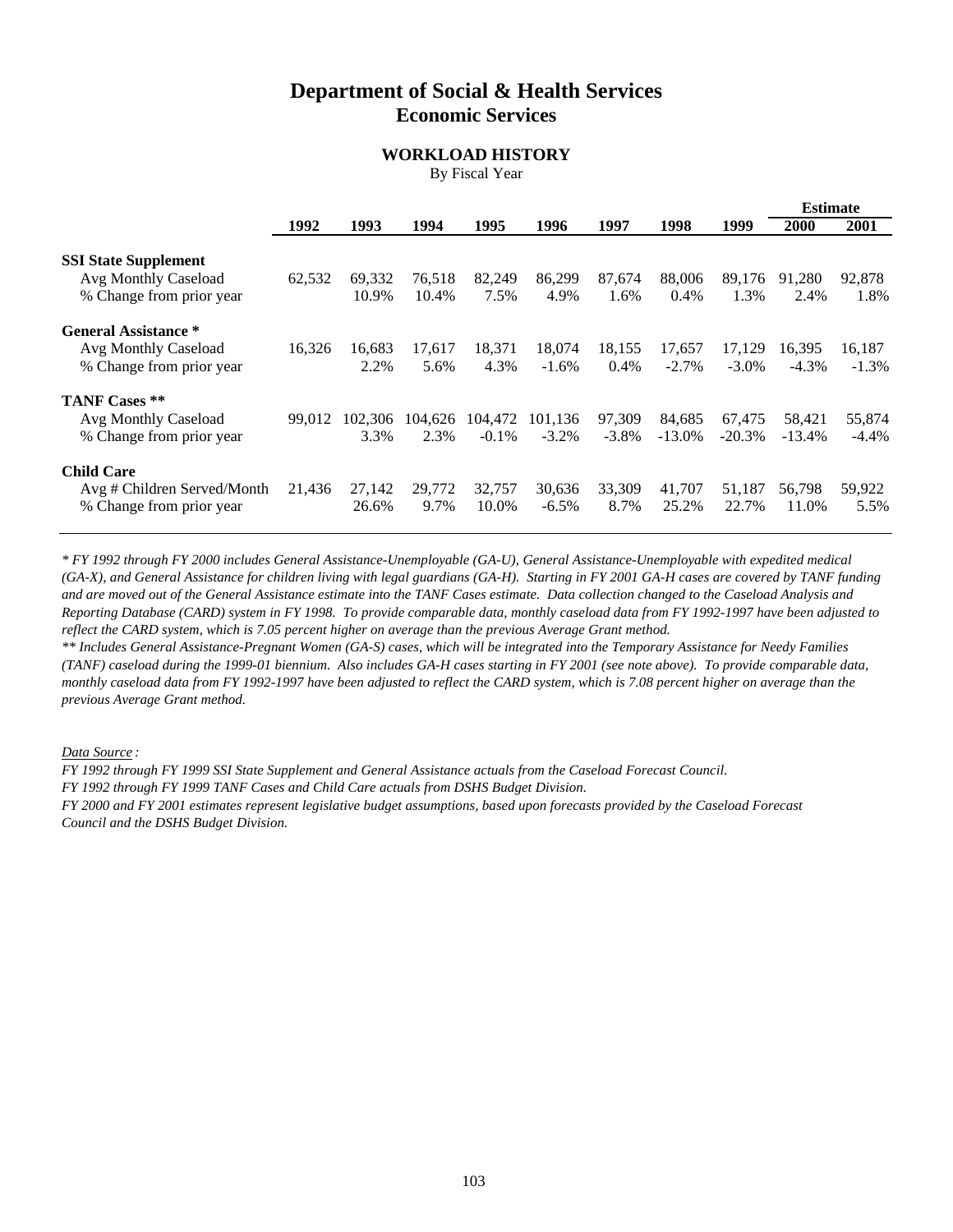### **Department of Social and Health Services Alcohol & Substance Abuse**

(Dollars in Thousands)

|                                                                                            | GF-S                       | <b>Other</b>                 | <b>Total</b><br>219,123       |  |
|--------------------------------------------------------------------------------------------|----------------------------|------------------------------|-------------------------------|--|
| 1999-01 Original Appropriations                                                            | 43,309                     | 175,814                      |                               |  |
| <b>Total Maintenance Changes</b>                                                           | $-43$                      | $-427$                       | $-470$                        |  |
| <b>Policy Changes</b><br>Drug Courts<br>Transfer from DCTED<br><b>Total Policy Changes</b> | $\theta$<br>173<br>173     | 442<br>$\overline{0}$<br>442 | 442<br>173<br>615             |  |
| 1999-01 Revised Appropriations<br>Fiscal Year 2000 Total<br>Fiscal Year 2001 Total         | 43,439<br>21.338<br>22,101 | 175,829<br>87,275<br>88,554  | 219,268<br>108.613<br>110,655 |  |

- 1. **Drug Courts** Funding is provided for drug courts in King, Pierce, and Spokane Counties. Research indicates that drug courts provide savings for state and local governments, because program participants are less likely to re-offend, resulting in reduced jail, court, and treatment costs. These three drug courts will receive state assistance equal to one half of their net federal funding loss from FY 2000 to FY 2001. The balance in drug court funding will come from savings at the local level. (Public Safety and Education Account-State)
- 2. **Transfer from DCTED** Funding is transferred from the Department of Community, Trade and Economic Development (DCTED) for services to women who give birth to infants exposed to non-prescription use of controlled substances and/or abuse of alcohol by the mother during pregnancy. This will consolidate funding for this program within the Division of Alcohol and Substance Abuse. (General Fund-State)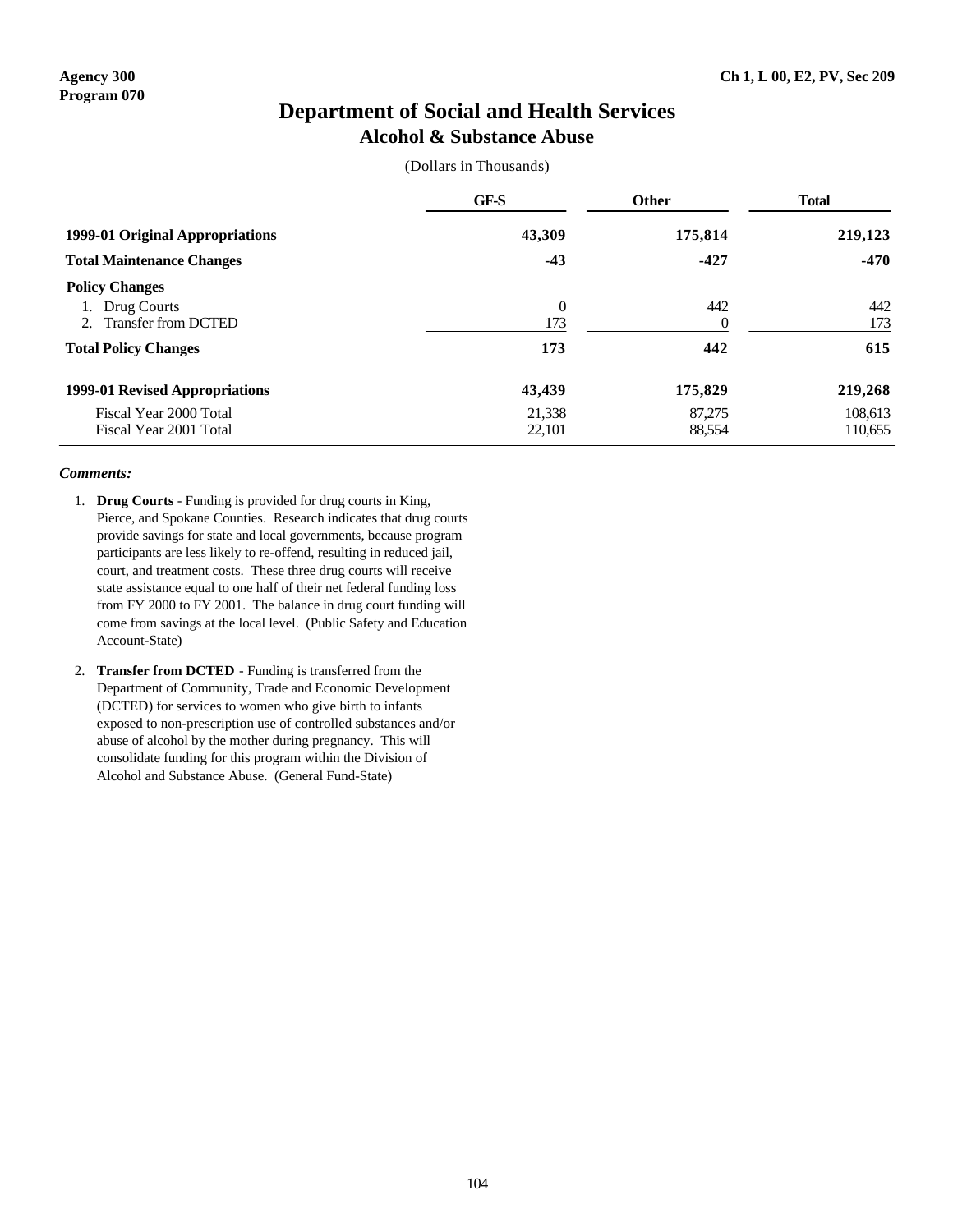## **Department of Social & Health Services Alcohol & Substance Abuse**

### **WORKLOAD HISTORY**

By Fiscal Year

|                                                            |       |                 |                   |               |               |                   |                   |                   | <b>Estimate</b> |                  |
|------------------------------------------------------------|-------|-----------------|-------------------|---------------|---------------|-------------------|-------------------|-------------------|-----------------|------------------|
|                                                            | 1992  | 1993            | 1994              | 1995          | 1996          | 1997              | 1998              | 1999              | 2000            | 2001             |
| <b>ADATSA - Assessment</b>                                 |       |                 |                   |               |               |                   |                   |                   |                 |                  |
| <b>Avg Monthly Assessments</b><br>% Change from prior year | 1,168 | 1,199<br>2.7%   | 1,195<br>$-0.3\%$ | 1,278<br>6.9% | 1,284<br>0.5% | 1,199<br>$-6.6\%$ | 1,194<br>$-0.4\%$ | 1,162<br>$-2.7\%$ | 1,230<br>5.9%   | 1,230<br>$0.0\%$ |
| <b>ADATSA - Outpatient Treatment</b>                       |       |                 |                   |               |               |                   |                   |                   |                 |                  |
| Avg Monthly Admissions<br>% Change from prior year         | 345   | 320<br>$-7.2%$  | 272<br>$-15.0\%$  | 295<br>8.5%   | 325<br>10.2%  | 308<br>$-5.2\%$   | 322<br>4.5%       | 340<br>5.6%       | 303<br>$-10.9%$ | 303<br>$0.0\%$   |
| <b>ADATSA - Residential</b>                                |       |                 |                   |               |               |                   |                   |                   |                 |                  |
| Avg Monthly Admissions<br>% Change from prior year         | 585   | 519<br>$-11.3%$ | 586<br>12.9%      | 608<br>3.8%   | 610<br>0.3%   | 631<br>3.4%       | 673<br>6.7%       | 633<br>$-5.9\%$   | 531<br>$-16.1%$ | 531<br>$0.0\%$   |

*The Alcoholism and Drug Addiction Treatment and Support Act (ADATSA) was established in 1987. Workloads in ADATSA services are limited to openings available.*

*Data Source :*

*FY 1992 through FY 1999 actuals provided by the DSHS Budget Division.* 

*FY 2000 and FY 2001 estimates provided by the Division of Alcohol & Substance Abuse.*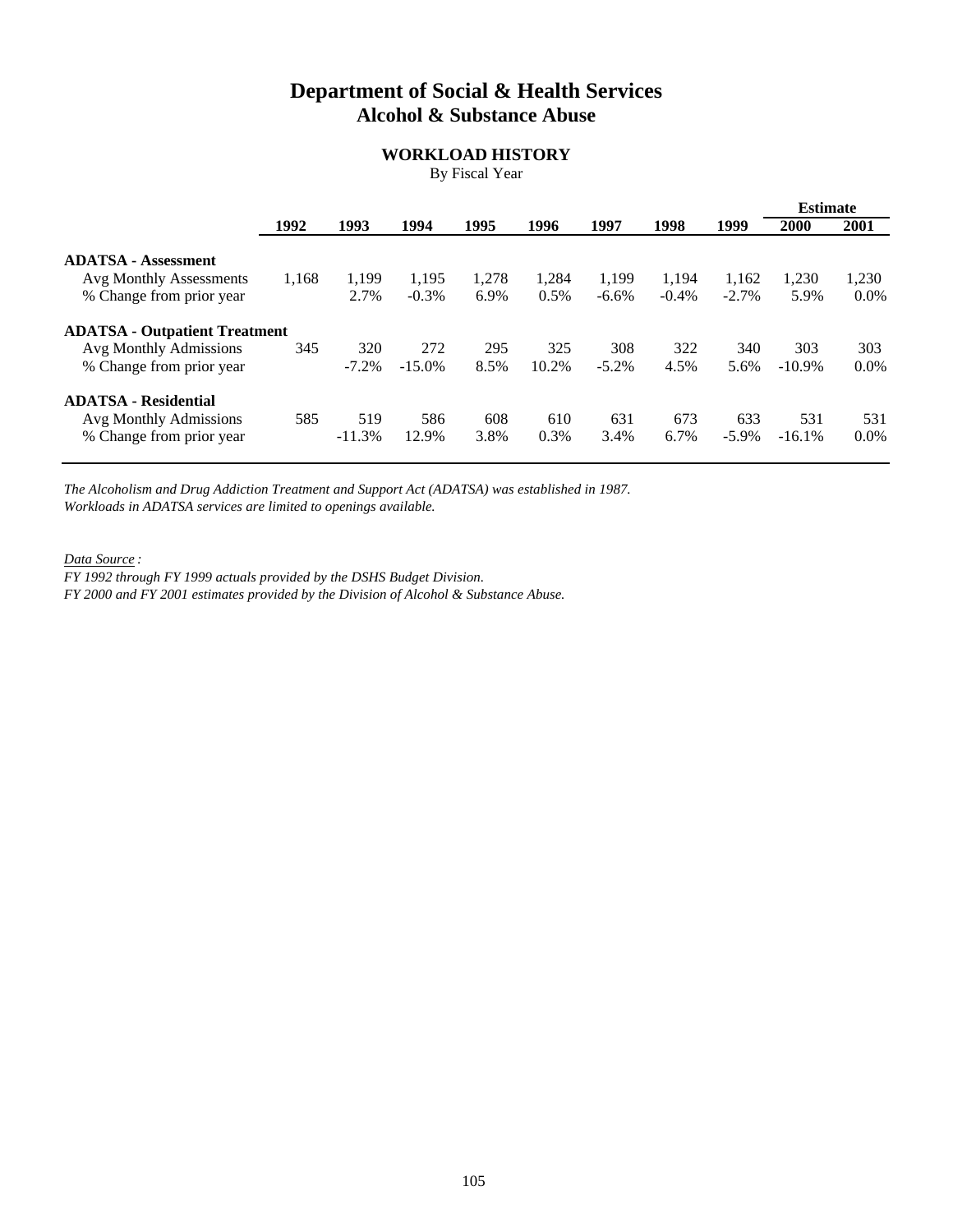## **Department of Social and Health Services Medical Assistance Payments**

(Dollars in Thousands)

|                                                | GF-S      | <b>Other</b> | <b>Total</b> |  |
|------------------------------------------------|-----------|--------------|--------------|--|
| 1999-01 Original Appropriations                | 1,506,938 | 3,064,120    | 4,571,058    |  |
| <b>Total Maintenance Changes</b>               | 68,171    | 73,821       | 141,992      |  |
| <b>Policy Changes</b>                          |           |              |              |  |
| Pharmacy Lawsuit                               | 5,606     | 5,394        | 11,000       |  |
| <b>Public Hospital Payments</b>                |           | 30,117       | 30,117       |  |
| Primary Care Study<br>3.                       | 49        | 49           | 98           |  |
| <b>TANF Assets Disregard</b>                   | 290       | 298          | 588          |  |
| Medicaid Fraud & Abuse Detection               | $-2,626$  | $-2,778$     | $-5,404$     |  |
| Maximize ProShare Reimbursement                | $\Omega$  | 125,092      | 125,092      |  |
| Restore Low-Income DSH                         | 3,067     | 3,333        | 6,400        |  |
| <b>Prescription Drug Program Savings</b><br>8. | $-2,538$  | $-2,462$     | $-5,000$     |  |
| Pharmacy Benefit Management<br>9.              | 113       | 113          | 226          |  |
| <b>Insurance Market Reform</b><br>10.          | 121       | 411          | 532          |  |
| <b>Total Policy Changes</b>                    | 4,082     | 159,567      | 163,649      |  |
| 1999-01 Revised Appropriations                 | 1,579,191 | 3,297,508    | 4,876,699    |  |
| Fiscal Year 2000 Total                         | 744,327   | 1,629,958    | 2,374,285    |  |
| Fiscal Year 2001 Total                         | 834,864   | 1,667,550    | 2,502,414    |  |

- 1. **Pharmacy Lawsuit** Funding is provided for implementation of the lawsuit settlement in the case of Allenmore Pharmacy, Inc. et al v. Department of Social and Health Services. The lawsuit was for recovery of damages allegedly incurred by pharmacies because the Department did not fully specify in the Washington Administrative Code its procedures for establishing prescription drug payment levels. (General Fund-State, General Fund-Federal)
- 2. **Public Hospital Payments** Contingent on federal approval of a new methodology for reimbursing the state teaching hospitals, \$7 million of additional disproportionate share hospital (DSH) funding is to be distributed to the public hospital districts, of which \$2 million is to be provided to the state teaching hospitals. (Health Services Account, General Fund-Federal)
- 3. **Primary Care Study** Funding is provided for the Department of Social and Health Services (DSHS) and the Health Care Authority to study how public payment rates for primary health care services compare with those paid by commercial insurers; the level of publicly-funded clients and at what level these clients constitute a disproportionate share of a primary care practice; and what impact such a level has on the practice's financial viability. (General Fund-State, General Fund-Federal)
- 4. **TANF Assets Disregard** Chapter 218, Laws of 2000 (HB 2686), provides that assets are no longer to be considered when determining continued Medicaid eligibility for persons on Temporary Assistance for Needy Families (TANF). This change is expected to result in an additional 175 adults per month being covered by Medicaid during the second year of the biennium. (General Fund-State, General Fund-Federal)
- 5.**Medicaid Fraud & Abuse Detection** Savings are achieved from a new fraud and abuse detection program implemented by DSHS. The new program will help identify potential fraud and abuse cases and achieve increased cost recoveries in the Long Term Care, Medical Assistance, and Developmental Disabilities programs. (General Fund-State, General Fund-Federal)
- 6.**Maximize ProShare Reimbursement** On a one-time basis, the state will be able to claim three Pro-Share intergovernmental transfer payments in the 1999-2001 biennium, rather than two, as originally budgeted. In addition, the maximum amount available to claim is greater than budgeted. (General Fund-Federal, Health Services Account)
- 7.**Restore Low-Income DSH** Funding is provided to restore the low-income DSH program to the same level as during the 1997-99 biennium. (General Fund-State, General Fund-Federal)
- 8.**Prescription Drug Program Savings** The Department is to take a number of steps to control costs while maintaining or improving patient care in its prescription drug program. Actions which are expected to result in immediate savings, in FY 2001, include: (1) establishing the maximum allowable cost for certain drugs by conducting in-state average wholesale price surveys, rather than relying upon nationwide data; (2) working with pharmacists to steer patients with gastro-intestinal reflux disease away from nonsteroidal anti-inflammatory drugs through prior authorization on certain prescriptions; and (3) no longer paying for certain drugs which the federal Medicare program will now purchase for certain recipients. Additional staffing is also provided for the Department to conduct the in-state maximum allowable cost surveys. (General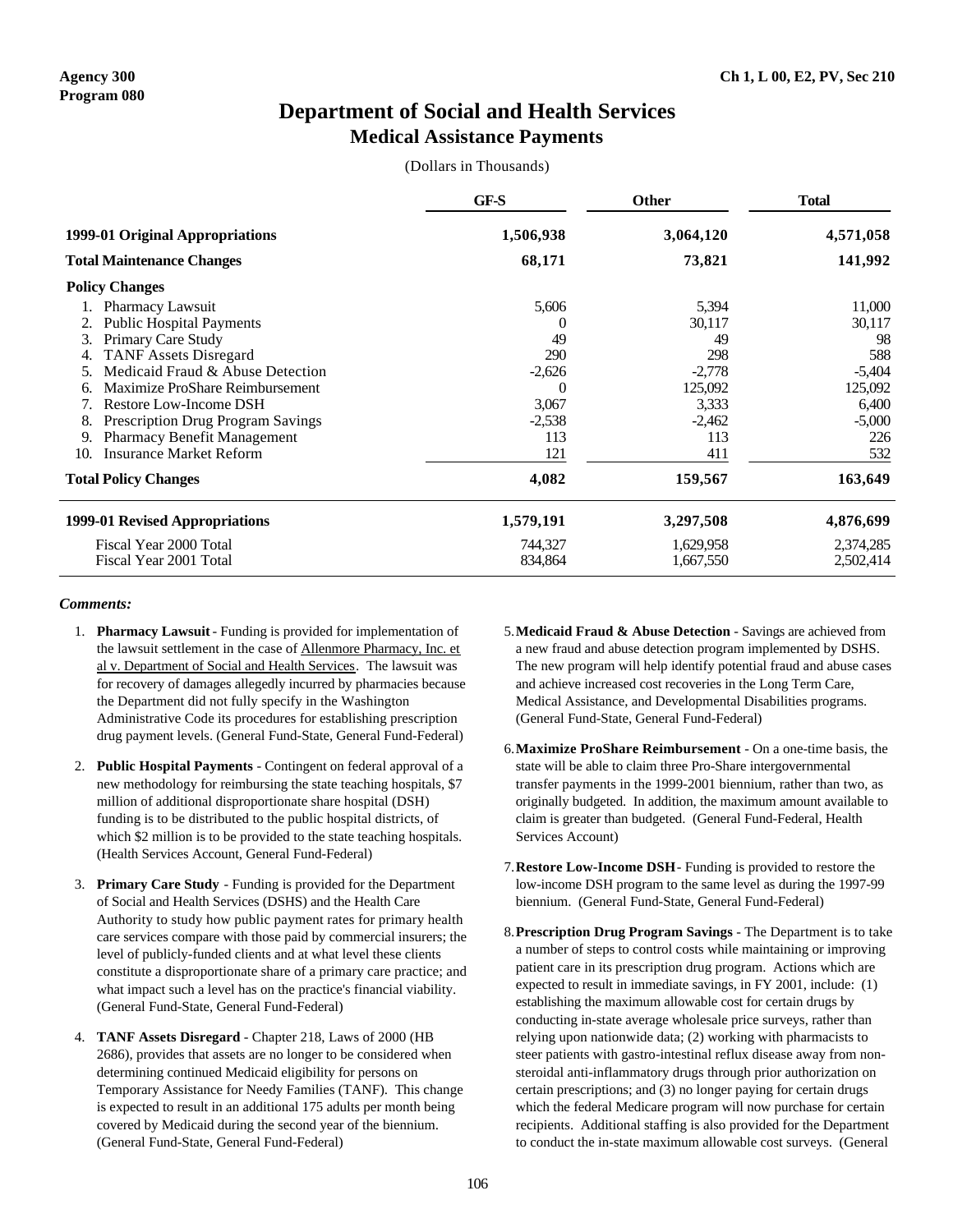## **Department of Social and Health Services Medical Assistance Payments**

Fund-State, General Fund-Federal)

- 9. **Pharmacy Benefit Management** Funding is provided for the Department to research disease management programs, which have proven effective with similar populations in other states, and to work with concerned provider and consumer groups to adapt them to Washington's service delivery system. Second, resources are provided for the Drug Utilization and Education Council to develop a proposed therapeutic substitution program for at least two classes of drugs. Prior to implementing either strategy, the Department is to report to the appropriate committees of the Legislature on its proposed approach. (General Fund-State, General Fund-Federal)
- 10. **Insurance Market Reform** Chapter 79, Laws of 2000 (E2SSB 6067), seeks to increase the availability of individual insurance coverage by providing for expanded enrollment in the Washington State High-Risk Insurance Pool (WSHIP). The amount by which WSHIP claims exceed the premiums paid by enrollees will be covered through assessments on insurance carriers, who are likely to pass the cost on in the premiums they charge other purchasers. Funding is provided to cover the projected impact of these assessments on calendar year 2001 Medicaid managed care rates. (General Fund-State, Health Services Account, General Fund-Federal)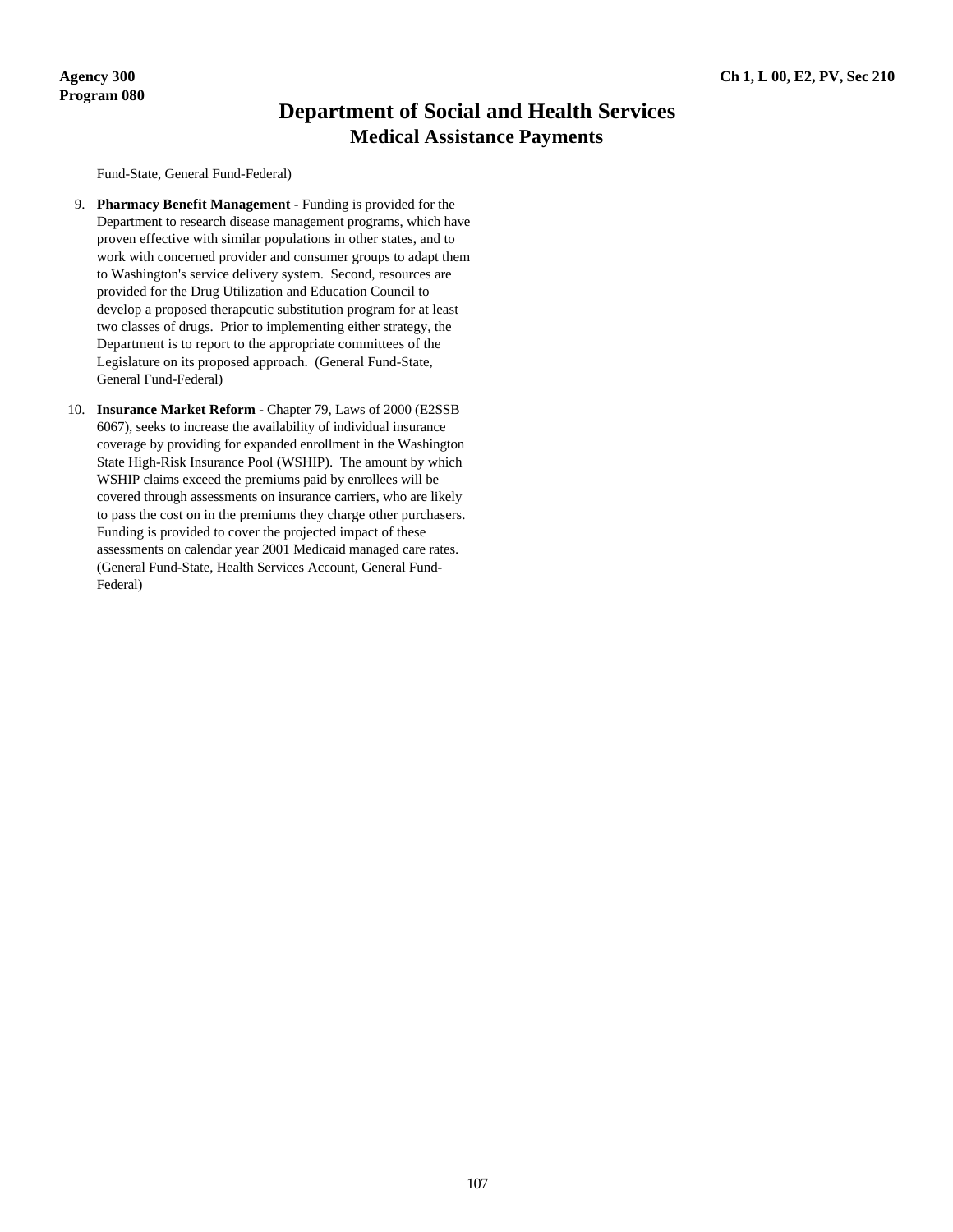## **Department of Social & Health Services Medical Assistance Payments**

### **WORKLOAD HISTORY**

By Fiscal Year

|                                                              |                  |                 |                 |                 |                 |                 |                 |                    | <b>Estimate</b> |                 |
|--------------------------------------------------------------|------------------|-----------------|-----------------|-----------------|-----------------|-----------------|-----------------|--------------------|-----------------|-----------------|
|                                                              | 1992             | 1993            | 1994            | 1995            | 1996            | 1997            | 1998            | 1999               | 2000            | 2001            |
| <b>Categorically Needy</b>                                   | 473,222          | 520,569         | 559,686         | 613,968         | 653,083         | 697,456         | 705,378         | 690,373            | 718,857         | 727,262         |
| <b>AFDC/TANF</b>                                             | 301,760          | 319,499         | 329,660         | 329,519         | 320,540         | 310,247         | 287,012         | 254,037            | 252,769         | 231,751         |
| Elderly                                                      | 34,397           | 35,365          | 35,823          | 36,892          | 38,716          | 42,050          | 45,081          | 47,115             | 49,838          | 51,528          |
| Disabled                                                     | 67,904           | 77,335          | 85,454          | 91,261          | 94,848          | 94,962          | 95,168          | 96,344             | 98,339          | 101,118         |
| Non-AFDC Children                                            | 42,669           | 59,511          | 75,602          | 121,343         | 162,748         | 211,707         | 239,688         | 253,365            | 277,798         | 301,332         |
| Non-AFDC Pregnant Women                                      | 14,201           | 15,734          | 17,845          | 18,299          | 19,043          | 20,853          | 21,624          | 21,877             | 20,992          | 21,619          |
| <b>Undocumented Children</b>                                 | 11,127           | 10,911          | 12,361          | 12,786          | 13,000          | 13,468          | 13,047          | 13,299             | 15,098          | 16,303          |
| <b>Medicare Beneficiaries</b>                                | 1,164            | 2,214           | 2,941           | 3,868           | 4,188           | 4,169           | 3,758           | 4,336              | 4,023           | 3,611           |
| <b>Medically Needy</b>                                       | 17,616           | 18,151          | 17,012          | 14,425          | 11,395          | 10,245          | 11,096          | 11,670             | 13,122          | 14,180          |
| AFDC-Related                                                 | 6,934            | 7,126           | 5,822           | 3,895           | 1,433           | $\theta$        | $\theta$        | $\theta$           | $\theta$        | $\Omega$        |
| Elderly                                                      | 5,169            | 5,163           | 5,208           | 4,837           | 4,295           | 4,341           | 4,663           | 4,908              | 5,804           | 6,504           |
| Disabled                                                     | 4,752            | 5,246           | 5,537           | 5,559           | 5,576           | 5,765           | 6,357           | 6,662              | 7,227           | 7,585           |
| All Others                                                   | 761              | 616             | 445             | 134             | 91              | 139             | 76              | 100                | 91              | 91              |
| <b>Children's Health Insurance Program*</b>                  |                  |                 |                 |                 |                 |                 |                 |                    | 3,074           | 7,800           |
| <b>General Assistance/ADATSA</b>                             |                  |                 |                 |                 |                 |                 |                 |                    |                 |                 |
| # Persons/Month                                              | 12,243           | 10,368          | 10,049          | 10,955          | 11,786          | 12,997          | 13,165          | 12,875             | 11,392          | 10,419          |
| <b>State Medically Indigent</b>                              |                  |                 |                 |                 |                 |                 |                 |                    |                 |                 |
| # Persons/Month                                              | 2,472            | 2,640           | 2,634           | 2,407           | 2,060           | 2,003           | 2,286           | 2,235              | 2,296           | 2,296           |
| <b>Refugees</b>                                              |                  |                 |                 |                 |                 |                 |                 |                    |                 |                 |
| # Persons/Month                                              | 1,824            | 1,429           | 1,546           | 1,665           | 1,411           | 1,064           | 1,350           | 1,308              | 1,349           | 1,374           |
| <b>Total Eligibles per Month</b><br>% Change from prior year | 507,377<br>15.0% | 553,157<br>9.0% | 590,927<br>6.8% | 643,420<br>8.9% | 679,735<br>5.6% | 723,765<br>6.5% | 733,275<br>1.3% | 718,460<br>$-2.0%$ | 750,090<br>4.4% | 763,331<br>1.8% |

*\* The Children's Health Insurance Program (CHIP) begins in FY 2000. Enrollment is expected to reach the budgeted level of 10,000 children by April 2001.*

*Data Sources:*

*Fiscal Years 1992-1998: DSHS Budget Division, Office of Forecasting and Policy Analysis. Fiscal Years 1999-2001: Caseload Forecast Council.*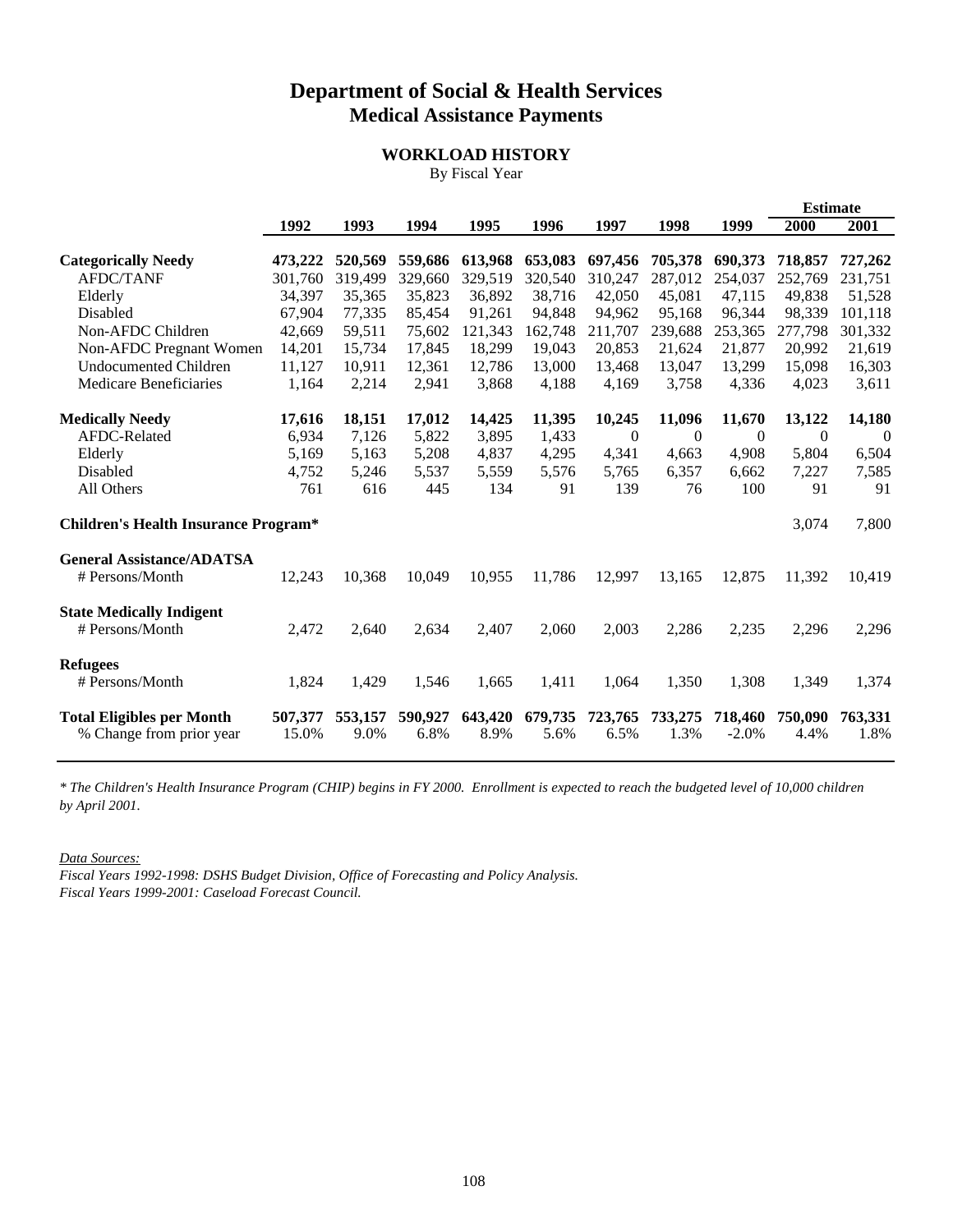## **Department of Social and Health Services Vocational Rehabilitation**

(Dollars in Thousands)

|                                                  | <b>GF-S</b>    | <b>Other</b>     | <b>Total</b>     |  |
|--------------------------------------------------|----------------|------------------|------------------|--|
| 1999-01 Original Appropriations                  | 18,038         | 84,810           | 102,848          |  |
| <b>Total Maintenance Changes</b>                 | $-633$         | $-1,039$         | $-1,672$         |  |
| 1999-01 Revised Appropriations                   | 17,405         | 83,771           | 101,176          |  |
| Fiscal Year 2000 Total<br>Fiscal Year 2001 Total | 8,770<br>8,635 | 41,320<br>42,451 | 50,090<br>51,086 |  |

#### *Comments:*

No policy changes were recommended.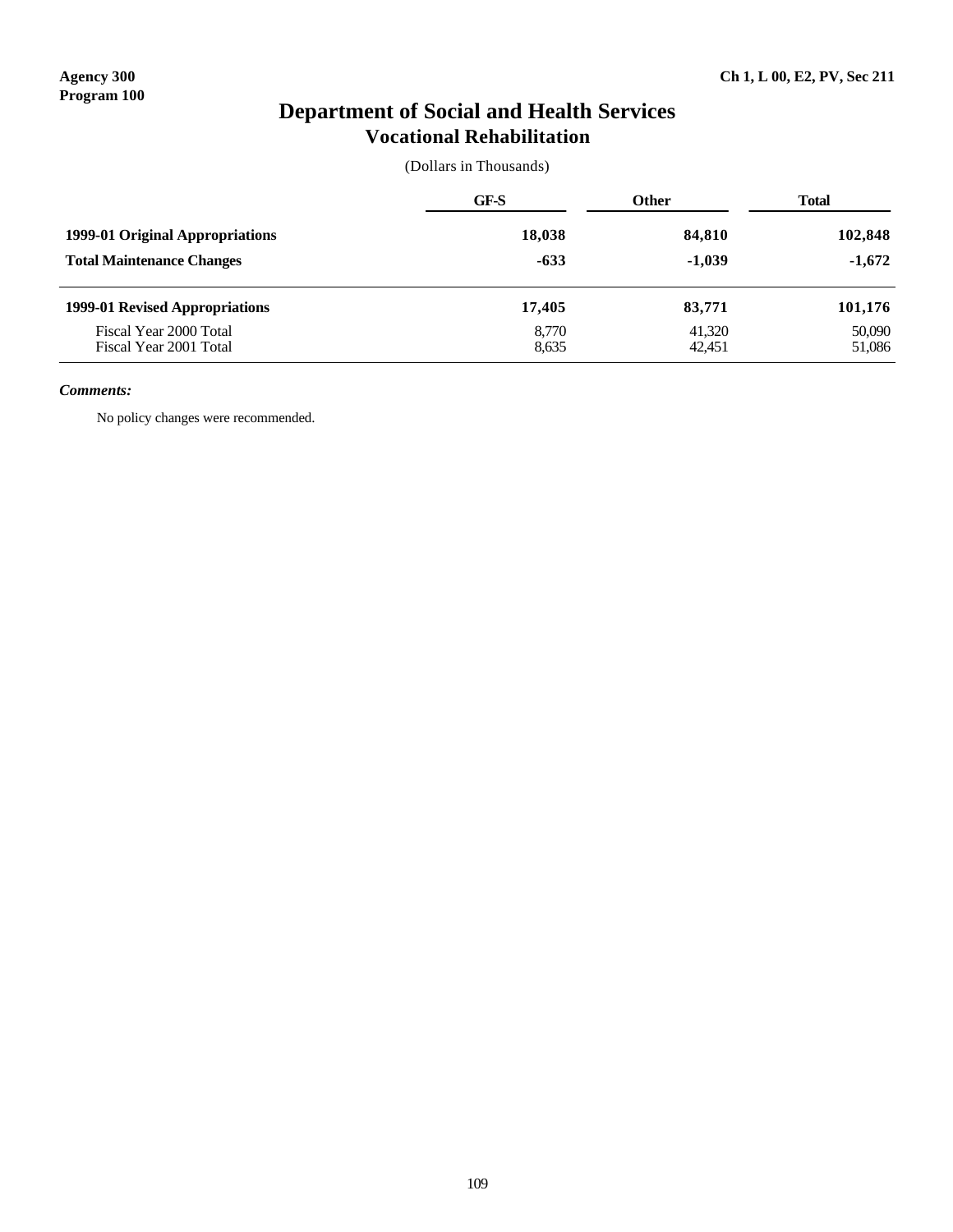## **Department of Social and Health Services Administration & Supporting Services**

(Dollars in Thousands)

|                                                                                                                     | GF-S                        | <b>Other</b>                  | <b>Total</b>                  |  |
|---------------------------------------------------------------------------------------------------------------------|-----------------------------|-------------------------------|-------------------------------|--|
| 1999-01 Original Appropriations                                                                                     | 50,895                      | 47,321                        | 98,216                        |  |
| <b>Total Maintenance Changes</b>                                                                                    | $-177$                      | $-2,107$                      | $-2,284$                      |  |
| <b>Policy Changes</b><br>Medicaid Fraud & Abuse Detection<br>2. Align Core Functions<br><b>Total Policy Changes</b> | 933<br>$-5,528$<br>$-4,595$ | 2,251<br>$-3,518$<br>$-1,267$ | 3.184<br>$-9,046$<br>$-5,862$ |  |
| 1999-01 Revised Appropriations<br>Fiscal Year 2000 Total<br>Fiscal Year 2001 Total                                  | 46,123<br>26,004<br>20,119  | 43,947<br>24.180<br>19,767    | 90,070<br>50,184<br>39,886    |  |

- 1. **Medicaid Fraud & Abuse Detection** Funding is provided for a fraud and abuse detection program. The new program will result in increased identification of potential fraud and abuse cases and increased cost recoveries and cost avoidance in the Long Term Care, Medical Assistance, and Developmental Disabilities programs. (General Fund-State, General Fund-Federal)
- 2. **Align Core Functions** The Department of Social and Health Services will selectively reduce the number of staff across the agency, resulting in a total savings of \$9,046,000. Savings are not intended to be taken from direct service staff unless justified by reduced workload or other efficiencies that will not impact licensing or certification standards. By September 1, 2000, the Department will report its plan to implement these staff reductions. (General Fund-State, General Fund-Federal)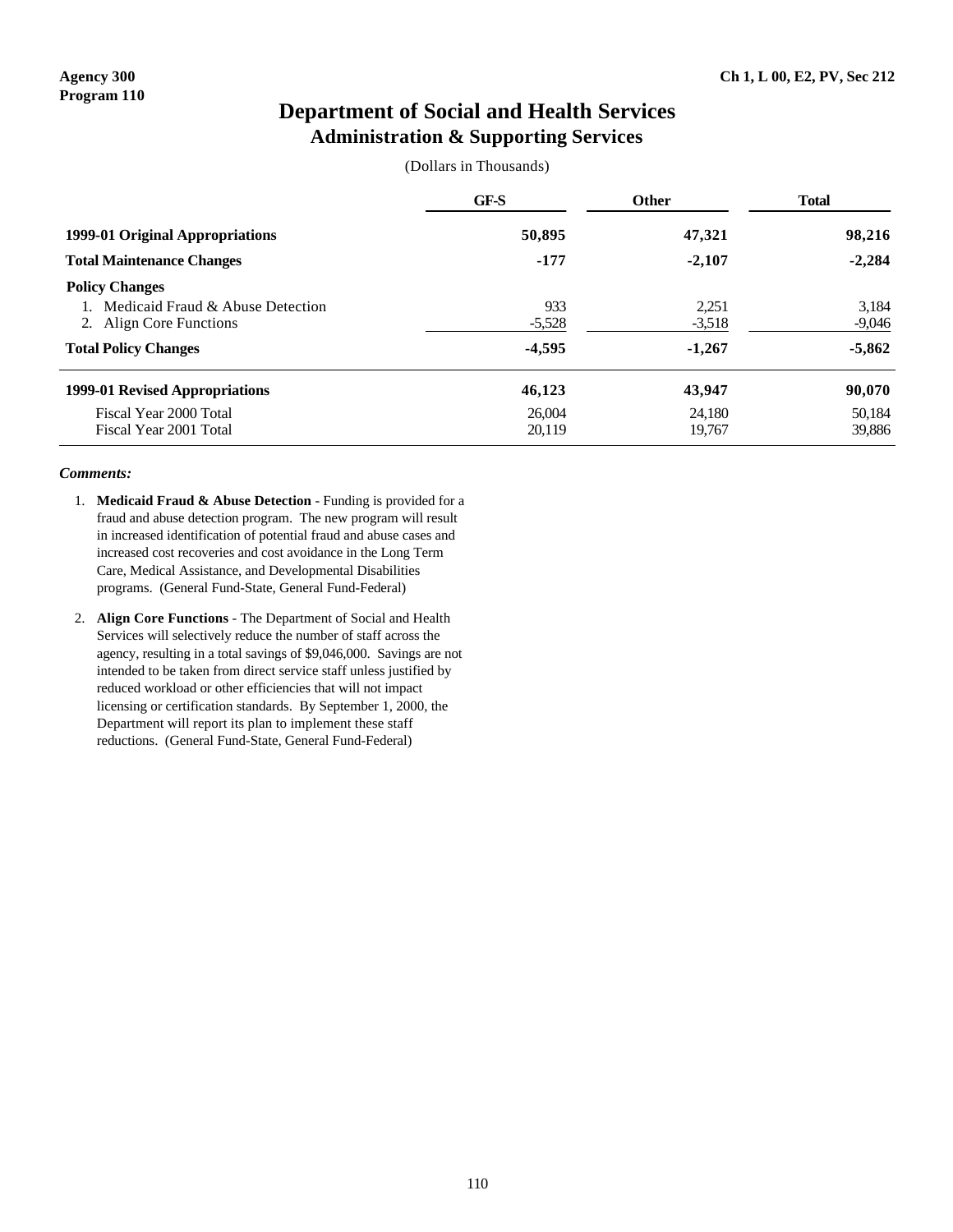## **Department of Social and Health Services Payments to Other Agencies**

(Dollars in Thousands)

|                                                  | GF-S             | <b>Other</b>     | <b>Total</b>     |
|--------------------------------------------------|------------------|------------------|------------------|
| 1999-01 Original Appropriations                  | 61,509           | 22,747           | 84,256           |
| <b>Total Maintenance Changes</b>                 | 906              | $-815$           | 91               |
| 1999-01 Revised Appropriations                   | 62,415           | 21,932           | 84,347           |
| Fiscal Year 2000 Total<br>Fiscal Year 2001 Total | 31,190<br>31,225 | 10,895<br>11,037 | 42,085<br>42,262 |

#### *Comments:*

No policy changes were recommended.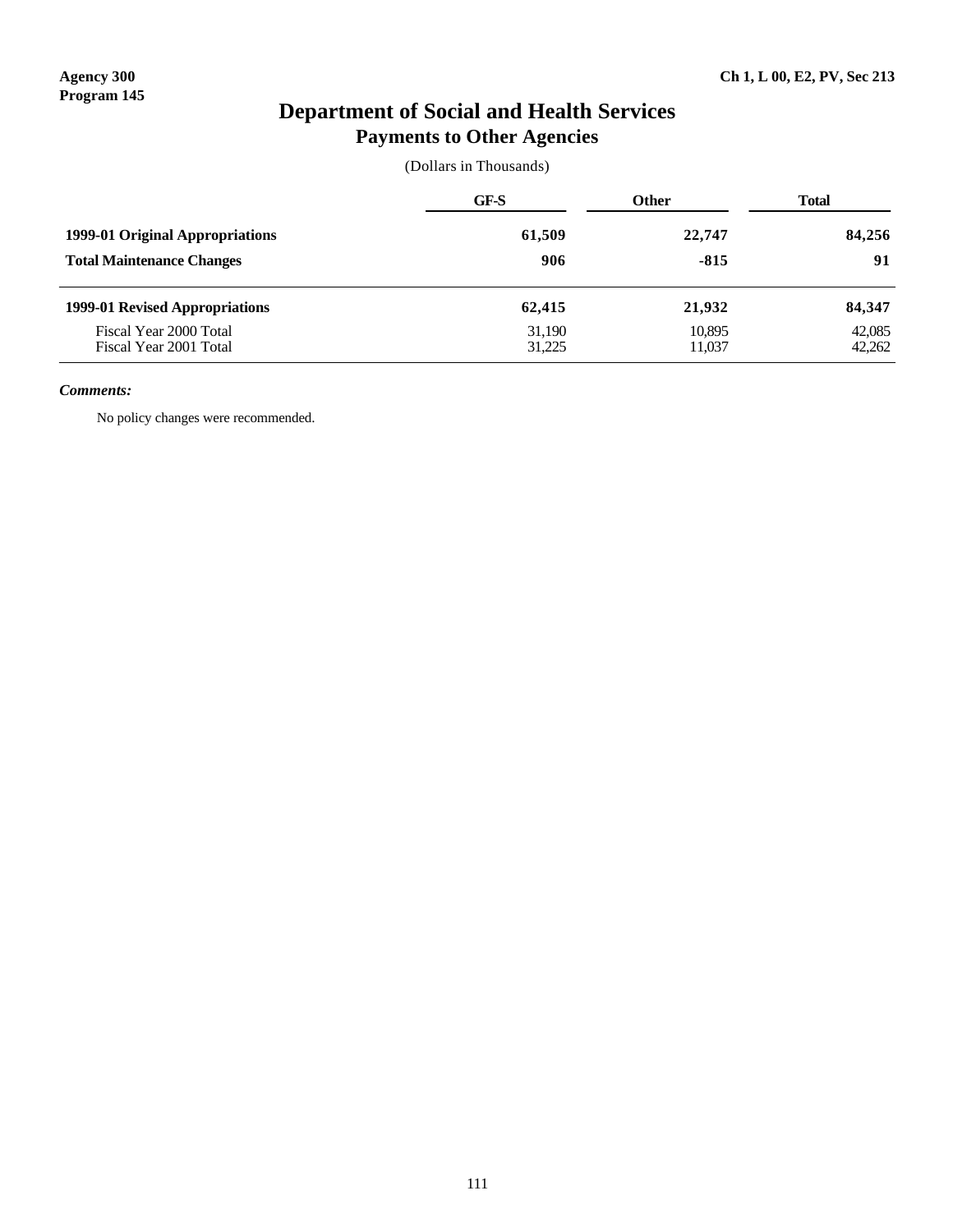## **Health Care Authority**

An appropriation of \$200,000 from the Health Services Account is provided for state-subsidized premium discounts for Washington State high-risk insurance pool enrollees age 50 and older who are not on Medicare, and who have family incomes between 200 percent and 300 percent of the federal poverty level. Such discounts are authorized by Chapter 79, Laws of 2000 (E2SSB 6067 – Individual Health Insurance Coverage Reform). This legislation also authorizes the Health Care Authority to offer a catastrophic coverage policy in counties where no other individual insurance coverage is available. The amount of \$150,000 is provided to the Authority to design such a policy.

## **Basic Health Plan**

The budget provides an additional \$1 million from the Health Services Account to increase enrollment in the Basic Health Plan. The additional funding is projected to be sufficient to enroll 570 additional low-income working adults beginning July 1, 2000, bringing total enrollment in the subsidized program to approximately 133,210 for fiscal year 2001.

## **Criminal Justice Training Commission**

The amount of \$215,000 is provided from the Public Safety and Education Account for the Washington Association of Sheriffs and Police Chiefs to conduct a study of law enforcement services and expenditures for both counties and cities, but only in counties with populations over 150,000. The study will focus on identifying potential efficiencies in service delivery, especially relating to special service units such as bomb squads, SWAT teams, and hostage rescue units.

The budget also provides \$50,000 to allow the Criminal Justice Training Commission to provide domestic violence related courses to 911 operators.

### **Department of Labor and Industries**

Funding in the amount of \$2.8 million is provided for direct services to victims of crime. The enhancement helps offset increases in medical costs and pension costs that have constrained the Department's ability to reimburse claims.

### **Department of Veterans' Affairs**

The budget includes \$231,000 as the state's contribution to the national World War II (WWII) memorial, which is to be constructed in Washington, D.C., beginning Veterans' Day, 2000. The funds represent \$1 for each Washington State resident who served in WWII.

### **Department of Health**

The budget provides \$15.0 million from the Tobacco Prevention and Control Account for the first year of a multi-year effort to reduce the use of tobacco. Coordinated by the Department of Health, the plan may include community and school-based programs, cessation support, public awareness campaigns, youth access information, and assessment and evaluation activities.

A total of \$750,000 from the Health Services Account is provided to the Department of Health to continue operations of the Comprehensive Hospital Abstract Reporting System (CHARS) while reducing fees charged to local hospitals that support the system. CHARS is the primary source of morbidity data in the state.

### **Department of Corrections**

The budget provides \$117,000 from the state general fund to implement Chapter 225, Laws of 2000 (2SSB 6255), which makes felonies of the theft or storage of anhydrous ammonia in an unapproved container or possession of anhydrous ammonia with intent to manufacture methamphetamine.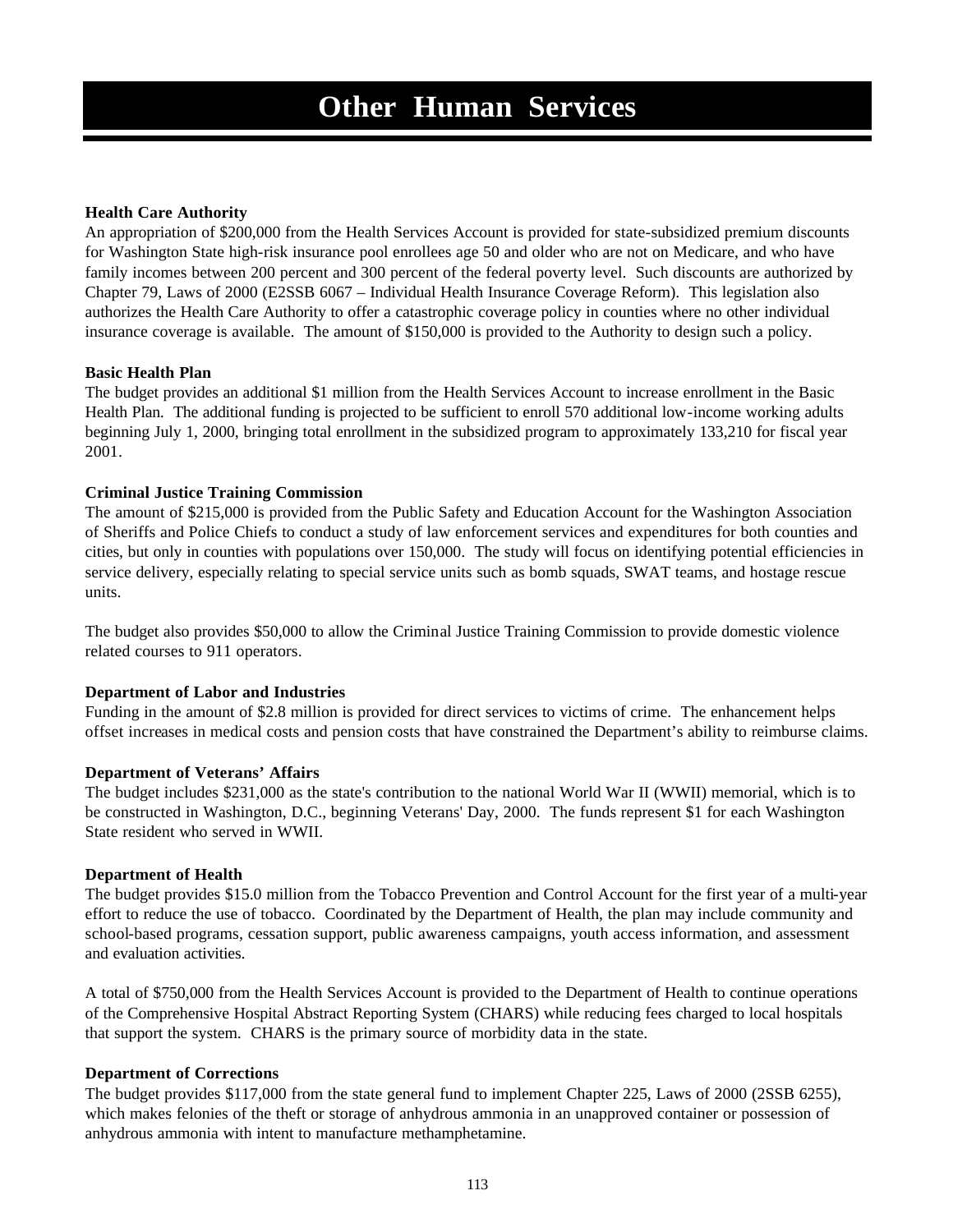Based on a recent evaluation of hepatitis C treatment needs in the state's correctional system, \$1.9 million is provided for the Department of Corrections to implement a voluntary testing program and to provide medical treatment to offenders who are both infected with the hepatitis C virus and who would benefit from such treatment.

The budget also recognizes savings in the Department of Corrections which are achieved in several ways. Equipment with longer life cycles will be lease-purchased, saving approximately \$1 million. The Department has experienced hiring delays in a number of programs, generating \$3.0 million in savings. The Department has under spent its allotted number of staff in the program support area by an average of 26 staff during the first nine months of the biennium. The budget expects the Department to continue achieving savings of three administrative staff on an ongoing basis, resulting in annual savings of \$147,000.

## **Sentencing Guidelines Commission**

The budget provides \$80,000 from the state general fund for the Sentencing Guidelines Commission to conduct a comprehensive review and evaluation of state sentencing policy. The review and evaluation will include an analysis of whether current sentencing ranges and standards, as well as existing mandatory minimum sentences, and existing sentence enhancements and special sentencing alternatives, are consistent with the purposes of the sentencing reform act and with prison capacity.

## **Employment Security Department**

The budget provides \$2.5 million from the state Employment Service Administrative Account to implement a new training benefits program for qualified dislocated workers established in Chapter 2, Laws of 2000 (SHB 3077 - Unemployment Insurance). This program will allow dislocated workers to receive additional unemployment insurance benefits for up to 52 weeks while they are in retraining and making satisfactory progress toward completion of their training plan.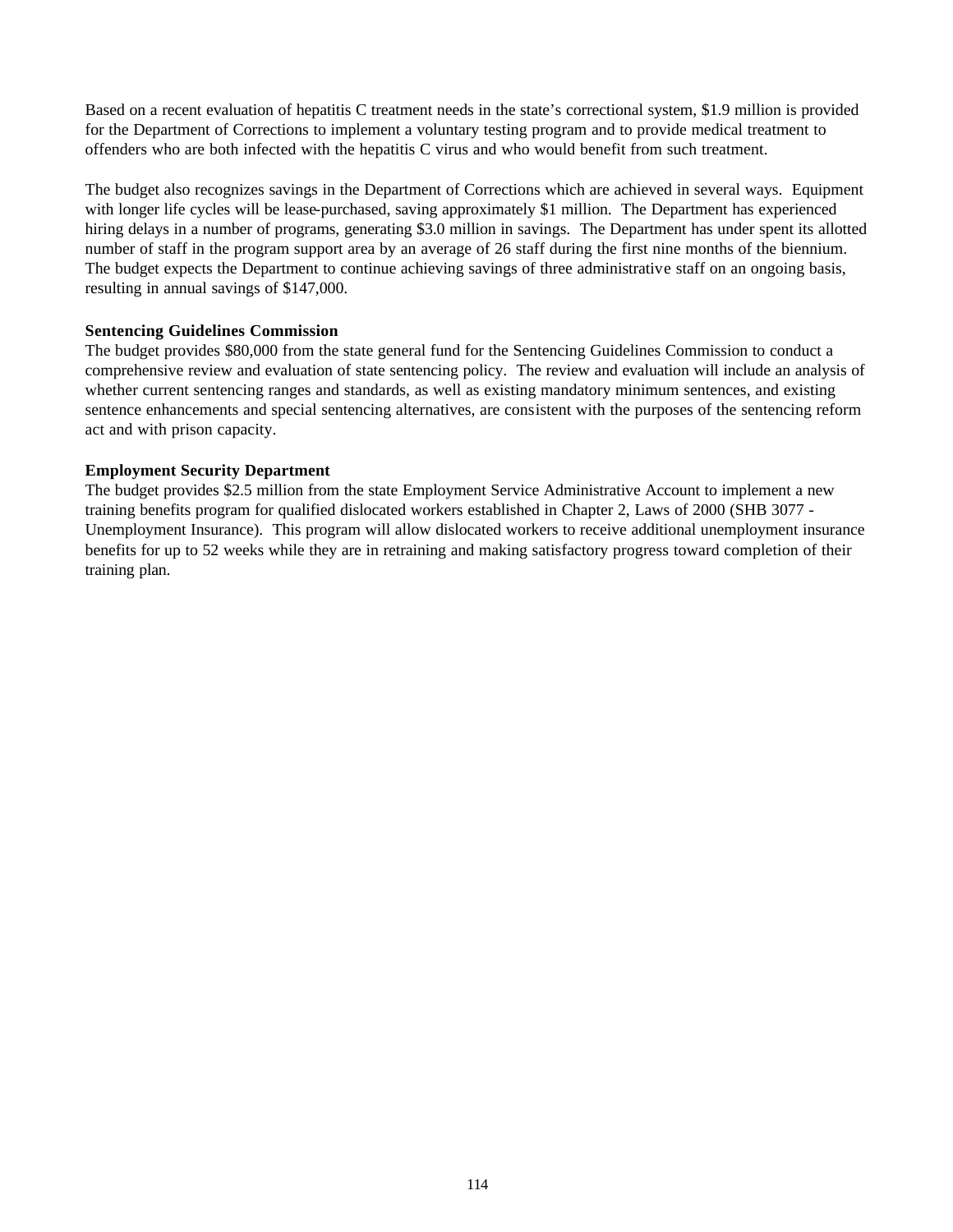# **Washington State Health Care Authority**

(Dollars in Thousands)

|                                             | GF-S     | Other    | <b>Total</b> |
|---------------------------------------------|----------|----------|--------------|
| 1999-01 Original Appropriations             | 13,004   | 583,762  | 596,766      |
| <b>Total Maintenance Changes</b>            | $\bf{0}$ | 0        | $\mathbf{0}$ |
| <b>Policy Changes</b>                       |          |          |              |
| <b>UDP Benefit Administration</b>           | $\Omega$ | $\Omega$ | $\theta$     |
| <b>UMP Claim Admin &amp; Operations</b>     |          |          | $\theta$     |
| <b>UMP New Enrollment Admin Costs</b><br>3. |          | 3,667    | 3,667        |
| <b>Insurance System Study</b><br>4.         |          | 275      | 275          |
| <b>UMP Trend Management/Admin</b><br>5.     |          | 973      | 973          |
| Primary Care Study<br>6.                    |          | 33       | 33           |
| <b>Insurance Market Reform</b>              |          | 159      | 159          |
| <b>WSHIP Premium Discounts</b><br>8.        |          | 200      | 200          |
| New Individual Market Product<br>9.         |          | 150      | 150          |
| <b>BHP</b> Enrollment Increase<br>10.       |          | 1,000    | 1,000        |
| <b>Total Policy Changes</b>                 | $\bf{0}$ | 6,457    | 6,457        |
| 1999-01 Revised Appropriations              | 13,004   | 590,219  | 603,223      |
| Fiscal Year 2000 Total                      | 6,441    | 279,203  | 285,644      |
| Fiscal Year 2001 Total                      | 6,563    | 311,016  | 317,579      |

## *Comments:*

- 1. **UDP Benefit Administration** The Health Care Authority (HCA) contracts with the Washington Dental Service (WDS) for the administration of the self-insured Uniform Dental Plan (UDP). The total annual value of the contract is dependent upon UDP enrollment. The 1999-2001 operating budget transferred the estimated WDS contract costs from the non-appropriated Public Employees' and Retirees' Insurance Account to the appropriated HCA Administrative Account. The appropriation does not allow the flexibility necessary to respond to potentially large annual increases in UDP enrollment during the open enrollment period. The WDS contract costs are moved to the newly-created, nonappropriated, budgeted UDP Claims Administration Account. (HCA Account, UDP Claims Administration Account-Nonappropriated)
- 2. **UMP Claim Admin & Operations** The Uniform Medical Plan (UMP) is the state's self-insured preferred provider organization, which is administered by HCA. The 1999-2001 operating budget transferred the estimated costs of claims processing and management contracts from the non-appropriated Public Employees' and Retirees' Insurance Account to the appropriated HCA Administrative Account. Most of these contracted costs are paid on a per subscriber, per month basis and, therefore, vary directly with changes in the total UMP membership. The appropriation does not allow the flexibility necessary to respond to potentially large shifts in enrollment between managed care plans and UMP during open enrollment periods. UMP contract expenditures for claims administration, data analysis, utilization management, and preferred provider administration are transferred from the appropriated HCA Administrative Account to a new non-appropriated, budgeted UMP Benefits Administration Account. Funding for other administrative activities, such as third-party risk adjustment, the cardiac outcomes assessment

program, and new activities funded in the 1999 budget, are not transferred. (HCA Administrative Account, UMP Benefits Administration Account-Non-appropriated)

- 3.**UMP New Enrollment Admin Costs** Funding is provided for increases in non-appropriated benefit administration costs caused by enrollment growth in UMP for calendar year 2000. (UMP Benefits Administration Account-Non-appropriated)
- 4.**Insurance System Study** Funding is provided for HCA to initiate a study of their insurance systems for the Public Employees' Benefits Board and the Basic Health Plan (BHP). The study will provide direction for a possible systems redesign in the 2001-03 biennium. Total cost for the study is expected to be approximately \$275,000, of which \$164,000 is funded from the Health Services Account. It is anticipated that the Health Services Account savings that will result from a more efficient system in the 2001-03 biennium will be used in part to cover any increased administrative costs associated with implementation of the selfinsured BHP program authorized by Chapter 79, Laws of 2000 (E2SSB 6067). (HCA Administrative Account, Health Services Account)
- 5.**UMP Trend Management/Admin** Funding is provided for UMP to increase actuarial services in support of claims trend management, vendor contract procurement, and for a reimbursement systems specialist position to update and maintain UMP reimbursement systems. Funding is also provided for a continuation of current credentialing verification organization contracts and for testing of UMP payment systems. (HCA Administrative Account)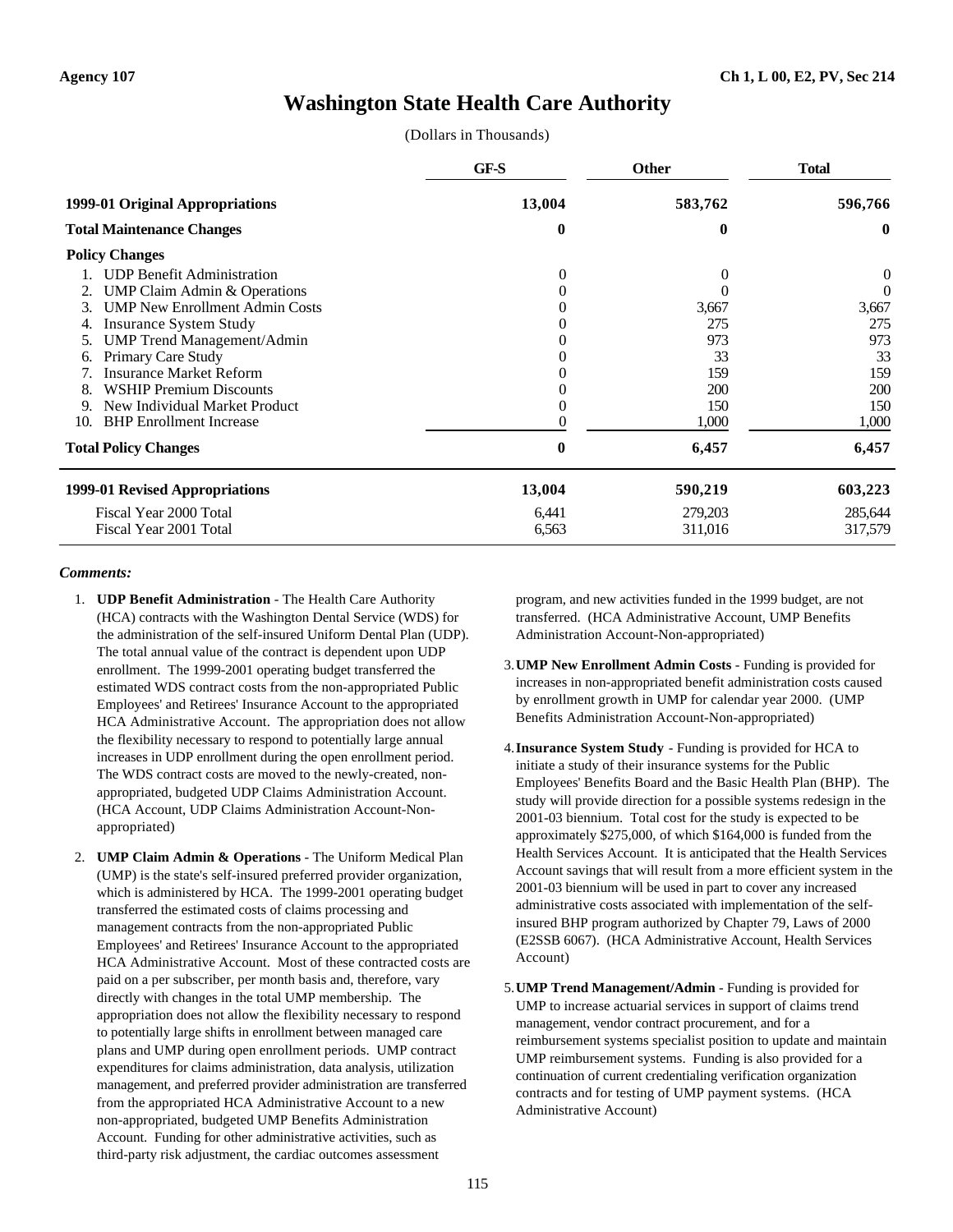# **Washington State Health Care Authority**

- 6. **Primary Care Study** Funding is provided for HCA to study, in conjunction with the Medical Assistance Administration, how public payment rates for primary health care services compare with those paid by commercial insurers; the level of publiclyfunded clients that constitutes a disproportionate share of a primary care practice; and what impact such a level has on the practice's financial viability. (Health Services Account)
- 7. **Insurance Market Reform** Chapter 79, Laws of 2000 (E2SSB 6067), seeks to increase the availability of individual insurance coverage by providing for expanded enrollment in the Washington State Health Insurance Pool (WSHIP). The amount by which WSHIP claims exceed the premiums paid by enrollees will be covered through assessments on insurance carriers, who will in turn pass on the cost in premium increases. Funding is provided for the projected impact of these assessments on BHP. (Health Services Account)
- 8. **WSHIP Premium Discounts** As authorized by Chapter 79, Laws of 2000 (E2SSB 6067), funding is provided for statesubsidized premium discounts for WSHIP enrollees age fifty and older who are not on Medicare, and who have family incomes between 200 percent and 300 percent of the federal poverty level. Of the total funds provided, \$75,000 are for one-time costs associated with establishing ongoing systems for administering the premium discounts. (Health Services Account)
- 9. **New Individual Market Product** As required by Chapter 79, Laws of 2000 (E2SSB 6067), HCA is to design a new program that would provide catastrophic insurance coverage in counties where no other individual insurance coverage is available. The recommended product design is to be available for consideration during the budget process for the 2001-03 biennium. (Health Services Account)
- 10. **BHP Enrollment Increase** Current estimates indicate that the original appropriation for BHP can support an enrollment level of 132,640 from July 2000 through June 2001. Funding is provided for the enrollment of an additional 570 adults beginning July 1, 2000. (Health Services Account)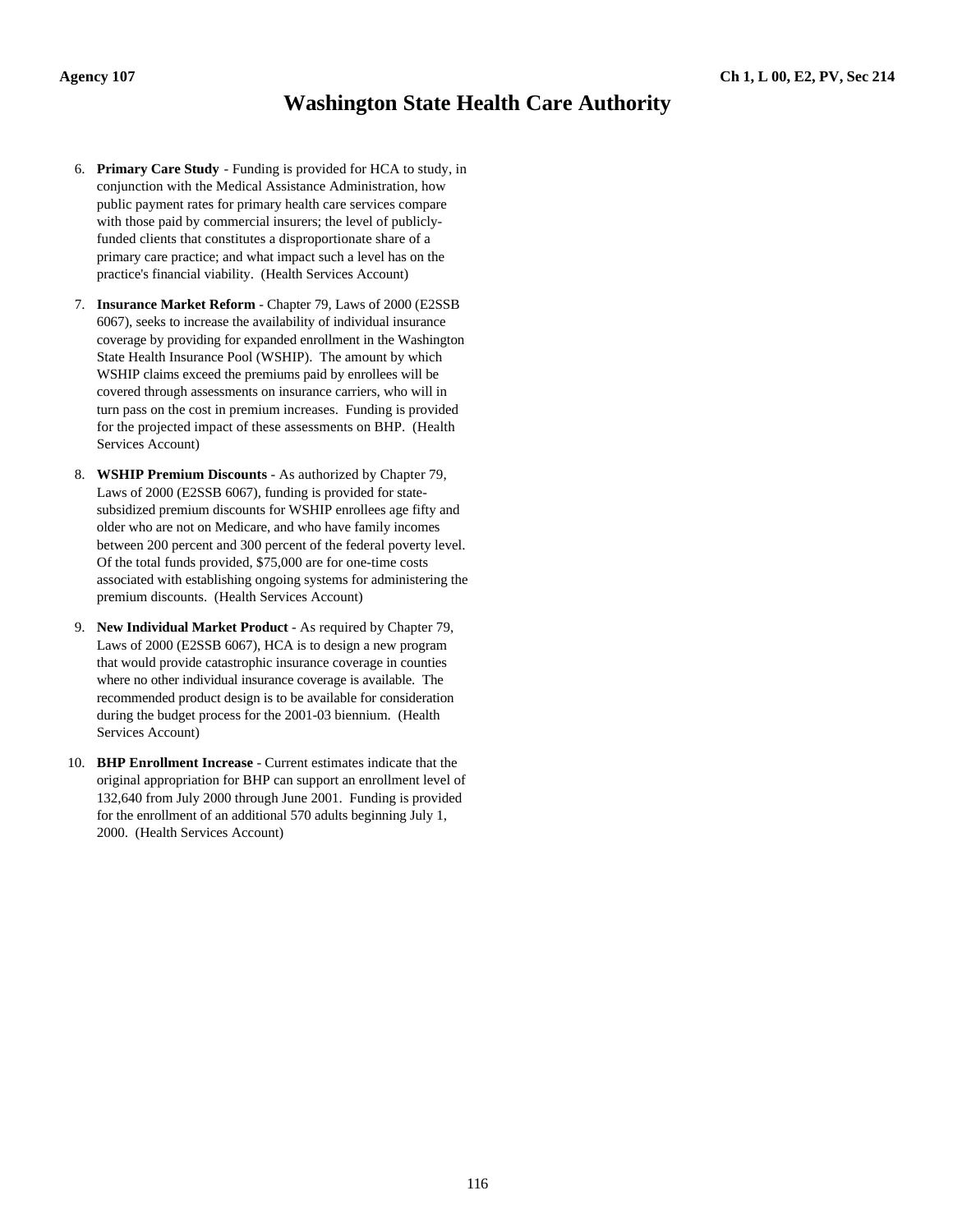# **Washington State Health Care Authority**

# **WORKLOAD HISTORY**

By Fiscal Year

|                                       |        |        |        |        |        |                |         |         | Estimate |          |
|---------------------------------------|--------|--------|--------|--------|--------|----------------|---------|---------|----------|----------|
|                                       | 1992   | 1993   | 1994   | 1995   | 1996   | 1997           | 1998    | 1999    | 2000     | 2001     |
| <b>Basic Health Plan (Subsidized)</b> | 21,717 | 22,747 | 29,773 | 37,580 |        | 61,926 124,972 | 127,646 | 129,888 | 133.430  | 134,154  |
| % Change from prior year              |        | 4.7%   | 30.9%  | 26.2%  | 64.8%  | 101.8%         | 2.1%    | 1.8%    | 2.7%     | 0.5%     |
| <b>Regular Enrollees</b>              | 21,717 | 22,747 | 29.773 | 37.580 | 61.773 | 124,190        | 126,541 | 128,625 | 129.659  | 133.211  |
| % Change from prior year              |        | 4.7%   | 30.9%  | 26.2%  | 64.4%  | 101.0%         | 1.9%    | 1.6%    | 0.8%     | 2.7%     |
| Homecare Workers                      |        |        |        |        | 153    | 782            | 1.105   | 1.263   | 1,180    | 1,154    |
| % Change from prior year              |        |        |        |        |        | 411.1%         | 41.3%   | 14.3%   | $-6.6\%$ | $-2.2\%$ |

*\* State subsidy for "regular" enrollees is provided through the Health Care Authority budget. State and federal subsidy for homecare worker enrollees is provided in the DSHS Long-Term Care and Developmental Disabilities budgets.*

*Data Source :*

*FY 1992 through FY 1998 from the Health Care Authority. FY 1999 through FY 2001 estimates from the legislative fiscal staffs.*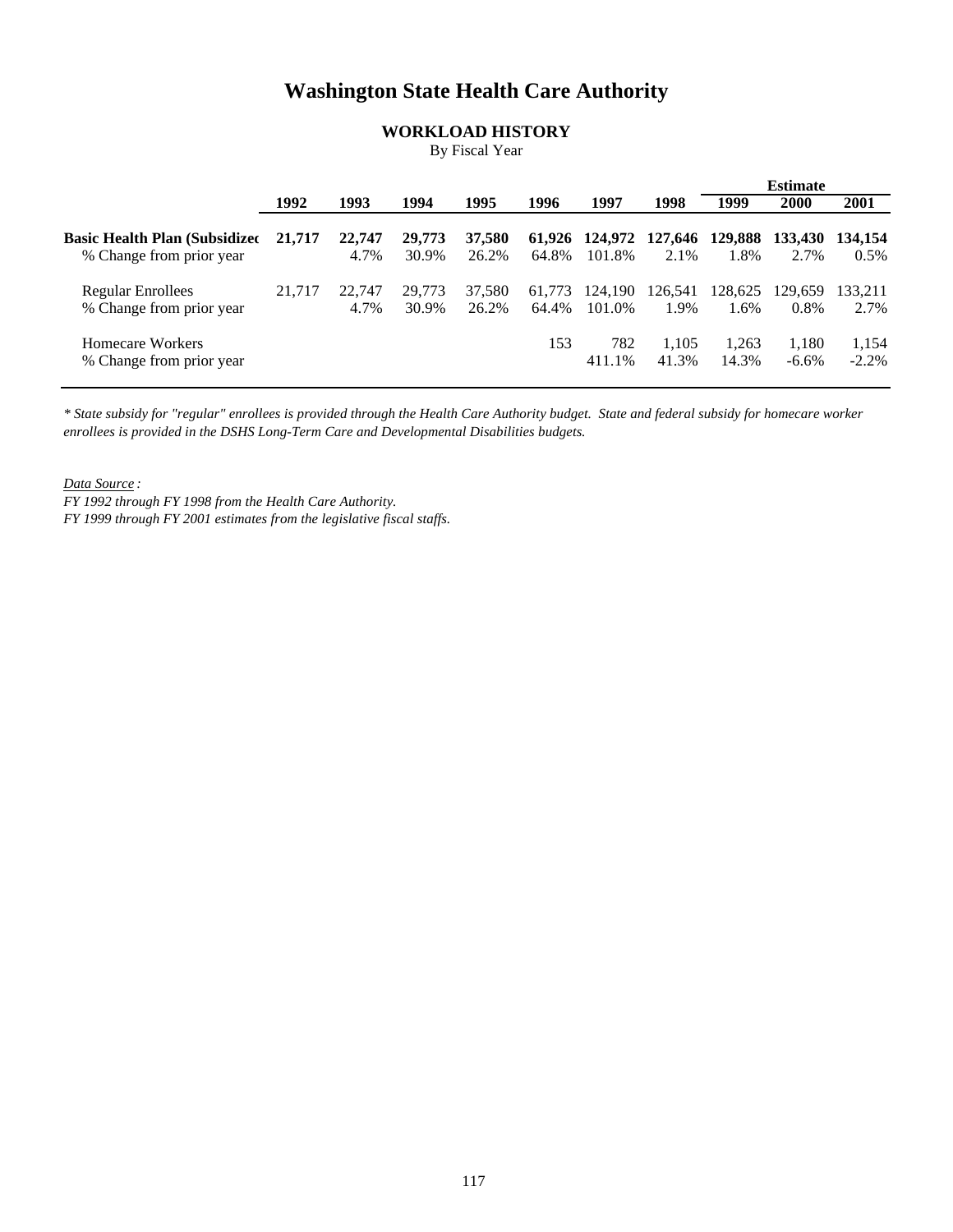# **Human Rights Commission**

(Dollars in Thousands)

|                                                             | GF-S           | Other      | <b>Total</b>   |
|-------------------------------------------------------------|----------------|------------|----------------|
| 1999-01 Original Appropriations                             | 5,086          | 1,574      | 6,660          |
| <b>Total Maintenance Changes</b>                            | $\bf{0}$       | $\bf{0}$   | $\bf{0}$       |
| <b>Policy Changes</b><br>1. Information to Small Businesses | 61             | $\Omega$   | 61             |
| <b>Total Policy Changes</b>                                 | 61             | $\bf{0}$   | 61             |
| 1999-01 Revised Appropriations                              | 5,147          | 1,574      | 6,721          |
| Fiscal Year 2000 Total<br>Fiscal Year 2001 Total            | 2,567<br>2,580 | 803<br>771 | 3,370<br>3,351 |

#### *Comments:*

1. **Information to Small Businesses** - One-time funding is provided for the Commission to educate owners of businesses with fewer than eight employees about the recent state supreme court decision, *Roberts vs. Dudley*. (General Fund-State)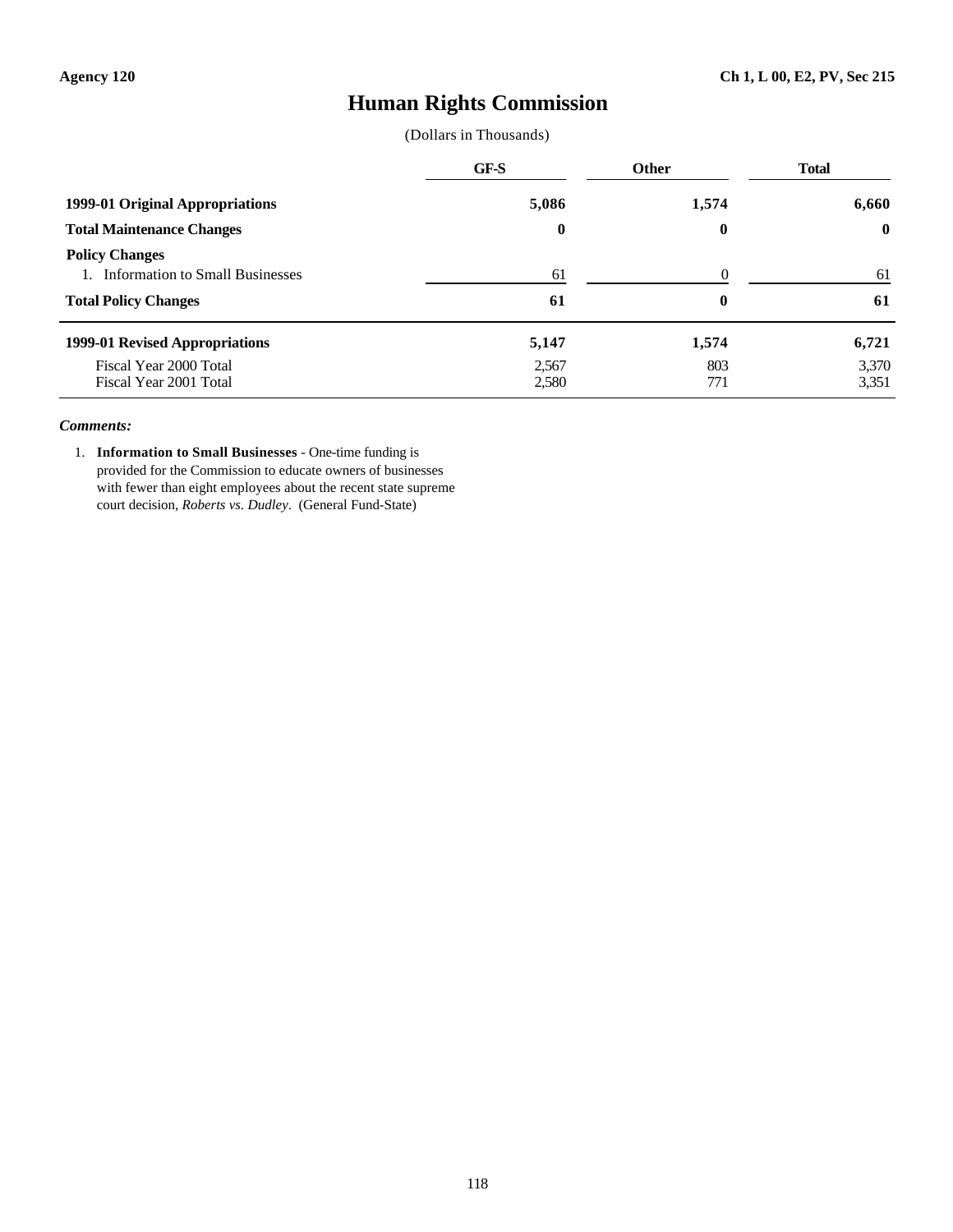# **Washington State Criminal Justice Training Commission**

|  | (Dollars in Thousands) |
|--|------------------------|
|--|------------------------|

|                                  | GF-S         | <b>Other</b> | <b>Total</b> |
|----------------------------------|--------------|--------------|--------------|
| 1999-01 Original Appropriations  | 17,607<br>0  |              | 17,607       |
| <b>Total Maintenance Changes</b> | 0            | $-102$       | $-102$       |
| <b>Policy Changes</b>            |              |              |              |
| Domestic Violence Initiative     | $\theta$     | 50           | 50           |
| 2. Law Enforcement Study         | $\theta$     | 215          | 215          |
| 3. Death Investigation Training  |              | 110          | 110          |
| <b>Total Policy Changes</b>      | $\mathbf{0}$ | 375          | 375          |
| 1999-01 Revised Appropriations   | $\bf{0}$     | 17,880       | 17,880       |
| Fiscal Year 2000 Total           | $\Omega$     | 8.399        | 8.399        |
| Fiscal Year 2001 Total           | $\theta$     | 9,481        | 9,481        |

- 1. **Domestic Violence Initiative** Funding is provided to allow the Criminal Justice Training Commission to provide domestic violence related courses to 911 operators. (Public Safety and Education Account-State)
- 2. **Law Enforcement Study** Funding is provided for the Washington Association of Sheriffs and Police Chiefs to conduct a study of law enforcement services and expenditures for both counties and cities, but only in counties with populations over 150,000. The study will begin no later than July 1, 2000, and it must be completed by June 30, 2001. The study will focus on identifying ways of delivering service more efficiently and avoiding duplication. (Public Safety and Education Account-State)
- 3. **Death Investigation Training** Funding is provided for the Criminal Justice Training Commission to expand the number classes offered to coroners, medical examiners, and other criminal justice personnel. (Death Investigations Account-State)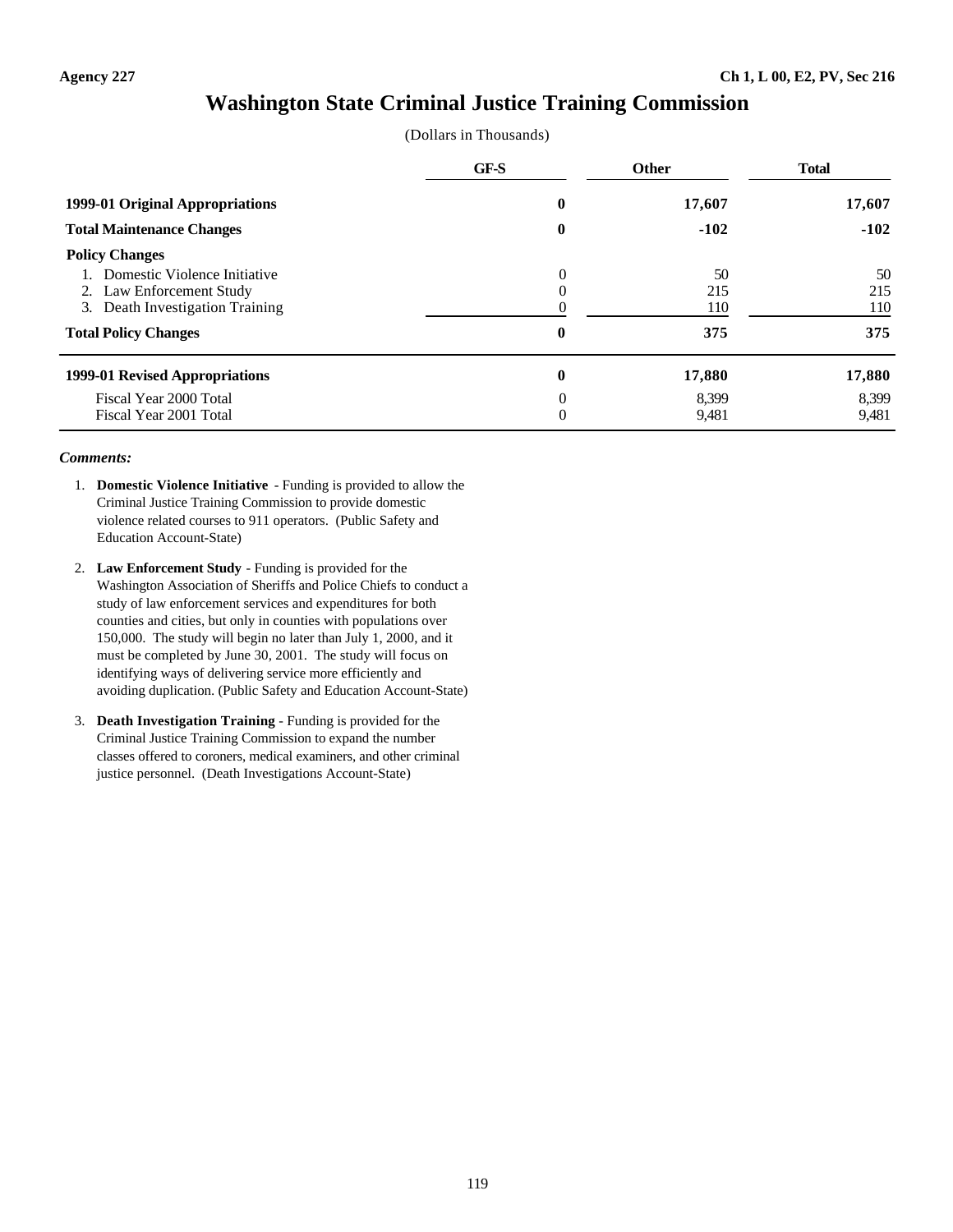# **Department of Labor and Industries**

(Dollars in Thousands)

|                                                                                                                                 | GF-S                 | <b>Other</b>            | <b>Total</b>            |
|---------------------------------------------------------------------------------------------------------------------------------|----------------------|-------------------------|-------------------------|
| 1999-01 Original Appropriations                                                                                                 | 14,508               | 403,515                 | 418,023                 |
| <b>Total Maintenance Changes</b>                                                                                                | $\bf{0}$             | 1,326                   | 1,326                   |
| <b>Policy Changes</b><br>Increase Crime Victims Compensation<br>2SSB 5802 - Telecomm Contractors<br><b>Total Policy Changes</b> | $\theta$<br>$\bf{0}$ | 2,665<br>1,408<br>4,073 | 2.665<br>1,408<br>4,073 |
| 1999-01 Revised Appropriations                                                                                                  | 14,508               | 408,914                 | 423,422                 |
| Fiscal Year 2000 Total<br>Fiscal Year 2001 Total                                                                                | 7,268<br>7,240       | 206,512<br>202,402      | 213,780<br>209,642      |

- 1. **Increase Crime Victims Compensation** Funding is provided for the increased costs in client benefits in the Crime Victims Compensation program. The additional funding assumes a benefit payout rate equivalent to that which occurred during July through December 1999, plus 3 percent growth for FY 2001. The enhancement also assumes a reduction in program administration expenditures to 18.4 percent of the total program budget. Finally, the amount provided assumes that the agency will discontinue the practice of paying for invoices received in a prior fiscal period out of appropriations from a new fiscal period. (Public Safety and Education Account-State)
- 2. **2SSB 5802 Telecomm Contractors** Chapter 238, Laws of 2000, Partial Veto (2SSB 5802), requires that a telecommunications contractor be licensed to install certain telecommunications systems. Permits and inspections are required for most non-residential installations. Funding is provided to the Department for licensing and regulation activities. (Electrical License Account)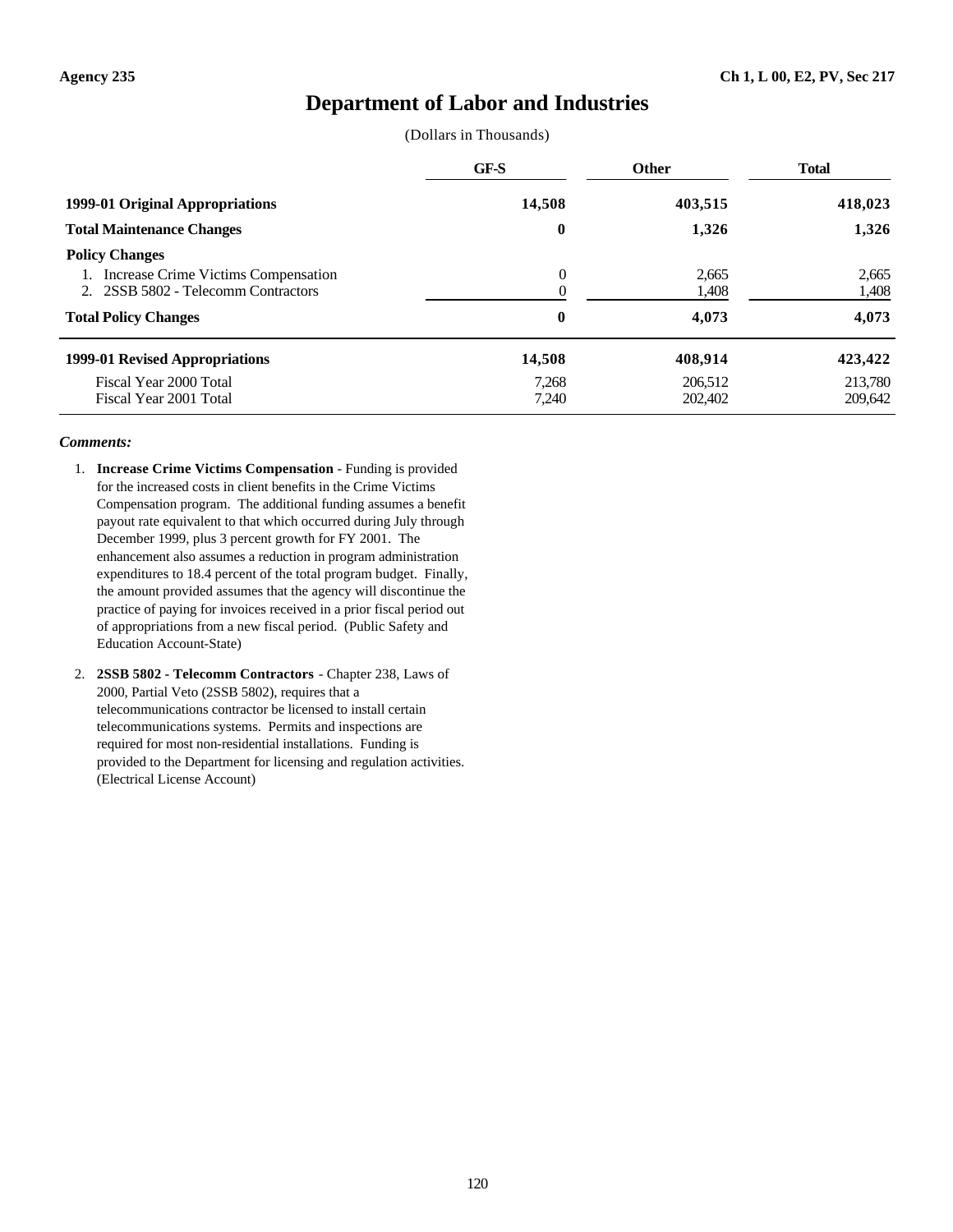# **Department of Veterans' Affairs**

(Dollars in Thousands)

|                                                                                                                                 | <b>GF-S</b>       | Other            | <b>Total</b>      |  |  |
|---------------------------------------------------------------------------------------------------------------------------------|-------------------|------------------|-------------------|--|--|
| 1999-01 Original Appropriations                                                                                                 | 19,289            | 37,444           |                   |  |  |
| <b>Total Maintenance Changes</b>                                                                                                | $-1,356$          | 3,898            | 2,542             |  |  |
| <b>Policy Changes</b><br><b>Skilled Nursing Facility Study</b><br>National World War II Memorial<br>$\mathcal{D}_{\mathcal{L}}$ | <b>200</b><br>231 | $\theta$         | <b>200</b><br>231 |  |  |
| <b>Total Policy Changes</b>                                                                                                     | 431               | $\boldsymbol{0}$ | 431               |  |  |
| 1999-01 Revised Appropriations                                                                                                  | 18,364            | 41,342           | 59,706            |  |  |
| Fiscal Year 2000 Total<br>Fiscal Year 2001 Total                                                                                | 9,452<br>8,912    | 20.414<br>20.928 | 29,866<br>29,840  |  |  |

- 1. **Skilled Nursing Facility Study** Funding is provided to complete predesign work for a new skilled nursing facility. The predesign will include siting, program, facility, and financing plans.
- 2. **National World War II Memorial** Funding is provided for Washington State's contribution to the national World War II memorial, to be constructed in the nation's capital. The contribution represents \$1 for each Washingtonian who served in the nation's armed forces during the war.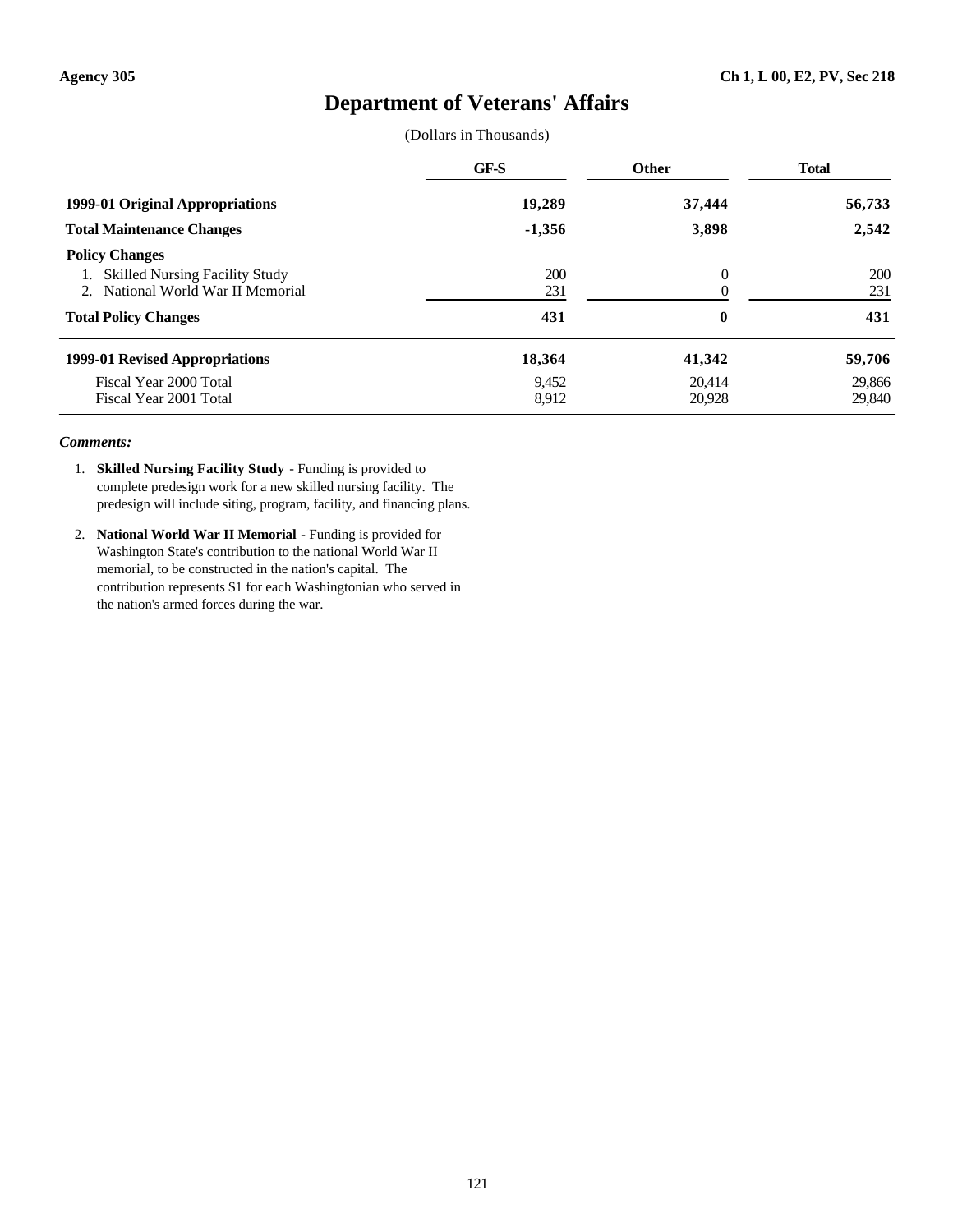# **Department of Health**

(Dollars in Thousands)

|                                       | GF-S     | <b>Other</b> | <b>Total</b> |
|---------------------------------------|----------|--------------|--------------|
| 1999-01 Original Appropriations       | 131,572  | 418,567      | 550,139      |
| <b>Total Maintenance Changes</b>      | 0        | 0            | $\mathbf{0}$ |
| <b>Policy Changes</b>                 |          |              |              |
| Federal Salmon Recovery Funding       | $\Omega$ | $-678$       | -678         |
| Patient Bill of Rights<br>2.          | 141      |              | 141          |
| Aids Prescription Drug Program<br>3.  | 173      |              | 173          |
| <b>Epidemiology Health Statistics</b> | 480      |              | 480          |
| <b>Reduce CHARS Data Assessment</b>   |          |              | $\theta$     |
| Restore HSA Funding to FY 1999 Lvl    | $-5,242$ | 5,242        | $\Omega$     |
| Tobacco Prevention & Control Plan     |          | 15,000       | 15,000       |
| <b>Total Policy Changes</b>           | $-4,448$ | 19,564       | 15,116       |
| 1999-01 Revised Appropriations        | 127,124  | 438,131      | 565,255      |
| Fiscal Year 2000 Total                | 62,840   | 212,412      | 275,252      |
| Fiscal Year 2001 Total                | 64,284   | 225,719      | 290,003      |

- 1. **Federal Salmon Recovery Funding** Excess federal appropriation authority and associated staffing are removed from the budget to reflect a lower level of federal funding for salmon recovery, as appropriated by Congress, for federal FY 2000. Federal FY 2001 funding is also adjusted to reflect lower-thananticipated federal receipts. (General Fund-Federal)
- 2. **Patient Bill of Rights** Funding is provided for the Department to implement its responsibilities under the provisions of Chapter 79, Laws of 2000 (E2SSB 6067). (General Fund-State)
- 3. **Aids Prescription Drug Program** Funding is provided to the Aids Prescription Drug Program for increased client costs associated with Chapter 79, Laws of 2000 (E2SSB 6067). (General Fund-State).
- 4. **Epidemiology Health Statistics** Funding is provided to revise state birth certificate information to comply with United States Standard Birth Certificate requirements and to convert paper documents to an electronic format. (General Fund-State)
- 5. **Reduce CHARS Data Assessment** Funding is provided to continue operations of the Comprehensive Hospital Abstract Reporting System (CHARS) while reducing fees charged to local hospitals that support the system. (Health Services Account [HSA], Hosptial Commission Account)
- 6. **Restore HSA Funding to FY 1999 Lvl** The use of HSA funding for public health services is restored to FY 1999 levels. (General Fund-State, Health Services Account)
- 7. **Tobacco Prevention & Control Plan** Funding is provided for the Tobacco Prevention and Control Plan (TPCP). The TPCP may include community- and school-based programs, cessation support, public awareness campaigns, youth access enforcement, and assessment and evaluation activities. (Tobacco Prevention Trust Account-State)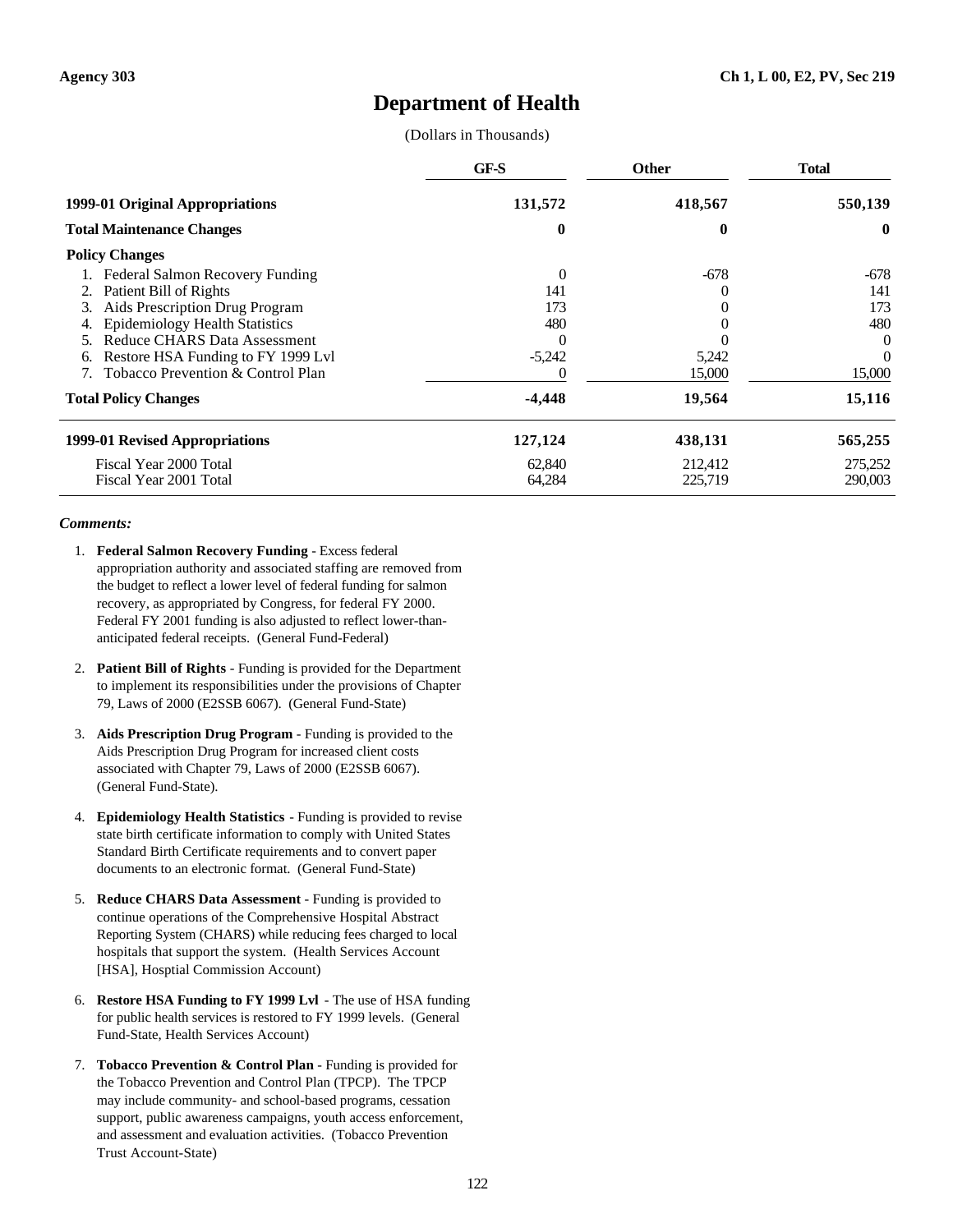# **Department of Corrections**

(Dollars in Thousands)

|                                           | GF-S      | <b>Other</b> | <b>Total</b> |
|-------------------------------------------|-----------|--------------|--------------|
| 1999-01 Original Appropriations           | 930,780   | 45,667       | 976,447      |
| <b>Total Maintenance Changes</b>          | $-17,866$ | 13,045       | $-4,821$     |
| <b>Policy Changes</b>                     |           |              |              |
| <b>Equipment Savings</b>                  | $-1,000$  | $\Omega$     | $-1,000$     |
| <b>Correctional Industries</b>            | $-131$    | 3,509        | 3,378        |
| <b>Administrative Efficiencies</b><br>3.  | $-1,532$  |              | $-1,532$     |
| Hepatitis C Protocol                      |           | 1,884        | 1,884        |
| Mentally Ill Offender Evaluations         | 248       | $\left($     | 248          |
| Welfare Betterment Account Transfer<br>6. | $\theta$  | 2,570        | 2,570        |
| Anhydrous Ammonia<br>7.                   | 117       |              | 117          |
| Cost of Supervision Fund<br>8.            |           |              | 0            |
| <b>Total Policy Changes</b>               | $-2,298$  | 7,963        | 5,665        |
| 1999-01 Revised Appropriations            | 910,616   | 66,675       | 977,291      |
| Fiscal Year 2000 Total                    | 448,915   | 33,166       | 482,081      |
| Fiscal Year 2001 Total                    | 461,701   | 33,509       | 495,210      |

### *Comments:*

- 1. **Equipment Savings** Savings are accrued by lease purchasing (rather than purchasing outright) equipment. Under this approach, costs are spread out over the life of the equipment.
- 2. **Correctional Industries** Funding sufficient to meet statutorilymandated offender employment targets and maintain the Correctional Industries program was originally assumed to come from the non-appropriated Cost of Incarceration Account. Previously, a portion of any financial contribution was subject to a mandatory deduction into this account. A court decision in the summer of 1999 has ordered the Department to stop making the deductions if the contribution is made by the spouse. The Institutional Welfare Betterment Account is used to replace the lost funding. (General Fund-State, Institutional Welfare Betterment-Non-appropriated)
- 3. **Administrative Efficiencies** Funding is adjusted to more closely reflect actual expenditures. During the first nine months of the biennium, the Department of Corrections (DOC) has been expending 26 FTE staff below budgeted levels in the Administrative Services program. Funding is adjusted to reflect the savings associated with these vacancies through June 2000. Additionally, funding is adjusted on the assumption that the Department will be able to continue to achieve a portion of this level of administrative savings on an ongoing basis by providing support services at a lower cost.
- 4. **Hepatitis C Protocol** Funding is provided for the voluntary testing of inmates for Hepatitis C as well as for the medical treatment of offenders who are infected with the Hepatitis C virus. (Public Health Services Account)
- 5. **Mentally Ill Offender Evaluations** Funding is provided to perform mental health evaluations for offenders sentenced directly to community supervision who may have a mental health illness

and present a high risk to commit violent acts. Based on the outcomes of the evaluation, DOC can require an offender to participate in mental health treatment. Approximately 4 percent of offenders under supervision, but who have not served a term of confinement in a Department facility, are expected to be evaluated.

- 6.**Welfare Betterment Account Transfer** Sufficient funds in the Institutional Welfare Betterment Account are available to support the testing and treatment of offenders who have Hepatitis C. The amount of \$2.6 million is appropriated from the Institutional Welfare Betterment into the Public Health Services Account to be used for this purpose. Of this amount, \$1.9 million is appropriated in the 2000 supplemental budget. The remaining amount will be available for appropriation in the 2001-03 biennium. (Institutional Welfare Betterment Account, Public Health Services Account)
- 7.**Anhydrous Ammonia** Funding is provided to implement Chapter 225, Laws of 2000 (2SSB 6255 - Anhydrous Ammonia), which makes theft of anhydrous ammonia, storage of anhydrous ammonia in an unapproved container, or possession of anhydrous ammonia with intent to manufacture methamphetamine a felony.
- 8.**Cost of Supervision Fund** Sufficient funds are available in the Cost of Supervision Fund to support the replacement of DOC's Offender Based Tracking System (OBTS). Funding of \$2.3 million for OBTS is switched from the Public Safety and Education Account to the Cost of Supervision Fund. (Public Safety and Education Account-State, Cost of Supervision Fund)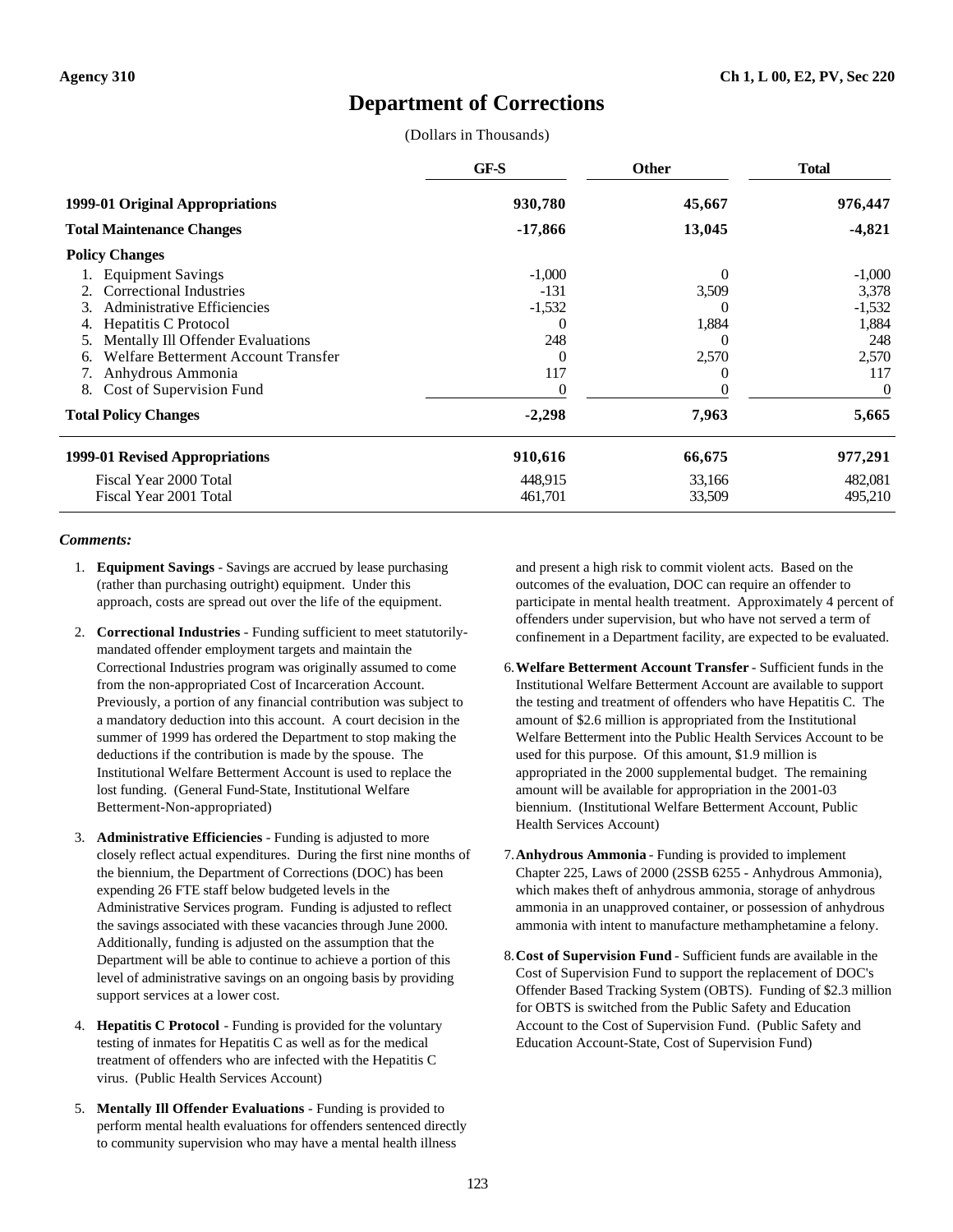# **Department of Corrections**

# **WORKLOAD HISTORY**

By Fiscal Year

|                                                                        |        |                   |                |                |                    |                    |                |                    |                | <b>Estimate</b> |
|------------------------------------------------------------------------|--------|-------------------|----------------|----------------|--------------------|--------------------|----------------|--------------------|----------------|-----------------|
|                                                                        | 1992   | 1993              | 1994           | 1995           | 1996               | 1997               | 1998           | 1999               | $2000**$       | $2001$ **       |
| <b>Community Supervision</b>                                           |        |                   |                |                |                    |                    |                |                    |                |                 |
| # Active (Non-Monetary) Offenders<br>% Change from prior year          | 24,603 | 23,226<br>$-5.6%$ | 24,987<br>7.6% | 26,458<br>5.9% | 28,700<br>8.5%     | 28,961<br>0.9%     | 31,173<br>7.6% | 30,973<br>$-0.6%$  | 33,269<br>7.4% | 33,874<br>1.8%  |
| # of Monetary Only Offenders<br>% Change from prior year               | 15,297 | 19,068<br>24.7%   | 19,726<br>3.5% | 21,291<br>7.9% | 22,284<br>4.7%     | 22,997<br>3.2%     | 23,208<br>0.9% | 22,979<br>$-1.0\%$ | 23,120<br>0.6% | 23,539<br>1.8%  |
| <b>Work Release</b>                                                    |        |                   |                |                |                    |                    |                |                    |                |                 |
| Avg Daily Pop/Month<br>% Change from prior year                        | 492    | 533<br>8.3%       | 542<br>1.7%    | 576<br>6.3%    | 604<br>4.9%        | 622<br>3.0%        | 612<br>$-1.6%$ | 636<br>3.9%        | 686<br>7.9%    | 699<br>1.9%     |
| <b>Institutions</b>                                                    |        |                   |                |                |                    |                    |                |                    |                |                 |
| Avg Daily Pop/Month<br>% Change from prior year                        | 8,856  | 9,599<br>8.4%     | 9.949<br>3.6%  | 10,421<br>4.7% | 11,177<br>7.3%     | 11,968<br>7.1%     | 12,694<br>6.1% | 13,629<br>7.4%     | 13,962<br>2.4% | 14,425<br>3.3%  |
| <b>Average Cost Per Inmate *</b><br>Annual<br>% Change from prior year | 21,642 | 22,370<br>3.4%    | 22,903<br>2.4% | 23,610<br>3.1% | 23,394<br>$-0.9\%$ | 22,906<br>$-2.1\%$ | 22,986<br>0.3% | 22,849<br>$-0.6%$  | 24,579<br>7.6% | 24,834<br>1.0%  |

*\* Cost per offender includes institutions, pre-releases, and work-releases.*

*\*\* With the enactment of Chapter 196, Laws of 1999 (E2SSB 5421), and beginning in FY 2000, the Department may contract out for the supervision of monetary only offenders.*

*Data Source :*

*Department of Corrections and legislative fiscal staff.*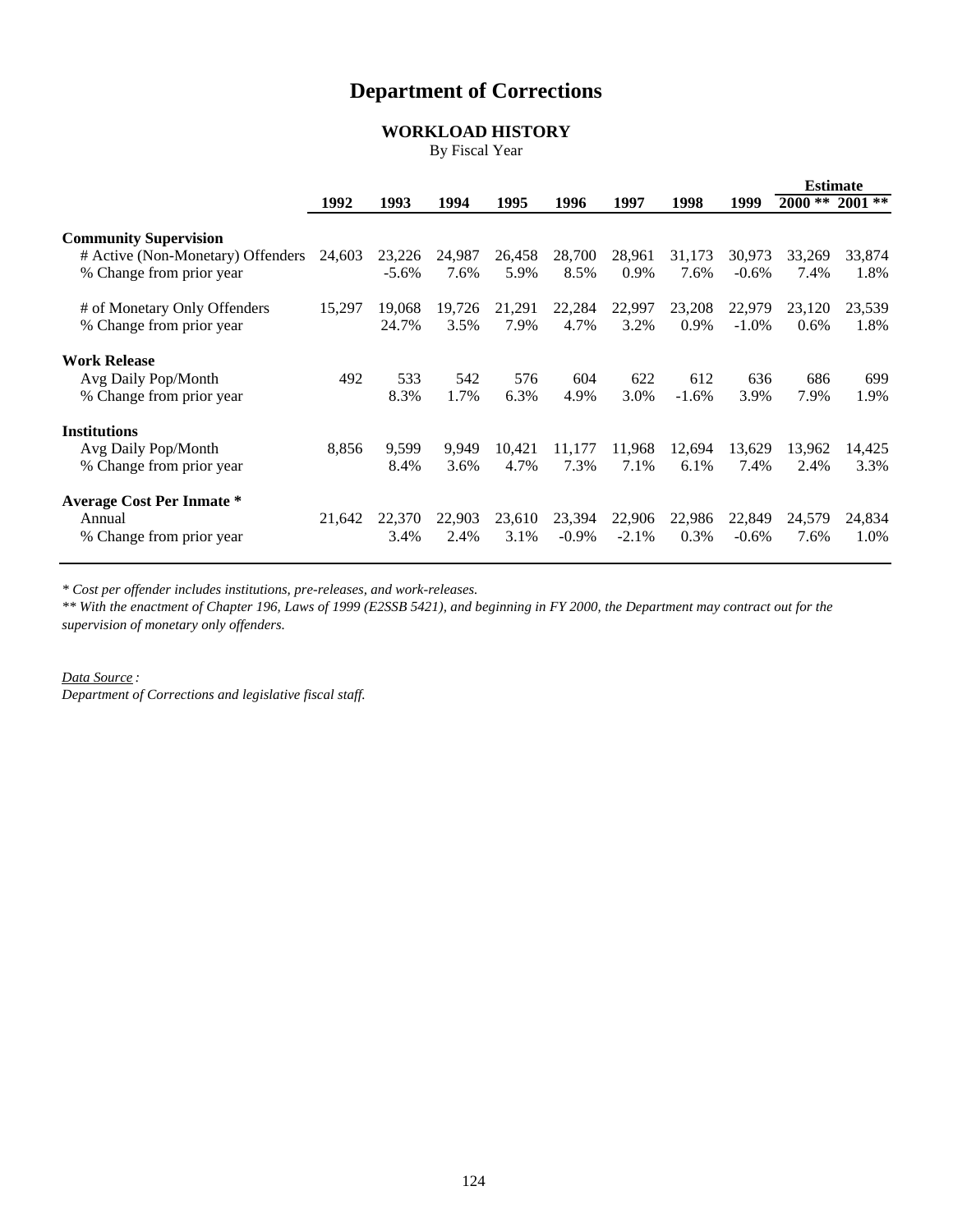# **Sentencing Guidelines Commission**

(Dollars in Thousands)

|                                                                                                          | GF-S           | <b>Other</b>     | <b>Total</b>   |
|----------------------------------------------------------------------------------------------------------|----------------|------------------|----------------|
| 1999-01 Original Appropriations                                                                          | 1,549          | 0                | 1,549          |
| <b>Total Maintenance Changes</b>                                                                         | $\bf{0}$       | $\boldsymbol{0}$ | $\bf{0}$       |
| <b>Policy Changes</b><br>Data Entry & Verification<br>2. Sentencing Study<br><b>Total Policy Changes</b> | 12<br>80<br>92 | $\Omega$<br>0    | 12<br>80<br>92 |
| 1999-01 Revised Appropriations                                                                           | 1,641          | 0                | 1,641          |
| Fiscal Year 2000 Total<br>Fiscal Year 2001 Total                                                         | 803<br>838     | 0<br>0           | 803<br>838     |

- 1. **Data Entry & Verification** Funding is provided for intermittent staff to process increased workload. The additional staff will perform data entry, coding, and quality control tasks.
- 2. **Sentencing Study** Funding is provided for the Sentencing Guidelines Commission to conduct a comprehensive review and evaluation of state sentencing policy. The review and evaluation will include an analysis of whether current sentencing ranges and standards, as well as existing mandatory minimum sentences, existing sentence enhancements, and special sentencing alternatives, are consistent with the purposes of the sentencing reform act as set out in statute. The study must be completed no later than December 1, 2001.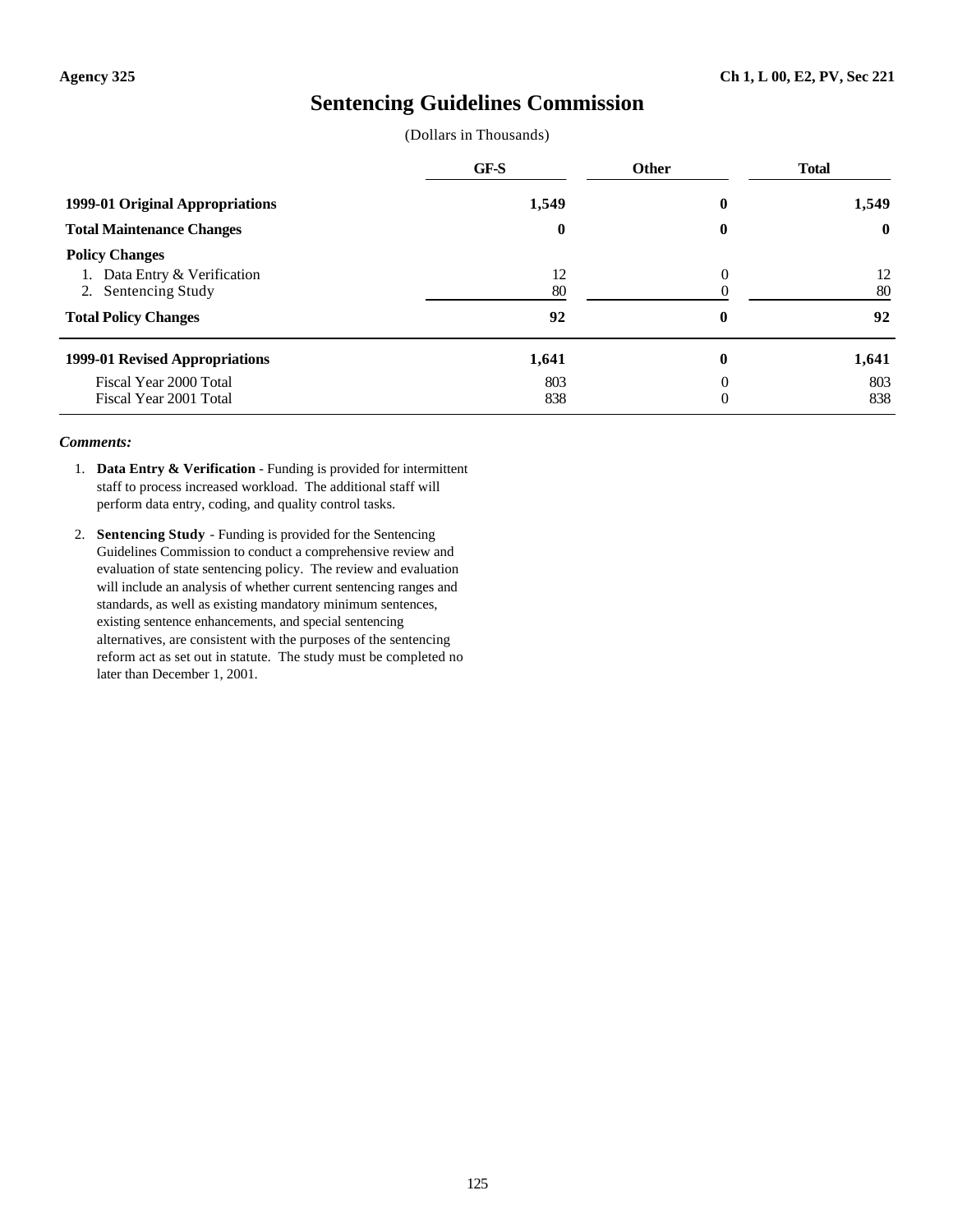# **Department of Employment Security**

(Dollars in Thousands)

|                                                                                                                                       | GF-S                 | <b>Other</b>          | <b>Total</b>          |
|---------------------------------------------------------------------------------------------------------------------------------------|----------------------|-----------------------|-----------------------|
| 1999-01 Original Appropriations                                                                                                       | 2,522                | 439,309               | 441,831               |
| <b>Total Maintenance Changes</b>                                                                                                      | $\bf{0}$             | $-4,685$              | $-4,685$              |
| <b>Policy Changes</b><br><b>Federal Reed Act Distribution</b><br>2. Unemployment Insurance Legislation<br><b>Total Policy Changes</b> | $\theta$<br>$\bf{0}$ | 327<br>2,567<br>2,894 | 327<br>2,567<br>2,894 |
| 1999-01 Revised Appropriations                                                                                                        | 2,522                | 437,518               | 440,040               |
| Fiscal Year 2000 Total<br>Fiscal Year 2001 Total                                                                                      | 1,263<br>1,259       | 221.856<br>215,662    | 223,119<br>216,921    |

### *Comments:*

- 1. **Federal Reed Act Distribution** The Social Security Act provides that certain excess funds in the Employment Security Administration Account can be distributed back to the states for unemployment insurance administrative expenses. The Department received \$327,000 in November of 1998, which will fund improvements to the Department's Tax Information System (TAXIS). (Unemployment Compensation Administration Account-Federal)
- 2. **Unemployment Insurance Legislation** Funding is provided to implement the new training benefits program for qualified dislocated workers established in Chapter 2, Laws of 2000 (SHB 3077 - Unemployment Insurance). This program will allow dislocated workers to receive additional unemployment insurance benefits for up to 52 weeks while they are in retraining and making satisfactory progress toward completion of their training plan. (Employment Service Administrative Account-State)

### *Governor's Vetoes:*

The Governor vetoed Section 222(4), which would have required the Employment Security Department to provide \$5 million through contracts with community-based organizations for family development or similar services.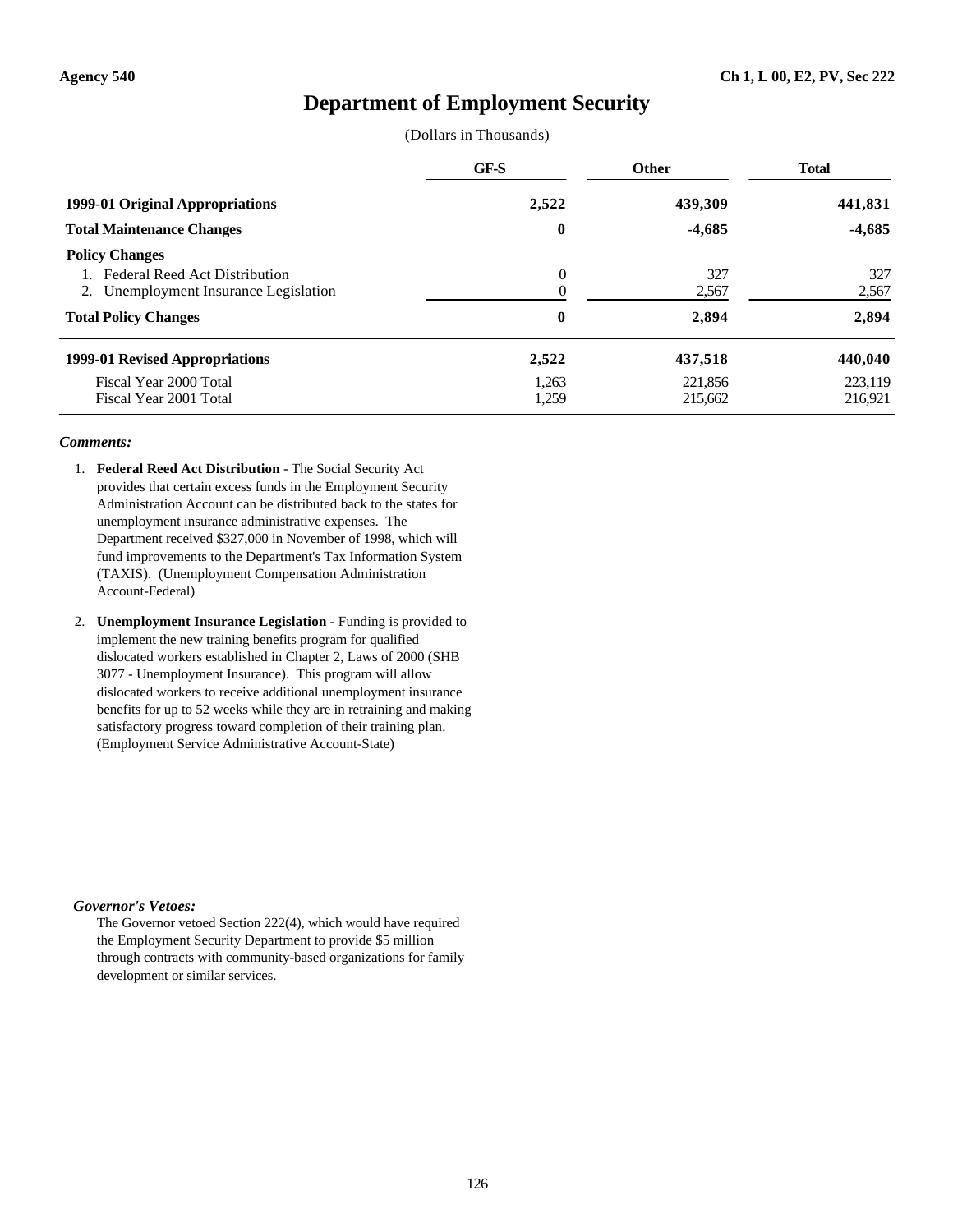# **Salmon Recovery**

### **Forest Practices and Salmon Recovery**

The 1999 Forest Practices - Salmon Recovery Act increased stream setbacks and changed road development and maintenance requirements for all timber harvests. To continue implementing the new forestry rules, the operating budget provides \$3 million for rule development and implementation, small landowner technical assistance, and improvements to the Department of Natural Resources' forestry geographic information systems. In addition, the capital budget includes \$2.5 million for purchasing riparian easements from small landowners.

### **Shoreline Protection**

To provide additional resources for local governments to protect and restore riparian habitat, the operating budget provides \$5 million from the Salmon Recovery Account to cities and counties for lease or less than fee simple acquisition of shoreline areas. Of this amount, a total of \$1.5 million is provided to Skagit County to implement an agricultural riparian buffer plan.

### **Hatchery ESA Strategy**

The operating budget provides \$4.2 million to implement an Endangered Species Act strategy for hatcheries, restore hatchery production, and for data collection and analysis related to citing a permanent hatchery for Lake Washington sockeye. The budget also ensures that the Reiter Pond and Colville hatcheries will continue to operate at current production levels.

### **Methow River Salmon Recovery**

To assist the residents of the Methow River Valley in responding to the Endangered Species Act listings, the budget provides \$1.3 million for watershed planning to develop baseline hydrological data and for screening and in-stream flow projects for irrigation diversions.

### **Agriculture, Fish, and Water**

In 1999, the Conservation Commission initiated a collaborative process to develop and implement agricultural management practices that will meet the requirements of both the federal Endangered Species Act and the Clean Water Act. The budget provides \$267,000 to the Conservation Commission for meeting facilitation and project coordination. Of this amount, \$100,000 is provided for grants to participants in the Agriculture, Fish, and Water process, to partially defray the costs of participation. The Governor vetoed all changes to the General Fund-State appropriation for the Conservation Commission.

# **Other Natural Resources**

### **Air Quality Program**

Initiative 695 repealed a two dollar per vehicle excise tax that funded approximately half of the Department of Ecology's air quality program. To address this revenue shortfall, the operating budget provides \$9.8 million, restoring 90 percent of lost funding. Essential federal and state program requirements are maintained, including air quality monitoring, grants to local air pollution control agencies, and compliance with state and federal air quality laws.

### **Recovery of Marine Fish**

Several species of marine fish, including cod, herring, and rockfish, are being considered for listing under the Endangered Species Act. The budget provides \$400,000 for science-based monitoring and fishery management to restore these fish stocks.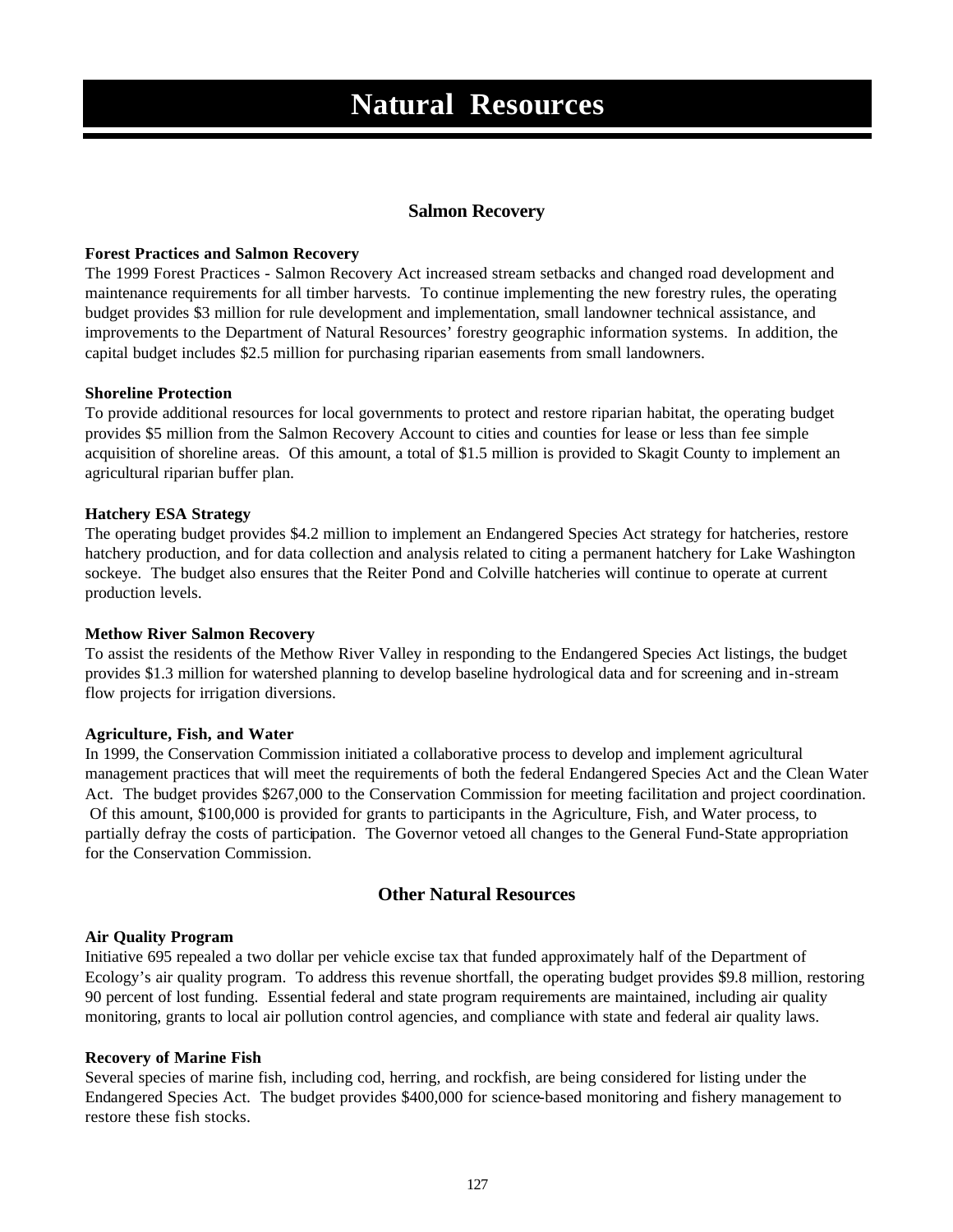## **Water Storage**

The operating budget provides \$825,000 for a water storage task force and for feasibility studies of water storage projects in Pine Hollow and Washout Canyon.

## **Bear and Cougar Management**

The operating budget provides \$800,000 for eight additional enforcement staff, as well as vehicles and equipment, to respond to an increasing number of bear and cougar encounters.

## **Water Quality Pilot Projects**

Funding is earmarked for three local pilot projects to evaluate the potential for existing voluntary and regulatory programs to improve water quality in stream segments that do not currently meet water quality standards.

## **Everett Smelter Cleanup**

The northeast section of Everett is contaminated with arsenic from the operation of a smelter. It is estimated that 585 residences have arsenic concentrations in their yards that present chronic and acute health threats. The operating budget provides \$1.5 million to continue the cleanup of the most contaminated homes during the summer of 2000.

## **Oil Spill Prevention**

Funding is provided for a dedicated rescue tug to operate during the 2000-2001 fall and winter at the mouth of the Strait of Juan de Fuca to protect marine waters.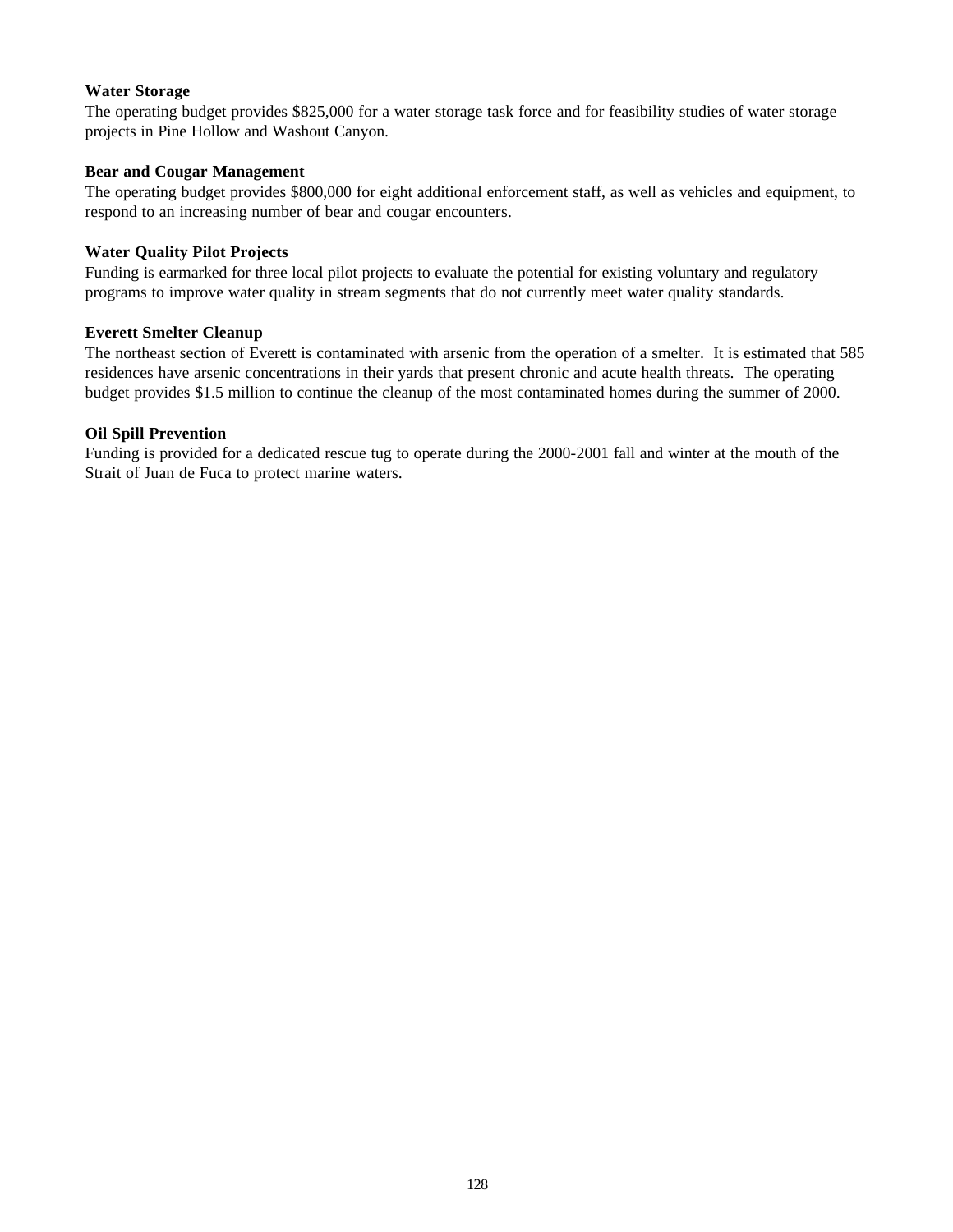# **1999-01 Washington State Operating Budget Total Budgeted Funds**

(Dollars in Thousands)



**Washington State**



*Natural Resources*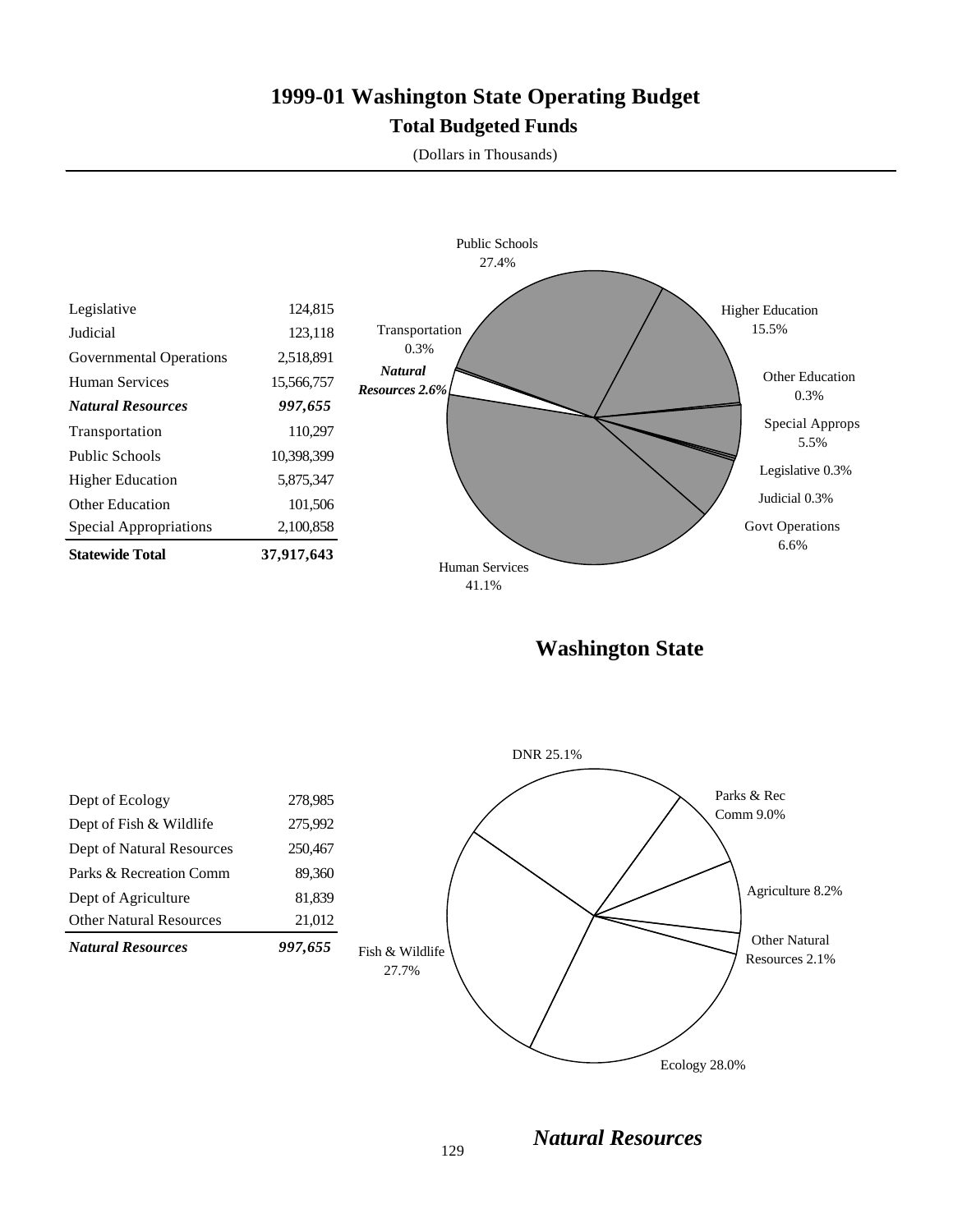# **1999-01 Washington State Operating Budget General Fund-State**

(Dollars in Thousands)



29.9%

**Washington State**



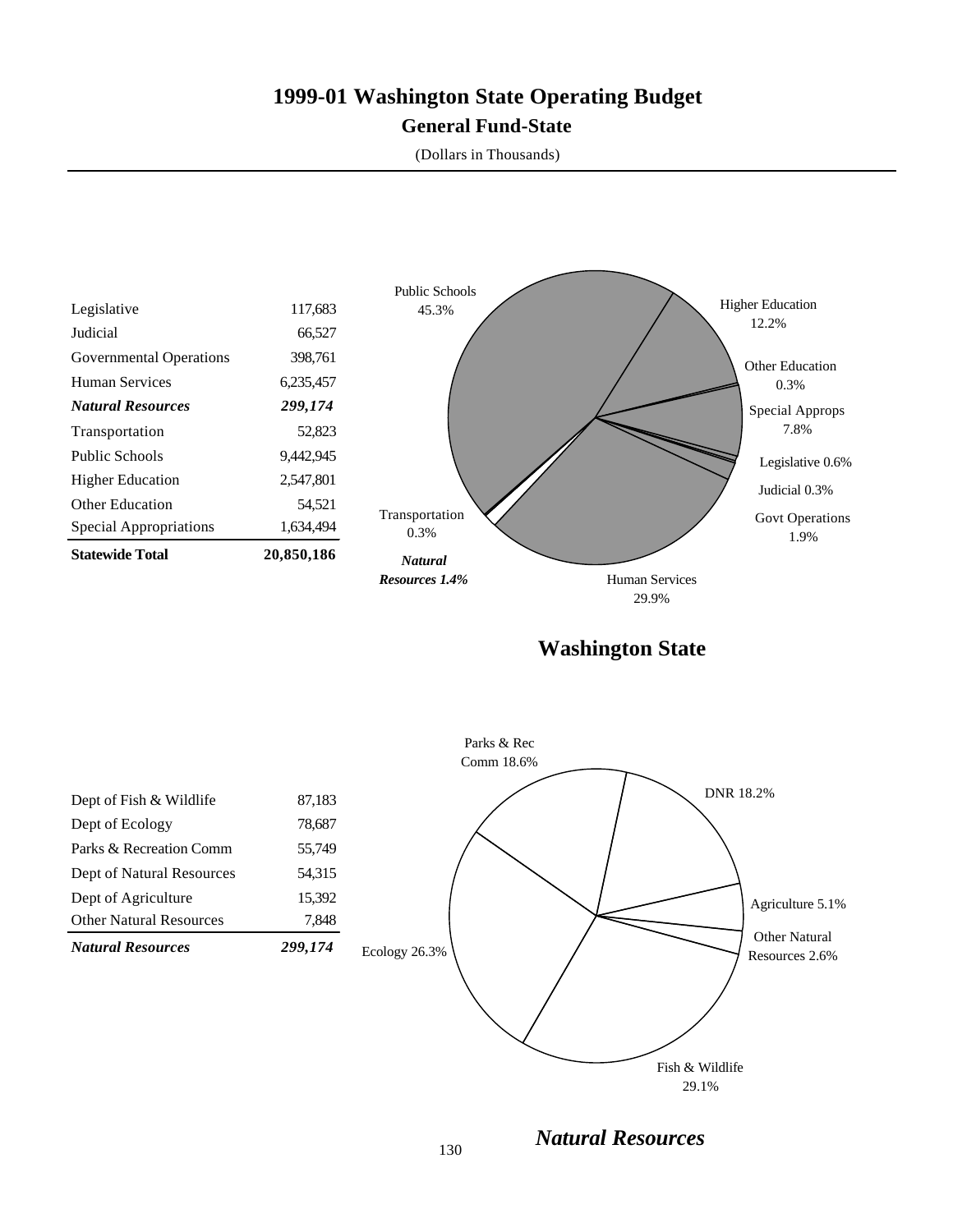# **Department of Ecology**

(Dollars in Thousands)

|     |                                     | GF-S           | <b>Other</b> | <b>Total</b> |
|-----|-------------------------------------|----------------|--------------|--------------|
|     | 1999-01 Original Appropriations     | 67,097         | 199,834      | 266,931      |
|     | <b>Total Maintenance Changes</b>    | 55             | 48           | 103          |
|     | <b>Policy Changes</b>               |                |              |              |
|     | Methamphetamine Lab Cleanup         | $\overline{0}$ | 749          | 749          |
|     | Wastewater Discharge Permit Program | 0              | 750          | 750          |
| 3.  | Continuing Wood Stove Education     | 0              | 200          | 200          |
| 4.  | Air Quality Program                 | 9,803          | $-11,268$    | $-1,465$     |
| 5.  | Federal Salmon Recovery Funding     | 0              | $-3,453$     | $-3,453$     |
|     | Landscape Planning Pilot            | $-68$          | $\theta$     | -68          |
|     | Pine Hollow EIS                     | $^{(1)}$       | 375          | 375          |
|     | <b>Federal Funding Authority</b>    | $\theta$       | 9,613        | 9,613        |
| 9.  | Roza Water Storage                  |                | 300          | 300          |
| 10. | Water Storage Task Force            | 150            |              | 150          |
| 11. | Methow River Hydrological Data      | 0              | 0            | $\theta$     |
| 12. | Oil Spill Prevention                | 1,650          | 1,650        | 3,300        |
| 13. | <b>Everett Smelter Cleanup</b>      |                | 1,500        | 1,500        |
|     | <b>Total Policy Changes</b>         | 11,535         | 416          | 11,951       |
|     | 1999-01 Revised Appropriations      | 78,687         | 200,298      | 278,985      |
|     | Fiscal Year 2000 Total              | 36,462         | 98,049       | 134,511      |
|     | Fiscal Year 2001 Total              | 42,225         | 102,249      | 144,474      |

- 1. **Methamphetamine Lab Cleanup** Funding is provided for cleanup of contamination resulting from methamphetamine manufacturing labs. (Public Safety and Education Account)
- 2. **Wastewater Discharge Permit Program** Appropriation authority is provided for water quality permitting activities including stormwater management, municipal permit processing, and improved access to permit program information. (Water Quality Permit Account)
- 3. **Continuing Wood Stove Education** A one-time fund balance from the Wood Stove Education and Enforcement Account will be divided between local air quality authorities for local air quality programs and the Department of Ecology to conduct education and outreach activities. (Wood Stove Education and Enforcement Account)
- 4. **Air Quality Program** Initiative 695 eliminated the Clean Air Excise Tax, which partially funded the state's air pollution program. Funding is provided to continue the primary air program activities. Both program funding and pass-through grants are maintained at 90 percent of the level budgeted prior to Initiative 695. (General Fund-State, Air Pollution Control Account)
- 5. **Federal Salmon Recovery Funding** Appropriation authority is reduced for federal funding of salmon recovery efforts due to lower-than-anticipated funding from the federal government. (General Fund-Federal)
- 6.**Landscape Planning Pilot** All landscape management plans under the pilot program initiated in 1997 must be completed by March 1, 2000. Funding for this pilot program is removed for the second fiscal year of the biennium.
- 7.**Pine Hollow EIS** Funding is provided to conduct an environmental impact statement (EIS) of the Pine Hollow Reservoir Project in coordination with the local irrigation district. (State Drought Preparedness Account)
- 8.**Federal Funding Authority** Appropriation authority is increased due to federal grants for watershed monitoring and assessment, watershed restoration projects, nonpoint pollution controls, irrigation system improvements, and other agency activities. (General Fund-Federal)
- 9.**Roza Water Storage** Funding is provided for a preconstruction analysis of the Roza irrigation district off-stream storage project in Washout canyon, near the City of Sunnyside. The funding is contingent on provision of an equal match of cash and in-kind services from the Roza irrigation district. (State Drought Preparedness Account)
- 10.**Water Storage Task Force** Funding is provided for costs associated with staffing a water storage task force. The purpose of the task force is to examine the role of increased water storage in providing water supplies to meet the needs of fish, population growth, and economic development.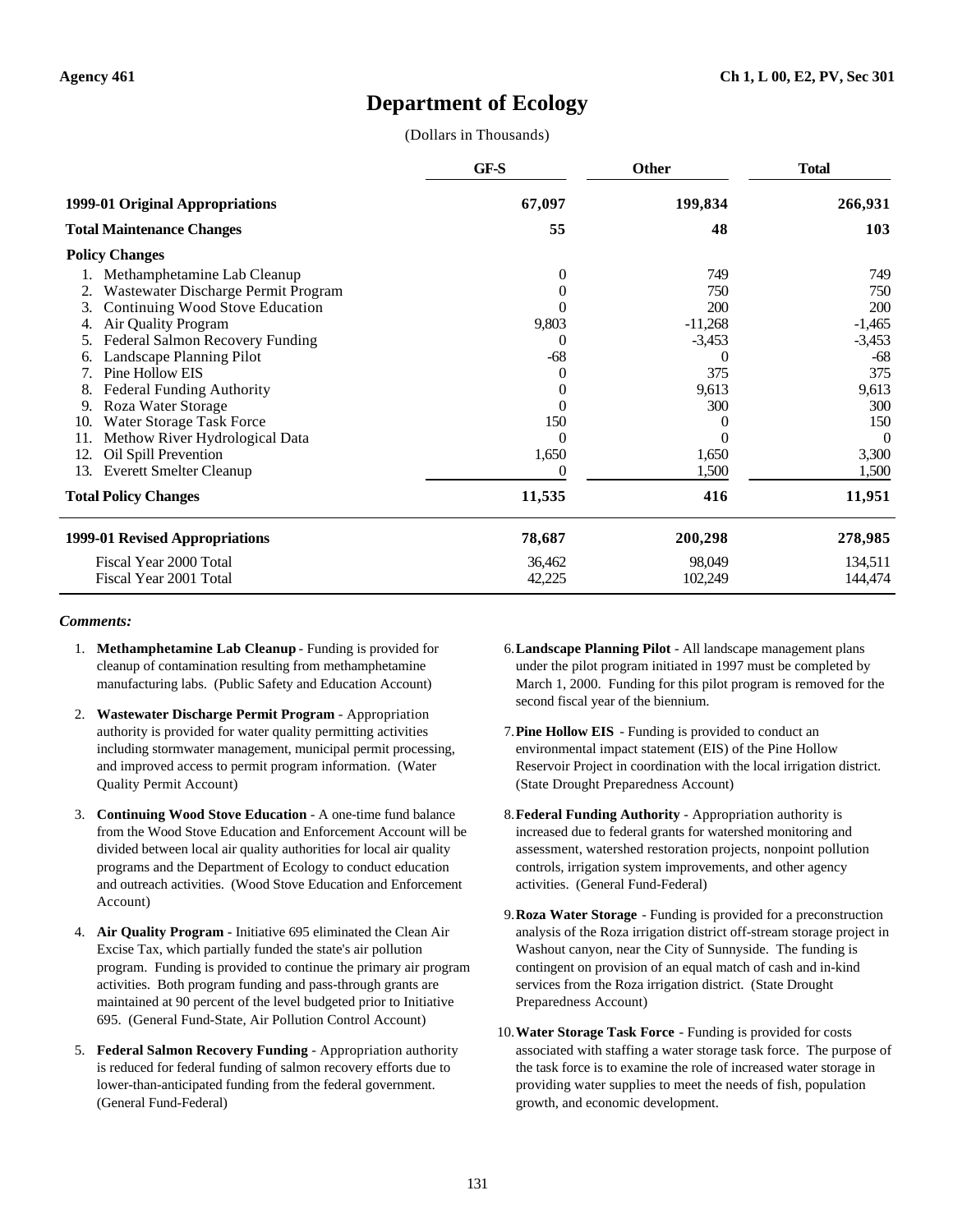# **Department of Ecology**

- 11. **Methow River Hydrological Data** Existing funding is earmarked for a grant to the Methow River Planning unit to develop baseline hydrological data for the Methow River in response to Endangered Species Act listings.
- 12. **Oil Spill Prevention** Funding is provided to contract for a rescue tug in the Strait of Juan de Fuca to operate during the fall and winter months. The Department is required to report to the Legislature on the activities performed by the tug. (General Fund-State, Oil Spill Administration Account)
- 13. **Everett Smelter Cleanup** Funding is provided to continue cleanup of arsenic contamination at homes surrounding the smelter site in the City of Everett. Funding transferred from the Local Toxics Control Account to support the cleanup shall be repaid from the State Toxics Control Account by June 30, 2005. (State Toxics Control Account)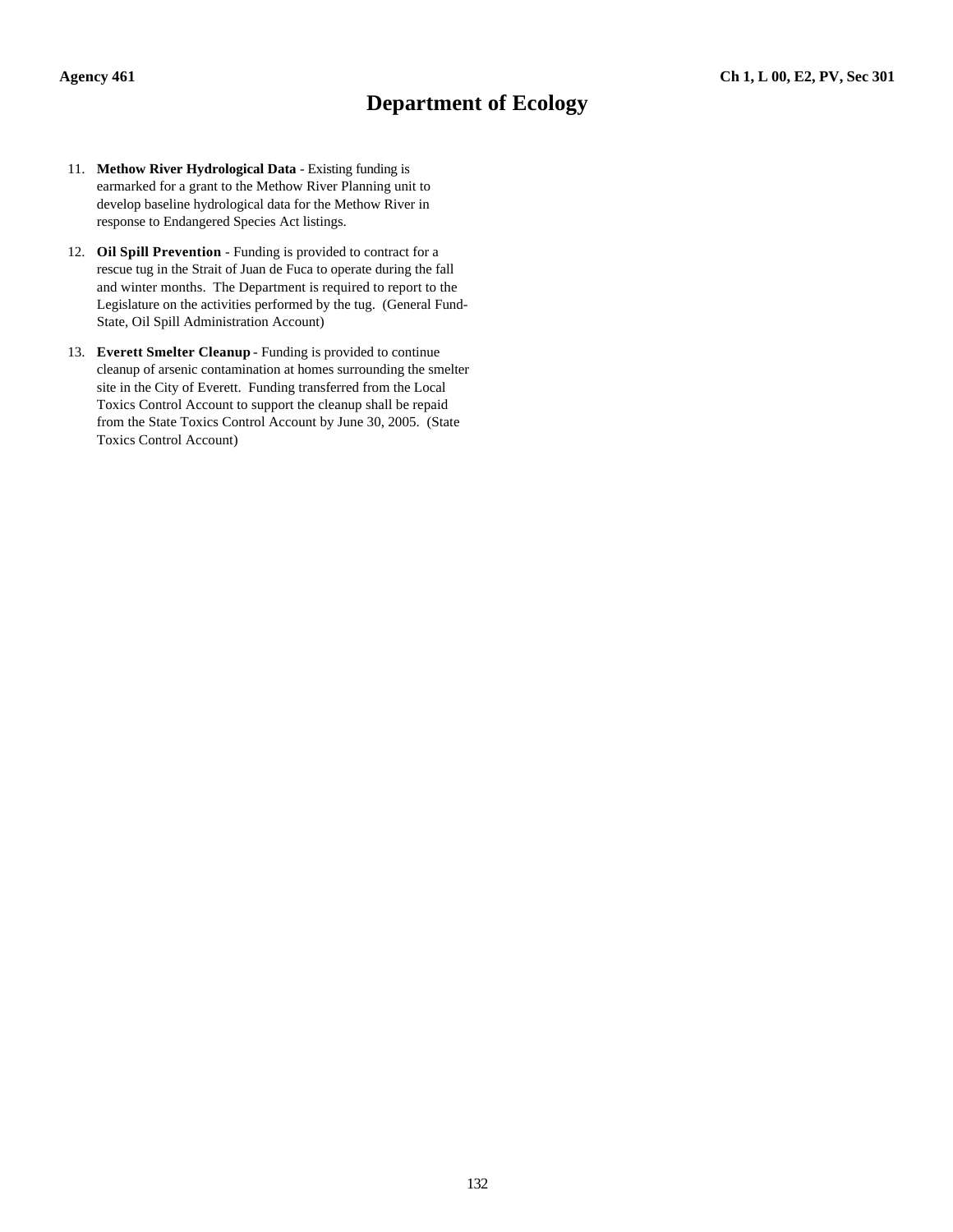# **State Parks and Recreation Commission**

(Dollars in Thousands)

| 89,182<br>$\bf{0}$ |
|--------------------|
|                    |
| 78                 |
| 100                |
| $\overline{0}$     |
| 178                |
| 89,360             |
| 43,618             |
| 45,742             |
|                    |

### *Comments:*

- 1. **Northwest Avalanche Center** Funding is provided to maintain operation of the Northwest Weather and Avalanche Center. The Center provides weather and avalanche forecasts for motorists, skiers, and other participants in outdoor recreation activities.
- 2. **Cascade Foothills Recreation** Funding is provided for an assessment of existing and future recreational demands in the west slope Cascade foothills.
- 3. **Native American Artifacts** Funding is shifted to the second fiscal year to continue an inventory of Native American items in compliance with the federal Native American Graves Protection and Repatriation Act.

NOTE: Amounts shown here reflect only the omnibus appropriations act. The remainder of the State Parks & Recreation Commission's budget is shown in the Transportation Budget Section of this document.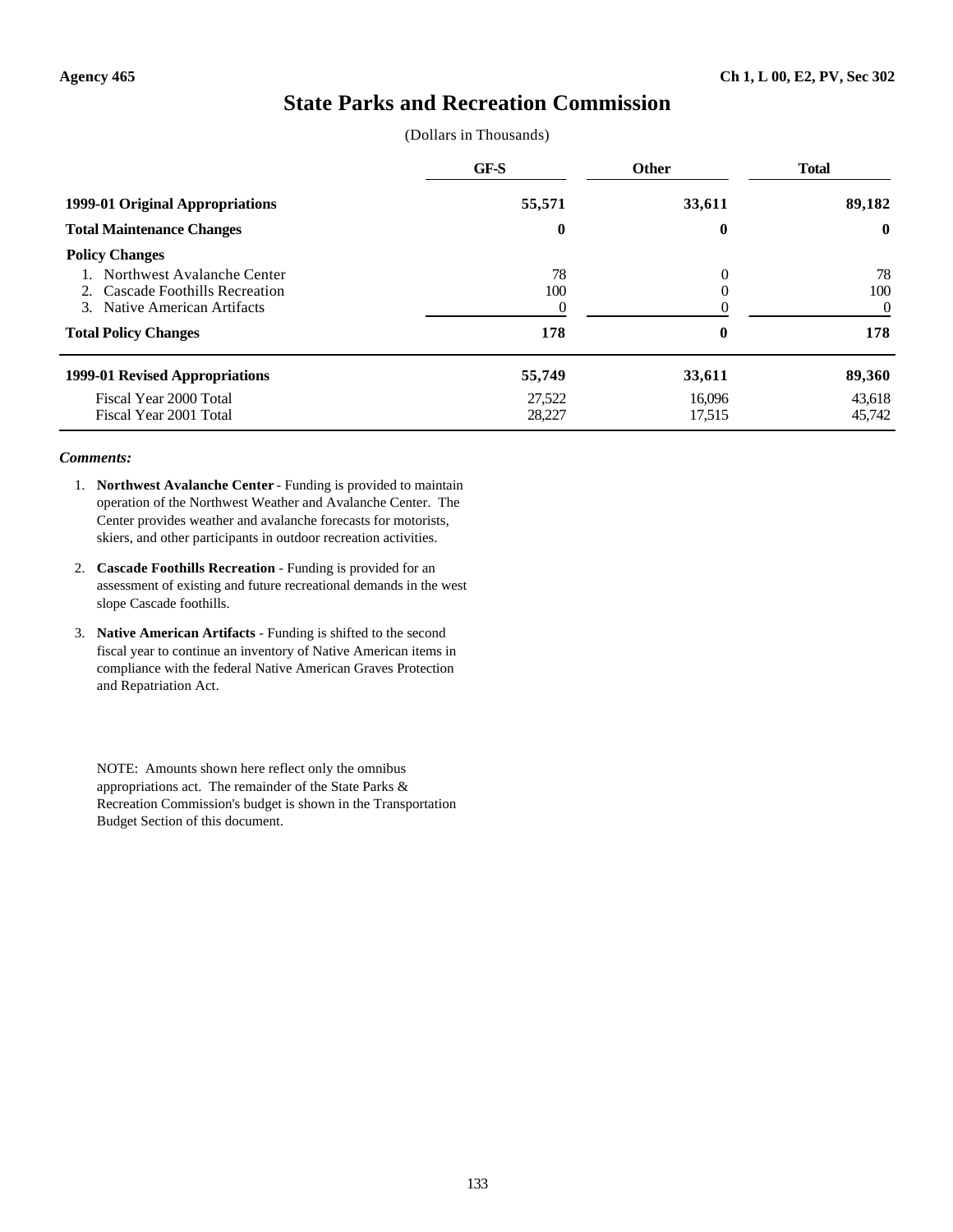# **Interagency Committee for Outdoor Recreation**

(Dollars in Thousands)

|                                                                                            | GF-S                 | <b>Other</b>   | <b>Total</b>   |
|--------------------------------------------------------------------------------------------|----------------------|----------------|----------------|
| 1999-01 Original Appropriations                                                            | 275                  | 3,019          | 3,294          |
| <b>Total Maintenance Changes</b>                                                           | $\bf{0}$             | $\bf{0}$       | $\mathbf{0}$   |
| <b>Policy Changes</b><br>1. Hatchery Improvement Activities<br><b>Total Policy Changes</b> | $\Omega$<br>$\bf{0}$ | 3,332<br>3,332 | 3,332<br>3,332 |
| 1999-01 Revised Appropriations                                                             | 275                  | 6,351          | 6,626          |
| Fiscal Year 2000 Total<br>Fiscal Year 2001 Total                                           | 137<br>138           | 1,548<br>4,803 | 1,685<br>4,941 |

### *Comments:*

1. **Hatchery Improvement Activities** - Federal funding is provided to develop guidelines to improve hatchery management activities and minimize the potentially negative effects of hatchery programs on naturally-spawning populations. (General Fund-Federal)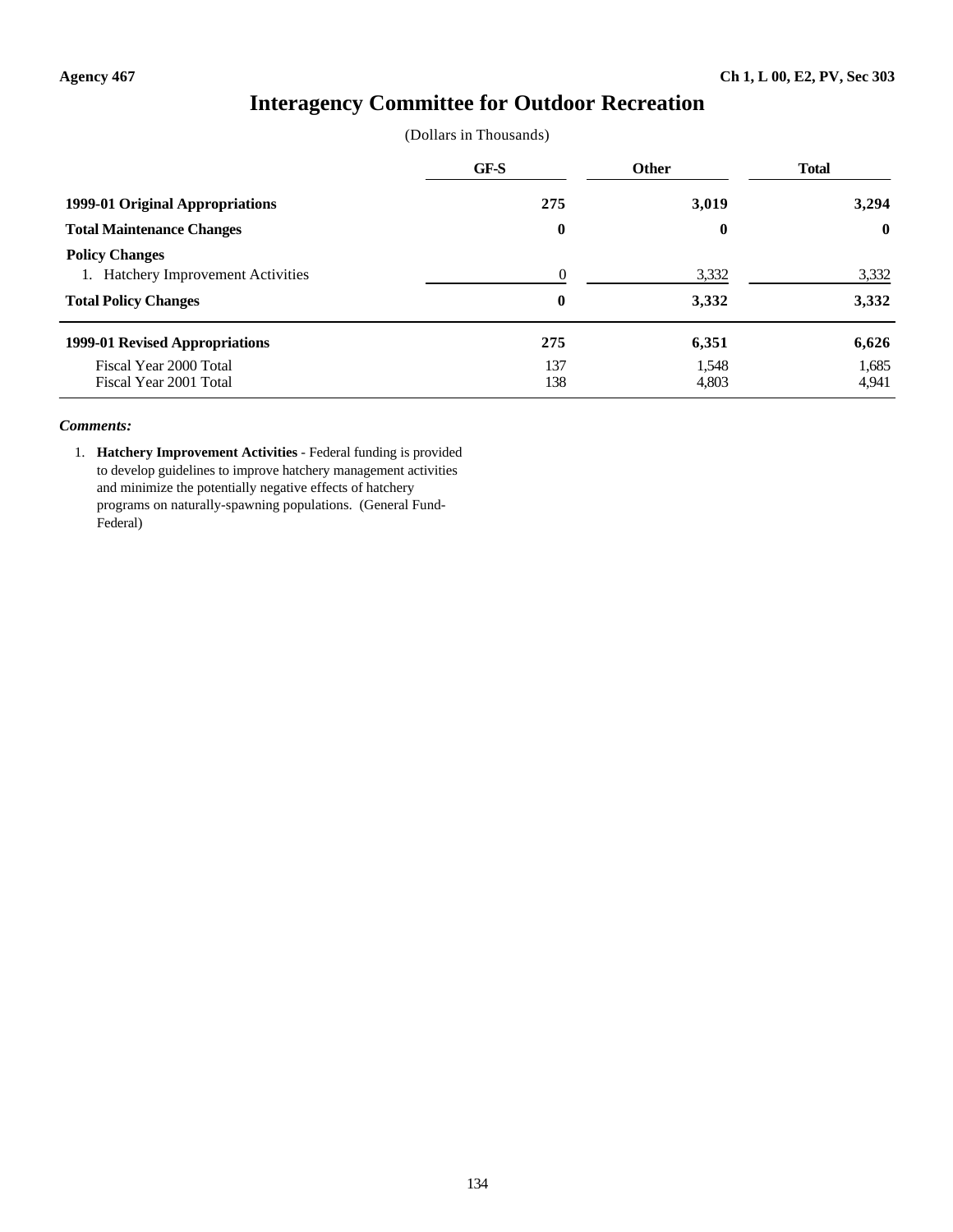# **State Conservation Commission**

(Dollars in Thousands)

|                                                                                                                                                 | GF-S                            | <b>Other</b>         | <b>Total</b>                    |
|-------------------------------------------------------------------------------------------------------------------------------------------------|---------------------------------|----------------------|---------------------------------|
| 1999-01 Original Appropriations                                                                                                                 | 5,264                           | 5,862                | 11,126                          |
| <b>Total Maintenance Changes</b>                                                                                                                | $\boldsymbol{0}$                | 0                    | $\mathbf{0}$                    |
| <b>Policy Changes</b>                                                                                                                           |                                 |                      |                                 |
| 1. Agriculture, Fish, & Water<br>2. Federal Salmon Recovery Funding<br><b>CREP</b> Technical Assistance<br>$\mathcal{F}$<br>Governor Veto<br>4. | 267<br>$\Omega$<br>$-300$<br>33 | $\Omega$<br>$-1,800$ | 267<br>$-1,800$<br>$-300$<br>33 |
| <b>Total Policy Changes</b>                                                                                                                     | $\bf{0}$                        | $-1,800$             | $-1,800$                        |
| 1999-01 Revised Appropriations                                                                                                                  | 5,264                           | 4,062                | 9,326                           |
| Fiscal Year 2000 Total<br>Fiscal Year 2001 Total                                                                                                | 2,630<br>2,634                  | 2,155<br>1,907       | 4,785<br>4,541                  |

- 1. **Agriculture, Fish, & Water** The Conservation Commission has initiated a collaborative process to develop and implement agricultural best management practices that ensure compliance with both the federal Endangered Species Act and the Clean Water Act. Funding is provided for meeting facilitation and other costs associated with this process and for grants to the agricultural and environmental communities to partially defray the costs of participation. This item was vetoed by the Governor.
- 2. **Federal Salmon Recovery Funding** Appropriation authority is reduced for federal funding of salmon recovery efforts due to lower-than-anticipated funding from the federal government. (General Fund-Federal)
- 3. **CREP Technical Assistance** Funding for technical assistance for the Conservation Reserve and Enhancement Program (CREP) is reduced to reflect a delay in persons enrolling in the program. This item was vetoed by the Governor.
- 4. **Governor Veto** The Governor vetoed Section 304(4) and 304(5) as well as the entire change in the General Fund-State FY 2001 appropriation. This eliminated a reduction to CREP and new funding for the Agriculture, Fish, and Water negotiation process.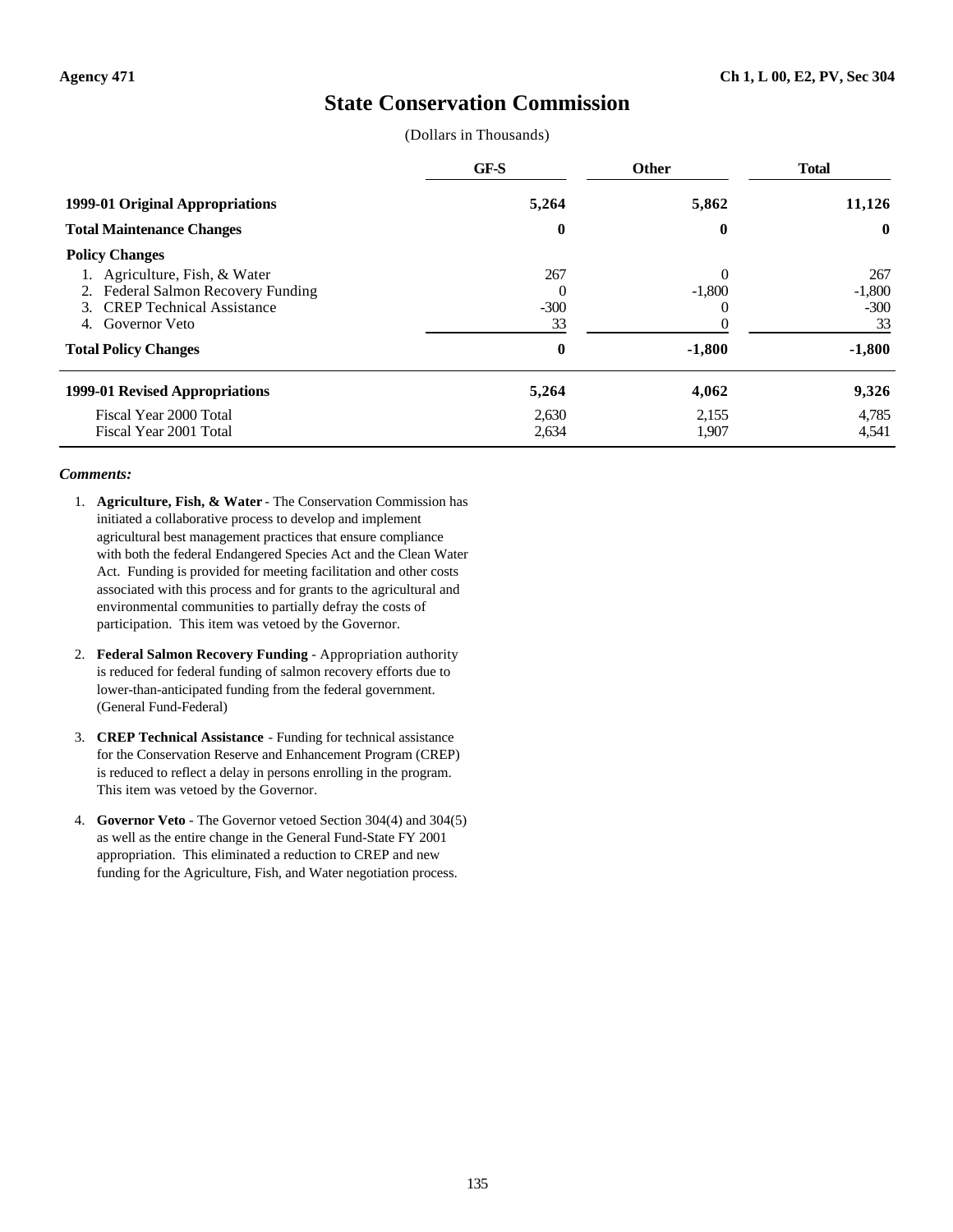# **Department of Fish and Wildlife**

(Dollars in Thousands)

|                        |                                          | GF-S     | <b>Other</b> | <b>Total</b> |
|------------------------|------------------------------------------|----------|--------------|--------------|
|                        | 1999-01 Original Appropriations          | 85,339   | 189,231      | 274,570      |
|                        | <b>Total Maintenance Changes</b>         | 0        | 0            | $\bf{0}$     |
|                        | <b>Policy Changes</b>                    |          |              |              |
|                        | Landscape Planning Pilot                 | $-219$   | $\theta$     | $-219$       |
|                        | Hatchery Production/ESA Strategy         | 703      | 200          | 903          |
| 3.                     | Rebuilding Distressed Elk Herds          | $\theta$ | 200          | 200          |
| 4.                     | <b>Safety Requirements</b>               | 85       | 65           | 150          |
| 5.                     | Chiliwist Fire: Feed/Rehabilitation      | $\Omega$ | 245          | 245          |
| 6.                     | Recovery of Marine Fish                  | 400      | $\theta$     | 400          |
|                        | Increased Legal Services - ESA           | 75       | $\theta$     | 75           |
| 8.                     | <b>Pheasant Enhancement</b>              | $\Omega$ | 400          | 400          |
|                        | Warmwater Game Fish Program              | $\theta$ | 80           | 80           |
| 10.                    | <b>Hunter Education Program</b>          | $\theta$ | 30           | 30           |
|                        | Bear & Cougar Management                 | 800      | $\theta$     | 800          |
| 12.                    | <b>ALEA Revenue Adjustment</b>           | $\theta$ | $-440$       | $-440$       |
| 13.                    | Federal Salmon Recovery Funding          | $\theta$ | $-3,375$     | $-3,375$     |
| 14.                    | <b>Federal Salmon Enhancement Grants</b> | 0        | 1,000        | 1,000        |
| 15.                    | <b>Cost Reimbursement</b>                | 0        | 384          | 384          |
| 16.                    | Crab Catch Record Cards                  | 0        | $\Omega$     | $\Omega$     |
| 17.                    | Methow Valley Screening                  |          | 789          | 789          |
|                        | <b>Total Policy Changes</b>              | 1,844    | $-422$       | 1,422        |
|                        | 1999-01 Revised Appropriations           | 87,183   | 188,809      | 275,992      |
| Fiscal Year 2000 Total |                                          | 42.616   | 91,369       | 133,985      |
| Fiscal Year 2001 Total |                                          | 44,567   | 97,440       | 142,007      |

- 1. **Landscape Planning Pilot** All landscape management plans under the pilot program initiated in 1997 must be completed by March 1, 2000. Funding for this pilot program is removed for the second fiscal year of the biennium.
- 2. **Hatchery Production/ESA Strategy** Funding is provided for implementation of an Endangered Species Act (ESA) strategy that modifies existing hatcheries to support at-risk stocks, to study data regarding the development of a hatchery for Lake Washington sockeye, and to restore hatchery production. (General Fund-State, Wildlife Account-State)
- 3. **Rebuilding Distressed Elk Herds** Funding is provided for elk population surveys to assist in elk herd recovery and to develop more accurate harvest estimates for state and tribal managers. (Wildlife Account-State)
- 4. **Safety Requirements** Funding is provided for a safety manager and equipment to meet current standards. (General Fund-State, Wildlife Account-State)
- 5. **Chiliwist Fire: Feed/Rehabilitation** A fire in September 1999 burned approximately 1,800 acres of winter range in the Chiliwist Wildlife Area. Funding is provided for a winter feeding program for deer and for range rehabilitation activities. (Wildlife Account-State)
- 6.**Recovery of Marine Fish** Funding is provided for science-based monitoring and fishery management to restore marine fish stocks including cod, herring, and rockfish. Specific activities include population monitoring, age composition analysis, genetic analysis to determine stock structure, and establishing and managing a network of marine protected areas.
- 7.**Increased Legal Services ESA** Funding is provided for additional Assistant Attorney General services to engage in negotiations and litigation of agency activities related to the listing of several salmonids under ESA, including hatchery and harvest management.
- 8.**Pheasant Enhancement** Funding is provided for the Department to remove existing pheasant pens from the Whidbey Island Game Farm, raise pheasants for release on public lands, and offer grants to enhance pheasant habitat. (Eastern Washington Pheasant Enhancement Account, Wildlife Account-State)
- 9.**Warmwater Game Fish Program** Funding is provided for operation of the warmwater game fish program to maintain existing production levels. (Warmwater Game Fish Account)
- 10.**Hunter Education Program** Appropriation authority is provided to support volunteer instructors in the basic firearms safety training program conducted by the Department. (Wildlife Account-State)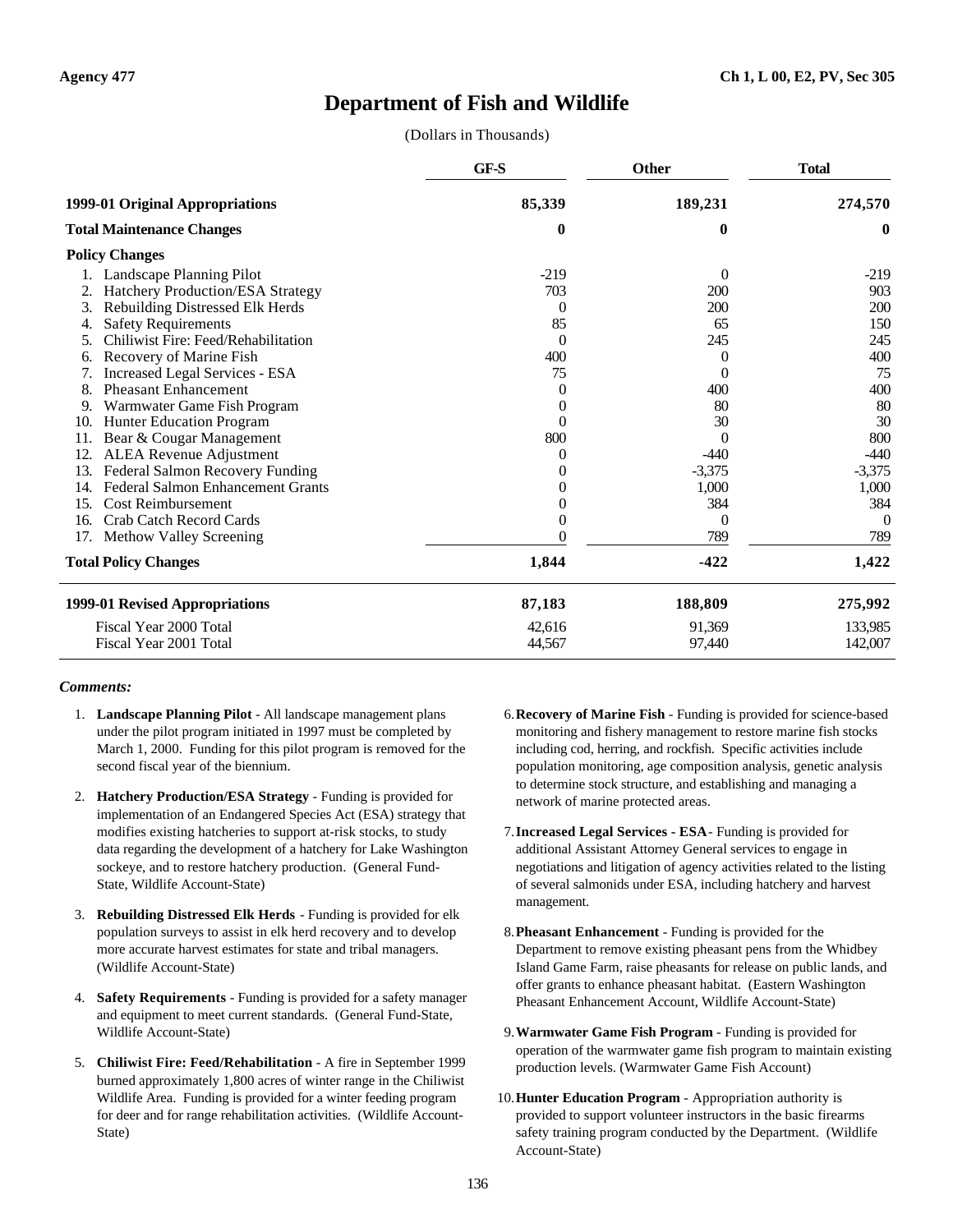# **Department of Fish and Wildlife**

- 11. **Bear & Cougar Management** Funding is provided for eight additional enforcement staff for the Department to provide timely response to public complaints regarding bear and cougar, and to take appropriate management action, such as removal or relocation.
- 12. **ALEA Revenue Adjustment** Revenue projections to the Aquatic Lands Enhancement Account (ALEA) have dropped since the biennial budget was enacted. Reductions will be made in the Department's salmon recovery efforts, shellfish management, and administration. (Aquatic Lands Enhancement Account)
- 13. **Federal Salmon Recovery Funding** Appropriation authority is reduced for federal funding for salmon recovery efforts due to lower-than-anticipated funding from the federal government. (General Fund-Federal)
- 14. **Federal Salmon Enhancement Grants** Appropriation authority is increased for the Department to provide pass-through federal grants to Regional Fisheries Enhancement Groups for salmon enhancement projects. (Regional Fisheries Enhancement Salmonid Recovery Account-Federal)
- 15. **Cost Reimbursement** Appropriation authority is provided for the Department to enter into cost-recovery agreements at the request of permit applicants in accordance with Chapter 251, Laws of 2000 (ESSB 6277). (General Fund-Private/Local)
- 16. **Crab Catch Record Cards** Funding for implementation of Chapter 399, Laws of 1999, Partial Veto (ESSB 5508), is shifted to the second year of the biennium.
- 17. **Methow Valley Screening** Funding is provided for repair and replacement of salmon screens and for in-stream flow projects on irrigation diversions in the Methow Valley. (Salmon Recovery Account)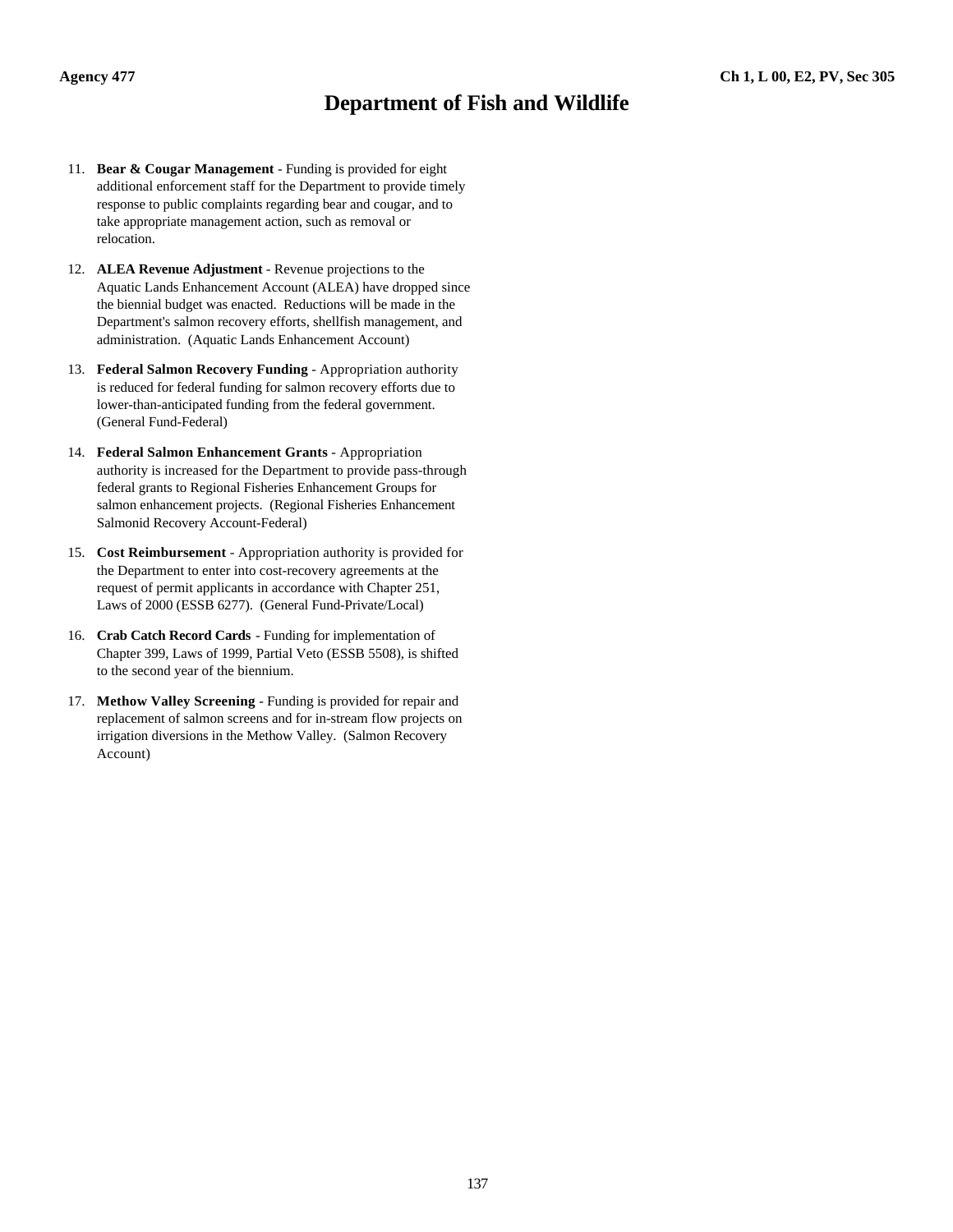# **Department of Natural Resources**

(Dollars in Thousands)

|     |                                     | GF-S     | <b>Other</b> | <b>Total</b> |
|-----|-------------------------------------|----------|--------------|--------------|
|     | 1999-01 Original Appropriations     | 51,425   | 196,513      | 247,938      |
|     | <b>Total Maintenance Changes</b>    | $\bf{0}$ | $\bf{0}$     | $\mathbf{0}$ |
|     | <b>Policy Changes</b>               |          |              |              |
|     | Landscape Management Pilot Project  | $-110$   | $\Omega$     | $-110$       |
|     | <b>Resource Management Costs</b>    | 0        | 2,000        | 2,000        |
| 3.  | <b>Emergency Fire Suppression</b>   | $_{0}$   | 4,251        | 4,251        |
| 4.  | <b>Correctional Camp Program</b>    | 0        | 400          | 400          |
|     | Forests & Fish Legislation          | 3,000    | $\Omega$     | 3,000        |
| 6.  | Reduced Revenue from Aquatic Lands  |          | $-300$       | $-300$       |
| 7.  | <b>Reduce Air Pollution Control</b> | O        | $-177$       | $-177$       |
| 8.  | Federal Salmon Recovery Funding     |          | $-10,991$    | $-10,991$    |
| 9.  | Tributyl-Tin Sediment Study         | 0        | 250          | 250          |
| 10. | <b>Cost Reimbursement</b>           |          | 384          | 384          |
| 11. | Lake Whatcom Landscape Management   |          | 2,043        | 2,043        |
| 12. | <b>Access Road Revolving Fund</b>   | $\theta$ | 1,479        | 1,479        |
| 13. | <b>Board of Natural Resources</b>   | 45       | 95           | 140          |
| 14. | Governor Veto                       | -45      | 205          | 160          |
|     | <b>Total Policy Changes</b>         | 2,890    | $-361$       | 2,529        |
|     | 1999-01 Revised Appropriations      | 54,315   | 196,152      | 250,467      |
|     | Fiscal Year 2000 Total              | 25,784   | 97,197       | 122,981      |
|     | Fiscal Year 2001 Total              | 28,531   | 98,955       | 127,486      |

- 1. **Landscape Management Pilot Project** All landscape management plans under the pilot program initiated in 1997 must be completed by March 1, 2000. Funding for this pilot program is removed for the second fiscal year of the biennium.
- 2. **Resource Management Costs** Appropriation authority is increased for the Resource Management Cost Account to support revenue-generating activities. (Resource Management Cost Account)
- 3. **Emergency Fire Suppression** Funding is provided for fire suppression activities on state lands during the 1999 fire season. Additional authority is provided in federal and private/local funds to properly account for firefighting costs on lands owned by others. (General Fund-Federal, General Fund-Private/Local, Disaster Response Account-State)
- 4. **Correctional Camp Program** Additional appropriation authority is provided for operation of the Department's Correctional Camp Program to cover the costs of reimbursable payments from the Department of Corrections and other contracting parties. (General Fund-Private/Local)
- 5. **Forests & Fish Legislation** Funding is provided to continue implementation of Chapter 4, Laws of 1999, 1st sp.s., Partial Veto (ESHB 2091), including establishment of a small forest landowner office, rule development, geographic information system development, and technical assistance for landowners to comply with the new rules.
- 6.**Reduced Revenue from Aquatic Lands** Revenue projections to the Aquatic Lands Enhancement Account (ALEA) have dropped since the biennial budget was enacted. Reductions will be made in the Department's grant administration and aquatic land management activities. This item was vetoed by the Governor. (Aquatic Lands Enhancement Account)
- 7.**Reduce Air Pollution Control** Appropriation authority is reduced due to the elimination of the Clean Air Excise Tax with the passage of Initiative 695. Public safety and fire prevention activities of the outdoor burning program are continued from permit fees collected solely for that purpose. (Air Pollution Control Account)
- 8.**Federal Salmon Recovery Funding** Appropriation authority is reduced for federal funding for salmon recovery efforts due to lower-than-anticipated funding from the federal government. (General Fund-Federal)
- 9.**Tributyl-Tin Sediment Study** Funding is provided to develop a new protocol for testing dredged sediments that may be contaminated with tributyl-tin. Once developed and adopted the test will be available for use by all dredging project proponents. (Aquatic Land Dredged Material Disposal Site Account)
- 10.**Cost Reimbursement** Appropriation authority is provided for the Department to enter into cost-recovery agreements at the request of permit applicants in accordance with Chapter 251, Laws of 2000 (ESSB 6277). (General Fund-Private/Local)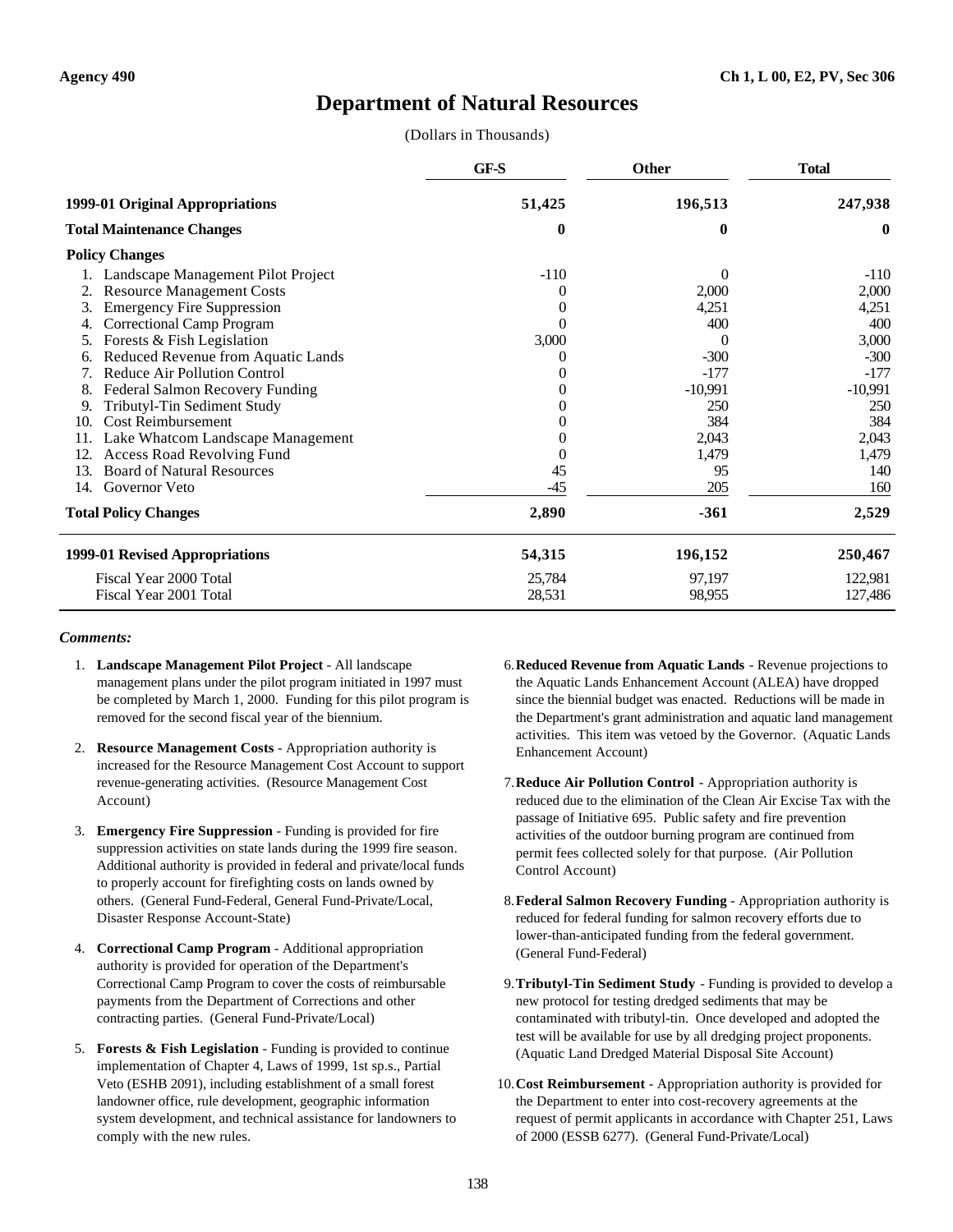# **Department of Natural Resources**

- 11. **Lake Whatcom Landscape Management** Funding is provided to implement Chapter 205, Laws of 2000 (E2SSB 6731). The Department will complete the Lake Whatcom landscape management plan and implement plan recommendations for harvest and road management. Additional appropriation authority is provided from the Forest Development Account for immediate road maintenance and repair. (Forest Development Account, Resource Management Cost Account)
- 12. **Access Road Revolving Fund** Appropriation authority is increased from the Access Road Revolving Fund due to 1999 rate structure revisions. The Department will provide a report to the Legislature by December 1, 2000, on the uses of the fund. (Access Road Revolving Fund-State)
- 13. **Board of Natural Resources** Funding is provided for independent staff for the Board of Natural Resources. This item was vetoed by the Governor. (General Fund-State, Forest Development Account, Resource Management Cost Account)
- 14. **Governor Veto** The Governor vetoed Section 306(1) and the entire change to the ALEA-State appropriation. This removes the "Reduced Revenue from Aquatic Lands" item and restores original budget proviso language regarding amounts provided from ALEA for the Puget Sound work plan.

The veto of Section 306(14) deletes a proviso which would have done two things: earmarked existing funding solely for agency administration and provided new funding for additional positions to independently staff the Board of Natural Resources.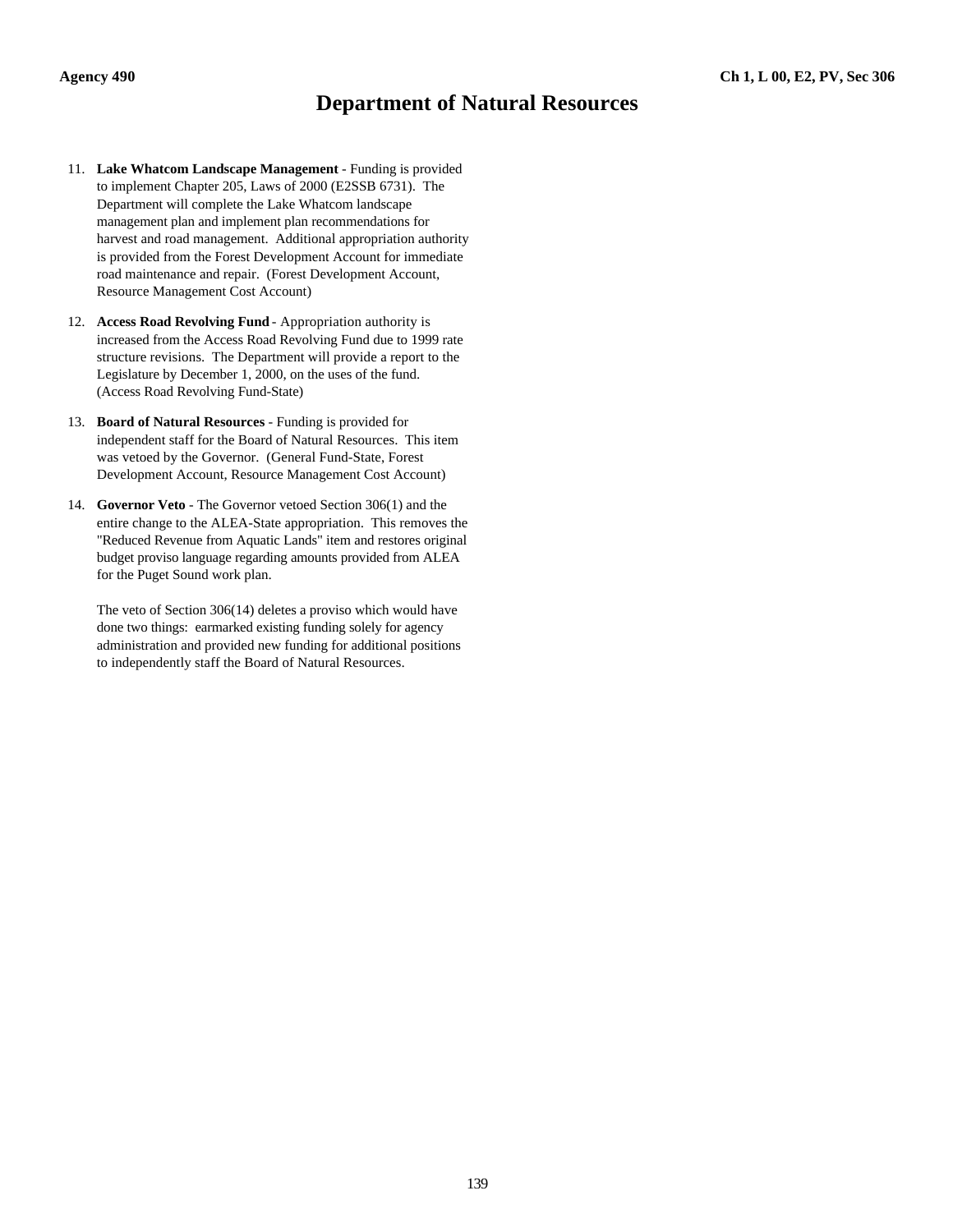# **Department of Agriculture**

(Dollars in Thousands)

|                                                  | GF-S             | <b>Other</b>     | <b>Total</b>     |
|--------------------------------------------------|------------------|------------------|------------------|
| 1999-01 Original Appropriations                  | 14,792           | 66,447           | 81,239           |
| <b>Total Maintenance Changes</b>                 | $\boldsymbol{0}$ | $\bf{0}$         | $\mathbf{0}$     |
| <b>Policy Changes</b><br>1. Asian Gypsy Moth     | 600              | $\Omega$         | 600              |
| <b>Total Policy Changes</b>                      | 600              | $\bf{0}$         | 600              |
| 1999-01 Revised Appropriations                   | 15,392           | 66,447           | 81,839           |
| Fiscal Year 2000 Total<br>Fiscal Year 2001 Total | 7,876<br>7,516   | 33,139<br>33,308 | 41,015<br>40,824 |

#### *Comments:*

1. **Asian Gypsy Moth** - Funding is provided for Asian Gypsy Moth eradication efforts to prevent damage to native vegetation.

NOTE: Amounts shown here reflect only the omnibus appropriations act. The remainder of the Department of Agriculture's budget is shown in the Transportation Budget Section of this document.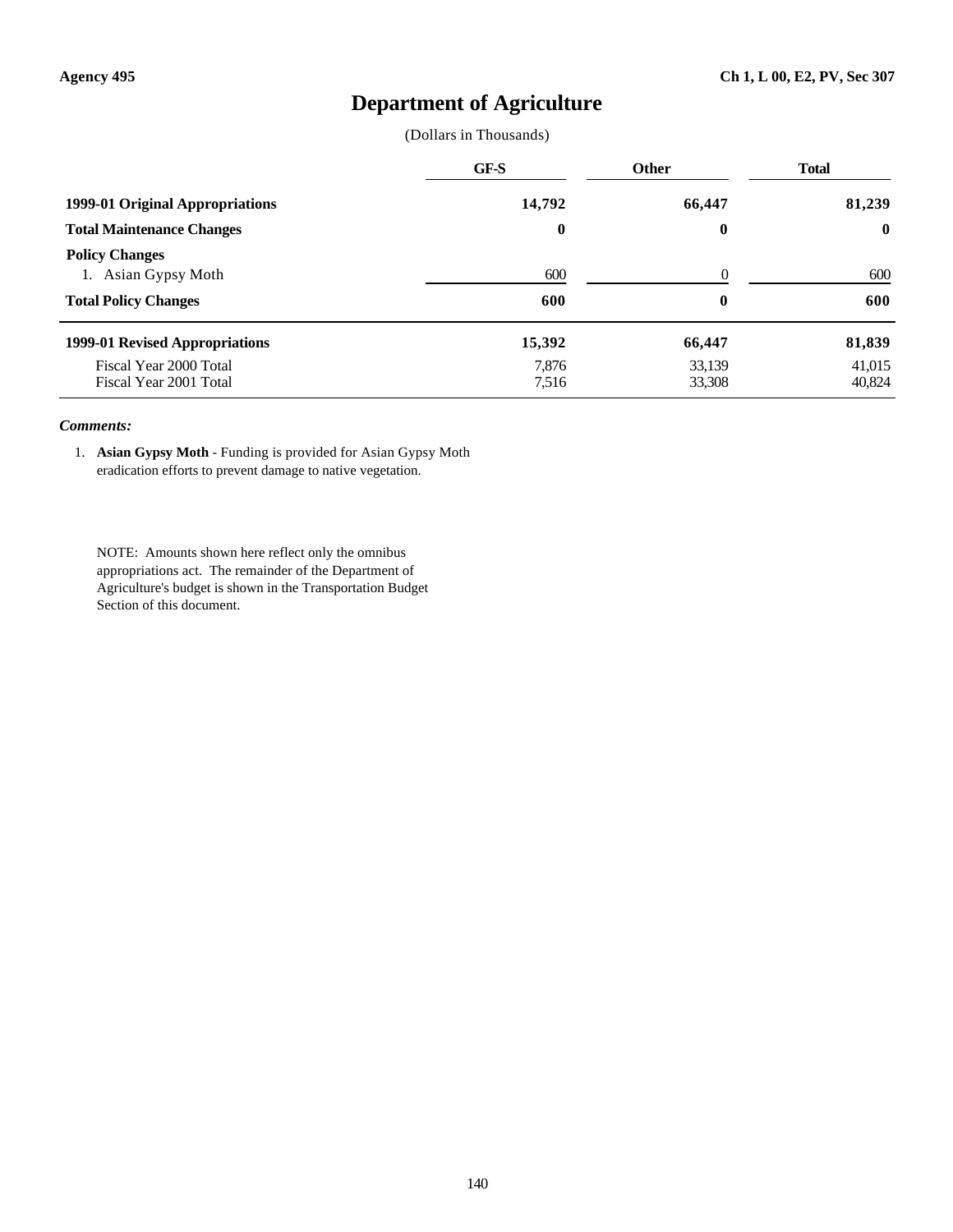The majority of funding for transportation services is included in the transportation budget, not in the omnibus appropriations act. The omnibus appropriations act includes only a portion of the funding for the Washington State Patrol and the Department of Licensing. Therefore, the notes contained in this section are limited. For additional information on transportation funding, please see the Transportation Budget and Special Appropriations sections of this document.

# **Department of Licensing**

An amount of \$326,000 is provided to upgrade access to Uniform Commercial Code (UCC) Account information. Funds will be used to improve current work processes, upgrade software, and provide electronic retrieval and processing to speed the filing and searching of UCC records.

## **Washington State Patrol**

The budget provides \$141,000 for two additional forensic scientists to respond to the scene of, and to support testing generated by, an increasing number of clandestine drug laboratories. The scientists will collect and provide analysis of evidence seized from these labs. This funding is in addition to the increased funding provided for the methamphetamine lab task force provided in the original 1999-2001 budget.

The Washington State Patrol (WSP) crime labs process physical evidence, primarily for local law enforcement agencies. Services include the scientific analysis of evidence such as blood, hair, fibers, paint, soil, bullets, impressions, and other physical indications. As a result of Initiative 695, a portion of the revenue that previously supported the activities of the crime lab was eliminated. The sum of \$2.5 million is provided to replace the lost funding and continue current crime lab activities.

The budget provides \$1.4 million for costs associated with WSP participation in support of the World Trade Organization conference held last winter. Activities performed by the WSP included traffic control, dignitary escorts, and security for the event. Additional funding is provided to the Military Department for costs associated with activating the National Guard.

Funding is also provided to continue numerous programs at WSP including the Missing and Exploited Children's Task Force (\$434,000), Justice Information Network (\$179,000), and the Narcotics Task Forces (\$454,000).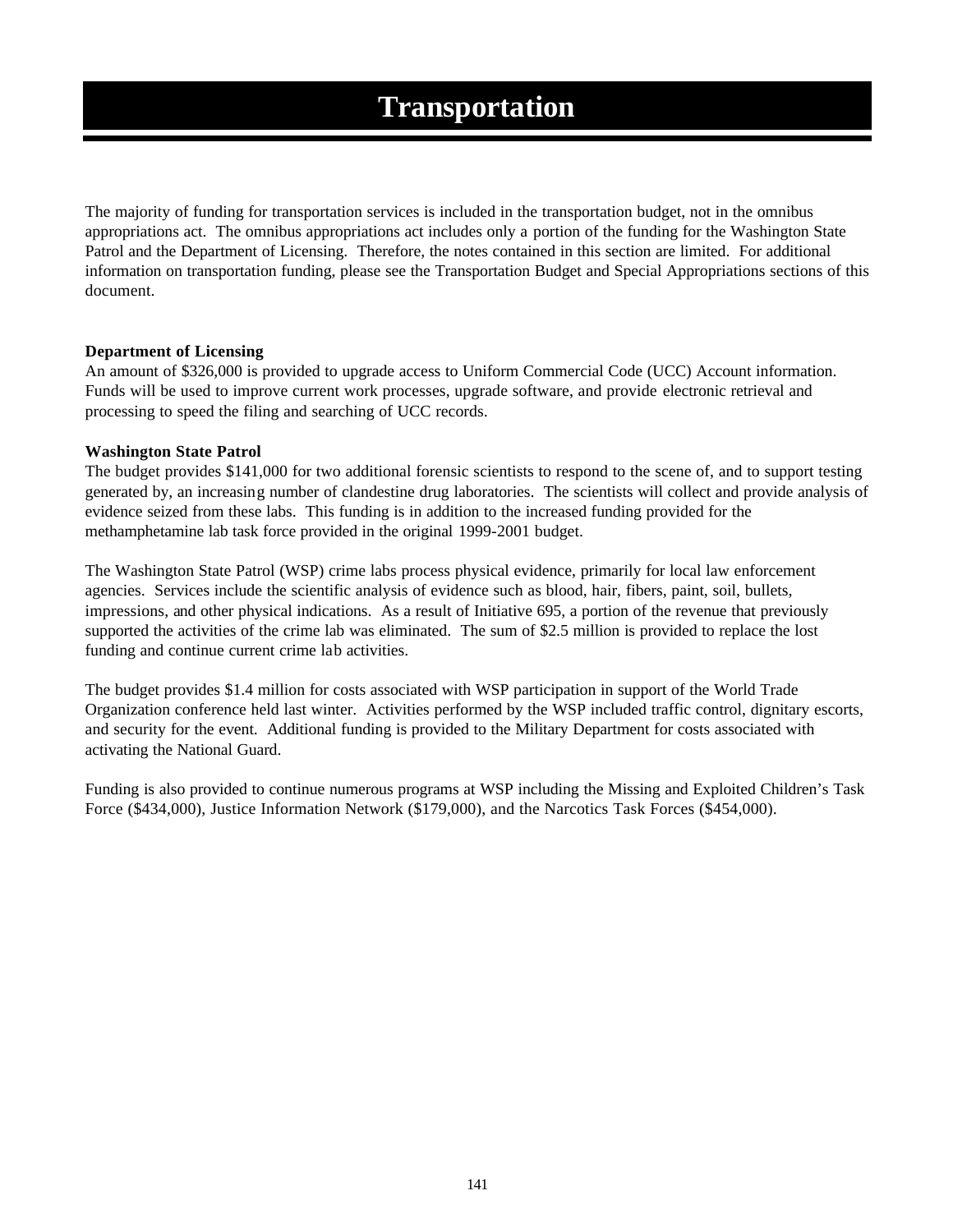# **1999-01 Washington State Operating Budget Total Budgeted Funds**

(Dollars in Thousands)



**Washington State**



142

*Transportation*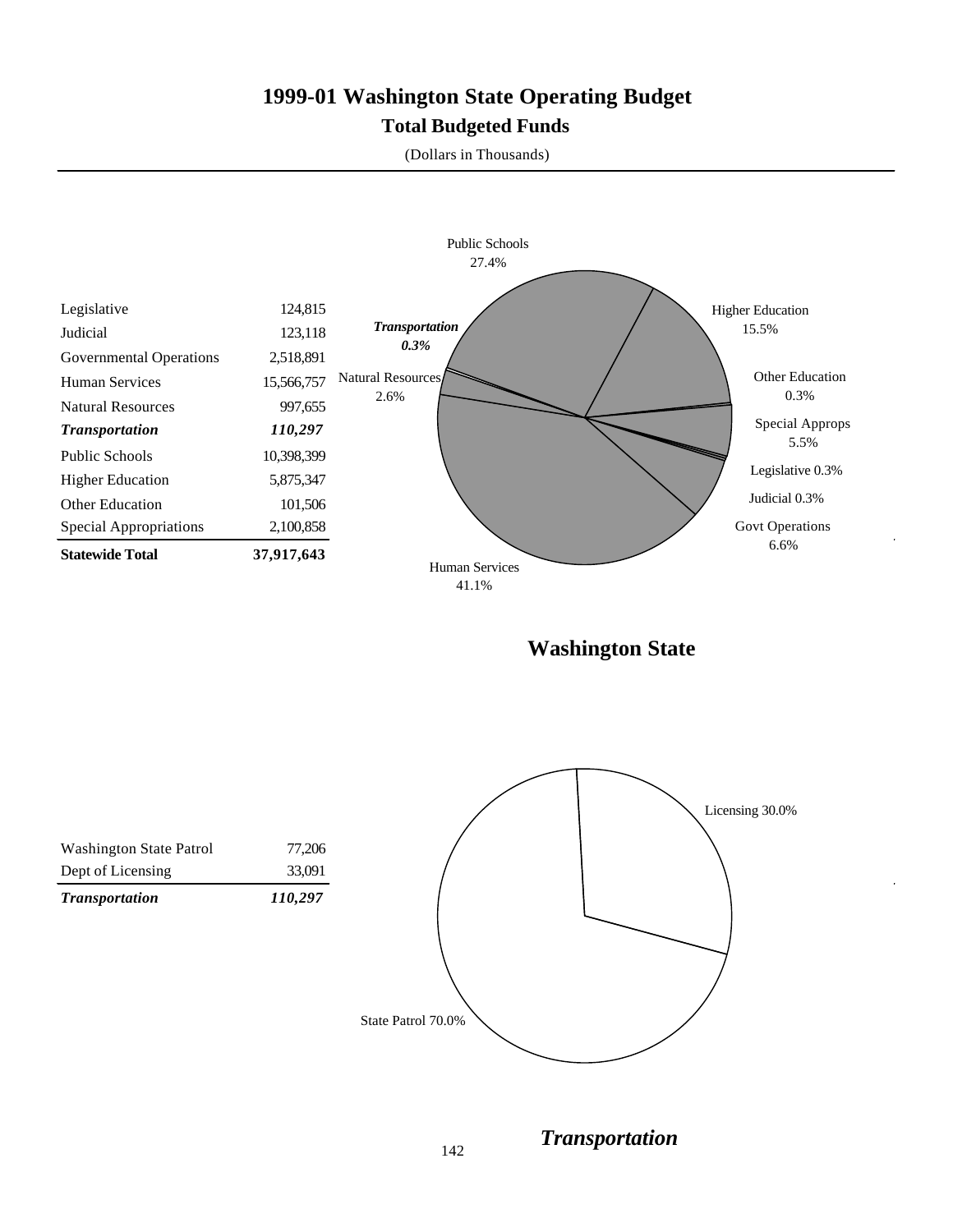# **1999-01 Washington State Operating Budget General Fund-State**

(Dollars in Thousands)



**Washington State**



*Transportation*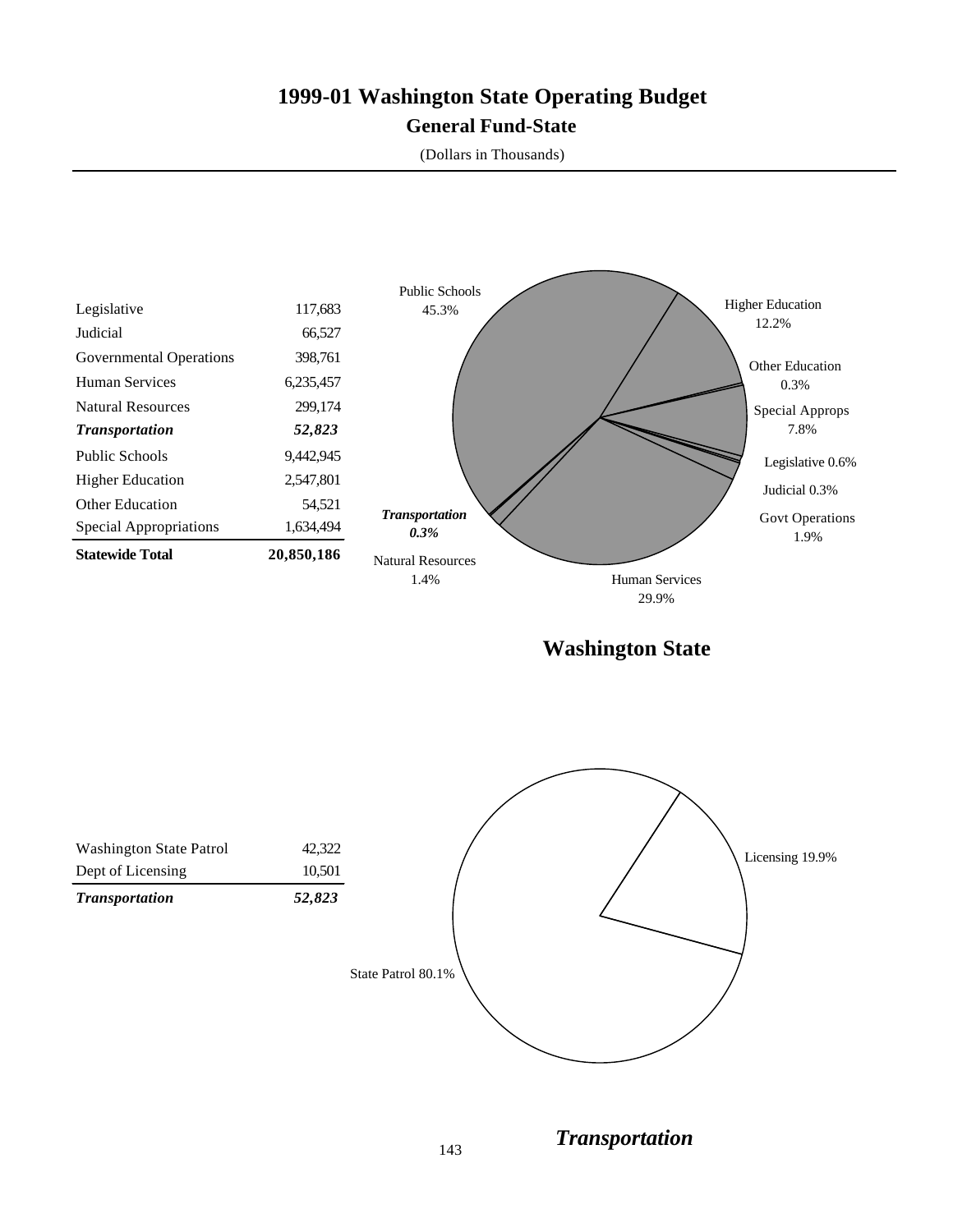# **Department of Licensing**

(Dollars in Thousands)

|                                            | GF-S     | <b>Other</b> | <b>Total</b> |
|--------------------------------------------|----------|--------------|--------------|
| 1999-01 Original Appropriations            | 10,466   | 23,225       | 33,691       |
| <b>Total Maintenance Changes</b>           | 0        | 0            | $\mathbf{0}$ |
| <b>Policy Changes</b>                      |          |              |              |
| Division Fund Realignment                  | 447      | $-447$       | 0            |
| Uniform Commercial Code Automation         | $\Omega$ | 326          | 326          |
| 3. Agency Support Services Realignment     | 45       | $-443$       | $-398$       |
| <b>Adjust Real Estate Research Account</b> | $\Omega$ | $-71$        | $-71$        |
| 5. Change in Business Operations           | $-457$   | 0            | $-457$       |
| <b>Total Policy Changes</b>                | 35       | $-635$       | $-600$       |
| 1999-01 Revised Appropriations             | 10,501   | 22,590       | 33,091       |
| Fiscal Year 2000 Total                     | 5,630    | 11,263       | 16,893       |
| Fiscal Year 2001 Total                     | 4,871    | 11,327       | 16,198       |

#### *Comments:*

- 1. **Division Fund Realignment** Funding sources are adjusted for the Office of the Assistant Director, Core Training, Decentralized Administrative Services, and Decentralized Information Services within the Business and Professions Division in order to more accurately represent the services provided to direct program areas. (General Fund-State, various other accounts)
- 2. **Uniform Commercial Code Automation** Increased appropriation authority is provided from the Uniform Commercial Code (UCC) Account for consultant support to re-engineer current work processes, develop the necessary software, and provide electronic retrieval and processing to speed the filing and searching of UCC records. (UCC Account-State)
- 3. **Agency Support Services Realignment** Funding sources are adjusted for the Management and Support Services program and the Information Services program in order to more accurately represent the services provided to direct program areas. (General Fund-State, various other accounts)
- 4. **Adjust Real Estate Research Account** Expenditures from the Real Estate Research Account are adjusted to match anticipated revenue. (Real Estate Research Account-State)
- 5. **Change in Business Operations** As a result of a departmental review of the distribution of overhead costs, the agency has realigned overhead costs among programs and funds. Additionally, the Department is expected to explore changes in business operations that will reduce division and agency overhead costs without shifting administrative costs to the state general fund.

NOTE: Amounts shown here reflect only the omnibus appropriations act. The remainder of the Department of Licensing's budget is shown in the Transportation Budget Section of this document.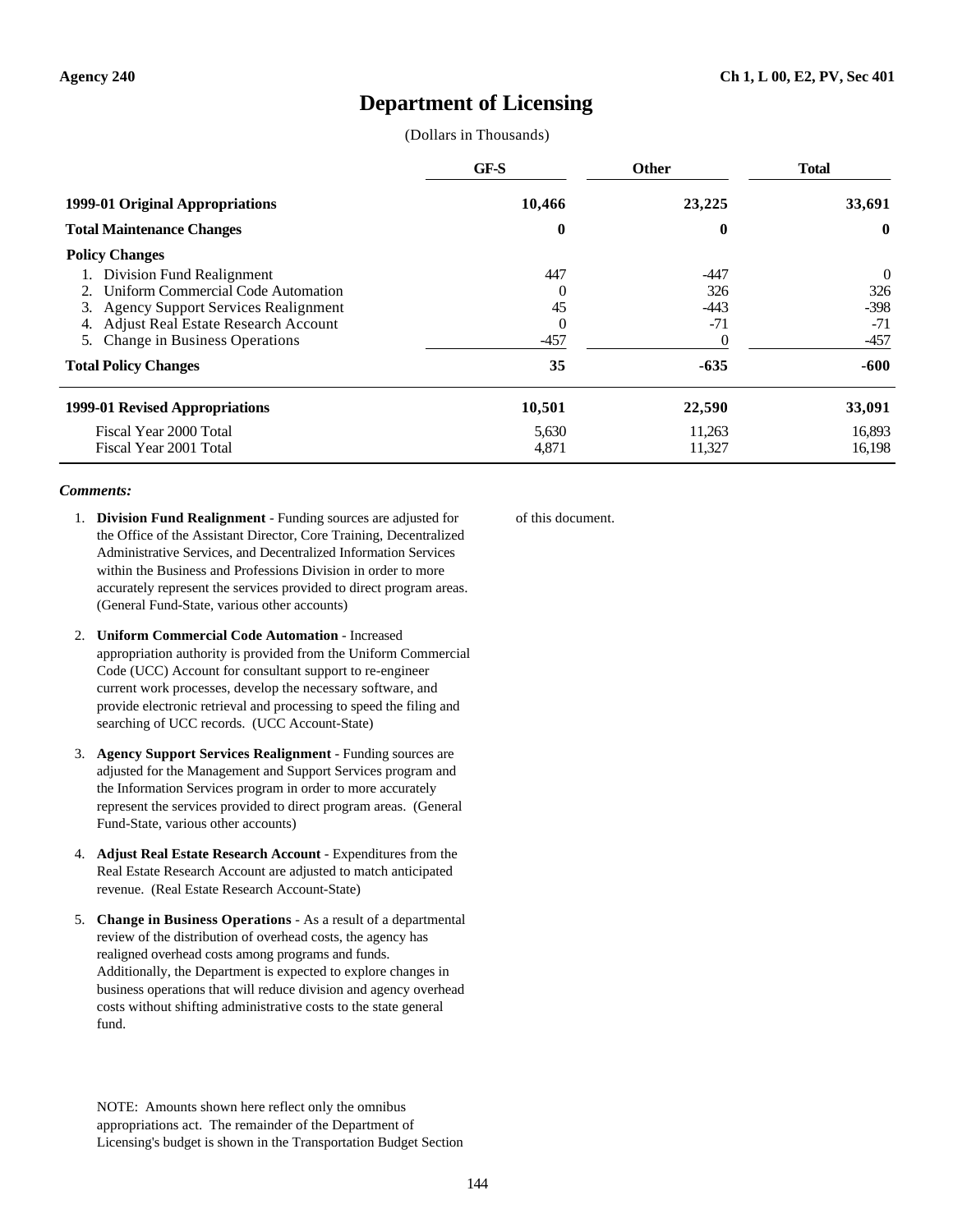# **Washington State Patrol**

(Dollars in Thousands)

|     |                                            | GF-S     | <b>Other</b>   | <b>Total</b> |
|-----|--------------------------------------------|----------|----------------|--------------|
|     | 1999-01 Original Appropriations            | 42,987   | 31,312         | 74,299       |
|     | <b>Total Maintenance Changes</b>           | $\bf{0}$ | 0              | $\bf{0}$     |
|     | <b>Policy Changes</b>                      |          |                |              |
|     | <b>Agency Efficiencies</b>                 | $-688$   | $\overline{0}$ | $-688$       |
|     | Oil/Gas Pipeline Safety                    | 125      |                | 125          |
| 3.  | License Fraud Investigators                | $-243$   |                | $-243$       |
|     | <b>Vulnerable Adults</b>                   | 0        | 216            | 216          |
| 5.  | <b>WTO Response</b>                        | 0        | 1,386          | 1,386        |
| 6.  | Replace Crime Lab Funding (I-695)          | 0        | 0              | $\Omega$     |
| 7.  | Missing Children's Task Force              | 0        | 434            | 434          |
| 8.  | <b>Justice Information Network</b>         | 0        | 179            | 179          |
| 9.  | Drug Lab Forensic Investigators            | 141      | $\Omega$       | 141          |
| 10. | <b>Narcotics Grant Match</b>               | 0        | 454            | 454          |
|     | Regional Info Sharing (RISSNET)            | 0        | 30             | 30           |
| 12. | <b>Toxicology Lab Transition</b>           | 0        | 473            | 473          |
| 13. | <b>Toxicology Lab Technical Correction</b> | 0        | 300            | 300          |
| 14. | Toxicology Lab: Network Study              |          | 100            | 100          |
|     | <b>Total Policy Changes</b>                | $-665$   | 3,572          | 2,907        |
|     | 1999-01 Revised Appropriations             | 42,322   | 34,884         | 77,206       |
|     | Fiscal Year 2000 Total                     | 21,496   | 17,797         | 39,293       |
|     | Fiscal Year 2001 Total                     | 20,826   | 17,087         | 37,913       |

- 1. **Agency Efficiencies** General Fund-State funding for the Support Services and Investigative Services Bureaus is adjusted to better reflect actual expenditures through November 1999. Additionally, funding is also reduced to reflect ongoing savings, but only in the Support Services Bureau.
- 2. **Oil/Gas Pipeline Safety** Funding is provided to implement Chapter 191, Laws of 2000, Partial Veto (E2SHB 2420 - Oil/Gas Pipeline Safety). The Washington State Patrol (WSP) will evaluate the preparedness of local first responders, conduct an assessment of the equipment and personnel, and develop curricula for training local first responders to deal with pipeline accidents.
- 3. **License Fraud Investigators** A total of 22 FTE staff funded by both the transportation and operating budgets have been assigned to investigate vehicle license fraud. Funding is removed for investigators funded from the general fund beginning in FY 2001.
- 4. **Vulnerable Adults** Funding is provided to implement Chapter 87, Laws of 2000, Partial Veto (2SHB 2637 - Vulnerable Adults). The bill requires home care workers who have resided in the state for fewer than three years to be screened using both a state background check as well as an FBI interstate history background check. (Fingerprint Identification Account-State)
- 5. **WTO Response** Funding is provided for participation by WSP in support of the World Trade Organization (WTO) conference held last winter. WSP provided traffic control, dignitary escorts, and security for the event. (Disaster Response Account-State)
- 6.**Replace Crime Lab Funding (I-695)** Funds are provided to replace those lost as a result of passage of Initiative 695 to maintain service levels at the WSP crime laboratory. The State Crime Laboratory provides forensic and DNA analysis of crime scene evidence for state and local criminal justice agencies. (Public Safety and Education Account, County Criminal Justice Assistance Account, Municipal Criminal Justice Assistance Account).
- 7.**Missing Children's Task Force** In 1999, the Legislature enacted legislation which created a task force on missing and exploited children within WSP. At that time, funding was provided only for the first year of the 1999-2001 biennium. Funding is provided to continue the operation of the task force in FY 2001. (Public Safety and Education Account-State, Federal Seizure Account-Nonappropriated, State Seizure Account-Non-appropriated)
- 8.**Justice Information Network** The Justice Information Network (JIN) is a long-term, multi-jurisdictional project to improve the accuracy, completeness, and timeliness of information used by the criminal justice system. State matching funds are provided to add an electronic interface between the Automated Fingerprint Identification System and the Washington State Identification System. Federal funding for the JIN project for FY 2001 is provided from federal Byrne Grant funding through the Department of Community, Trade, and Economic Development. (Public Safety and Education Account-State, Fingerprint Identification Account-State)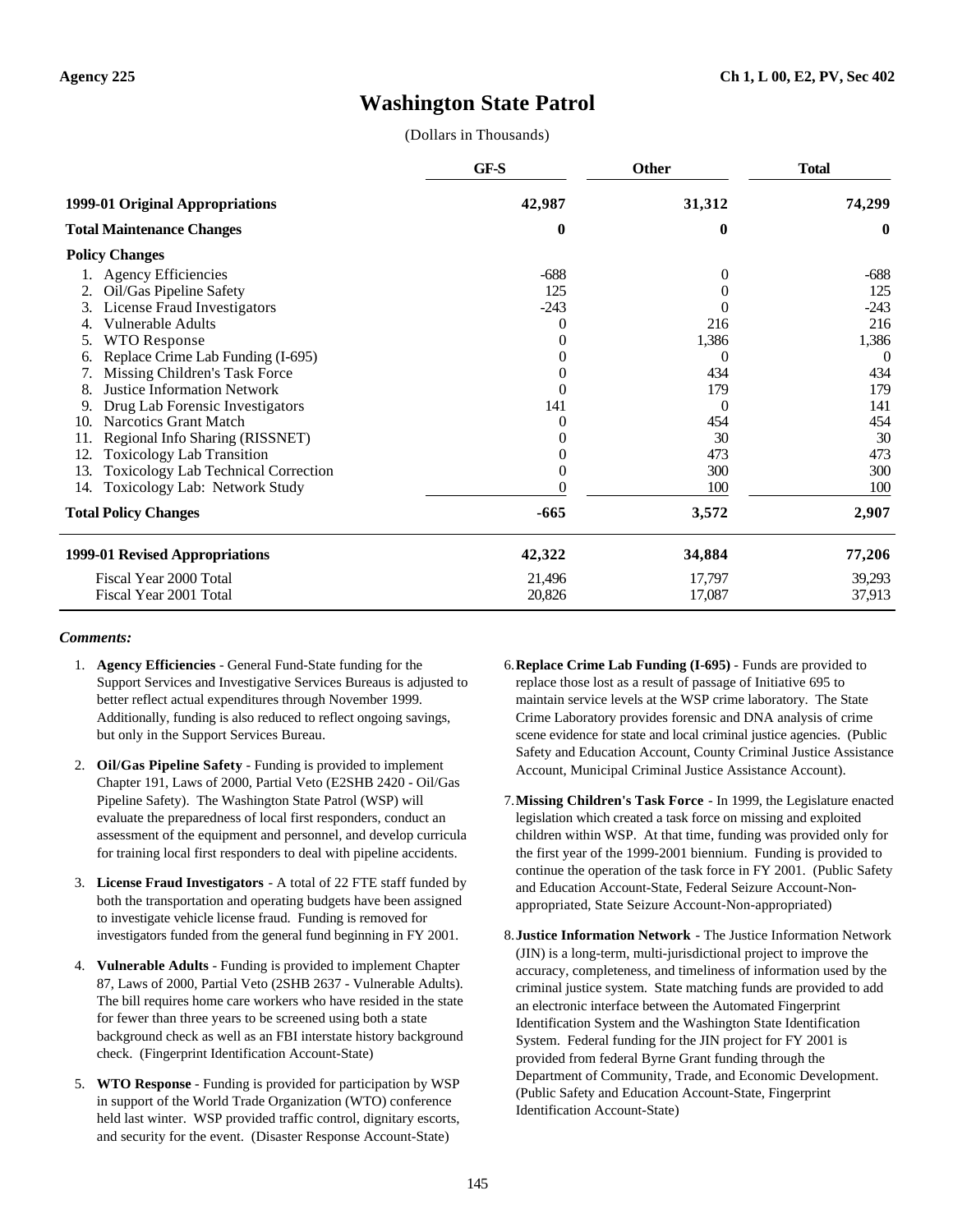# **Washington State Patrol**

- 9. **Drug Lab Forensic Investigators** Funding is provided for two additional forensic scientists to respond to the scene of, and support testing generated by, an increasing number of clandestine drug laboratories. The scientists will collect and provide analysis of evidence seized from these labs.
- 10. **Narcotics Grant Match** For the past several biennia, WSP has been the recipient of allocations of federal Byrne grant funding for the support of multi-jurisdictional drug task forces. State funds are provided to match the Byrne grant funding during FY 2001. (Public Safety and Education Account-State, Federal Seizure Account-Non-appropriated, State Seizure Account-Nonappropriated)
- 11. **Regional Info Sharing (RISSNET)** Funding is provided to conduct a needs assessment and feasibility study for a system to aid in the identification, tracking, analysis, and apprehension of criminals. The system being contemplated would make criminal intelligence and investigation data available to law enforcement and corrections personnel across Washington State on a 24-hour a day basis. (Public Safety and Education Account-State)
- 12. **Toxicology Lab Transition** The State Toxicology Laboratory was transferred from the University of Washington (UW) to WSP by the 1999 Legislature. Funding is provided to complete this transition and to replace outdated instruments used for the analysis of illicit drugs. (Death Investigations Account-State)
- 13. **Toxicology Lab Technical Correction** The State Toxicology Laboratory was transferred from UW to WSP by the 1999 Legislature. A portion of the revenue that supports the Toxicology Laboratory comes from the Liquor Revolving Account. In the past, these funds were expended by UW through a non-appropriated account. Because WSP does not have a nonappropriated account in which to receive and expend these funds, the transfer of these revenues to WSP necessitates an increase in the appropriation authority for the Death Investigations Account. This funding supports existing maintenance contracts on scientific equipment, other systems support, and the cost of referred testing for poisons that cannot be conducted at the State Toxicology Laboratory. (Death Investigations Account-State)
- 14. **Toxicology Lab: Network Study** Funding is provided to conduct pre-design activities for a system that will link the toxicology lab to the justice information network. The system would provide local law enforcement agencies with electronic access to causes of death and results of toxicological tests. (Death Investigations Account-State)

NOTE: Amounts shown here reflect only the omnibus appropriations act. The remainder of the Washington State Patrol's budget is shown in the Transportation Budget Section of this document.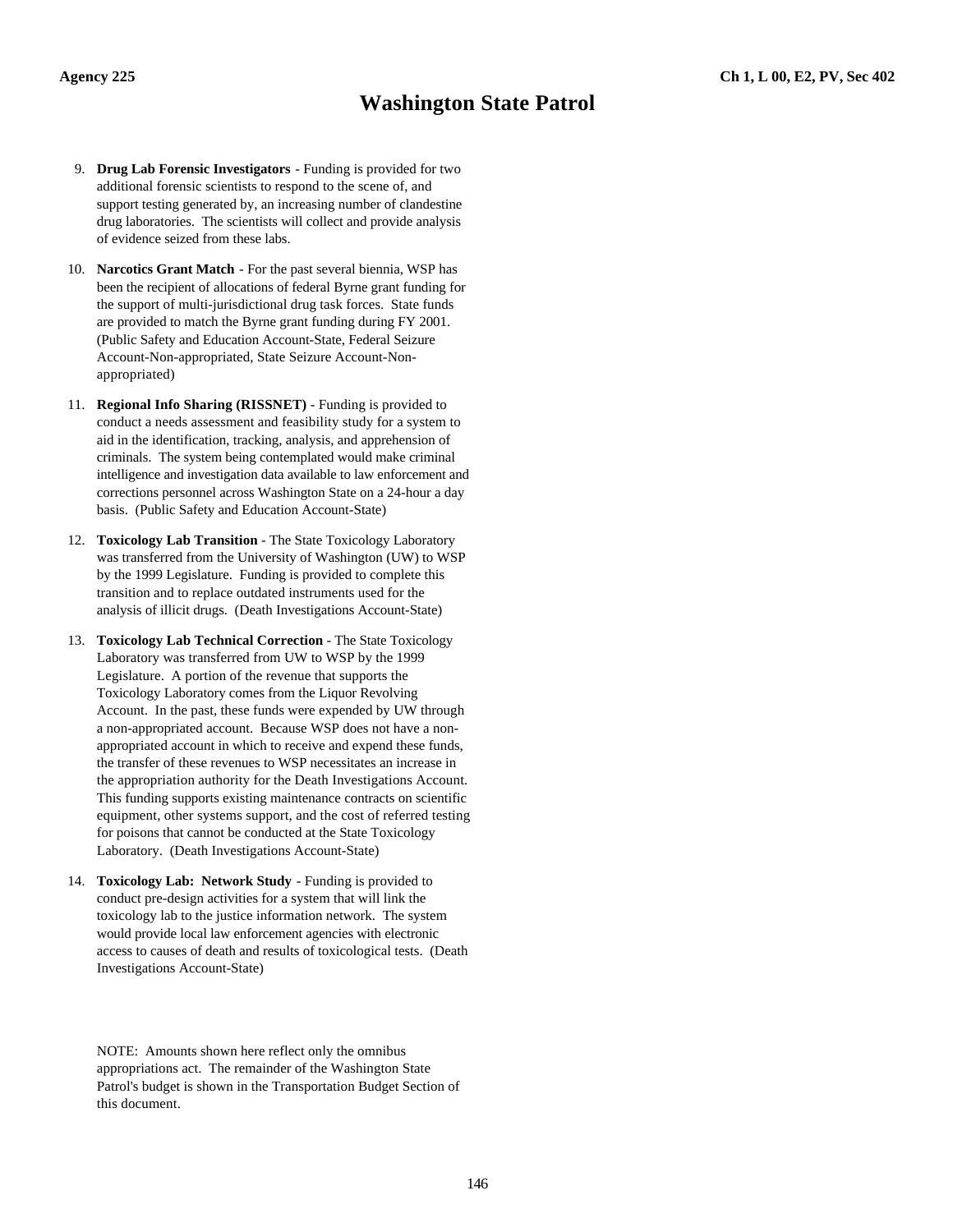## **Better Schools Program**

The Better Schools Program is created in the supplemental budget and is intended to be ongoing in future biennia. Program funds are provided for two purposes as follows.

The amount of \$37.4 million is provided for class size/extended learning opportunities starting with the 2000-01 school year. The funds are allocated through an additional 2.2 certificated instructional staff per 1000 full-time equivalent students in grades K-4. The funds may be used to provide additional teachers in grades K-4 or to provide extended learning opportunities through before-and-after school, weekend school, summer school, or intersession programs.

An additional \$20.1 million is provided for professional development for certificated and classified staff to ensure that instruction is aligned with state standards and student needs. The funds are allocated starting July 1, 2000, at a rate of \$20.04 per student. The expenditure of the funds will be determined at each school site by the school staff.

## **Common School Construction**

An additional \$6.6 million in education savings account revenues is appropriated to help fund the \$56.8 million K-12 capital supplemental budget. In addition, Chapter 2, Laws of 2000,  $2<sup>nd</sup>$  sp.s. (EHB 3169), changed the calculation of the 5 percent emergency reserve requirement from a biennial amount to an annual amount. This change will produce an estimated \$115 million for the Education Construction Fund in fiscal year 2001. These moneys may be used for K-12 or higher education construction. A total of \$35 million is appropriated from the Education Construction Fund to the Common School Construction Account.

## **Pension Enhancements**

School districts are provided \$26.5 million General Fund-State for the increased pension costs resulting from Chapter 247, Laws of 2000 (ESSB 6530). The increased pension costs for school districts result from reducing the early retirement reduction factors for Plans 2 and 3 of the Public Employees' Retirement System (PERS), the Teachers' Retirement System (TRS), and the School Employees' Retirement System (SERS). In addition, the rate paid for Department of Retirement System administration will increase as a result of the creation of a PERS Plan 3 contained in this legislation. (Additional appropriations for this legislation are made to state agencies, institutions of higher education, and state contributions to the Law Enforcement Officers' and Fire Fighters' [LEOFF] retirement system in Special Appropriations.)

# **Adjust Pension Contribution Rate**

The 1998 actuarial valuations conducted by the Office of the State Actuary determined that the contribution rates necessary to meet the state's pension funding goals are lower than the pension rates currently in effect, due primarily to higher-than-expected returns on the investments in the pension funds. The budget lowers the state and employer contribution rates for PERS, TRS, SERS, and LEOFF to reflect the actuarial valuations. Appropriations to school districts are reduced by \$65.8 million General Fund-State to reflect the savings from the lower rates. (The savings for state agencies, higher education institutions, and state contributions to LEOFF are contained in Special Appropriations.)

# **School Safety**

The 1999 Legislature appropriated \$8.7 million for competitive matching grants to school districts for school security personnel. The supplemental budget provides an additional \$5.6 million to be allocated to all school districts at a maximum rate of \$10 per student. The funds may be expended by school districts for school safety purposes including equipment, training of school staff, and minor remodeling of buildings. Adjustments are made for school districts that received safety program and school security grants.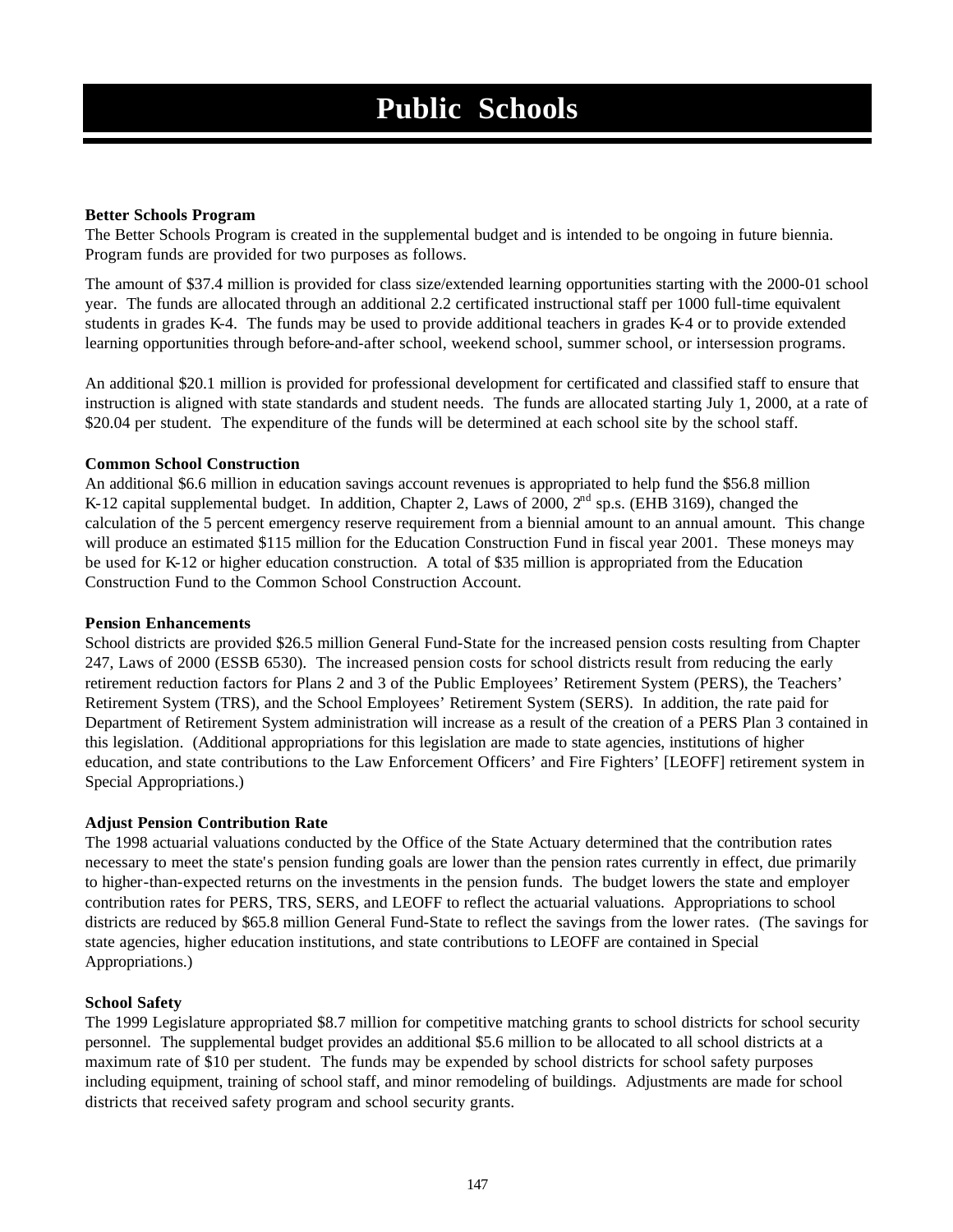## **Substitute Teacher Allocation**

The sum of \$4.6 million General Fund-State is provided to increase the state allocation for provision of substitute teachers from \$77.51 to \$98.87 per day starting in the 2000-01 school year. Allocations for five substitute teacher days per state-funded teacher in the apportionment and special education programs are a component of the state's basic education definition.

## **Enrollment Decline Transition**

A number of school districts throughout the state have experienced unanticipated enrollment declines. The amount of \$3.9 million General Fund-State is provided to assist school districts with enrollment decline transition for the 1999-00 school year. A district is eligible for the funds if it has an enrollment decline of 300 or more full-time equivalent students or 4.5 percent or more of its full-time equivalent student enrollment when compared to the prior school year. Eligible districts will receive funding for up to 50 percent of the enrollment decline at the basic education un-enhanced rate of the district.

## **Health Benefit Rate Adjustments**

A total of \$1.8 million General Fund-State is provided for an expected increase in health benefit insurance rates for school year 2000-01, increasing the monthly rate per K-12 employee by \$1.82 per month. In addition, the rate is increased by \$0.48 per month for insurance market reform costs and by \$0.02 per month for expanded prescription drug benefit coverage. The total increase is \$2.32 per month.

# **Information Technology Workforce Training**

The 1999-01 biennial budget provided \$1 million per year for information technology grants for programs that prepare high school students for careers in the information technology industry. Funding is increased by \$0.8 million in the second year of the biennium to allow more high schools to participate in the grant program.

## **Principal Internship and Mentorship Programs**

The 1999-01 budget provided \$1.6 million for the superintendent/principal internship program. This program funds the cost of release time for teachers and other individuals enrolled in a principal or administrator preparation program so that the individuals may engage in an internship during the school day when children are present. An additional \$0.6 million is provided to increase the number of participants in the internship program. In addition, \$125,000 is provided to create a principal support program to pair new principals with experienced mentors for up to three years.

### **Internet Filtering Servers**

The amount of \$431,000 General Fund-State is made available to purchase an Internet filtering server for districts that currently do not have a filtering system in place.

### **Teacher Professional Standards Board**

An amount of \$431,000 is provided to implement Chapter 39, Laws of 2000 (EHB 2760), which establishes a professional standards board for educators. The function of the board is to advise the State Board of Education on educator issues and to prepare a basic skills teacher assessment to be available September 1, 2001.

### **Oral Medications Training**

Persons administering oral medications in public schools must be trained prior to administering the medications. An amount of \$297,000 is provided for state training in oral medication procedures, using a model program developed by the Office of the Superintendent of Public Instruction.

### **Accountability Commission**

The Academic Achievement and Accountability Commission was established in 1999 to oversee the state's new K-12 accountability system and associated issues. The Legislature appropriated \$340,000 for the operation of the Commission in the 1999-01 biennial budget. An additional \$250,000 is provided in the supplemental budget to expand the research and operations capacity of the Commission.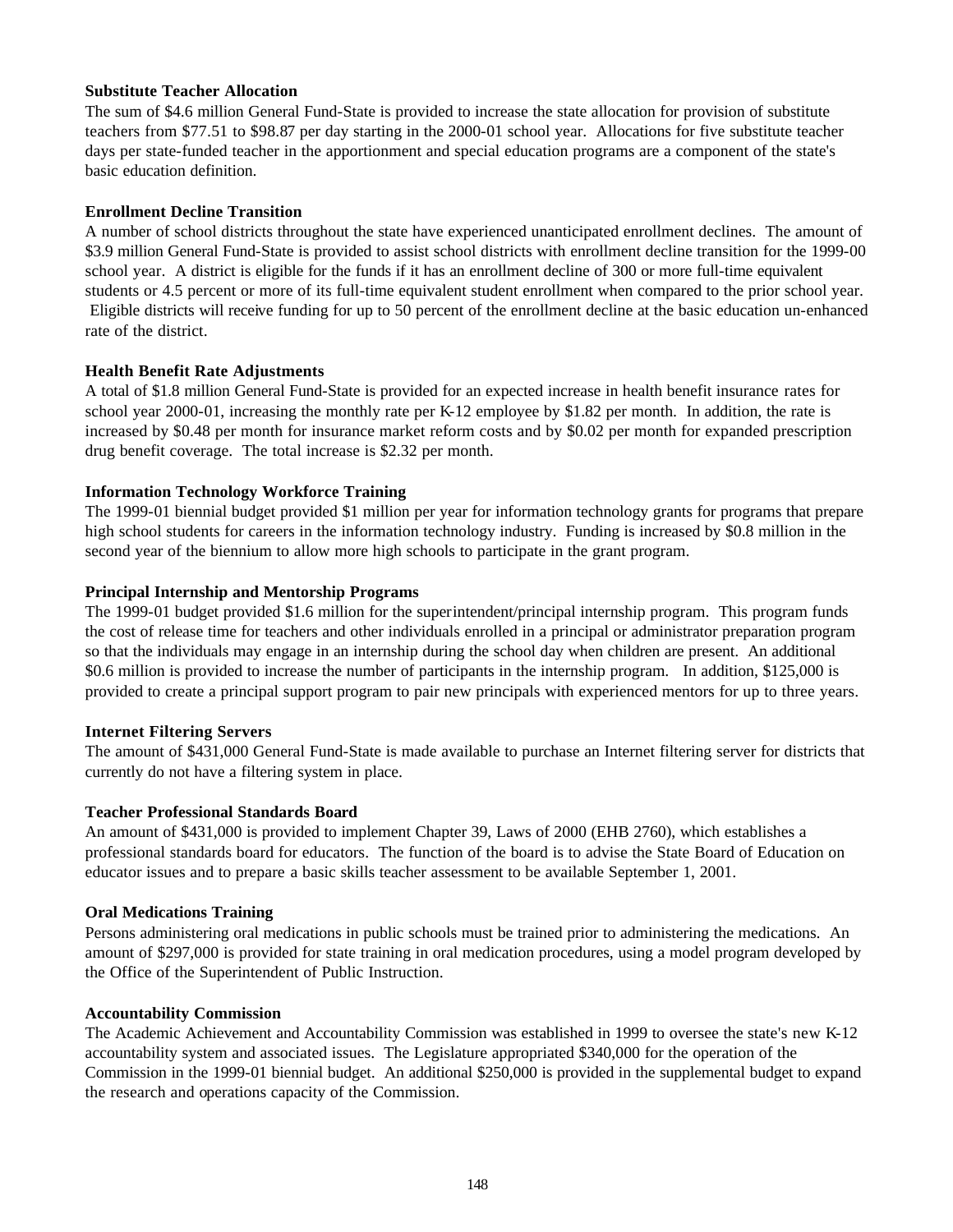### **Civil Liberties Education**

The amount of \$150,000 General Fund-State is provided for grants to document the history of the internment of persons of Japanese ancestry during World War II for public education and to prevent similar civil rights violations in the future.

### **World War II Oral History Projects**

A total of \$150,000 is provided for grants to document the experiences of World War II veterans through oral history projects at local schools.

### **Second Grade Reading Test**

The second grade reading test was enacted by the 1997 Legislature and requires teachers to assess individual student's reading ability using approved assessment materials. The amount of \$106,000 General Fund-State is provided to pay for training of new second grade teachers and for replacement of assessment materials.

### **National Teacher Certification Bonus**

The 1999 Legislature provided \$327,000 for a 15 percent pay bonus for teachers achieving certification by the National Board for Professional Teaching Standards. The 1999-01 appropriations act did not specify whether the bonus was one time or for the life of the certificate. The supplemental budget provides an additional \$65,000, and clarifies that the bonus is for two years. Beginning with the 2000-01 school year, the amount of the bonus is changed from 15 percent of pay to a flat \$3,500 bonus and is not considered earnable compensation for pension purposes.

### **Funding Source Change**

Various dedicated fund sources have been used to fund the K-12 budget. These included the Public Safety and Education Account, the Health Services Account, and the Violence Reduction and Drug Enforcement Account. The supplemental budget replaces these various dedicated fund sources, totaling \$31.0 million, with an equivalent amount from the General Fund-State.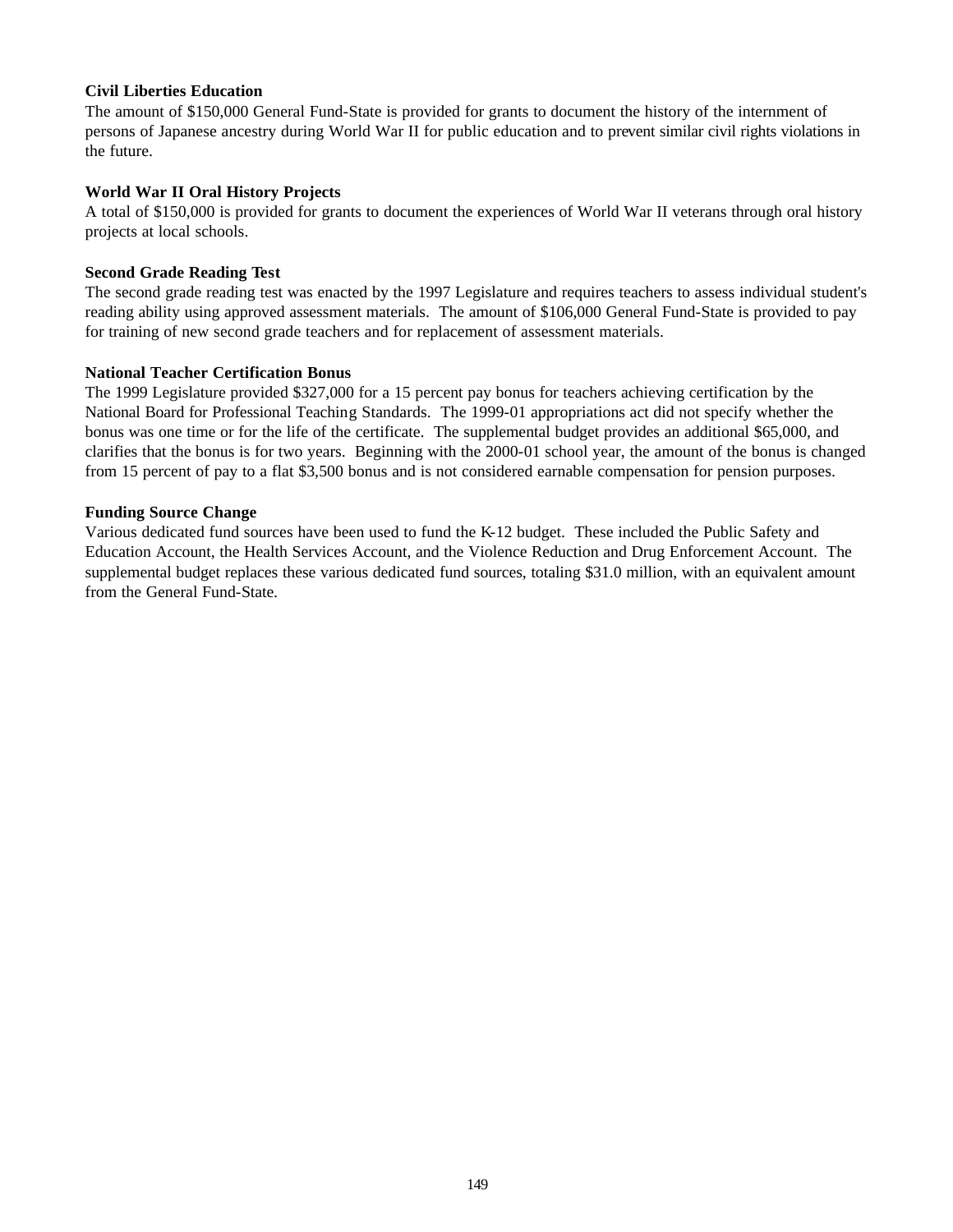# **1999-01 Washington State Operating Budget Total Budgeted Funds**

(Dollars in Thousands)



**Washington State**



*Public Schools*

| <b>Public Schools</b>       | 10,398,399 |
|-----------------------------|------------|
| <b>Other Public Schools</b> | 765,819    |
| Levy Equalization           | 224,677    |
| Elem/Second Sch Improve     | 285,193    |
| <b>School Food Services</b> | 297,961    |
| Pupil Transportation        | 362,265    |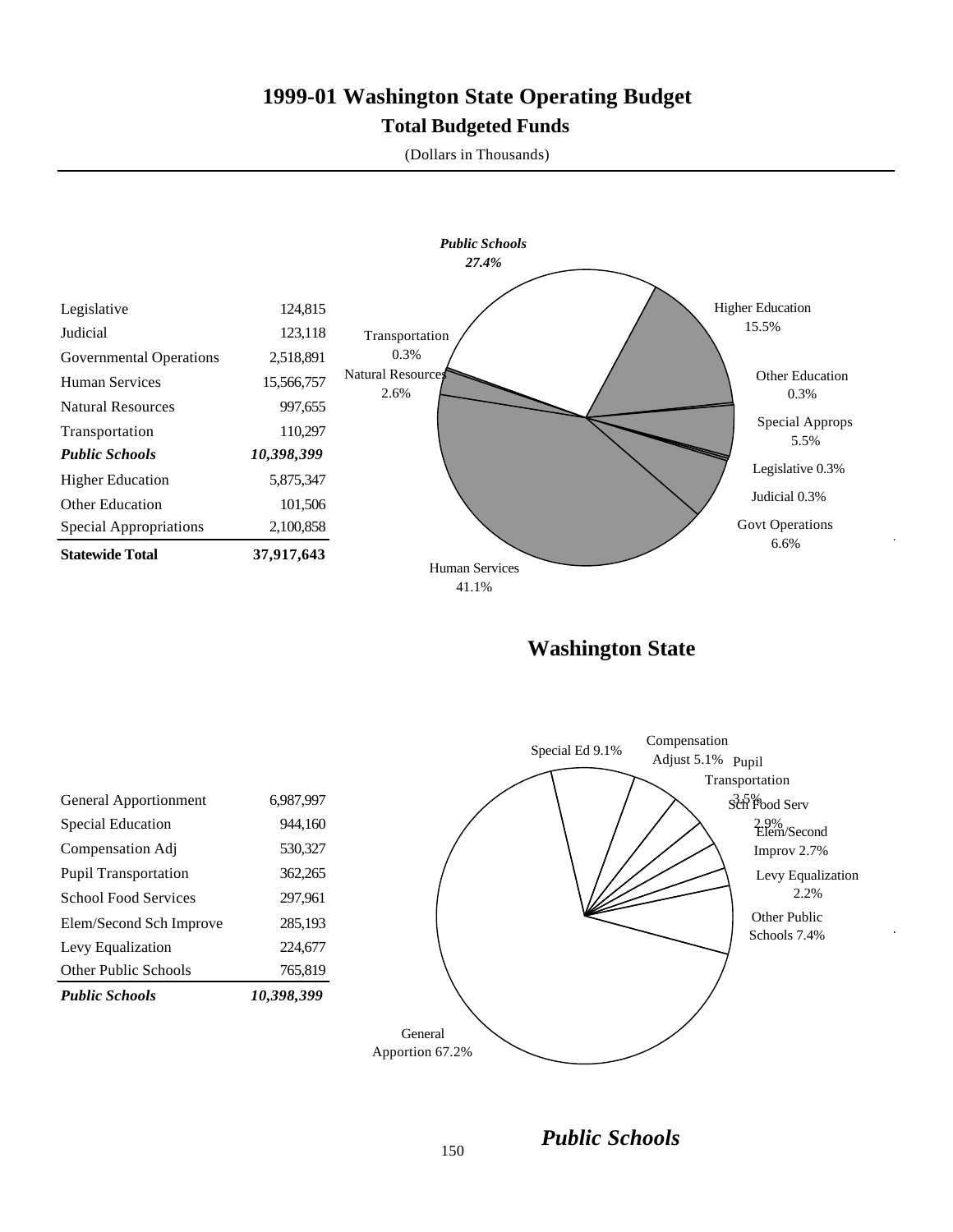# **1999-01 Washington State Operating Budget General Fund-State**

(Dollars in Thousands)



*Public Schools*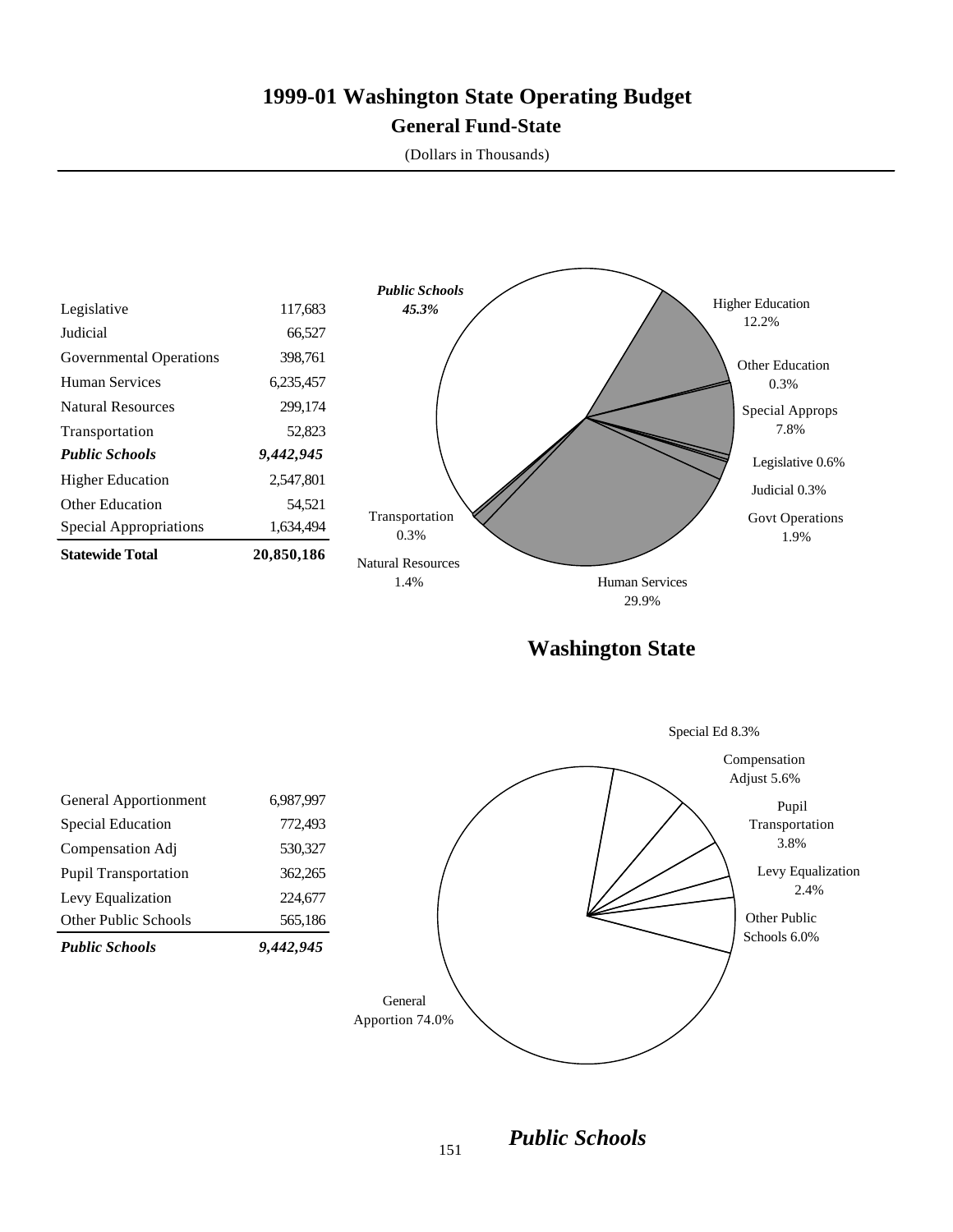# **Public Schools OSPI & Statewide Programs**

(Dollars in Thousands)

|                                             | GF-S     | Other     | <b>Total</b> |
|---------------------------------------------|----------|-----------|--------------|
| 1999-01 Original Appropriations             | 60,638   | 94,977    | 155,615      |
| <b>Total Maintenance Changes</b>            | $\bf{0}$ | 3,898     | 3,898        |
| <b>Policy Changes</b>                       |          |           |              |
| <b>Information Tech Workforce Training</b>  | 800      | $\Omega$  | 800          |
| Teacher Professional Standards Bd           | 431      |           | 431          |
| Civil Liberties Education<br>3.             | 150      |           | 150          |
| World War II Oral History Project<br>4.     | 150      |           | 150          |
| <b>Filtering Servers</b><br>5.              | 431      |           | 431          |
| Voc Student Organization<br>6.              | 100      |           | 100          |
| <b>Funding Source Change</b>                | 15,513   | $-15,513$ | $\Omega$     |
| <b>Oral Medications Training</b><br>8.      | 297      |           | 297          |
| <b>School Safety</b><br>9.                  | 5,649    |           | 5,649        |
| <b>Federal Teacher Quality Grant</b><br>10. |          | 1,078     | 1,078        |
| <b>Total Policy Changes</b>                 | 23,521   | $-14,435$ | 9,086        |
| 1999-01 Revised Appropriations              | 84,159   | 84,440    | 168,599      |
| Fiscal Year 2000 Total                      | 38,344   | 39,742    | 78,086       |
| Fiscal Year 2001 Total                      | 45,815   | 44,698    | 90,513       |

#### *Comments:*

- 1. **Information Tech Workforce Training** The 1999-01 biennial budget provided \$1 million per year for information technology grants for programs that prepare high school students for careers in the information technology industry. Funding is increased by 80 percent in the second year of the biennium to allow more high schools to participate in the grant program.
- 2. **Teacher Professional Standards Bd** Funds are provided to implement Chapter 39, Laws of 2000 (EHB 2760), which establishes a professional standards board for educators. The function of the board is to advise the State Board of Education on teacher certification matters and to prepare a basic skills teacher assessment for September 1, 2001. The appropriation includes funds for the operation of the board and for preparation of the teacher assessment.
- 3. **Civil Liberties Education** Funding is provided for grants to develop educational materials under the Washington civil liberties public education program created in Chapter 210, Laws of 2000 (E2SHB 1572). Grants may be provided to develop curriculum materials to complement or augment current resources on the history and the lessons of the World War II exclusion, removal, and detention of persons of Japanese ancestry. In addition, grants can be utilized to develop videos, plays, presentations, speaker bureaus, and exhibitions.
- 4. **World War II Oral History Project** Funding is provided to implement the WWII Oral History Project, created in Chapter 112, Laws of 2000 (SHB 2418). The Office of the Superintendent of Public Instruction (OSPI), with the assistance of an advisory group, will develop instructional guides. Mini-grants will be

provided to school districts for documentation projects to supplement the instructional guides.

- 5.**Filtering Servers** As access to the Internet increases, installation of filtering systems can protect students from adult material that is readily available through this medium. Funds to purchase a filtering server are made available for districts that currently do not have a filtering system in place.
- 6.**Voc Student Organization** Additional funding is provided to support the coordination of current vocational student organizations (VSOs). VSOs provide students opportunities to gain competencies and develop leadership skills.
- 7.**Funding Source Change** Various state fund sources have been utilized to fund the K-12 budget, including: General Fund-State; Public Safety and Education Account; Health Services Account; and the Violence Reduction and Drug Enforcement Account. These various state fund sources are changed to a single source, General Fund-State.
- 8.**Oral Medications Training** Persons administering oral medications in schools must be trained prior to administering oral medications. \$297,000 is provided for state training in oral medication procedures using a model program developed by OSPI.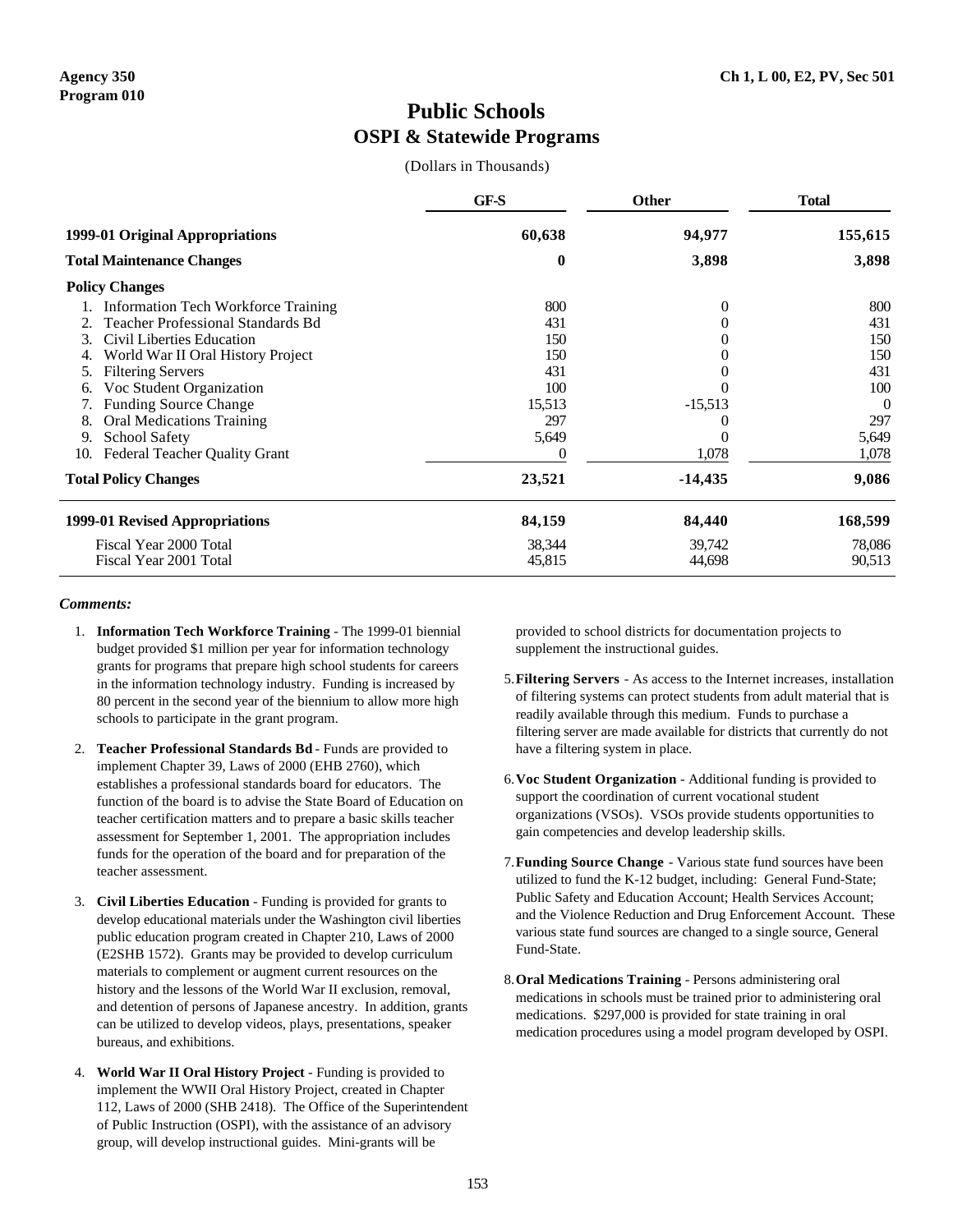# **Public Schools OSPI & Statewide Programs**

- 9. **School Safety** Funding is provided for school safety allocations for all school districts in the state at a maximum rate of \$10 per full-time equivalent (FTE) student. The funds may be used by school districts for school safety purposes including equipment, minor remodeling of buildings, preparation of school safety plans, and training of school staff in school safety. A district's allocation will be adjusted for any state grants received for school security or school safety programs.
- 10. **Federal Teacher Quality Grant** Appropriation authority is provided for the second year of a three year federal Teacher Quality Enhancement Grant from the U.S. Department of Education. The grant provides funding for pilot projects that will assist in the development of statewide models that link teacher preparation to pupil outcomes, align teacher preparation programs with ongoing professional training and teacher certification, and extend successful local and regional programs to ensure competent teachers in high-poverty areas. (General Fund-Federal)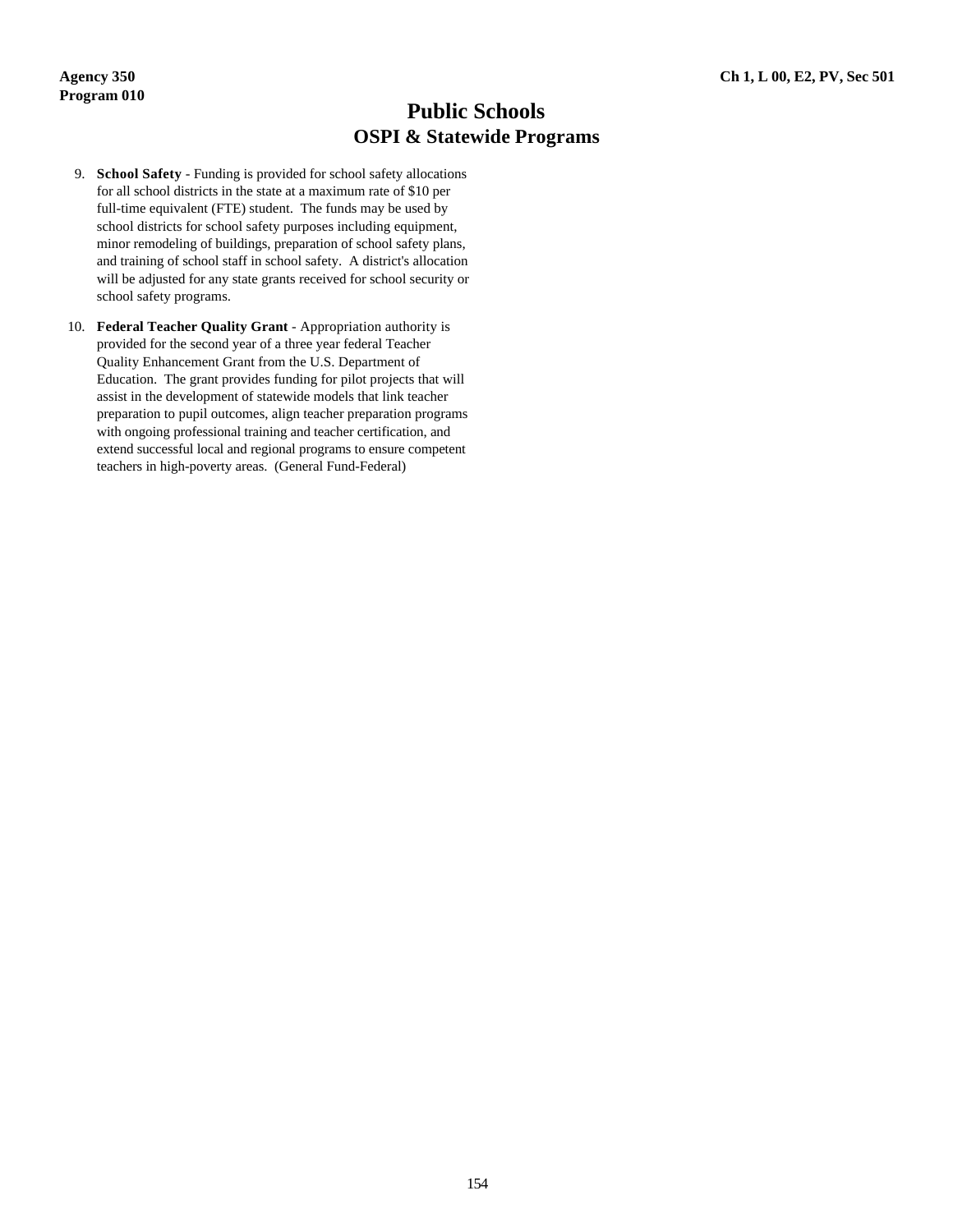### **Public Schools General Apportionment**

(Dollars in Thousands)

|                                                                                                                                            | GF-S                               | <b>Other</b> | <b>Total</b>                       |
|--------------------------------------------------------------------------------------------------------------------------------------------|------------------------------------|--------------|------------------------------------|
| 1999-01 Original Appropriations                                                                                                            | 7,096,837                          | $\bf{0}$     | 7,096,837                          |
| <b>Total Maintenance Changes</b>                                                                                                           | $-85,366$                          | 0            | $-85,366$                          |
| <b>Policy Changes</b>                                                                                                                      |                                    |              |                                    |
| <b>Pension Changes</b><br><b>Enrollment Decline Transition</b><br>Substitute Teacher Pay<br>3.<br><b>School District Emergencies</b><br>4. | $-31,567$<br>3,896<br>3,937<br>260 | 0<br>O       | $-31,567$<br>3,896<br>3.937<br>260 |
| <b>Total Policy Changes</b>                                                                                                                | $-23.474$                          | 0            | $-23,474$                          |
| 1999-01 Revised Appropriations                                                                                                             | 6,987,997                          | $\bf{0}$     | 6,987,997                          |
| Fiscal Year 2000 Total<br>Fiscal Year 2001 Total                                                                                           | 3,507,296<br>3,480,701             | 0<br>0       | 3,507,296<br>3,480,701             |

#### *Comments:*

- 1. **Pension Changes** In August 1999, the Office of the State Actuary released the results of the 1998 actuarial valuations for the state pension systems. The valuation studies found that the employer contribution rates necessary to fund current pension benefits were less than the current rates, due primarily to higherthan-expected returns on the investments in the pension funds. Starting May 1, 2000, the Public Employees Retirement System (PERS) employer rate will drop from the current 4.41 percent of salary to 3.58 percent of salary, and the Teachers Retirement System (TRS) employer rate will decrease from the current 8.49 percent to 6.03 percent. Beginning September 1, 2000, the PERS rate will increase to 4.44 percent and the TRS rate will increase to 7.10 percent to pay for the increased pension costs resulting from Chapter 247, Laws of 2000 (ESSB 6530). Also beginning May 1, 2000, the Department of Retirement Systems (DRS) administrative rate will increase from 0.19 percent to 0.23 percent.
- 2. **Enrollment Decline Transition** Enrollment decline transition funds are provided for the 1999-2000 school year. Districts that experience an enrollment decline of 300 or more FTE students or 4.5 percent or more of their FTE student enrollment when compared with the prior school year are eligible for the funds. Eligible districts will receive funding for up to 50 percent of the enrollment decline at the basic education unenhanced rate for the district.
- 3. **Substitute Teacher Pay** Allocations for substitute teachers are a component of the state's basic education definition. For the 2000-01 school year, the biennial budget allocated five days of substitute teacher time for state-funded teachers in the apportionment and special education programs at a rate of \$77.51 per day. The budget increases the rate to \$98.87 per day, a 27.6 percent increase.
- 4. **School District Emergencies** The 1999-2001 biennial budget provided \$325,000 to the Superintendent of Public Instruction for school district emergencies, such as situations that make a school

building suddenly unusable. The Toutle Lake School District recently lost the use of two of its buildings due to a severe mold problem and it is estimated that it will cost \$260,000 to render one of the buildings inhabitable. \$260,000 is provided to supplement the funds available to respond to school district emergencies in FY 2000.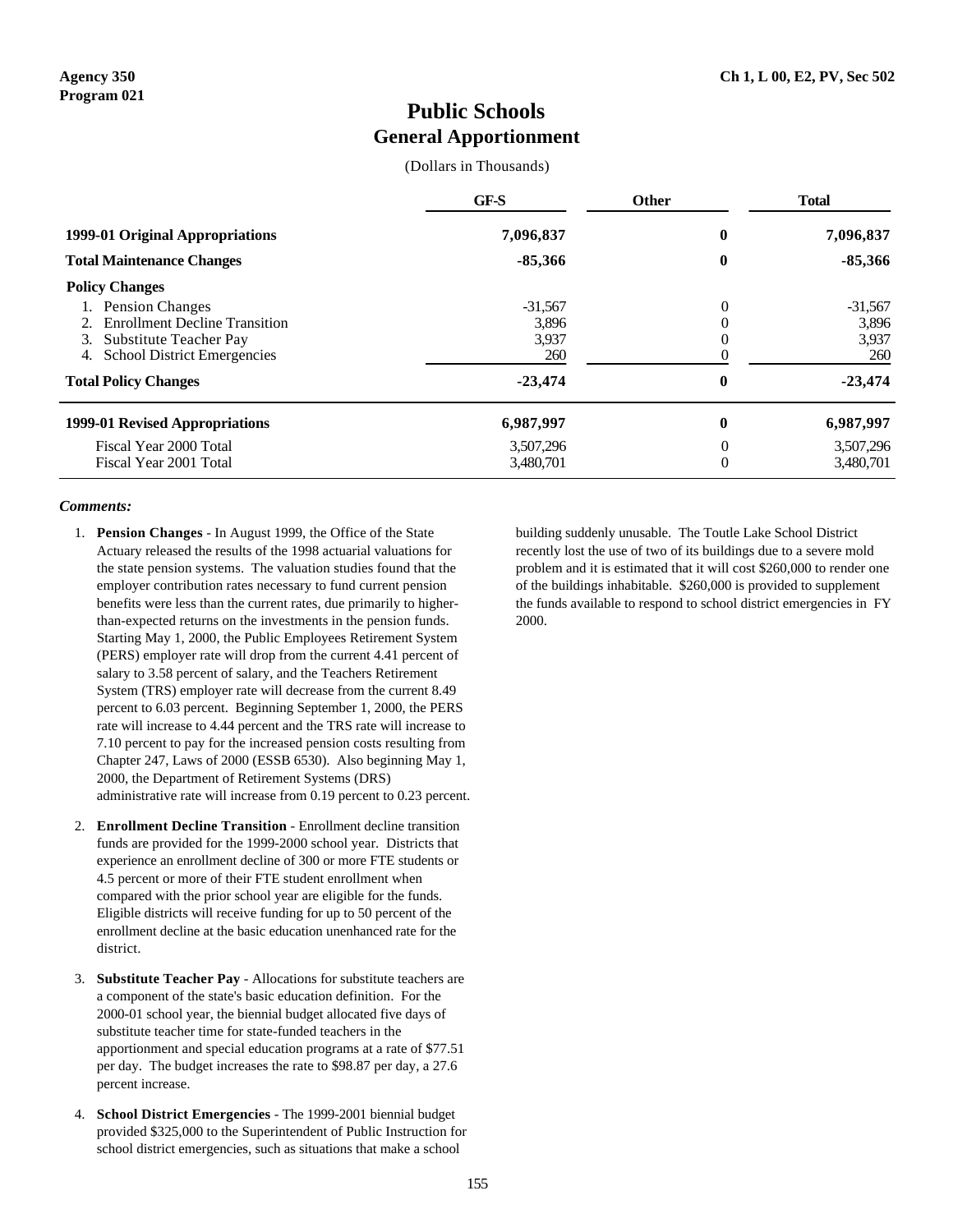### **Public Schools Compensation Adjustments**

(Dollars in Thousands)

|                                  | GF-S     | Other            | <b>Total</b> |
|----------------------------------|----------|------------------|--------------|
| 1999-01 Original Appropriations  | 536,295  | $\boldsymbol{0}$ | 536,295      |
| <b>Total Maintenance Changes</b> | $-5,104$ | $\bf{0}$         | $-5,104$     |
| <b>Policy Changes</b>            |          |                  |              |
| Health Benefit Rate Adjustments  | 1.464    | 0                | 1.464        |
| <b>Pension Changes</b><br>2.     | $-2,974$ |                  | $-2.974$     |
| Substitute Teacher Pay<br>3.     | 265      | 0                | 265          |
| Insurance Market Reform<br>4.    | 381      |                  | 381          |
| <b>Total Policy Changes</b>      | $-864$   | 0                | $-864$       |
| 1999-01 Revised Appropriations   | 530,327  | $\bf{0}$         | 530,327      |
| Fiscal Year 2000 Total           | 186.314  | 0                | 186.314      |
| Fiscal Year 2001 Total           | 344,013  | 0                | 344,013      |

### *Comments:*

- 1. **Health Benefit Rate Adjustments** Funding is provided for an expected increase in health benefit insurance rates by increasing the monthly rate per K-12 employee by \$1.82 per month. In addition, the rate is increased by \$0.02 per month for expanded prescription coverage. This is consistent with increases funded for state employees covered under Public Employees' Benefits Board plans for the same purposes.
- 2. **Pension Changes** In August 1999, the Office of the State Actuary released the results of the 1998 actuarial valuations for the state pension systems. The valuation studies found that the employer contribution rates necessary to fund current pension benefits were less than the current rates, due primarily to higherthan-expected returns on the investments in the pension funds. Starting May 1, 2000, the Public Employees Retirement System (PERS) employer rate will drop from the current 4.41 percent of salary to 3.58 percent of salary, and the Teachers Retirement System (TRS) employer rate will decrease from the current 8.49 percent to 6.03 percent. Beginning September 1, 2000, the PERS rate will increase to 4.44 percent and the TRS rate will increase to 7.10 percent to pay for the increased pension costs resulting from Chapter 247, Laws of 2000 (ESSB 6530). Also beginning May 1, 2000, the Department of Retirement Systems (DRS) administrative rate will increase from 0.19 percent to 0.23 percent.
- 3. **Substitute Teacher Pay** Funds are provided to increase substitute teacher pay allocations in the apportionment and special education programs, which increases the amount of salary increase amounts needed.
- 4. **Insurance Market Reform** Chapter 79, Laws of 2000 (E2SSB 6067), will result in higher assessments on health carriers for subsidized care provided through the Washington State Health Insurance Pool. An additional \$0.48 per employee per month is provided for the increased premiums that will result from higher assessments on health carriers providing care to school district employees.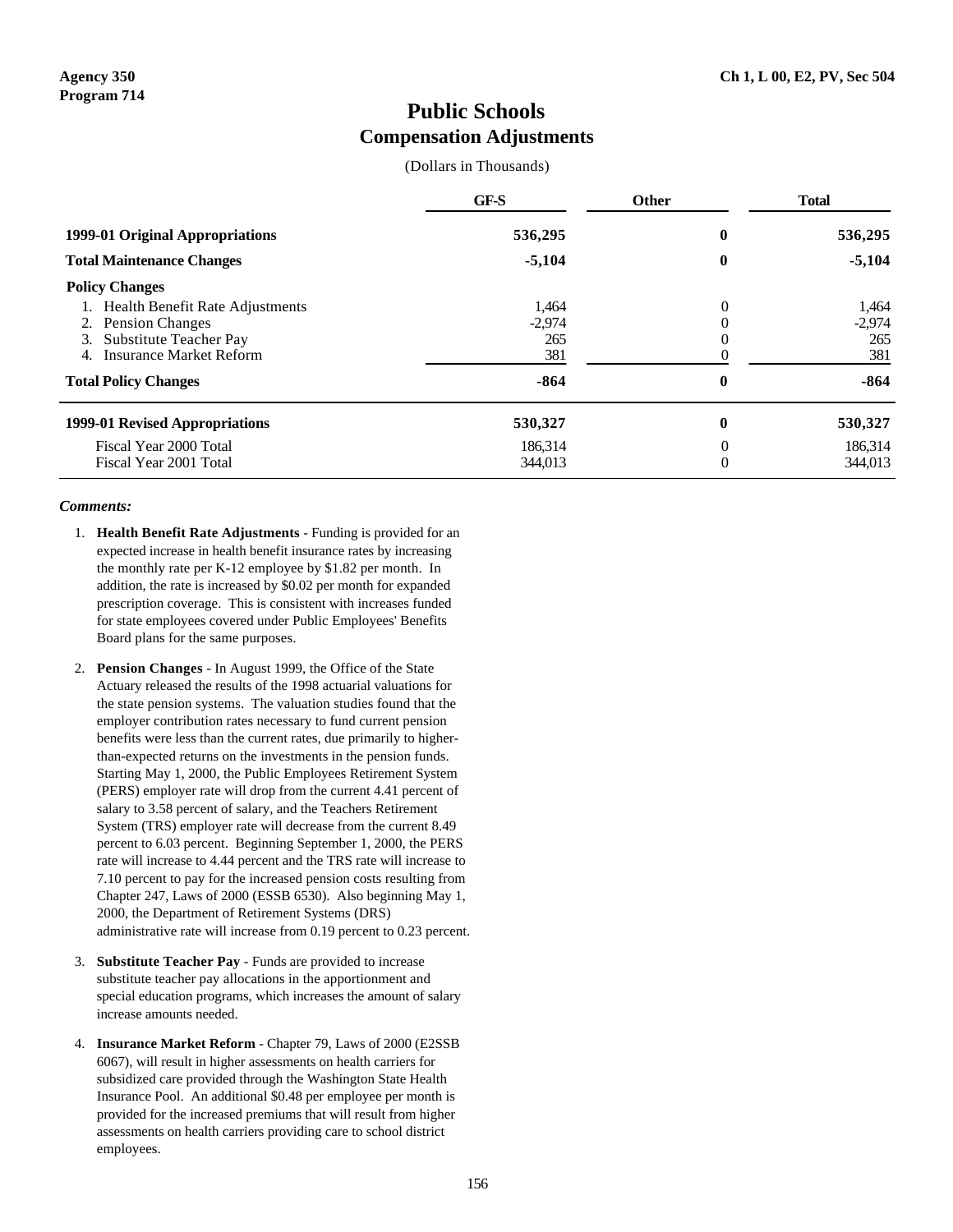### **Public Schools Pupil Transportation**

(Dollars in Thousands)

|                                                                            | GF-S               | <b>Other</b>                 | <b>Total</b>       |
|----------------------------------------------------------------------------|--------------------|------------------------------|--------------------|
| 1999-01 Original Appropriations                                            | 360,727            | 0                            | 360,727            |
| <b>Total Maintenance Changes</b>                                           | 1,647              | $\boldsymbol{0}$             | 1,647              |
| <b>Policy Changes</b><br>1. Pension Changes<br><b>Total Policy Changes</b> | $-109$<br>$-109$   | $\Omega$<br>$\boldsymbol{0}$ | $-109$<br>$-109$   |
| 1999-01 Revised Appropriations                                             | 362,265            | $\boldsymbol{0}$             | 362,265            |
| Fiscal Year 2000 Total<br>Fiscal Year 2001 Total                           | 181.204<br>181,061 | $\theta$<br>$\theta$         | 181,204<br>181,061 |

### *Comments:*

1. **Pension Changes** - In August 1999, the Office of the State Actuary released the results of the 1998 actuarial valuations for the state pension systems. The valuation studies found that the employer contribution rates necessary to fund current pension benefits were less than the current rates, due primarily to higherthan-expected returns on the investments in the pension funds. Starting May 1, 2000, the Public Employees Retirement System (PERS) employer rate will drop from the current 4.41 percent of salary to 3.58 percent of salary, and the Teachers Retirement System (TRS) employer rate will decrease from the current 8.49 percent to 6.03 percent. Beginning September 1, 2000, the PERS rate will increase to 4.44 percent and the TRS rate will increase to 7.10 percent to pay for the increased pension costs resulting from Chapter 247, Laws of 2000 (ESSB 6530). Also beginning May 1, 2000, the Department of Retirement Systems (DRS) administrative rate will increase from 0.19 percent to 0.23 percent.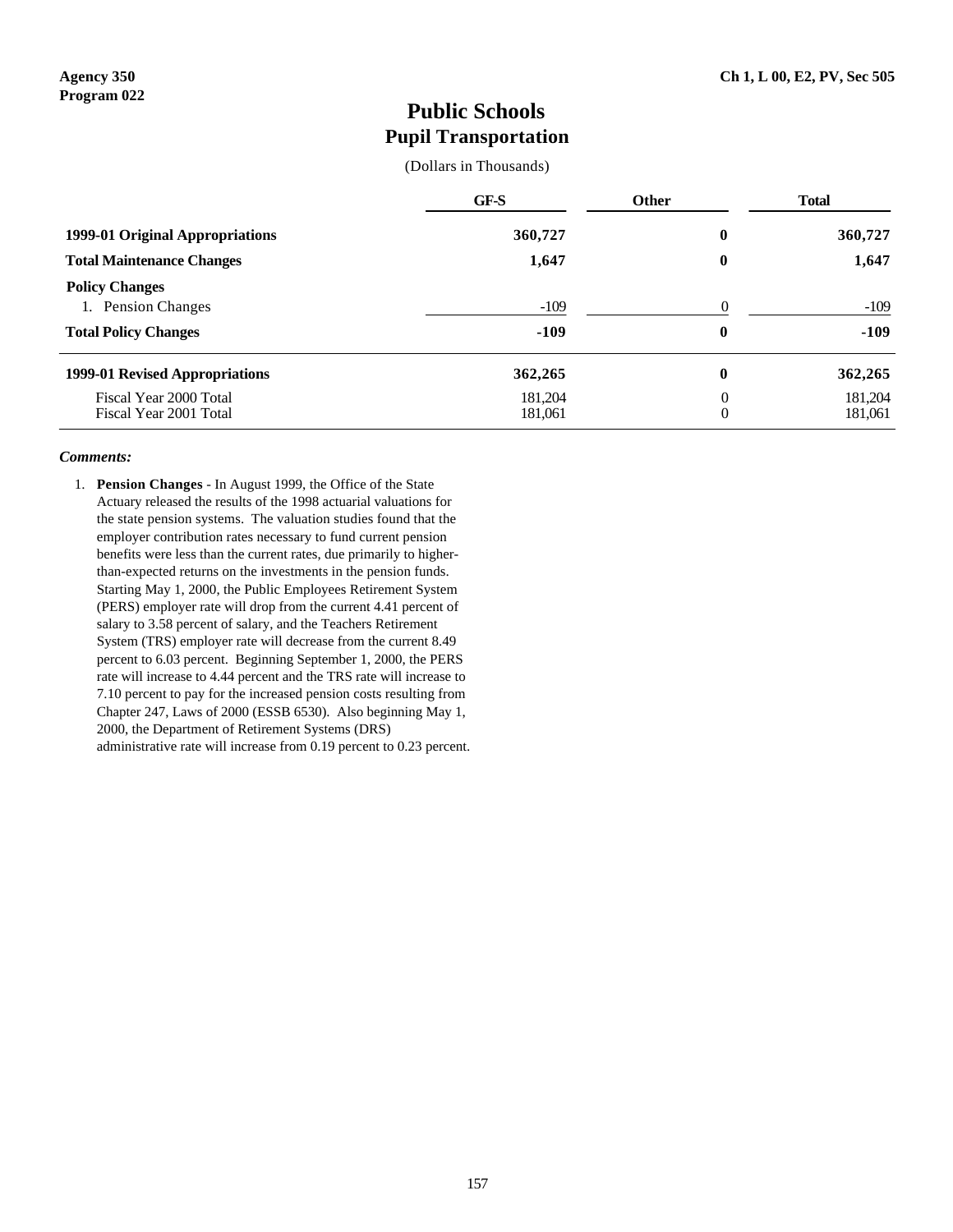# **Public Schools School Food Services**

(Dollars in Thousands)

|                                                  | GF-S           | <b>Other</b>       | Total              |
|--------------------------------------------------|----------------|--------------------|--------------------|
| 1999-01 Original Appropriations                  | 6,200          | 259,040            | 265,240            |
| <b>Total Maintenance Changes</b>                 | 0              | 32,721             | 32,721             |
| 1999-01 Revised Appropriations                   | 6,200          | 291,761            | 297,961            |
| Fiscal Year 2000 Total<br>Fiscal Year 2001 Total | 3,100<br>3,100 | 142,037<br>149.724 | 145,137<br>152,824 |

### *Comments:*

No policy changes were recommended.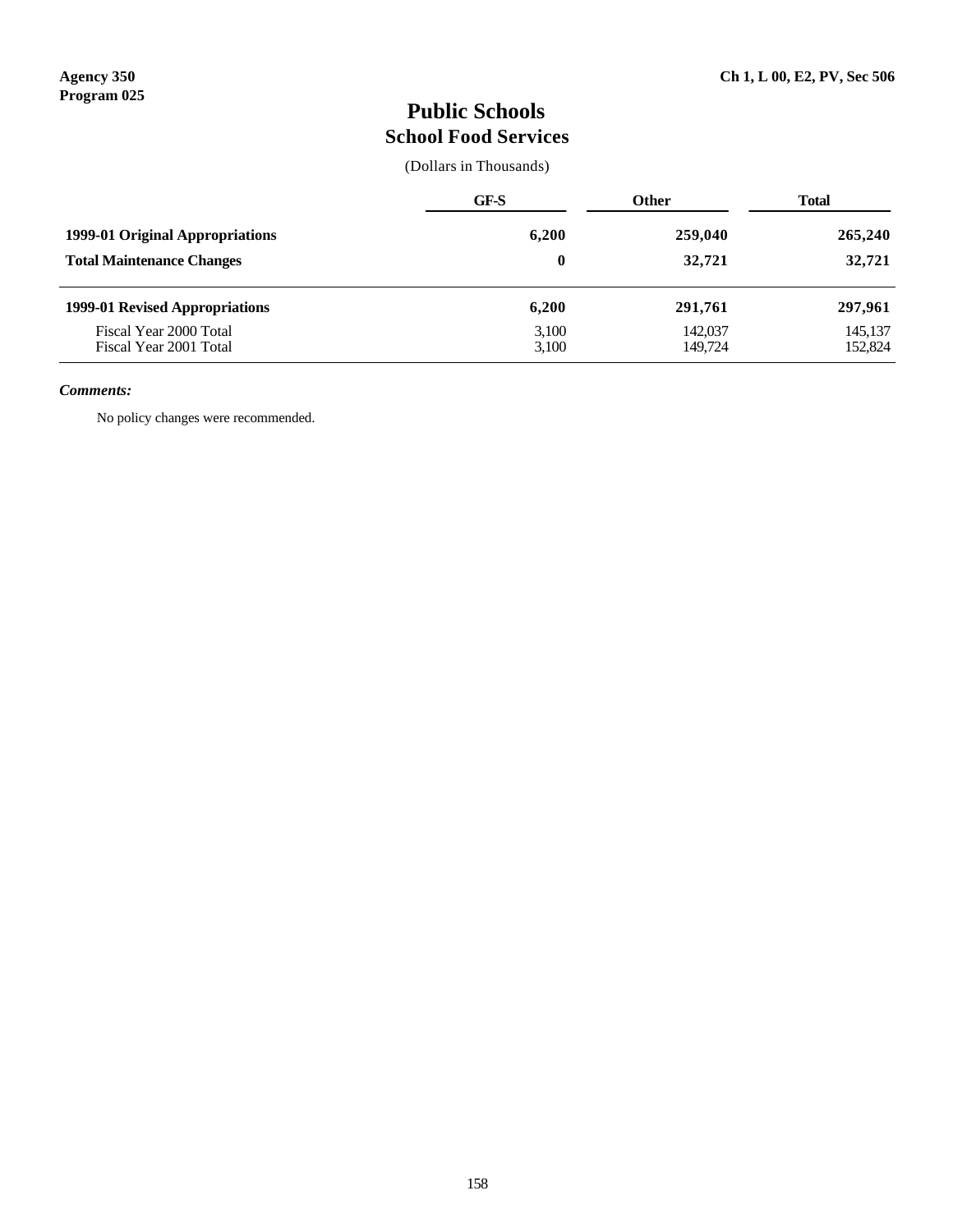### **Public Schools Special Education**

(Dollars in Thousands)

|                                                                                    | GF-S                | <b>Other</b>      | <b>Total</b>       |
|------------------------------------------------------------------------------------|---------------------|-------------------|--------------------|
| 1999-01 Original Appropriations<br><b>Total Maintenance Changes</b>                | 785,497<br>$-9,999$ | 148,159<br>23,508 | 933,656<br>13,509  |
|                                                                                    |                     |                   |                    |
| <b>Total Policy Changes</b>                                                        | 772,493             | 171,667           | 944,160            |
| 1999-01 Revised Appropriations<br>Fiscal Year 2000 Total<br>Fiscal Year 2001 Total | 387.011<br>385,482  | 77.729<br>93,938  | 464,740<br>479,420 |

#### *Comments:*

- 1. **Pension Changes** In August 1999, the Office of the State Actuary released the results of the 1998 actuarial valuations for the state pension systems. The valuation studies found that the employer contribution rates necessary to fund current pension benefits were less than the current rates, due primarily to higherthan-expected returns on the investments in the pension funds. Starting May 1, 2000, the Public Employees Retirement System (PERS) employer rate will drop from the current 4.41 percent of salary to 3.58 percent of salary, and the Teachers Retirement System (TRS) employer rate will decrease from the current 8.49 percent to 6.03 percent. Beginning September 1, 2000, the PERS rate will increase to 4.44 percent and the TRS rate will increase to 7.10 percent to pay for the increased pension costs resulting from Chapter 247, Laws of 2000 (ESSB 6530). Also beginning May 1, 2000, the Department of Retirement Systems (DRS) administrative rate will increase from 0.19 percent to 0.23 percent.
- 2. **Substitute Teacher Pay** Allocations for substitute teachers are a component of the state's basic education definition. For the 2000-01 school year, the biennial budget allocated five days of substitute teacher time for state-funded teachers in the apportionment and special education programs at a rate of \$77.51 per day. The budget increases the rate to \$98.87 per day, a 27.6 percent increase.

NOTE: Budget language is added requiring that, if the \$5.5 million federal safety net appropriation for high-cost students does not suffice to fund the awards approved by the safety net committee, the Superintendent shall use all available federal discretionary funds to meet this need. Use of General Fund-State moneys for this purpose is prohibited.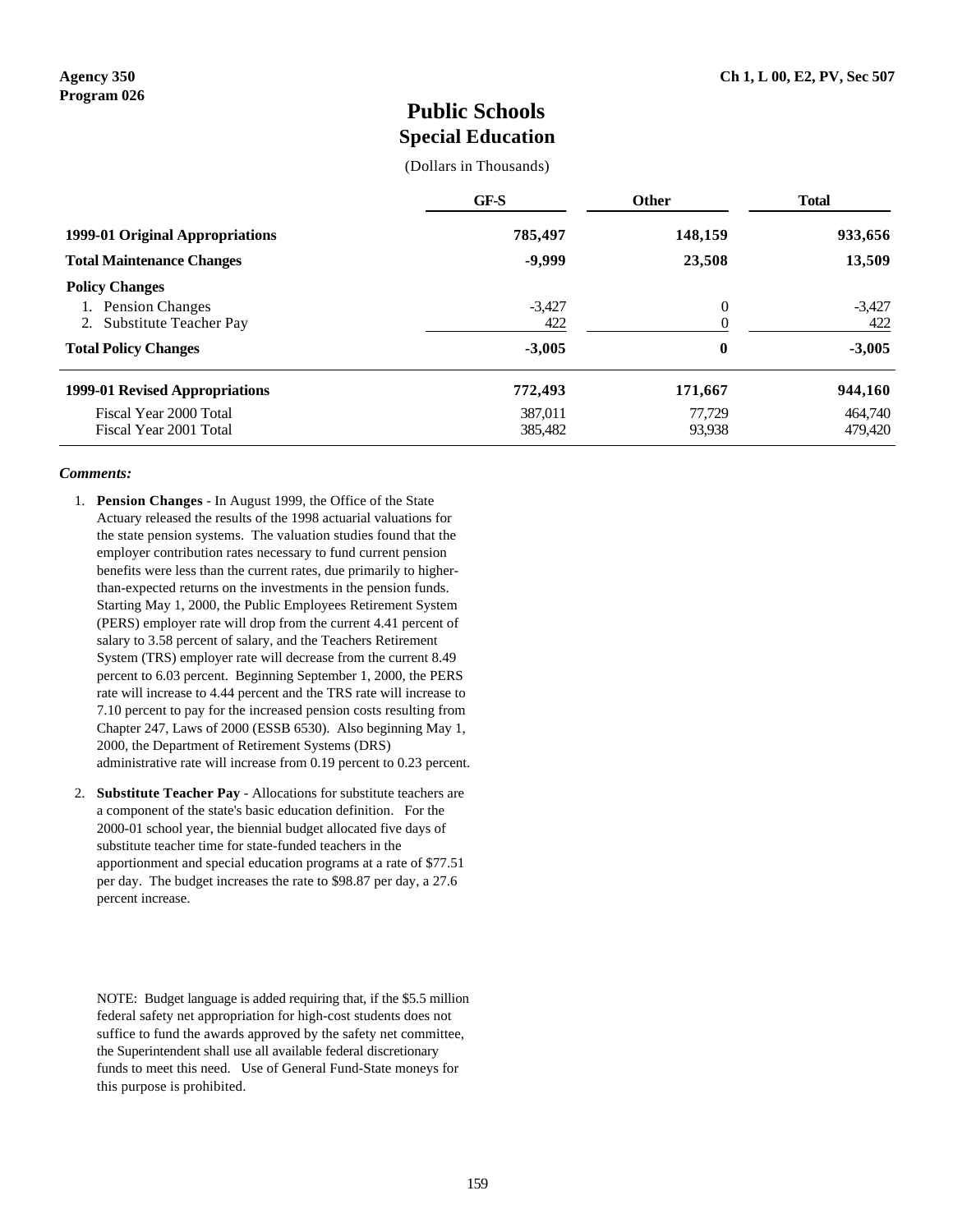# **Public Schools Traffic Safety Education**

(Dollars in Thousands)

|                                                                                  | GF-S             | Other                  | <b>Total</b>         |
|----------------------------------------------------------------------------------|------------------|------------------------|----------------------|
| 1999-01 Original Appropriations                                                  | 0                | 16,276                 | 16,276               |
| <b>Total Maintenance Changes</b>                                                 | $\bf{0}$         | $-767$                 | $-767$               |
| <b>Policy Changes</b><br>1. Funding Source Change<br><b>Total Policy Changes</b> | 15,509<br>15,509 | $-15,509$<br>$-15,509$ | $\Omega$<br>$\bf{0}$ |
| 1999-01 Revised Appropriations                                                   | 15,509           | $\boldsymbol{0}$       | 15,509               |
| Fiscal Year 2000 Total<br>Fiscal Year 2001 Total                                 | 7,738<br>7,771   | $-1$                   | 7,737<br>7,772       |

### *Comments:*

1. **Funding Source Change** - Various state fund sources have been utilized to fund the K-12 budget, including: General Fund-State; Public Safety and Education Account; Health Services Account; and the Violence Reduction and Drug Enforcement Account. These various state fund sources are changed to a single source, General Fund-State.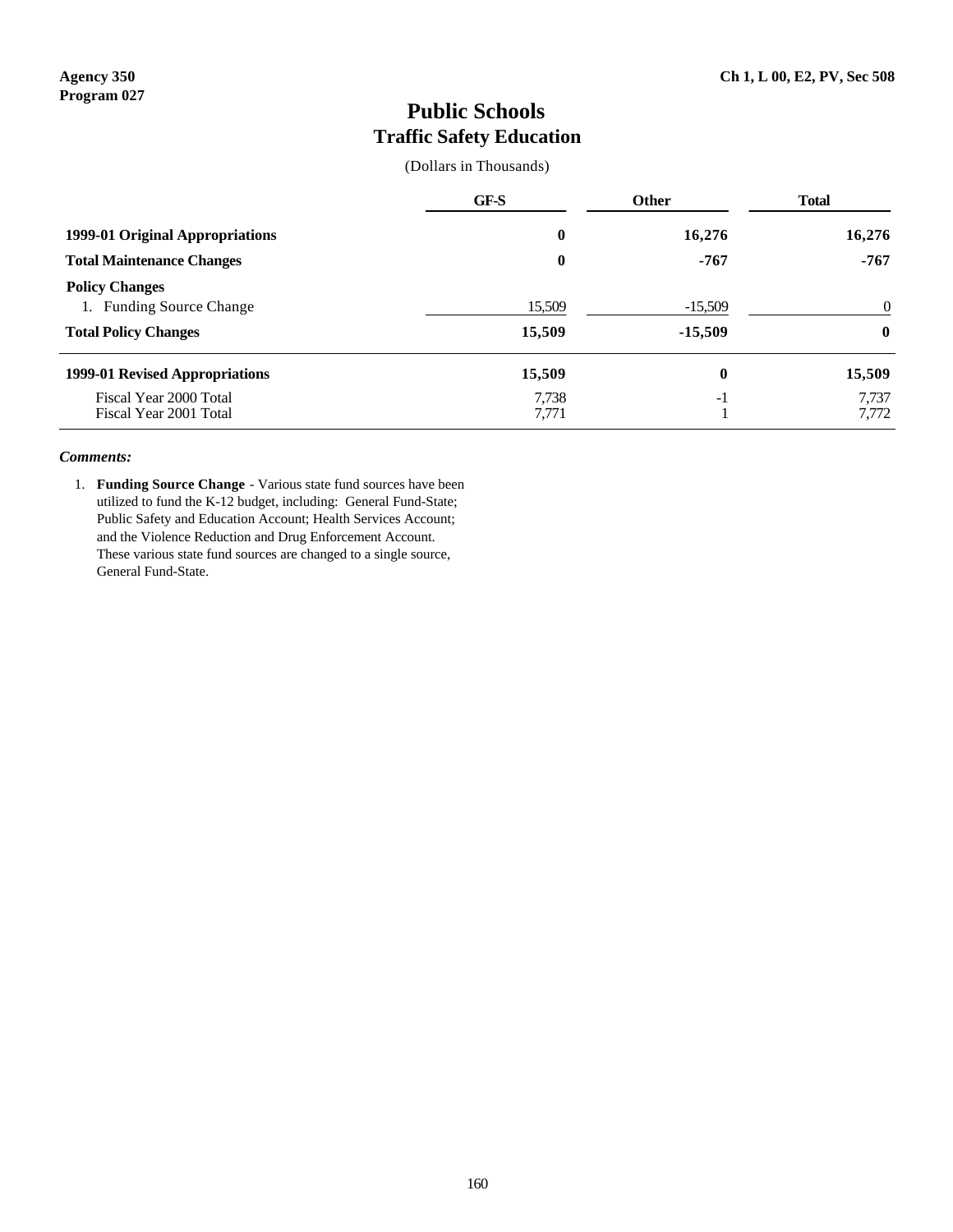### **Public Schools Educational Service Districts**

(Dollars in Thousands)

|                                                                            | GF-S           | <b>Other</b>               | <b>Total</b>   |   |  |  |  |       |
|----------------------------------------------------------------------------|----------------|----------------------------|----------------|---|--|--|--|-------|
| 1999-01 Original Appropriations                                            |                | 9,094                      |                | 0 |  |  |  | 9,094 |
| <b>Total Maintenance Changes</b>                                           | $\bf{0}$       | 0                          | $\mathbf 0$    |   |  |  |  |       |
| <b>Policy Changes</b><br>1. Pension Changes<br><b>Total Policy Changes</b> | $-27$<br>$-27$ | $\Omega$<br>0              | $-27$<br>$-27$ |   |  |  |  |       |
| 1999-01 Revised Appropriations                                             | 9,067          | 0                          | 9,067          |   |  |  |  |       |
| Fiscal Year 2000 Total<br>Fiscal Year 2001 Total                           | 4,537<br>4,530 | $\theta$<br>$\overline{0}$ | 4,537<br>4,530 |   |  |  |  |       |

### *Comments:*

1. **Pension Changes** - In August 1999, the Office of the State Actuary released the results of the 1998 actuarial valuations for the state pension systems. The valuation studies found that the employer contribution rates necessary to fund current pension benefits were less than the current rates, due primarily to higherthan-expected returns on the investments in the pension funds. Starting May 1, 2000, the Public Employees Retirement System (PERS) employer rate will drop from the current 4.41 percent of salary to 3.58 percent of salary, and the Teachers Retirement System (TRS) employer rate will decrease from the current 8.49 percent to 6.03 percent. Beginning September 1, 2000, the PERS rate will increase to 4.44 percent and the TRS rate will increase to 7.10 percent to pay for the increased pension costs resulting from Chapter 247, Laws of 2000 (ESSB 6530). Also beginning May 1, 2000, the Department of Retirement Systems (DRS) administrative rate will increase from 0.19 percent to 0.23 percent.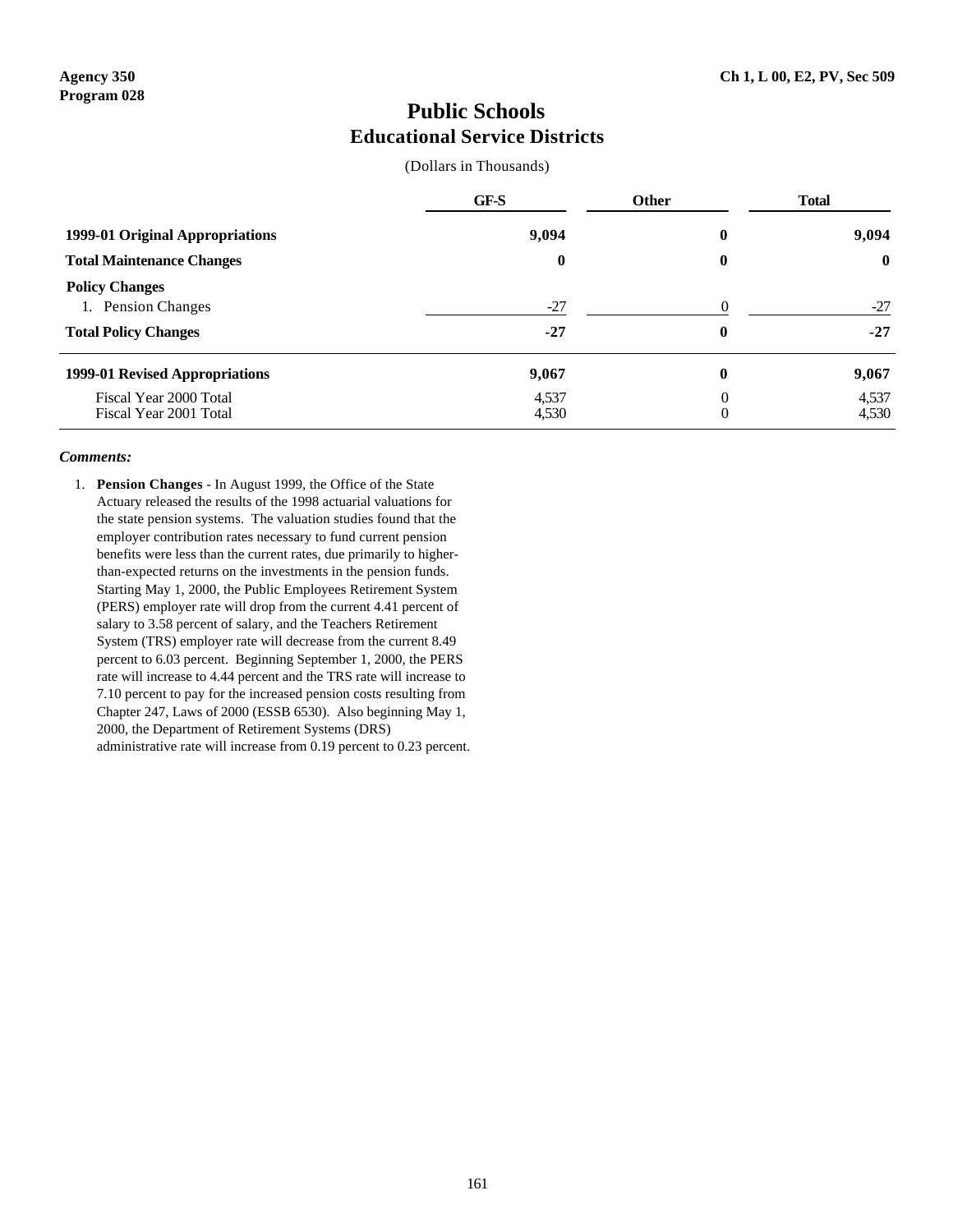# **Public Schools Levy Equalization**

(Dollars in Thousands)

| 1999-01 Original Appropriations<br><b>Total Maintenance Changes</b> | GF-S               | <b>Other</b> | <b>Total</b>       |
|---------------------------------------------------------------------|--------------------|--------------|--------------------|
|                                                                     | 206,288<br>18,389  | $\bf{0}$     | 206,288            |
|                                                                     |                    | 0            | 18,389             |
| 1999-01 Revised Appropriations                                      | 224,677            | 0            | 224,677            |
| Fiscal Year 2000 Total<br>Fiscal Year 2001 Total                    | 102,563<br>122,114 | 0<br>0       | 102,563<br>122,114 |

#### *Comments:*

No policy changes were recommended.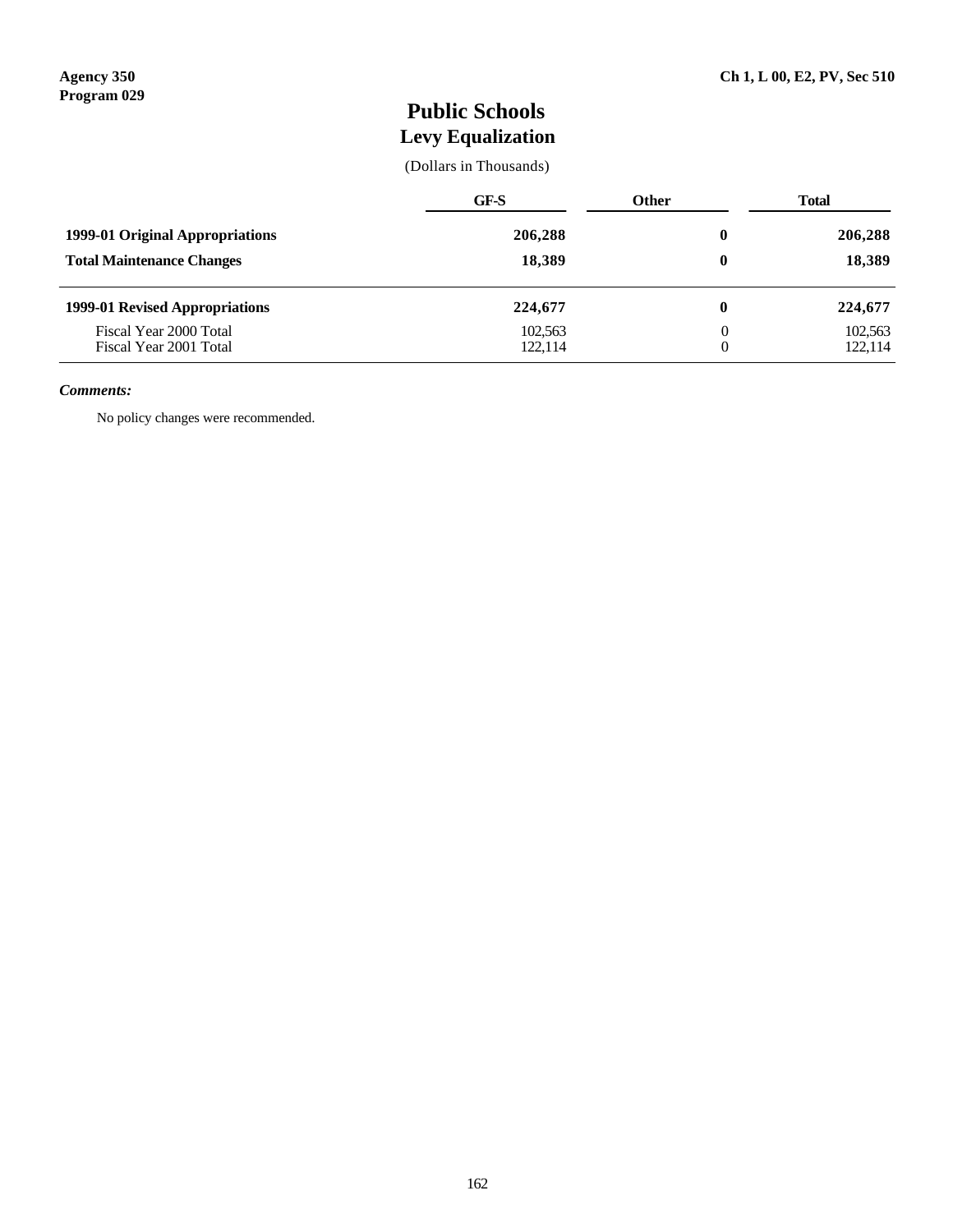### **Public Schools Institutional Education**

(Dollars in Thousands)

|                                                                                      | GF-S             | Other                        | <b>Total</b>     |
|--------------------------------------------------------------------------------------|------------------|------------------------------|------------------|
| 1999-01 Original Appropriations                                                      | 41,743           | 8,548                        | 50,291           |
| <b>Total Maintenance Changes</b>                                                     | $-2,785$         | $\boldsymbol{0}$             | $-2,785$         |
| <b>Policy Changes</b><br><b>Pension Changes</b><br>1.<br><b>Total Policy Changes</b> | $-193$<br>$-193$ | $\Omega$<br>$\boldsymbol{0}$ | $-193$<br>$-193$ |
| 1999-01 Revised Appropriations                                                       | 38,765           | 8,548                        | 47,313           |
| Fiscal Year 2000 Total<br>Fiscal Year 2001 Total                                     | 19.296<br>19,469 | 4.274<br>4,274               | 23,570<br>23,743 |

#### *Comments:*

1. **Pension Changes** - In August 1999, the Office of the State Actuary released the results of the 1998 actuarial valuations for the state pension systems. The valuation studies found that the employer contribution rates necessary to fund current pension benefits were less than the current rates, due primarily to higherthan-expected returns on the investments in the pension funds. Starting May 1, 2000, the Public Employees Retirement System (PERS) employer rate will drop from the current 4.41 percent of salary to 3.58 percent of salary, and the Teachers Retirement System (TRS) employer rate will decrease from the current 8.49 percent to 6.03 percent. Beginning September 1, 2000, the PERS rate will increase to 4.44 percent and the TRS rate will increase to 7.10 percent to pay for the increased pension costs resulting from Chapter 247, Laws of 2000 (ESSB 6530). Also beginning May 1, 2000, the Department of Retirement Systems (DRS) administrative rate will increase from 0.19 percent to 0.23 percent.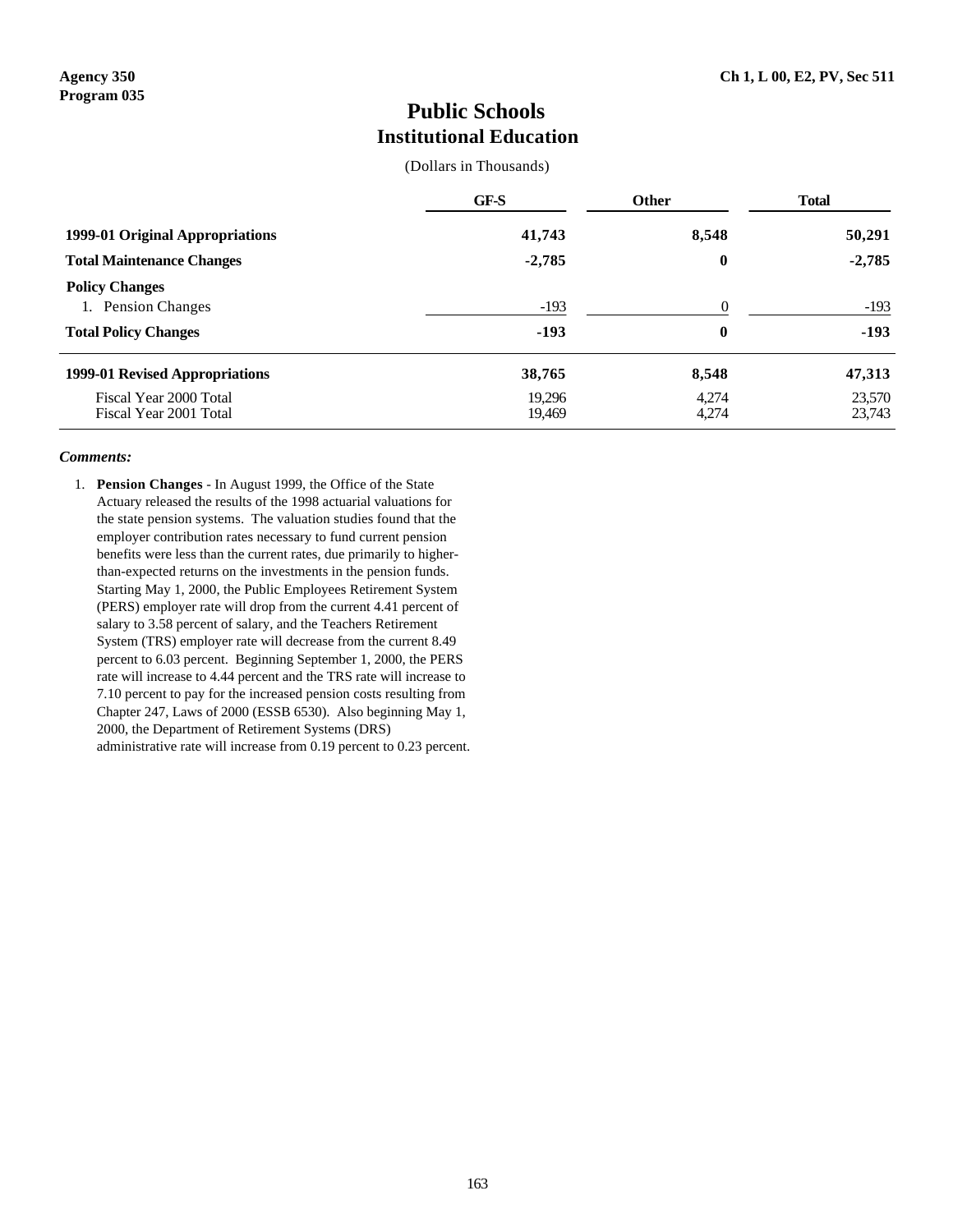## **Public Schools Education of Highly Capable Students**

(Dollars in Thousands)

|                                                                                      | GF-S           | <b>Other</b>               | <b>Total</b>   |
|--------------------------------------------------------------------------------------|----------------|----------------------------|----------------|
| 1999-01 Original Appropriations                                                      | 12,446         | 0                          | 12,446         |
| <b>Total Maintenance Changes</b>                                                     | $-120$         | 0                          | $-120$         |
| <b>Policy Changes</b><br><b>Pension Changes</b><br>1.<br><b>Total Policy Changes</b> | $-57$<br>-57   | $\Omega$<br>0              | $-57$<br>$-57$ |
| 1999-01 Revised Appropriations                                                       | 12,269         | 0                          | 12,269         |
| Fiscal Year 2000 Total<br>Fiscal Year 2001 Total                                     | 6.164<br>6,105 | $\theta$<br>$\overline{0}$ | 6,164<br>6,105 |

### *Comments:*

1. **Pension Changes** - In August 1999, the Office of the State Actuary released the results of the 1998 actuarial valuations for the state pension systems. The valuation studies found that the employer contribution rates necessary to fund current pension benefits were less than the current rates, due primarily to higherthan-expected returns on the investments in the pension funds. Starting May 1, 2000, the Public Employees Retirement System (PERS) employer rate will drop from the current 4.41 percent of salary to 3.58 percent of salary, and the Teachers Retirement System (TRS) employer rate will decrease from the current 8.49 percent to 6.03 percent. Beginning September 1, 2000, the PERS rate will increase to 4.44 percent and the TRS rate will increase to 7.10 percent to pay for the increased pension costs resulting from Chapter 247, Laws of 2000 (ESSB 6530). Also beginning May 1, 2000, the Department of Retirement Systems (DRS) administrative rate will increase from 0.19 percent to 0.23 percent.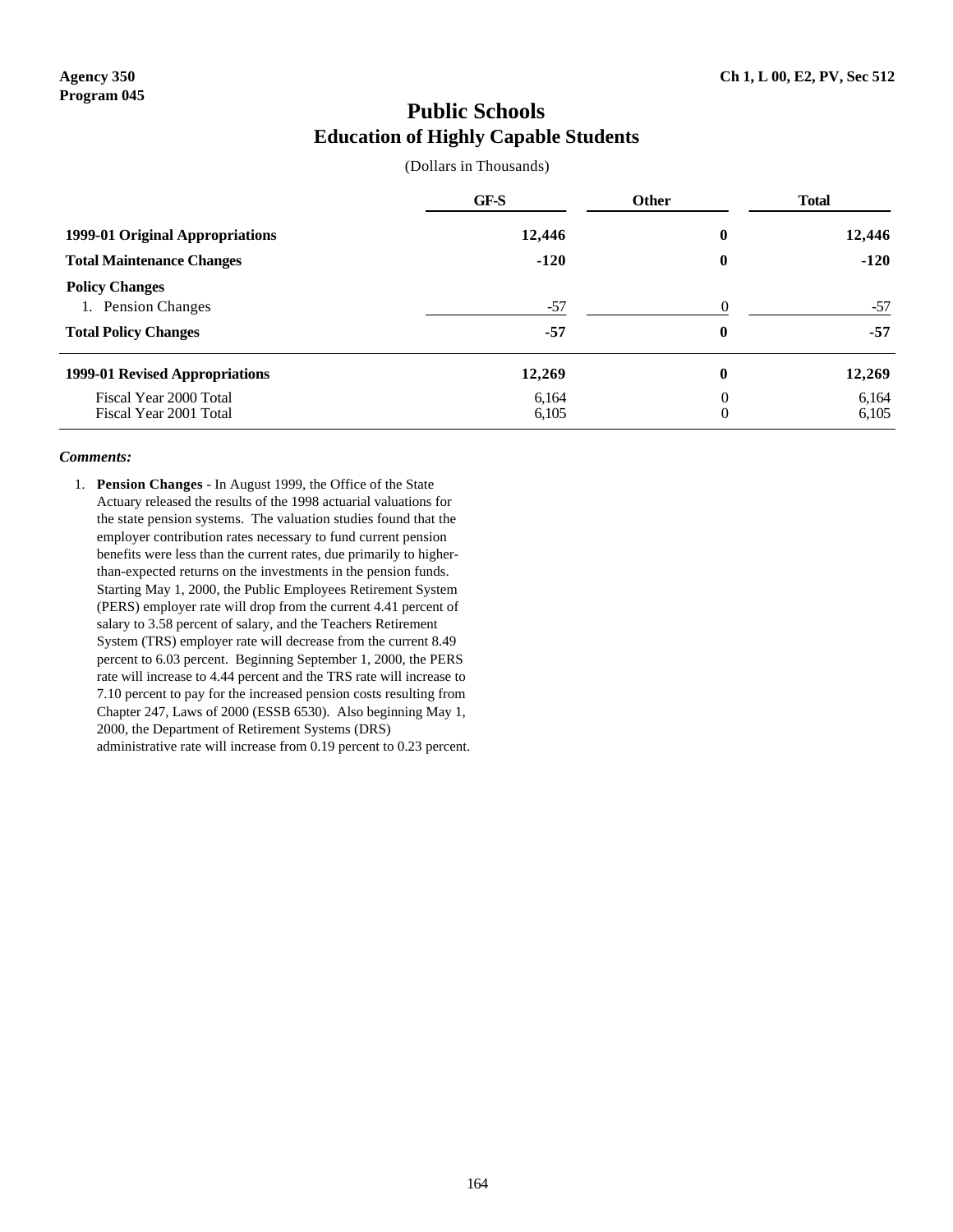# **Public Schools Elementary & Secondary School Improvement**

(Dollars in Thousands)

|                                                  | GF-S     | <b>Other</b>       | <b>Total</b>       |
|--------------------------------------------------|----------|--------------------|--------------------|
| 1999-01 Original Appropriations                  | 0        | 264,388            | 264,388            |
| <b>Total Maintenance Changes</b>                 | $\bf{0}$ | 20,805             | 20,805             |
| 1999-01 Revised Appropriations                   | 0        | 285,193            | 285,193            |
| Fiscal Year 2000 Total<br>Fiscal Year 2001 Total | 0<br>0   | 136,456<br>148,737 | 136,456<br>148,737 |

### *Comments:*

No policy changes were recommended.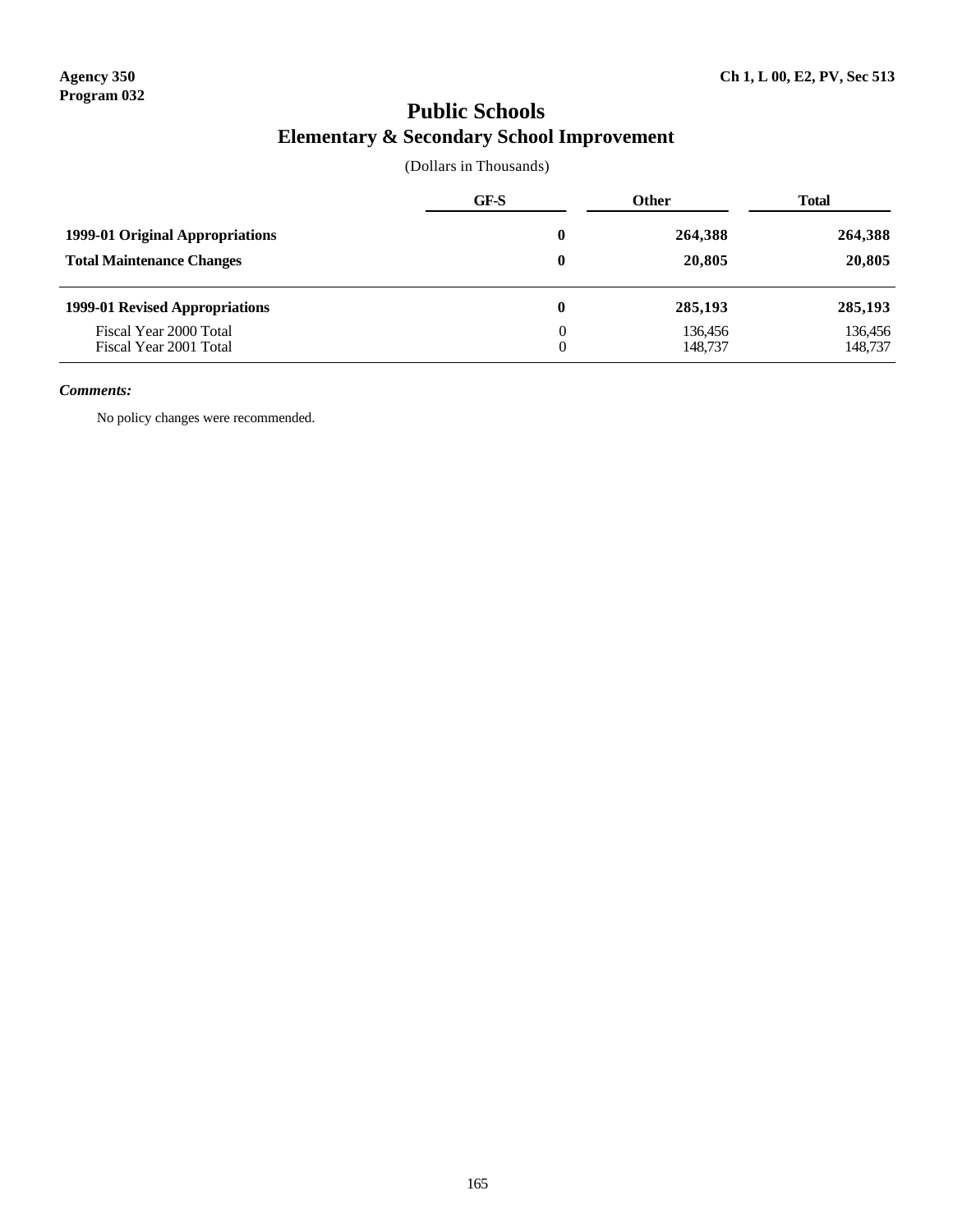### **Public Schools Education Reform**

(Dollars in Thousands)

|                                         | GF-S     | Other            | <b>Total</b> |
|-----------------------------------------|----------|------------------|--------------|
| 1999-01 Original Appropriations         | 69,499   | 233              | 69,732       |
| <b>Total Maintenance Changes</b>        | $-1,121$ | $\boldsymbol{0}$ | $-1,121$     |
| <b>Policy Changes</b>                   |          |                  |              |
| 1. Accountability Commission            | 250      | 0                | 250          |
| Principal Mentorship<br>2.              | 125      | 0                | 125          |
| National Teacher Certif Bonus<br>3      | 65       | 0                | 65           |
| Superintend/Principal Internships<br>4. | 610      | 0                | 610          |
| 5. Second Grade Reading Assessment      | 106      |                  | 106          |
| <b>Total Policy Changes</b>             | 1,156    | $\boldsymbol{0}$ | 1,156        |
| 1999-01 Revised Appropriations          | 69,534   | 233              | 69,767       |
| Fiscal Year 2000 Total                  | 33,234   | 127              | 33,361       |
| Fiscal Year 2001 Total                  | 36,300   | 106              | 36,406       |

#### *Comments:*

- 1. **Accountability Commission** Additional funding is provided to the Academic Achievement and Accountability Commission for a research analyst position, consultant services, and an expanded meeting schedule.
- 2. **Principal Mentorship** Funding is provided to create a principal support program. Under the program, new principals will develop an individualized, professional growth plan and will receive mentorship support for up to three years.
- 3. **National Teacher Certif Bonus** The 1999 Legislature provided \$327,000 for a 15 percent pay bonus for teachers achieving certification by the National Board for Professional Teaching Standards. The 1999-01 appropriations act did not specify whether the bonus was one-time or for the life of the certificate. The supplemental budget provides an additional \$65,000 and clarifies that the bonus is for two years. Beginning with the 2000- 01 school year, the amount of the bonus is changed from 15 percent of pay to a flat \$3,500 bonus and is not considered earnable compensation for pension purposes.
- 4. **Superintend/Principal Internships** The 1999-2001 budget provided \$1.598 million for the superintendent/principal internship program. This program funds the cost of release time for teachers and other individuals enrolled in a principal or administrator preparation program so that the individuals may engage in an internship during the school day when children are present. An additional \$610,000 is provided to increase the number of participants in the program.
- 5. **Second Grade Reading Assessment** Funds are provided to pay for training of new second grade teachers and for replacement of assessment materials for the second grade reading test. This test was enacted by the 1997 Legislature and requires teachers to assess individual student's reading ability using approved assessment materials.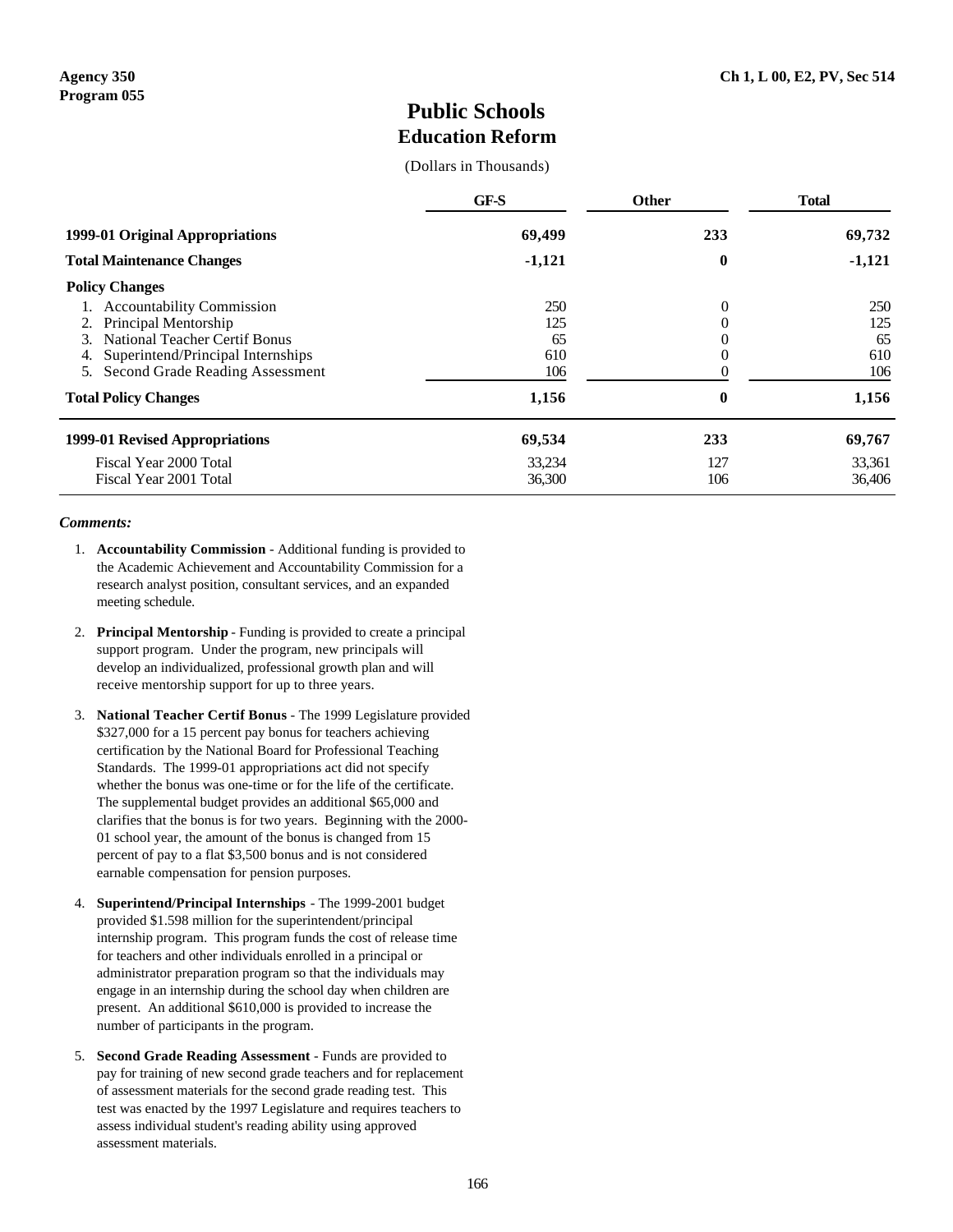### **Public Schools Transitional Bilingual Instruction**

(Dollars in Thousands)

|                                                                                      | GF-S             | <b>Other</b>                     | <b>Total</b>     |
|--------------------------------------------------------------------------------------|------------------|----------------------------------|------------------|
| 1999-01 Original Appropriations                                                      | 71,744           | 0                                | 71,744           |
| <b>Total Maintenance Changes</b>                                                     | 2,197            | 0                                | 2,197            |
| <b>Policy Changes</b><br><b>Pension Changes</b><br>1.<br><b>Total Policy Changes</b> | $-460$<br>$-460$ | $\Omega$<br>0                    | $-460$<br>$-460$ |
| 1999-01 Revised Appropriations                                                       | 73,481           | 0                                | 73,481           |
| Fiscal Year 2000 Total<br>Fiscal Year 2001 Total                                     | 35,876<br>37,605 | $\overline{0}$<br>$\overline{0}$ | 35,876<br>37,605 |

### *Comments:*

1. **Pension Changes** - In August 1999, the Office of the State Actuary released the results of the 1998 actuarial valuations for the state pension systems. The valuation studies found that the employer contribution rates necessary to fund current pension benefits were less than the current rates, due primarily to higherthan-expected returns on the investments in the pension funds. Starting May 1, 2000, the Public Employees Retirement System (PERS) employer rate will drop from the current 4.41 percent of salary to 3.58 percent of salary, and the Teachers Retirement System (TRS) employer rate will decrease from the current 8.49 percent to 6.03 percent. Beginning September 1, 2000, the PERS rate will increase to 4.44 percent and the TRS rate will increase to 7.10 percent to pay for the increased pension costs resulting from Chapter 247, Laws of 2000 (ESSB 6530). Also beginning May 1, 2000, the Department of Retirement Systems (DRS) administrative rate will increase from 0.19 percent to 0.23 percent.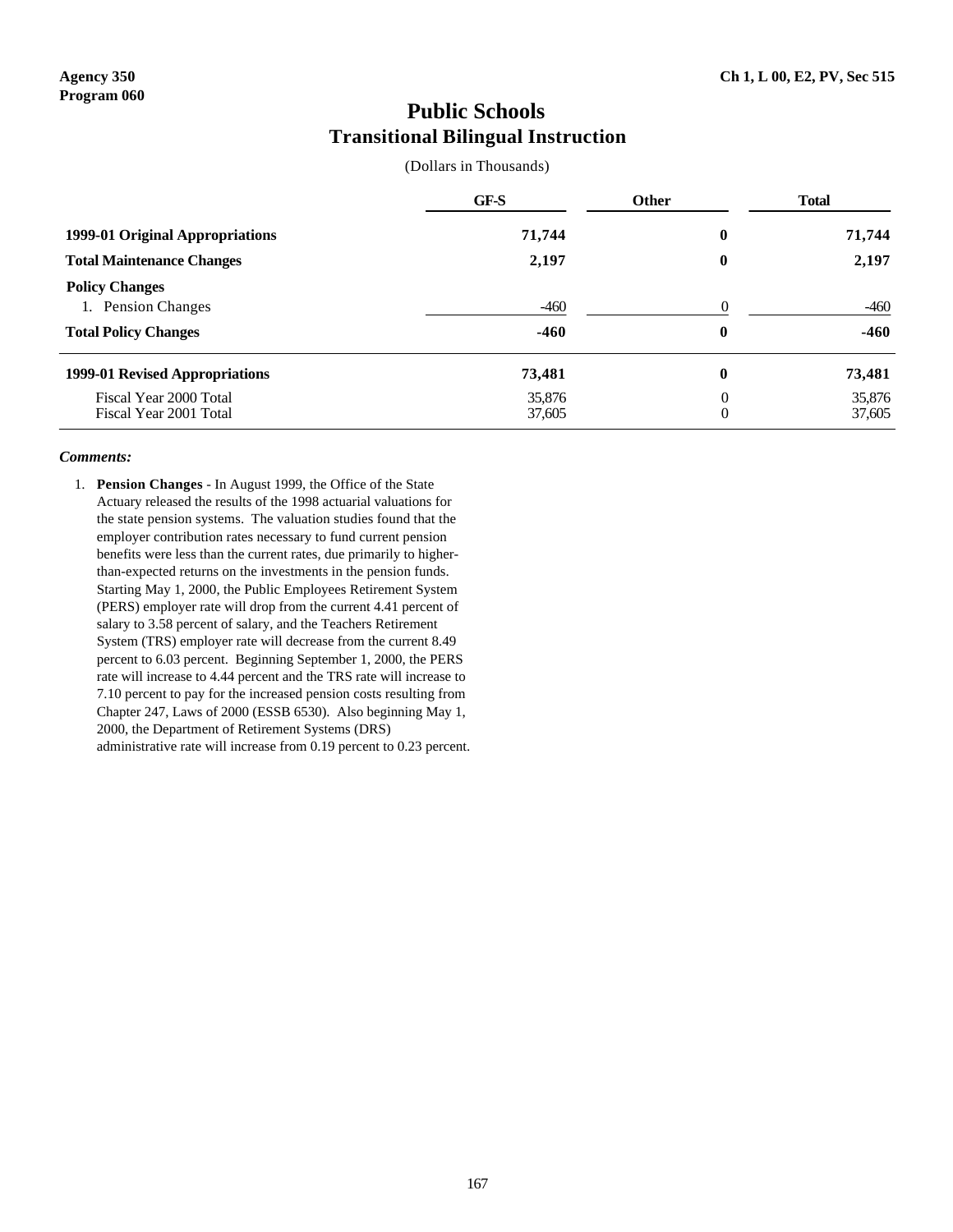### **Public Schools Learning Assistance Program (LAP)**

(Dollars in Thousands)

|                                                                            | GF-S             | <b>Other</b>         | <b>Total</b>     |
|----------------------------------------------------------------------------|------------------|----------------------|------------------|
| 1999-01 Original Appropriations                                            | 146,250          | $\boldsymbol{0}$     | 146,250          |
| <b>Total Maintenance Changes</b>                                           | $-7,439$         | $\boldsymbol{0}$     | $-7,439$         |
| <b>Policy Changes</b><br>1. Pension Changes<br><b>Total Policy Changes</b> | $-405$<br>$-405$ | $\Omega$<br>$\bf{0}$ | $-405$<br>$-405$ |
| 1999-01 Revised Appropriations                                             | 138,406          | $\bf{0}$             | 138,406          |
| Fiscal Year 2000 Total<br>Fiscal Year 2001 Total                           | 68,936<br>69.470 | $\theta$<br>$\theta$ | 68,936<br>69.470 |

### *Comments:*

1. **Pension Changes** - In August 1999, the Office of the State Actuary released the results of the 1998 actuarial valuations for the state pension systems. The valuation studies found that the employer contribution rates necessary to fund current pension benefits were less than the current rates, due primarily to higherthan-expected returns on the investments in the pension funds. Starting May 1, 2000, the Public Employees Retirement System (PERS) employer rate will drop from the current 4.41 percent of salary to 3.58 percent of salary, and the Teachers Retirement System (TRS) employer rate will decrease from the current 8.49 percent to 6.03 percent. Beginning September 1, 2000, the PERS rate will increase to 4.44 percent and the TRS rate will increase to 7.10 percent to pay for the increased pension costs resulting from Chapter 247, Laws of 2000 (ESSB 6530). Also beginning May 1, 2000, the Department of Retirement Systems (DRS) administrative rate will increase from 0.19 percent to 0.23 percent.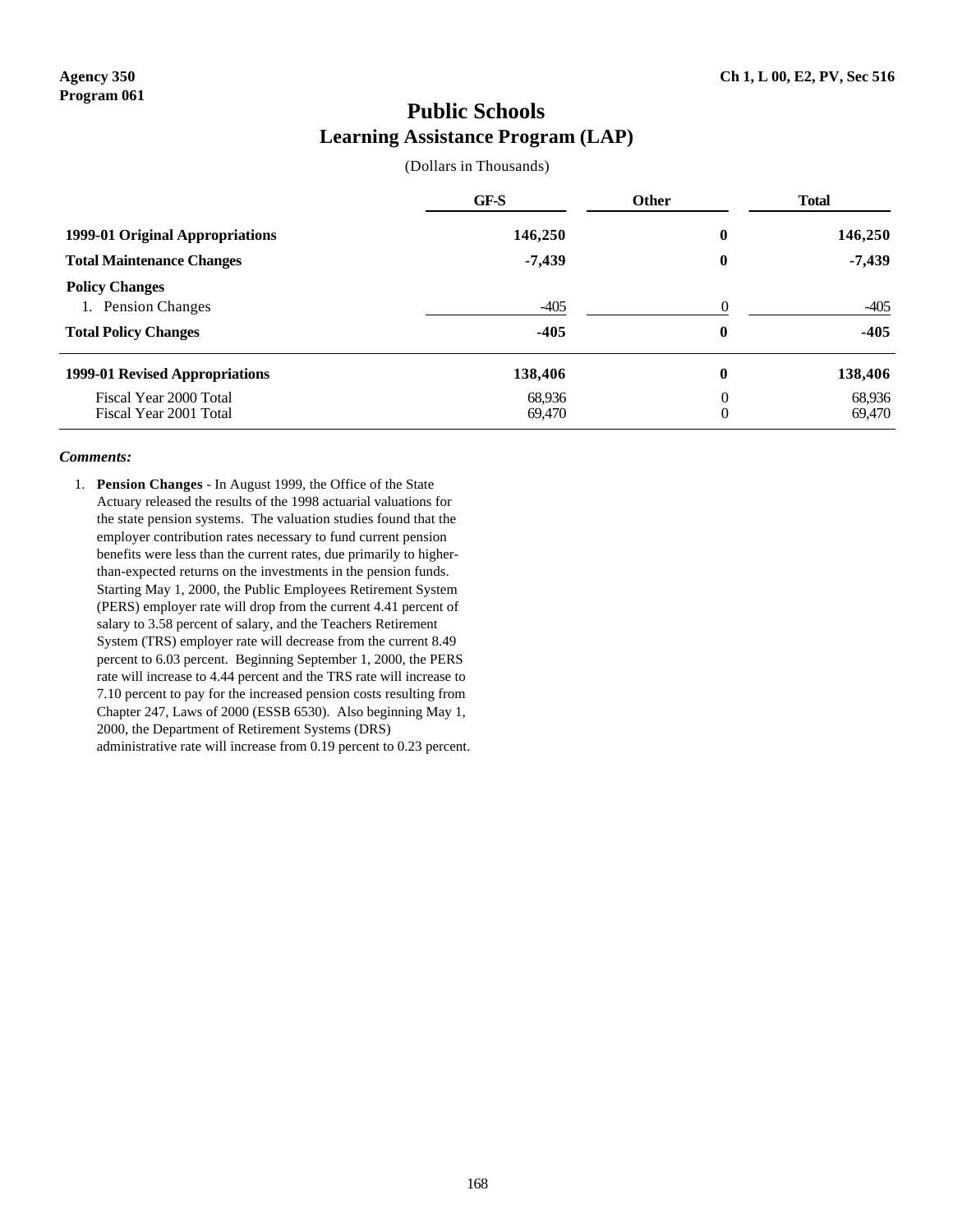# **Public Schools Block Grants**

(Dollars in Thousands)

|                                                  | GF-S             | <b>Other</b> | Total            |
|--------------------------------------------------|------------------|--------------|------------------|
| 1999-01 Original Appropriations                  | 60,720           | 0            | 60,720           |
| <b>Total Maintenance Changes</b>                 | $-424$           | 0            | $-424$           |
| 1999-01 Revised Appropriations                   | 60,296           | 0            | 60,296           |
| Fiscal Year 2000 Total<br>Fiscal Year 2001 Total | 32,981<br>27,315 | 0<br>0       | 32,981<br>27,315 |

### *Comments:*

No policy changes were recommended.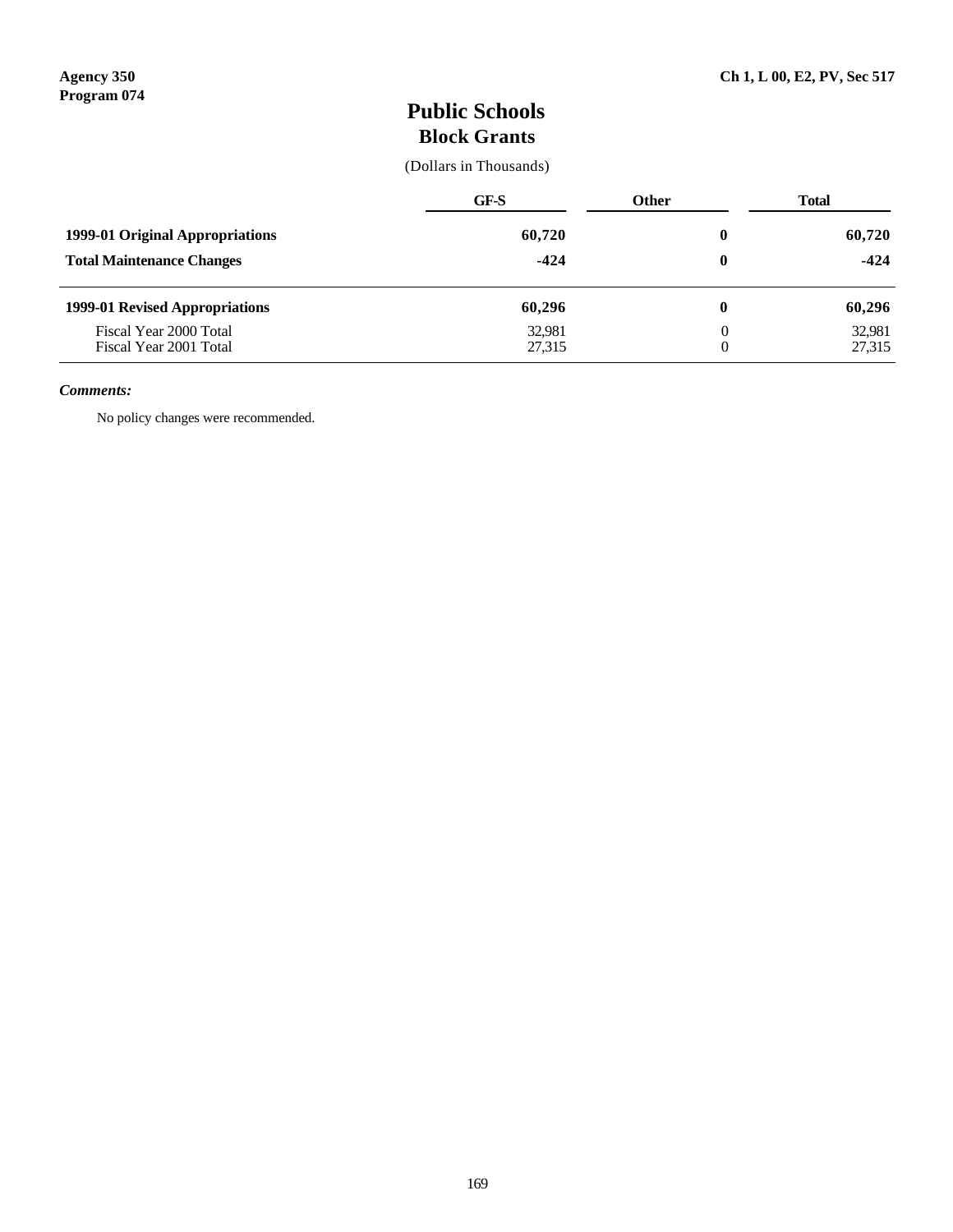### **Public Schools Better Schools Program**

(Dollars in Thousands)

|                                                              | GF-S     | <b>Other</b> | <b>Total</b>       |
|--------------------------------------------------------------|----------|--------------|--------------------|
| <b>Total Maintenance Changes</b>                             | $\bf{0}$ |              | $\bf{0}$           |
| <b>Policy Changes</b><br><b>Better Schools Program</b><br>1. | 57,500   |              | 57,500             |
| <b>Total Policy Changes</b>                                  | 57,500   | 0            | 57,500             |
| 1999-01 Revised Appropriations                               | 57,500   | 0            | 57,500             |
| Fiscal Year 2000 Total<br>Fiscal Year 2001 Total             | 57,500   | 0<br>0       | $\theta$<br>57,500 |

#### *Comments:*

1. **Better Schools Program** - Better School Program funds are intended to be ongoing in future biennia and are provided for two purposes as follows:

1) \$37.4 million is provided for class size/extended learning opportunities starting with the 2000-01 school year. The funds are allocated through an additional 2.2 certificated instructional staff per 1000 full-time equivalent students in grades K-4. The funds may be used to provide additional teachers in grades K-4 or to provide extended learning opportunities through before-andafter school, weekend school, summer school, and intersession programs.

2) \$20.1 million is provided for professional development for certificated and classified staff to ensure that instruction is aligned with state standards and student needs. The funds are allocated starting July 1, 2000, at a rate of \$20.04 per student. The expenditure of the funds will be determined at each school site by the school staff.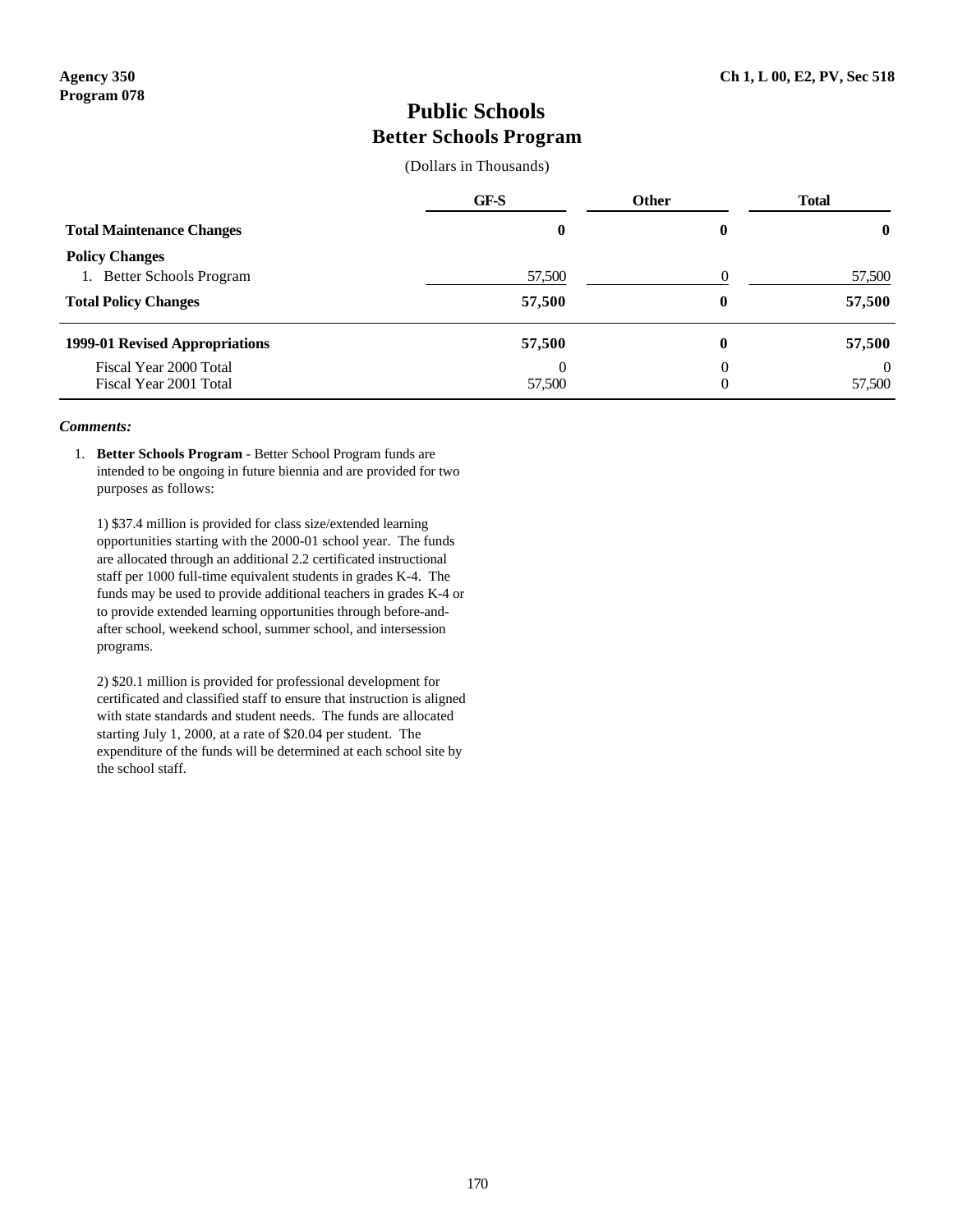### **Public Schools Common School Construction**

(Dollars in Thousands)

|                                                                                                    | GF-S     | <b>Other</b>     | <b>Total</b>     |
|----------------------------------------------------------------------------------------------------|----------|------------------|------------------|
| 1999-01 Original Appropriations                                                                    | $\bf{0}$ | 72,000           | 72,000           |
| <b>Total Maintenance Changes</b>                                                                   | $\bf{0}$ | 0                | $\mathbf{0}$     |
| <b>Policy Changes</b><br><b>Transfer to Common School Construct</b><br><b>Total Policy Changes</b> | $\bf{0}$ | 41,612<br>41,612 | 41,612<br>41,612 |
| 1999-01 Revised Appropriations                                                                     | $\bf{0}$ | 113,612          | 113,612          |
| Fiscal Year 2000 Total<br>Fiscal Year 2001 Total                                                   | 0<br>0   | 42,612<br>71,000 | 42,612<br>71,000 |

### *Comments:*

1. **Transfer to Common School Construct** - Additional Education Savings Account revenues of \$6.6 million are appropriated to help fund the \$56.8 million K-12 capital supplemental budget.

Chapter 2, Laws of 2000, 2nd sp.s. (EHB 3169), changes the calculation of the 5 percent emergency reserve requirement from a biennial amount to an annual amount. This change will produce an estimated \$115 million for the Education Construction Account in FY 2001. These moneys may be used for K-12 or higher education construction. A total of \$35 million is appropriated from the Education Construction Account to the Common School Construction Account.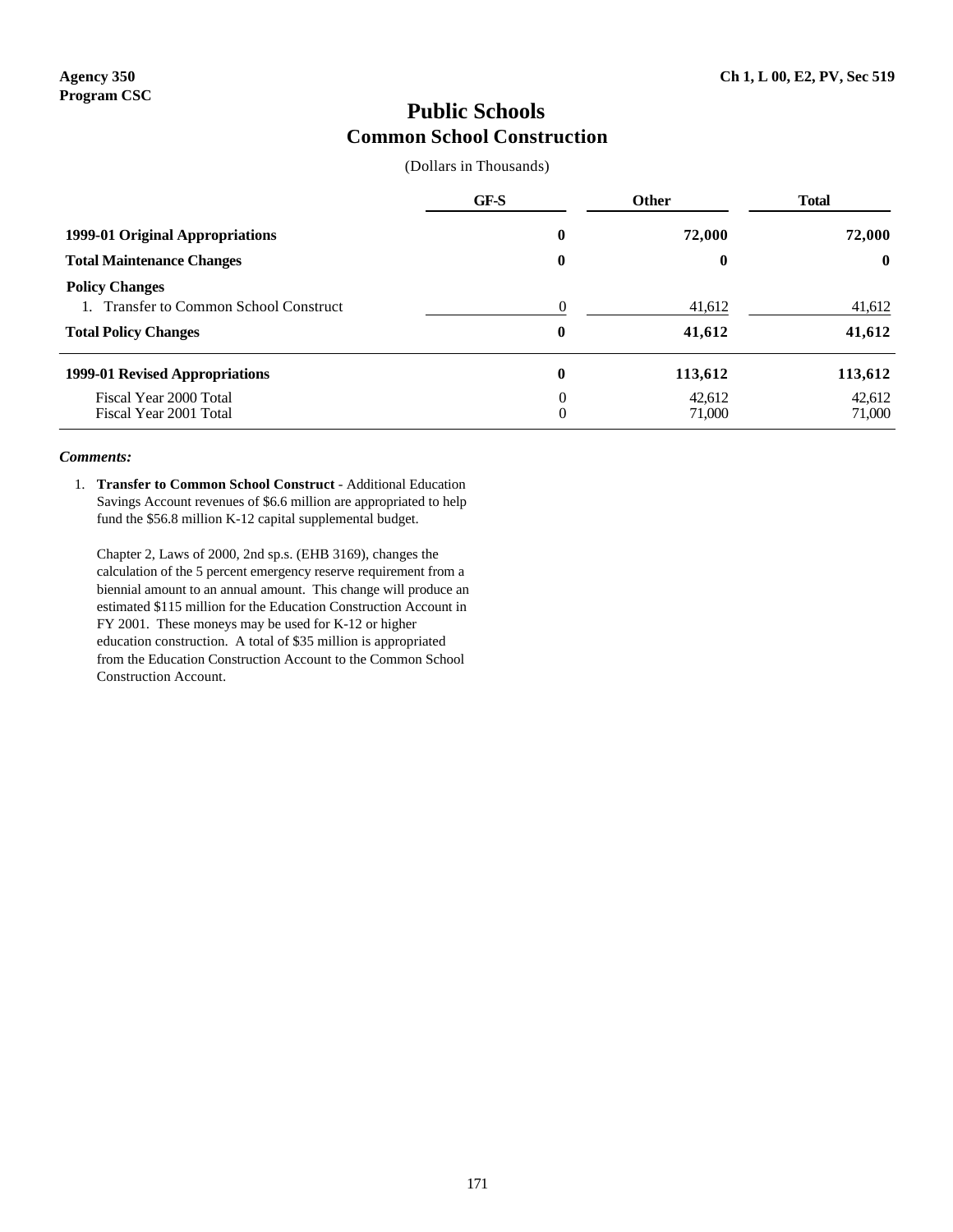### **Community and Technical College System**

The community and technical colleges are provided \$750,000 General Fund-State to develop system-wide on-line catalogs for distance learning and other admissions information. Students will be able to access distance education course openings available at any community or technical college in the state.

The sum of \$1.65 million is provided to replace failing roofs at Columbia Basin College, to enable a new facility at Cascadia College to open a year early and state support to maintain and operate facilities built by colleges with certificates of participation, whose construction was approved by the Legislature.

The community college districts have access to a centralized reserve pool of funds to provide for emergent needs of students with disabilities. Additional funding in the amount of \$500,000 General Fund-State is provided to ensure that the reserve pool is sufficient to meet extraordinary demand through the school year.

### **University of Washington**

The budget pays for a portion (\$375,000 General Fund-State) of the University of Washington's connection to the Internet, which is used by faculty and students and was formerly funded by the National Science Foundation.

To respond to the rising cost of health care insurance premiums and to maintain reasonable levels of co-payments, additional state funds in the amount of \$450,000 General Fund-State are provided for graduate assistant health insurance coverage. The University is expected to match this appropriation, in partnership with the state, to provide compensation to graduate research and teaching assistants.

### **Washington State University**

The sum of \$450,000 General Fund-State is provided for the University to conduct research activities related to biotechnology and health sciences for potential commercialization activities of the Spokane Intercollegiate Research and Technology Institute (SIRTI). In addition, \$425,000 of state funds is also added to the Department of Community, Trade, and Economic Development budget for SIRTI to support its commercialization activities.

The budget provides \$3.6 million from the Education Construction Fund to Washington State University to support the permanent replacement of a steam boiler, and to assess the campus-wide heating system for its viability and need for further modern upgrades.

At the request of Washington State University, budgeted enrollments for Pullman, Spokane, Vancouver, and Tri-Cities campuses are lowered, resulting in savings of \$1.4 million to the General Fund.

### **Eastern Washington University**

Funding in the amount of \$482,000 General Fund-State is provided for 100 additional enrollments in the 2000-01 academic year based on continued increases in students seeking access to the University.

### **Higher Education Coordinating Board**

Funding for Washington Promise scholarships for high-performing students is increased by \$2.4 million General Fund-State so awards are closer to full-time community college tuition for the 2000-01 academic year. Eligibility is expanded to include home-schooled students, and makes it possible for any young person to qualify academically by scoring 1200 or higher on their first attempt at the Scholastic Aptitude Test.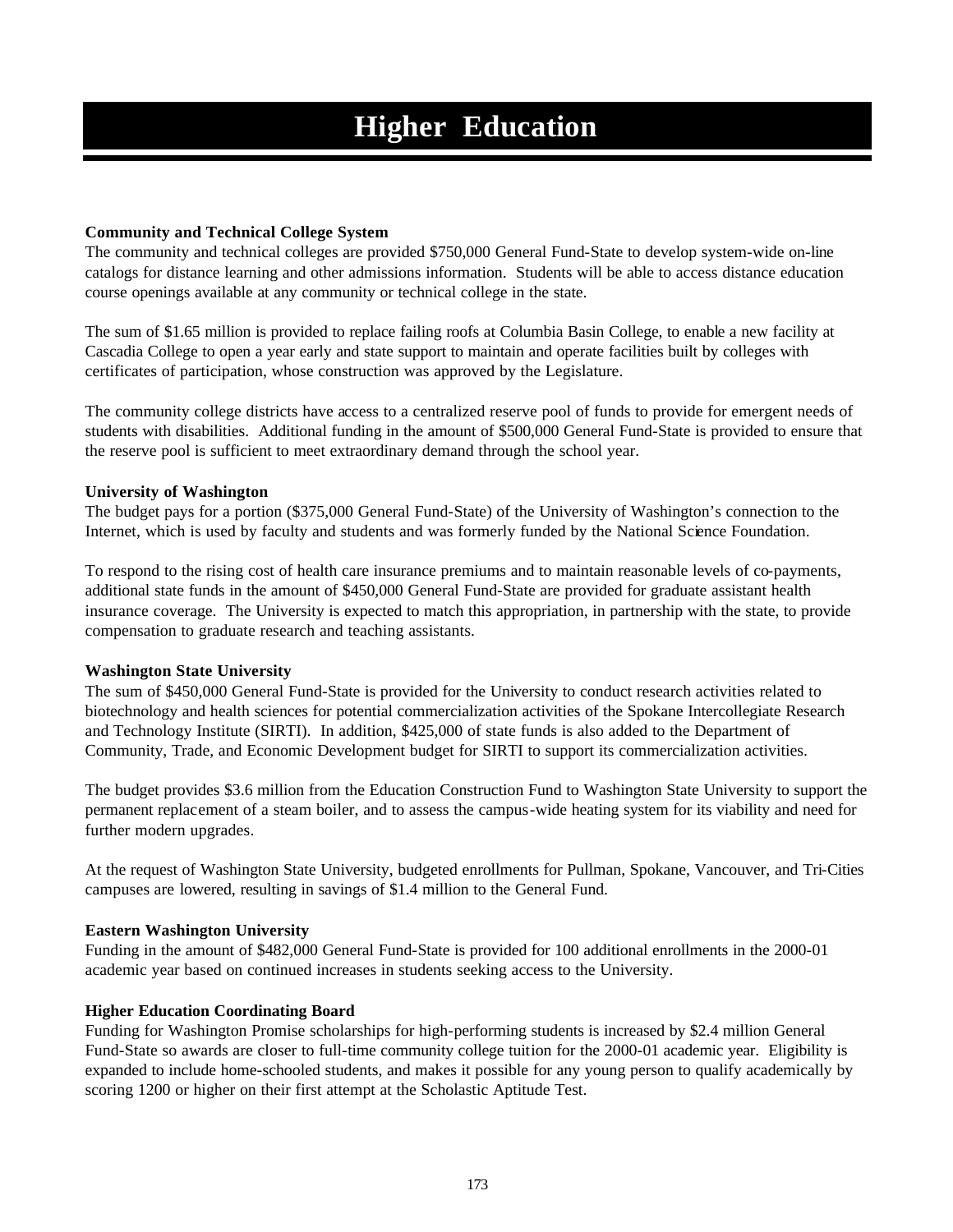The budget also provides \$1.0 million General Fund-State for scholarship loans of up to \$4,000 per year to encourage classified K-12 employees to become classroom teachers, particularly in shortage areas identified by the Superintendent of Public Instruction. Loans made by the Higher Education Coordinating Board can be repaid by teaching in Washington public schools.

### **Enrollment Growth Adjustment**

The budget directs the Office of Financial Management to hold and release state money as new FTE students appear during the 2000-01 academic year for Western Washington University, Central Washington University and at the Bothell and Tacoma campuses of the University of Washington. This is in response to shortfalls in actual enrollments relative to budgeted enrollments at most state universities. Money subject to this provision that is not realized by a university lapses to the Education Savings Account at the close of the biennium.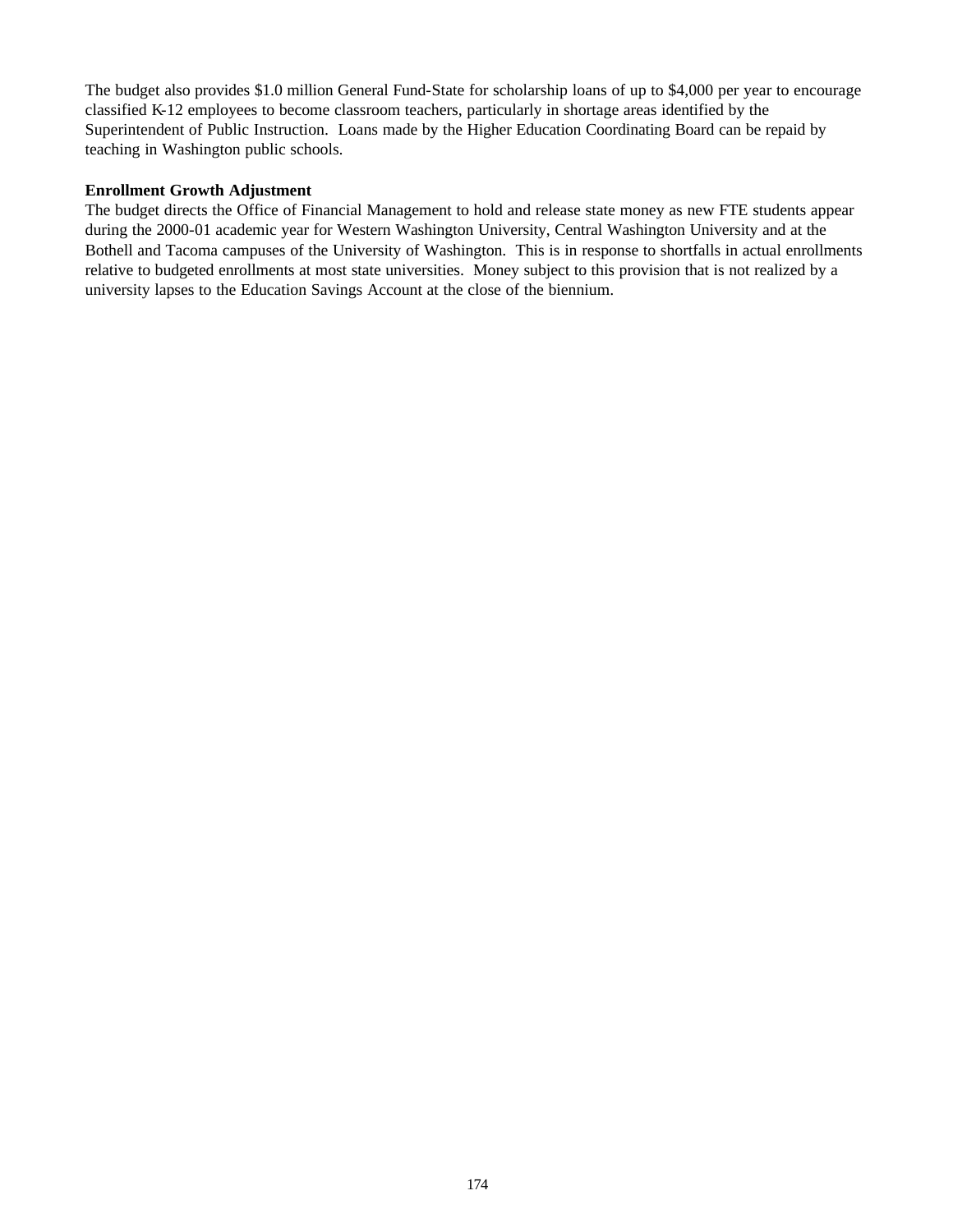# **1999-01 Washington State Operating Budget Total Budgeted Funds**

(Dollars in Thousands)



**Washington State**

| <b>Higher Education</b> | 5.875.347 |
|-------------------------|-----------|
| Other Higher Education  | 84,837    |
| Eastern Washington Univ | 153,469   |
| Central Washington Univ | 155,959   |
| Western Washington Univ | 219,672   |
| Higher Ed Coord Bd      | 250,835   |
| Washington State Univ   | 789,187   |
| Community/Tech Colleges | 1,509,346 |
| Univ of Washington      | 2,712,042 |
|                         |           |



*Higher Education*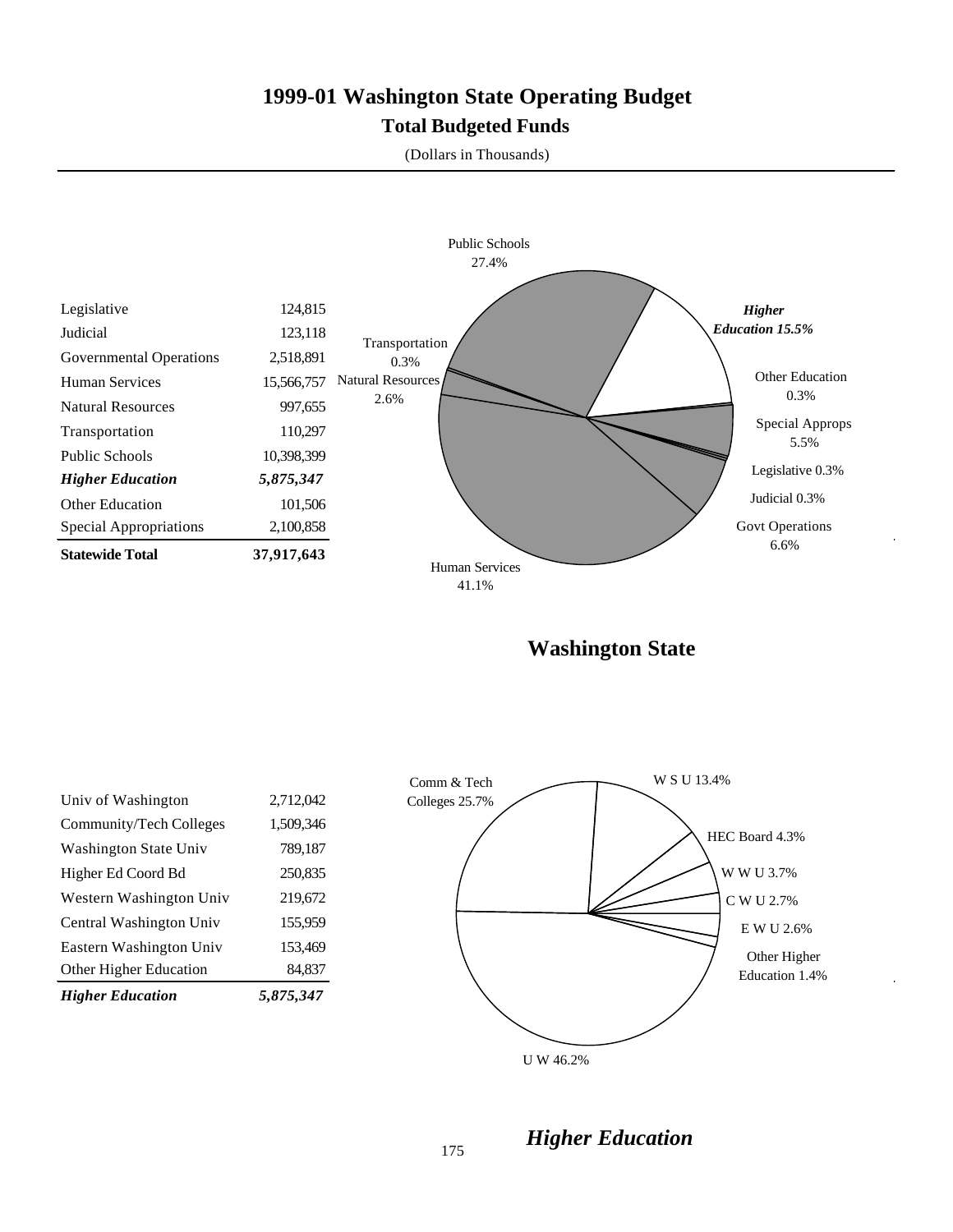# **1999-01 Washington State Operating Budget General Fund-State**

(Dollars in Thousands)



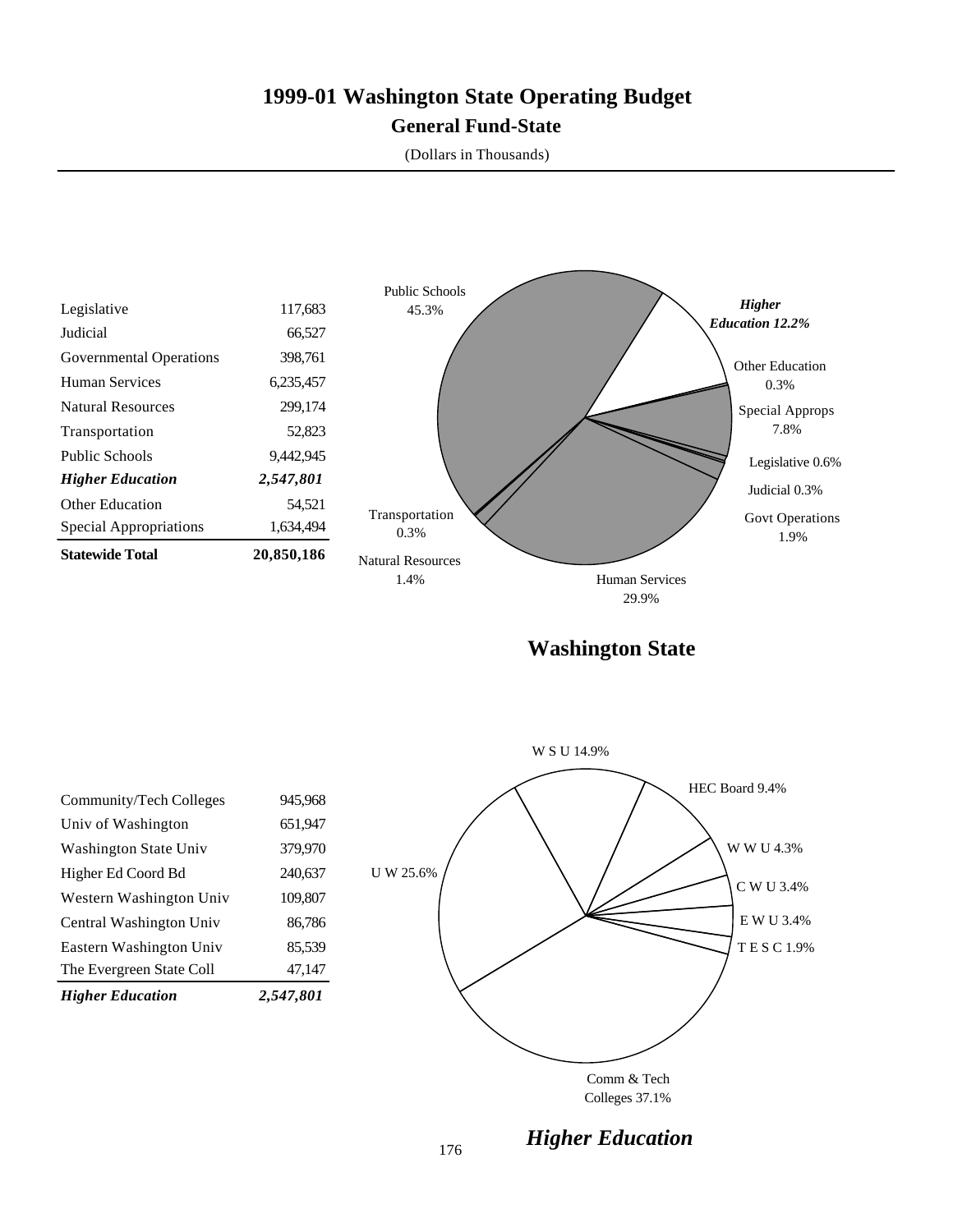# **Higher Education FTE Student Enrollment History**

By Academic Year

|                                           | <b>Actual Enrollment</b> |                                |              | <b>Budgeted</b> |                                                 |          |            |          |         |
|-------------------------------------------|--------------------------|--------------------------------|--------------|-----------------|-------------------------------------------------|----------|------------|----------|---------|
|                                           |                          | 1992-93 1993-94 <sup>1,2</sup> |              |                 | $1994-95^1$ $1995-96^1$ $1996-97^1$ $1997-98^1$ |          | $1998-991$ | 1999-00  | 2000-01 |
| <b>Community &amp; Technical Colleges</b> | 107,115                  | 111,035                        | 113,609      | 118,075         | 118,653                                         | 117,925  | 121,302    | 120,529  | 123,362 |
| General Enrollment <sup>(3)</sup>         | 107,115                  | 111.035                        | 113,609      | 109,907         | 111,129                                         | 110808   | 114,885    | 113,329  | 116,132 |
| Dislocated Workers <sup>(3)</sup>         | $\mathbf{0}$             | $\theta$                       | $\mathbf{0}$ | 8,168           | 7,524                                           | 7117     | 6,417      | 7,200    | 7,200   |
| Two-plus-Two                              | $\Omega$                 | $\theta$                       | $\theta$     | $\Omega$        | $\Omega$                                        | $\theta$ | $\Omega$   | $\theta$ | 30      |
| <b>Four-Year Schools</b>                  | 74,481                   | 76,411                         | 77,305       | 77,977          | 79,435                                          | 80,458   | 81,814     | 83,277   | 84,655  |
| University of Washington                  | 31,210                   | 31,341                         | 31,493       | 31,811          | 32,858                                          | 33398    | 33,592     | 34,063   | 34,688  |
| <b>Washington State University</b>        | 16,685                   | 17,467                         | 18,007       | 18,425          | 18,594                                          | 18584    | 19,148     | 19,519   | 19,787  |
| Eastern Washington University             | 7,533                    | 7,635                          | 7,605        | 7,364           | 6,945                                           | 6907     | 7,244      | 7,739    | 7,839   |
| Central Washington University             | 6,588                    | 7,339                          | 7,337        | 7,339           | 7,448                                           | 7474     | 7,471      | 7,670    | 7,867   |
| The Evergreen State College               | 3,326                    | 3,282                          | 3,377        | 3,387           | 3,489                                           | 3728     | 3,822      | 3,638    | 3,713   |
| Western Washington University             | 9,139                    | 9,347                          | 9,486        | 9,651           | 10,101                                          | 10367    | 10,537     | 10,648   | 10,761  |
| <b>HECB Timber Workers</b>                | 21                       | 63                             | 104          | 118             | 139                                             | 148      | 177        | 50       | 50      |
| <b>HECB High Demand Pool</b>              |                          |                                |              |                 |                                                 |          |            |          | 550     |
| <b>Total Higher Education</b>             | 181,617                  | 187,509                        | 191,018      | 196,170         | 198,227                                         | 198,531  | 203,293    | 203,856  | 208,617 |

*(1) Actual enrollments were greater than budgeted levels in these years. Institutions are permitted to enroll over budgeted levels and to support the additional student FTEs with tuition and fees.*

*(2) Enrollment caps were eliminated in 1993-94.*

*(3) General Enrollment includes technical college and Distressed Economic Community program enrollments. For 1993-94 and 1994-95, actual enrollment includes dislocated worker FTEs funded through the Employment and Training Trust Fund. For 1997-98 and 1998-99, the Community and Technical College System is authorized to enroll up to 7,200 FTEs in the Dislocated Workers Program.*

*Data Source :*

*Community and Technical College data from the State Board for Community and Technical Colleges. Four Year Schools data from the Higher Education Enrollment Report (HEER) from the OFM Forecasting Division. HECB Timber Worker data from the Higher Education Coordinating Board (HECB).*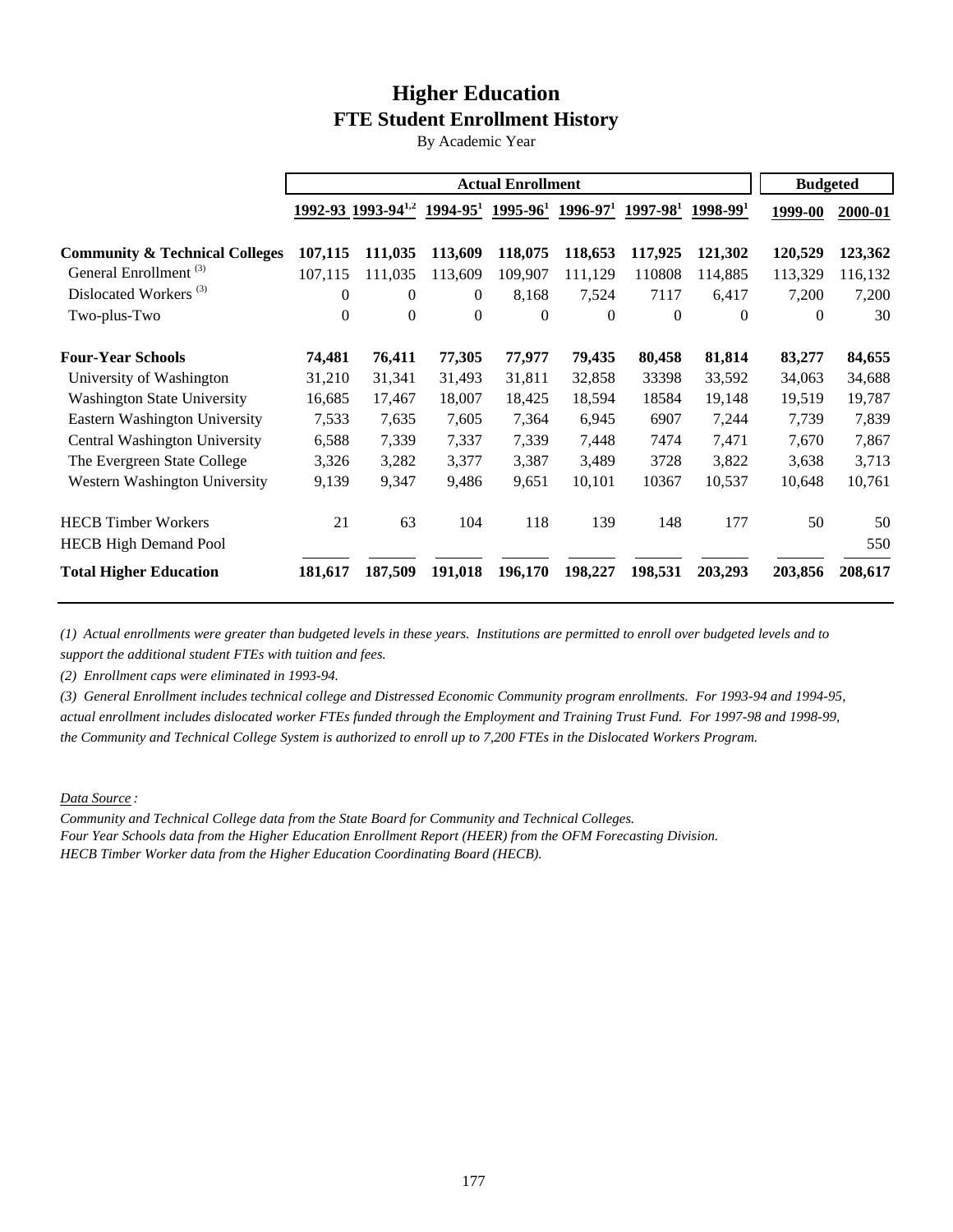## **Higher Education Budgeted Enrollment Increases**

By Academic Year

|                                             | <b>FTE Student Enrollment</b>         |                                     |                                              |                                     |                                              |  |
|---------------------------------------------|---------------------------------------|-------------------------------------|----------------------------------------------|-------------------------------------|----------------------------------------------|--|
|                                             | <b>Budgeted</b><br>Level<br>1998-1999 | <b>Increase</b><br>for<br>1999-2000 | <b>Total</b><br><b>Budgeted</b><br>1999-2000 | <b>Increase</b><br>for<br>2000-2001 | <b>Total</b><br><b>Budgeted</b><br>2000-2001 |  |
| <b>Community &amp; Technical Colleges *</b> | 118,526                               | 2,003                               | 120,529                                      | 2,833                               | 123,362                                      |  |
| <b>Community Colleges</b>                   | 97,100                                | 1,768                               | 98,868                                       | 2,568                               | 101,436                                      |  |
| <b>Technical Colleges</b>                   | 13,726                                | 235                                 | 13,961                                       | 235                                 | 14,196                                       |  |
| Dislocated Workers**                        | 7,200                                 | $\theta$                            | 7,200                                        | $\theta$                            | 7,200                                        |  |
| <b>Timber Workers</b>                       | 500                                   | $\boldsymbol{0}$                    | 500                                          | $\boldsymbol{0}$                    | 500                                          |  |
| Two-plus-Two                                | $\mathbf{0}$                          | $\boldsymbol{0}$                    | $\theta$                                     | 30                                  | 30                                           |  |
| <b>Four-Year Schools</b>                    | 82,002                                | 1,325                               | 83,327                                       | 1,378                               | 84,705                                       |  |
| University of Washington                    | 33,414                                | 649                                 | 34,063                                       | 625                                 | 34,688                                       |  |
| Seattle                                     | 31,527                                | 400                                 | 31,927                                       | 339                                 | 32,266                                       |  |
| <b>Bothell</b>                              | 895                                   | 98                                  | 993                                          | 143                                 | 1,136                                        |  |
| Tacoma                                      | 992                                   | 151                                 | 1,143                                        | 143                                 | 1,286                                        |  |
| <b>Washington State University</b>          | 19,439                                | 80                                  | 19,519                                       | 268                                 | 19,787                                       |  |
| Main                                        | 17,272                                | $\overline{0}$                      | 17,272                                       | 277                                 | 17,549                                       |  |
| Spokane                                     | 442                                   | 30                                  | 472                                          | 79                                  | 551                                          |  |
| Tri-Cities                                  | 754                                   | $\boldsymbol{0}$                    | 754                                          | $-138$                              | 616                                          |  |
| Vancouver                                   | 971                                   | 50                                  | 1,021                                        | 50                                  | 1,071                                        |  |
| Eastern Washington University               | 7,739                                 | $\boldsymbol{0}$                    | 7,739                                        | 100                                 | 7,839                                        |  |
| Central Washington University               | 7,446                                 | 224                                 | 7,670                                        | 197                                 | 7,867                                        |  |
| The Evergreen State College                 | 3,576                                 | 62                                  | 3,638                                        | 75                                  | 3,713                                        |  |
| Western Washington University               | 10,338                                | 310                                 | 10,648                                       | 113                                 | 10,761                                       |  |
| <b>HECB Timber Workers</b>                  | 50                                    | $\mathbf{0}$                        | 50                                           | $\mathbf{0}$                        | 50                                           |  |
| <b>HECB High Demand Pool***</b>             | $\boldsymbol{0}$                      | $\boldsymbol{0}$                    | $\boldsymbol{0}$                             | 550                                 | 550                                          |  |
| <b>Total Higher Education</b>               | 200,528                               | 3,328                               | 203,856                                      | 4,761                               | 208,617                                      |  |

*\* FTE enrollments for the Community & Technical Colleges represent legislatively authorized FTE students; these amounts differ from the actual distribution of FTE enrollments by the State Board for Community & Technical Colleges.*

*\*\* The State Board for Community and Technical Colleges is authorized to enroll up to 7,200 FTEs in the Dislocated Workers Program.*

*\*\*\* The Higher Education Coordinating Board will allocate enrollments in high demand pool to two- and four-year institutions.*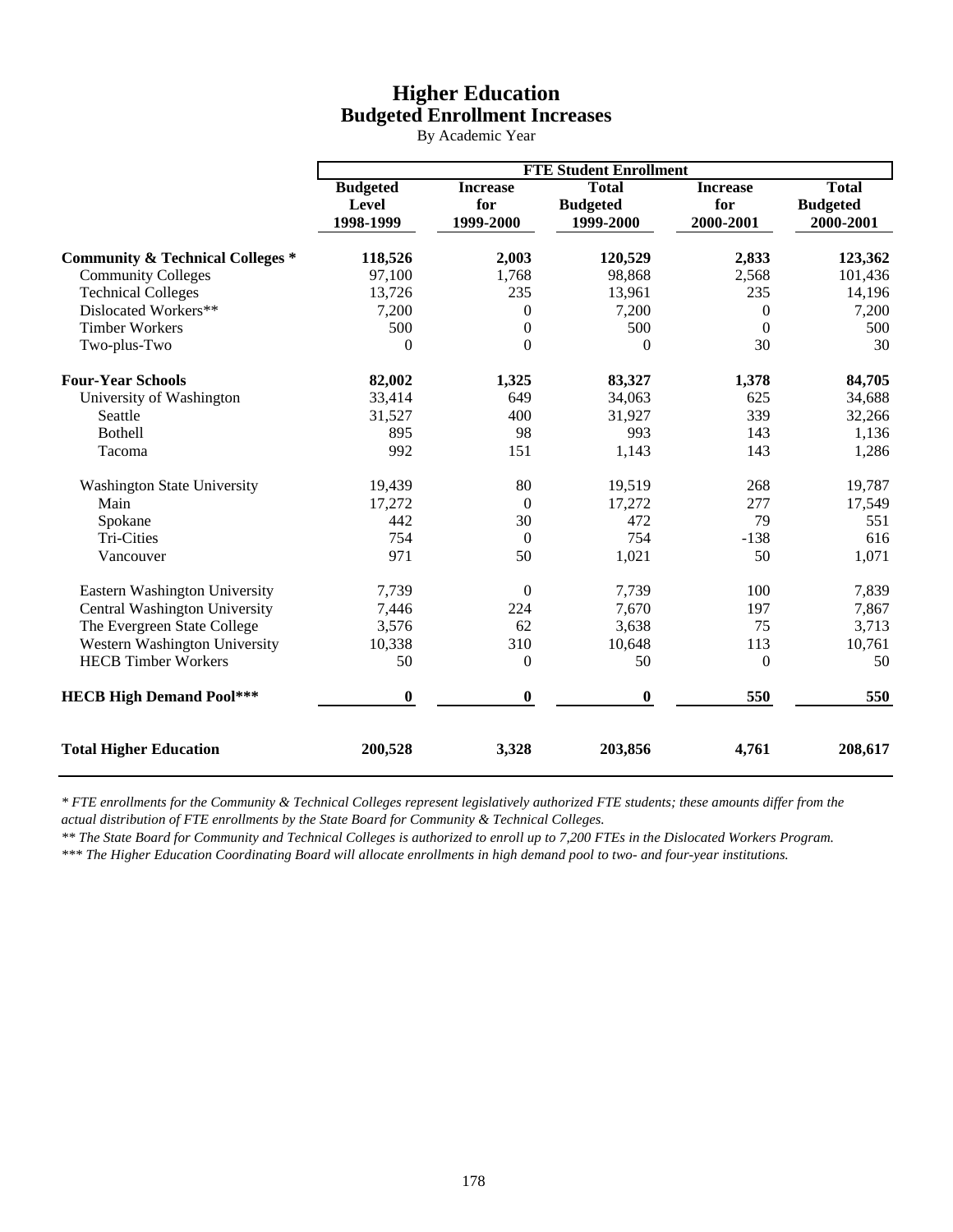### **1999-2001 New Tuition and Services and Activities Fee Authority\***

|                                           | <b>Current Rate</b> | <b>New Rates</b> |           |  |
|-------------------------------------------|---------------------|------------------|-----------|--|
|                                           | 1998-1999           | 1999-2000        | 2000-2001 |  |
| <b>Research Universities</b>              |                     |                  |           |  |
| Resident Undergraduate                    | 3,381               | 3,538            | 3,668     |  |
| <b>Resident Graduate</b>                  | 5,319               | 5,566            | 5,768     |  |
| <b>Resident Law</b>                       | 5,634               | 5,892            | 6,106     |  |
| Resident MD/DDS/DVM                       | 8,709               | 9,112            | 9,440     |  |
| Nonresident Undergraduate - UW            | 11,403              | 11,926           | 12,356    |  |
| Nonresident Undergraduate - WSU           | 10,539              | 11,026           | 11,420    |  |
| Nonresident Graduate                      | 13,365              | 13,978           | 14,480    |  |
| Nonresident Law                           | 14,040              | 14,688           | 15,220    |  |
| Nonresident MD/DDS/DVM                    | 22,137              | 23,158           | 23,990    |  |
| <b>Comprehensive Institutions</b>         |                     |                  |           |  |
| Resident Undergraduate                    | 2,626               | 2,746            | 2,845     |  |
| <b>Resident Graduate</b>                  | 4,204               | 4,396            | 4,555     |  |
| Nonresident Undergraduate                 | 9,319               | 9,748            | 10,099    |  |
| Nonresident Graduate                      | 12,784              | 13,372           | 13,852    |  |
| <b>Community &amp; Technical Colleges</b> |                     |                  |           |  |
| Resident Undergraduate                    | 1,515               | 1,585            | 1,642     |  |
| Nonresident Undergraduate                 | 5,961               | 6,235            | 6,460     |  |

*\* These are average tuition and fees rates by sector; individual institutions may vary slightly from these averages.*

*Notes:*

*The budget grants institutions' governing boards the flexibility to increase tuition rates by up to 4.6 percent in 1999-00 and by up to 3.6 percent in 2000-01. The tuition and fee levels above illustrate the maximum amounts that could be set by institutions. Institutions may adopt tuition rates increases that vary by student category. Institutions may also adjust tuition rate based upon time of day, day of week, delivery method, or campus.*

*Services and activities (S&A) fees included in the figures above are estimated at the highest levels permissible under tuition statutes. S&A fees are set by institutions' governing boards, and they may be increased from one year to the next by a percentage not to exceed the annual percentage increase in student tuition fees for any tuition category. If the institution has dedicated a portion of the S&A fees to repay bonded debt, then that portion of the S&A fees may not be increased.*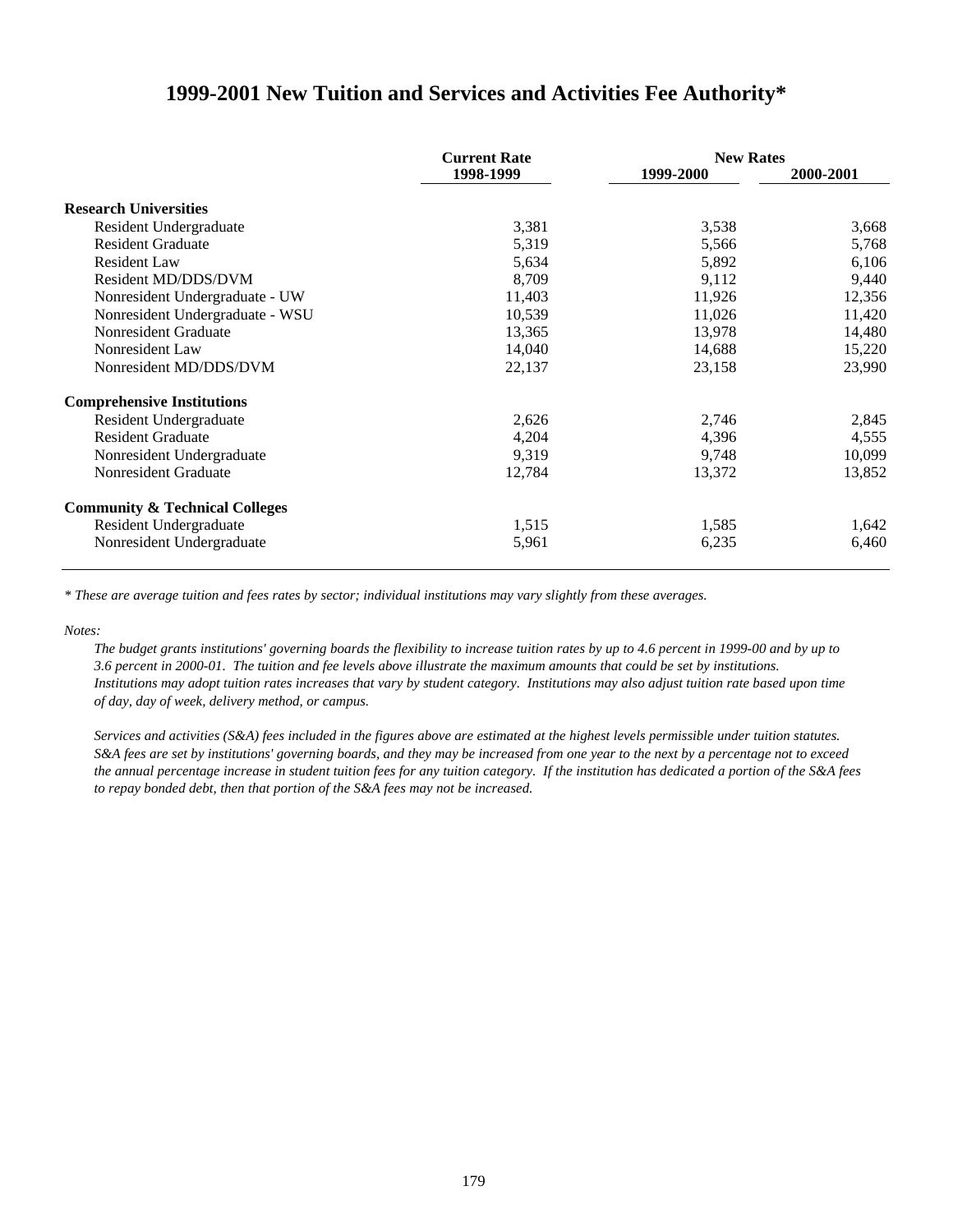## **Community & Technical College System**

(Dollars in Thousands)

|                                                  | GF-S     | Other    | <b>Total</b> |
|--------------------------------------------------|----------|----------|--------------|
| 1999-01 Original Appropriations                  | 942,051  | 562,964  | 1,505,015    |
| <b>Total Maintenance Changes</b>                 | 665      | -586     | 79           |
| <b>Policy Changes</b>                            |          |          |              |
| <b>Expand Distance Learning</b>                  | 750      | $\Omega$ | 750          |
| Olympic College $2+2$ Transfer                   | 425      |          | 425          |
| <b>Enhanced Prescription Benefit</b><br>3.       |          |          | 2            |
| HB Trend & UMP Claims                            | 893      |          | 893          |
| Roof Replacement<br>5.                           | $\theta$ | 1,000    | 1,000        |
| Facilities Maintenance & Operations<br>6.        | 433      |          | 433          |
| Cascadia Phase II - M&O                          | 225      |          | 225          |
| <b>Students With Disabilities</b><br>8.          | 500      |          | 500          |
| <b>Insurance Market Reform Assessments</b><br>9. | 24       |          | 24           |
| <b>Total Policy Changes</b>                      | 3,252    | 1,000    | 4,252        |
| 1999-01 Revised Appropriations                   | 945,968  | 563,378  | 1,509,346    |
| Fiscal Year 2000 Total                           | 456,291  | 278,168  | 734,459      |
| Fiscal Year 2001 Total                           | 489,677  | 285,210  | 774,887      |

#### *Comments:*

- 1. **Expand Distance Learning** Provides one-time funds to acquire computer hardware and programming services to lay the foundation for a one-stop distance learning system that students can use to search for available classes and complete other admissions tasks.
- 2. **Olympic College 2+2 Transfer** Current level funds and 30 fulltime equivalent students for the Olympic Community College (OCC) 2+2 program are transferred from the University of Washington (UW) to the State Board for Community and Technical Colleges. OCC will receive and apply these monies to expand or foster partnerships with accredited baccalaurate institution(s) so that upper division classes continue to be offered locally for place- and time-bound students on the Kitsap Penninsula. The partnership with the UW-Tacoma ended last summer. Any fiscal year adjustments the Board might grant to accommodate OCC this biennium shall not carryforward for the 2001-03 biennium.
- 3. **Enhanced Prescription Benefit** Funding is provided to increase the FY 2001 employer funding rate for health benefits by \$0.02 for expanded coverage of prescription contraceptives in health plans offered by the Public Employees' Benefits Board (PEBB) beginning January 1, 2001.
- 4. **HB Trend & UMP Claims** Funding is provided to increase the employer funding rate for employee health benefits (HB) by \$8.45 per employee per month beginning July 1, 2000. Of the rate increase, \$4.81 is to accelerate the repayment of reserves used to pay claims in the settlement in Retired State Employees v. State of Washington; the rate increase will result in the reserves being paid back by June 30, 2001. Of the rate increase, \$1.82 is for an expected increase in managed care plan premium trends for calendar year (CY) 2001. Finally, \$1.82 of the rate increase is to

partially address increased claims costs in the state's self-insured Uniform Medical Plan (UMP). Prior to receiving this additional funding, the Health Care Authority (HCA) was projecting a \$16 million fund deficit by the end of the 1999-2001 biennium, with a zero balance in the UMP premium stabilization reserve. The additional funding will partially address the projected shortfall. HCA and PEBB will consider increases in co-pays and employee premiums to address the remaining shortfall. If the premium trends for CY 2001 are 12 percent, as currently projected by HCA, and if no other changes are made, the average monthly employee premium is projected to be \$26.50 or more beginning January 1, 2001.

- 5.**Roof Replacement** Funding is provided to restore failing roof systems at Columbia Basin College. (Education Construction Account)
- 6.**Facilities Maintenance & Operations** Funds are provided to maintain facilities financed with certificates of participation (COP) that were considered and approved by the Legislature in prior budgets. State support assumes that current year operating expenses for COP projects have been met, and the State Board for Community and Technical Colleges will redirect available resources (\$334,000 per year) to meet the maintenance and operations (M&O) expenses of other local capital projects not recognized here.
- 7.**Cascadia Phase II M&O** Funds are provided to maintain 36,000 square feet of new space on the Cascadia College campus. Occupancy of the Phase II facilities will be possible as early as July 2000, a year ahead of schedule.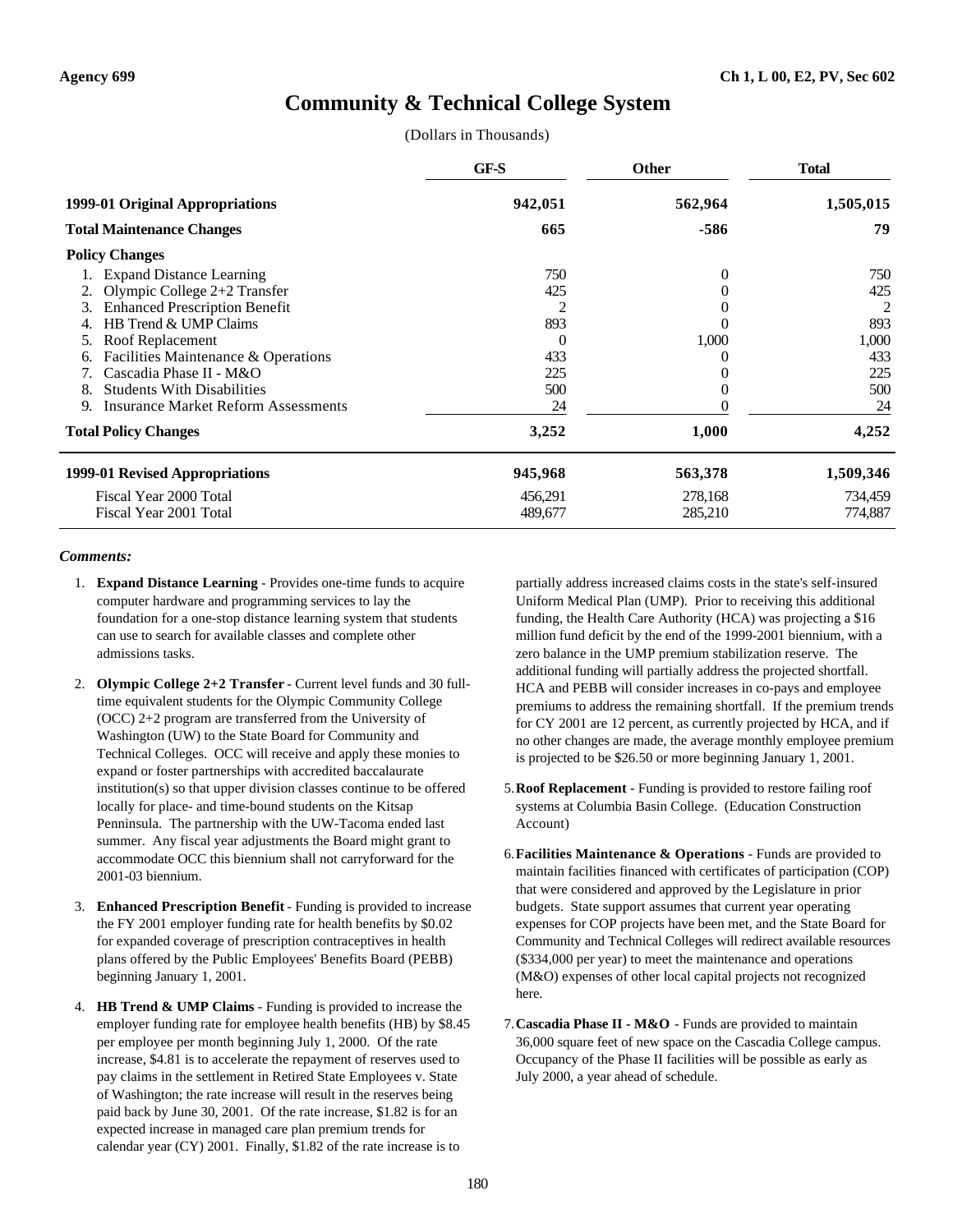# **Community & Technical College System**

- 8. **Students With Disabilities** Additional funding is provided to meet emergent needs by the Community and Technical Colleges for services to assist students with disabilities. Current expenditures are approximately \$1.5 million per year.
- 9. **Insurance Market Reform Assessments** Chapter 79, Laws of 2000 (E2SSB 6067), will result in higher assessments on health carriers to subsidize care provided through the Washington State Health Insurance Pool (WSHIP). Funding is provided for the increased assessments on employee health plans provided through PEBB. Funding is also provided for the state's self-insured UMP to pay the assessments; prior to the enactment of Chapter 79, Laws of 2000, UMP did not pay an assessment for WSHIP. The employer funding rate for health benefits is increased by \$0.23 per employee per month beginning July 1, 2000, to pay for increased assessments beginning January 1, 2001.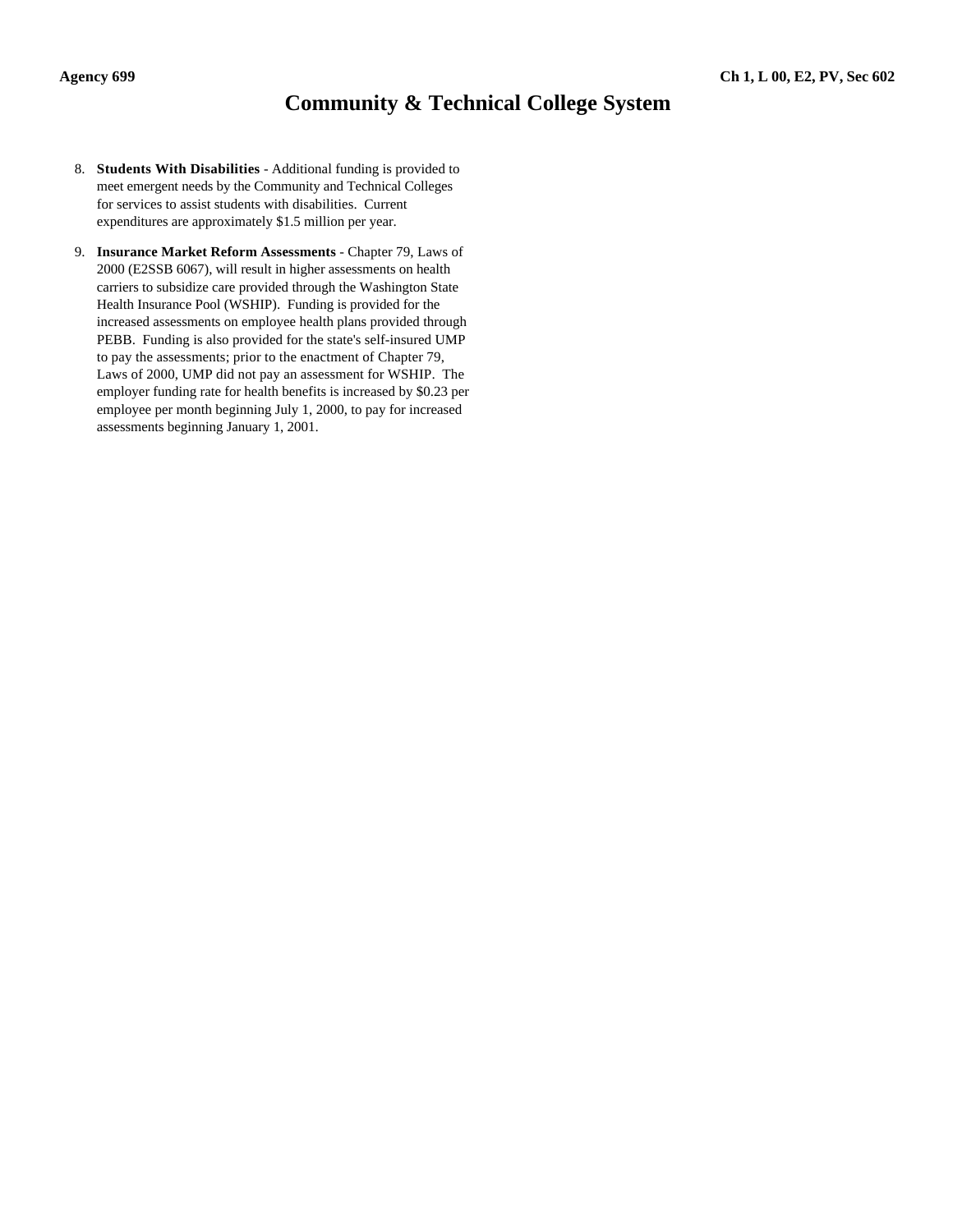## **University of Washington**

(Dollars in Thousands)

|                                              | GF-S     | <b>Other</b> | <b>Total</b> |
|----------------------------------------------|----------|--------------|--------------|
| 1999-01 Original Appropriations              | 650,906  | 2,060,198    | 2,711,104    |
| <b>Total Maintenance Changes</b>             | $\bf{0}$ | 0            | $\mathbf{0}$ |
| <b>Policy Changes</b>                        |          |              |              |
| Olympic College $2+2$ Transfer               | $-425$   | $\Omega$     | -425         |
| <b>Forensic Pathology Vacancy</b><br>2.      |          | $-110$       | -110         |
| <b>Enhanced Prescription Benefit</b><br>3.   |          |              |              |
| HB Trend & UMP Claims                        | 623      |              | 630          |
| Graduate Student Health Insurance            | 450      |              | 450          |
| <b>Commodity Internet Connectivity</b><br>6. | 375      |              | 375          |
| <b>Insurance Market Reform Assessments</b>   | 17       |              | 17           |
| <b>Total Policy Changes</b>                  | 1,041    | $-103$       | 938          |
| 1999-01 Revised Appropriations               | 651,947  | 2,060,095    | 2,712,042    |
| Fiscal Year 2000 Total                       | 316,379  | 1,025,611    | 1,341,990    |
| Fiscal Year 2001 Total                       | 335,568  | 1,034,484    | 1,370,052    |

#### *Comments:*

Enrollments at the University of Washington (UW) branch campuses are projected to be below budget in Bothell and Tacoma. The Office of Financial Management is directed to hold and release state money as new FTE students appear in Bothell and Tacoma during the 2000-01 academic year. Provisoed funds for students who do not enroll would lapse to the Education Savings Account at the close of the biennium.

- 1. **Olympic College 2+2 Transfer** Current level funds and 30 fulltime equivalent students for the Olympic College 2+2 program are transferred from UW to the State Board for Community and Technical Colleges. Olympic Community College will receive and apply these monies to expand or foster partnerships with accredited baccalaureate institution(s) so that upper division classes continue to be offered locally for place- and time-bound students on the Kitsap Penninsula. The partnership with the UW-Tacoma ended last summer.
- 2. **Forensic Pathology Vacancy** One-time savings will accrue to the State Death Investigations Account due to a vacant position in the Forensic Pathology Program at the UW. (Death Investigations Account-State)
- 3. **Enhanced Prescription Benefit** Funding is provided to increase the FY 2001 employer funding rate for health benefits by \$0.02 for expanded coverage of prescription contraceptives in health plans offered by the Public Employees' Benefits Board (PEBB) beginning January 1, 2001.
- 4. **HB Trend & UMP Claims** Funding is provided to increase the employer funding rate for employee health benefits (HB) by \$8.45 per employee per month beginning July 1, 2000. Of the rate increase, \$4.81 is to accelerate the repayment of reserves used to pay claims in the settlement in Retired State Employees v. State of Washington; the rate increase will result in the reserves being paid back by June 30, 2001. Of the rate increase, \$1.82 is for an

expected increase in managed care plan premium trends for calendar year (CY) 2001. And finally, \$1.82 of the rate increase is to partially address increased claims costs in the state's self-insured Uniform Medical Plan (UMP). Prior to receiving this additional funding, the Health Care Authority (HCA) was projecting a \$16 million fund deficit by the end of the 1999-2001 biennium, with a zero balance in the UMP premium stabilization reserve. The additional funding will partially address the projected shortfall. HCA and PEBB will consider increases in co-pays and employee premiums to address the remaining shortfall. If the premium trends for CY 2001 are 12 percent, as currently projected by HCA, and if no other changes are made, the average monthly employee premium is projected to be \$26.50 or more beginning January 1, 2001.

- 5.**Graduate Student Health Insurance** Provides 50 percent of funds necessary to maintain the current level of graduate appointee health insurance coverage. The University is expected to allocate existing funds to provide the balance of funds to maintain current levels of coverage.
- 6.**Commodity Internet Connectivity** Funding is provided for campus use of the Internet. Federal funding is being discontinued due to general campus use that is beyond the type of telecommunications applications consistent with the mission of the National Science Foundation.
- 7.**Insurance Market Reform Assessments** Chapter 79, Laws of 2000 (E2SSB 6067), will result in higher assessments on health carriers to subsidize care provided through the Washington State Health Insurance Pool (WSHIP). Funding is provided for the increased assessments on employee health plans provided through PEBB. Funding is also provided for the state's self-insured UMP to pay the assessments; prior to the enactment of Chapter 79, Laws of 2000, UMP did not pay an assessment for WSHIP. The employer funding rate for health benefits is increased by \$0.23 per employee per month beginning July 1, 2000, to pay for increased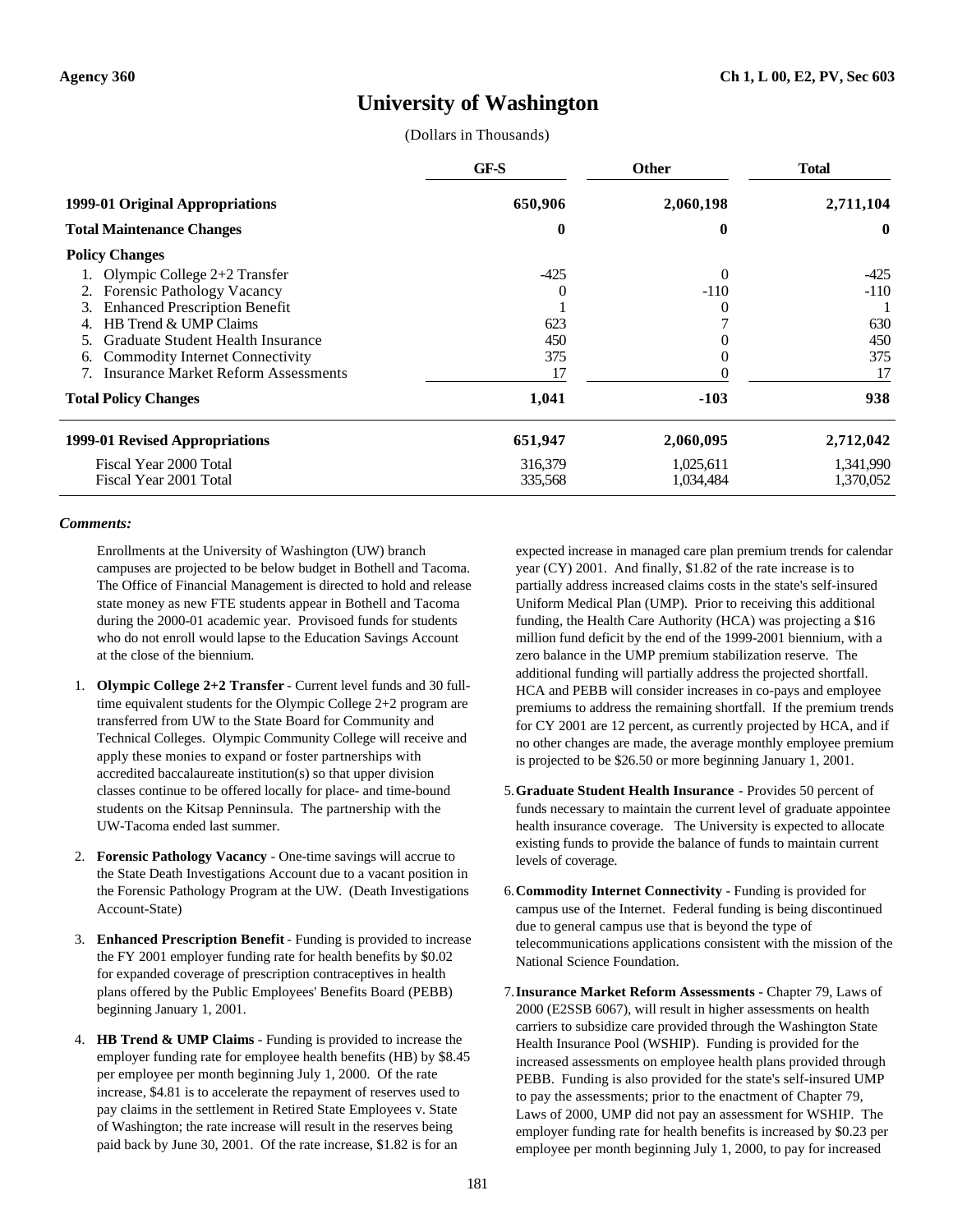# **University of Washington**

assessments beginning January 1, 2001.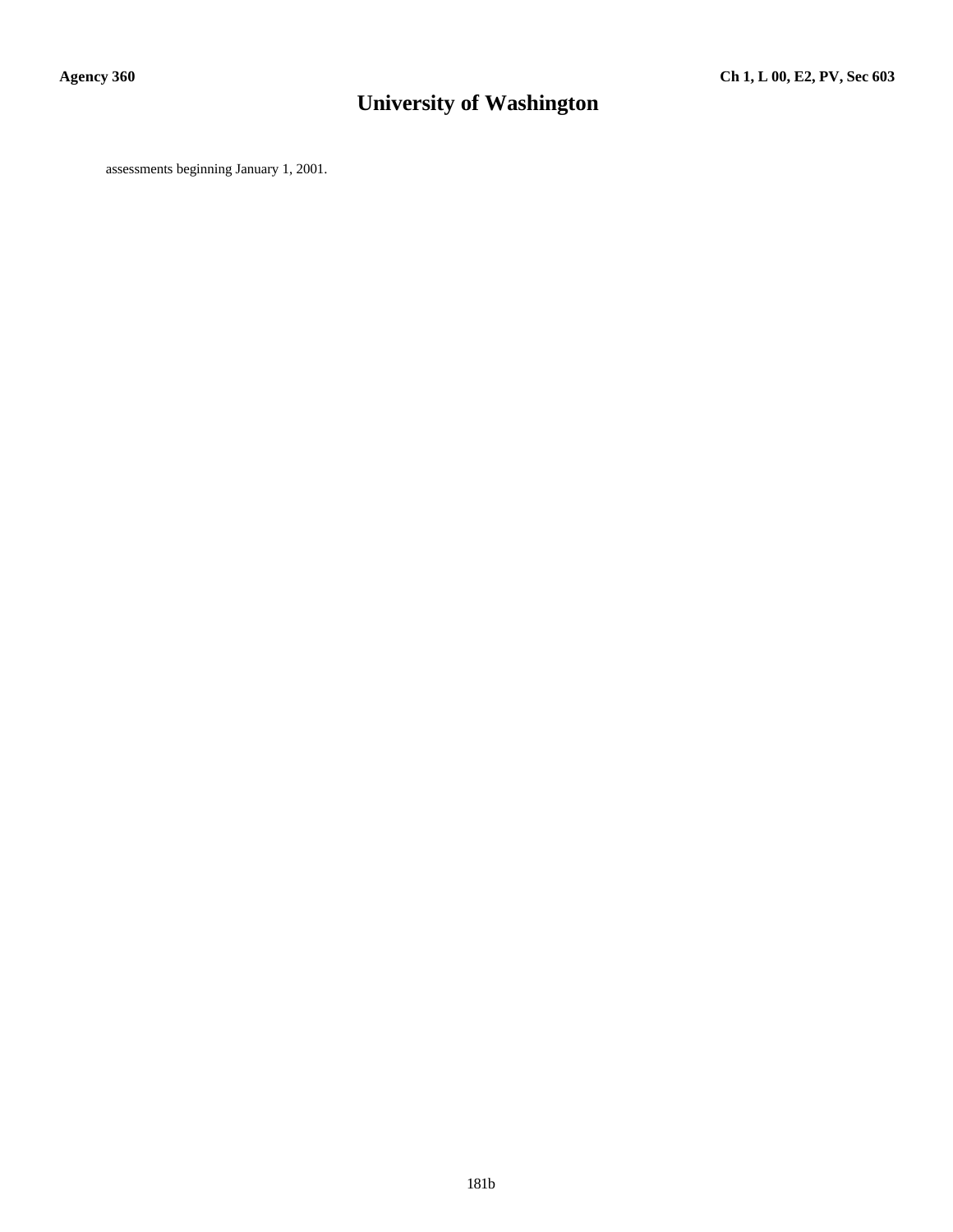# **Washington State University**

(Dollars in Thousands)

|                                            | GF-S           | <b>Other</b> | <b>Total</b> |
|--------------------------------------------|----------------|--------------|--------------|
| 1999-01 Original Appropriations            | 380,566        | 406,449      | 787,015      |
| <b>Total Maintenance Changes</b>           | 0              | 0            | $\mathbf{0}$ |
| <b>Policy Changes</b>                      |                |              |              |
| 1. Air Pollution Control Fund Adjust       | $\overline{0}$ | $-149$       | -149         |
| <b>Enhanced Prescription Benefit</b>       |                |              |              |
| HB Trend & UMP Claims<br>3.                | 369            |              | 369          |
| <b>Boiler Replacement</b>                  | $\theta$       | 3,600        | 3,600        |
| Enrollment Adjustment 2000-01 SY           | $-1,426$       | $-683$       | $-2,109$     |
| <b>Biotech Research</b><br>6.              | 450            | 0            | 450          |
| <b>Insurance Market Reform Assessments</b> | 10             |              | 10           |
| <b>Total Policy Changes</b>                | -596           | 2,768        | 2,172        |
| 1999-01 Revised Appropriations             | 379,970        | 409,217      | 789,187      |
| Fiscal Year 2000 Total                     | 183,051        | 200,342      | 383,393      |
| Fiscal Year 2001 Total                     | 196,919        | 208,875      | 405,794      |

#### *Comments:*

- 1. **Air Pollution Control Fund Adjust** Funding is reduced due to the loss of revenue to the Air Pollution Control Account as a result of Initiative 695. (Air Pollution Control Account)
- 2. **Enhanced Prescription Benefit** Funding is provided to increase the FY 2001 employer funding rate for health benefits by \$0.02 for expanded coverage of prescription contraceptives in health plans offered by the Public Employees' Benefits Board (PEBB) beginning January 1, 2001.
- 3. **HB Trend & UMP Claims** Funding is provided to increase the employer funding rate for employee health benefits (HB) by \$8.45 per employee per month beginning July 1, 2000. Of the rate increase, \$4.81 is to accelerate the repayment of reserves used to pay claims in the settlement in Retired State Employees v. State of Washington; the rate increase will result in the reserves being paid back by June 30, 2001. Of the rate increase, \$1.82 is for an expected increase in managed care plan premium trends for calendar year (CY) 2001. And finally, \$1.82 of the rate increase is to partially address increased claims costs in the state's selfinsured Uniform Medical Plan (UMP). Prior to receiving this additional funding, the Health Care Authority (HCA) was projecting a \$16 million fund deficit by the end of the 1999-2001 biennium, with a zero balance in the UMP premium stabilization reserve. The additional funding will partially address the projected shortfall. HCA and PEBB will consider increases in copays and employee premiums to address the remaining shortfall. If the premium trends for CY 2001 are 12 percent, as currently projected by HCA, and if no other changes are made, the average monthly employee premium is projected to be \$26.50 or more beginning January 1, 2001.
- 4.**Boiler Replacement** One-time funding is provided to support steam requirements of the Pullman campus in response to boiler failure and life safety problems that surfaced last summer. It is recognized that monies may be used to conduct an energy audit of the entire campus heating system to assess its viability and the need for modern upgrades. (Education Construction Account)
- 5.**Enrollment Adjustment 2000-01 SY** Enrollment growth for the 2000-01 academic year is reduced at the request of the University. The Pullman campus will be reduced by 100 full time equivalent (FTE) students, the Spokane branch campus by 50 and the Vancouver branch campus by 50. The TriCities branch campus enrollment is adjusted by 138 to 616 without a reduction of funds to provide resources for meeting enrollment goals. (General Fund-State, Non-appropriated Institutional Operating Fees Account)
- 6.**Biotech Research** The University will develop biomedical research programs in Spokane. The research will contribute to the efforts of the Spokane Intercollegiate Research and Technology Institute (SIRTI) to provide economic development for eastern Washington through commercialization of ideas from higher education.
- 7.**Insurance Market Reform Assessments** Chapter 79, Laws of 2000 (E2SSB 6067), will result in higher assessments on health carriers to subsidize care provided through the Washington State Health Insurance Pool (WSHIP). Funding is provided for the increased assessments on employee health plans provided through PEBB. Funding is also provided for the state's self-insured UMP to pay the assessments; prior to the enactment of Chapter 79, Laws of 2000, UMP did not pay an assessment for WSHIP. The employer funding rate for health benefits is increased by \$0.23 per employee per month beginning July 1, 2000, to pay for increased assessments beginning January 1, 2001.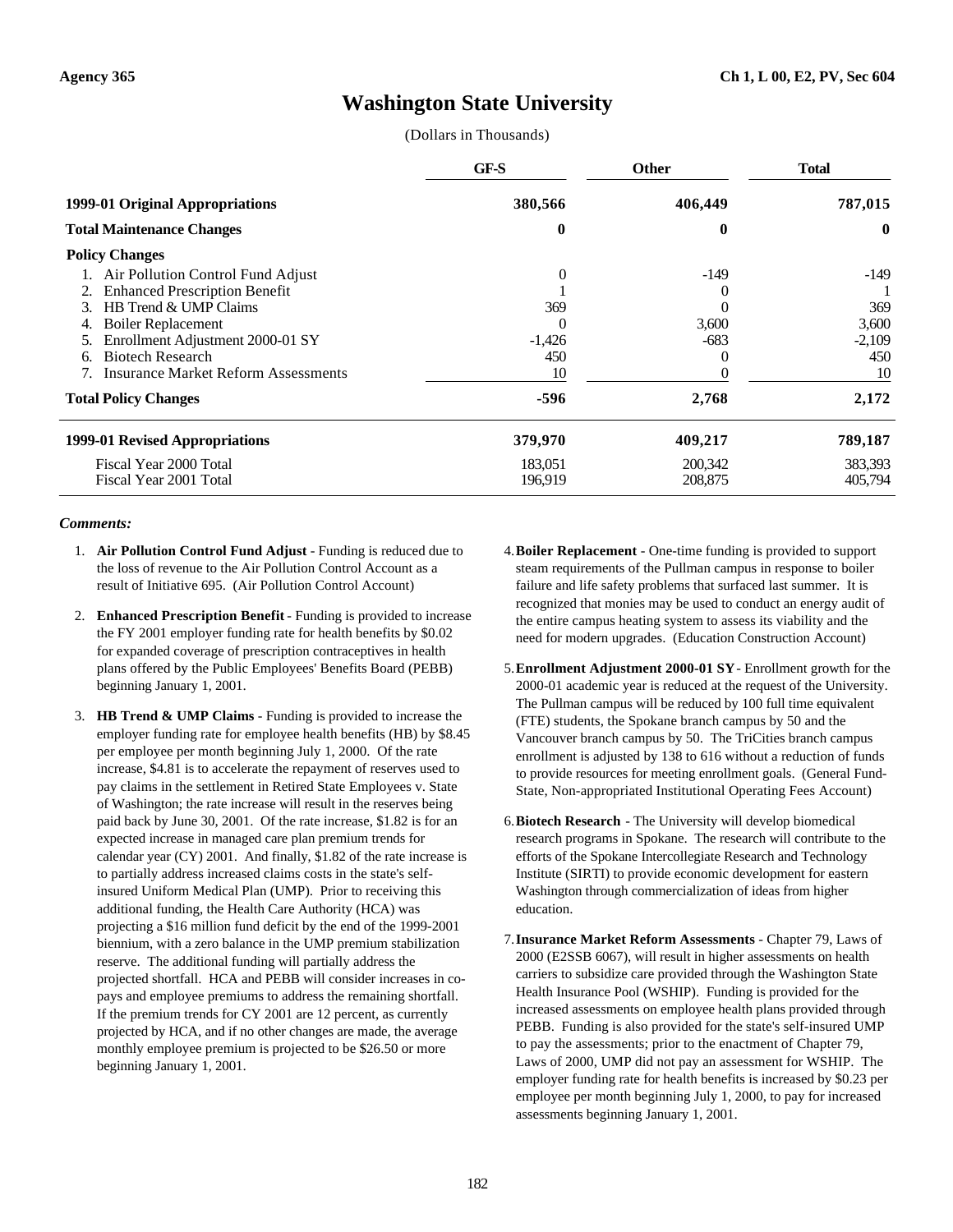### **Eastern Washington University**

(Dollars in Thousands)

|                                                                                                                                                                   | GF-S                       | <b>Other</b>               | <b>Total</b>                |
|-------------------------------------------------------------------------------------------------------------------------------------------------------------------|----------------------------|----------------------------|-----------------------------|
| 1999-01 Original Appropriations                                                                                                                                   | 84,965                     | 67,671                     | 152,636                     |
| <b>Total Maintenance Changes</b>                                                                                                                                  | $\bf{0}$                   | $\boldsymbol{0}$           | $\mathbf{0}$                |
| <b>Policy Changes</b><br>HB Trend & UMP Claims<br>Enrollments EWU 2000-01<br>$2^{\circ}$<br>3. Insurance Market Reform Assessments<br><b>Total Policy Changes</b> | 90<br>482<br>574           | $\Omega$<br>259<br>259     | 90<br>741<br>2<br>833       |
| 1999-01 Revised Appropriations<br>Fiscal Year 2000 Total<br>Fiscal Year 2001 Total                                                                                | 85,539<br>41.620<br>43,919 | 67,930<br>33.494<br>34,436 | 153,469<br>75.114<br>78,355 |

### *Comments:*

- 1. **HB Trend & UMP Claims** Funding is provided to increase the employer funding rate for employee health benefits by \$8.45 per employee per month beginning July 1, 2000. Of the rate increase, \$4.81 is to accelerate the repayment of reserves used to pay claims in the settlement in Retired State Employees v. State of Washington; the rate increase will result in the reserves being paid back by June 30, 2001. Of the rate increase, \$1.82 is for an expected increase in managed care plan premium trends for calendar year 2001. And finally, \$1.82 of the rate increase is to partially address increased claims costs in the state's self- insured Uniform Medical Plan (UMP). Prior to receiving this additional funding, the Health Care Authority (HCA) was projecting a \$16 million fund deficit by the end of the 1999-2001 biennium, with a zero balance in the UMP premium stabilization reserve. The additional funding will partially address the projected shortfall. HCA and the Public Employees' Benefits Board (PEBB) will consider increases in co-pays and employee premiums to address the remaining shortfall. If the premium trends for CY 2001 are 12 percent, as currently projected by HCA, and if no other changes are made, the average monthly employee premium is projected to be \$26.50 or more beginning January 1, 2001.
- 2. **Enrollments EWU 2000-01** Funds are provided to enroll 100 new full-time equivalent students at Eastern Washington University beginning in the 2000-01 academic year. (General Fund-State, Non-appropriated Institutional Operating Fees Account)
- 3. **Insurance Market Reform Assessments** Chapter 79, Laws of 2000 (E2SSB 6067), will result in higher assessments on health carriers to subsidize care provided through the Washington State Health Insurance Pool (WSHIP). Funding is provided for the increased assessments on employee health plans provided through PEBB. Funding is also provided for the state's self-insured UMP to pay the assessments; prior to the enactment of Chapter 79, Laws of 2000, UMP did not pay an assessment for WSHIP. The employer funding rate for health benefits is increased by \$0.23 per employee per month beginning July 1, 2000, to pay for increased assessments beginning January 1, 2001.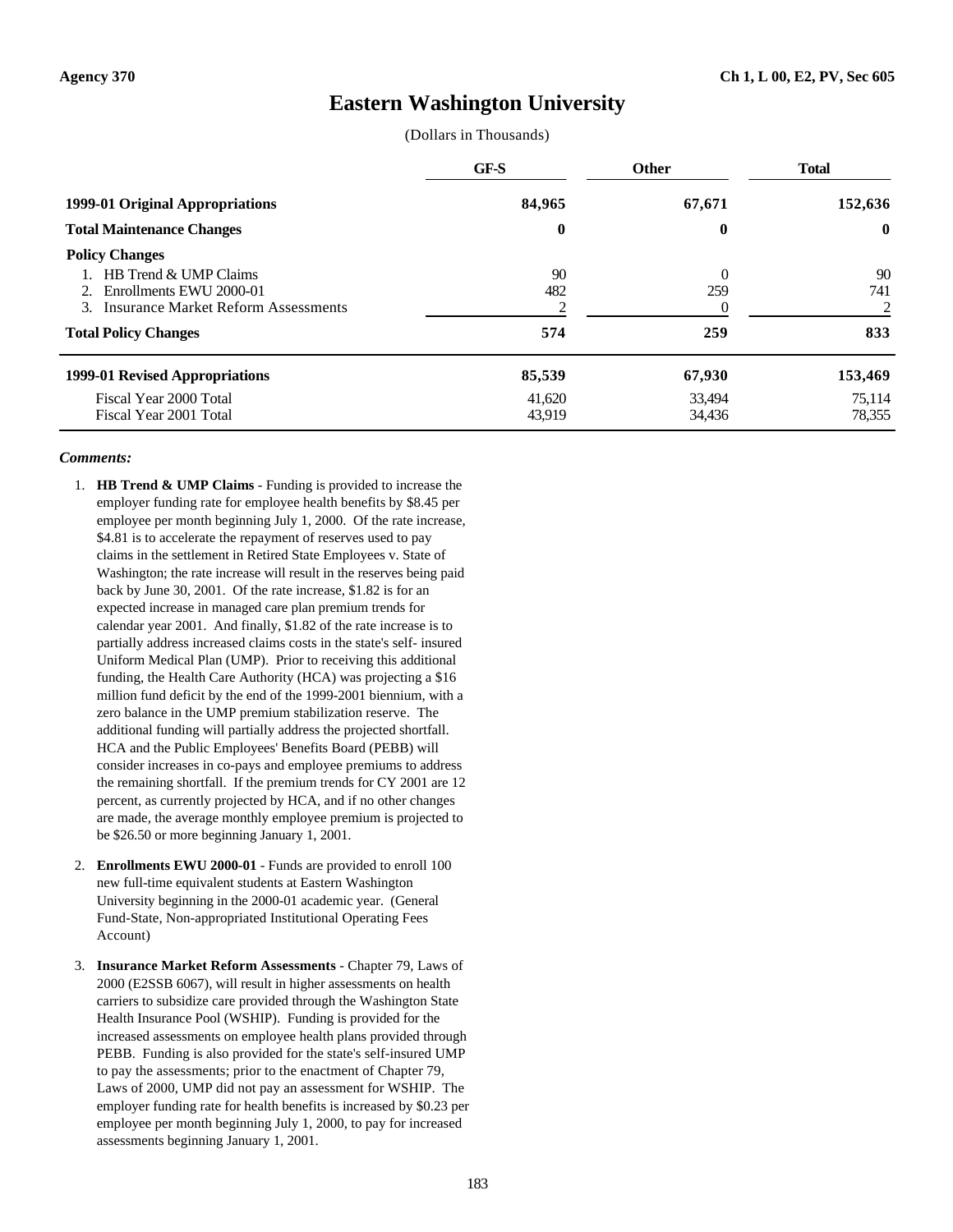### **Central Washington University**

(Dollars in Thousands)

|                                                                     | GF-S             | <b>Other</b>     | <b>Total</b>     |
|---------------------------------------------------------------------|------------------|------------------|------------------|
| 1999-01 Original Appropriations<br><b>Total Maintenance Changes</b> | 86,363<br>324    | 69,173<br>0      | 155,536<br>324   |
|                                                                     |                  |                  |                  |
| 1999-01 Revised Appropriations                                      | 86,786           | 69,173           | 155,959          |
| Fiscal Year 2000 Total<br>Fiscal Year 2001 Total                    | 42,060<br>44,726 | 34,002<br>35,171 | 76,062<br>79,897 |

#### *Comments:*

Enrollments at Central Washington University are projected to be below budget. The Office of Financial Management is directed to hold and release state money as new, FTE students appear during the 2000-01 academic year. Provisoed funds for students who do not enroll would lapse to the Education Savings Account at the close of the biennium.

- 1. **HB Trend & UMP Claims** Funding is provided to increase the employer funding rate for employee health benefits (HB) by \$8.45 per employee per month beginning July 1, 2000. Of the rate increase, \$4.81 is to accelerate the repayment of reserves used to pay claims in the settlement in Retired State Employees v. State of Washington; the rate increase will result in the reserves being paid back by June 30, 2001. Of the rate increase, \$1.82 is for an expected increase in managed care plan premium trends for calendar year (CY) 2001. And finally, \$1.82 of the rate increase is to partially address increased claims costs in the state's selfinsured Uniform Medical Plan (UMP). Prior to receiving this additional funding, the Health Care Authority (HCA) was projecting a \$16 million fund deficit by the end of the 1999-2001 biennium, with a zero balance in the UMP premium stabilization reserve. The additional funding will partially address the projected shortfall. HCA and the Public Employees' Benefits Board (PEBB) will consider increases in co-pays and employee premiums to address the remaining shortfall. If the premium trends for CY 2001 are 12 percent, as currently projected by HCA, and if no other changes are made, the average monthly employee premium is projected to be \$26.50 or more beginning January 1, 2001.
- 2. **Insurance Market Reform Assessments** Chapter 79, Laws of 2000 (E2SSB 6067), will result in higher assessments on health carriers to subsidize care provided through the Washington State Health Insurance Pool (WSHIP). Funding is provided for the increased assessments on employee health plans provided through the PEBB. Funding is also provided for the state's self-insured UMP to pay the assessments; prior to the enactment of Chapter 79, Laws of 2000, UMP did not pay an assessment for WSHIP. The employer funding rate for health benefits is increased by \$0.23 per employee per month beginning July 1, 2000, to pay for

increased assessments beginning January 1, 2001.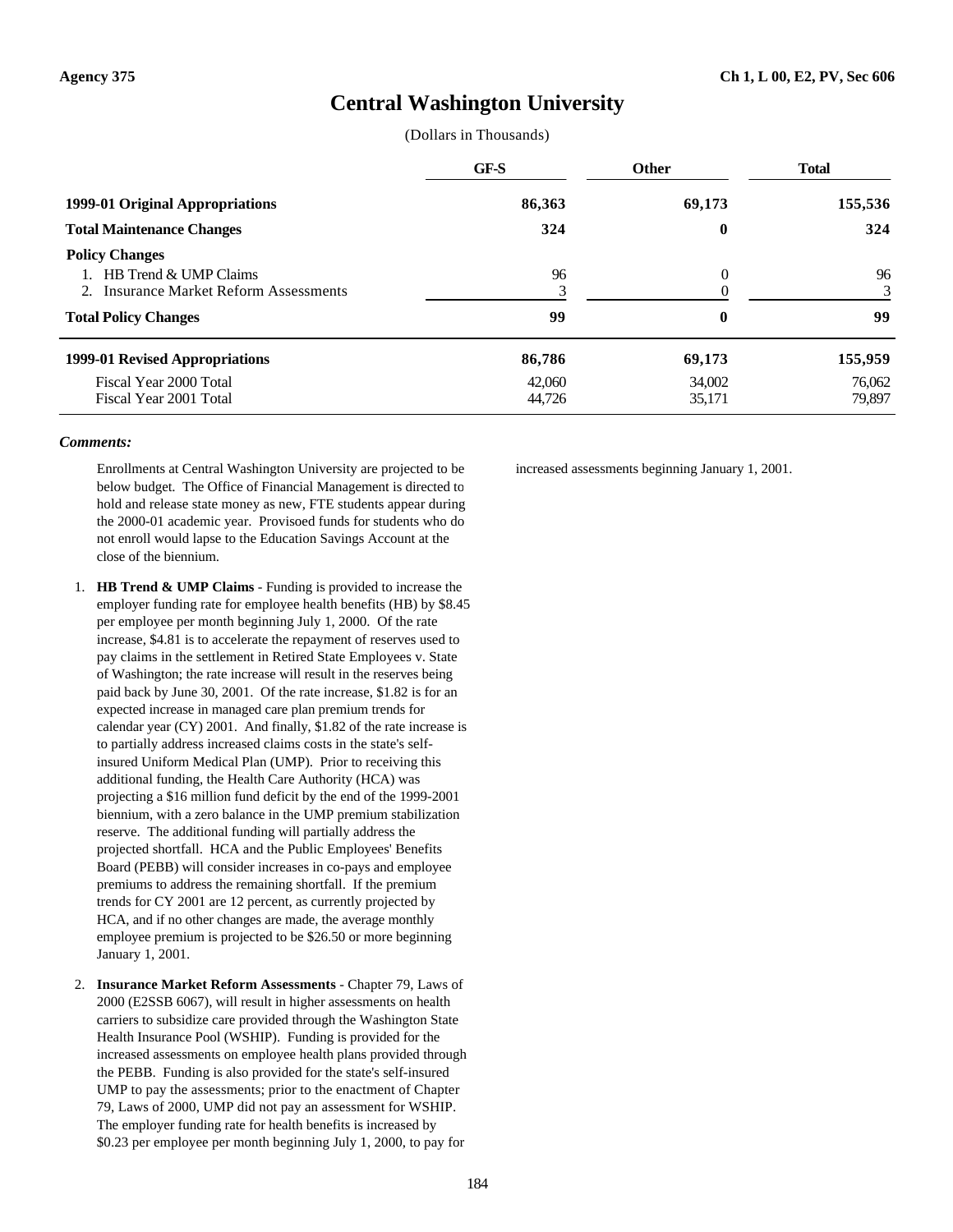### **The Evergreen State College**

(Dollars in Thousands)

|                                            | GF-S     | <b>Other</b> | <b>Total</b> |
|--------------------------------------------|----------|--------------|--------------|
| 1999-01 Original Appropriations            | 46,592   | 35,031       | 81,623       |
| <b>Total Maintenance Changes</b>           | $\bf{0}$ | 0            | $\mathbf{0}$ |
| <b>Policy Changes</b>                      |          |              |              |
| WSIPP High School Study                    | 100      | $\Omega$     | 100          |
| WSIPP Child Welfare Study<br>2.            | 258      |              | 258          |
| <b>WSIPP Health Care Studies</b><br>3.     | 130      |              | 130          |
| <b>WSIPP State Library Study</b><br>4.     | 75       |              | 75           |
| HB Trend & UMP Claims                      | 51       |              | 51           |
| WSIPP Study Adjustment<br>6.               | $-60$    | 0            | $-60$        |
| <b>Insurance Market Reform Assessments</b> |          |              |              |
| <b>Total Policy Changes</b>                | 555      | $\bf{0}$     | 555          |
| 1999-01 Revised Appropriations             | 47,147   | 35,031       | 82,178       |
| Fiscal Year 2000 Total                     | 22,354   | 17,190       | 39,544       |
| Fiscal Year 2001 Total                     | 24,793   | 17,841       | 42,634       |

#### *Comments:*

- 1. **WSIPP High School Study** One-time funding is provided for the Washington State Institute for Public Policy (WSIPP) to examine opportunities currently available to high school students. Information will be gathered on program attributes, student demographics, and outcomes for high school programs, including, but not limited to, college credit (advanced placement and running start), tech prep, distance learning, and career pathways. Interim findings will be reported to the Legislature by next January, with a final report due by September 15, 2001.
- 2. **WSIPP Child Welfare Study** One-time funding is provided for WSIPP to examine current issues in the child welfare system. The budget act provides specific direction about each element of the study which includes: (a) outcomes for Becca youth placed in secure crisis residential facilities or mandatory chemical dependency treatment; (b) barriers to improved educational attainment by children in long-term foster care; (c) best practices in the placement and funding of residential care for children, and (d) criteria, service level decisions, and funding method for adoption support. Findings about residential care and adoption support will be reported to the Legislature by December 15, 2000. Findings about Becca youth and educational outcomes of children in long-term foster care will follow in a second report to the Legislature by December 15, 2001.
- 3. **WSIPP Health Care Studies** One-time funding is provided for WSIPP to: (a) analyze strategies for containing state health care expenditures; and (b) assess options for expanding Medicaid eligibility for people with disabilities who go to work.
- 4. **WSIPP State Library Study** One-time funding is provided for WSIPP to examine the mission, programs, and use of the state library. The Institute will provide recommendations about alternatives to improve services and opportunities to reduce costs by November 1, 2000.

5.**HB Trend & UMP Claims** - Funding is provided to increase the employer funding rate for employee health benefits (HB) by \$8.45 per employee per month beginning July 1, 2000. Of the rate increase, \$4.81 is to accelerate the repayment of reserves used to pay claims in the settlement in Retired State Employees v. State of Washington; the rate increase will result in the reserves being paid back by June 30, 2001. Of the rate increase, \$1.82 is for an expected increase in managed care plan premium trends for calendar year (CY) 2001. And finally, \$1.82 of the rate increase is to partially address increased claims costs in the state's self-insured Uniform Medical Plan (UMP). Prior to receiving this additional funding, the Health Care Authority (HCA) was projecting a \$16 million fund deficit by the end of the 1999-2001 biennium, with a zero balance in the UMP premium stabilization reserve. The additional funding will partially address the projected shortfall. HCA and the Public Employees' Benefits Board (PEBB) will consider increases in co-pays and employee premiums to address the remaining shortfall. If the premium trends for CY 2001 are 12 percent, as currently projected by HCA, and if no other changes are made, the average monthly employee premium is projected to be \$26.50 or more beginning January 1, 2001.

6.**WSIPP Study Adjustment** - Because of the late start date of new programs for street youths to be studied by WSIPP, research funding needs to be shifted so that six months of work is extended into FY 2002.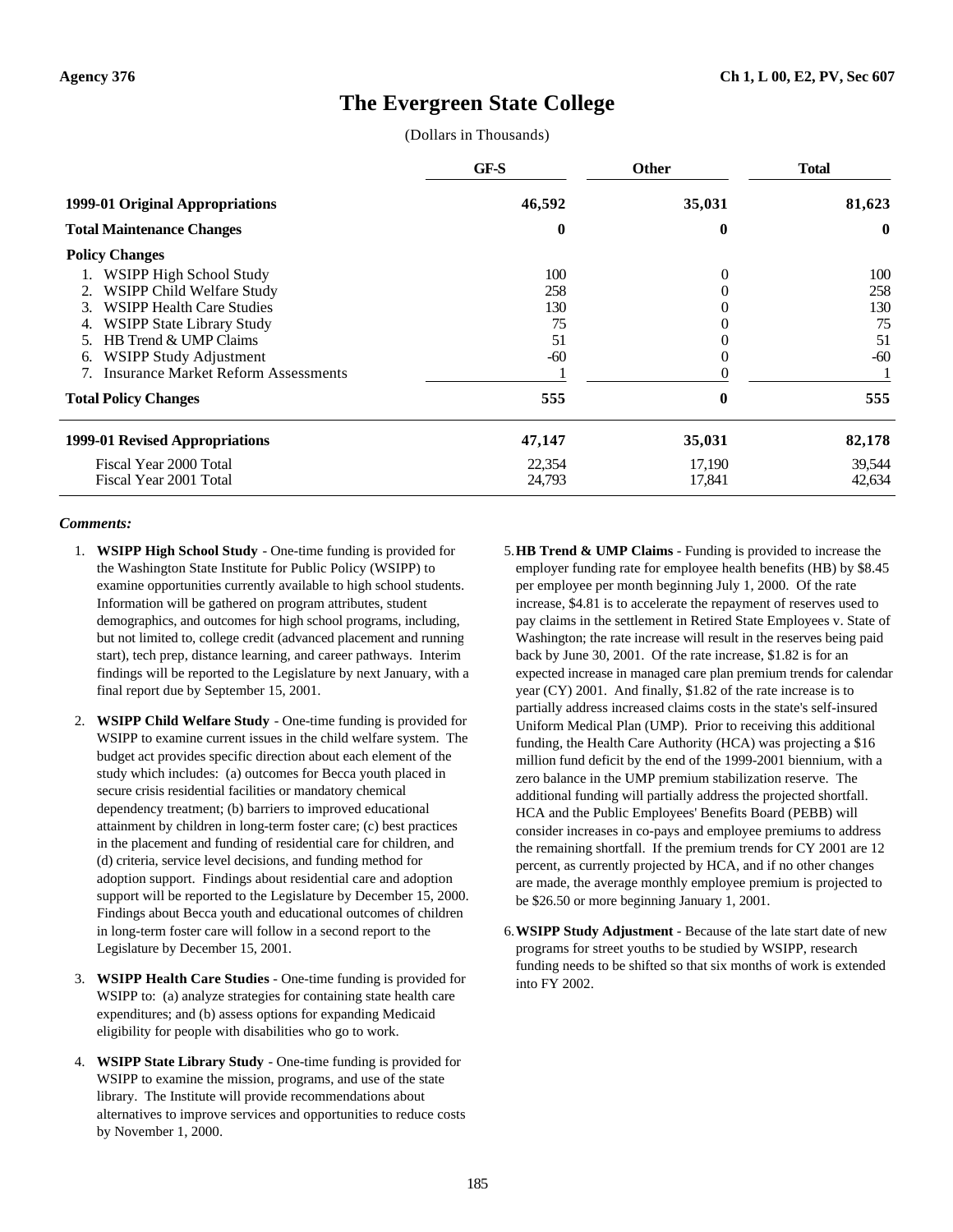### **The Evergreen State College**

7. **Insurance Market Reform Assessments** - Chapter 79, Laws of 2000 (E2SSB 6067), will result in higher assessments on health carriers to subsidize care provided through the Washington State Health Insurance Pool (WSHIP). Funding is provided for the increased assessments on employee health plans provided through PEBB. Funding is also provided for the state's self-insured UMP to pay the assessments; prior to the enactment of Chapter 79, Laws of 2000, UMP did not pay an assessment for WSHIP. The employer funding rate for health benefits is increased by \$0.23 per employee per month beginning July 1, 2000, to pay for increased assessments beginning January 1, 2001.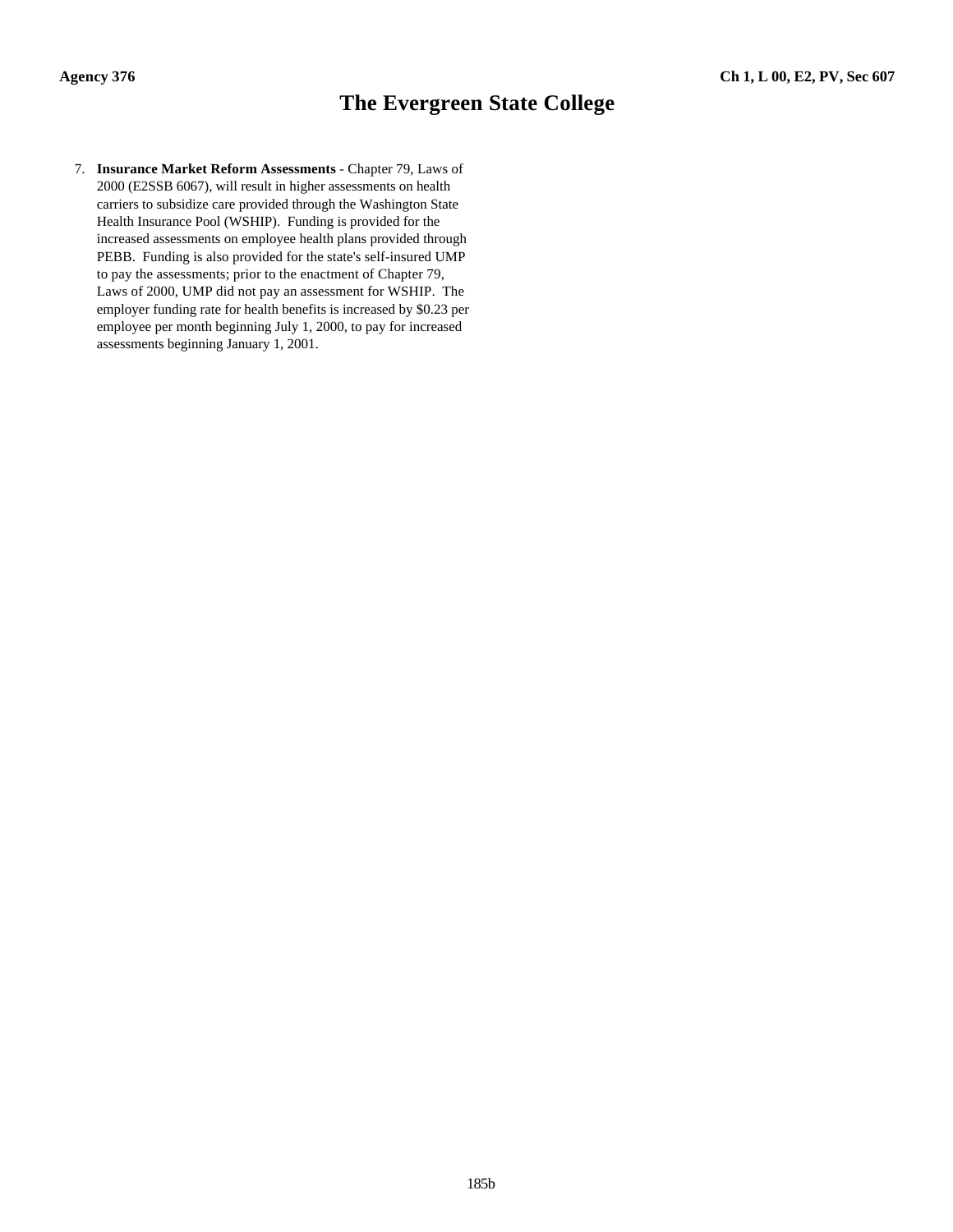### **Western Washington University**

(Dollars in Thousands)

|                                                                                                                         | GF-S             | <b>Other</b>             | <b>Total</b>       |
|-------------------------------------------------------------------------------------------------------------------------|------------------|--------------------------|--------------------|
| 1999-01 Original Appropriations                                                                                         | 109,565          | 109,865                  | 219,430            |
| <b>Total Maintenance Changes</b>                                                                                        | 123              | $\bf{0}$                 | 123                |
| <b>Policy Changes</b><br>HB Trend & UMP Claims<br>2. Insurance Market Reform Assessments<br><b>Total Policy Changes</b> | 116<br>119       | $\theta$<br>$\mathbf{0}$ | 116<br>3<br>119    |
| 1999-01 Revised Appropriations                                                                                          | 109,807          | 109,865                  | 219,672            |
| Fiscal Year 2000 Total<br>Fiscal Year 2001 Total                                                                        | 53,293<br>56,514 | 54,323<br>55,542         | 107.616<br>112,056 |

#### *Comments:*

Enrollments at Western Washington University were projected last fall to be below budget. The Office of Financial Management is directed to hold and release state money as new, FTE students appear during the 2000-01 academic year. Provisoed funds for students who do not enroll would lapse to the Education Savings Account at the close of the biennium.

- 1. **HB Trend & UMP Claims** Funding is provided to increase the employer funding rate for employee health benefits (HB) by \$8.45 per employee per month beginning July 1, 2000. Of the rate increase, \$4.81 is to accelerate the repayment of reserves used to pay claims in the settlement in Retired State Employees v. State of Washington; the rate increase will result in the reserves being paid back by June 30, 2001. Of the rate increase, \$1.82 is for an expected increase in managed care plan premium trends for calendar year (CY) 2001. And finally, \$1.82 of the rate increase is to partially address increased claims costs in the state's selfinsured Uniform Medical Plan (UMP). Prior to receiving this additional funding, the Health Care Authority (HCA) was projecting a \$16 million fund deficit by the end of the 1999-2001 biennium, with a zero balance in the UMP premium stabilization reserve. The additional funding will partially address the projected shortfall. HCA and the Public Employees' Benefits Board (PEBB) will consider increases in co-pays and employee premiums to address the remaining shortfall. If the premium trends for CY 2001 are 12 percent, as currently projected by HCA, and if no other changes are made, the average monthly employee premium is projected to be \$26.50 or more beginning January 1, 2001.
- 2. **Insurance Market Reform Assessments** Chapter 79, Laws of 2000 (E2SSB 6067), will result in higher assessments on health carriers to subsidize care provided through the Washington State Health Insurance Pool (WSHIP). Funding is provided for the increased assessments on employee health plans provided through PEBB. Funding is also provided for the state's self-insured UMP to pay the assessments; prior to the enactment of Chapter 79, Laws of 2000, the UMP did not pay an assessment for WSHIP. The employer funding rate for health benefits is increased by \$0.23 per employee per month beginning July 1, 2000, to pay for

increased assessments beginning January 1, 2001.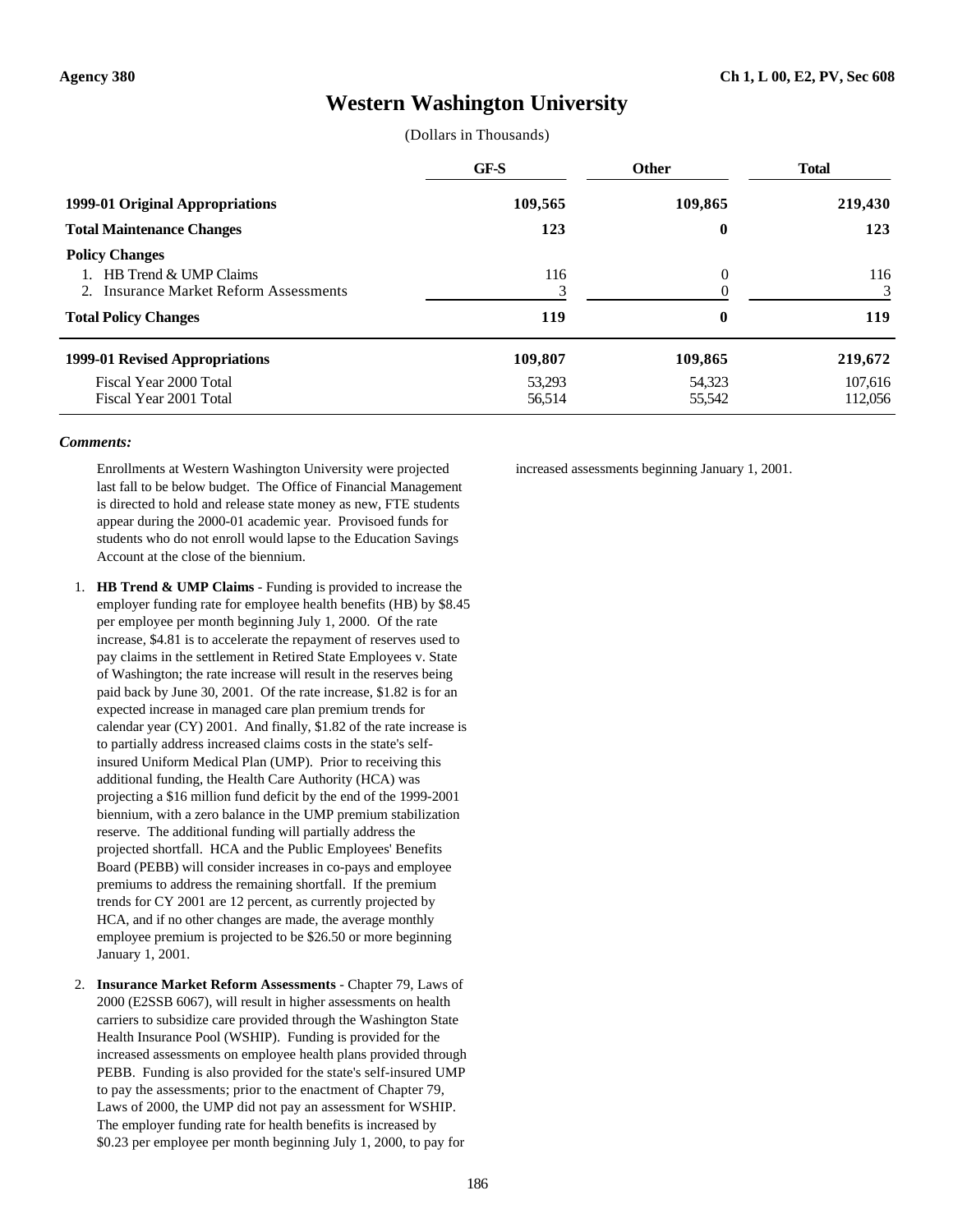### **Higher Education Coordinating Board**

(Dollars in Thousands)

|                                       | GF-S     | <b>Other</b> | <b>Total</b> |
|---------------------------------------|----------|--------------|--------------|
| 1999-01 Original Appropriations       | 237,237  |              | 247,435      |
| <b>Total Maintenance Changes</b>      | $\bf{0}$ | $\bf{0}$     | $\mathbf{0}$ |
| <b>Policy Changes</b>                 |          |              |              |
| Washington's Promise Scholarships     | 2.400    | 0            | 2.400        |
| Future Teacher Cond Scholarship<br>2. | 1.000    |              | 1,000        |
| 3. Community Scholarships Matching Gr |          |              | 0            |
| <b>Total Policy Changes</b>           | 3,400    | 0            | 3,400        |
| 1999-01 Revised Appropriations        | 240,637  | 10,198       | 250,835      |
| Fiscal Year 2000 Total                | 111.273  | 4.943        | 116.216      |
| Fiscal Year 2001 Total                | 129,364  | 5,255        | 134,619      |

#### *Comments:*

**High Demand Enrollments -** The Board may contract for as many as 50 more full-time equivalent students in the 2000-01 academic year using funds presently unallocated. This reinvestment of current funds permits the board to fund up to two more proposals it received from state community and technical colleges seeking to expand undergraduate opportunities in fields of study where graduates are highly sought after by Washington employers.

- 1. **Washington's Promise Scholarships** Additional funds are provided so students who qualify for a Promise Scholarship may receive an award that comes closer to full community college tuition this biennium, including home-schooled students. Any student finishing secondary studies in 2000 may qualify academically by taking the Scholastic Aptitude Test and scoring 1200 or higher on their first try.
- 2. **Future Teacher Cond Scholarship** Funds are provided for college loans up to \$4,000 annually, on a demonstration basis, to encourage classified K-12 employees to become future teachers. The loan obligation can be repaid by teaching in a Washington K-12 school with shortened service requirements for those who teach in geographic or subject matter shortage areas as determined by the Superintendent for Public Instruction. The Board will report to the Legislature and Governor about the impact of the demonstration project on decisions to enter the teaching profession and shortage areas by January of 2002.
- 3. **Community Scholarships Matching Gr** Makes available matching resources for community-based scholarships that are not likely to be used this year to any qualifying organization next year. The budget is reduced by \$130,000 in FY 2000 and increased by the same amount in FY 2001. This fiscal year adjustment is granted on a one-time basis and shall not carryfoward for the 2001-03 biennium.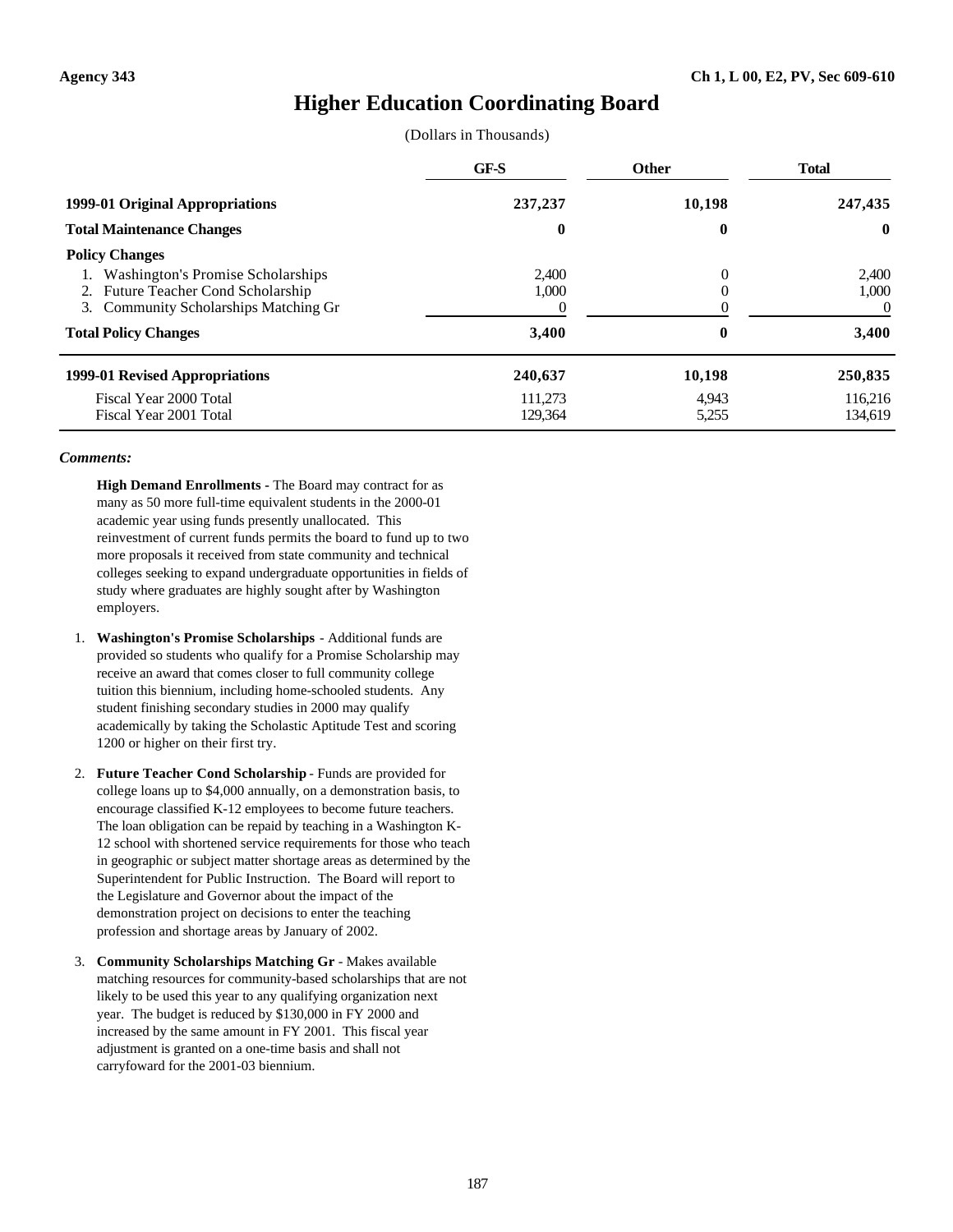#### **Schools for Blind and Deaf**

To provide parity between funding for teachers at the Schools for the Blind and Deaf and teachers in the K-12 public school system, \$100,000 is provided for three annual training days and \$146,000 is provided for a 3 percent salary increase. In addition, \$280,000 is provided for additional training of staff to improve recognition of, and responses to, child abuse and neglect.

### **Workforce Training and Education Coordinating Board**

The budget provides one-time funding of \$600,000 General Fund-State for grants to local workforce development councils that will help close the skills gap facing Washington's industries. Facilitators will bring businesses, labor organizations, and/or industry associations together into industry skills panels. These panels will identify skills gaps in their industry and develop training curricula that will provide the education needed by workers to fill those gaps. Expenditure of these funds requires a 50 percent cash or in-kind match from the industries involved in the skills panels.

### **Washington State Historical Society**

Two projects receive funding through the State Historical Society: the Columbia Gorge Interpretive Center and the History Lab, an Internet state history program for K-12 students and teachers.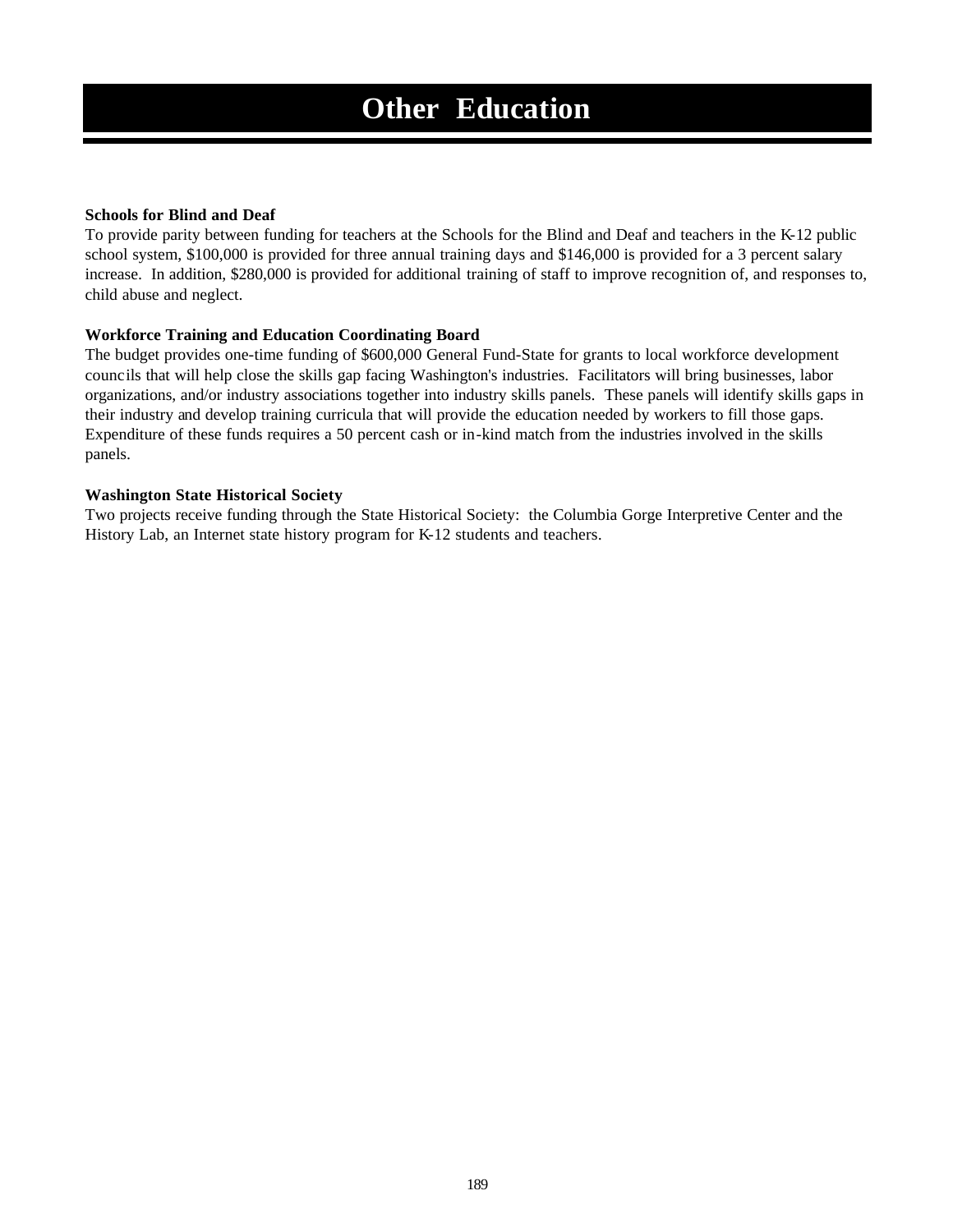### **1999-01 Washington State Operating Budget Total Budgeted Funds**

(Dollars in Thousands)



**Washington State**

|                            |         | School for the               |
|----------------------------|---------|------------------------------|
|                            |         | Deaf 13.5%<br>School for the |
|                            |         | <b>Blind 8.7%</b>            |
| Work Force Trng & Ed       | 37,751  |                              |
| State Library              | 25,577  | <b>Historical Society</b>    |
| School for the Deaf        | 13,699  | 7.1%                         |
| School for the Blind       | 8,853   | State Library<br>25.2%       |
| <b>State Hist Society</b>  | 7,185   | Arts Commission              |
| <b>State Arts Comm</b>     | 5,921   | 5.8%                         |
| East WA State Hist Society | 2,520   | East WA St Hist<br>2.5%      |
| <b>Other Education</b>     | 101,506 |                              |
|                            |         |                              |
|                            |         |                              |
|                            |         |                              |
|                            |         | Work Force Trng              |
|                            |         | & Ed 37.2%                   |

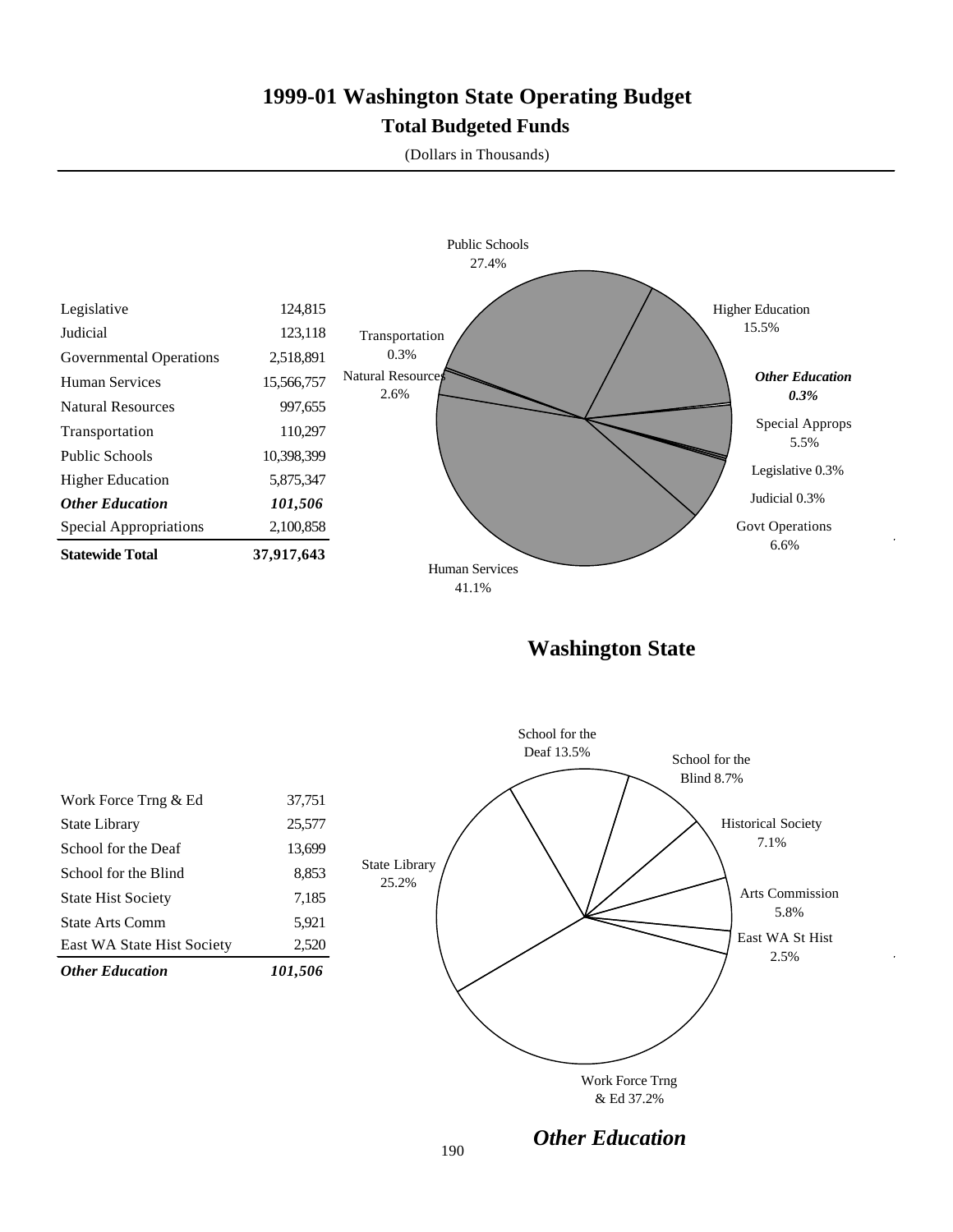### **1999-01 Washington State Operating Budget General Fund-State**

(Dollars in Thousands)



**Washington State**

| East WA State Hist Society<br><b>Other Education</b> | 2,520<br>54,521 |
|------------------------------------------------------|-----------------|
| Work Force Trng & Ed                                 | 2.847           |
| State Arts Comm                                      | 4,876           |
| <b>State Hist Society</b>                            | 5,652           |
| School for the Blind                                 | 8,209           |
| School for the Deaf                                  | 13,699          |
| <b>State Library</b>                                 | 16,718          |
|                                                      |                 |



*Other Education*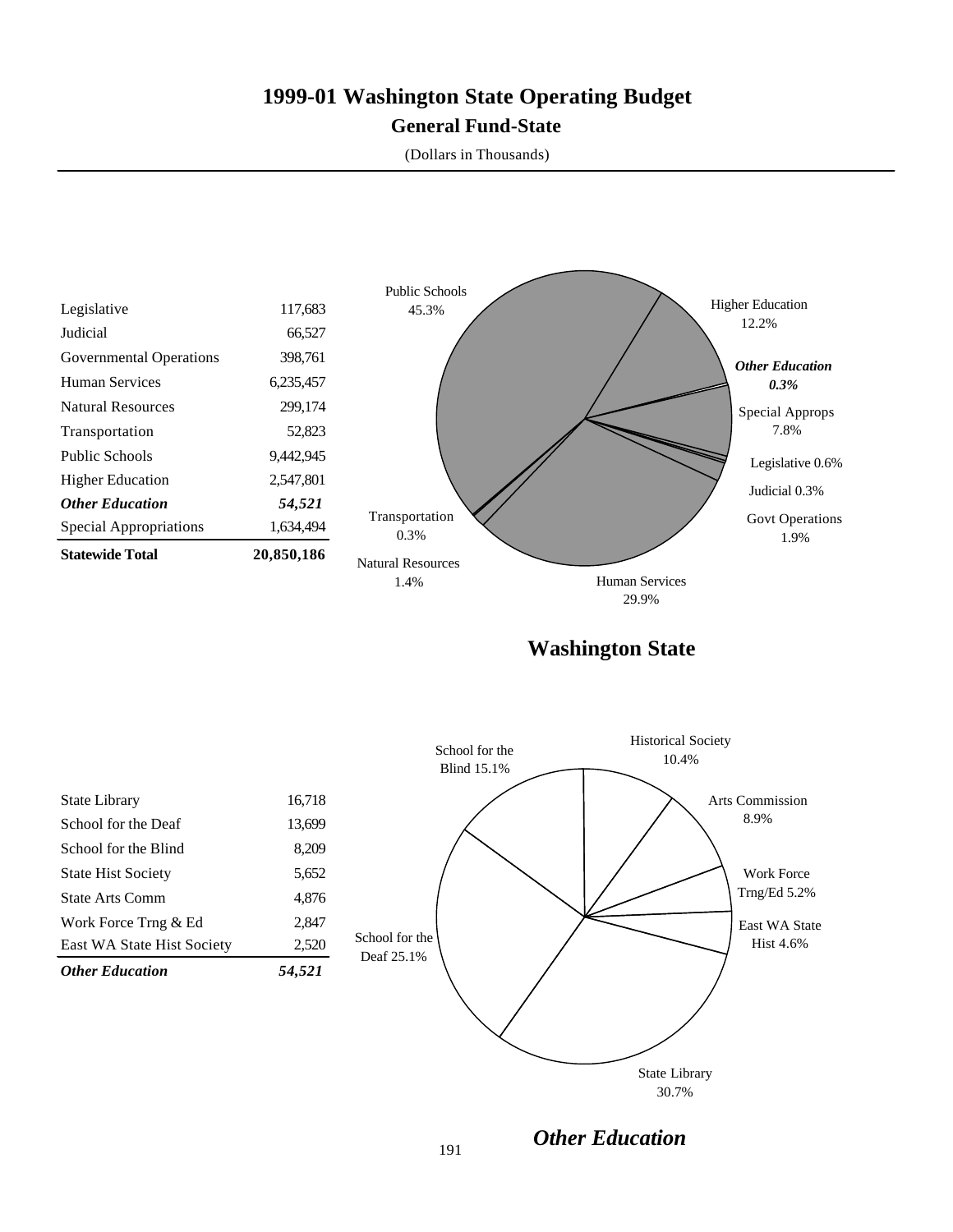### **State Library**

### (Dollars in Thousands)

|                                                  | GF-S             | <b>Other</b>   | <b>Total</b>     |
|--------------------------------------------------|------------------|----------------|------------------|
| 1999-01 Original Appropriations                  | 16,598           | 8,859          | 25,457           |
| <b>Total Maintenance Changes</b>                 | $\boldsymbol{0}$ | $\bf{0}$       | $\bf{0}$         |
| <b>Policy Changes</b><br>1. Facility Lease       | 120              | $\Omega$       | 120              |
| <b>Total Policy Changes</b>                      | 120              | $\bf{0}$       | <b>120</b>       |
| 1999-01 Revised Appropriations                   | 16,718           | 8,859          | 25,577           |
| Fiscal Year 2000 Total<br>Fiscal Year 2001 Total | 8,419<br>8,299   | 3,909<br>4,950 | 12,328<br>13,249 |

#### *Comments:*

1. **Facility Lease** - Funding is provided for the lease of a facility offsite for computer staff and equipment, in order to reduce crowding at the Library and safeguard computer equipment from high room temperatures. (General Fund-State)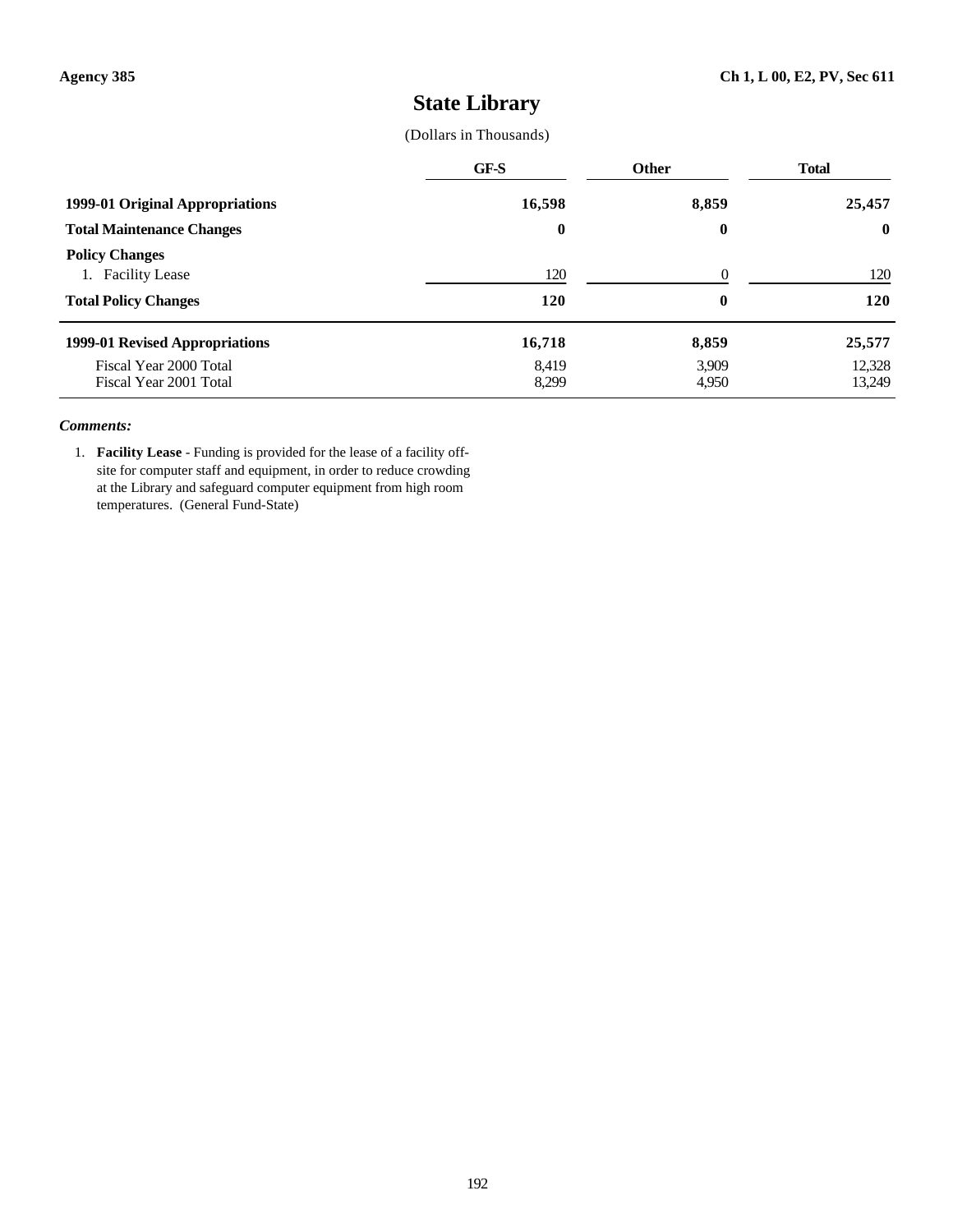### **Washington State Arts Commission**

(Dollars in Thousands)

|                                                                                              | GF-S           | Other            | <b>Total</b>   |
|----------------------------------------------------------------------------------------------|----------------|------------------|----------------|
| 1999-01 Original Appropriations                                                              | 4,876          | 1,000            | 5,876          |
| <b>Total Maintenance Changes</b>                                                             | $\bf{0}$       | $\boldsymbol{0}$ | $\mathbf 0$    |
| <b>Policy Changes</b><br>1. National Endowment for the Arts<br>2. Strategic Planning Process | $\theta$       | 20<br>25         | 20<br>25       |
| <b>Total Policy Changes</b>                                                                  | 0              | 45               | 45             |
| 1999-01 Revised Appropriations                                                               | 4,876          | 1,045            | 5,921          |
| Fiscal Year 2000 Total<br>Fiscal Year 2001 Total                                             | 2,314<br>2,562 | 429<br>616       | 2,743<br>3,178 |

- 1. **National Endowment for the Arts** In FY 2001, the National Endowment for the Arts will increase its funding of the Commission. (General Fund-Federal)
- 2. **Strategic Planning Process** The Commission successfully raised private funds to support the strategic planning process, which will be completed by June 30, 2000. Completion of the strategic plan is necessary for the release of \$500,000 in state funds in FY 2001. (General Fund-Local)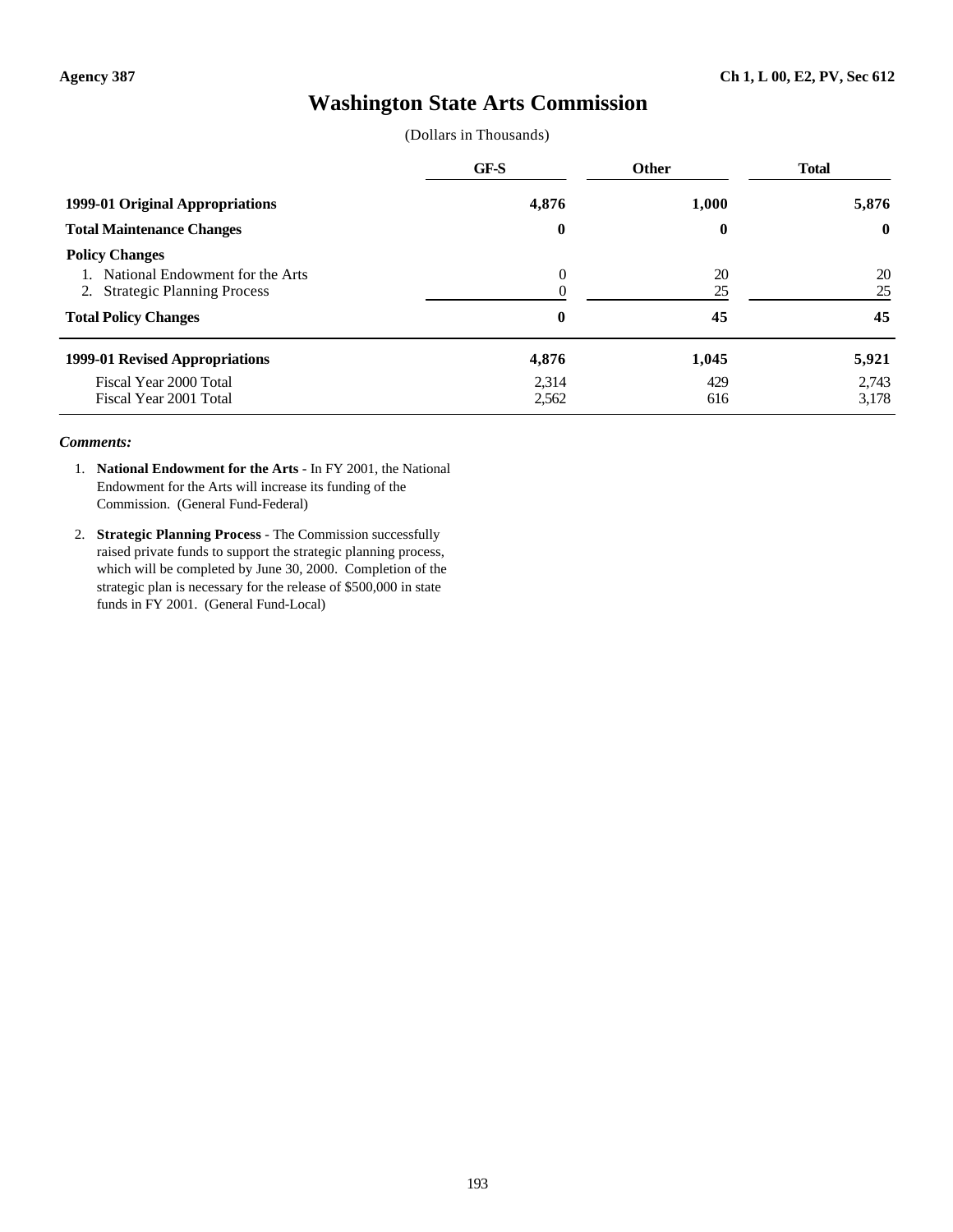### **Washington State Historical Society**

(Dollars in Thousands)

|                                                                        | GF-S           | Other      | <b>Total</b>      |
|------------------------------------------------------------------------|----------------|------------|-------------------|
| 1999-01 Original Appropriations                                        | 5,307          | 1,533      | 6,840             |
| <b>Total Maintenance Changes</b>                                       | $\bf{0}$       | $\bf{0}$   | $\bf{0}$          |
| <b>Policy Changes</b><br>Skamania Historical Society<br>2. History Lab | 200<br>145     | $\Omega$   | <b>200</b><br>145 |
| <b>Total Policy Changes</b>                                            | 345            | $\bf{0}$   | 345               |
| 1999-01 Revised Appropriations                                         | 5,652          | 1,533      | 7,185             |
| Fiscal Year 2000 Total<br>Fiscal Year 2001 Total                       | 2,656<br>2,996 | 761<br>772 | 3,417<br>3,768    |

- 1. **Skamania Historical Society** One-time funds are provided through the Skamania Historical Society for the Columbia Gorge Interpretive Center to maintain current services. (General Fund-State)
- 2. **History Lab** Funding is provided for two FTE staff for an Internet state history program for K-12 students and teachers. This funding enables the Society to realize \$1.9 million in grants and donations for the History Lab. (General Fund-State)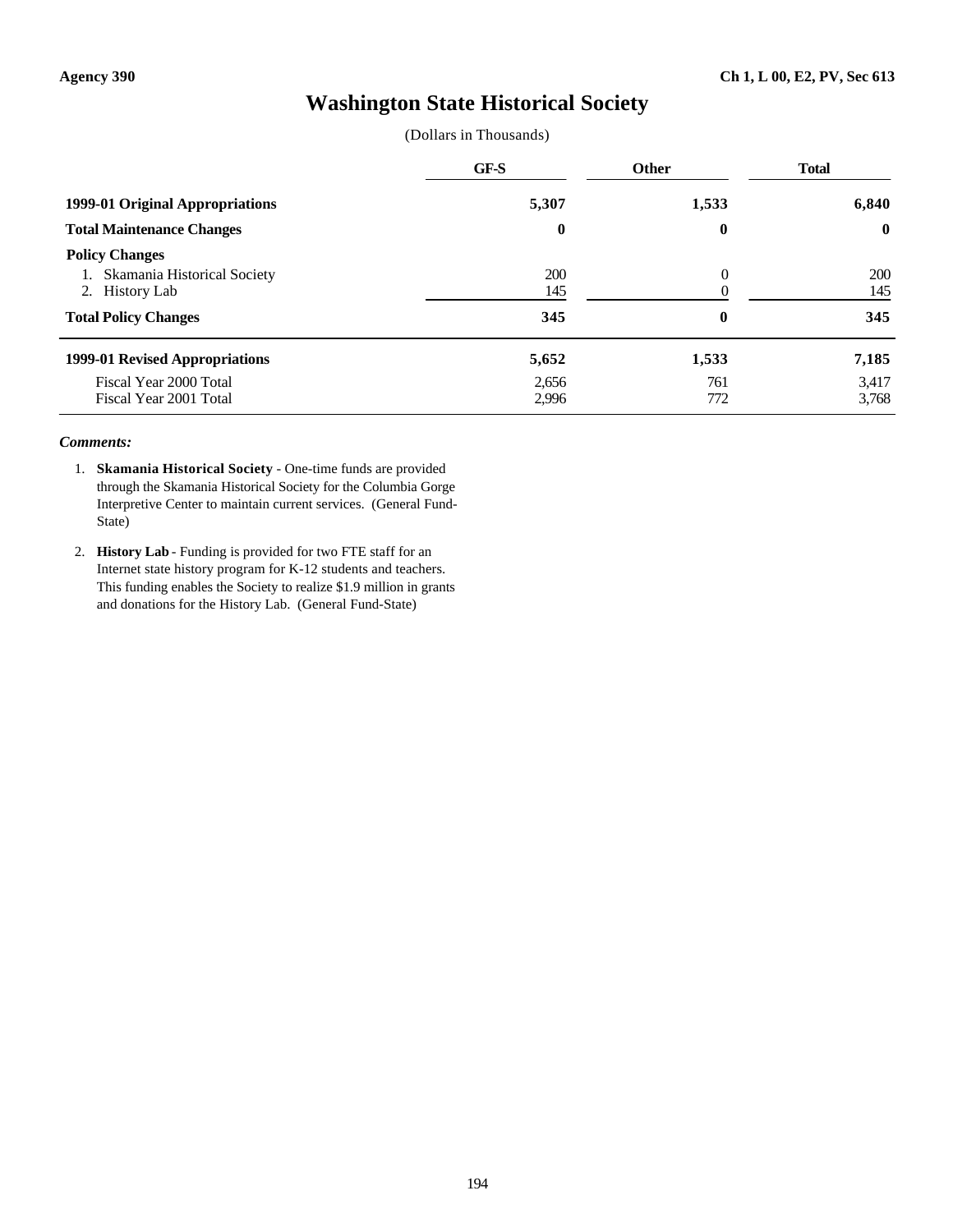### **State School for the Blind**

(Dollars in Thousands)

|                                  | GF-S     | <b>Other</b>     | <b>Total</b> |
|----------------------------------|----------|------------------|--------------|
| 1999-01 Original Appropriations  | 7,992    | 644              | 8,636        |
| <b>Total Maintenance Changes</b> | $\bf{0}$ | $\boldsymbol{0}$ | $\bf{0}$     |
| <b>Policy Changes</b>            |          |                  |              |
| <b>Teacher Training Days</b>     | 44       | $\theta$         | 44           |
| <b>Salary Correction</b><br>2.   | 69       |                  | 69           |
| 3. Training & Support            | 104      |                  | 104          |
| <b>Total Policy Changes</b>      | 217      | 0                | 217          |
| 1999-01 Revised Appropriations   | 8,209    | 644              | 8,853        |
| Fiscal Year 2000 Total           | 4.040    | 322              | 4,362        |
| Fiscal Year 2001 Total           | 4,169    | 322              | 4,491        |

- 1. **Teacher Training Days** Funding is provided for three annual teacher training days that were funded last session for public schools in the state but not the Schools for the Deaf and Blind. (General Fund-State)
- 2. **Salary Correction** Funding is provided for a 3 percent salary increase, to bring salaries up to the same level as in public schools in the district. Public school teachers received a 3 percent salary increase last year, and salary parity at the School for the Blind is legally mandated in RCW 72.40.028. (General Fund-State)
- 3. **Training & Support** Funding is provided to implement Chapter 125, Laws of 2000 (SSB 6361), which increases training requirements for students, staff, and teachers at the School. (General Fund-State)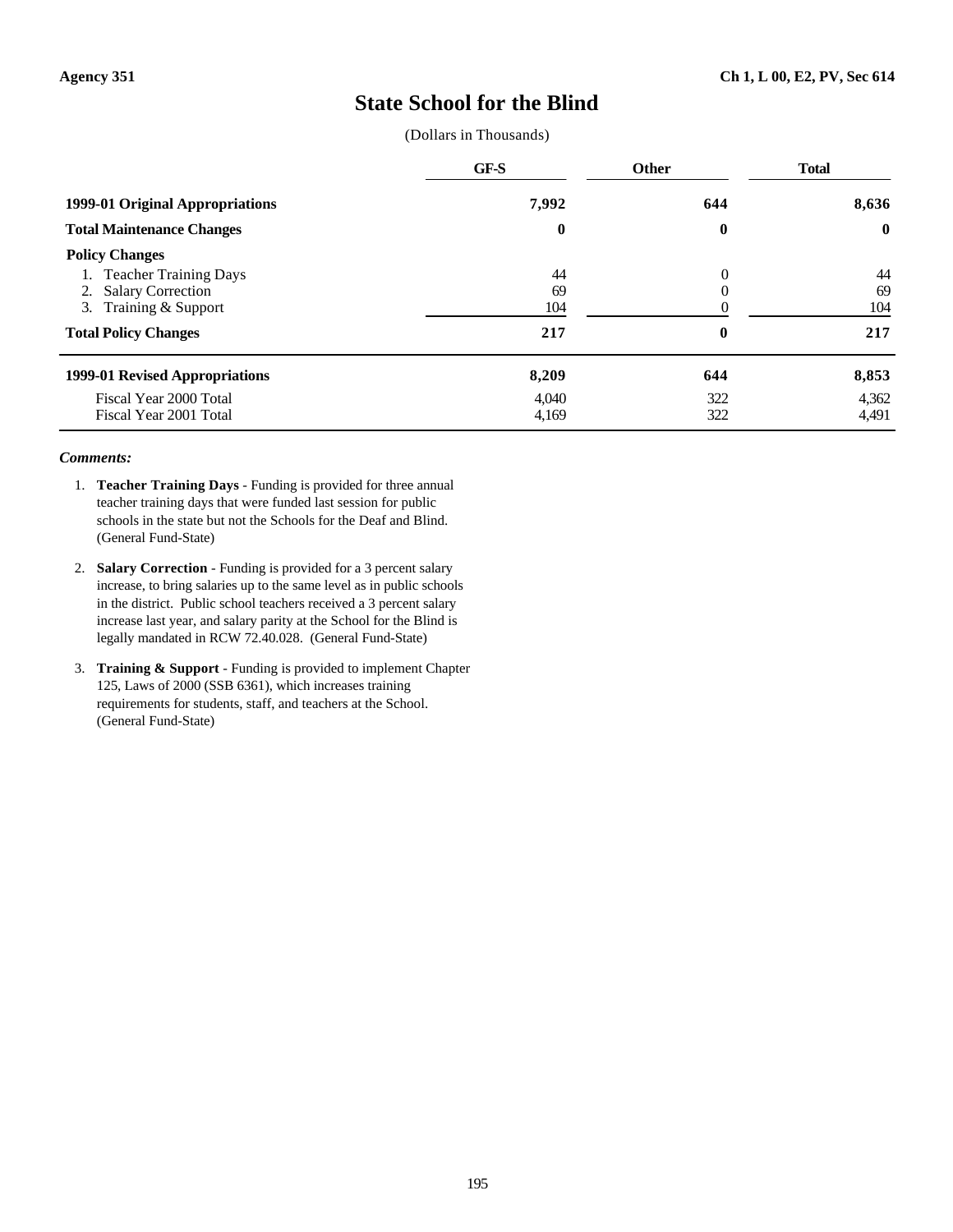### **State School for the Deaf**

(Dollars in Thousands)

|                                  | GF-S     | <b>Other</b> | <b>Total</b> |
|----------------------------------|----------|--------------|--------------|
| 1999-01 Original Appropriations  | 13,390   | 0            | 13,390       |
| <b>Total Maintenance Changes</b> | $\bf{0}$ | 0            | $\bf{0}$     |
| <b>Policy Changes</b>            |          |              |              |
| <b>Teacher Training Days</b>     | 56       | $\theta$     | 56           |
| <b>Salary Correction</b><br>2.   | 77       |              | 77           |
| 3. Training & Support            | 176      |              | 176          |
| <b>Total Policy Changes</b>      | 309      | 0            | 309          |
| 1999-01 Revised Appropriations   | 13,699   | $\bf{0}$     | 13,699       |
| Fiscal Year 2000 Total           | 6,768    | 0            | 6,768        |
| Fiscal Year 2001 Total           | 6,931    | 0            | 6,931        |

- 1. **Teacher Training Days** Funding is provided for three annual teacher training days that were funded last session for public schools in the state but not the Schools for the Deaf and Blind. (General Fund-State)
- 2. **Salary Correction** Funding is provided for a 3 percent salary increase, to bring salaries up to the same level as in public schools in the district. Public school teachers received a 3 percent salary increase last year, and salary parity at the School for the Deaf is legally mandated in RCW 72.40.028. (General Fund-State)
- 3. **Training & Support** Funding is provided to implement Chapter 125, Laws of 2000 (SSB 6361), which increases training requirements for students, staff, and teachers at the School. (General Fund-State)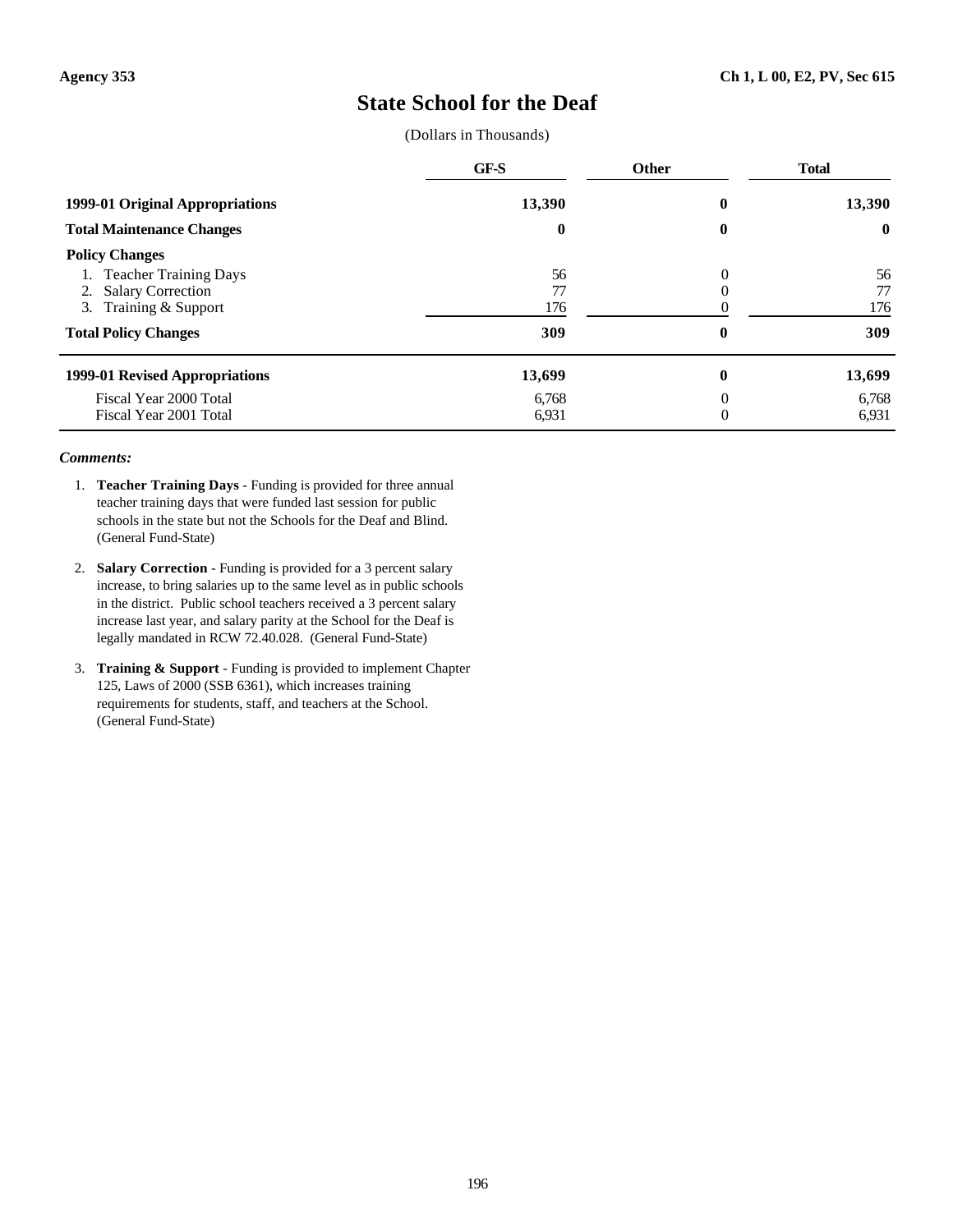### **Work Force Training & Education Coordinating Board**

|  | (Dollars in Thousands) |
|--|------------------------|
|--|------------------------|

|                                                                                   | GF-S           | <b>Other</b>         | <b>Total</b>     |
|-----------------------------------------------------------------------------------|----------------|----------------------|------------------|
| 1999-01 Original Appropriations                                                   | 2,247          | 34,904               | 37,151           |
| <b>Total Maintenance Changes</b>                                                  | $\bf{0}$       | $\bf{0}$             | $\bf{0}$         |
| <b>Policy Changes</b><br>1. Closing the Skills Gap<br><b>Total Policy Changes</b> | 600<br>600     | $\Omega$<br>$\bf{0}$ | 600<br>600       |
| 1999-01 Revised Appropriations                                                    | 2,847          | 34,904               | 37,751           |
| Fiscal Year 2000 Total<br>Fiscal Year 2001 Total                                  | 1,124<br>1,723 | 19.576<br>15,328     | 20,700<br>17,051 |

#### *Comments:*

1. **Closing the Skills Gap** - Funding is provided for grants to local workforce development councils that will help close the skills gap facing Washington's industries. Facilitators will bring businesses, labor organizations, and/or industry associations together into industry skills panels. These panels will identify skills gaps in their industry and develop training curriculums that will provide the education needed by workers to fill those gaps. Expenditure of these funds requires a 50 percent cash or in-kind match from the industries involved in the skills panels. (General Fund-State)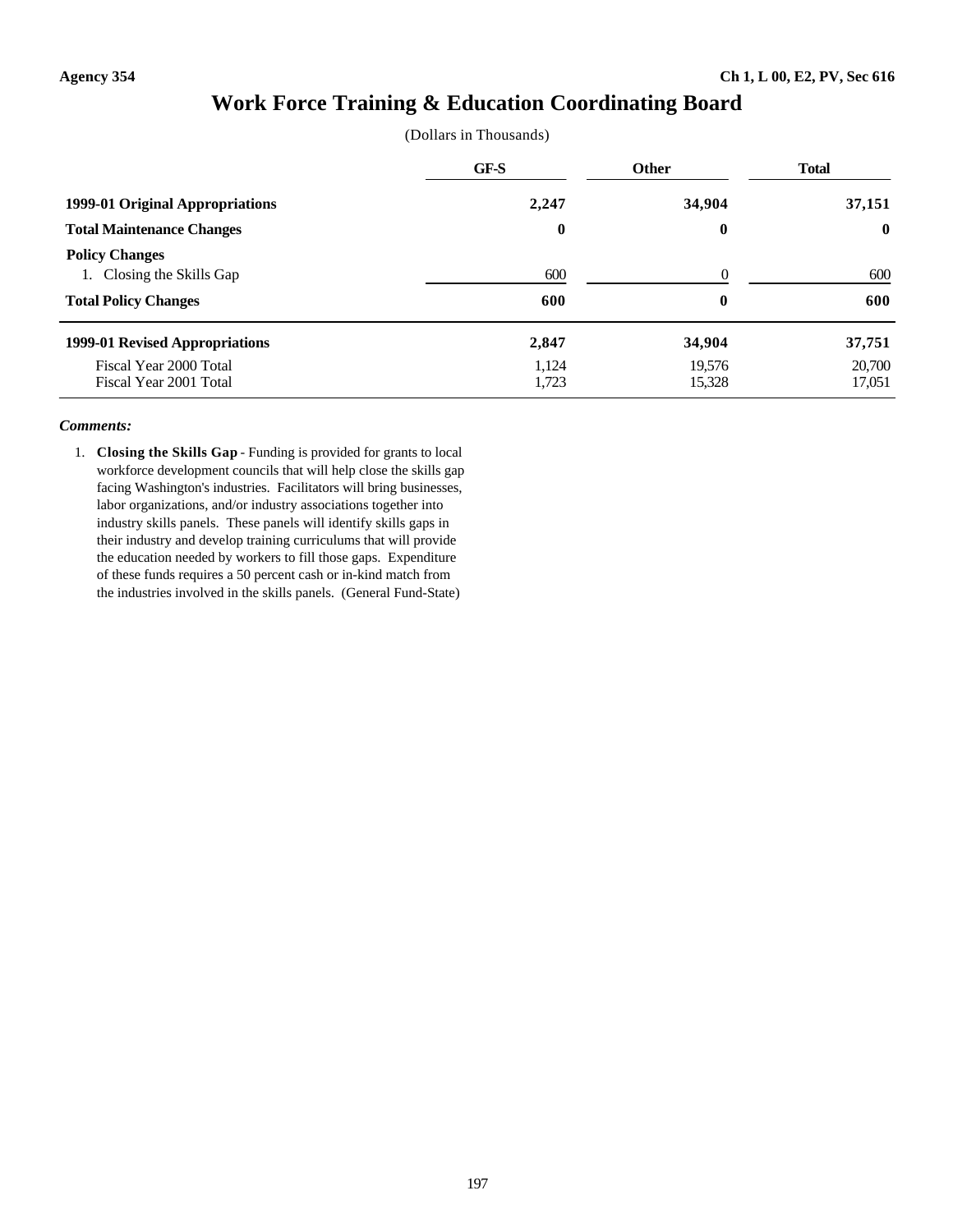### **Local Government Assistance**

A total of \$135 million is provided to local jurisdictions to help maintain programs affected by the passage of Initiative 695 (I-695). For counties, the budget provides \$35.5 million in ongoing funding for public safety assistance, court operations, and other services, restoring at least 53 percent of funding lost in each county. For cities, \$66.3 million in ongoing funding is provided for criminal justice, fire and police protection, and other services, restoring at least 37 percent of funding lost in each city and ensuring that no city suffers a budgetary loss in excess of 7.5 percent. Ongoing funding in the amount of \$33.2 million is provided to restore 90 percent of funding losses to public health districts and county public health programs.

### **Transportation**

The budget includes \$177.7 million in special appropriations for transportation and transit programs. A majority of these funds are provided to help offset the loss of Motor Vehicle Excise Tax revenue from the passage of I-695. I-695 assistance includes the following: \$80 million in one-time assistance from the general fund for transit districts; \$50 million in one-time assistance from the general fund to the multimodal transportation account for transit liability payments; \$20 million in ongoing annual assistance from the general fund for ferry operations; and \$12.7 million in one-time assistance for the King Street Station rail maintenance facility. In addition to the I-695 related assistance, \$15 million is provided to Sound Transit to support the development of a light rail extension to Northgate in Seattle.

### **Digital Government**

To facilitate the transition of doing business over the Internet, \$10 million in funding is provided to the Office of Financial Management (OFM) for projects that will permit agencies and their clientele to conduct transactions electronically. In one of the digital government initiatives, OFM will assist the Office of the Secretary of State and the Department of Licensing to convert the master business licensing process to an Internet-based application.

#### **Trade Workers Lawsuit Settlement**

Funding is provided for payments to persons employed in certain general government trades job classes between 1988 and 1993, as provided under a 1999 lawsuit settlement. Appropriations of \$3.5 million General Fund-State and \$688,000 in other funds are provided for this purpose.

#### **Shoreline Block Grants**

Funding in the amount of \$5 million is provided for grants to cities and counties for lease or less than fee simple acquisition of shoreline areas.

#### **Extraordinary Criminal Justice Assistance**

The budget provides \$550,000 for costs associated with aggravated murder cases in Cowlitz, Thurston, and Franklin counties. Within the amount provided, OFM shall determine the amount to be paid to each county based on an assessment of greatest need.

#### **Pension Enhancements**

The sums of \$13.5 million from the state general fund and \$12.2 million in other funds are provided for the increased pension costs resulting from Chapter 247, Laws of 2000 (ESSB 6530) to state agencies and higher education institutions, and as the state contribution to the Laws Enforcement Officers' and Fire Fighters' retirement system (LEOFF). The increased pension costs result from lowering the retirement age in LEOFF Plan 2 from 55 to 53, and from reducing the early retirement reduction factors for LEOFF Plan 2, Plans 2 and 3 of the Public Employees' Retirement System (PERS), the Teachers' Retirement System (TRS), and the School Employees' Retirement System (SERS). In addition, the rate paid for Department of Retirement System administration will increase as a result of the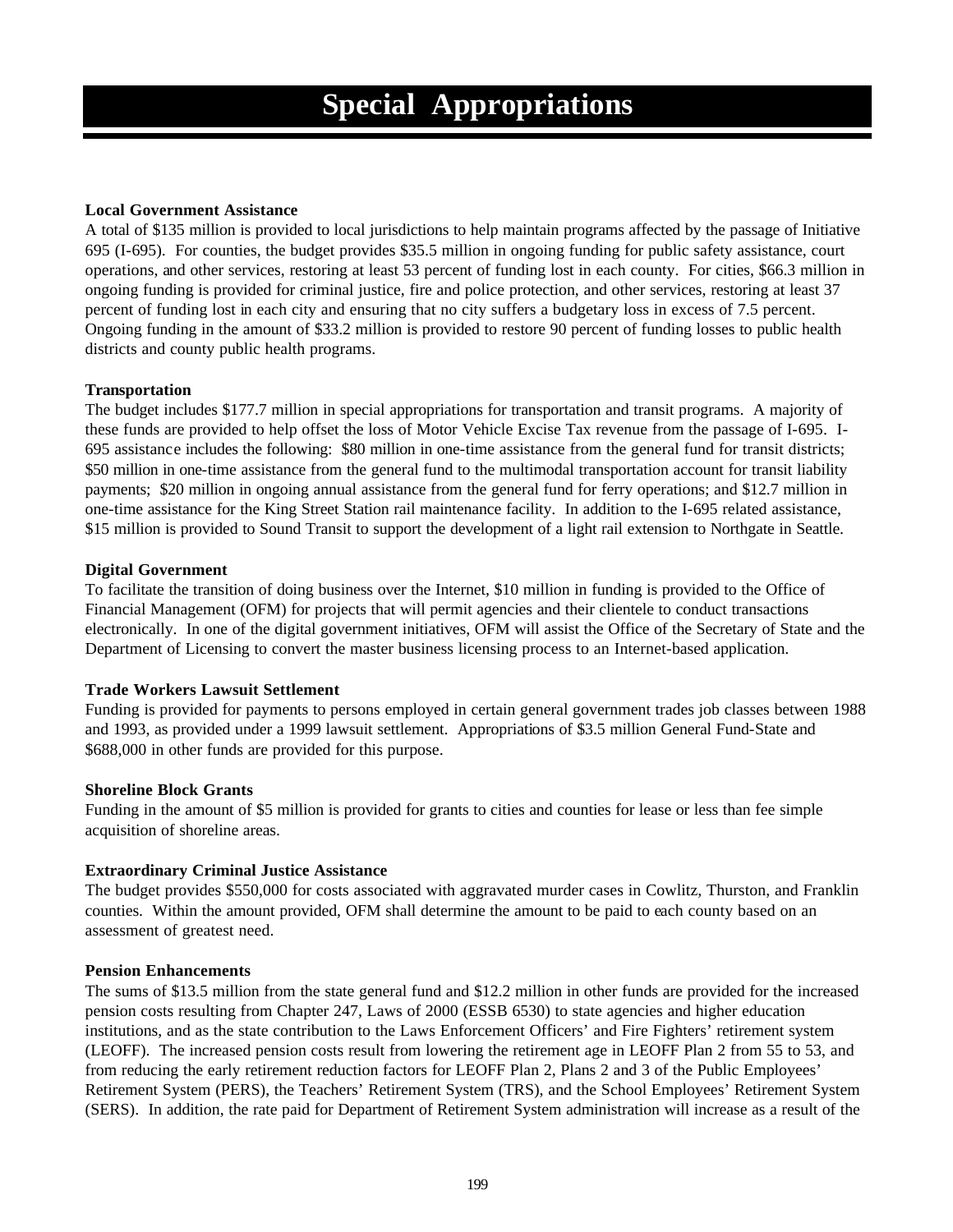creation of a PERS Plan 3 contained in the legislation. (School districts receive another \$26.5 million for the increased pension and administration rates resulting from the legislation.)

### **Adjust Pension Contribution Rates**

The 1998 actuarial valuations conducted by the Office of the State Actuary determined that the contribution rates necessary to meet the state's pension funding goals are lower than the pension rates currently in effect, due primarily to higher-than-expected returns on pension fund investments. To reflect the actuarial valuations, the budget lowers the state and employer contribution rates for PERS, TRS, SERS, and LEOFF. The savings for state agencies, higher education institutions and for the state contribution to LEOFF Plan 2 are \$14.8 million General Fund-State and \$13.6 million in other funds. (Savings for school districts are \$65.8 million General Fund-State.)

### **Employee Health Benefits**

Additional funding is provided to increase the employer funding rate for state employee health benefits. State agencies receive \$2.7 million General Fund-State and \$2.9 million in other funds to pay the increased rate. (Increased funding for this purpose for higher education is included in each institution's budget. Higher education receives a total of \$2.3 million General Fund-State for increased employee health benefit costs.) The Health Care Authority (HCA) is projecting a deficit in the Public Employees' and Retirees' Insurance Account of over \$16 million at the end of the biennium, with no money in the premium stabilization reserves. The projected shortfall results from new estimates for managed care premium trends for calendar year 2001 and higher-than-expected claims in the self-insured Uniform Medical Plan (UMP). The funding addresses the projected increase in managed care premiums, repays reserves used to pay claims in the 1998 settlement of a retirees' lawsuit, and partially addresses the shortfall caused by the increase in UMP claims. The Public Employees' Benefits Board will address the remaining shortfall through increased co-pays, increased employee premiums, or similar adjustments. If the shortfall is addressed solely through employee premium contributions, the HCA estimates the average employee premium could increase from the current \$14.00 per month to at least \$26.50 per month.

The additional funding also includes amounts for enhanced prescription contraceptive benefit and increased assessments for the Washington State High-Risk Insurance Pool that will result from Chapter 79, Laws of 2000 (E2SSB 6067).

The total monthly state agency employer funding rate for insurance benefits in fiscal year 2001 is increased from \$427.46 to \$436.16 per employee.

#### **Registered Nurse Salary Step Increase**

Funding is provided to add one or more steps to the special salary pay range for certain registered nurse job classes that are used in the state mental hospitals and in correctional facilities. The classes include registered nurse 1-3, community nurse specialist, clinical nurse specialist, and nurse practitioner. The additional steps are contingent upon Washington Personnel Resources Board review and upon agreement that the increases will improve recruitment and retention at Western State Hospital and the McNeil Island correctional facility. Appropriations of \$800,000 General Fund-State and \$400,000 General Fund-Federal are made for this purpose.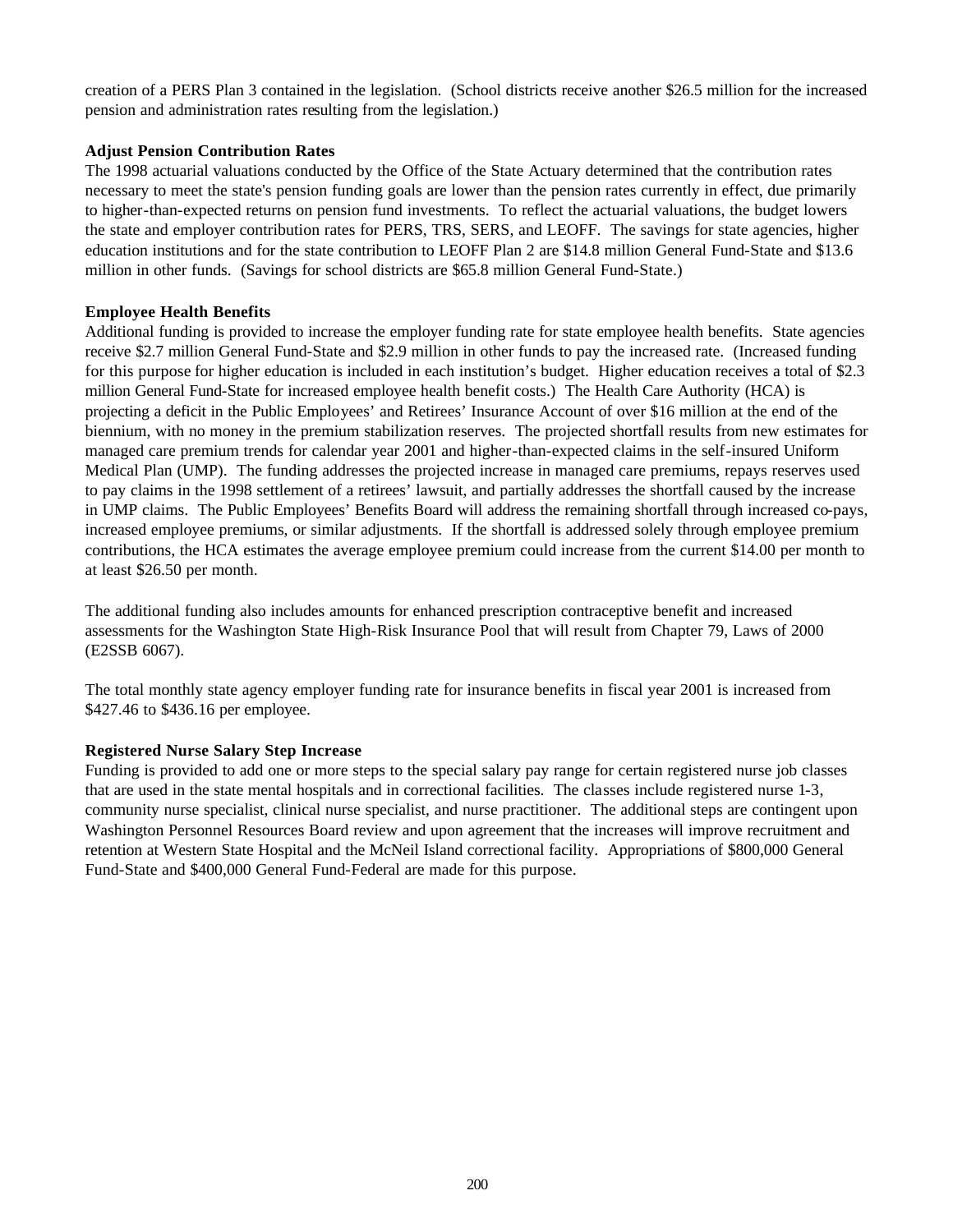### **1999-01 Washington State Operating Budget Total Budgeted Funds**

(Dollars in Thousands)



**Washington State**



| <b>Special Appropriations</b>   | 2,100,858 |
|---------------------------------|-----------|
| Other Special Approps           | 38,519    |
| State Employee Comp Adj         | 353,171   |
| Special Approps to Governor     | 413,305   |
| <b>Bond Retirement/Interest</b> | 1,295,863 |
|                                 |           |

*Special Appropriations*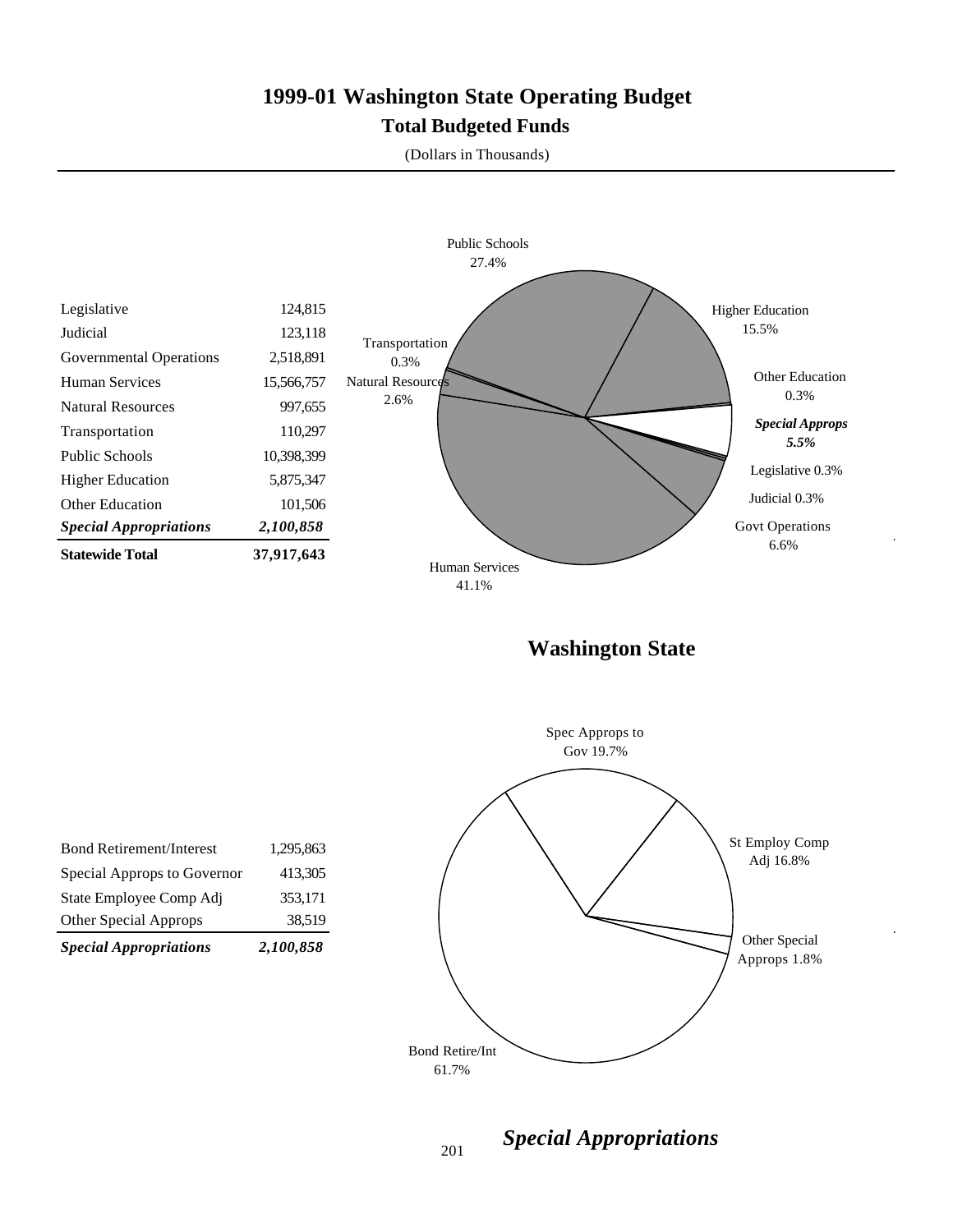### **1999-01 Washington State Operating Budget General Fund-State**

(Dollars in Thousands)



202

*Special Appropriations*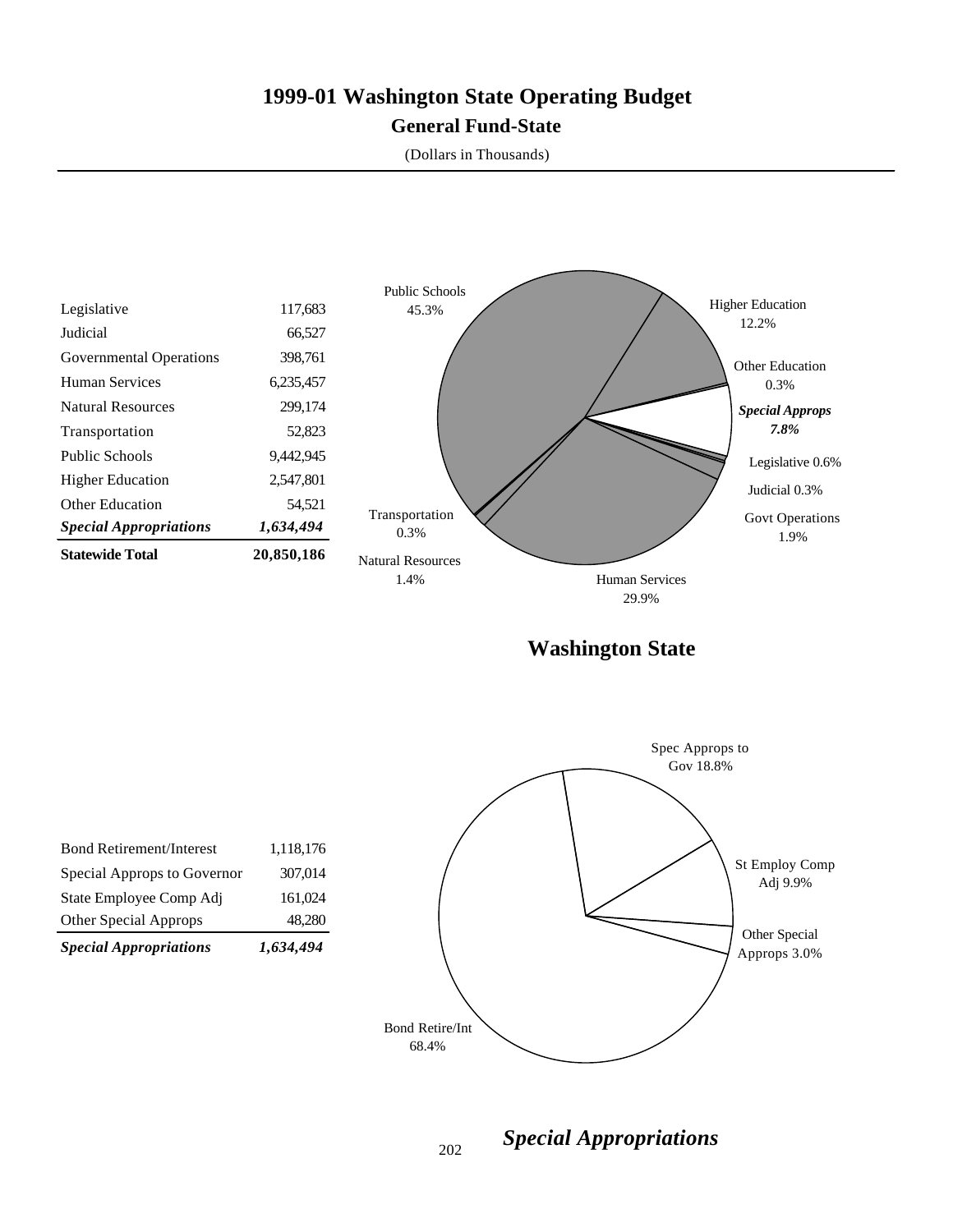### **Bond Retirement & Interest**

(Dollars in Thousands)

|                                                                                               | GF-S               | Other              | <b>Total</b>       |
|-----------------------------------------------------------------------------------------------|--------------------|--------------------|--------------------|
| 1999-01 Original Appropriations                                                               | 1,108,747          | 160,092            | 1,268,839          |
| <b>Total Maintenance Changes</b>                                                              | $\boldsymbol{0}$   | $\bf{0}$           | $\mathbf 0$        |
| <b>Policy Changes</b><br>1. Update Projected Debt Serv Payments<br>2. Debt Service Adjustment | 9,429<br>0         | 17,595<br>$\theta$ | 27,024<br>0        |
| <b>Total Policy Changes</b>                                                                   | 9,429              | 17,595             | 27,024             |
| 1999-01 Revised Appropriations                                                                | 1,118,176          | 177,687            | 1,295,863          |
| Fiscal Year 2000 Total<br>Fiscal Year 2001 Total                                              | 659,037<br>459.139 | 88,514<br>89,173   | 747,551<br>548,312 |

#### *Comments:*

- 1. **Update Projected Debt Serv Payments** Funding is provided to address increased debt service payments due to interest rate changes. (General Fund-State, Other Funds)
- 2. **Debt Service Adjustment** Debt service payments are shifted from FY 2001 to FY 2000 to accommodate the statewide expenditure limit established by Initiative 601.

NOTE: Amounts shown here reflect only the omnibus appropriations act. The remainder of the Bond Retirement & Interest budget is shown in the Transportation Budget Section of this document.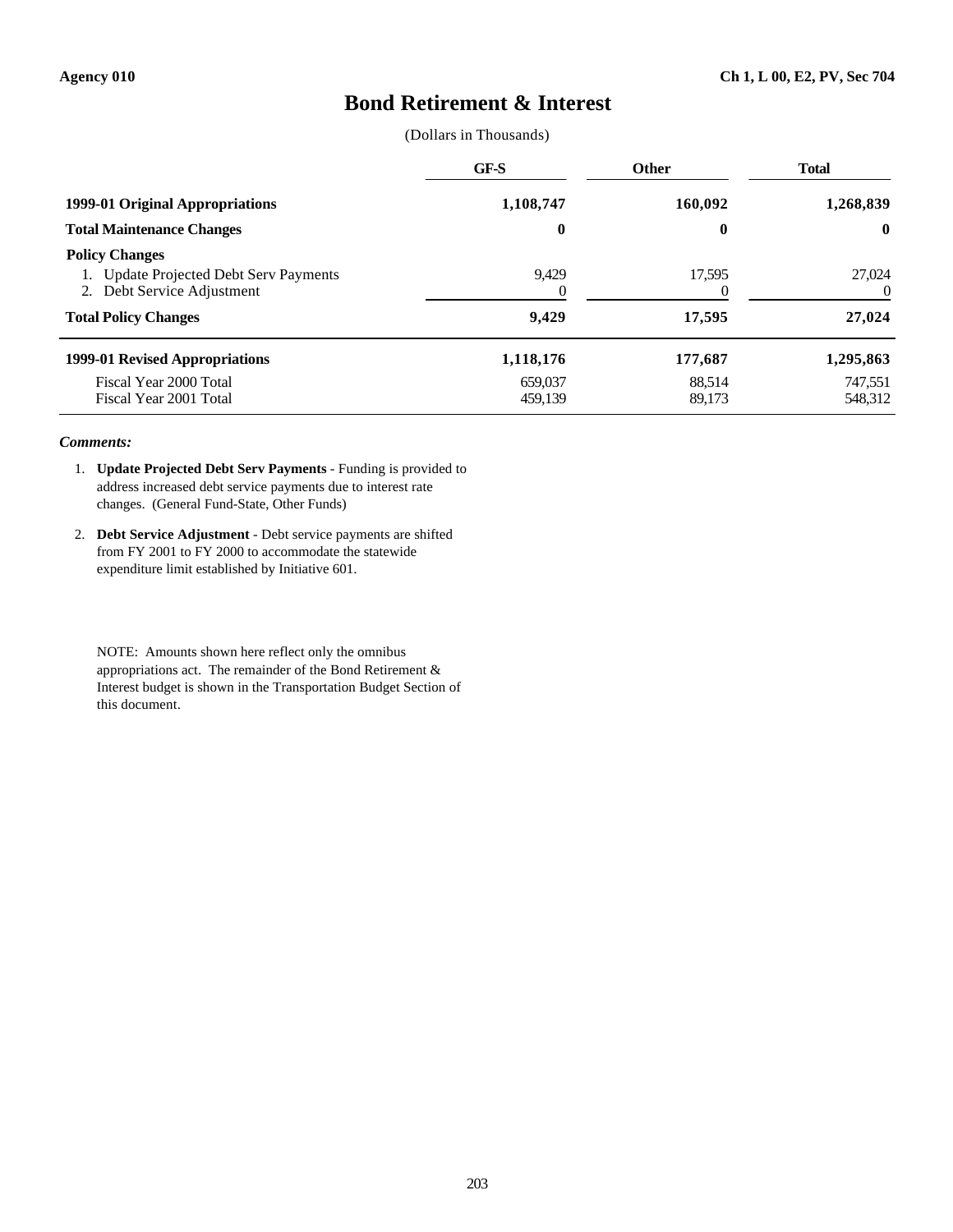# **Special Appropriations to the Governor**

(Dollars in Thousands)

|     |                                            | GF-S     | <b>Other</b> | <b>Total</b> |
|-----|--------------------------------------------|----------|--------------|--------------|
|     | 1999-01 Original Appropriations            | 27,165   | 47,238       | 74,403       |
|     | <b>Total Maintenance Changes</b>           | $\bf{0}$ | 0            | $\bf{0}$     |
|     | <b>Policy Changes</b>                      |          |              |              |
|     | <b>Shoreline Block Grants</b>              | $\theta$ | 5,000        | 5,000        |
|     | <b>Extraordinary Criminal Justice Cost</b> | $\theta$ | $-140$       | $-140$       |
| 3.  | FDA Excess Funds Distribution              | $\theta$ | 10,000       | 10,000       |
| 4.  | K-20 Network                               | $-1,800$ | $\theta$     | $-1,800$     |
|     | <b>Electronic Commerce</b>                 |          | 10,000       | 10,000       |
| 6.  | Multimodal Account Funding                 | 50,000   | $\theta$     | 50,000       |
| 7.  | RTA Rail Maintenance Facility              | 12,700   |              | 12,700       |
| 8.  | Sound Transit Assistance                   | 15,000   |              | 15,000       |
| 9.  | Ferry Assistance                           | 20,000   | $\theta$     | 20,000       |
| 10. | Lawsuits/Judicial Rulings                  | 3,488    | 888          | 4,376        |
| 11. | <b>Agricultural Trust Management</b>       | 0        | 121          | 121          |
| 12. | Year 2000 Pool Reduction                   | $-1,534$ | $\Omega$     | $-1,534$     |
| 13. | <b>Local Government Assistance</b>         | 101,922  | 33,184       | 135,106      |
| 14. | <b>Transit Assistance</b>                  | 80,000   | 0            | 80,000       |
| 15. | Midwifery Program Shortfall                | 73       |              | 73           |
|     | <b>Total Policy Changes</b>                | 279,849  | 59,053       | 338,902      |
|     | 1999-01 Revised Appropriations             | 307,014  | 106,291      | 413,305      |
|     | Fiscal Year 2000 Total                     | 118,871  | 41,479       | 160,350      |
|     | Fiscal Year 2001 Total                     | 188,143  | 64,812       | 252,955      |

#### *Comments:*

- 1. **Shoreline Block Grants** Funding is provided for block grants to cities and counties for the acquisition of less than fee simple interests in shoreline parcels. Of the total, \$1.5 million is provided for a pilot program in Skagit County to implement an agricultural riparian buffer plan. (Salmon Recovery Account)
- 2. **Extraordinary Criminal Justice Cost** Funding authority is reduced by \$690,000 to reflect unrealized reimbursement costs for the adjudication of an aggravated murder case in Okanogan County. In addition, FY 2001 funding of \$550,000 is provided for assistance to Franklin County, Cowlitz County, and Thurston County for extraordinary criminal justice costs incurred in the adjudication of aggravated homicide cases, based on the recommendations of the Office of Public Defense developed pursuant to Chapter 303, Laws of 1999 (HB 1599). The additional funding lapses on January 1, 2001. (Public Safety and Education Account-State)
- 3. **FDA Excess Funds Distribution** One-time authority is provided to the Department of Natural Resources to distribute excess funds from the Forest Development Account (FDA). Funds credited back to the state shall be placed in the Salmon Recovery Account. (Forest Development Account-State)
- 4. **K-20 Network** Funding for the K-20 Technology Network is adjusted to reflect the lower cost of recently-negotiated contracts.
- 5. **Electronic Commerce** Funding is provided for the implementation of the Digital Government Initiative. The

Initiative supports the development of additional on-line services through a common state infrastructure system. A portion of the funding will be used specifically to develop applications to allow businesses to file master business licenses over the Internet. Funding is provided in a pooled manner to facilitate consideration of multiple small individual project requests. (Master License Account, Electronic Commerce Revolving Account, Data Processing Revolving Account)

- 6.**Multimodal Account Funding** Based on current revenue projections, the Transportation Fund will not have the revenues necessary to make the last two Motor Vehicle Excise Tax (MVET) distributions to public transportation systems in January and April 2000. Funding is provided to the Transportation Fund from the General Fund to partially offset this liability. The balance will come from various other transportation funds.
- 7.**RTA Rail Maintenance Facility** Funding is provided from the general fund to the Multimodal Transportation Account for the Sound Transit (Regional Transit Authority [RTA]) rail maintenance facility in FY 2001.
- 8.**Sound Transit Assistance** Financial assistance is provided to Sound Transit regional transit authority to support the development of a light rail extension to Northgate in Seattle.
- 9.**Ferry Assistance** Ongoing support is provided to the Puget Sound Ferry Operations Account.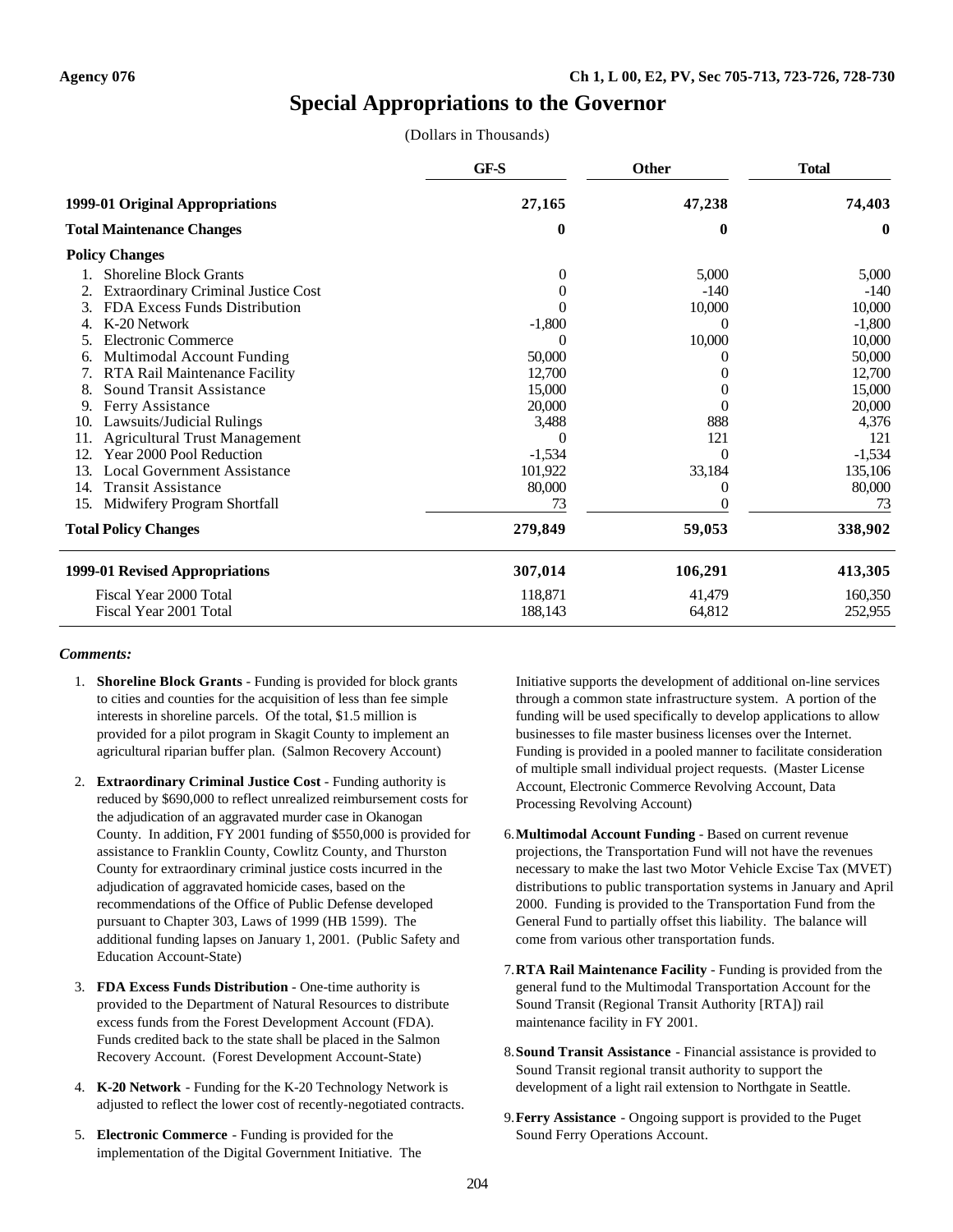## **Special Appropriations to the Governor**

- 10. **Lawsuits/Judicial Rulings** Funding is provided for the following one-time legal costs and settlements: \$24,000 is provided to the Citizens' Commission on Salaries for Elected Officials for legal costs related to a lawsuit; \$200,000 is provided to the Military Department for legal defense costs related to claims of property damage caused by the release of flood waters from dams during the 1996 storm events (funding for the payment of any judgments or settlements is deferred); and \$4,152,000 is provided to the Office of Financial Management for the settlement of a 1991 lawsuit. (General Fund-State, Salary and Insurance Increase Revolving Account, Disaster Response Account)
- 11. **Agricultural Trust Management** Chapter 279, Laws of 1999 (SSB 6090), created the Agricultural College Trust Management Account in the state treasury. Funds previously deposited to the Resource Management Cost Account from the proceeds of the sale of resources from agricultural college trust lands were moved into the new account. Additional funds credited to the sale of resources from agricultural college trust lands are made to the Agricultural College Trust Lands Management Account. (Resource Management Cost Account-State)
- 12. **Year 2000 Pool Reduction** The Year 2000 pool was created to target funds for agencies to mitigate problems and issues arising from the Year 2000 date change. Appropriation authority is reduced to reflect actual allocations made from the Year 2000 pool and projected unspent moneys.
- 13. **Local Government Assistance** Funding is provided to assist local jurisdictions in addressing the financial impacts of Initiative 695, which repealed the Motor Vehicle Excise Tax. Amounts of \$21.7 million for FY 2000 and \$44.6 million for FY 2001 are provided to cities. For counties, \$11.9 million and \$23.7 million are provided in FY 2000 and FY 2001, respectively. For county health departments and public health districts, \$11.1 million for FY 2000 and \$22.1 million for FY 2001 of the Health Services Account are provided for public health purposes. (General Fund-State, Health Services Account)
- 14. **Transit Assistance** A one-time amount of \$80 million is distributed to public transportation systems to assist in the continuation of services.
- 15. **Midwifery Program Shortfall** A General Fund-State appropriation is provided for deposit to the Health Professions Account to cover a revenue shortfall in the midwifery certification program in the Department of Health.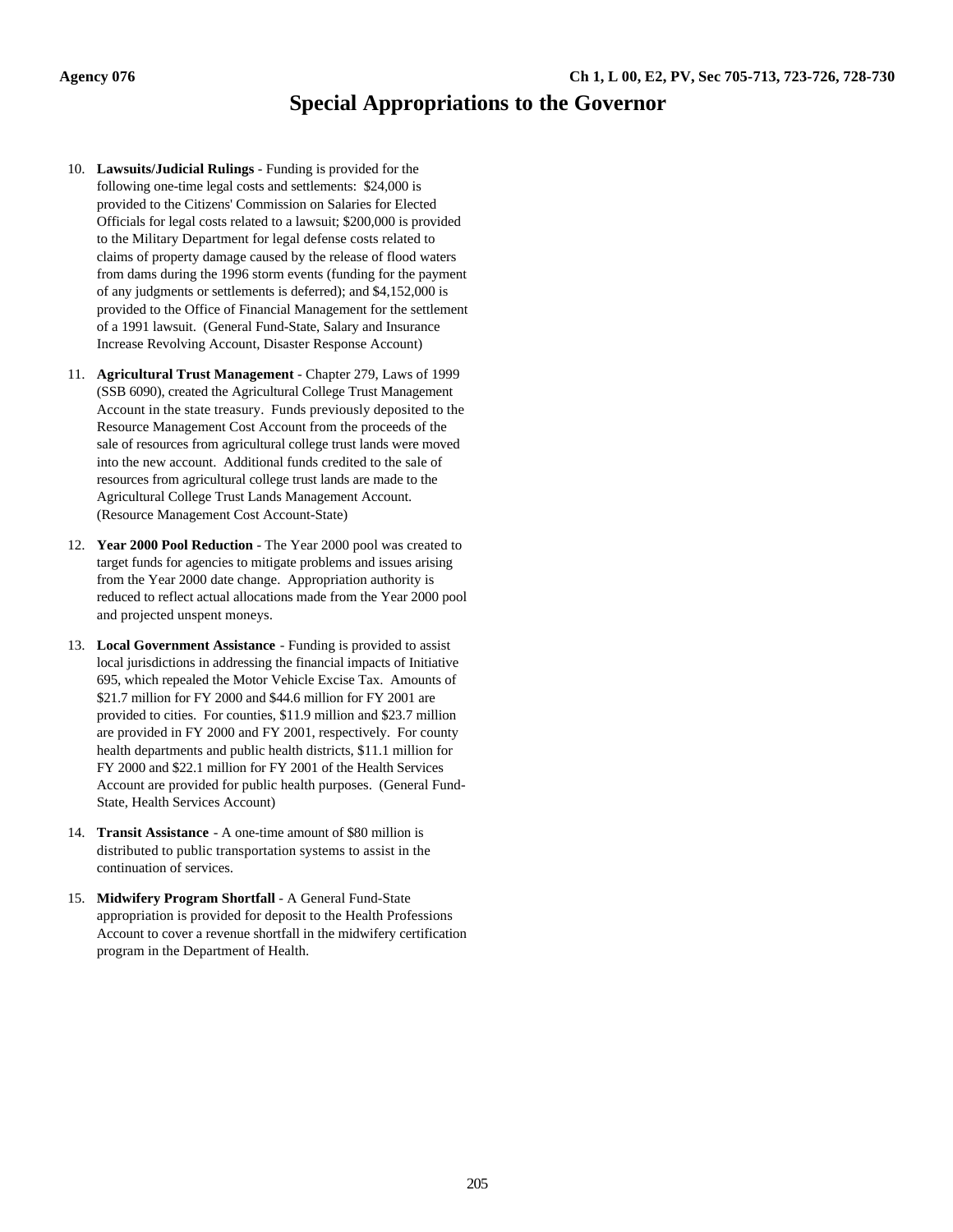### **Sundry Claims**

(Dollars in Thousands)

|                                  | GF-S     | <b>Other</b> | <b>Total</b> |
|----------------------------------|----------|--------------|--------------|
| <b>Total Maintenance Changes</b> | $\bf{0}$ |              | $\mathbf{0}$ |
| <b>Policy Changes</b>            |          |              |              |
| 1. Self-Defense Claims           | 215      |              | 215          |
| <b>Total Policy Changes</b>      | 215      | 0            | 215          |
| 1999-01 Revised Appropriations   | 215      |              | 215          |
| Fiscal Year 2000 Total           | 215      |              | 215          |
| Fiscal Year 2001 Total           | 0        | 0            | $\theta$     |

#### *Comments:*

1. **Self-Defense Claims** - On the recommendation of the Division of Risk Management, payment is made under RCW 9A.16.110 for claims for reimbursement of legal costs and other expenses of criminal defendants acquitted on the basis of self-defense. The appropriation reflects the February 11, March 9, and April 25, 2000, updated transmittals from the Division of Risk Management.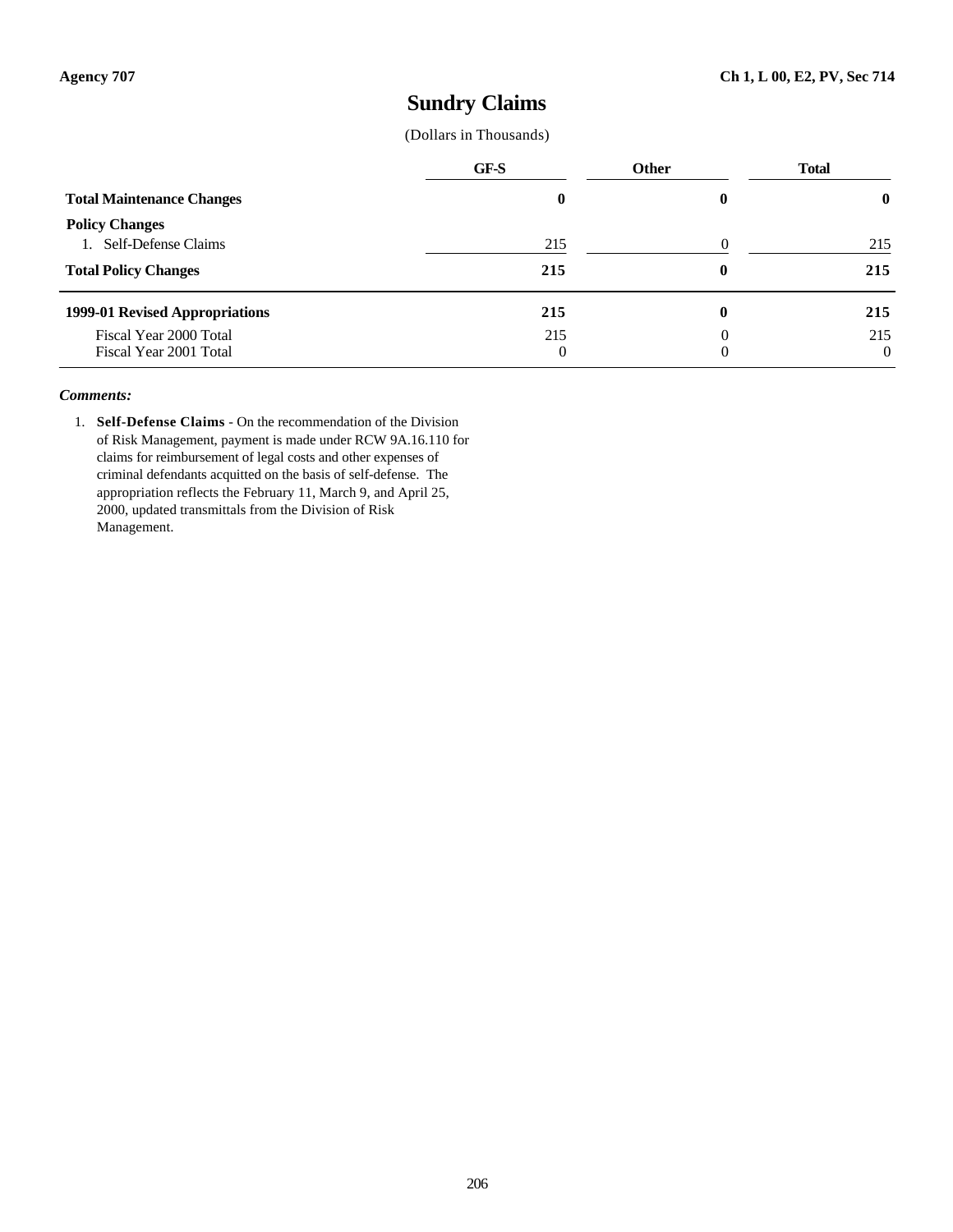### **Other Appropriations**

(Dollars in Thousands)

|                                                          | GF-S                 | <b>Other</b>         | <b>Total</b>          |
|----------------------------------------------------------|----------------------|----------------------|-----------------------|
| <b>Total Maintenance Changes</b>                         | $\bf{0}$             | 0                    | $\mathbf 0$           |
| <b>Policy Changes</b><br><b>Efficiency Savings</b><br>1. | $-3,647$             | $-9,761$             | $-13,408$             |
| <b>Total Policy Changes</b>                              | $-3,647$             | $-9,761$             | $-13,408$             |
| 1999-01 Revised Appropriations                           | $-3,647$             | $-9,761$             | $-13,408$             |
| Fiscal Year 2000 Total<br>Fiscal Year 2001 Total         | $-1,094$<br>$-2,553$ | $-1,952$<br>$-7,809$ | $-3,046$<br>$-10,362$ |

#### *Comments:*

1. **Efficiency Savings** - The Office of Financial Management is directed to reduce state agency appropriations according to the LEAP Committee document entitled "1999-2001 Efficiency Reductions." Excluded from the reductions are the Parks and Recreation Commission and the Department of Corrections. (General Fund-State, Efficiency Savings Account)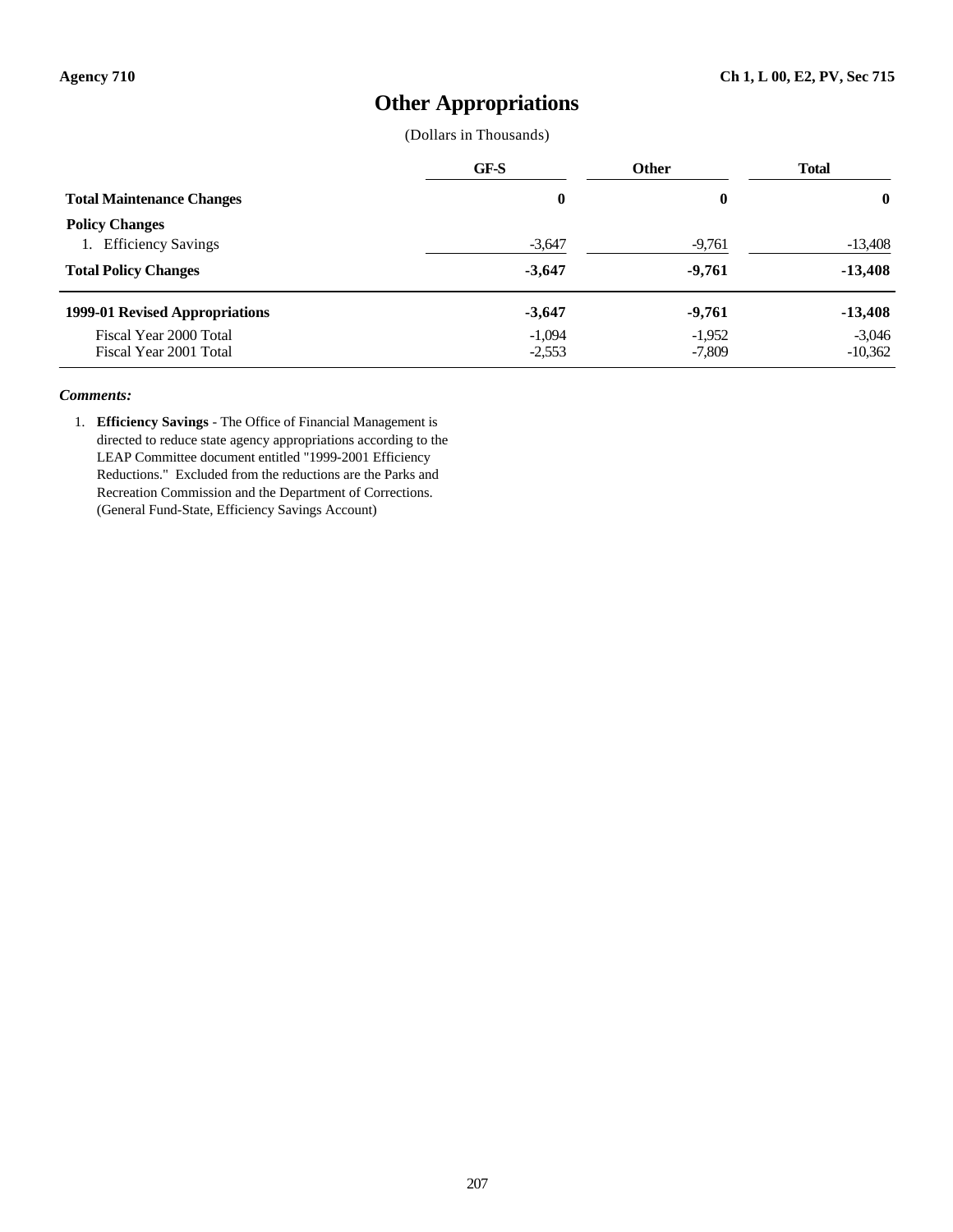### **State Employee Compensation Adjustments**

(Dollars in Thousands)

|                                            | GF-S      | <b>Other</b> | <b>Total</b> |
|--------------------------------------------|-----------|--------------|--------------|
| 1999-01 Original Appropriations            | 160,547   | 189,910      | 350,457      |
| <b>Total Maintenance Changes</b>           | 71        | 255          | 326          |
| <b>Policy Changes</b>                      |           |              |              |
| 1998 Pension Valuation Savings             | $-13,033$ | $-13,564$    | $-26,597$    |
| Plan 2 Pension System Enhancements         | 9,302     | 11,582       | 20,884       |
| PERS 3 Implementation Costs<br>3.          | 598       | 622          | 1,220        |
| <b>Enhanced Prescription Benefit</b><br>4. | 6         |              | 13           |
| <b>Additional Step for RNs</b>             | 800       | 400          | 1,200        |
| HB Trend & UMP Claims<br>6.                | 2,661     | 2,857        | 5,518        |
| <b>Insurance Market Reform</b>             | 72        | 78           | 150          |
| <b>Total Policy Changes</b>                | 406       | 1,982        | 2,388        |
| 1999-01 Revised Appropriations             | 161,024   | 192,147      | 353,171      |
| Fiscal Year 2000 Total                     | 52,589    | 64,937       | 117,526      |
| Fiscal Year 2001 Total                     | 108,435   | 127,210      | 235,645      |

- 1. **1998 Pension Valuation Savings** In August 1999, the Office of the State Actuary released the results of the 1998 actuarial valuation studies for the state pension systems. The valuation studies found that the employer contribution rates necessary to fund current pension benefits were less than the current rates, due primarily to higher-than-expected returns on investments in the pension funds. Starting May 1, 2000, the current Public Employees' Retirement System (PERS) employer rate will be reduced from 4.41 percent of salary to 3.58 percent and the Teachers' Retirement System (TRS) employer rate will be reduced from 8.49 percent to 6.03 percent. (General Fund-State, General Fund-Federal, General Fund-Private/Local, Other Funds)
- 2. **Plan 2 Pension System Enhancements** Funding is provided for the increased pension systems costs resulting from the changes to Plan 2 and Plan 3 early retirement reduction factors as provided in Chapter 247, Laws of 2000 (ESSB 6530). Members who have attained the age of 55 and have completed 30 service credit years can elect an early retirement with a benefit that is reduced a flat 3 percent per year for each year the individual is under age 65. (General Fund-State, General Fund-Federal, General Fund-Private/Local, Other Funds)
- 3. **PERS 3 Implementation Costs** The creation of an optional PERS Plan 3 in Chapter 247, Laws of 2000 (ESSB 6530), will require more than \$10 million in implementation costs by the Department of Retirement Systems (DRS) during the 2001-03 biennium. These are funded from the DRS administrative expense fund, which is charged against all salaries reported for members of the various state retirement systems. The DRS expense fund rate will be increased by 0.04 percent of pay in May 2000 to provide funding for PERS Plan 3 implementation costs. (General Fund-State, General Fund-Federal, General Fund-Private/Local, Other Funds)
- 4.**Enhanced Prescription Benefit** Funding is provided to increase the FY 2001 employer funding rate for health benefits by \$0.02 for expanded coverage of prescription contraceptives in health plans offered by the Public Employees' Benefits Board (PEBB) beginning January 1, 2001. (General Fund-State, General Fund-Federal, Salary and Insurance Increase Revolving Account)
- 5.**Additional Step for RNs** Funding is provided for an additional step or steps for specific registered nurse (RN) job classes used in state mental hospitals, developmental disabilities facilities, correctional facilities, and other similar state institutional settings. Funding is contingent upon Washington Personnel Resources Board review and approval that the additional step or steps will improve recruitment and retention of nurses at Western State Hospital and McNeil Island Correctional Facility. The annual General Fund-State cost of the added step or steps cannot exceed \$800,000. (General Fund-State, General Fund-Federal)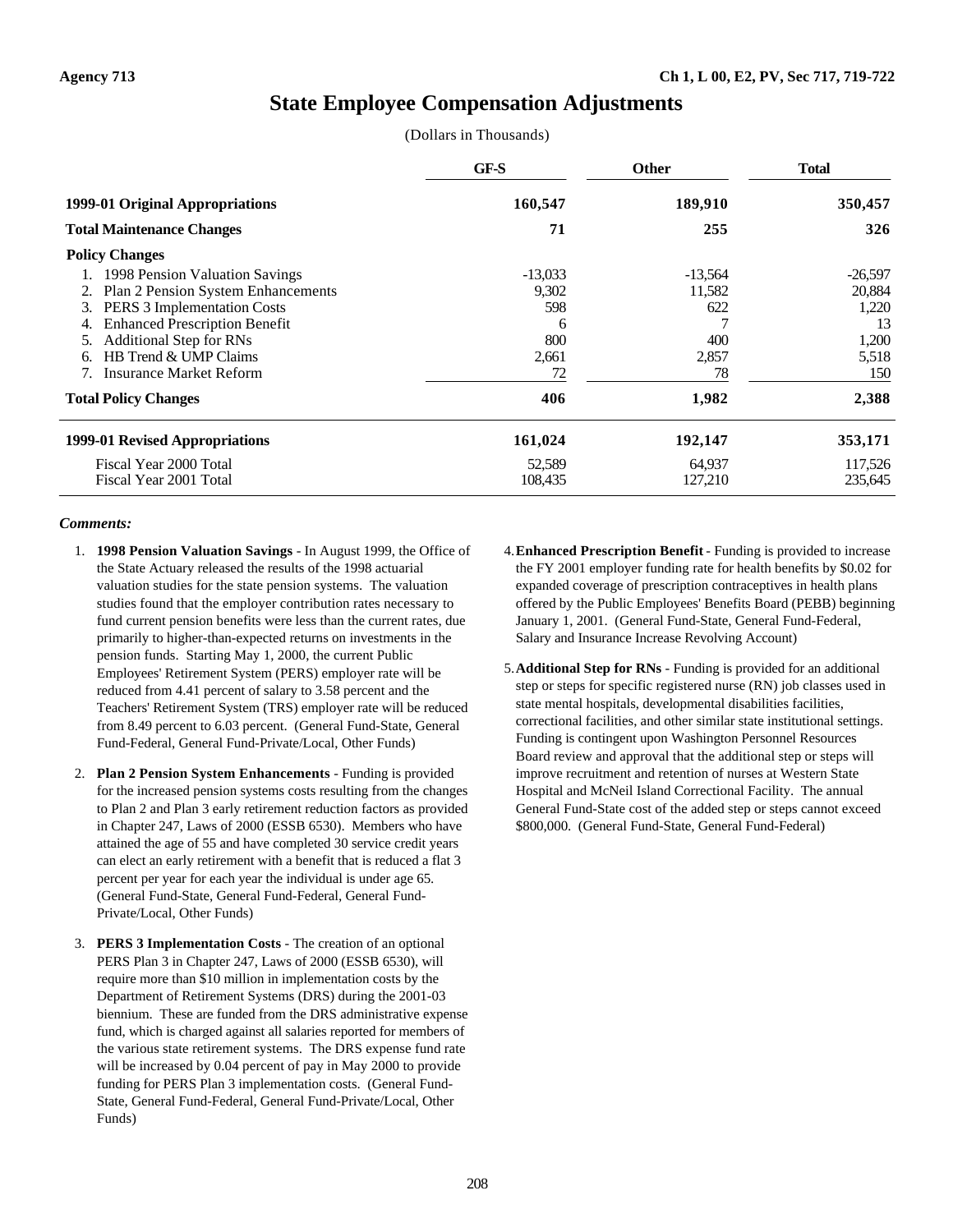### **State Employee Compensation Adjustments**

- 6. **HB Trend & UMP Claims** Funding is provided to increase the employer funding rate for employee health benefits by \$8.45 per employee per month beginning July 1, 2000. Of the rate increase, \$4.81 is to accelerate the repayment of reserves used to pay claims in the settlement in Retired State Employees v. State of Washington; the rate increase will result in the reserves being paid back by June 30, 2001. Of the rate increase, \$1.82 is for an expected increase in managed care plan premium trends for calendar year (CY) 2001. And finally, \$1.82 of the rate increase is to partially address increased claims costs in the state's selfinsured Uniform Medical Plan (UMP). Prior to receiving this additional funding, the Health Care Authority (HCA) was projecting a \$16 million fund deficit by the end of the 1999-2001 biennium, with a zero balance in the UMP premium stabilization reserve. The additional funding will partially address the projected shortfall. HCA and PEBB will consider increases in copays and employee premiums to address the remaining shortfall. If the premium trends for CY 2001 are 12 percent, as currently projected by HCA, and if no other changes are made, the average monthly employee premium is projected to be \$26.50 or more beginning January 1, 2001. (General Fund-State, General Fund-Federal, General Fund-Local, Salary and Insurance Increase Revolving Account)
- 7. **Insurance Market Reform** Chapter 79, Laws of 2000 (E2SSB 6067), will result in higher assessments on health carriers to subsidize care provided through the Washington State Health Insurance Pool (WSHIP). Funding is provided for the increased assessments on employee health plans provided through PEBB. Funding is also provided for the state's self-insured UMP to pay the assessments; prior to the enactment of Chapter 79, Laws of 2000, UMP did not pay an assessment for the WSHIP. The employer funding rate for health benefits is increased by \$0.23 per employee per month beginning July 1, 2000, to pay for increased assessments beginning January 1, 2001. (General Fund-State, General Fund-Federal, General Fund-Local, Salary and Insurance Increase Revolving Account)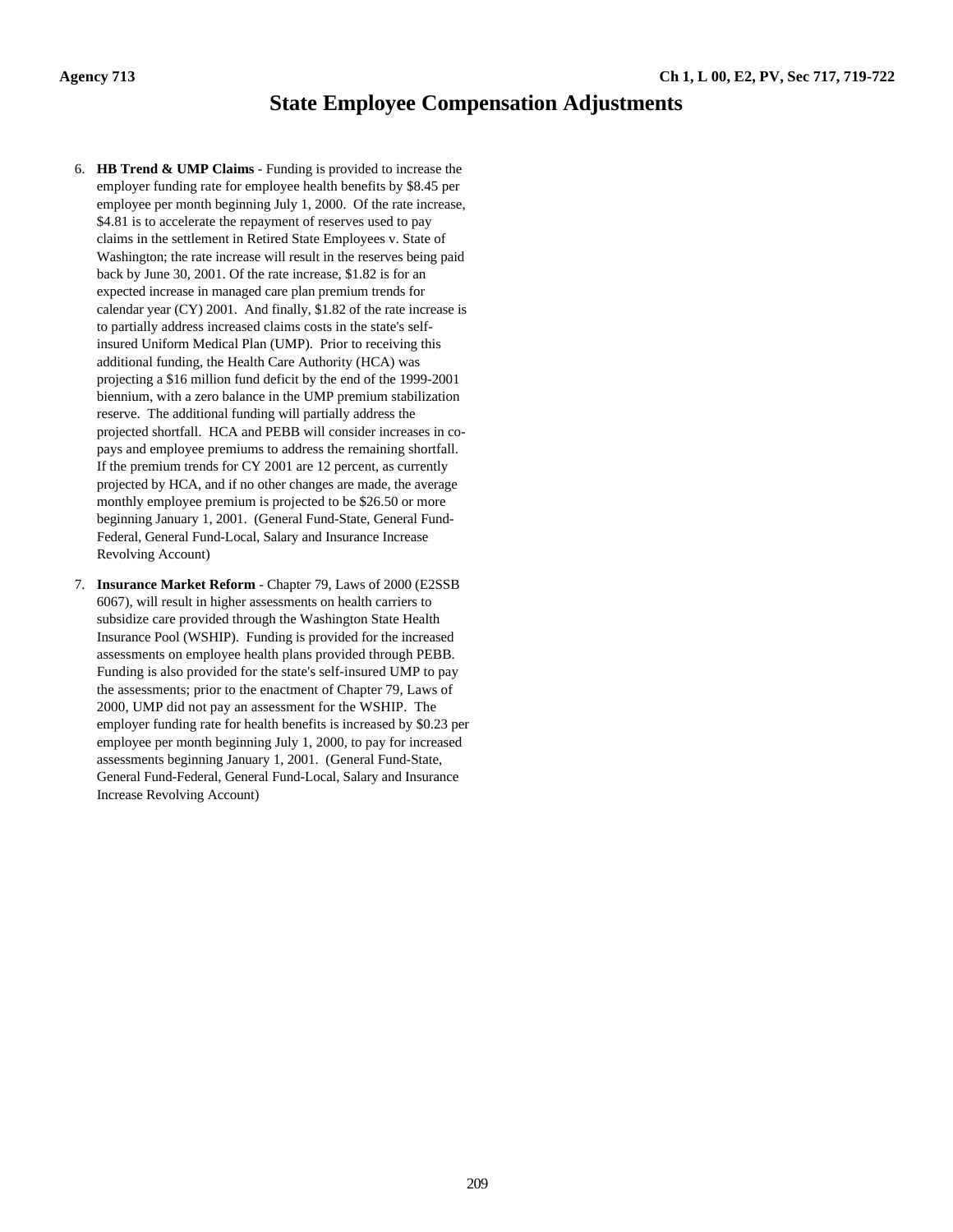### **Contributions to Retirement Systems**

(Dollars in Thousands)

|                                                                                                                                     | GF-S                       | <b>Other</b>     | <b>Total</b>               |
|-------------------------------------------------------------------------------------------------------------------------------------|----------------------------|------------------|----------------------------|
| 1999-01 Original Appropriations                                                                                                     | 49,870                     | $\bf{0}$         | 49,870                     |
| <b>Total Maintenance Changes</b>                                                                                                    | $\bf{0}$                   | $\boldsymbol{0}$ | $\bf{0}$                   |
| <b>Policy Changes</b><br>1998 Valuation Pension Savings<br><b>LEOFF 2 Benefit Improvements</b><br>2.<br><b>Total Policy Changes</b> | $-1,722$<br>3,564<br>1,842 | $\theta$<br>0    | $-1,722$<br>3,564<br>1,842 |
| 1999-01 Revised Appropriations                                                                                                      | 51,712                     | $\bf{0}$         | 51,712                     |
| Fiscal Year 2000 Total<br>Fiscal Year 2001 Total                                                                                    | 23,832<br>27,880           | 0<br>0           | 23,832<br>27,880           |

- 1. **1998 Valuation Pension Savings** In August 1999, the Office of the State Actuary released the results of the 1998 actuarial valuation studies for the state pension systems. The valuation studies found that the employer contribution rates necessary to fund current pension benefits were less than the current rates, due primarily to higher-than-expected returns on the investments in the pension funds. Funding is adjusted to reflect the decrease in the state contribution rate for the Law Enforcement Officers' and Fire Fighters' (LEOFF) retirement system. Starting May 1, 2000, the LEOFF state rate will be reduced from the current 2.35 percent of salary to 2.16 percent.
- 2. **LEOFF 2 Benefit Improvements** Funding is provided to increase the state contribution for the LEOFF retirement system Plan 2 for the increased pension system costs resulting from Chapter 247, Laws of 2000 (ESSB 6530). The LEOFF 2 retirement age is reduced from 55 to 53 and the early retirement reduction factor for those with 20 years of service who are at least age 50 is reduced to 3 percent for each year the member is less than 53 years old. Beginning September 1, 2000, the state contribution for LEOFF 2 will be 2.71 percent.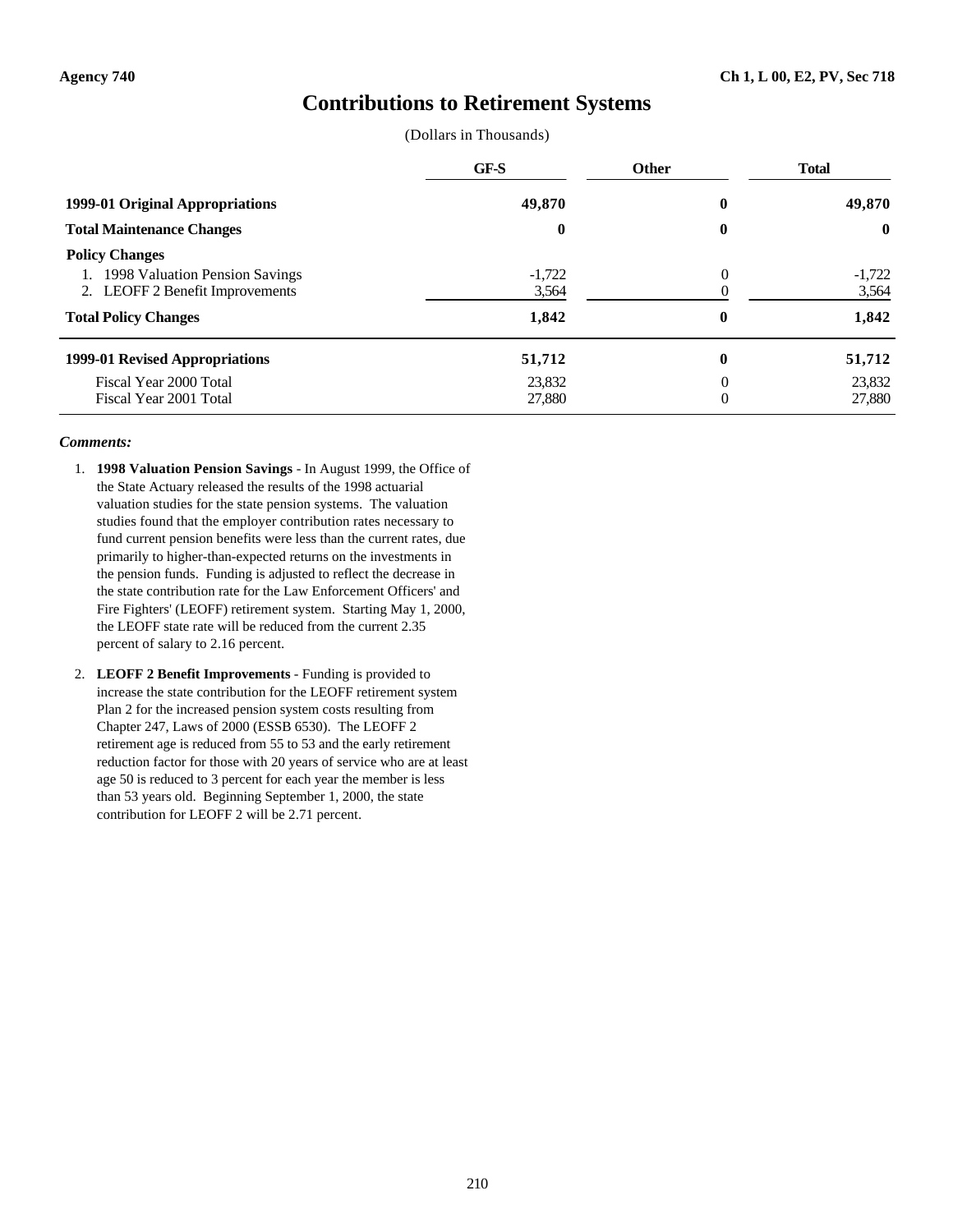# **2000 Supplemental Transportation Budget** *Operating and Capital*

### **TABLE OF CONTENTS**

| <b>Subject</b>                | Page |
|-------------------------------|------|
|                               |      |
|                               |      |
|                               |      |
|                               |      |
|                               |      |
|                               |      |
|                               |      |
|                               |      |
|                               |      |
|                               |      |
|                               |      |
| 1999-01 Capital Project Lists |      |
|                               |      |
|                               |      |
|                               |      |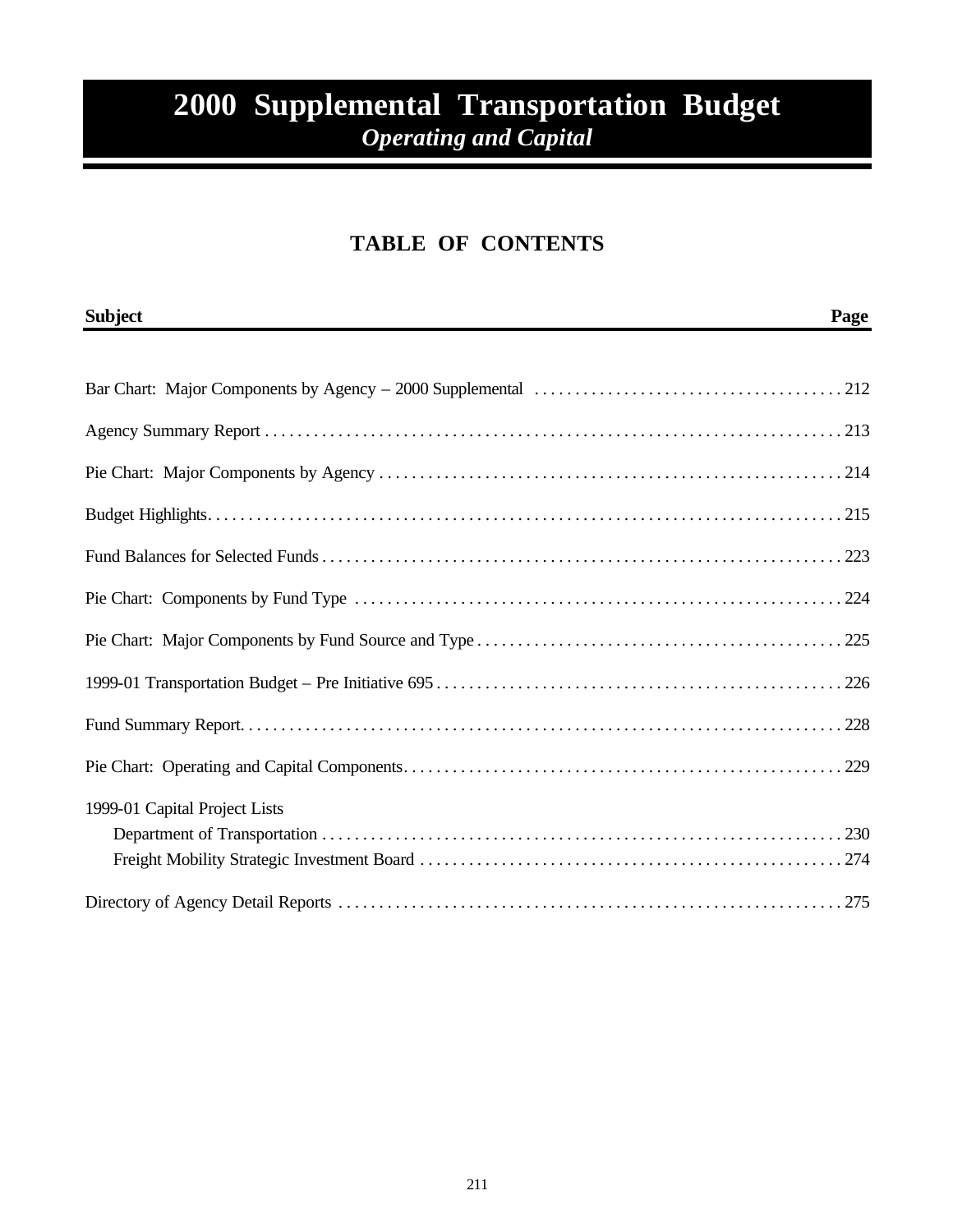### **Total Appropriated Funds 2000 Transportation Supplemental Budget**

(Dollars in Thousands)



# **MAJOR COMPONENTS BY AGENCY**

| <b>Major Transportation Agencies</b>    | $2000$ Supp | $%$ Chg<br><b>From Orig</b> |
|-----------------------------------------|-------------|-----------------------------|
| Department of Transportation            | $-775,001$  | $-23.6%$                    |
| <b>Washington State Patrol</b>          | $-1.618$    | $-0.7\%$                    |
| Department of Licensing                 | $-1.492$    | $-0.9\%$                    |
| <b>County Road Administration Board</b> | $-19,897$   | $-17.9\%$                   |
| <b>Transportation Improvement Board</b> | 32.338      | 13.6%                       |
| <b>Other Transportation</b>             | -961        | $-3.5\%$                    |
| <b>Total Appropriation</b>              | -766,631    | $-18.9%$                    |
| Bond Retirement & Interest              | $-26,663$   | $-9.5\%$                    |
| <b>Total Budget</b>                     | -793.294    | $-18.3\%$                   |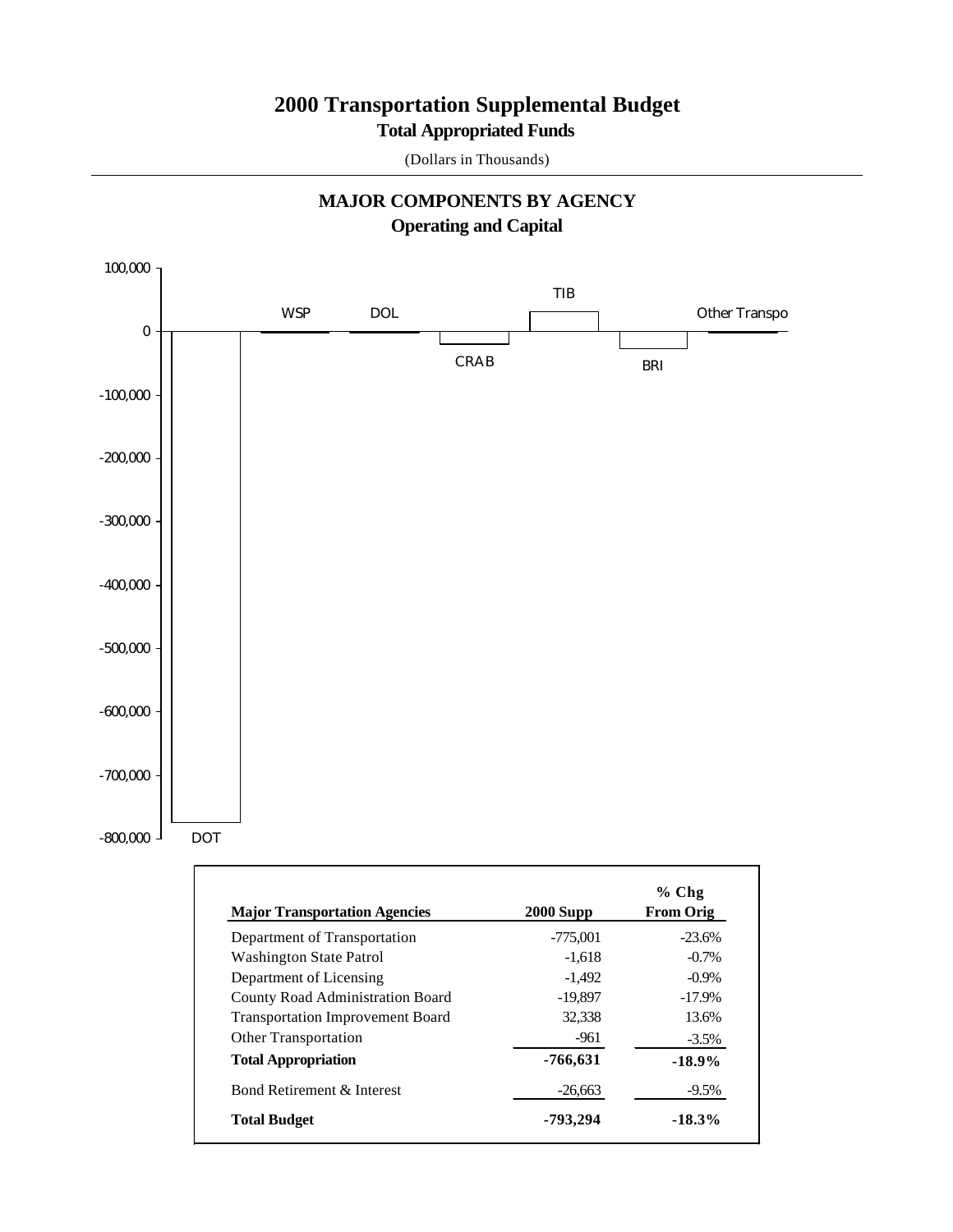### **1999-01 Washington State Transportation Budget**

#### **TOTAL OPERATING AND CAPITAL BUDGET**

**Total Appropriated Funds**

(Dollars in Thousands)

|                                                           | <b>Original 1999-01</b><br><b>Appropriations</b> | 2000 Supplemental<br><b>Budget</b> | <b>Revised 1999-01</b><br><b>Appropriations</b> |
|-----------------------------------------------------------|--------------------------------------------------|------------------------------------|-------------------------------------------------|
| <b>Department of Transportation</b>                       | 3,282,519                                        | $-775,001$                         | 2,507,518                                       |
| Program D - Highway Management & Facilities               | 71,055                                           | $-10,188$                          | 60,867                                          |
| Program F - Aviation                                      | 4,416                                            | 790                                | 5,206                                           |
| Program I1 - Improvements - Mobility                      | 767,567                                          | $-289,650$                         | 477,917                                         |
| Program I2 - Improvements - Safety                        | 169,686                                          | $-30,291$                          | 139,395                                         |
| Program I3 - Improvements - Economic Initiatives          | 257,208                                          | $-129,677$                         | 127,531                                         |
| Program I4 - Improvements - Environmental Retrofit        | 35,416                                           | $-8,747$                           | 26,669                                          |
| Program I7 - SR 16 Tacoma Narrows Bridge Project          | 0                                                | 50,000                             | 50,000                                          |
| Program K - Economic Partnerships                         | 11,374                                           | $-5,527$                           | 5,847                                           |
| Program M - Highway Maintenance and Operations            | 255,730                                          | $-11,900$                          | 243,830                                         |
| Program P1 - Preservation - Roadway                       | 323,102                                          | $-47,002$                          | 276,100                                         |
| Program P2 - Preservation - Structures                    | 163,382                                          | $-16,297$                          | 147,085                                         |
| Program P3 - Preservation - Other Facilities              | 120,032                                          | $-11,323$                          | 108,709                                         |
| Program Q - Traffic Operations                            | 39,090                                           | $-3,292$                           | 35,798                                          |
| Program S - Transportation Management and Support         | 110,804                                          | $-15,758$                          | 95,046                                          |
| Program T - Transpo Planning, Data & Research             | 30,480                                           | $-1,650$                           |                                                 |
|                                                           | 27,881                                           | $-772$                             | 28,830                                          |
| Program U - Charges from Other Agencies                   |                                                  |                                    | 27,109                                          |
| Program V - Public Transportation                         | 25,391                                           | $-5,942$                           | 19,449                                          |
| Program W - Washington State Ferries - Capital            | 285,220                                          | $-123,004$                         | 162,216                                         |
| Program X - Washington State Ferries - Operating          | 303,014                                          | $-12,005$                          | 291,009                                         |
| Program Y - Rail                                          | 126,094                                          | $-56,250$                          | 69,844                                          |
| Program Z - Trans Aid Operating/Capital                   | 155,577                                          | $-46,516$                          | 109,061                                         |
| <b>Washington State Patrol</b>                            | 231,050                                          | $-1,618$                           | 229,432                                         |
| <b>Field Operations Bureau</b>                            | 160,860                                          | $-224$                             | 160,636                                         |
| <b>Support Services Bureau</b>                            | 67,862                                           | $-1,394$                           | 66,468                                          |
| Capital                                                   | 2,328                                            | $\boldsymbol{0}$                   | 2,328                                           |
| <b>Department of Licensing</b>                            | 159,456                                          | $-1,492$                           | 157,964                                         |
| Management and Support Services                           | 11,317                                           | 63                                 | 11,380                                          |
| <b>Information Systems</b>                                | 9,524                                            | $-292$                             | 9,232                                           |
| Vehicle Services                                          | 59,190                                           | $-2,019$                           | 57,171                                          |
| <b>Driver Services</b>                                    | 79,425                                           | 756                                | 80,181                                          |
| Senate                                                    | 2,586                                            | $-150$                             | 2,436                                           |
| Legislative Transportation Committee                      | 4,283                                            | $-650$                             | 3,633                                           |
| Legislative Evaluation & Accountability Program Committee | 900                                              | $-13$                              | 887                                             |
| Board of Pilotage Commissioners                           | 290                                              | $-37$                              | 253                                             |
| Utilities and Transportation Commission                   | 111                                              | 111                                | 222                                             |
| <b>Washington Traffic Safety Commission</b>               | 11,494                                           | $\boldsymbol{0}$                   | 11,494                                          |
| County Road Administration Board                          | 111,044                                          | $-19,897$                          | 91,147                                          |
| <b>Transportation Improvement Board</b>                   | 237,418                                          | 32,338                             | 269,756                                         |
| Marine Employees' Commission                              | 356                                              | $-34$                              | 322                                             |
| <b>Transportation Commission</b>                          | 807                                              | $-40$                              | 767                                             |
| Freight Mobility Strategic Investment Board               | 600                                              | $-60$                              | 540                                             |
| <b>State Parks and Recreation Commission</b>              | 3,621                                            | $-72$                              | 3,549                                           |
| Department of Agriculture                                 | 327                                              | $-16$                              | 311                                             |
| Blue Ribbon Commission on Transportation                  | 1,800                                            | $\boldsymbol{0}$                   | 1,800                                           |
| <b>Total Appropriation</b>                                | 4,048,662                                        | $-766,631$                         | 3,282,031                                       |
| Bond Retirement & Interest                                | 281,439                                          | $-26,663$                          | 254,776                                         |
| <b>Total Budget</b>                                       | 4,330,101                                        | -793,294                           | 3,536,807                                       |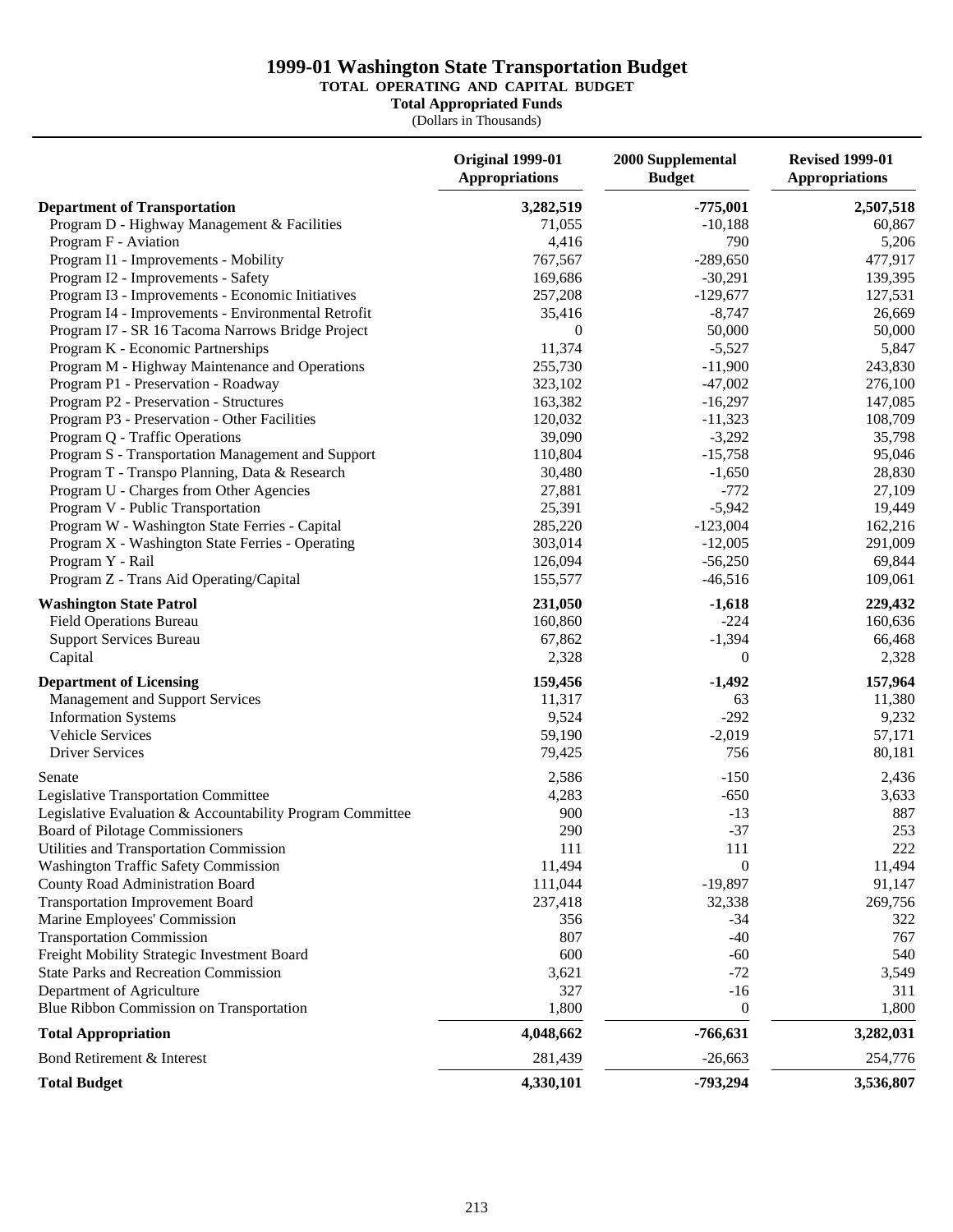### **1999-01 Washington State Transportation Budget Chapter 3, Laws of 2000, 2nd sp.s., Partial Veto (E2SSB 6499) Total Appropriated Funds**

(Dollars in Thousands)

### **MAJOR COMPONENTS BY AGENCY 1999-01 Revised Budget Operating and Capital**



| <b>Major Transportation Agencies</b>    | 1999-01<br>Original | 2000<br><b>Supp</b> | 1999-01<br><b>Revised</b> |
|-----------------------------------------|---------------------|---------------------|---------------------------|
| Department of Transportation            | 3,282,519           | $-775,001$          | 2,507,518                 |
| <b>Washington State Patrol</b>          | 231,050             | $-1.618$            | 229,432                   |
| Department of Licensing                 | 159.456             | $-1,492$            | 157,964                   |
| <b>County Road Administration Board</b> | 111,044             | $-19,897$           | 91.147                    |
| <b>Transportation Improvement Board</b> | 237,418             | 32,338              | 269,756                   |
| <b>Other Transportation</b>             | 27,175              | $-961$              | 26,214                    |
| <b>Total Appropriation</b>              | 4,048,662           | $-766,631$          | 3,282,031                 |
| Bond Retirement & Interest              | 281.439             | $-26,663$           | 254,776                   |
| <b>Total</b>                            | 4,330,101           | -793.294            | 3,536,807                 |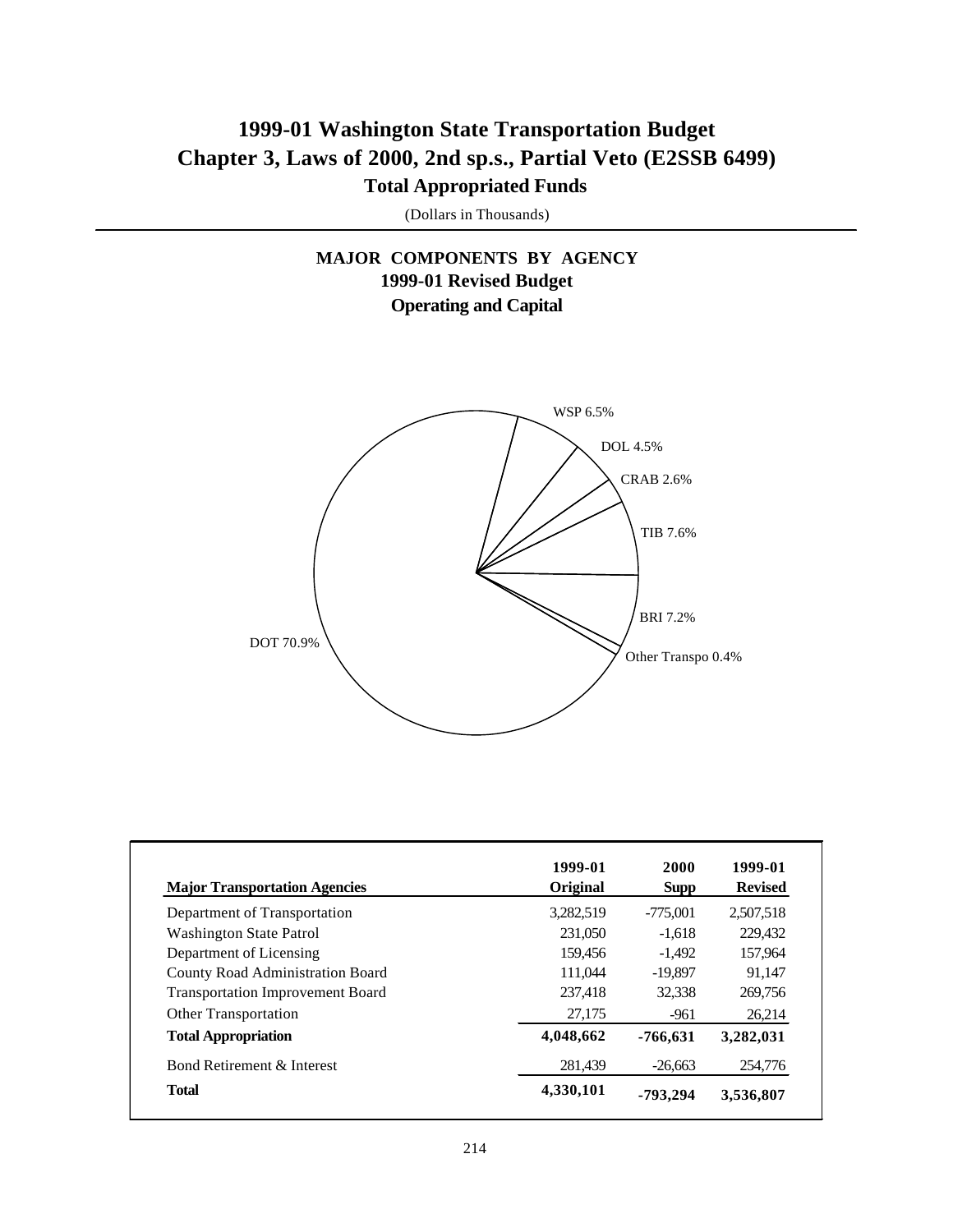| <b>Transportation Budget Comparisons</b>                   |       |
|------------------------------------------------------------|-------|
| (Dollars in Millions)                                      |       |
| 1997-99 Transportation Funding                             |       |
| 1997-99 Funding                                            | 2,896 |
| 1998 Supplemental Budget                                   | 181   |
| 1999 Supplemental Budget                                   | $-73$ |
| Total 1997-99 Funding                                      | 3,004 |
| 1999-01 Transportation Funding                             |       |
| 1999-01 Funding                                            | 4,049 |
| 2000 Supplemental Budget                                   | -767  |
| <b>Revised 1999-01 Funding</b>                             | 3,282 |
| Note: Bond Retirement & Interest amounts are not included. |       |

### **Budget Revenues**

The budget maximizes one-time and ongoing revenue sources from the general fund, rental car tax, and the increase in motor vehicle license fees to provide ongoing funding for the safe operation, maintenance, and preservation of our transportation systems.

### **One -Time General Fund Support**

- To address the transit liability, the general fund appropriates a one-time \$50 million to the Multimodal Transportation Account. An additional one-time \$107.7 million is provided in the omnibus budget and expended as follows:
	- $\geq$  \$80 million for transit districts in the 1999-01 biennium.
	- $\triangleright$  \$12.7 million for the King Street Rail Maintenance Facility.
	- $\geq$  \$15.0 million for Sound Transit.

### **Ongoing General Fund Support**

- Annual general fund transfer of \$35 million in interest from the Emergency Reserve Account will be deposited into the Multimodal Transportation Account to fund transportation activities. This revenue can leverage up to \$440 million in Bonds. It is the intent of the Legislature to revert this money back to the Emergency Reserve Account in the event a long-term revenue source for transportation is approved.
- Annual general fund transfer of \$20 million for ferry operations.

| <b>General Fund Support for Transportation Systems</b><br>(Dollars in Millions) |       |      |      |      |      |                        |
|---------------------------------------------------------------------------------|-------|------|------|------|------|------------------------|
|                                                                                 | 2001  | 2002 | 2003 | 2004 | 2005 | 5 Year<br><b>Total</b> |
| <b>Transportation Projects</b>                                                  | 35.0  | 35.0 | 35.0 | 35.0 | 35.0 | 175.0                  |
| Ferry Operating Transfer                                                        | 20.0  | 20.0 | 20.0 | 20.0 | 20.0 | 100.0                  |
| <b>Transit Liability</b>                                                        | 50.0  |      |      |      |      | 50.0                   |
| Rail Transfer                                                                   | 12.7  |      |      |      |      | 12.7                   |
| <b>Transit Distributions</b>                                                    | 80.0  |      |      |      |      | 80.0                   |
| Sound Transit                                                                   | 15.0  |      |      |      |      | 15.0                   |
| <b>Totals</b>                                                                   | 212.7 | 55.0 | 55.0 | 55.0 | 55.0 | 432.7                  |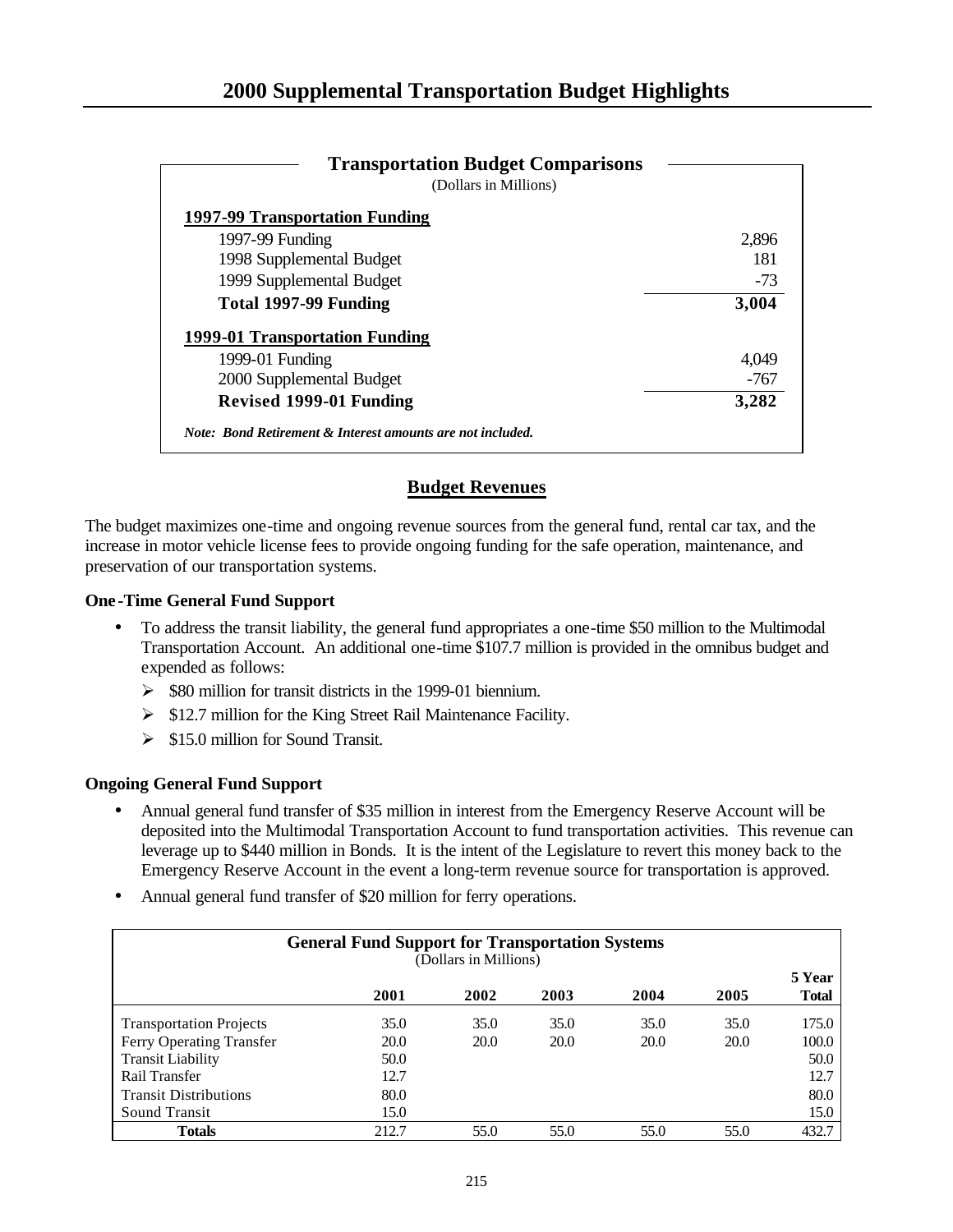### **Transportation Budget Revenues**

- \$33 million in sales tax on rental cars is assumed in the transportation budget.
- \$27 million in additional revenue from the Initiative 695 increase in license fees is redirected from the State Patrol Highway Account to state transportation programs.

### **Initiative 695 Necessitated Expenditure Reductions**

All agencies have shared in the necessary budget reductions. Reductions total to \$22 million in efficiencies realized in the 1999-01 transportation budget. The reductions allow the Legisla ture, working on a bipartisan basis, and the Blue Ribbon Commission on Transportation to offer longer-term solutions.

- Agency reductions in the 1999-01 biennium:
	- $\triangleright$  Administrative budgets are reduced on an ongoing basis.
	- $\triangleright$  Vacancy rates are reduced through the elimination of open positions.
	- ÿ Reinvestment of under-runs (current savings achieved in each transportation agency).
- Elimination of city, county, and County Road Administration Board Referendum 49 monies.



### **FTEs Reduced in the Transportation Budget**

### **Expenditure Highlights**

### **Local Government**

- \$114 million (\$50 million in general fund funding and \$64 million in transportation funding) is provided to fully fund the existing state transit liability.
- \$80 million is provided in 1999-01 transit districts to help reduce the impact of Initiative 695 on Motor Vehicle Excise Tax (MVET) dependent transit agencies.
- \$5 million is provided to restore the Small City Pavement Management Program.
- \$5 million is provided for school safety projects.
- \$5 million is provided for freight rail grants that maintain short line rail service throughout the state.
- \$60 million in Transportation Improvement Board Bonds is provided for local partnership and freight mobility projects. (\$30 million for local transportation projects and \$30 million for Freight Mobility Strategic Investment Board [FMSIB] projects.)
- \$25 million is provided for city and county corridor congestion relief programs.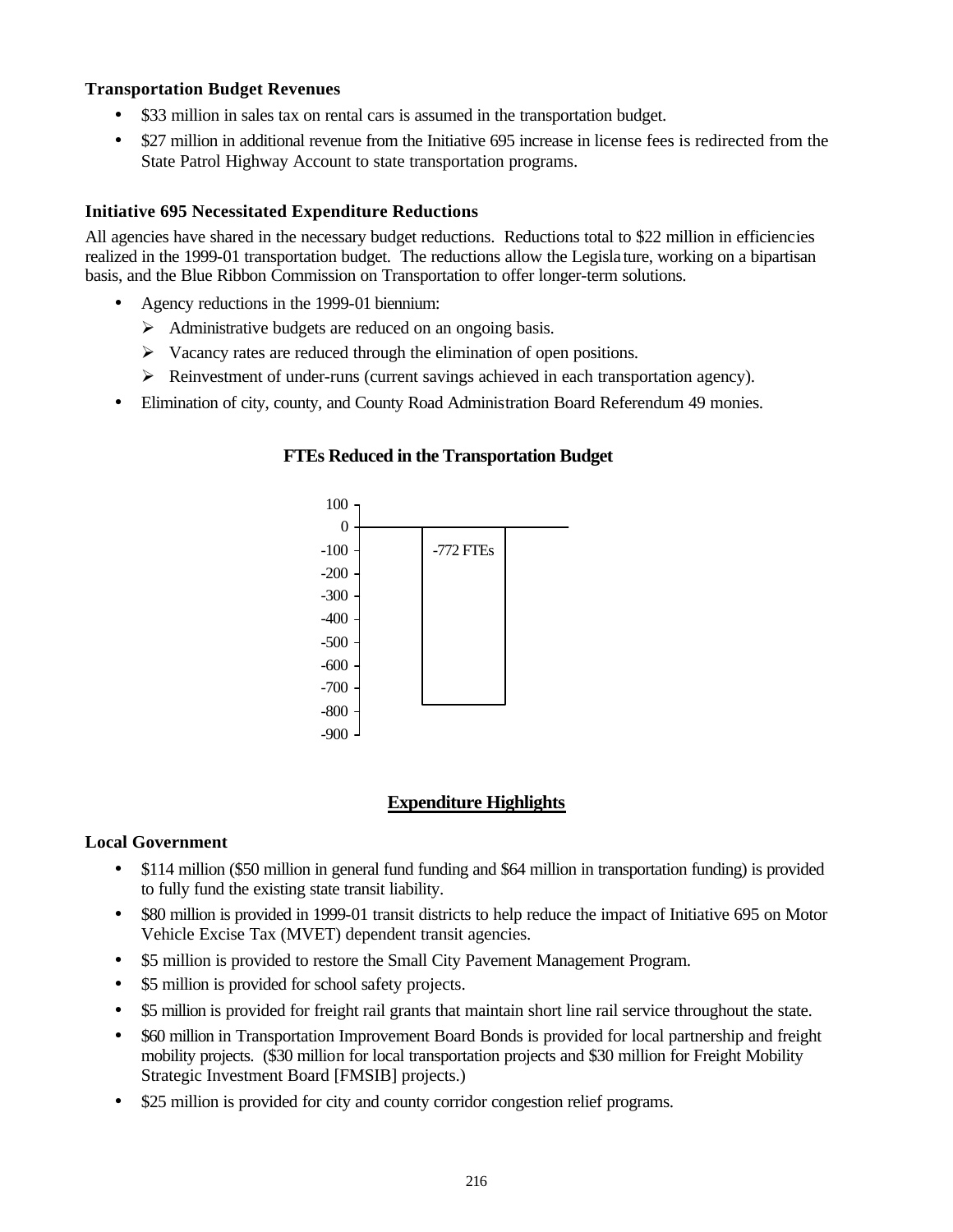- \$790 thousand is provided for airport preservation grants and matching federal grant funds for an economic study of aviation in Washington State.
- \$240 thousand is provided for a county freight and goods system project.
- \$111 thousand is provided for a competitive grade crossing protection grant program.

### **Protecting Our Investments**

- \$244 million is provided to fund highway maintenance at 1997-99 program levels. This funding keeps rest areas open and maintains highway lighting.
- \$532 million is provided to fund highway preservation activities at 95 percent of 1997-99 program levels.
- \$453 million is provided to maintain ferry service throughout Puget Sound.
- \$823 million is invested in highway improvement construction projects for the remainder of this biennium.
- \$12.7 million is provided in the omnibus budget to construct the King Street Maintenance Facility and to maintain continued partnerships with Amtrak and Sound Transit.
- \$500 thousand is provided for Senator George Sellar refrigerated train cars to ship Washington State produce on the Seattle to Chicago *Empire Builder* train.
- \$750 thousand is provided for the Agency Council on Coordinated Transportation.

### **Safety**

- 19 Washington State Commissioned Officers are cut from the Washington State Patrol's (WSP) License Fraud Unit. The officers will be retained as investigators working on auto theft, fuel tax evasion, and vehicle identification number referrals in existing funded, vacant positions.
- \$200 thousand is provided for a WSP vehicle video camera pilot project.
- \$2.2 million is provided for base station upgrades and portable radios for WSP troopers.
- \$31 million in highway safety funding is restored to complete projects that were previously eliminated due to Initiative 695.
- \$1.5 million is restored to keep open and maintain all highway safety rest areas.
- \$600 thousand is restored in order to implement the Safety Service Roving Patrol Pilot Project.
- \$550 thousand in airport grant funding is provided for local communities to alleviate a backlog in safety preservation projects.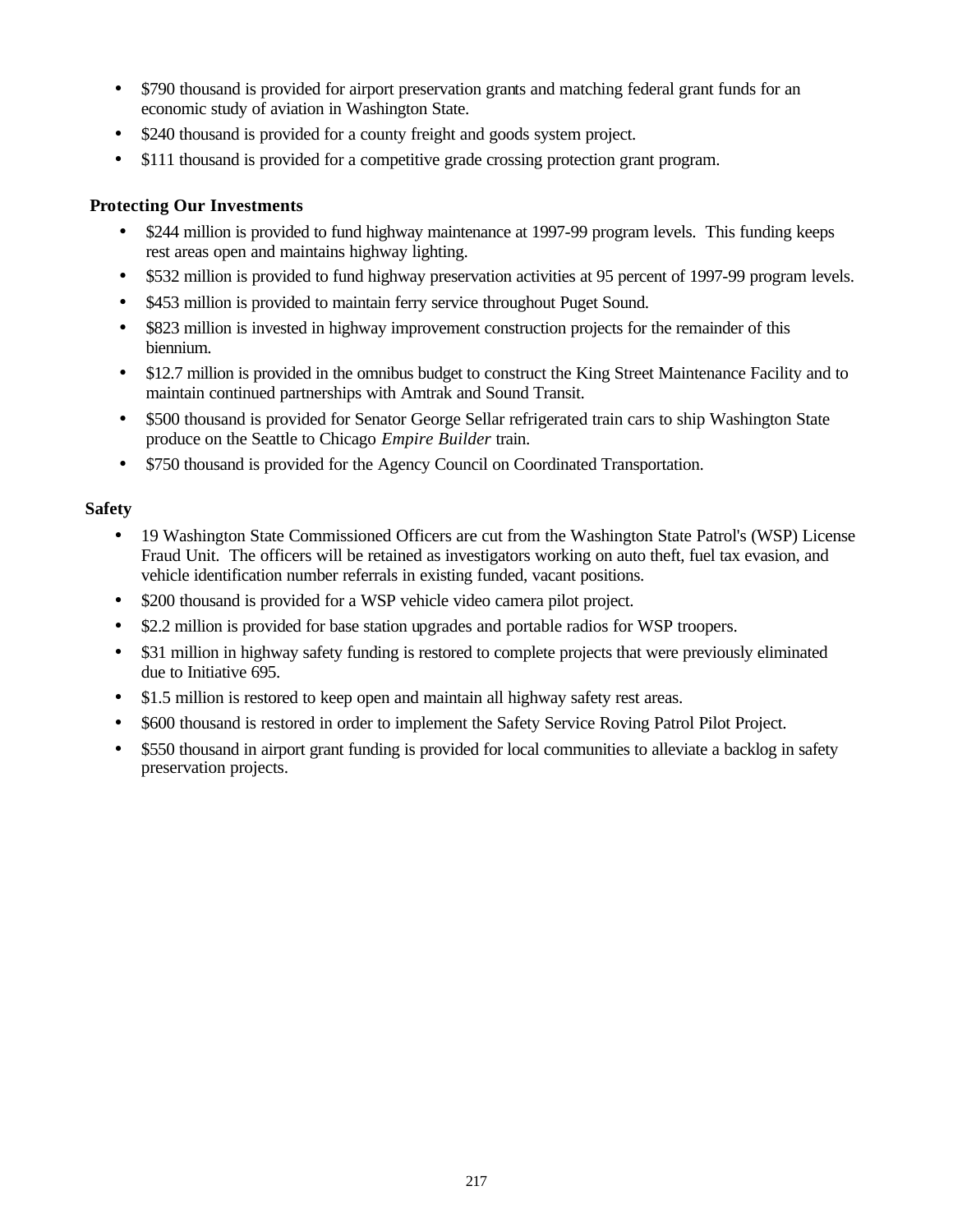### **Agency Summary**

### **Department of Transportation: \$2.51 Billion**

(Original 1999-01 Budget  $= $3.28$  billion; a reduction of \$775 million)

### **State Highways: \$1.6 Billion**

(Original 1999-01 Budget  $= $2.1$  billion; a reduction of \$500 million)

- \$823 million is provided for state highway improvements:
	- ÿ High Occupancy Vehicles (HOVs): \$118 million for design, right-of-way, and construction of HOV projects, including \$46 million in restored funding.
	- $\triangleright$  Congestion Relief: \$349 million is provided for highway capacity improvements, including major projects such as Sunset Interchange on I-90 and Sprague Avenue to Argonne Road on I-90 in Spokane.
	- $\triangleright$  Safety: \$139 million to improve the safety of state highways, including SR 9 to Paradise Road on SR 522 (Killer Highway); \$31 million in restored funding to continue such projects as SR 17 (Killer Corner), SR 12, and SR 395 that were originally cut due to Initiative 695.
	- $\triangleright$  Economic Development/Freight Mobility: \$128 million in state funding for economic initiatives, including \$27 million in restored funding to continue projects on SR 397, SR 20, SR 5, and SR 31.
	- ÿ Environmental: \$27 million for environmental projects, including \$16 million in partially restored funding for Endangered Species Act project certification, fish passage barrier removal, and stormwater run-off projects. \$1 million in additional funding is provided for the Advanced Environmental Mitigation Revolving Account.
	- $\triangleright$  Tacoma Narrows Bridge: \$50 million is provided for the Tacoma Narrows Bridge, including \$39 million in restored state funding.
- \$532 million is provided for highway preservation to repave roadways, repair and rebuild bridges, repair unstable slopes, etc.
- \$244 million is provided for the maintenance of state highways, including keeping open all safety rest areas, snow and ice removal, patching roadways, pavement striping, maintaining traffic signals, and retaining current levels of highway illumination, etc.

### **Washington State Ferries – Operating: \$291 million**

(Original 1999-01 Budget = \$303 million; a reduction of \$12 million)

- \$10.3 million is provided to partially restore weekend, night, and shoulder auto ferry service and weekday passenger-only ferry service through June 2001.
- No immediate fare increases are required.

### **Washington State Ferries – Capital: \$162 million**

(Original 1999-01 Budget = \$285 million; a reduction of \$123 million)

• The capital program is re-aligned to ensure it supports the Ferry Operating Budget.

### **Rail – Operating: \$33.0 million**

(Original 1999-01 Budget = \$33.1 million; a reduction of \$50 thousand)

• Existing rail passenger services are maintained including a second roundtrip between Seattle and the Canadian Border.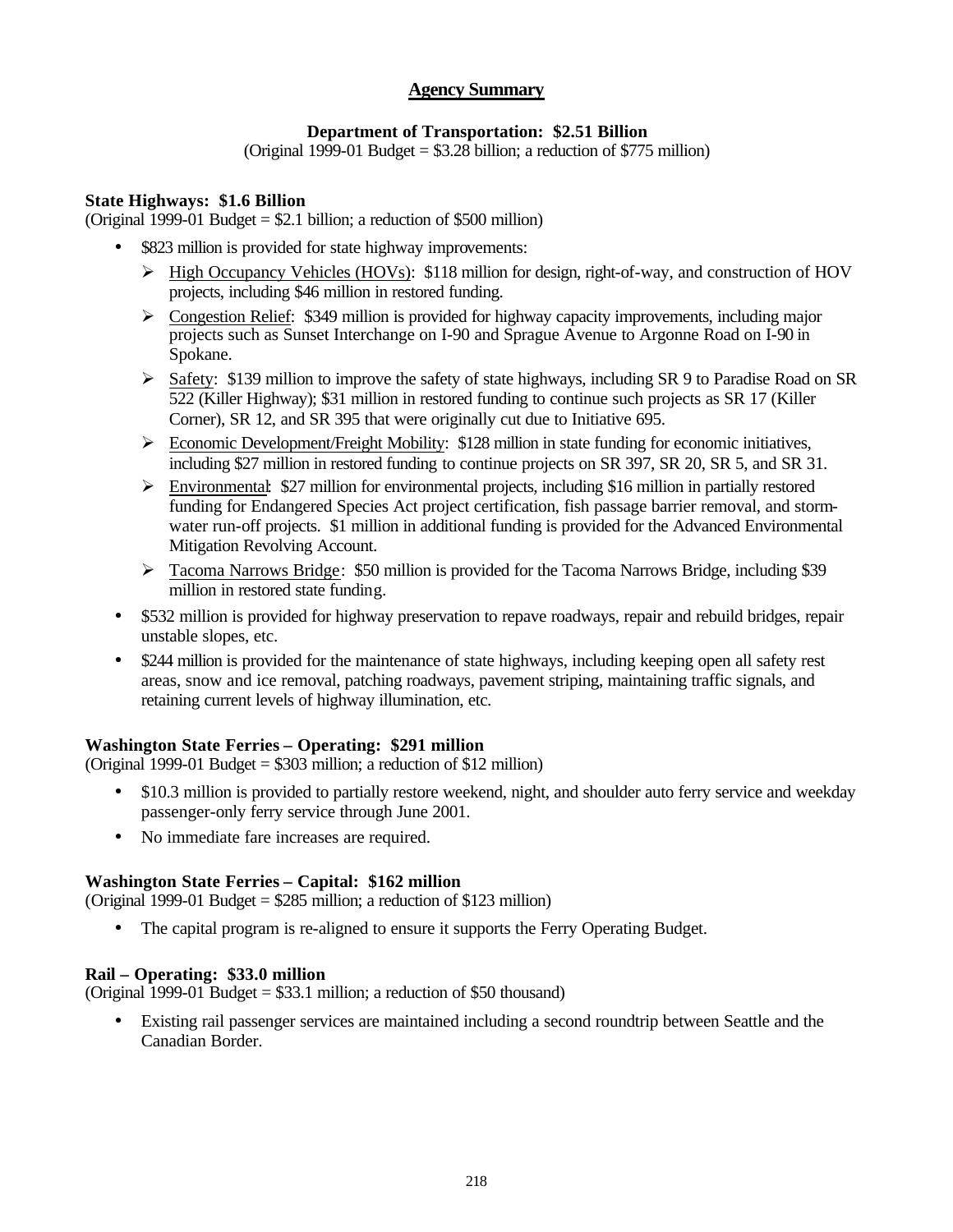### **Rail – Capital: \$36.8 million**

(Original 1999-01 Budget  $= $93.0$  million; a reduction of \$56.2 million)

- \$5 million is provided for light-density freight rail line loans and grants.
- \$500 thousand is provided for George Sellar refrigerated train cars to ship Washington State produce on the Seattle to Chicago *Empire Builder* train.
- \$12.7 million in one-time funding is restored for the King Street Maintenance Facility (provided in the omnibus budget).

### **Highway Management and Facilities/Plant Construction & Supervision: \$60.9 million**

(Original 1999-01 Budget  $= $71.1$  million; a reduction of \$10.2 million)

- \$2 million is provided for additional maintenance due to delayed completion of capital projects.
- \$10 million is made available by delaying the construction of planned capital facility projects.
- \$1.3 million in savings is realized through a variety of administrative cost reductions.

### **Aviation: \$5.2 million**

(Original 1999-01 Budget = \$4.4 million; an increase of \$790 thousand)

- \$550 thousand in increased grant funding is provided to help reduce backlogged airport safety preservation activities.
- \$240 thousand is provided for the state match of a federal grant for an economic study of aviation in Washington.

### **Traffic Operations: \$35.8 million**

(Original 1999-01 Budget = \$39.1 million; a decrease of \$3.3 million)

- \$3.9 million is made available by the elimination of one-time funding for low-cost traffic operation enhancements.
- \$600 thousand is restored in order to implement the Safety Service Patrol Pilot Project.

#### **Transportation Management: \$95.0 million**

(Original 1999-01 Budget  $= $110.8$  million; a decrease of \$15.8 million)

- \$14.7 million reduction in computer equipment and systems development.
- \$1.8 million reduction in management, administration, and support.

#### **Transportation Planning, Data, and Research: \$28.8 million**

(Original 1999-01 Budget = \$30.5 million; a decrease of \$1.7 million)

- \$2 million is made available by postponing projects and through administrative cost reductions.
- \$350 thousand within the existing program is dedicated for developing an analytic method for investment choices in rail, highways, freight rail, transit, etc.

#### **Public Transportation: \$19.4 million**

(Original 1999-01 Budget  $= $25.4$  million; a decrease of \$5.9 million)

- \$6.1 million is provided for the Commute Trip Reduction Program.
- \$3.5 million is provided for rural mobility projects.
- \$750 thousand is provided for the Agency Council on Coordinated Transportation.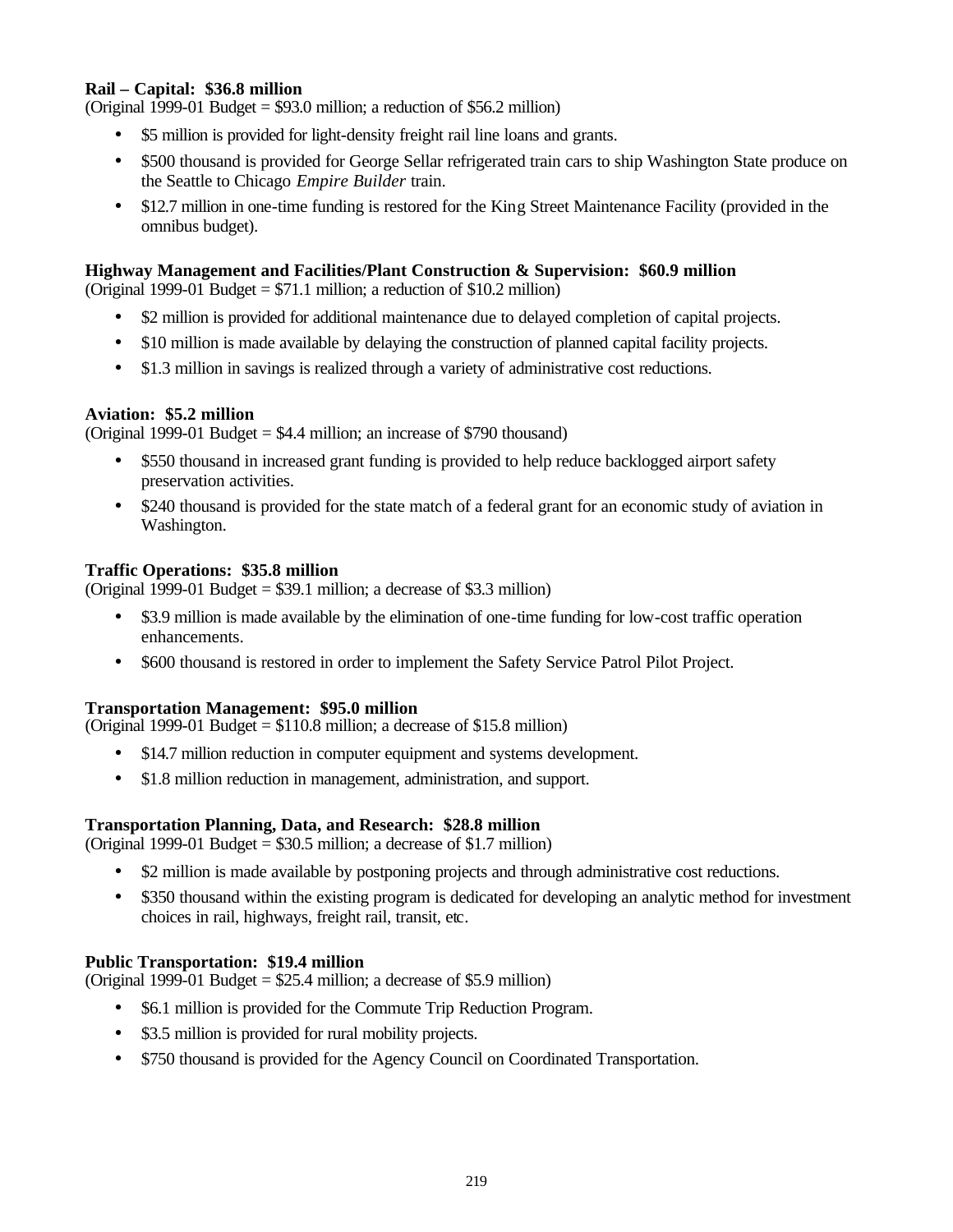### **Trans Aid: \$109.1 million**

(Original 1999-01 Budget =  $$155.6$  million; a decrease of  $$46.5$  million)

- \$40.7 million is provided for local freight mobility projects.
- \$25 million is provided for city and county corridor congestion relief programs that complement the state corridor congestion relief program.
- \$10 million is provided as a state match with Oregon for the Columbia River Dredging Project.
- \$5 million is provided for a small city pavement program.
- \$5 million is provided for enhanced safety for schools, which includes signals and channelization.

### **Washington State Patrol (WSP): \$229.4 million**

(Original 1999-01 Budget  $= $231.1$  million; a reduction of \$1.6 million)

### **Field Operations: \$160.6 million**

(Original 1999-01 Budget = \$160.9 million; a reduction of \$224 thousand)

- \$2.2 million is provided for trooper portable radios and base station upgrades.
- \$200 thousand is provided for a vehicle video camera pilot project.
- \$124 thousand is provided to increase officer pay for special certifications.
- \$2.1 million is cut to eliminate WSP's license fraud activities.
- \$826 thousand is cut to adjust for vacancies maintained through November 1999.
- \$322 thousand is cut to remove second year inflation.

### **Support Services Bureau: \$66.5 million**

(Original 1999-01 Budget  $= $67.9$  million; a reduction of \$1.4 million)

• \$823 thousand is cut as a result of an ongoing agency-wide administrative reduction.

### **Capital: \$2.3 million**

• Funding is retained for minor works, re-paving of the drive course, and the Naselle detachment office.

### **Department of Licensing: \$158.0 million**

(Original 1999-01 Budget  $= $159.5$  million; a reduction of \$1.5 million)

### **Management and Support Services: \$11.4 million**

(Original 1999-01 Budget = \$11.3 million; an increase of \$63 thousand)

- \$109 thousand is cut to adjust for an historical vacancy rate.
- \$140 thousand is cut as a result of an administrative reduction.
- \$93 thousand is cut as a result of operating efficiencies.
- \$340 thousand is added to appropriately account for support services.

### **Information Systems Division: \$9.2 million**

(Original 1999-01 Budget = \$9.5 million; a reduction of \$292 thousand)

- \$188 thousand is cut to adjust for an historical vacancy rate.
- \$117 thousand is cut as a result of an administrative reduction.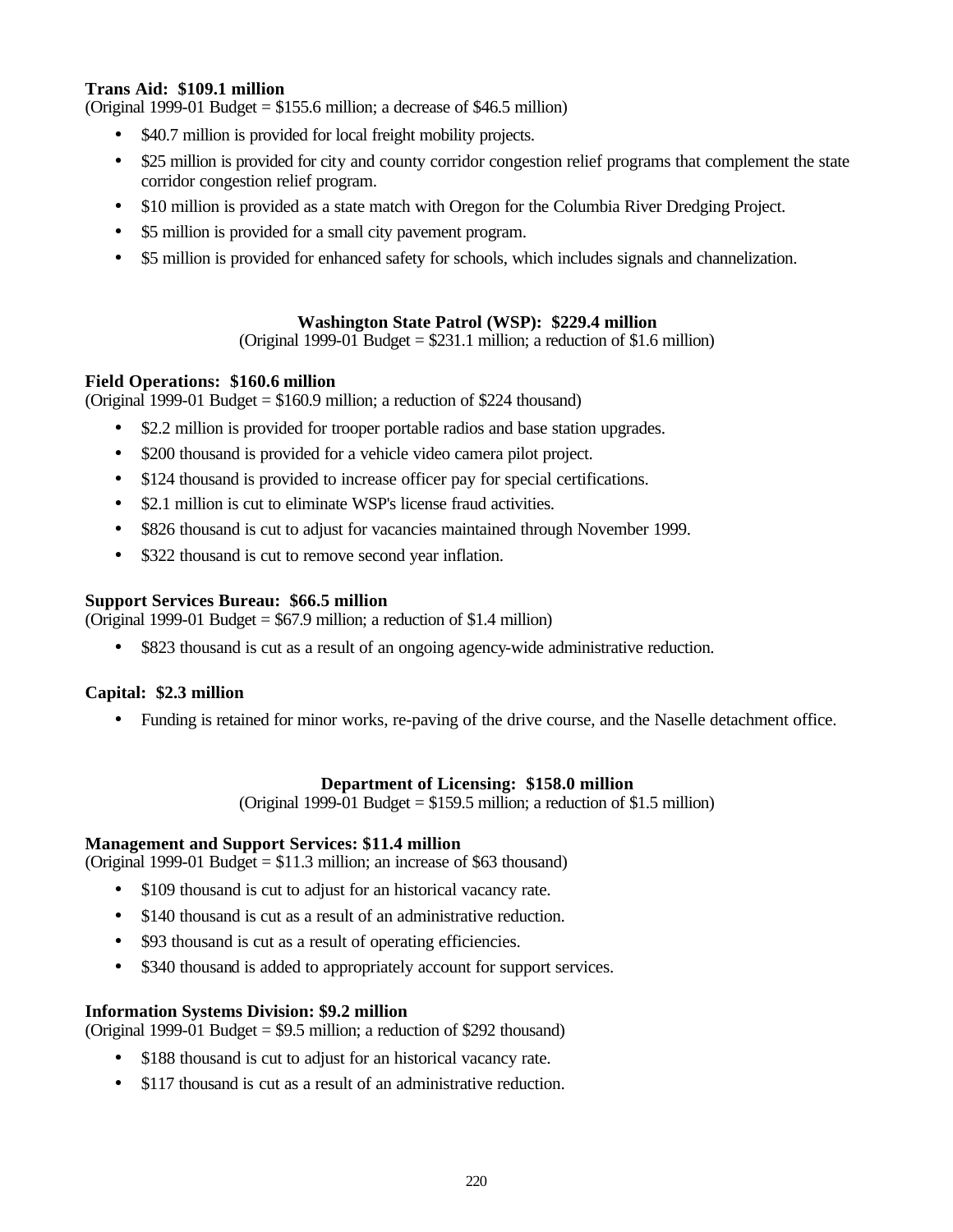### **Vehicle Services Division: \$57.2 million**

(Original 1999-01 Budget = \$59.2 million; a reduction of \$2.0 million)

- \$1.7 million is cut for process savings, which include: bi-monthly vehicle renewal notices; elimination of front license tabs; weekly title mailings; postcard-sized renewal notices; and license plate savings.
- \$321 thousand is cut to adjust for an historical vacancy rate.
- \$150 thousand of one-time funding is provided for transportation's share of an electronic commerce revenue system.

### **Drivers' Services Division: \$80.2 million**

(Original 1999-01 Budget  $= $79.4$  million; an increase of \$756 thousand)

- \$682 thousand is provided for a driver history initiative project that will link the Department of Licensing to the Seattle Municipal Court to improve the exchange of information.
- \$125 thousand is provided to establish an intermediate driver's license.
- \$250 thousand is provided to enhance motorcycle training.
- \$261 thousand is reduced for various process savings.

### **Other Agencies**

### **Legislative Evaluation and Accountability Program Committee: \$887,000**

(Original 1999-01 Budget = \$900 thousand; a reduction of \$13 thousand)

• \$13 thousand is cut as a result of an administrative reduction.

### **Utilities and Transportation Commission: \$222,000**

(Original 1999-01 Budget  $= $111$  thousand; an addition of \$111 thousand)

• \$111 thousand is provided for a 1 percent state match on a federal grade crossing competitive grant program.

### **Transportation Improvement Board (TIB): \$269.8 million**

(Original 1999-01 Budget  $= $237.4$  million; an increase of \$32.3 million)

- \$30 million in newly authorized TIB bonds is provided for local Freight Mobility Strategic Investment Board (FMSIB) freight mobility projects. The bonds were authorized in Chapter 6, Laws of 2000 (EHB 2788).
- \$30 million in existing TIB bonds is provided for local partnership and partial funding of FMSIB projects.
- \$150 thousand is cut as a result of an administrative reduction.
- \$17 million reduction in grants for public transportation capital projects.
- \$5 million in the Urban Arterial Trust Account fund balance is transferred to the Department of Transportation's Small City Program.

### **Freight Mobility Strategic Investment Board: \$540 thousand**

(Original 1999-01 Budget = \$600 thousand; a decrease of \$60 thousand)

- \$60 thousand in under-expended appropriation is cut from the FMSIB administrative budget.
- 14 FMSIB project requests are funded through a combination of state funds, TIB bonding authority, and by the Puget Sound Regional Council.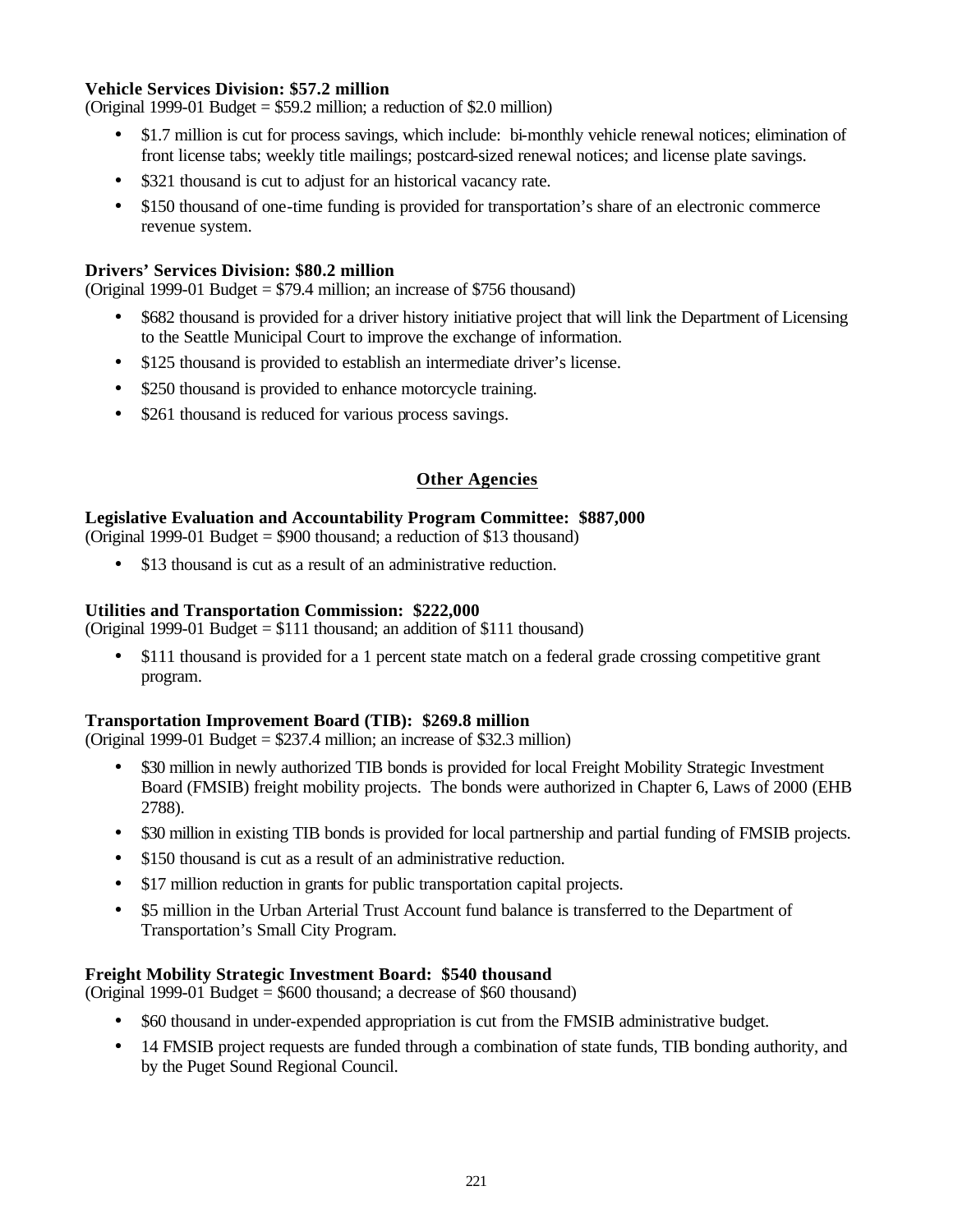## **County Road Administration Board: \$91.1 million**

(Original 1999-01 Budget = \$111.0 million; a reduction of \$19.9 million)

- \$8 million in Referendum 49 bonds are cut as a result of Initiative 695.
- \$11.8 million is cut from the Rural Arterial Trust Account to meet a projected revenue shortfall.
- \$240 thousand is added for a freights and goods road system update.
- \$290 thousand is cut as a result of an administrative reduction.

## **Blue Ribbon Commission on Transportation: \$1.8 million**

• Funding is provided for the Commission to continue fulfilling its mission of determining long-term solutions and strategies for transportation policies and funding.

## **Senate (for the Senate Transportation Committee): \$2.4 million**

(Original 1999-01 Budget = \$2.6 million; a reduction of \$150 thousand)

• \$150 thousand is reduced to adjust agency vacancy rates.

## **Legislative Transportation Committee (LTC): \$3.6 million**

(Original 1999-01 Budget  $= $4.3$  million; a reduction of \$650 thousand)

- \$500 thousand in under-expended appropriation is cut from LTC's administrative budget.
- \$150 thousand in expenditure savings is cut.

## **Department of Agriculture: \$311 thousand**

(Original 1999-01 Budget = \$327 thousand; a decrease of \$16 thousand)

\$16 thousand is cut as a result of an administrative reduction.

## **Board of Pilotage Commissioners: \$253 thousand**

(Original 1999-01 Budget = \$290 thousand; a reduction of \$37 thousand)

• \$37 thousand in under-expended appropriation is cut from the Board of Pilotage Commissioner's administrative budget.

## **State Parks and Recreation Commission – Operating and Capital: \$3.5 million**

(Original 1999-01 Budget  $= $3.6$  million; a reduction of \$72 thousand)

- \$2.7 million in capital projects stays intact in the supplemental transportation budget.
- \$27 thousand in under-expended appropriation is cut from the State Parks and Recreation Commission's operating administrative budget.
- \$45 thousand in operating appropriation is cut as a result of an administrative reduction.

## **Marine Employees' Commission: \$322 thousand**

(Original 1999-01 Budget = \$356 thousand; a reduction of \$34 thousand)

- \$17 thousand in under-expended appropriation is cut from the Marine Employees' Commission's operating administrative budget.
- \$17 thousand is cut as a result of an administrative reduction.

## **Transportation Commission: \$767 thousand**

(Original 1999-01 Budget = \$807 thousand; a reduction of \$40 thousand)

• \$40 thousand is cut as a result of an administrative reduction.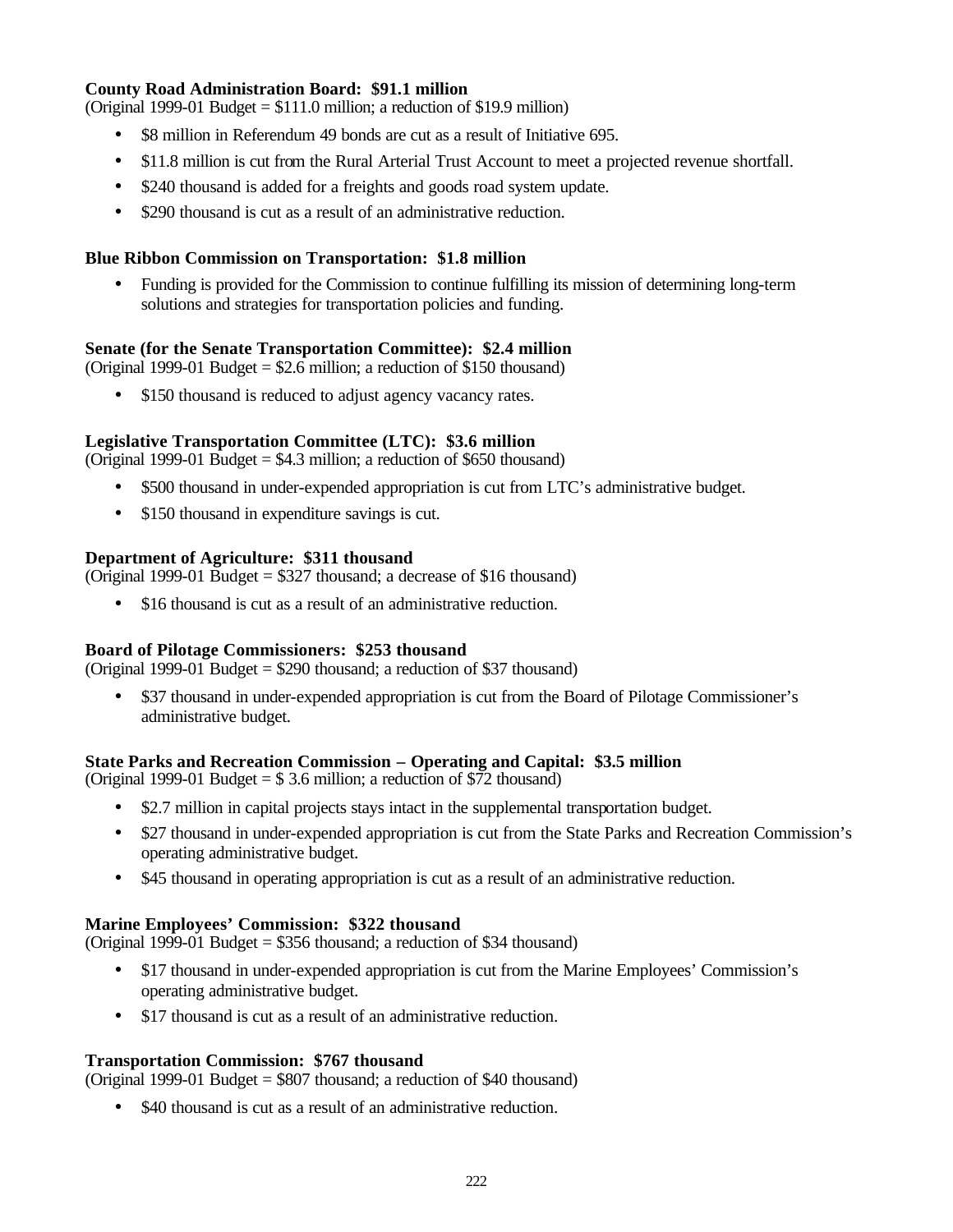## **1999-01 Washington State Transportation Budget Including 2000 Supplemental Budget Fund Balances for Selected Funds**

(Dollars in Thousands)

|                                                 | <b>Beginning</b>       |               |                    | <b>Ending</b>  |
|-------------------------------------------------|------------------------|---------------|--------------------|----------------|
|                                                 | Balance <sup>(1)</sup> | Revenue $(2)$ | Expenditures $(3)$ | <b>Balance</b> |
| Motor Vehicle Fund                              | 109,173                | 1,823,133     | 1,928,039          | 4,267          |
| State Patrol Highway Account                    | 5,772                  | 235,809       | 239,633            | 1,948          |
| Ferry Operating Accounts (4) *                  | 119,436                | 214,210       | 309,811            | 23,835         |
| <b>Puget Sound Capital Construction Account</b> | 1,713                  | 164,473       | 163,476            | 2,710          |
| <b>Transportation Improvement Account</b>       | 15,345                 | 133,611       | 148,949            | 7              |
| Transportation Accounts $(5)$ *                 | 49,457                 | 106,699       | 152,369            | 3,787          |
| Highway Safety Fund                             | 13,552                 | 95,454        | 104,859            | 4,147          |
| Urban Arterial Trust Account                    | 23,766                 | 93,642        | 109,433            | 7,975          |
| Special Category C Account                      | 12,705                 | 43,152        | 55,311             | 546            |
| <b>Rural Arterial Trust Account</b>             | 24,666                 | 36,265        | 60,568             | 363            |
| <b>County Arterial Preservation Account</b>     | 660                    | 28,253        | 28,542             | 371            |
| High Capacity Transportation Account *          | 4,737                  | 7,785         | 12,522             | $\overline{0}$ |
| Motorcycle Safety Education Account             | 1,060                  | 2,176         | 2,377              | 859            |
| Public Transportation Systems Account *         | 3,300                  | 1,232         | 4,532              | $\overline{0}$ |

*(1) The beginning fund balance reflects the June 30, 1999 final audited balance.*

*(2) Revenues reflect the February 2000 forecast.*

*(3) Expenditure numbers reflect the 1999-01 transportation budget which includes the 2000 supplemental transportation budget.*

*(4) Ferry Operating Accounts include the Puget Sound Ferry Operations Account and the Marine Operating Account.*

*(5) Transportation Accounts include the Transportation Account and the Multimodal Transportation Account.*

*\* Due to Initiative 695 the Transportation Account, the Marine Operating Account, the High Capacity Transportation Account, and the Public Transportation Systems Account are going away.*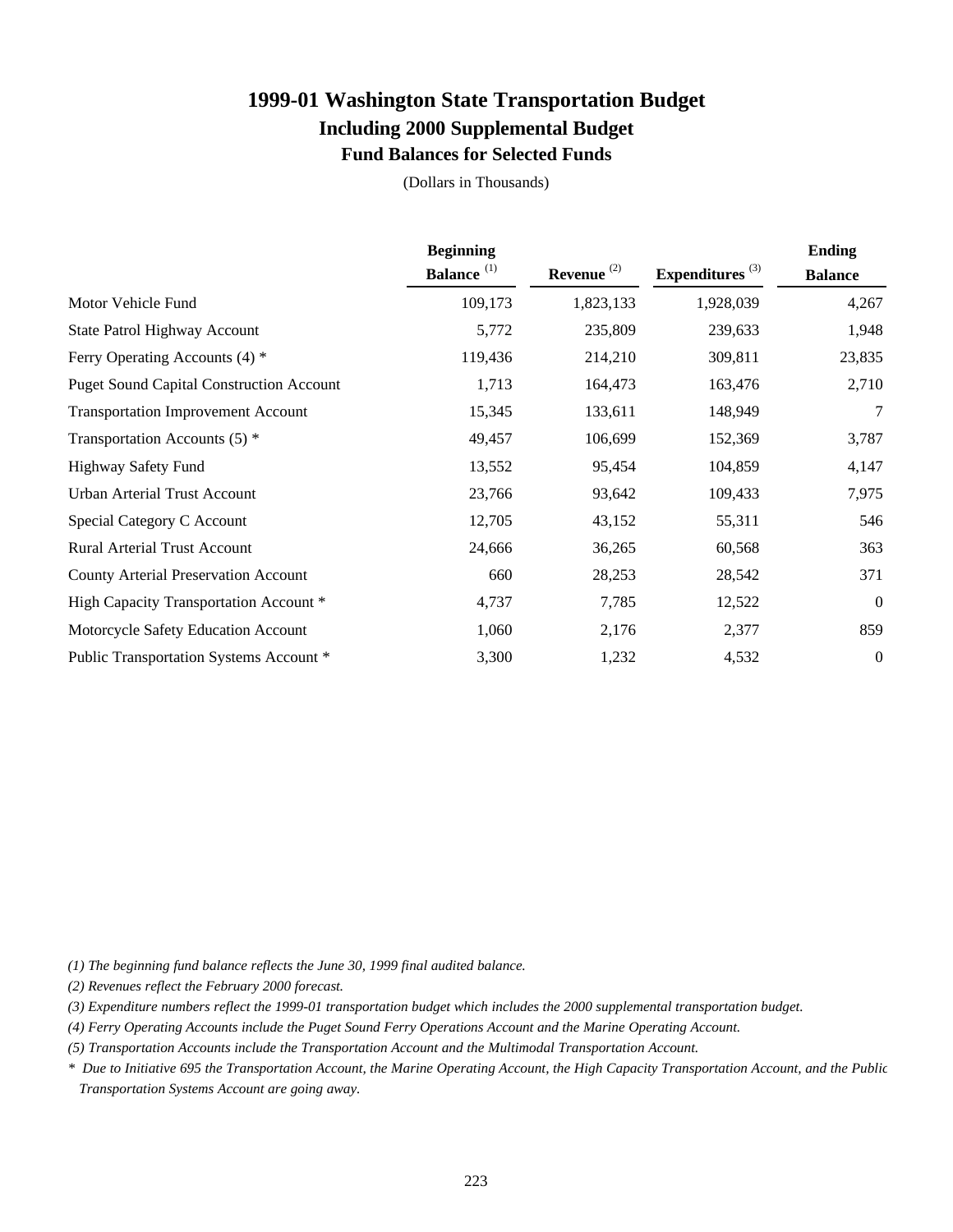## **1999-01 Washington State Transportation Budget Chapter 3, Laws of 2000, 2nd sp.s., Partial Veto (E2SSB 6499) Total Appropriated Funds**

(Dollars in Thousands)

## **COMPONENTS BY FUND TYPE 1999-01 Revised Budget Operating and Capital**



| <b>Fund Type</b> | 1999-01<br>Original | 2000<br><b>Supp</b> | 1999-01<br><b>Revised</b> |
|------------------|---------------------|---------------------|---------------------------|
| State            | 2,834,652           | -414,049            | 2,420,603                 |
| Federal          | 668,163             | 63,759              | 731,922                   |
| Local            | 54,893              | 5,625               | 60,518                    |
| <b>Bonds</b>     | 772,393             | $-448,629$          | 323,764                   |
| <b>Total</b>     | 4,330,101           | -793,294            | 3,536,807                 |

*<sup>\* 1999-01</sup> Revised Budget includes bonds of: \$196.3 million Motor Vehicle Account; \$60.0 million Transportation Improvement Account; \$40.5 million Special Category C Account; and \$27.0 million Puget Sound Capital Construction Account.*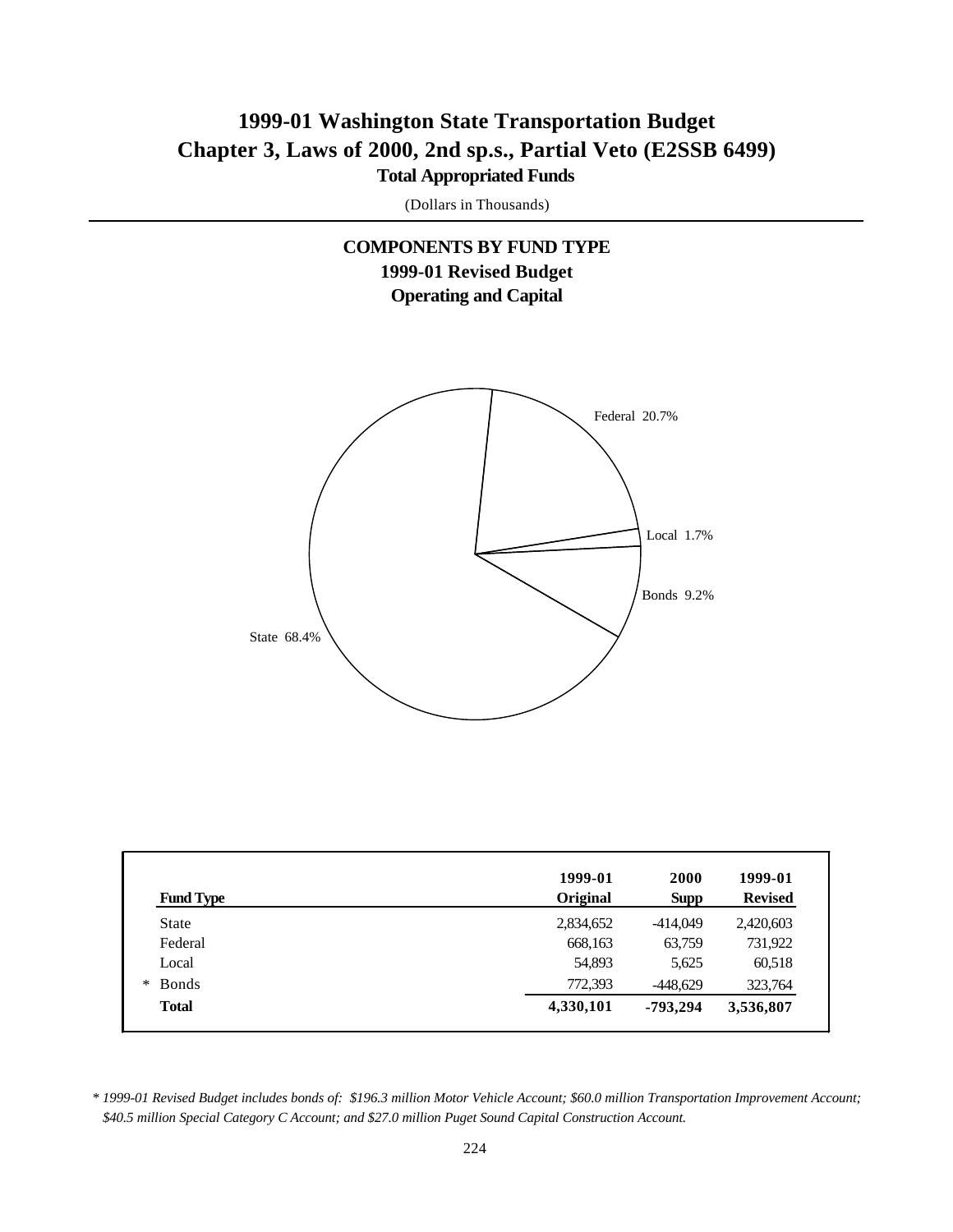## **1999-01 Washington State Transportation Budget Chapter 3, Laws of 2000, 2nd sp.s., Partial Veto (E2SSB 6499) Total Appropriated Funds**

(Dollars in Thousands)

## **MAJOR COMPONENTS BY FUND SOURCE AND TYPE 1999-01 Revised Budget Operating and Capital**



| <b>Major Fund Source</b>                                      | 1999-01<br>Original | 2000<br><b>Supp</b> | 1999-01<br><b>Revised</b> |
|---------------------------------------------------------------|---------------------|---------------------|---------------------------|
| * Motor Vehicle Account - State (MVF - S)                     | 1.776.105           | -593.663            | 1,182,442                 |
| Motor Vehicle Account - Federal (MVF - F)                     | 547,640             | 106,401             | 654,041                   |
| ** Ferry Operating Accounts - State (Ferry - S)               | 314.295             | $-17.286$           | 297,009                   |
| State Patrol Highway Account - State (SPHA - S)               | 224,102             | $-1.618$            | 222,484                   |
| Highway Bond Retirement Account - State (HWY Bnd - S)         | 184,810             | $-23,500$           | 161,310                   |
| Transportation Improvement Account - State (Trn Imp - S)<br>∗ | 99.414              | 50.135              | 149,549                   |
| ***<br>Transportation Accounts - State (Tran - S)             | 331,662             | $-199,802$          | 131,860                   |
| ****<br>Puget Sound Capital Construction - State (PS Cap - S) | 144.905             | $-22.050$           | 122,855                   |
| Urban Arterial Trust Account - State (MV Urb - S)             | 104,508             | 4.925               | 109,433                   |
| Highway Safety Account - State (HSF - S)                      | 91,220              | 1,230               | 92,450                    |
| Other Appropriated Funds                                      | 511,440             | -98,066             | 413,374                   |
| <b>Total</b>                                                  | 4,330,101           | -793.294            | 3,536,807                 |

 *\* Includes Bond amounts.*

 *\*\* Ferry Operating Accounts include the Puget Sound Ferry Operations Account and the Marine Operating Account.*

 *\*\*\* Transportation Accounts include the Transportation Account and the Multimodal Transportation Account.*

*\*\*\*\* Puget Sound Capital Construction Account supports ferry-related construction and renovation (includes bonds).*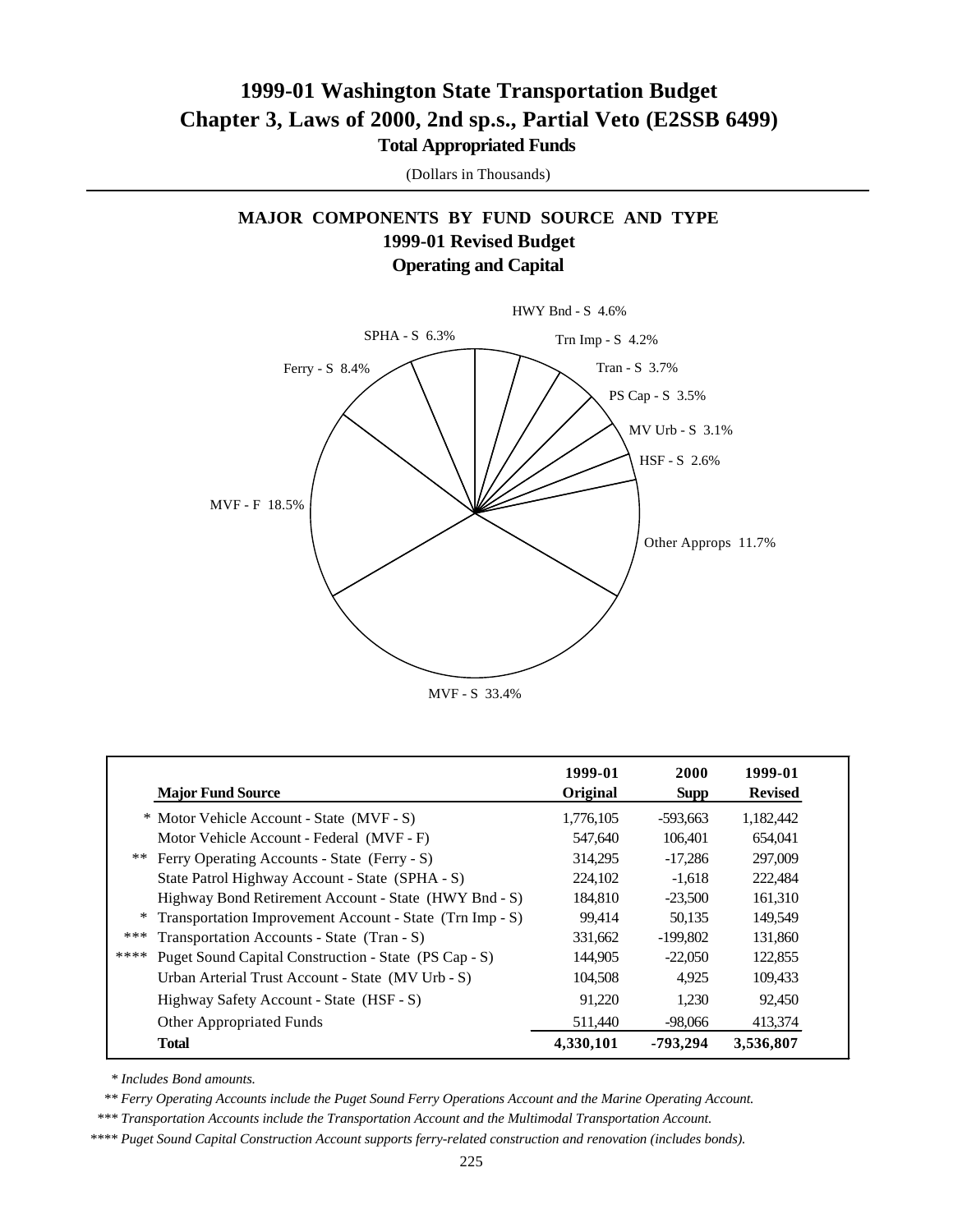## **1999-01 Transportation Budget – Pre Initiative 695**

| <b>Transportation Budget Comparisons</b><br>(Dollars in Millions) |       |
|-------------------------------------------------------------------|-------|
| 1997-99 Transportation Funding                                    |       |
| 1997-99 Funding                                                   | 2,896 |
| 1998 Supplemental Budget                                          | 181   |
| 1999 Supplemental Budget                                          | $-73$ |
| Total 1997-99 Funding                                             | 3,004 |
| 1999-01 Transportation Funding                                    |       |
| 1999-01 Funding                                                   | 4 OAS |

In 1998, Washington voters passed Referendum 49 (R-49), which authorized the sale of \$1.9 billion in bonds and dedicated nearly half of the Motor Vehicle Excise Tax (MVET) to state transportation programs. In total, 76 percent of MVET revenues were dedicated to a combination of state and local transportation programs and transit systems.

The 1999-01 transportation budget assumed the sale of up to \$686 million in R-49 bonds. R-49 bond dollars and dedicated MVET revenues added over \$1 billion to the state transportation budget:

- \$686 million in R-49 funding was provided for highway construction and ferry capital systems.
- \$196 million in new transportation revenues for local government to fund congestion relief, preservation, pavement management, and environmental retrofit projects.
- \$69 million was provided for freight and goods transportation improvements, a small cities pavement program, freight rail, and other rural economic development projects.

## **Initiative 695 (I-695)**

The elimination of the MVET resulted in a permanent loss of a revenue source used for ferries, rail, transit, highways, and for backing \$1.9 billion in voter-approved R-49 bonds.

I-695 eliminated \$1.2 billion of the revenue available for the \$4 billion 1999-01 state transportation budget. Total 18-month losses include \$560 million in uncollected MVET revenues and \$686 million in lost R-49 bond proceeds.

- \$1.2 billion in MVET revenues and R-49 bonds represented:
	- $\geq$  30 percent of the \$4 billion state transportation budget.
	- $\geq$  37 percent of the \$3.2 billion Department of Transportation budget.

Cities, counties, and local transit programs also experienced the impacts of I-695. Local governments used 23 percent of all MVET revenue to fund health, police, fire, criminal justice, sales tax equalization, and other programs. Another 29 percent of the MVET helped support local transit services.

The increase of the vehicle license registration and renewal fees to \$30 will produce \$35 million in additional revenue in the 1999-01 biennium and an estimated \$46 million in the 2001-03 biennium.

I-695 eliminated registration collections on certain classes of trailers. This reduced license, permits, and fee distributions to the State Patrol Highway Account by \$8 million in the 1999-01 biennium and \$8.5 million in the 2001-03 biennium.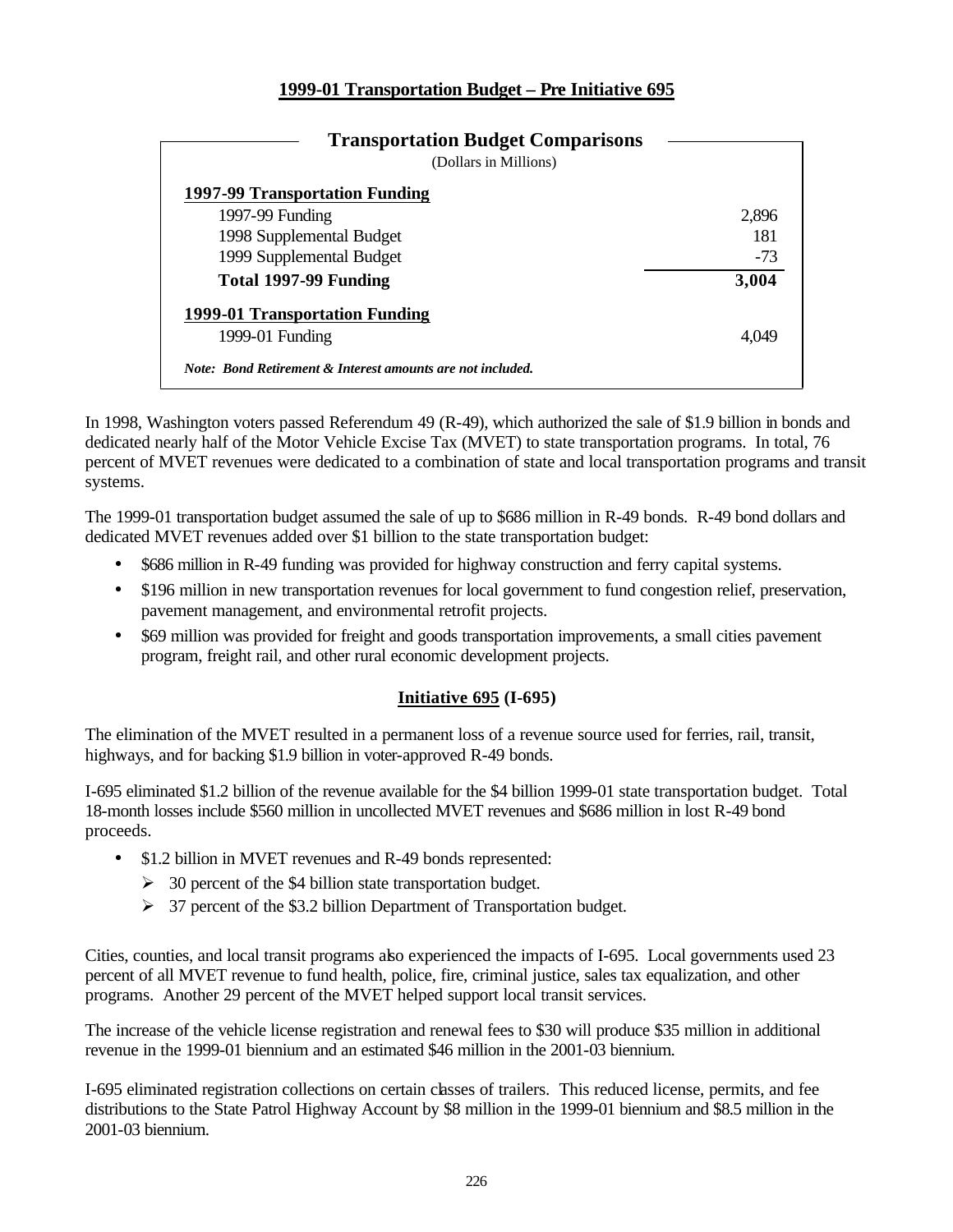## **The Transportation Dilemma: Flexible Funding Needs**

The elimination of MVET revenue left state transportation programs to be funded with two types of revenue: gas tax and license, permits, and fees. The 18<sup>th</sup> Amendment to the state Constitution dedicates nearly all of these revenues to highway purposes.

Highway purposes include operating, engineering, and other expenses associated with the administration of public highways, county roads, city streets, and marine highways (the Washington State ferries).

Highway purposes do not include rail or transit programs.

## **I-695's Effect on State and Local Transportation Programs**

State transportation and local transit districts lost \$933 million (approximately \$599 million in state transportation and \$334 million in local transit revenues) as a result of the passage of I-695. In total, local governments, transit agencies, and state transportation programs lost a combined total of \$1.2 billion in MVET revenues.



**Capital Improvements –** The final legislative budget reduces the Washington State Department of Transportation (WSDOT) highway construction program from \$1.8 billion to \$1.35 billion.

**Local Transit Agencies** - The MVET represented an average of 25 percent of all transit revenue. Transit agencies will continue to collect 75 percent in fare box, sales tax, and federal revenues. For small transit agencies, MVET represented over 50 percent of total revenues.

**State Ferry System** - The ferry system has lost \$52 million or 16 percent of the 1999-01 operating budget. There is also a \$201 million shortfall or 75 percent of the 1999-01 capital budget. The Legislature added \$20 million in general fund money to ferry operations to offset some of this loss. The rest of the loss requires reductions in passenger-only ferry service and reductions in service on many auto ferry routes. Without additional funding, significant fare increases would be needed to reinstate these service reductions.

**Rail** - Passenger rail was budgeted for \$108.8 million in the 1999-01 biennium. The final Legislative budget reduced the program to \$69.8 million but avoided cuts in the service. Much of the reduction is in the capital program. Most of the projects that were eliminated would have reduced the time of travel between Seattle and Portland.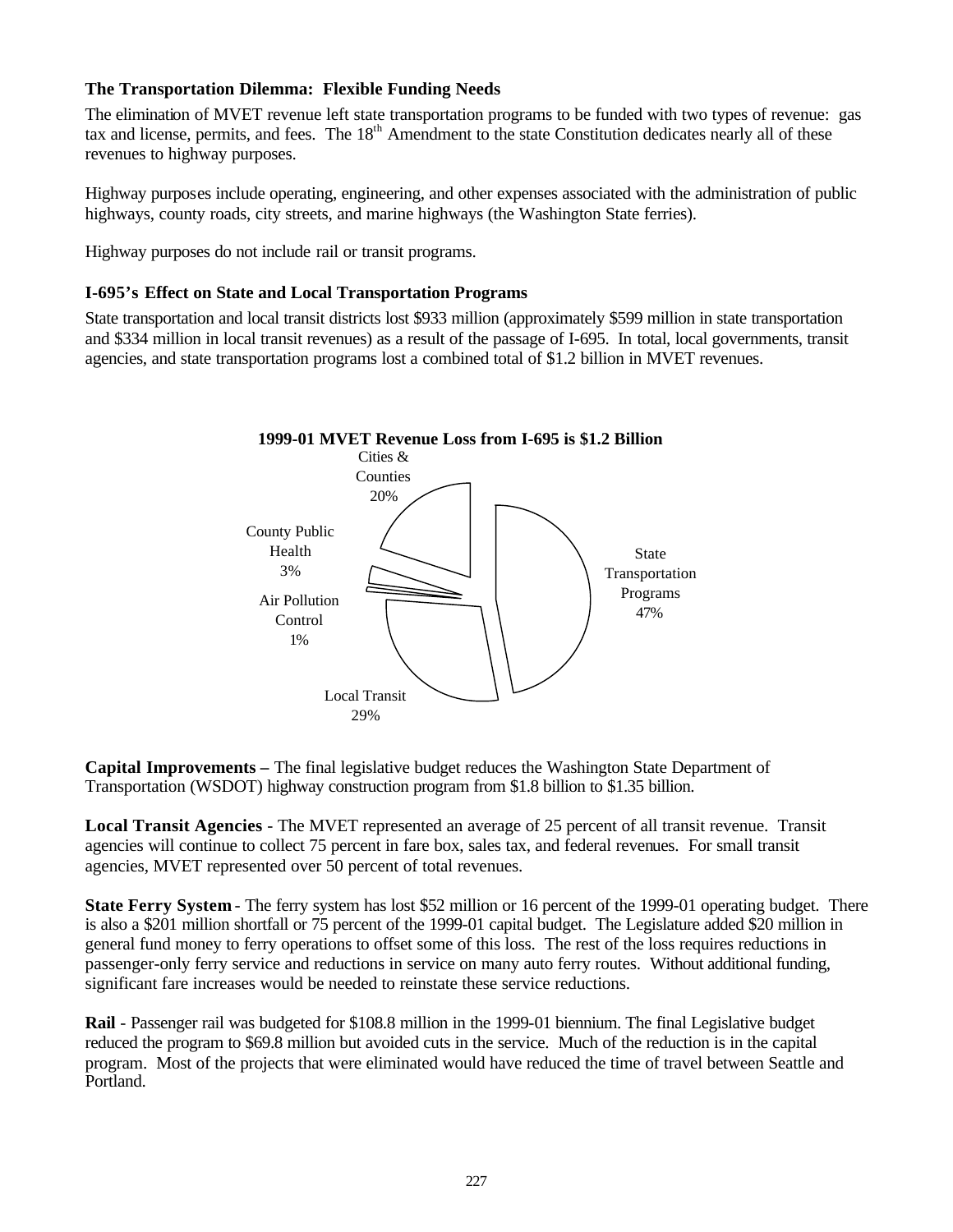## **1999-01 Washington State Transportation Budget Including 2000 Supplemental Budget Fund Summary**

**TOTAL OPERATING AND CAPITAL BUDGET**

(Dollars in Thousands)

| State **<br>State ***<br>State *<br>State *<br><b>State</b><br><b>State</b><br>Approp<br>Approp<br>221<br>119,883<br>122,524<br><b>Department of Transportation</b><br>1,104,016<br>296,687<br>864,187<br>$\bf{0}$<br>Pgm D - Hwy Mgmt/Facilities<br>60,467<br>$\boldsymbol{0}$<br>400<br>0<br>$\theta$<br>0<br>$\theta$<br>Pgm F - Aviation<br>$\theta$<br>5,206<br>0<br>$\theta$<br>$\theta$<br>0<br>$\boldsymbol{0}$<br>Pgm I1 - Improvements - Mobility<br>287,655<br>190,262<br>0<br>0<br>0<br>0<br>0<br>$\overline{0}$<br>Pgm I2 - Improvements - Safety<br>65,099<br>0<br>$\theta$<br>74,296<br>0<br>0<br>$\overline{0}$<br>$\overline{0}$<br>Pgm I3 - Improvements - Econ Init<br>30,842<br>4,880<br>91,809<br>0<br>$\theta$<br>$\overline{0}$<br>$\overline{0}$<br>Pgm I4 - Improvements - Env Retro<br>26,169<br>500<br>$\theta$<br>$\Omega$<br>0<br>Pgm I7 - Tacoma Narrows Br<br>50,000<br>0<br>$\theta$<br>$\theta$<br>$\theta$<br>$\Omega$<br>0<br>Pgm K - Economic Partnerships<br>5,847<br>0<br>$\theta$<br>$\theta$<br>$\theta$<br>0<br>0<br>Pgm M - Highway Maintenance<br>239,927<br>0<br>$\Omega$<br>$\theta$<br>3,903<br>$\Omega$<br>0<br>38,000<br>Pgm P1 - Preservation - Roadway<br>17,887<br>0<br>$\theta$<br>220,213<br>$\Omega$<br>$\overline{0}$<br>Pgm P2 - Preservation - Structures<br>25,381<br>0<br>$\theta$<br>$\theta$<br>121,704<br>0<br>$\Omega$<br>Pgm P3 - Preservation - Other Facil<br>60,301<br>0<br>121<br>$\boldsymbol{0}$<br>48,287<br>$\theta$<br>0<br>Pgm Q - Traffic Operations<br>$\overline{0}$<br>$\overline{0}$<br>33,793<br>221<br>$\theta$<br>1,784<br>0<br><b>Pgm S - Transportation Management</b><br>84,062<br>6,353<br>$\mathbf{0}$<br>1,517<br>2,989<br>125<br>0<br>1,371<br>17,000<br>Pgm T - Transpo Plan, Data & Resch<br>$\boldsymbol{0}$<br>$\theta$<br>10,459<br>$\boldsymbol{0}$<br>0<br>Pgm U - Charges from Other Agys<br>22,692<br>4,417<br>$\theta$<br>$\theta$<br>$\theta$<br>$\theta$<br>0 |                               | <b>MVF</b> | Ferry Op<br><b>Accts</b> | <b>WSP</b><br><b>Hwy Acct</b> | <b>Transpo</b><br>Accts | PS Cap<br>Constr | <b>Hwy Sfty</b><br>Account | Other  | <b>Total</b> |
|--------------------------------------------------------------------------------------------------------------------------------------------------------------------------------------------------------------------------------------------------------------------------------------------------------------------------------------------------------------------------------------------------------------------------------------------------------------------------------------------------------------------------------------------------------------------------------------------------------------------------------------------------------------------------------------------------------------------------------------------------------------------------------------------------------------------------------------------------------------------------------------------------------------------------------------------------------------------------------------------------------------------------------------------------------------------------------------------------------------------------------------------------------------------------------------------------------------------------------------------------------------------------------------------------------------------------------------------------------------------------------------------------------------------------------------------------------------------------------------------------------------------------------------------------------------------------------------------------------------------------------------------------------------------------------------------------------------------------------------------------------------------------------------------------------------------------------------------------------------------------------------------------------------------------------------------------------------------|-------------------------------|------------|--------------------------|-------------------------------|-------------------------|------------------|----------------------------|--------|--------------|
|                                                                                                                                                                                                                                                                                                                                                                                                                                                                                                                                                                                                                                                                                                                                                                                                                                                                                                                                                                                                                                                                                                                                                                                                                                                                                                                                                                                                                                                                                                                                                                                                                                                                                                                                                                                                                                                                                                                                                                    |                               |            |                          |                               |                         |                  |                            |        |              |
|                                                                                                                                                                                                                                                                                                                                                                                                                                                                                                                                                                                                                                                                                                                                                                                                                                                                                                                                                                                                                                                                                                                                                                                                                                                                                                                                                                                                                                                                                                                                                                                                                                                                                                                                                                                                                                                                                                                                                                    |                               |            |                          |                               |                         |                  |                            |        | 2,507,518    |
|                                                                                                                                                                                                                                                                                                                                                                                                                                                                                                                                                                                                                                                                                                                                                                                                                                                                                                                                                                                                                                                                                                                                                                                                                                                                                                                                                                                                                                                                                                                                                                                                                                                                                                                                                                                                                                                                                                                                                                    |                               |            |                          |                               |                         |                  |                            |        | 60,867       |
|                                                                                                                                                                                                                                                                                                                                                                                                                                                                                                                                                                                                                                                                                                                                                                                                                                                                                                                                                                                                                                                                                                                                                                                                                                                                                                                                                                                                                                                                                                                                                                                                                                                                                                                                                                                                                                                                                                                                                                    |                               |            |                          |                               |                         |                  |                            |        | 5,206        |
|                                                                                                                                                                                                                                                                                                                                                                                                                                                                                                                                                                                                                                                                                                                                                                                                                                                                                                                                                                                                                                                                                                                                                                                                                                                                                                                                                                                                                                                                                                                                                                                                                                                                                                                                                                                                                                                                                                                                                                    |                               |            |                          |                               |                         |                  |                            |        | 477,917      |
|                                                                                                                                                                                                                                                                                                                                                                                                                                                                                                                                                                                                                                                                                                                                                                                                                                                                                                                                                                                                                                                                                                                                                                                                                                                                                                                                                                                                                                                                                                                                                                                                                                                                                                                                                                                                                                                                                                                                                                    |                               |            |                          |                               |                         |                  |                            |        | 139,395      |
|                                                                                                                                                                                                                                                                                                                                                                                                                                                                                                                                                                                                                                                                                                                                                                                                                                                                                                                                                                                                                                                                                                                                                                                                                                                                                                                                                                                                                                                                                                                                                                                                                                                                                                                                                                                                                                                                                                                                                                    |                               |            |                          |                               |                         |                  |                            |        | 127,531      |
|                                                                                                                                                                                                                                                                                                                                                                                                                                                                                                                                                                                                                                                                                                                                                                                                                                                                                                                                                                                                                                                                                                                                                                                                                                                                                                                                                                                                                                                                                                                                                                                                                                                                                                                                                                                                                                                                                                                                                                    |                               |            |                          |                               |                         |                  |                            |        | 26,669       |
|                                                                                                                                                                                                                                                                                                                                                                                                                                                                                                                                                                                                                                                                                                                                                                                                                                                                                                                                                                                                                                                                                                                                                                                                                                                                                                                                                                                                                                                                                                                                                                                                                                                                                                                                                                                                                                                                                                                                                                    |                               |            |                          |                               |                         |                  |                            |        | 50,000       |
|                                                                                                                                                                                                                                                                                                                                                                                                                                                                                                                                                                                                                                                                                                                                                                                                                                                                                                                                                                                                                                                                                                                                                                                                                                                                                                                                                                                                                                                                                                                                                                                                                                                                                                                                                                                                                                                                                                                                                                    |                               |            |                          |                               |                         |                  |                            |        | 5,847        |
|                                                                                                                                                                                                                                                                                                                                                                                                                                                                                                                                                                                                                                                                                                                                                                                                                                                                                                                                                                                                                                                                                                                                                                                                                                                                                                                                                                                                                                                                                                                                                                                                                                                                                                                                                                                                                                                                                                                                                                    |                               |            |                          |                               |                         |                  |                            |        | 243,830      |
|                                                                                                                                                                                                                                                                                                                                                                                                                                                                                                                                                                                                                                                                                                                                                                                                                                                                                                                                                                                                                                                                                                                                                                                                                                                                                                                                                                                                                                                                                                                                                                                                                                                                                                                                                                                                                                                                                                                                                                    |                               |            |                          |                               |                         |                  |                            |        | 276,100      |
|                                                                                                                                                                                                                                                                                                                                                                                                                                                                                                                                                                                                                                                                                                                                                                                                                                                                                                                                                                                                                                                                                                                                                                                                                                                                                                                                                                                                                                                                                                                                                                                                                                                                                                                                                                                                                                                                                                                                                                    |                               |            |                          |                               |                         |                  |                            |        | 147,085      |
|                                                                                                                                                                                                                                                                                                                                                                                                                                                                                                                                                                                                                                                                                                                                                                                                                                                                                                                                                                                                                                                                                                                                                                                                                                                                                                                                                                                                                                                                                                                                                                                                                                                                                                                                                                                                                                                                                                                                                                    |                               |            |                          |                               |                         |                  |                            |        | 108,709      |
|                                                                                                                                                                                                                                                                                                                                                                                                                                                                                                                                                                                                                                                                                                                                                                                                                                                                                                                                                                                                                                                                                                                                                                                                                                                                                                                                                                                                                                                                                                                                                                                                                                                                                                                                                                                                                                                                                                                                                                    |                               |            |                          |                               |                         |                  |                            |        | 35,798       |
|                                                                                                                                                                                                                                                                                                                                                                                                                                                                                                                                                                                                                                                                                                                                                                                                                                                                                                                                                                                                                                                                                                                                                                                                                                                                                                                                                                                                                                                                                                                                                                                                                                                                                                                                                                                                                                                                                                                                                                    |                               |            |                          |                               |                         |                  |                            |        | 95,046       |
|                                                                                                                                                                                                                                                                                                                                                                                                                                                                                                                                                                                                                                                                                                                                                                                                                                                                                                                                                                                                                                                                                                                                                                                                                                                                                                                                                                                                                                                                                                                                                                                                                                                                                                                                                                                                                                                                                                                                                                    |                               |            |                          |                               |                         |                  |                            |        | 28,830       |
|                                                                                                                                                                                                                                                                                                                                                                                                                                                                                                                                                                                                                                                                                                                                                                                                                                                                                                                                                                                                                                                                                                                                                                                                                                                                                                                                                                                                                                                                                                                                                                                                                                                                                                                                                                                                                                                                                                                                                                    |                               |            |                          |                               |                         |                  |                            |        | 27,109       |
| $\theta$<br>$\boldsymbol{0}$<br>$\boldsymbol{0}$<br>$\overline{0}$<br>$\theta$                                                                                                                                                                                                                                                                                                                                                                                                                                                                                                                                                                                                                                                                                                                                                                                                                                                                                                                                                                                                                                                                                                                                                                                                                                                                                                                                                                                                                                                                                                                                                                                                                                                                                                                                                                                                                                                                                     | Pgm V - Public Transportation |            |                          |                               | 9,235                   |                  |                            | 10,214 | 19,449       |
| 119,535<br>Pgm W - WA State Ferries-Cap<br>$\theta$<br>0<br>$\mathbf{0}$<br>42,681<br>$\overline{0}$<br>0                                                                                                                                                                                                                                                                                                                                                                                                                                                                                                                                                                                                                                                                                                                                                                                                                                                                                                                                                                                                                                                                                                                                                                                                                                                                                                                                                                                                                                                                                                                                                                                                                                                                                                                                                                                                                                                          |                               |            |                          |                               |                         |                  |                            |        | 162,216      |
| 285,917<br>Pgm X - WA State Ferries-Op<br>$\theta$<br>5,092<br>$\overline{0}$<br>0<br>0<br>$\theta$                                                                                                                                                                                                                                                                                                                                                                                                                                                                                                                                                                                                                                                                                                                                                                                                                                                                                                                                                                                                                                                                                                                                                                                                                                                                                                                                                                                                                                                                                                                                                                                                                                                                                                                                                                                                                                                                |                               |            |                          |                               |                         |                  |                            |        | 291,009      |
| 20,879<br>$\Omega$<br>48,965<br>$\theta$<br>Pgm Y - Rail<br>0<br>$\theta$<br>$\Omega$                                                                                                                                                                                                                                                                                                                                                                                                                                                                                                                                                                                                                                                                                                                                                                                                                                                                                                                                                                                                                                                                                                                                                                                                                                                                                                                                                                                                                                                                                                                                                                                                                                                                                                                                                                                                                                                                              |                               |            |                          |                               |                         |                  |                            |        | 69,844       |
| Pgm Z - Trans Aid Operating/Capital<br>83,435<br>$\Omega$<br>10,702<br>14,924<br>0<br>0<br>$\Omega$                                                                                                                                                                                                                                                                                                                                                                                                                                                                                                                                                                                                                                                                                                                                                                                                                                                                                                                                                                                                                                                                                                                                                                                                                                                                                                                                                                                                                                                                                                                                                                                                                                                                                                                                                                                                                                                                |                               |            |                          |                               |                         |                  |                            |        | 109,061      |
| <b>Washington State Patrol</b><br>0<br>222,263<br>7,169<br>0<br>$\bf{0}$<br>$\bf{0}$<br>0                                                                                                                                                                                                                                                                                                                                                                                                                                                                                                                                                                                                                                                                                                                                                                                                                                                                                                                                                                                                                                                                                                                                                                                                                                                                                                                                                                                                                                                                                                                                                                                                                                                                                                                                                                                                                                                                          |                               |            |                          |                               |                         |                  |                            |        | 229,432      |
| <b>Field Operations Bureau</b><br>0<br>154,314<br>$\theta$<br>6,322<br>$\Omega$<br>$\theta$<br>$\Omega$                                                                                                                                                                                                                                                                                                                                                                                                                                                                                                                                                                                                                                                                                                                                                                                                                                                                                                                                                                                                                                                                                                                                                                                                                                                                                                                                                                                                                                                                                                                                                                                                                                                                                                                                                                                                                                                            |                               |            |                          |                               |                         |                  |                            |        | 160,636      |
| <b>Support Services Bureau</b><br>65,621<br>$\boldsymbol{0}$<br>847<br>$\Omega$<br>$\boldsymbol{0}$<br>$\theta$<br>0                                                                                                                                                                                                                                                                                                                                                                                                                                                                                                                                                                                                                                                                                                                                                                                                                                                                                                                                                                                                                                                                                                                                                                                                                                                                                                                                                                                                                                                                                                                                                                                                                                                                                                                                                                                                                                               |                               |            |                          |                               |                         |                  |                            |        | 66,468       |
| $\Omega$<br>2,328<br>$\boldsymbol{0}$<br>$\mathbf{0}$<br>Capital<br>0<br>0<br>$\Omega$                                                                                                                                                                                                                                                                                                                                                                                                                                                                                                                                                                                                                                                                                                                                                                                                                                                                                                                                                                                                                                                                                                                                                                                                                                                                                                                                                                                                                                                                                                                                                                                                                                                                                                                                                                                                                                                                             |                               |            |                          |                               |                         |                  |                            |        | 2,328        |
| 90,998<br>6,527<br><b>Department of Licensing</b><br>60,439<br>0<br>0<br>0<br>0                                                                                                                                                                                                                                                                                                                                                                                                                                                                                                                                                                                                                                                                                                                                                                                                                                                                                                                                                                                                                                                                                                                                                                                                                                                                                                                                                                                                                                                                                                                                                                                                                                                                                                                                                                                                                                                                                    |                               |            |                          |                               |                         |                  |                            |        | 157,964      |
| Management & Support Services<br>3,998<br>$\boldsymbol{0}$<br>7,074<br>308<br>0<br>$\overline{0}$<br>0                                                                                                                                                                                                                                                                                                                                                                                                                                                                                                                                                                                                                                                                                                                                                                                                                                                                                                                                                                                                                                                                                                                                                                                                                                                                                                                                                                                                                                                                                                                                                                                                                                                                                                                                                                                                                                                             |                               |            |                          |                               |                         |                  |                            |        | 11,380       |
| 5,953<br>370<br><b>Information Systems</b><br>2,909<br>0<br>$\overline{0}$<br>$\boldsymbol{0}$<br>$\theta$                                                                                                                                                                                                                                                                                                                                                                                                                                                                                                                                                                                                                                                                                                                                                                                                                                                                                                                                                                                                                                                                                                                                                                                                                                                                                                                                                                                                                                                                                                                                                                                                                                                                                                                                                                                                                                                         |                               |            |                          |                               |                         |                  |                            |        | 9,232        |
| Vehicle Services<br>0<br>53,532<br>$\boldsymbol{0}$<br>$\boldsymbol{0}$<br>$\mathbf{0}$<br>3,639<br>0                                                                                                                                                                                                                                                                                                                                                                                                                                                                                                                                                                                                                                                                                                                                                                                                                                                                                                                                                                                                                                                                                                                                                                                                                                                                                                                                                                                                                                                                                                                                                                                                                                                                                                                                                                                                                                                              |                               |            |                          |                               |                         |                  |                            |        | 57,171       |
| $\overline{0}$<br>77,971<br><b>Driver Services</b><br>$\theta$<br>$\overline{0}$<br>$\boldsymbol{0}$<br>2,210<br>0                                                                                                                                                                                                                                                                                                                                                                                                                                                                                                                                                                                                                                                                                                                                                                                                                                                                                                                                                                                                                                                                                                                                                                                                                                                                                                                                                                                                                                                                                                                                                                                                                                                                                                                                                                                                                                                 |                               |            |                          |                               |                         |                  |                            |        | 80,181       |
| 2,436<br>0<br>$\boldsymbol{0}$<br>$\mathbf{0}$<br>0<br>0<br>Senate<br>0                                                                                                                                                                                                                                                                                                                                                                                                                                                                                                                                                                                                                                                                                                                                                                                                                                                                                                                                                                                                                                                                                                                                                                                                                                                                                                                                                                                                                                                                                                                                                                                                                                                                                                                                                                                                                                                                                            |                               |            |                          |                               |                         |                  |                            |        | 2,436        |
| 0<br><b>Legislative Transportation Comm</b><br>3,633<br>$\overline{0}$<br>$\theta$<br>0<br>$\boldsymbol{0}$<br>0                                                                                                                                                                                                                                                                                                                                                                                                                                                                                                                                                                                                                                                                                                                                                                                                                                                                                                                                                                                                                                                                                                                                                                                                                                                                                                                                                                                                                                                                                                                                                                                                                                                                                                                                                                                                                                                   |                               |            |                          |                               |                         |                  |                            |        | 3,633        |
| 887<br>$\overline{0}$<br><b>LEAP Committee</b><br>$\overline{0}$<br>$\Omega$<br>$\boldsymbol{0}$<br>0<br>0                                                                                                                                                                                                                                                                                                                                                                                                                                                                                                                                                                                                                                                                                                                                                                                                                                                                                                                                                                                                                                                                                                                                                                                                                                                                                                                                                                                                                                                                                                                                                                                                                                                                                                                                                                                                                                                         |                               |            |                          |                               |                         |                  |                            |        | 887          |
| 253<br>Board of Pilotage Commissioners<br>$\boldsymbol{0}$<br>0<br>$\overline{0}$<br>0<br>0<br>0                                                                                                                                                                                                                                                                                                                                                                                                                                                                                                                                                                                                                                                                                                                                                                                                                                                                                                                                                                                                                                                                                                                                                                                                                                                                                                                                                                                                                                                                                                                                                                                                                                                                                                                                                                                                                                                                   |                               |            |                          |                               |                         |                  |                            |        | 253          |
| 222<br>$\Omega$<br>$\overline{0}$<br>Utilities and Transportation Comm<br>$\Omega$<br>$\boldsymbol{0}$<br>0                                                                                                                                                                                                                                                                                                                                                                                                                                                                                                                                                                                                                                                                                                                                                                                                                                                                                                                                                                                                                                                                                                                                                                                                                                                                                                                                                                                                                                                                                                                                                                                                                                                                                                                                                                                                                                                        |                               |            |                          |                               |                         |                  |                            |        | 222          |
| $\boldsymbol{0}$<br>$\boldsymbol{0}$<br>1,452<br>10,042<br>WA Traffic Safety Commission<br>0<br>$\boldsymbol{0}$<br>$\boldsymbol{0}$                                                                                                                                                                                                                                                                                                                                                                                                                                                                                                                                                                                                                                                                                                                                                                                                                                                                                                                                                                                                                                                                                                                                                                                                                                                                                                                                                                                                                                                                                                                                                                                                                                                                                                                                                                                                                               |                               |            |                          |                               |                         |                  |                            |        | 11,494       |
| 89,486<br>County Road Administration Board<br>1,661<br>$\theta$<br>0<br>$\overline{0}$<br>0<br>0                                                                                                                                                                                                                                                                                                                                                                                                                                                                                                                                                                                                                                                                                                                                                                                                                                                                                                                                                                                                                                                                                                                                                                                                                                                                                                                                                                                                                                                                                                                                                                                                                                                                                                                                                                                                                                                                   |                               |            |                          |                               |                         |                  |                            |        | 91,147       |
| <b>Transportation Improvement Board</b><br>11,977<br>$\boldsymbol{0}$<br>257,779<br>0<br>$\Omega$<br>$\Omega$<br>$\theta$                                                                                                                                                                                                                                                                                                                                                                                                                                                                                                                                                                                                                                                                                                                                                                                                                                                                                                                                                                                                                                                                                                                                                                                                                                                                                                                                                                                                                                                                                                                                                                                                                                                                                                                                                                                                                                          |                               |            |                          |                               |                         |                  |                            |        | 269,756      |
| Marine Employees' Commission<br>322<br>$\overline{0}$<br>$\theta$<br>0<br>$\theta$<br>$\theta$<br>$\theta$                                                                                                                                                                                                                                                                                                                                                                                                                                                                                                                                                                                                                                                                                                                                                                                                                                                                                                                                                                                                                                                                                                                                                                                                                                                                                                                                                                                                                                                                                                                                                                                                                                                                                                                                                                                                                                                         |                               |            |                          |                               |                         |                  |                            |        | 322          |
| <b>Transportation Commission</b><br>767<br>$\boldsymbol{0}$<br>0<br>0<br>0<br>0<br>0                                                                                                                                                                                                                                                                                                                                                                                                                                                                                                                                                                                                                                                                                                                                                                                                                                                                                                                                                                                                                                                                                                                                                                                                                                                                                                                                                                                                                                                                                                                                                                                                                                                                                                                                                                                                                                                                               |                               |            |                          |                               |                         |                  |                            |        | 767          |
| Freight Mobility Strategic Invest<br>540<br>0<br>0<br>0<br>0<br>0<br>0                                                                                                                                                                                                                                                                                                                                                                                                                                                                                                                                                                                                                                                                                                                                                                                                                                                                                                                                                                                                                                                                                                                                                                                                                                                                                                                                                                                                                                                                                                                                                                                                                                                                                                                                                                                                                                                                                             |                               |            |                          |                               |                         |                  |                            |        | 540          |
| <b>State Parks and Recreation Comm</b><br>3,549<br>$\theta$<br>0<br>0<br>$\overline{0}$<br>0<br>0                                                                                                                                                                                                                                                                                                                                                                                                                                                                                                                                                                                                                                                                                                                                                                                                                                                                                                                                                                                                                                                                                                                                                                                                                                                                                                                                                                                                                                                                                                                                                                                                                                                                                                                                                                                                                                                                  |                               |            |                          |                               |                         |                  |                            |        | 3,549        |
| Department of Agriculture<br>0<br>$\theta$<br>311<br>0<br>$\overline{0}$<br>$\Omega$<br>0                                                                                                                                                                                                                                                                                                                                                                                                                                                                                                                                                                                                                                                                                                                                                                                                                                                                                                                                                                                                                                                                                                                                                                                                                                                                                                                                                                                                                                                                                                                                                                                                                                                                                                                                                                                                                                                                          |                               |            |                          |                               |                         |                  |                            |        | 311          |
| Blue Ribbon Commission on Transpo<br>1,800<br>0<br>$\theta$<br>$\theta$<br>$\overline{0}$<br>$\Omega$<br>$\theta$                                                                                                                                                                                                                                                                                                                                                                                                                                                                                                                                                                                                                                                                                                                                                                                                                                                                                                                                                                                                                                                                                                                                                                                                                                                                                                                                                                                                                                                                                                                                                                                                                                                                                                                                                                                                                                                  |                               |            |                          |                               |                         |                  |                            |        | 1,800        |
| 297,009<br>131,860<br>122,524<br><b>Total Appropriation</b><br>1,180,039<br>222,484<br>92,450<br>1,235,665                                                                                                                                                                                                                                                                                                                                                                                                                                                                                                                                                                                                                                                                                                                                                                                                                                                                                                                                                                                                                                                                                                                                                                                                                                                                                                                                                                                                                                                                                                                                                                                                                                                                                                                                                                                                                                                         |                               |            |                          |                               |                         |                  |                            |        | 3,282,031    |
| Bond Retirement and Interest<br>2,403<br>331<br>252,042<br>$\Omega$<br>0<br>0<br>0                                                                                                                                                                                                                                                                                                                                                                                                                                                                                                                                                                                                                                                                                                                                                                                                                                                                                                                                                                                                                                                                                                                                                                                                                                                                                                                                                                                                                                                                                                                                                                                                                                                                                                                                                                                                                                                                                 |                               |            |                          |                               |                         |                  |                            |        | 254,776      |
| 1,182,442<br>297,009<br>222,484<br>131,860<br>122,855<br><b>Total</b><br>92,450<br>1,487,707                                                                                                                                                                                                                                                                                                                                                                                                                                                                                                                                                                                                                                                                                                                                                                                                                                                                                                                                                                                                                                                                                                                                                                                                                                                                                                                                                                                                                                                                                                                                                                                                                                                                                                                                                                                                                                                                       |                               |            |                          |                               |                         |                  |                            |        | 3,536,807    |

 *\* Includes Bond amounts.*

 *\*\* Ferry Op Accts include the Puget Sound Ferry Operations Account and the Marine Operating Account.*

*\*\*\* Transpo Accts include the Transportation Account and the Multimodal Transportation Account.*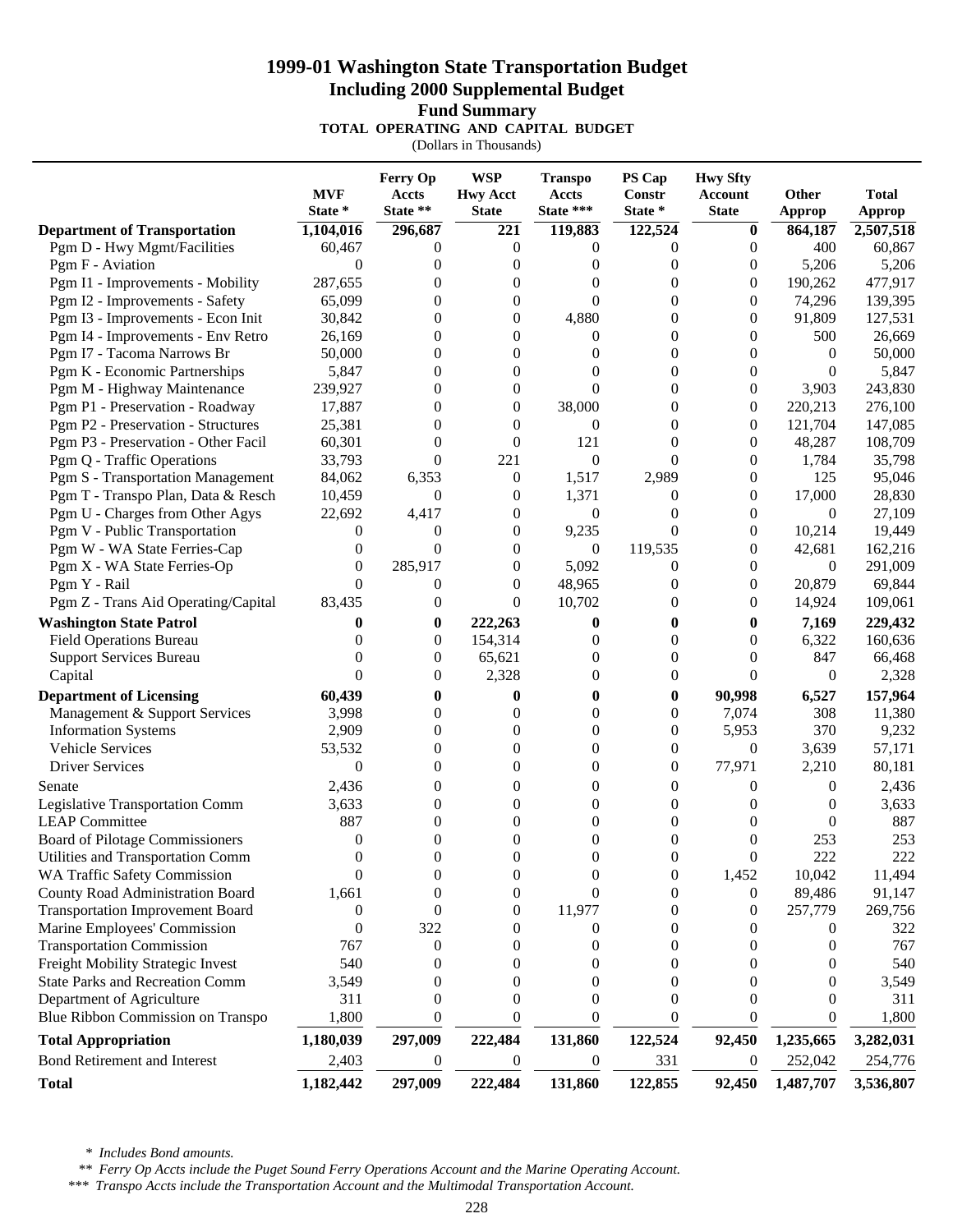# **1999-01 Washington State Transportation Budget Chapter 3, Laws of 2000, 2nd sp.s., Partial Veto (E2SSB 6499) Total Appropriated Funds**

(Dollars in Thousands)

## **OPERATING AND CAPITAL COMPONENTS 1999-01 Revised Budget**



|              | 1999-01         | 2000        | 1999-01        |
|--------------|-----------------|-------------|----------------|
|              | <b>Original</b> | <b>Supp</b> | <b>Revised</b> |
| Operating    | 1,569,187       | $-81.225$   | 1,487,962      |
| Capital      | 2,760,914       | $-712,069$  | 2,048,845      |
| <b>Total</b> | 4,330,101       | -793,294    | 3,536,807      |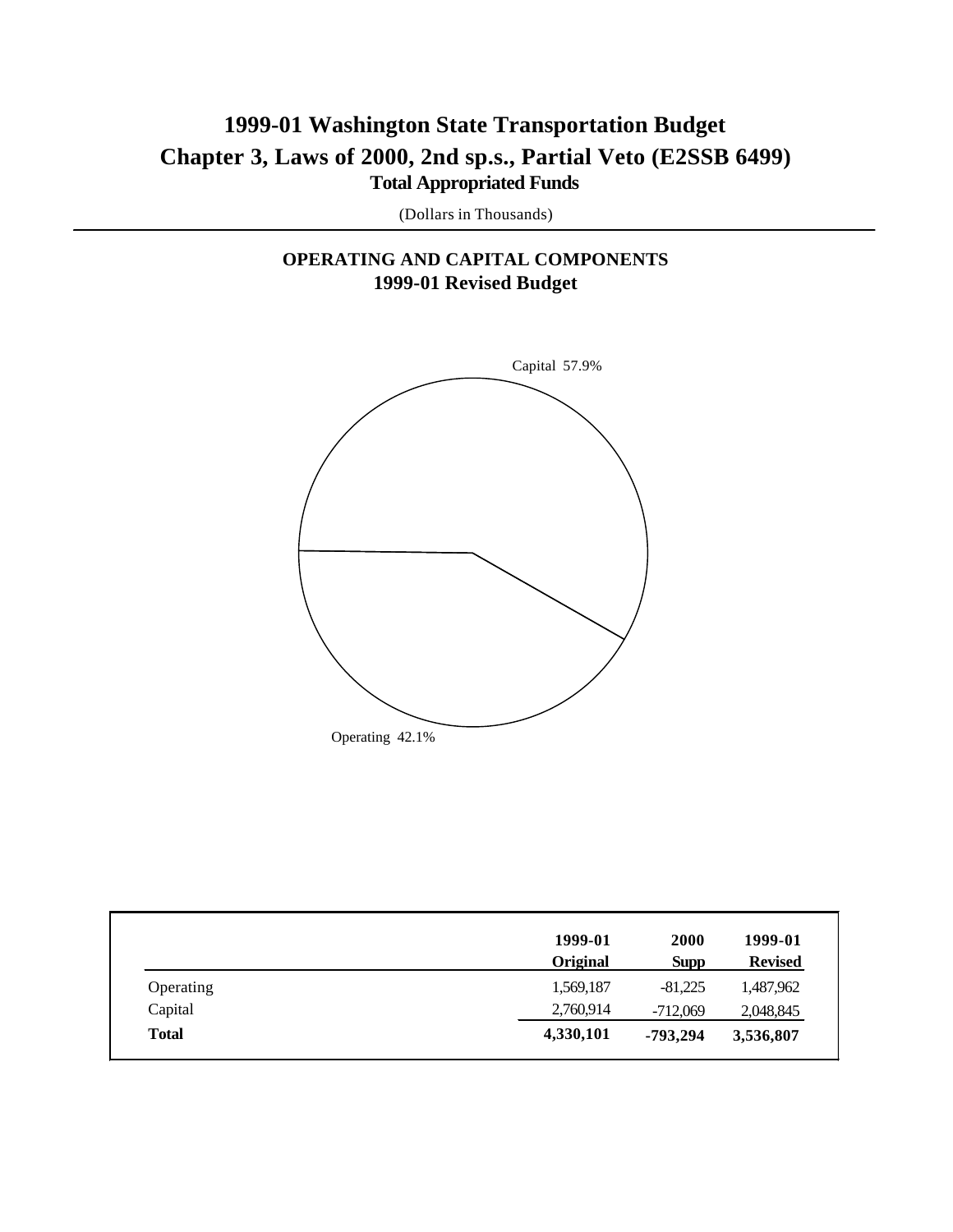# **2000 Supplemental Capital Budget**  *Omnibus Capital Only*

# **TABLE OF CONTENTS**

| <b>Subject</b>                                                                               | Page |
|----------------------------------------------------------------------------------------------|------|
|                                                                                              |      |
|                                                                                              |      |
|                                                                                              |      |
|                                                                                              |      |
|                                                                                              |      |
| Washington Wildlife and Recreation Program Projects - LEAP Capital Document No. 2000-W4. 336 |      |
|                                                                                              |      |
| Aquatic Lands Enhancement Account Grant Funding - LEAP Capital Document No. 2000-A1  338     |      |
|                                                                                              |      |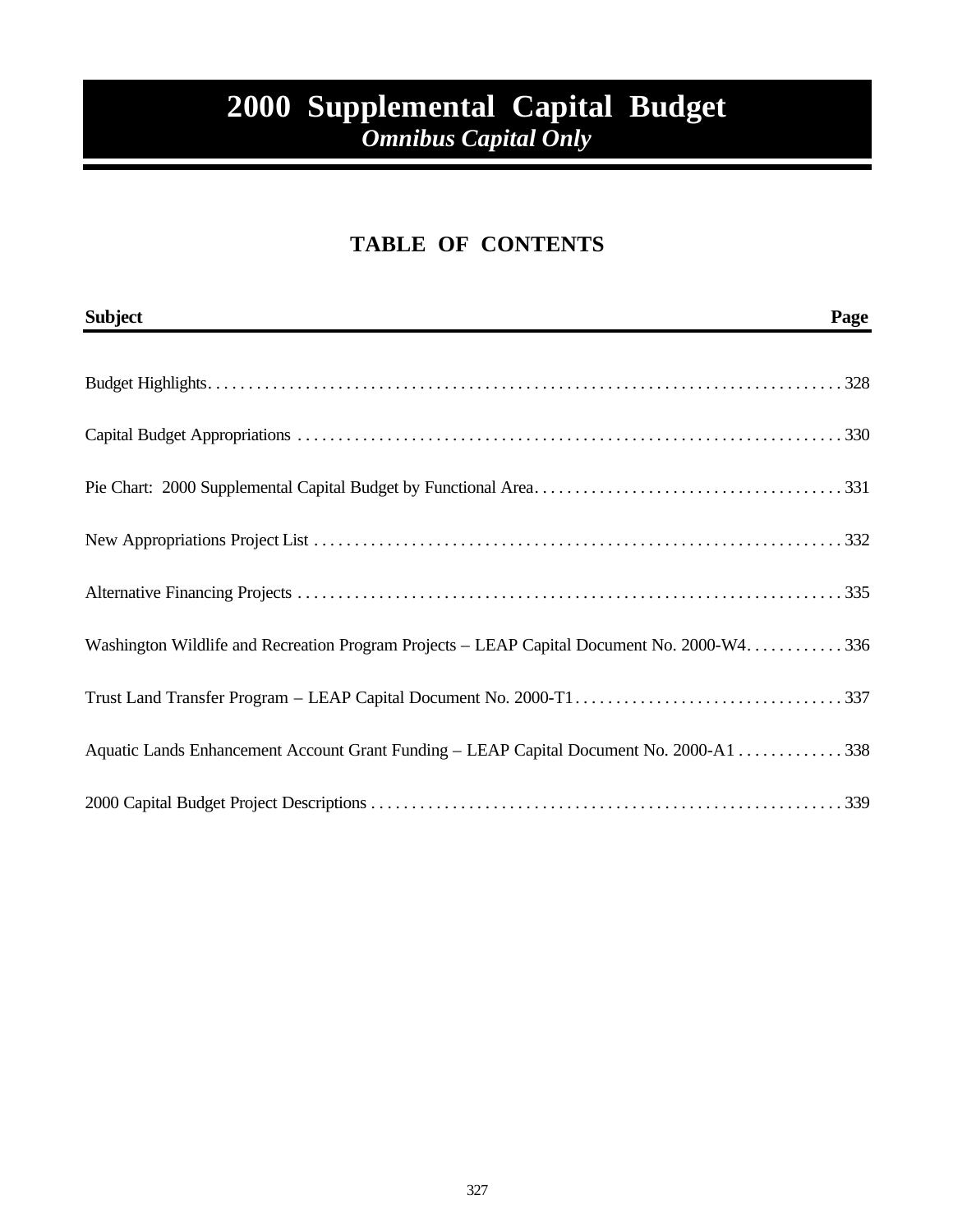The 2000 Supplemental Omnibus Capital Budget was included in the same bill as the 2000 Supplemental Omnibus Operating Budget, Chapter 1, Laws of 2000, 2<sup>nd</sup> sp.s., Partial Veto (EHB 2487). The supplemental capital budget was constrained by concerns over the statutory 7 percent debt limit. The 1999-01 Capital Budget reserved a small amount (\$15 million) of bond authority in anticipation of emergent supplemental needs, but rising interest rates increased the cost of debt on planned bond sales to the extent the reserved bond authority was no longer available. Where bonded appropriations were made in the supplemental capital budget, there is a corresponding reduction in previously authorized projects. The overall adjustments in the supplemental budget reduced the bonded portion of the biennial budget by \$150,000 and increased the non-bonded portion by \$115.6 million. The non-bonded appropriations are financed by federal funds, trust timber revenues, and state operating funds.

## **K-12 Construction** – **\$56.8 Million Various Sources**

The supplemental capital budget provides \$56.8 million to address the updated estimate of K-12 construction demands in the current biennium. Revenue for the appropriation is derived from the updated Department of Natural Resources revenue forecast and other revised revenue forecasts from the State Treasurer and the State Investment Board.

Legislation changes the calculation of the 5 percent emergency reserve requirement from a biennial amount to an annual amount. This change will produce an estimated \$138 million for the Education Construction Fund in the 1999-01 biennium. These monies may be used for K-12 or higher education construction. A total of \$35 million is appropriated from the Education Construction Fund to the Common School Construction Account.

## **New Special Commitment Center Facility** – **\$14 Million Violence Reduction and Drug Enforcement Account**

Funding is provided to begin construction of a new Special Commitment Center facility on McNeil Island. The facility will provide custody and treatment for persons who have been committed under the state's sexually violent predator statute. The facility will be designed to achieve the custody and treatment conditions required by a federal court injunction governing implementation of the state civil commitment statute. Funding is also provided to begin site selection for the community pre-release facilities envisioned under the injunction.

## **Local Criminal Justice Facilities** – **\$612,000 General Fund-Federal**

The state's award from the federal Violent Offender Incarceration and Truth-in-Sentencing (VOI/TIS) grant is higher than anticipated in the original budget. For this reason, the budget provides \$612,000 in additional funding to construct, expand, and improve local jails and other correctional facilities. This brings the total VOI/TIS amount provided to local governments during the 1999-01 biennium to \$4.1 million.

## **Small Timber Landowners** – **\$2.5 Million State Building Construction Account**

Funding is provided to purchase riparian easements from small timber landowners to mitigate the economic impact of revised forest practice rules. The use of bond proceeds for this item is offset by a delay in the use of bonded appropriations for the Conservation Reserve Enhancement Program.

## **Dairy Nutrient Management Grants** – **\$2.5 Million State Building Construction Account**

The 1998 Dairy Nutrient Management Act required all dairy operators to implement certified nutrient management plans by December 2003. Additional funds are provided to the Conservation Commission for grants to dairy operators to implement dairy nutrient management plans. The use of bond proceeds for this item is offset by a delay in the use of bonded appropriations for the Conservation Reserve Enhancement Program.

## **Legislative Building Renovations** – **\$3 Million Capitol Building Construction Account**

Funding is provided to continue design and planning for the renovation of the State Capitol Building.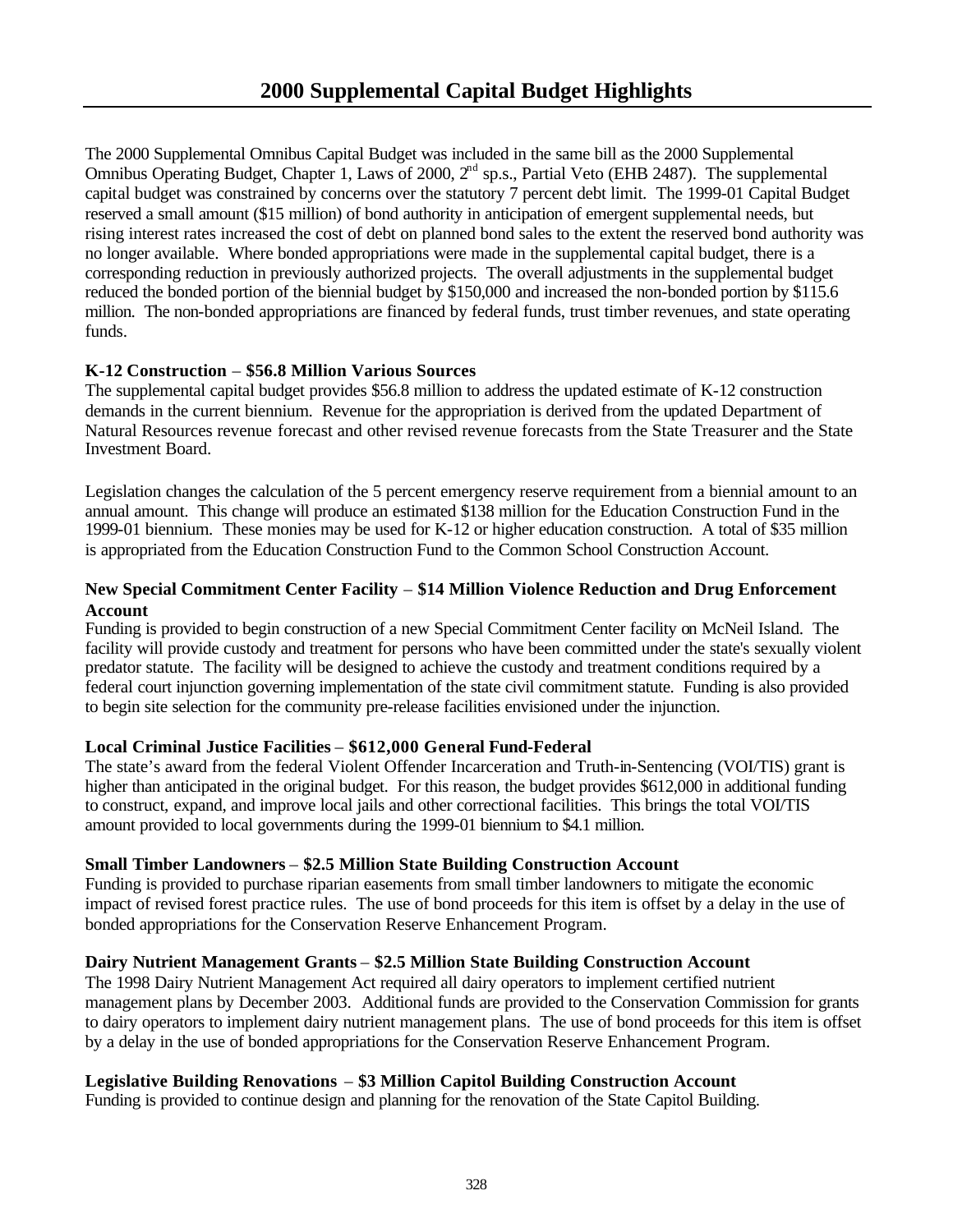## **Seattle Crime Lab/State Toxicology Laboratory Consolidation** – **\$2.5 Million Death Investigations Account**

The budget provides \$2.5 million to integrate the State Crime Lab and State Toxicology Lab into a consolidated facility and to make needed tenant improvements at the same time. The original 1999-01 budget provided \$10 million for the State Patrol's Seattle Crime Laboratory to be constructed within a City of Seattle owned building. The State Toxicology Laboratory, which merged with the State Patrol Crime Laboratory in July of 1999, currently occupies space in the same building.

## **Washington Wildlife and Recreation Program (WWRP)**

The 1999-01 Biennial Capital Budget included \$48 million in state bonds for WWRP projects, and approved a list of first-year projects. The 2000 Capital Budget provides approval of the second-year list of local park projects which total \$2.2 million.

## **Holly Park Education Center** – **\$500,000 State Bond Funds**

Funds are provided as a grant to South Seattle Community College for education space in the Holly Park housing development. Funds must be matched by an equal amount from other sources.

## **Community Services Facility Program** – **\$953,000 General Fund-State**

Funds are deposited into the State Building Construction Account for facility grants to community service organizations. In making the grants, the Department of Community, Trade, and Economic Development will adhere to the advisory board recommendations and prioritization. These funds are in addition to the currently authorized program of \$4 million. An additional five projects that serve children and families will receive this new support, including: Hopelink in Bellevue, \$150,000; the Metropolitan Development Council in Tacoma, \$300,000; Children Northwest in Vancouver, \$300,000; Community Action Council in Lewis, Mason, and Thurston Counties, \$75,000; and Friends of Youth in Duvall, \$128,000.

## **Clark County Skills Center** – **\$350,000 General Fund-State**

A matching grant is provided to the Clark County Skills Center to secure private donations for a new facility.

## **University of Washington Classroom Renovation** – **\$16 Million University of Washington Building Account** Funding is provided for classroom renovations and routine minor building remodeling projects on the University

of Washington campus.

## **Cheney Hall Renovation** – **\$300,000 Eastern Washington University Capital Projects Account-State**

Funding is provided so Eastern Washington University may begin the design development process to renovate Cheney Hall in order to expand its present capacity to deliver high technology educational programs.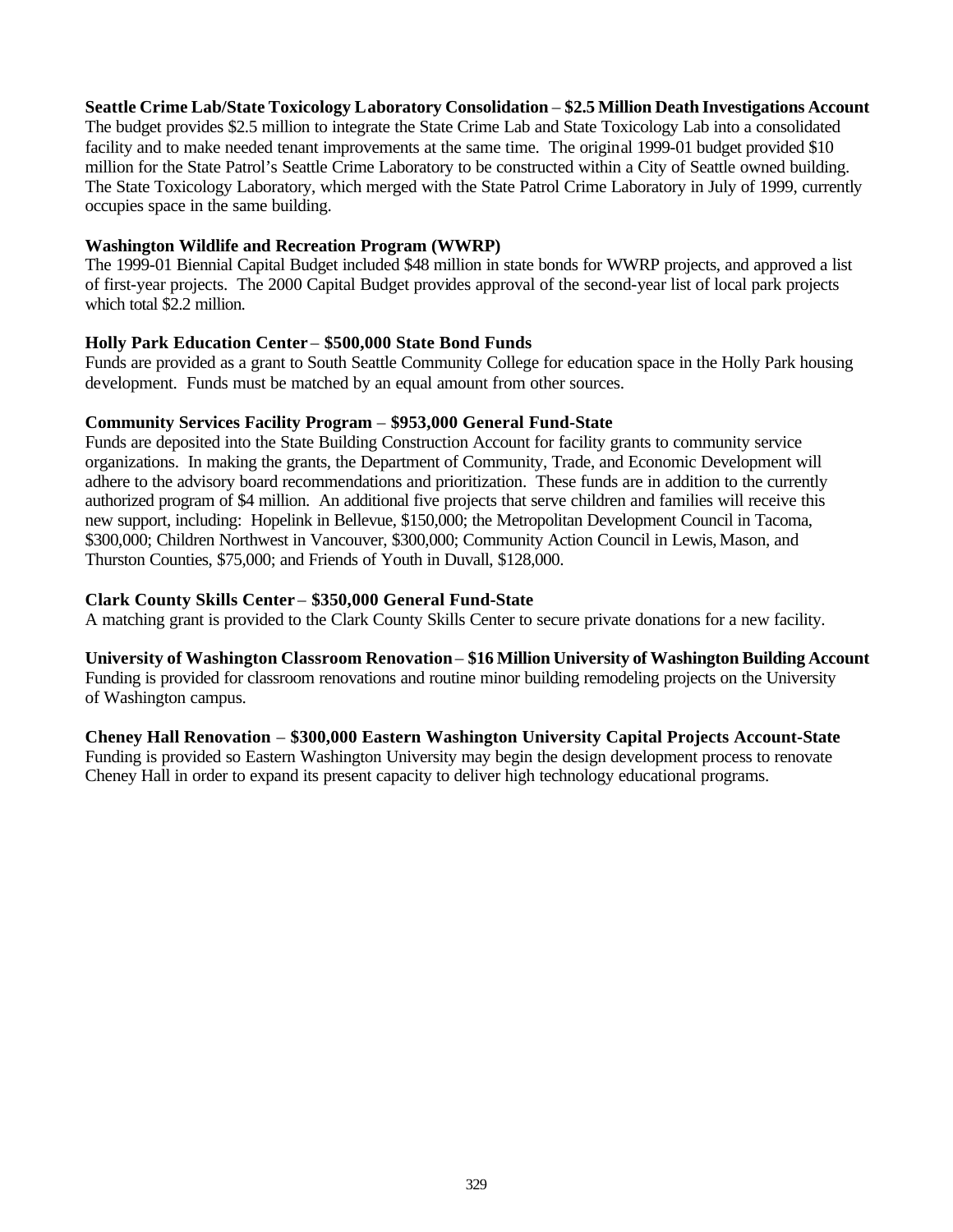# **Capital Budget Appropriations**

|                                                                       |                    | <b>Debt Limit</b> |
|-----------------------------------------------------------------------|--------------------|-------------------|
|                                                                       | <b>Total Funds</b> | <b>Bonds</b>      |
| 1999-01 Biennial Capital Budget <sup>(1)</sup>                        |                    |                   |
| <b>Total Appropriations</b>                                           | 2,297,468,891      | 987,283,426       |
| 2000 Supplemental Capital Budget <sup>(2)</sup>                       |                    |                   |
| New Appropriations                                                    | 142,499,258        | 7,650,000         |
| <b>Appropriation Reductions</b>                                       | $-31,312,000$      | $-6,800,000$      |
| <b>Reappropriation Reductions</b>                                     | $-1,000,000$       | $-1,000,000$      |
| <b>Total Supplemental Capital Budget</b>                              | 110,187,258        | $-150,000$        |
| Capital Projects in 2000 Supplemental Operating Budget <sup>(2)</sup> | 7,089,000          | $\theta$          |
| Total Revised 1999-01 Capital Budget                                  | 2,414,745,149      | 987,133,426       |

*(1) Chapter 379, Laws of 1999, Partial Veto (SHB 1165)*

*(2) Chapter 1, Laws of 2000, 2nd sp.s., Partial Veto (EHB 2487)*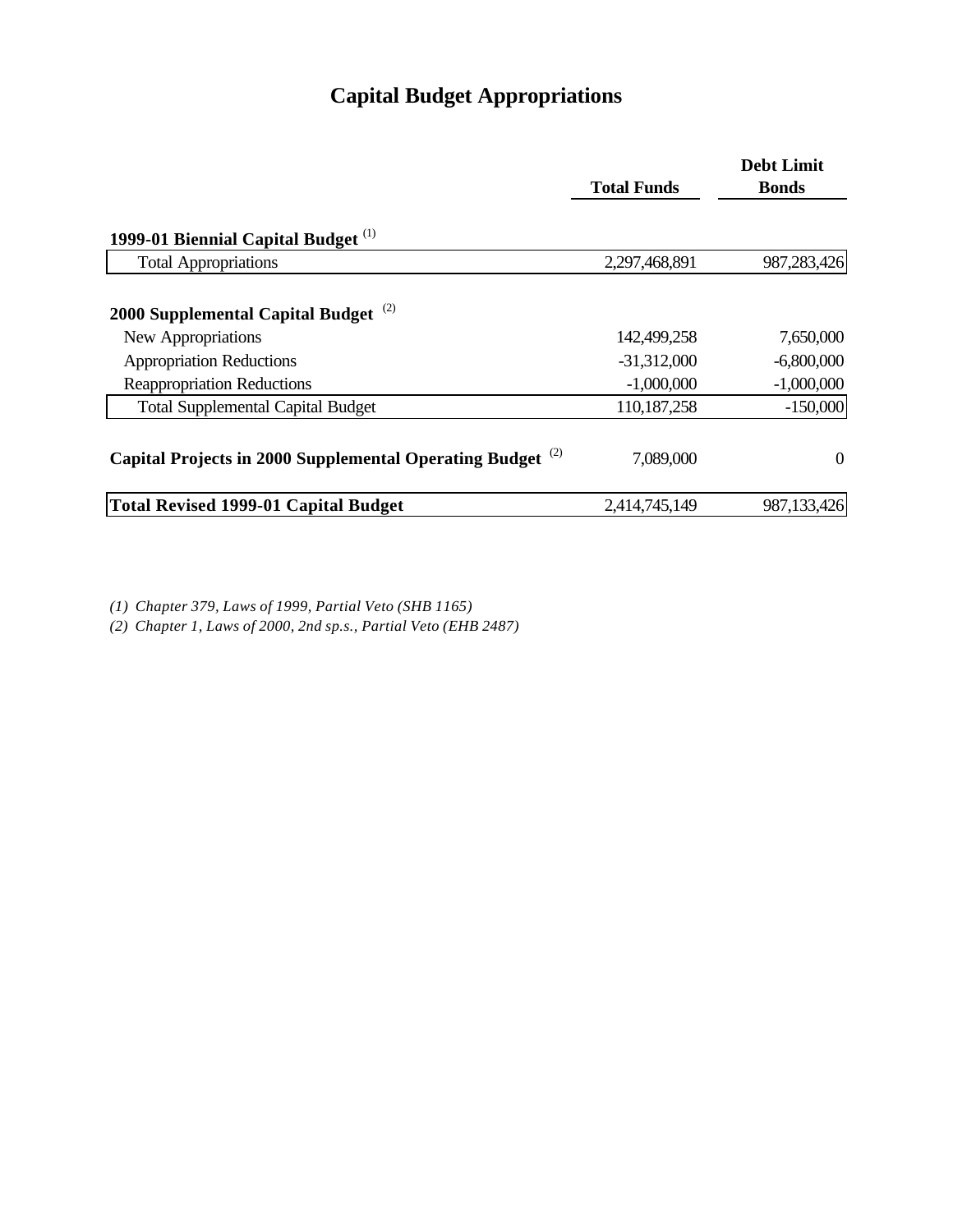

| <b>Total New Appropriations</b> |                  |  |  |  |  |  |
|---------------------------------|------------------|--|--|--|--|--|
| Governmental Operation          | 37,000           |  |  |  |  |  |
| <b>Human Services</b>           | 30,797,921       |  |  |  |  |  |
| <b>Natural Resources</b>        | 13,741,337       |  |  |  |  |  |
| Education                       | 51,800,000       |  |  |  |  |  |
| <b>Higher Education</b>         | 20,900,000       |  |  |  |  |  |
| <b>Statewide Total</b>          | 117,276,258<br>* |  |  |  |  |  |

*\* Includes \$7.1 million for projects funded in the 2000 Supplemental Operating Budget.*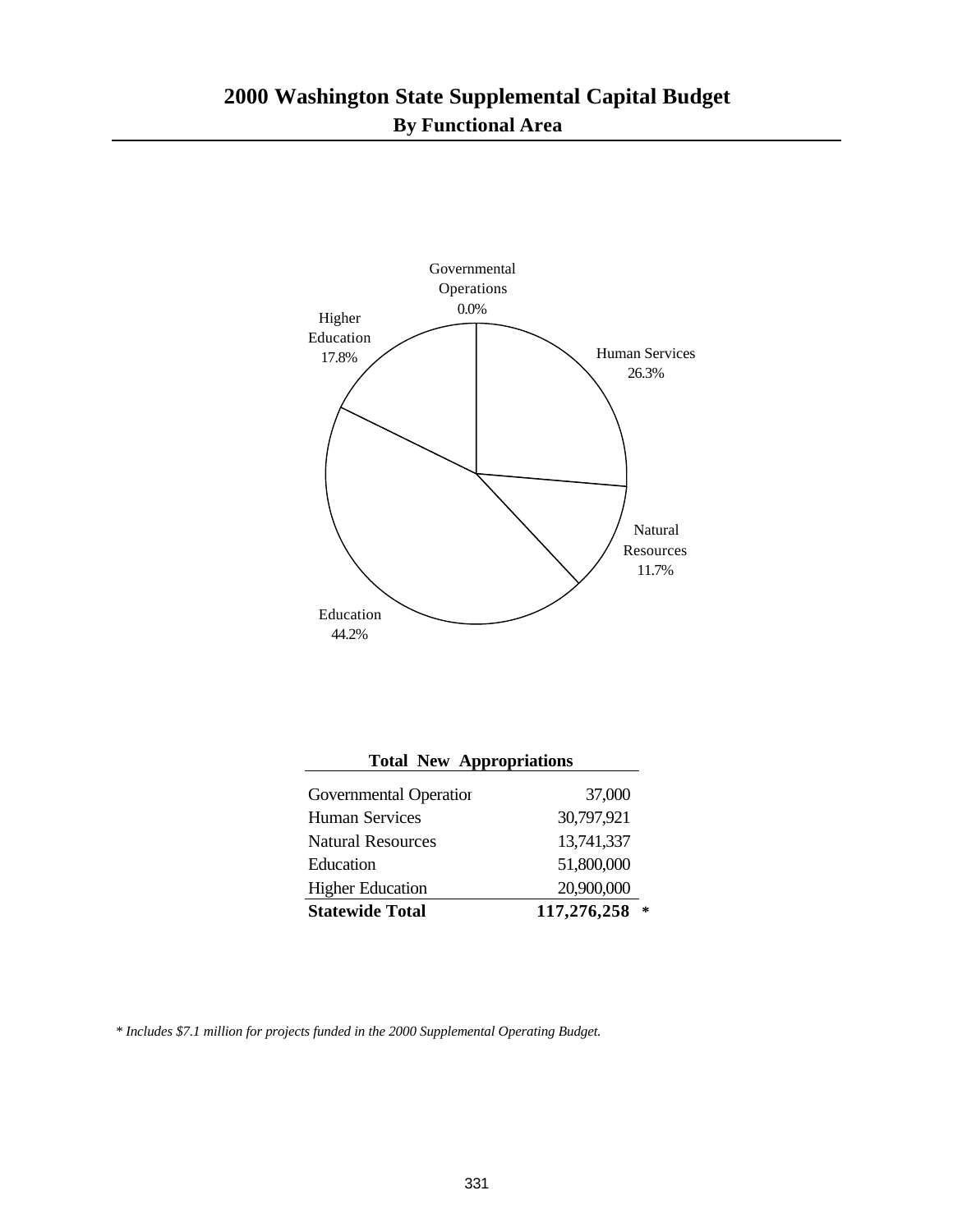## **2000 Washington State Supplemental Capital Budget New Appropriations Project List Chapter 1, Laws of 2000, 2nd sp.s., Partial Veto (EHB 2487)**

|                                                     | <b>Governor</b>    |                  | Legislature        |              |
|-----------------------------------------------------|--------------------|------------------|--------------------|--------------|
|                                                     | <b>State Bonds</b> | <b>Total</b>     | <b>State Bonds</b> | <b>Total</b> |
| <b>GOVERNMENTAL OPERATIONS</b>                      |                    |                  |                    |              |
| Dept of Community, Trade, & Economic Development    |                    |                  |                    |              |
| <b>Community Economic Revitalization</b>            | $\boldsymbol{0}$   | $-6,359,000$     | $\mathbf{0}$       | $-6,359,000$ |
| <b>County Public Facility Construction</b>          | $\boldsymbol{0}$   | $-1,381,000$     | $\overline{0}$     | $-1,381,000$ |
| Holly Park Education Center                         | $\boldsymbol{0}$   | $\boldsymbol{0}$ | 500,000            | 500,000      |
| <b>Clark County Skills Center</b>                   | $\mathbf{0}$       | $\overline{0}$   | 350,000            | 350,000      |
| Community Services Facilities Program *             | $\boldsymbol{0}$   | $\boldsymbol{0}$ | $\theta$           | 953,000      |
| Total                                               | $\boldsymbol{0}$   | $-7,740,000$     | 850,000            | $-5,937,000$ |
| <b>Department of General Administration</b>         |                    |                  |                    |              |
| Legislative Building Renovation                     | $\boldsymbol{0}$   | $\boldsymbol{0}$ | $\boldsymbol{0}$   | 3,000,000    |
| <b>Washington State Patrol</b>                      |                    |                  |                    |              |
| Seattle Crime Laboratory                            | $\boldsymbol{0}$   | 2,500,000        | $\boldsymbol{0}$   | 2,500,000    |
| <b>Military Department</b>                          |                    |                  |                    |              |
| Yakima Armory & Readiness Center *                  | $\boldsymbol{0}$   | $\boldsymbol{0}$ | $\boldsymbol{0}$   | 474,000      |
| <b>Total Governmental Operations</b>                | $\bf{0}$           | $-5,240,000$     | 850,000            | 37,000       |
| <b>HUMAN SERVICES</b>                               |                    |                  |                    |              |
| <b>Department of Social and Health Services</b>     |                    |                  |                    |              |
| Special Commitment Center: Phase I *                | 14,000,000         | 14,000,000       | $\overline{0}$     | 14,000,000   |
| ESH: Legal Offender Unit Reappropriation            | $\theta$           | $\boldsymbol{0}$ | $-1,000,000$       | $-1,000,000$ |
| Total                                               | 14,000,000         | 14,000,000       | $-1,000,000$       | 13,000,000   |
| <b>Department of Health</b>                         |                    |                  |                    |              |
| Drinking Water Assistance Program                   | $\theta$           | 16,985,921       | $\boldsymbol{0}$   | 16,985,921   |
| <b>Office Building Planning</b>                     | 400,000            | 400,000          | $\boldsymbol{0}$   |              |
| Total                                               | 400,000            | 17,385,921       | $\theta$           | 16,985,921   |
| <b>Department of Corrections</b>                    |                    |                  |                    |              |
| <b>Local Government Criminal Justice Facilities</b> | $\boldsymbol{0}$   | $\boldsymbol{0}$ | $\boldsymbol{0}$   | 612,000      |
| <b>Total Human Services</b>                         | 14,400,000         | 31,385,921       | $-1,000,000$       | 30,597,921   |

*\* Indicates projects that are linked to the supplemental operating budget. See capital budget project descriptions for detail.*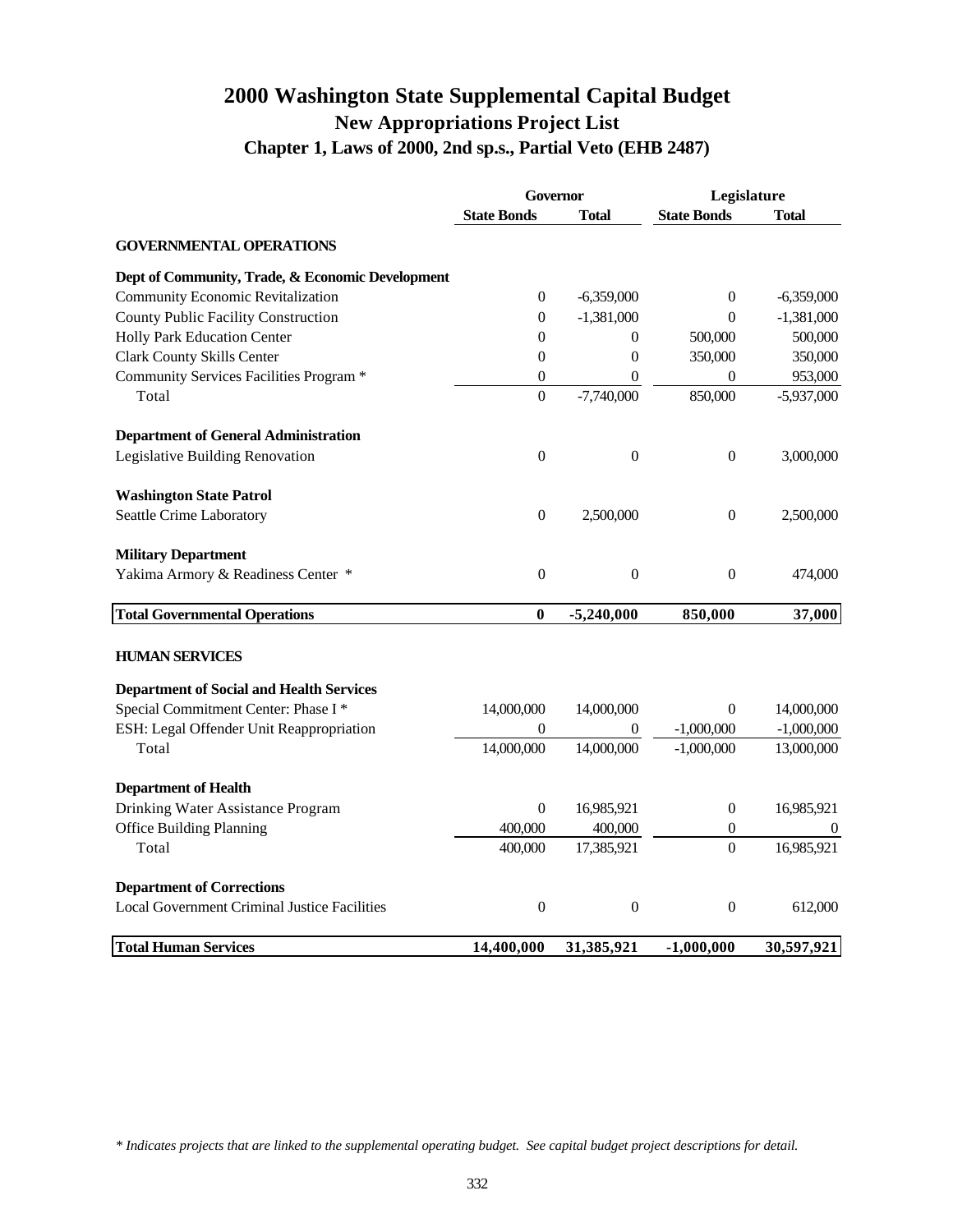## **2000 Washington State Supplemental Capital Budget New Appropriations Project List Chapter 1, Laws of 2000, 2nd sp.s., Partial Veto (EHB 2487)**

|                                                     | Governor           |                  | Legislature        |              |
|-----------------------------------------------------|--------------------|------------------|--------------------|--------------|
|                                                     | <b>State Bonds</b> | <b>Total</b>     | <b>State Bonds</b> | <b>Total</b> |
| <b>NATURAL RESOURCES</b>                            |                    |                  |                    |              |
| <b>Department of Ecology</b>                        |                    |                  |                    |              |
| Drought Preparedness Fund                           | $\mathbf{0}$       | $\theta$         | $\overline{0}$     | $-675,000$   |
| Everett Smelter Clean up *                          | 0                  | 3,000,000        | $\theta$           | $\theta$     |
| Centennial Clean Water Fund-City of Pateros         | 0                  | $\theta$         | $\boldsymbol{0}$   | 450,000      |
| Water Pollution Control Revolving Fund              | $\boldsymbol{0}$   | 21,796,337       | $\boldsymbol{0}$   | 21,796,337   |
| Total                                               | $\boldsymbol{0}$   | 24,796,337       | $\overline{0}$     | 21,571,337   |
| <b>Interagency Committee for Outdoor Recreation</b> |                    |                  |                    |              |
| Washington Wildlife & Recreation Program            | $\overline{0}$     | $\overline{0}$   | $\boldsymbol{0}$   | 773,000      |
| <b>State Conservation Commission</b>                |                    |                  |                    |              |
| Dairy Waste Management Grants Program               | 0                  | $\theta$         | 2,500,000          | 2,500,000    |
| <b>Conservation Reserve Enhancement Program</b>     | $-2,500,000$       | $-2,500,000$     | $-5,000,000$       | $-5,000,000$ |
| Total                                               | $-2,500,000$       | $-2,500,000$     | $-2,500,000$       | $-2,500,000$ |
| <b>Department of Fish and Wildlife</b>              |                    |                  |                    |              |
| Emergency Repairs - Silver Lake Dam                 | $\boldsymbol{0}$   | $\boldsymbol{0}$ | $\boldsymbol{0}$   | 205,000      |
| Warm Water Game Fish Access Facilities              | $\boldsymbol{0}$   | $-300,000$       | $\mathbf{0}$       | $-300,000$   |
| Total                                               | $\boldsymbol{0}$   | $-300,000$       | $\overline{0}$     | $-95,000$    |
| <b>Department of Natural Resources</b>              |                    |                  |                    |              |
| Aquatic Lands Enhancement Grants *                  | $\boldsymbol{0}$   | $-915,000$       | $\overline{0}$     | $-797,000$   |
| Small Timber Landowner Program                      | 2,500,000          | $-7,500,000$     | 2,500,000          | $-7,500,000$ |
| Total                                               | 2,500,000          | $-8,415,000$     | 2,500,000          | $-8,297,000$ |
| <b>Total Natural Resources</b>                      | $\boldsymbol{0}$   | 13,581,337       | $\boldsymbol{0}$   | 11,452,337   |
| <b>OTHER EDUCATION</b>                              |                    |                  |                    |              |
| <b>State Board of Education</b>                     |                    |                  |                    |              |
| Public School Building Construction *               | $\mathbf{0}$       | 38,568,000       | $\mathbf{0}$       | 56,800,000   |
| Quality and Value Systems Improvements              | $\boldsymbol{0}$   | $\boldsymbol{0}$ | $\boldsymbol{0}$   | $-5,000,000$ |
| Total                                               | $\boldsymbol{0}$   | 38,568,000       | $\theta$           | 51,800,000   |
| <b>State School for the Deaf</b>                    |                    |                  |                    |              |
| Northrup Elementary School, HVAC Upgrade            | $\boldsymbol{0}$   | $\boldsymbol{0}$ | $-900,000$         | $-900,000$   |
| Epperson Middle School, HVAC Upgrade                | 0                  | $\theta$         | $-900,000$         | $-900,000$   |
| Clark Hall/Lloyd: Upgrade                           | $\mathbf{0}$       | $\mathbf{0}$     | 900,000            | 900,000      |
| Clark Hall/Lloyd: Seismic Stabilization             | $\mathbf{0}$       | $\boldsymbol{0}$ | 900,000            | 900,000      |
| Total                                               | $\overline{0}$     | $\overline{0}$   | $\overline{0}$     | $\Omega$     |
| <b>Total Other Education</b>                        | $\boldsymbol{0}$   | 38,568,000       | $\boldsymbol{0}$   | 51,800,000   |

*\* Indicates projects that are linked to the supplemental operating budget. See capital budget project descriptions for detail.*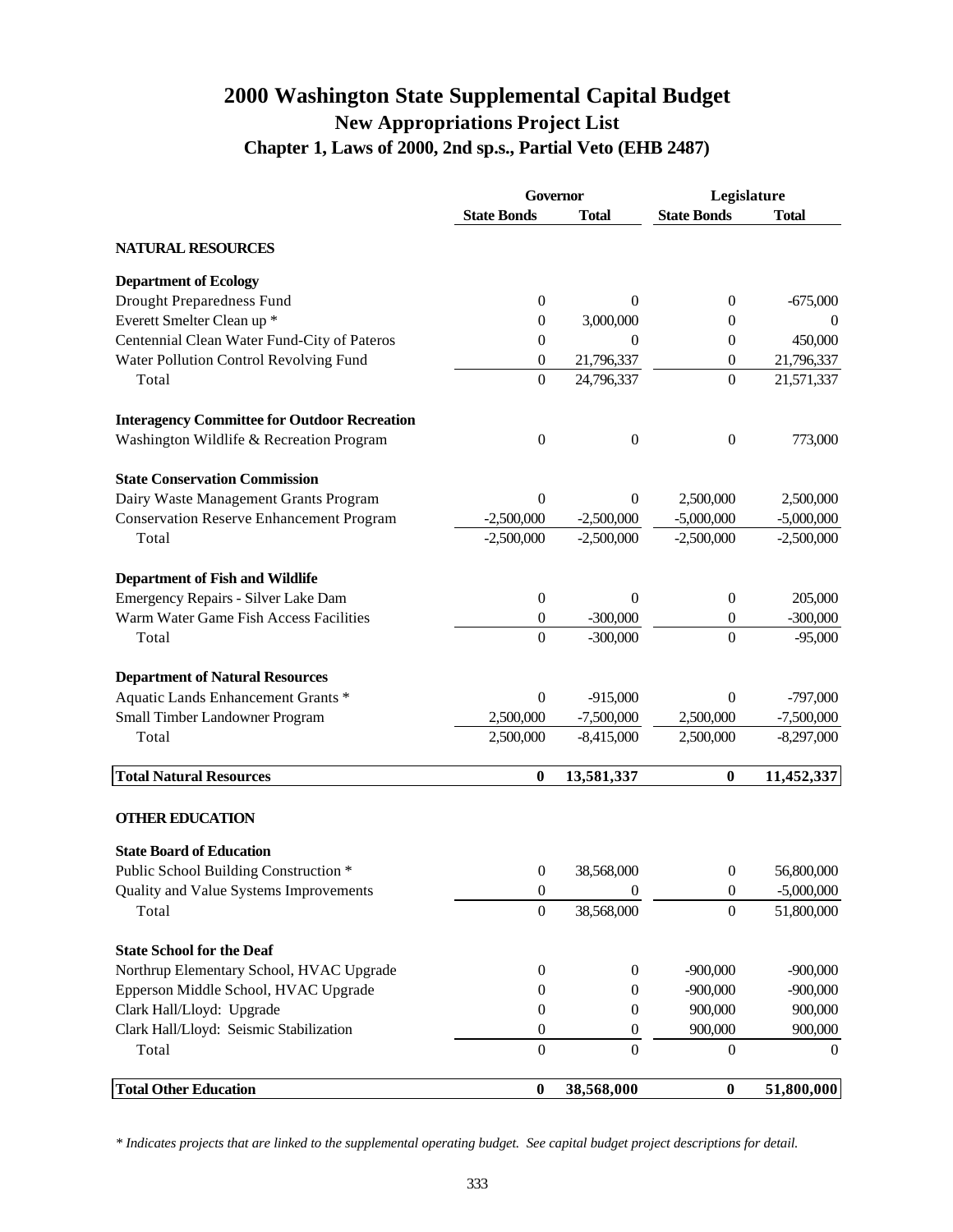## **2000 Washington State Supplemental Capital Budget New Appropriations Project List Chapter 1, Laws of 2000, 2nd sp.s., Partial Veto (EHB 2487)**

|                                                          | Governor           |                  |                    | Legislature  |
|----------------------------------------------------------|--------------------|------------------|--------------------|--------------|
|                                                          | <b>State Bonds</b> | <b>Total</b>     | <b>State Bonds</b> | <b>Total</b> |
| <b>HIGHER EDUCATION</b>                                  |                    |                  |                    |              |
| <b>University of Washington</b>                          |                    |                  |                    |              |
| Seattle - Campus Wide Minor Works                        | $\mathbf{0}$       | 9,000,000        | $\boldsymbol{0}$   | $\theta$     |
| <b>Classroom Improvements and Minor Works</b>            | $\mathbf{0}$       | 0                | $\mathbf{0}$       | 16,000,000   |
| Total                                                    | $\boldsymbol{0}$   | 9,000,000        | $\boldsymbol{0}$   | 16,000,000   |
| <b>Washington State University</b>                       |                    |                  |                    |              |
| Power System Upgrade *                                   | $\boldsymbol{0}$   | 3,600,000        | $\boldsymbol{0}$   | $\mathbf{0}$ |
| <b>Eastern Washington University</b>                     |                    |                  |                    |              |
| Cheney Hall: Renovation                                  | $\overline{0}$     | $\boldsymbol{0}$ | $\boldsymbol{0}$   | 300,000      |
| <b>Community &amp; Technical College System</b>          |                    |                  |                    |              |
| Columbia Basin Community College - Roofs *               | $\boldsymbol{0}$   | 1,000,000        | $\boldsymbol{0}$   | $\theta$     |
| <b>Total Higher Education</b>                            | $\bf{0}$           | 13,600,000       | $\bf{0}$           | 16,300,000   |
| <b>Statewide Total</b>                                   | 14,400,000         | 91,895,258       | $-150,000$         | 110,187,258  |
| <b>CAPITAL PROJECTS IN SUPPLEMENTAL OPERATING BUDGET</b> |                    |                  |                    |              |
| <b>Department of Fish and Wildlife</b>                   |                    |                  |                    |              |
| Fish Screens for Methow River Area                       | $\boldsymbol{0}$   | $\boldsymbol{0}$ | $\boldsymbol{0}$   | 789,000      |
| <b>Department of Ecology</b>                             |                    |                  |                    |              |
| Everett Smelter Hazardous Waste Clean up                 | $\overline{0}$     | $\boldsymbol{0}$ | $\boldsymbol{0}$   | 1,500,000    |
| <b>Veterans Affairs</b>                                  |                    |                  |                    |              |
| Predesign-Skilled Nursing Facilities Replacement         | $\boldsymbol{0}$   | $\boldsymbol{0}$ | $\boldsymbol{0}$   | 200,000      |
| <b>Washington State University</b>                       |                    |                  |                    |              |
| Power System Upgrade                                     | $\boldsymbol{0}$   | $\boldsymbol{0}$ | $\boldsymbol{0}$   | 3,600,000    |
| <b>Community &amp; Technical College System</b>          |                    |                  |                    |              |
| Columbia Basin Community College - Roof Repair           | $\boldsymbol{0}$   | $\boldsymbol{0}$ | $\boldsymbol{0}$   | 1,000,000    |
| <b>Total in Supplemental Operating Budget</b>            | $\boldsymbol{0}$   | $\boldsymbol{0}$ | $\boldsymbol{0}$   | 7,089,000    |
| <b>Revised Statewide Total</b>                           | 14,400,000         | 91,895,258       | $-150,000$         | 117,276,258  |

*\* Indicates projects that are linked to the supplemental operating budget. See capital budget project descriptions for detail.*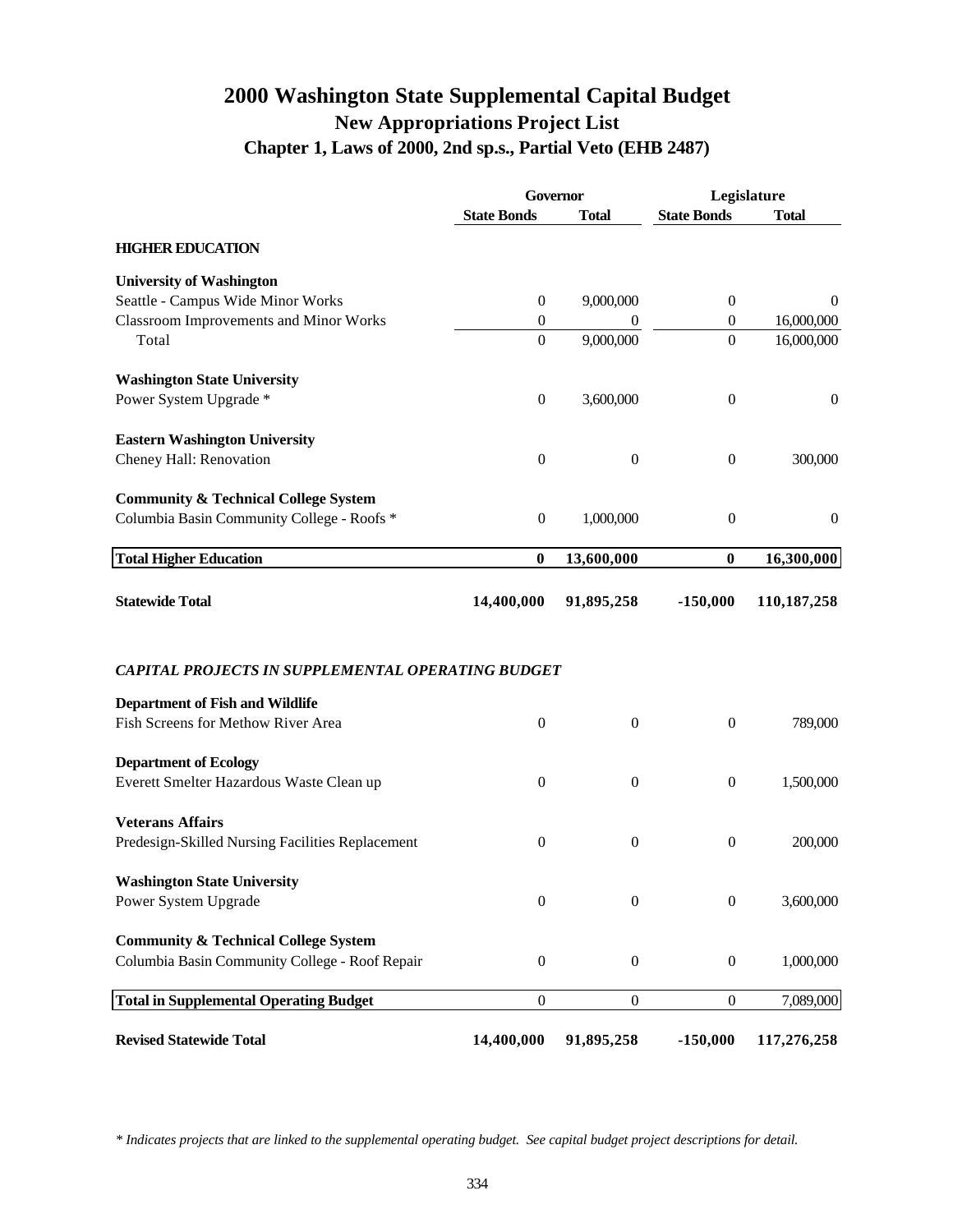# **2000 Washington State Supplemental Capital Budget Alternative Financing Projects**

| <b>University of Washington</b>                                      |            |
|----------------------------------------------------------------------|------------|
| UW - Food Service Areas                                              | 12,000,000 |
| UW - Ethernet to Student Residence Halls                             | 5,700,000  |
| Total                                                                | 17,700,000 |
| <b>Community &amp; Technical College System</b>                      |            |
| Columbia Basin Community College - Student Service Building Increase | 500,000    |
| Edmonds Community College - Music Building Increase                  | 450,000    |
| Whatcom Community College - Student Center/Classroom Increase        | 500,000    |
| <b>Olympic Community College - Parking</b>                           | 900,000    |
| Bates Technical College - KSTW Building                              | 4,300,000  |
| Renton Technical College - Apprenticeship Land                       | 1,000,000  |
| Total                                                                | 7,650,000  |
| <b>Statewide Total</b>                                               | 25,350,000 |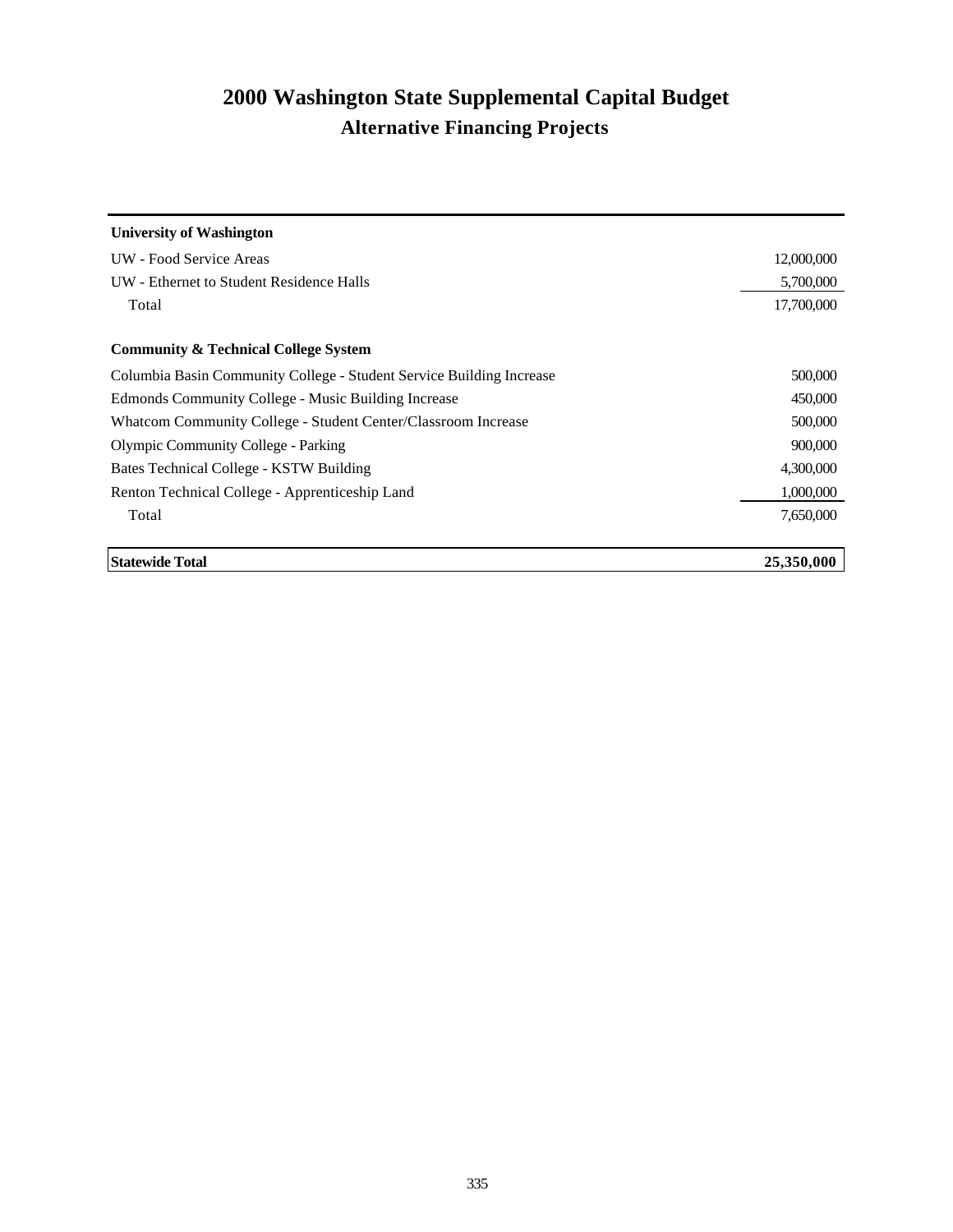## **2000 Washington State Supplemental Capital Budget Washington Wildlife and Recreation Program Fiscal Year 2000 Capital Projects - LEAP Capital Document No. 2000-W4 1999-01 Biennium Developed February 28, 2000**

| Proj |           |                                               |                                        |                | <b>Estimated</b><br><b>WWRP</b> |
|------|-----------|-----------------------------------------------|----------------------------------------|----------------|---------------------------------|
|      | Rank IAC# | <b>Project Name</b>                           | <b>Project Sponsor</b>                 | <b>Request</b> | Grant                           |
|      |           |                                               | <b>Local Parks Projects</b>            |                |                                 |
| 1    | 99-1090A  | Wards Lake Phase II Acquisition               | Lakewood, City of                      | 362,275        | 362,275                         |
| 2    | 99-1136A  | Kiwanis Park Acquisition                      | Yakima Parks & Recreation              | 120,000        | 120,000                         |
| 3    | 99-1013A  | <b>Bradley Lake Acquisition</b>               | <b>Puyallup Parks &amp; Recreation</b> | 500,000        | 500,000                         |
| 4    | 99-1147A  | <b>Wapato Park Property Acquisition</b>       | Tacoma MPD                             | 182,600        | 182,600                         |
| 5    | 99-1100A  | <b>Bombing Range Sports Complex Expansion</b> | West Richland, City of                 | 52,359         | 52,359                          |
| 6    | 99-1025A  | <b>Chestnut Ridge Park Acquisition</b>        | Kent Parks & Recreation Dept           | 187,464        | 187,464                         |
| 7    | 99-1034A  | <b>Preston Community Park Acquisition</b>     | King County Parks & Recreation         | 500,000        | 500,000                         |
| 8    | 99-1201A  | Thurston County/City of Lacey Complex         | Thurston County Parks & Rec            | 500,000        | 282,802                         |
| 9    | 99-1113A  | Valley Floor Community Park Acquisition       | Kent Parks & Recreation Dept           | 333,992        | Alternate                       |
| 10   | 99-1052A  | <b>Tollgate Park</b>                          | King County Parks & Recreation         | 500,000        | Alternate                       |
| 11   | 99-1161A  | Clark Lake Park Expansion                     | Kent Parks & Recreation Dept           | 500,000        | Alternate                       |
| 12   | 99-1152A  | <b>Big Rock Community Park</b>                | Snohomish County Parks & Rec           | 500,000        | Alternate                       |
|      |           |                                               |                                        | 4,238,690      | 2,187,500                       |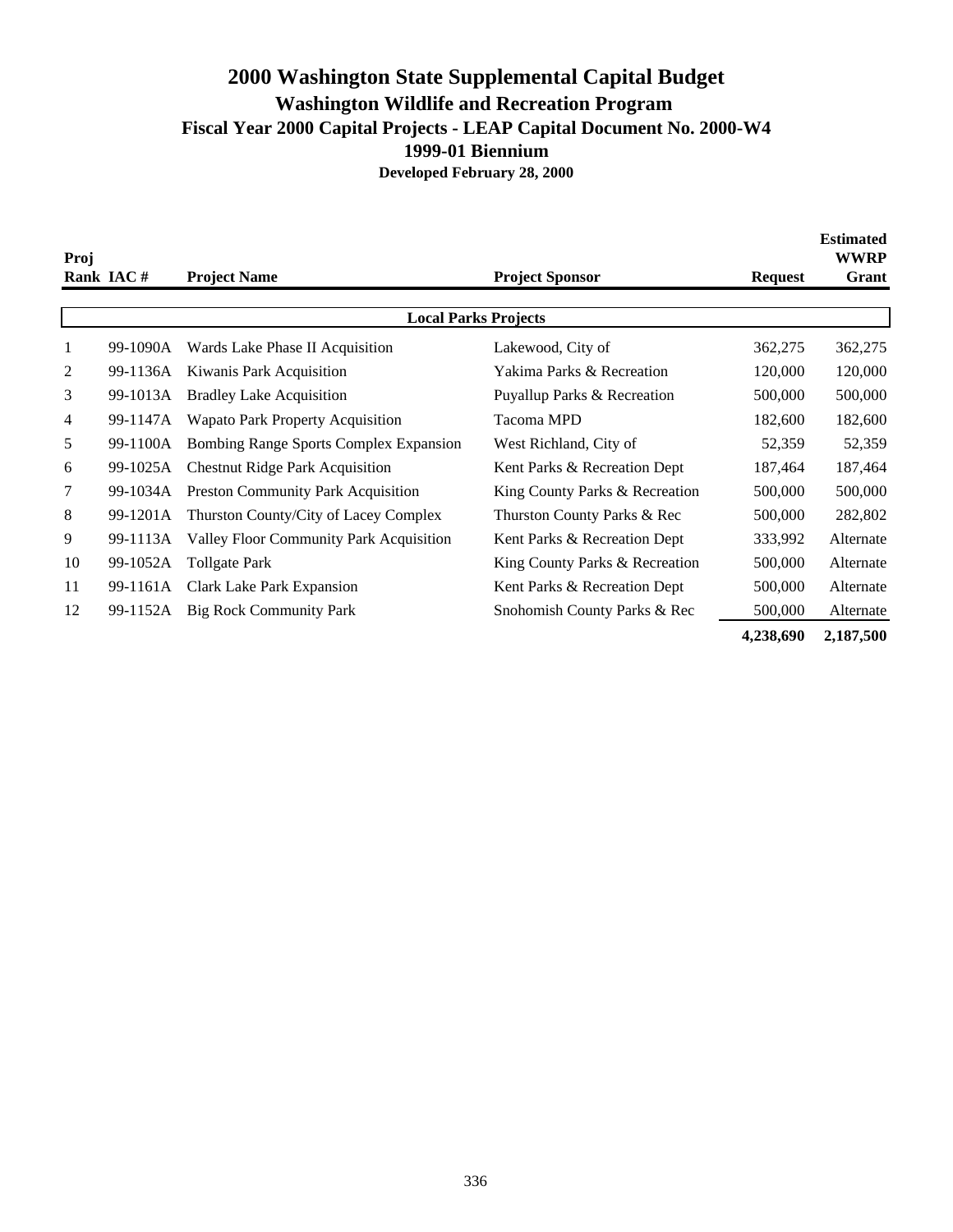# **2000 Washington State Supplemental Capital Budget Trust Land Transfer Program LEAP Capital Document No. 2000-T1 Developed February 29, 2000**

**Parcel Name Receiving Agency** 

## **Category A: Required Transfers**

Willapa Divide **Dept of Natural Resources - NAP** South Nemah Dept of Natural Resources - NRCA Ellsworth Creek Dept of Natural Resources - NRCA Mt Si NRCA Dept of Natural Resources - NRCA W Tiger Mountain Phase 3 Dept of Natural Resources - NRCA Hendrickson Canyon Dept of Natural Resources - NRCA

## **Category B: Transfer With Local Match**

Illahee Forest Kitsap County Banner Forest Kitsap County

#### **Category C: May Transfer or Lease as Funds Permit**

Boxley Creek King County Cottonwood Island Dept of Fish and Wildlife Elger Bay (Partial) Island County Elk River (Ocosta Parcel C) DNR - NRCA Goss Lake Island County Lummi Island Dept of Fish and Wildlife Mt Peak King County Nisqually Interpretive Site **Pierce County** Pierce County Rhododendron Park Island County Scatter Creek Dept of Fish and Wildlife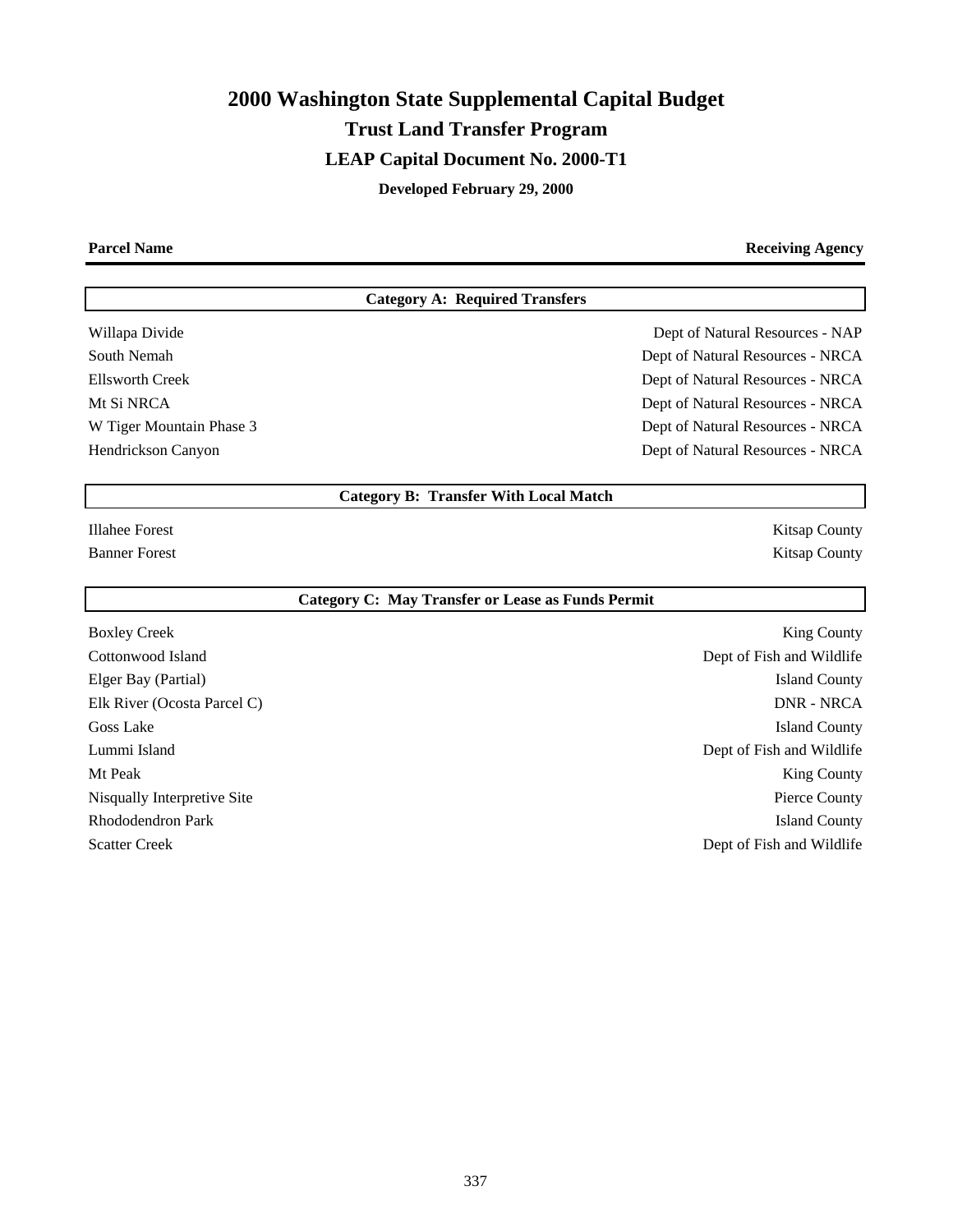## **2000 Washington State Supplemental Capital Budget Requested 1999-01 Aquatic Lands Enhancement Account Grant Funding LEAP Capital Document No. 2000-A1 Developed February 15, 2000**

|                |                                        |                                  | <b>ALEA</b> | <b>Running</b> |
|----------------|----------------------------------------|----------------------------------|-------------|----------------|
|                | <b>Title</b>                           | <b>Sponsor</b>                   | Grant       | <b>Total</b>   |
| $\mathbf{1}$   | Blakely Harbor Acq & Access (H/PA)     | Bainbridge Island Park District  | 796,756     | 796,756        |
| $\overline{c}$ | Burke Bay Overlook & Access (PA)       | Port of Brownsville              | 75,000      | 871,756        |
| 3              | Chehalis River Surge Plain Path (PA)   | <b>DNR</b> - Central Region      | 106,944     | 978,700        |
| 4              | Duncan Creek Fish Passage (H)          | WDFW - SW Region                 | 60,636      | 1,039,336      |
| 5              | Eagle Island Acq & Restoration (H)     | WDFW - SW Region                 | 576,380     | 1,615,716      |
| 6              | East Fork Lewis River Greenway (H)     | <b>Clark County Public Works</b> | 670,336     | 2,286,052      |
| 7              | Jimmycomelately Cr Estuary Rehab (H)   | Jamestown S'Klallam Tribe        | 349,877     | 2,635,929      |
| 8              | Lower Nookachamps (H)                  | <b>Skagit County</b>             | 51,000      | 2,686,929      |
| 9              | Methow Valley Community Trail (PA)     | Okanogan County                  | 8,280       | 2,695,209      |
| 10             | Osprey Park Trail (phase 2) (PA)       | City of Sultan                   | 46,927      | 2,742,136      |
| 11             | Port Orchard Waterfront Access (PA)    | Port of Bremerton                | 252,284     | 2,994,420      |
| 12             | Quileute Marina Shoreline (PA)         | Quileute Indian Tribe            | 74,918      | 3,069,338      |
| 13             | Quillayute River Park (PA)             | <b>Clallam County Parks</b>      | 170,581     | 3,239,919      |
| 14             | Skagit River Habitat Acquisition (H)   | <b>Skagit County</b>             | 607,500     | 3,847,419      |
| 15             | Sprague Lake Acq & Development (H)     | WDFW - Ephrata Region            | 365,000     | 4,212,419      |
| 16             | Valley Creek Estuary Park & Trail (PA) | <b>City of Port Angeles</b>      | 75,000      | 4,287,419      |
| 17             | Wetland 79 Restoration (H)             | King County DNR                  | 352,876     | 4,640,295      |
| 18             | Woodard Bay Rehab/Interp (H/PA)        | <b>DNR</b> - Central Region      | 112,371     | 4,752,666      |
|                |                                        |                                  |             |                |

*H = Habitat PA = Public Access*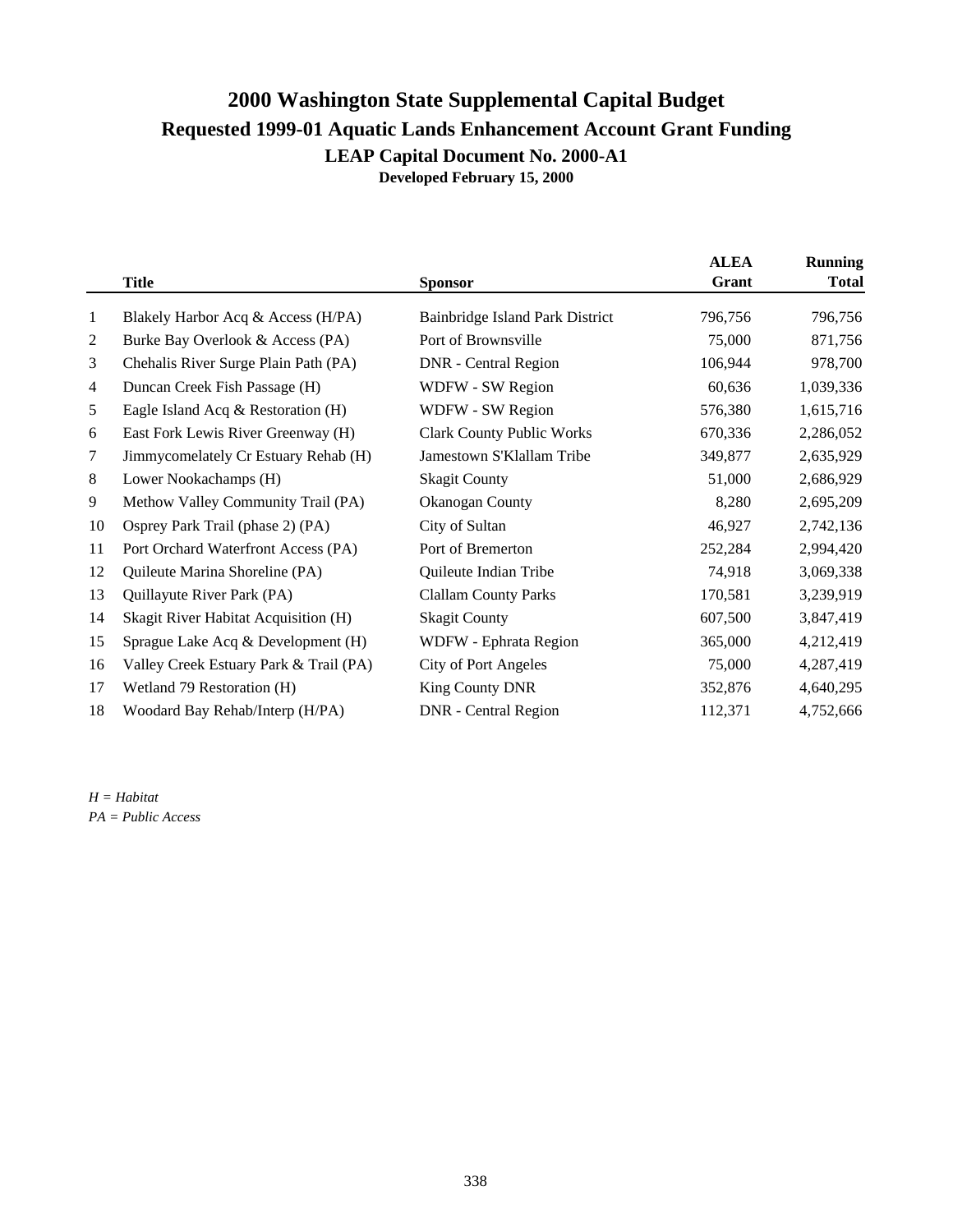|                                    | Department of Community, Trade, & Economic Development                                                                                                                        |                         |                              |
|------------------------------------|-------------------------------------------------------------------------------------------------------------------------------------------------------------------------------|-------------------------|------------------------------|
|                                    | <b>Community Economic Revitalization</b>                                                                                                                                      |                         | Ch 1, L 00, E2, PV, Sec 1002 |
| Description:                       | For loans to assist local governments in constructing infrastructure to create or retain jobs through private, industrial, and<br>commercial development.                     |                         |                              |
|                                    |                                                                                                                                                                               | Reappropriation         | Appropriation                |
|                                    | 1999-01 Original Appropriation                                                                                                                                                |                         |                              |
|                                    | Public Works Assistance Account - State                                                                                                                                       | 1,539,515<br>9,500,000  | $\theta$<br>13,000,000       |
|                                    | Public Facility Const Loan Revolv Account - State                                                                                                                             |                         |                              |
|                                    | Supplemental Change                                                                                                                                                           |                         |                              |
|                                    | Public Facility Const Loan Revolv Account - State                                                                                                                             |                         | $-6,359,000$                 |
|                                    | <b>Total</b>                                                                                                                                                                  | 11,039,515              | 6,641,000                    |
| Comments:                          | Funds are reduced due to the discontinued transfer of General Fund-State dollars to the Public Facility Construction<br>Loan Revolving Account as a result of Initiative 695. |                         |                              |
|                                    | Department of Community, Trade, & Economic Development                                                                                                                        |                         |                              |
|                                    | <b>County Public Facility Construction</b>                                                                                                                                    |                         | Ch 1, L 00, E2, PV, Sec 1003 |
|                                    | Description: For financial assistance to distressed counties that have experienced extraordinary costs due to the location of a major                                         |                         |                              |
|                                    | new business facility or the substantial expansion of an existing business facility in the county.                                                                            | Reappropriation         | Appropriation                |
|                                    | 1999-01 Original Appropriation                                                                                                                                                |                         |                              |
|                                    | <b>State Building Construction Account - State</b>                                                                                                                            | 0                       | 3,500,000                    |
|                                    | Distressed County Facilities Construction Loan Acc - State                                                                                                                    | $\Omega$                | 4,000,000                    |
|                                    | Supplemental Change                                                                                                                                                           |                         |                              |
|                                    | Distressed County Facilities Construction Loan Acc - State                                                                                                                    |                         | $-1,381,000$                 |
|                                    | <b>Total</b>                                                                                                                                                                  | $\overline{\mathbf{0}}$ | 6,119,000                    |
| Comments:                          | Funds are reduced due to the discontinued transfer of General Fund-State dollars to the Distressed County Facilities                                                          |                         |                              |
|                                    | Construction Loan Account as a result of Initiative 695.                                                                                                                      |                         |                              |
|                                    | Department of Community, Trade, & Economic Development                                                                                                                        |                         |                              |
| <b>Holly Park Education Center</b> |                                                                                                                                                                               |                         | Ch 1, L 00, E2, PV, Sec 1005 |
| Description:                       | Funds are provided as a grant to South Seattle Community College for education space in the Holly Park housing<br>development.                                                |                         |                              |
|                                    |                                                                                                                                                                               | Reappropriation         | Appropriation                |
|                                    | Supplemental Change<br><b>State Building Construction Account - State</b>                                                                                                     | $\boldsymbol{0}$        | 500,000                      |
| Comments:                          | Funds must be matched by an equal amount from other sources.                                                                                                                  |                         |                              |
|                                    |                                                                                                                                                                               |                         |                              |
|                                    | Department of Community, Trade, & Economic Development                                                                                                                        |                         |                              |
| <b>Clark County Skills Center</b>  |                                                                                                                                                                               |                         | Ch 1, L 00, E2, PV, Sec 1006 |
| Description:                       | Funds are provided for a matching grant for the construction of a new \$1.6 million technology center on the skill center<br>campus.                                          |                         |                              |
|                                    |                                                                                                                                                                               | Reappropriation         | Appropriation                |
|                                    | Supplemental Change                                                                                                                                                           |                         |                              |
|                                    | <b>State Building Construction Account - State</b>                                                                                                                            | $\boldsymbol{0}$        | 350,000                      |
| Comments:                          | Funds must be matched by at least \$1,300,000 from other sources.                                                                                                             |                         |                              |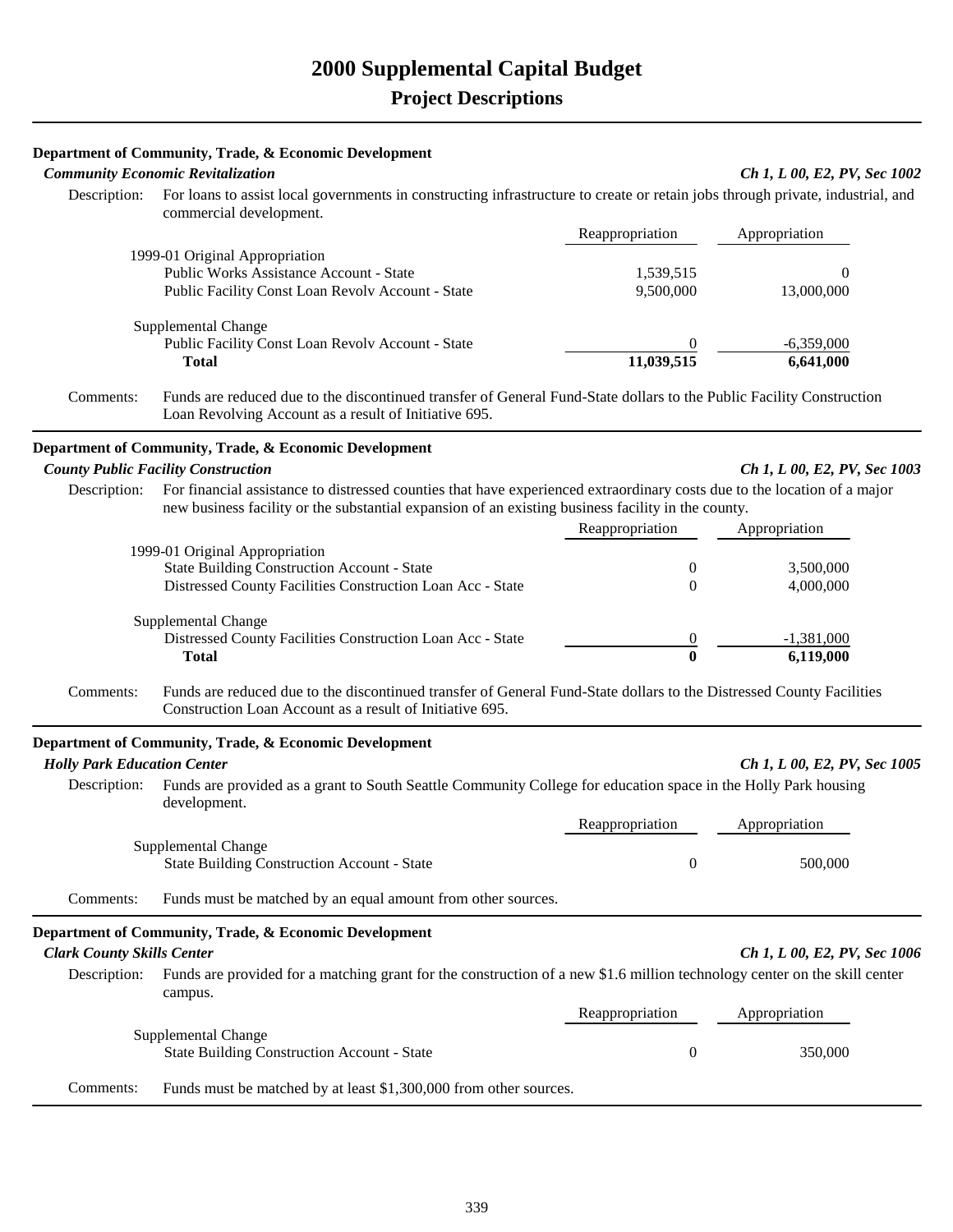|                                        | Department of Community, Trade, & Economic Development                                                                                                                                                                                                                                                                                                                                                                                                                 |                       |                              |
|----------------------------------------|------------------------------------------------------------------------------------------------------------------------------------------------------------------------------------------------------------------------------------------------------------------------------------------------------------------------------------------------------------------------------------------------------------------------------------------------------------------------|-----------------------|------------------------------|
|                                        | <b>Community Services Facilities Program</b>                                                                                                                                                                                                                                                                                                                                                                                                                           |                       | Ch 1, L 00, E2, PV, Sec 1007 |
| Description:                           | For grants to community service agencies to assist in acquiring, developing, or rehabilitating buildings for the purpose of<br>providing community-based family services.                                                                                                                                                                                                                                                                                              |                       |                              |
|                                        |                                                                                                                                                                                                                                                                                                                                                                                                                                                                        | Reappropriation       | Appropriation                |
|                                        | 1999-01 Original Appropriation                                                                                                                                                                                                                                                                                                                                                                                                                                         |                       |                              |
|                                        | <b>State Building Construction Account - State</b>                                                                                                                                                                                                                                                                                                                                                                                                                     | 1,416,470             | 4,000,000                    |
|                                        | Supplemental Change                                                                                                                                                                                                                                                                                                                                                                                                                                                    |                       |                              |
|                                        | <b>State Building Construction Account - State</b>                                                                                                                                                                                                                                                                                                                                                                                                                     |                       | 953,000                      |
|                                        | <b>Total</b>                                                                                                                                                                                                                                                                                                                                                                                                                                                           | $\frac{0}{1,416,470}$ | 4,953,000                    |
| Comments:                              | 1) Supplemental funding is provided through a General Fund-State appropriation in the Omnibus Appropriations Act to<br>the State Building Construction Account. For additional information, see Chapter 1, Laws of 2000, 2nd sp.s., Partial<br>Veto, Section 116(38) [EHB 2487].                                                                                                                                                                                       |                       |                              |
|                                        | 2) An additional five projects that service children and families will receive this new support, including: Hopelink in<br>Bellevue, \$150,000; Community Action Council of Lewis, Mason, and Thurston Counties, \$75,000; Metropolitan<br>Development Council in Tacoma, \$300,000; Children Northwest in Vancouver, \$300,000; and Friends of Youth in<br>Duvall, \$128,000.                                                                                         |                       |                              |
|                                        | <b>Department of General Administration</b>                                                                                                                                                                                                                                                                                                                                                                                                                            |                       |                              |
| <b>Legislative Building Renovation</b> |                                                                                                                                                                                                                                                                                                                                                                                                                                                                        |                       | Ch 1, L 00, E2, PV, Sec 1008 |
| Description:                           | For design and studies related to the renovation of the state Legislative Building.                                                                                                                                                                                                                                                                                                                                                                                    |                       |                              |
|                                        |                                                                                                                                                                                                                                                                                                                                                                                                                                                                        | Reappropriation       | Appropriation                |
|                                        | Supplemental Change                                                                                                                                                                                                                                                                                                                                                                                                                                                    |                       |                              |
|                                        | Capitol Building Construction Account - State                                                                                                                                                                                                                                                                                                                                                                                                                          | $\theta$              | 3,000,000                    |
| Comments:                              | 1) Provides \$2 million for design of the interior renovation and exterior preservation of the state Legislative Building<br>consistent with the recommendations of the Commission on Legislative Building Preservation and Renovation. Also<br>included in this appropriation is funding for planning and development of relocation space related to the project, as well<br>as access and site improvements to the south portico area.                               |                       |                              |
|                                        | 2) Provides \$1 million for a private financing feasibility study, an investigation of exterior sandstone attachment, and a<br>space use programming study.                                                                                                                                                                                                                                                                                                            |                       |                              |
|                                        | 3) The State Capitol Committee and four members of the Legislature will develop criteria and guidelines for the space<br>use programming study. The Department of General Administration must submit a report to the Legislature by<br>November 30, 2000 detailing the recommendations of the space use programming study. Recommendations from the<br>study will be the basis for the planning and development of relocation space for the capitol historic district. |                       |                              |

4) Up to \$10,000 or an amount based on an appraised value may be expended to acquire a photo and document collection of historic significance that depicts legislative activities and facilities.

#### **Military Department**

| Yakima National Guard Armory & Readiness Ctr Design & Const                                      |                                                    |                 | Ch 1, L 00, E2, PV, Sec 1009 |  |
|--------------------------------------------------------------------------------------------------|----------------------------------------------------|-----------------|------------------------------|--|
| For design and construction of an emergency services readiness center in Yakima.<br>Description: |                                                    |                 |                              |  |
|                                                                                                  |                                                    | Reappropriation | Appropriation                |  |
|                                                                                                  | 1999-01 Original Appropriation                     |                 |                              |  |
|                                                                                                  | General Fund - Federal                             | 8.275,000       | 0                            |  |
|                                                                                                  | <b>State Building Construction Account - State</b> | 2.725,000       |                              |  |
|                                                                                                  | Supplemental Change                                |                 |                              |  |
|                                                                                                  | General Fund - Federal                             |                 | 474,000                      |  |
|                                                                                                  | Total                                              | 11,000,000      | 474,000                      |  |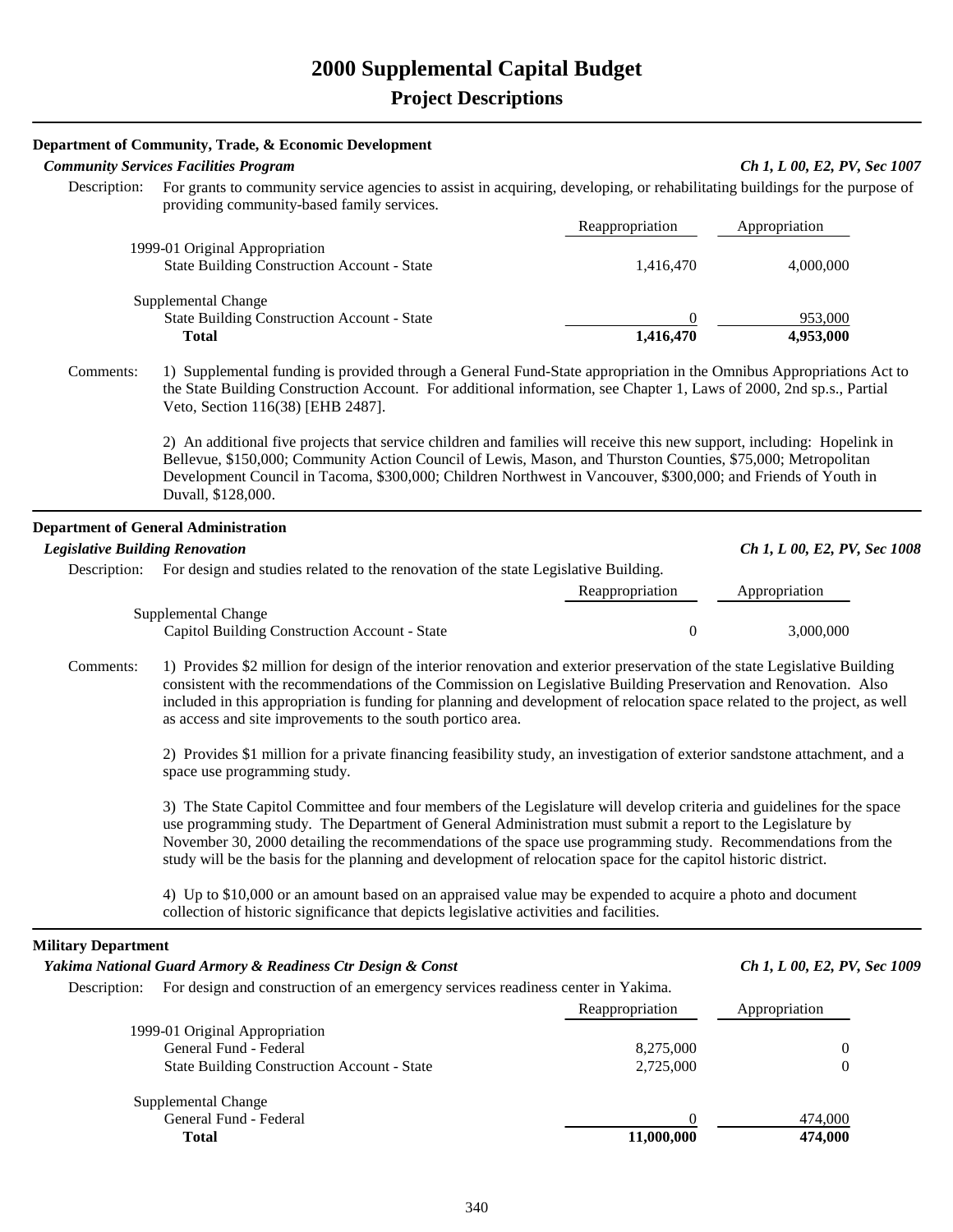# **2000 Supplemental Capital Budget Project Descriptions**

| Comments:                   | 1) In the original 1999-01 capital budget (Chapter 379, Laws of 1999, Partial Veto, Section 947), \$3 million General<br>Fund-State was appropriated to the Military Department for the design and/or construction of new National Guard<br>facilities in Bremerton, Spokane and Yakima in FY 2000. The Military Department spent \$2 million of the<br>appropriation on the design of facilities in Bremerton and Spokane, but they were unable to expend the remaining \$1<br>million on the Yakima facility in FY 2000. For this reason, \$1 million of the appropriation is moved to FY 2001 in the<br>operating budget (Chapter 1, Laws of 2000, 2nd sp.s., Partial Veto, Section 127 [EHB 2487]).                                                       |                  |                              |  |
|-----------------------------|---------------------------------------------------------------------------------------------------------------------------------------------------------------------------------------------------------------------------------------------------------------------------------------------------------------------------------------------------------------------------------------------------------------------------------------------------------------------------------------------------------------------------------------------------------------------------------------------------------------------------------------------------------------------------------------------------------------------------------------------------------------|------------------|------------------------------|--|
|                             | 2) The amount of \$474,000 in federal appropriation authority is provided to reflect an unanticipated federal<br>reimbursement for the design of the Yakima facility.                                                                                                                                                                                                                                                                                                                                                                                                                                                                                                                                                                                         |                  |                              |  |
|                             | <b>Department of Social and Health Services</b>                                                                                                                                                                                                                                                                                                                                                                                                                                                                                                                                                                                                                                                                                                               |                  |                              |  |
|                             | <b>Special Commitment Center: Phase I</b>                                                                                                                                                                                                                                                                                                                                                                                                                                                                                                                                                                                                                                                                                                                     |                  | Ch 1, L 00, E2, PV, Sec 1013 |  |
| Description:                | Funding is provided to begin construction of a new Special Commitment Center facility on McNeil Island.                                                                                                                                                                                                                                                                                                                                                                                                                                                                                                                                                                                                                                                       | Reappropriation  | Appropriation                |  |
|                             | Supplemental Change<br><b>State Building Construction Account - State</b>                                                                                                                                                                                                                                                                                                                                                                                                                                                                                                                                                                                                                                                                                     | $\boldsymbol{0}$ | 14,000,000                   |  |
| Comments:                   | 1) A total of \$14 million from the Violence Reduction and Drug Enforcement Account-State is deposited into the State<br>Building Construction Account in the operating budget (Chapter 1, Laws of 2000, 2nd sp.s., Partial Veto, Section<br>205(3b) [EHB 2487]) for the first phase of the project which includes design, sitework, and construction associated with<br>the first 50-bed housing unit. The assumed completion date is March 2002. The Department of Social and Health<br>Services (DSHS) must notify the Office of Financial Management and the legislative fiscal committees if there are<br>changes to the scheduled occupancy date.<br>2) While the appropriation is made to DSHS, the Department of Corrections will manage the project. |                  |                              |  |
|                             | 3) Within the funds appropriated, DSHS will evaluate options and site locations for less restrictive alternative<br>placements and provide a report detailing the results of their evaluation to the Legislature by November 15, 2000.                                                                                                                                                                                                                                                                                                                                                                                                                                                                                                                        |                  |                              |  |
| <b>Department of Health</b> |                                                                                                                                                                                                                                                                                                                                                                                                                                                                                                                                                                                                                                                                                                                                                               |                  |                              |  |
|                             | <b>Drinking Water Assistance Program</b>                                                                                                                                                                                                                                                                                                                                                                                                                                                                                                                                                                                                                                                                                                                      |                  | Ch 1, L 00, E2, PV, Sec 1014 |  |
| Description:                | Provides loans to local governments and public water systems for projects and activities to protect and improve the<br>state's drinking water facilities and resources.                                                                                                                                                                                                                                                                                                                                                                                                                                                                                                                                                                                       |                  |                              |  |
|                             |                                                                                                                                                                                                                                                                                                                                                                                                                                                                                                                                                                                                                                                                                                                                                               | Reappropriation  | Appropriation                |  |
|                             | 1999-01 Original Appropriation<br>Drinking Water Assistance Account - Federal                                                                                                                                                                                                                                                                                                                                                                                                                                                                                                                                                                                                                                                                                 | 16,133,576       | $\boldsymbol{0}$             |  |
|                             | Supplemental Change                                                                                                                                                                                                                                                                                                                                                                                                                                                                                                                                                                                                                                                                                                                                           | 0                |                              |  |
|                             | Drinking Water Assistance Account - Federal<br><b>Total</b>                                                                                                                                                                                                                                                                                                                                                                                                                                                                                                                                                                                                                                                                                                   | 16,133,576       | 16,985,921<br>16,985,921     |  |
| Comments:                   | The amount of federal money for this project was unknown during the 1999 legislative session.                                                                                                                                                                                                                                                                                                                                                                                                                                                                                                                                                                                                                                                                 |                  |                              |  |

## **Department of Corrections**

## *Local Government Criminal Justice Facilities*  $\overline{Ch}$  1,  $L$  00,  $E$ 2,  $PV$ ,  $\overline{Sc}$  1015

Description: Grants to local governments for jails and other correctional facilities.

|                                                               | Reappropriation | Appropriation        |
|---------------------------------------------------------------|-----------------|----------------------|
| 1999-01 Original Appropriation<br>General Fund - Federal      | 639.196         | 2,894,165            |
| Supplemental Change<br>General Fund - Federal<br><b>Total</b> | 639,196         | 612,000<br>3,506,165 |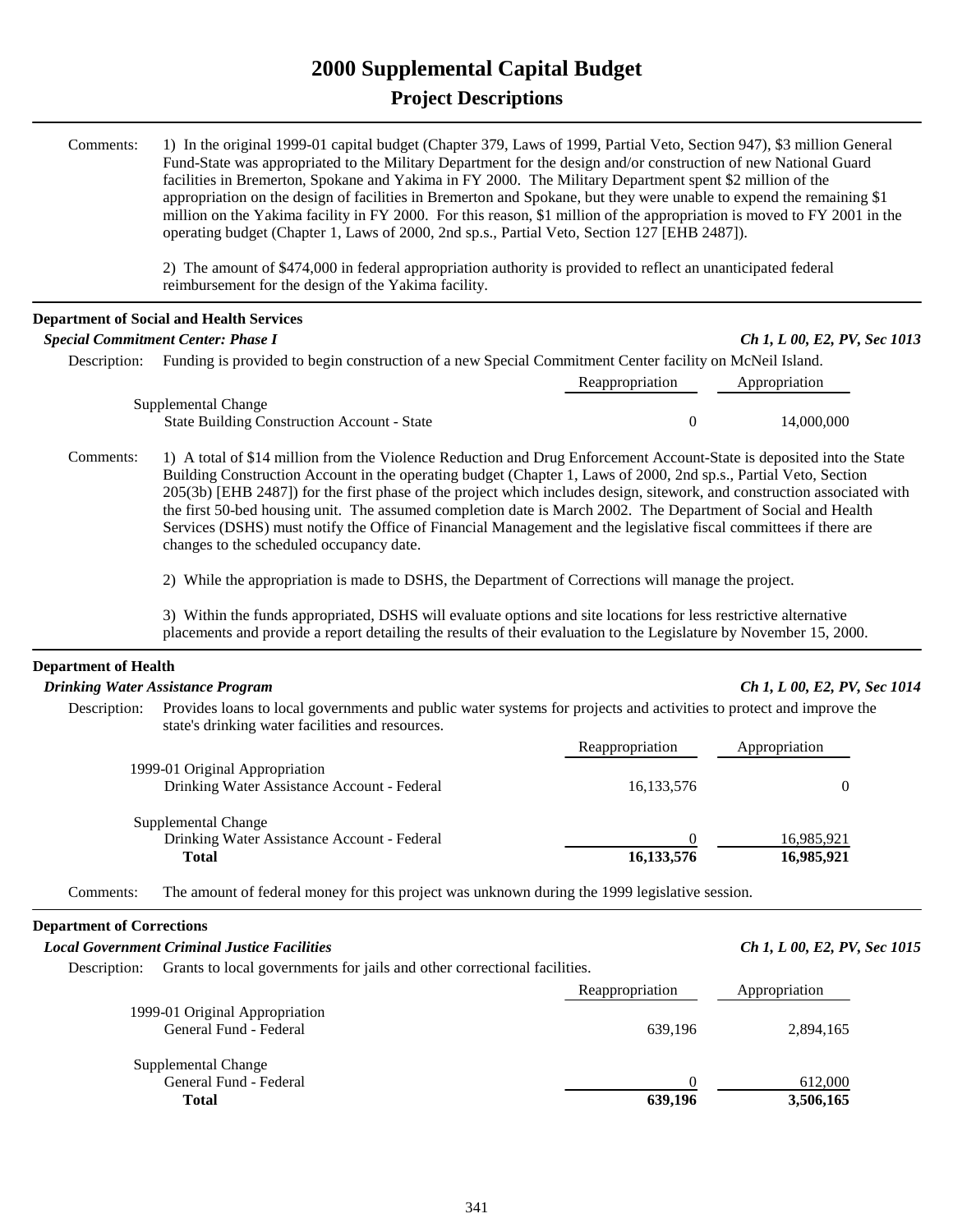# **2000 Supplemental Capital Budget Project Descriptions**

| Comments:                          | This appropriation is in addition to the currently authorized grant funding level of \$3.5 million provided in the original<br>1999-01 capital budget (Chapter 379, Laws of 1999, Partial Veto, Section 293). The appropriation from the federal<br>Violent Offender Incarceration and Truth-in-Sentencing grant program is provided for the purpose of constructing,<br>developing, expanding, modifying, or improving local jails and other correctional facilities to increase bed capacity. The<br>Department was awarded \$4,083,217 more than was anticipated in the 1999-01 capital budget. The balance of the<br>federal money is not appropriated and is held until the 2001-03 capital budget cycle. |                 |                              |
|------------------------------------|----------------------------------------------------------------------------------------------------------------------------------------------------------------------------------------------------------------------------------------------------------------------------------------------------------------------------------------------------------------------------------------------------------------------------------------------------------------------------------------------------------------------------------------------------------------------------------------------------------------------------------------------------------------------------------------------------------------|-----------------|------------------------------|
| <b>Department of Ecology</b>       |                                                                                                                                                                                                                                                                                                                                                                                                                                                                                                                                                                                                                                                                                                                |                 |                              |
|                                    | <b>Referendum 38 Water Supply Facilities</b>                                                                                                                                                                                                                                                                                                                                                                                                                                                                                                                                                                                                                                                                   |                 | Ch 1, L 00, E2, PV, Sec 1017 |
|                                    | Description: Provides planning, acquisition, construction, and improvement of water supply facilities statewide.                                                                                                                                                                                                                                                                                                                                                                                                                                                                                                                                                                                               |                 |                              |
|                                    |                                                                                                                                                                                                                                                                                                                                                                                                                                                                                                                                                                                                                                                                                                                | Reappropriation | Appropriation                |
|                                    | 1999-01 Original Appropriation                                                                                                                                                                                                                                                                                                                                                                                                                                                                                                                                                                                                                                                                                 |                 |                              |
|                                    | <b>State Drought Preparedness - State</b>                                                                                                                                                                                                                                                                                                                                                                                                                                                                                                                                                                                                                                                                      | $\theta$        | 6,800,000                    |
|                                    | St/Loc Impr Rev Acct Water Sup Fac - State                                                                                                                                                                                                                                                                                                                                                                                                                                                                                                                                                                                                                                                                     | 6,004,436       | 4,100,000                    |
|                                    | Supplemental Change                                                                                                                                                                                                                                                                                                                                                                                                                                                                                                                                                                                                                                                                                            |                 |                              |
|                                    | <b>State Drought Preparedness - State</b>                                                                                                                                                                                                                                                                                                                                                                                                                                                                                                                                                                                                                                                                      |                 | $-675,000$                   |
|                                    | <b>Total</b>                                                                                                                                                                                                                                                                                                                                                                                                                                                                                                                                                                                                                                                                                                   | 6,004,436       | 10,225,000                   |
| Comments:                          | The 2000 supplemental budget transfers funds to the operating budget (Chapter 1, Laws of 2000, 2nd sp.s., Partial Veto,<br>Section 301(24) and (26) [EHB 2487]) for water storage studies.                                                                                                                                                                                                                                                                                                                                                                                                                                                                                                                     |                 |                              |
| <b>Department of Ecology</b>       |                                                                                                                                                                                                                                                                                                                                                                                                                                                                                                                                                                                                                                                                                                                |                 |                              |
| <b>Centennial Clean Water Fund</b> |                                                                                                                                                                                                                                                                                                                                                                                                                                                                                                                                                                                                                                                                                                                |                 | Ch 1, L 00, E2, PV, Sec 1019 |
| Description:                       | Distributes funds to public authorities for the control, storage, treatment, and disposal of wastewater that causes water<br>quality degradation due to pollutants.                                                                                                                                                                                                                                                                                                                                                                                                                                                                                                                                            |                 |                              |
|                                    |                                                                                                                                                                                                                                                                                                                                                                                                                                                                                                                                                                                                                                                                                                                | Reappropriation | Appropriation                |
|                                    | 1999-01 Original Appropriation                                                                                                                                                                                                                                                                                                                                                                                                                                                                                                                                                                                                                                                                                 |                 |                              |
|                                    | Public Works Assistance Account - State                                                                                                                                                                                                                                                                                                                                                                                                                                                                                                                                                                                                                                                                        | $\overline{0}$  | 10,000,000                   |
|                                    | Water Quality Account - State                                                                                                                                                                                                                                                                                                                                                                                                                                                                                                                                                                                                                                                                                  | 32,336,890      | 52,000,000                   |
|                                    | Supplemental Change                                                                                                                                                                                                                                                                                                                                                                                                                                                                                                                                                                                                                                                                                            |                 |                              |
|                                    | Public Works Assistance Account - State                                                                                                                                                                                                                                                                                                                                                                                                                                                                                                                                                                                                                                                                        |                 | 450,000                      |
|                                    | <b>Total</b>                                                                                                                                                                                                                                                                                                                                                                                                                                                                                                                                                                                                                                                                                                   | 32,336,890      | 62,450,000                   |
| Comments:                          | The Public Works Assistance Account appropriation is increased to provide funding for a wastewater treatment plant in<br>the city of Pateros.                                                                                                                                                                                                                                                                                                                                                                                                                                                                                                                                                                  |                 |                              |
| <b>Department of Ecology</b>       |                                                                                                                                                                                                                                                                                                                                                                                                                                                                                                                                                                                                                                                                                                                |                 |                              |
|                                    | <b>Water Pollution Control Revolving Fund</b>                                                                                                                                                                                                                                                                                                                                                                                                                                                                                                                                                                                                                                                                  |                 | Ch 1, L 00, E2, PV, Sec 1020 |
| Description:                       | Provides loans to local governments for water quality improvements.                                                                                                                                                                                                                                                                                                                                                                                                                                                                                                                                                                                                                                            |                 |                              |
|                                    |                                                                                                                                                                                                                                                                                                                                                                                                                                                                                                                                                                                                                                                                                                                | Reappropriation | Appropriation                |
|                                    | 1999-01 Original Appropriation                                                                                                                                                                                                                                                                                                                                                                                                                                                                                                                                                                                                                                                                                 |                 |                              |
|                                    | Water Pollution Control Revolving Account - State                                                                                                                                                                                                                                                                                                                                                                                                                                                                                                                                                                                                                                                              | 55,640,931      | 32,375,833                   |
|                                    | Water Pollution Control Revolving Account - Federal                                                                                                                                                                                                                                                                                                                                                                                                                                                                                                                                                                                                                                                            | 34,914,688      | 46,830,366                   |
|                                    |                                                                                                                                                                                                                                                                                                                                                                                                                                                                                                                                                                                                                                                                                                                |                 |                              |
|                                    | Supplemental Change<br>Water Pollution Control Revolving Account - State                                                                                                                                                                                                                                                                                                                                                                                                                                                                                                                                                                                                                                       | $-26,830,452$   | 20,479,148                   |
|                                    | Water Pollution Control Revolving Account - Federal                                                                                                                                                                                                                                                                                                                                                                                                                                                                                                                                                                                                                                                            | 3,789,504       | 1,317,189                    |
|                                    | <b>Total</b>                                                                                                                                                                                                                                                                                                                                                                                                                                                                                                                                                                                                                                                                                                   | 67,514,671      | 101,002,536                  |
|                                    |                                                                                                                                                                                                                                                                                                                                                                                                                                                                                                                                                                                                                                                                                                                |                 |                              |
| Comments:                          | Changes the reappropriation and appropriation amounts to correspond to corrections to the Department's accounting<br>records.                                                                                                                                                                                                                                                                                                                                                                                                                                                                                                                                                                                  |                 |                              |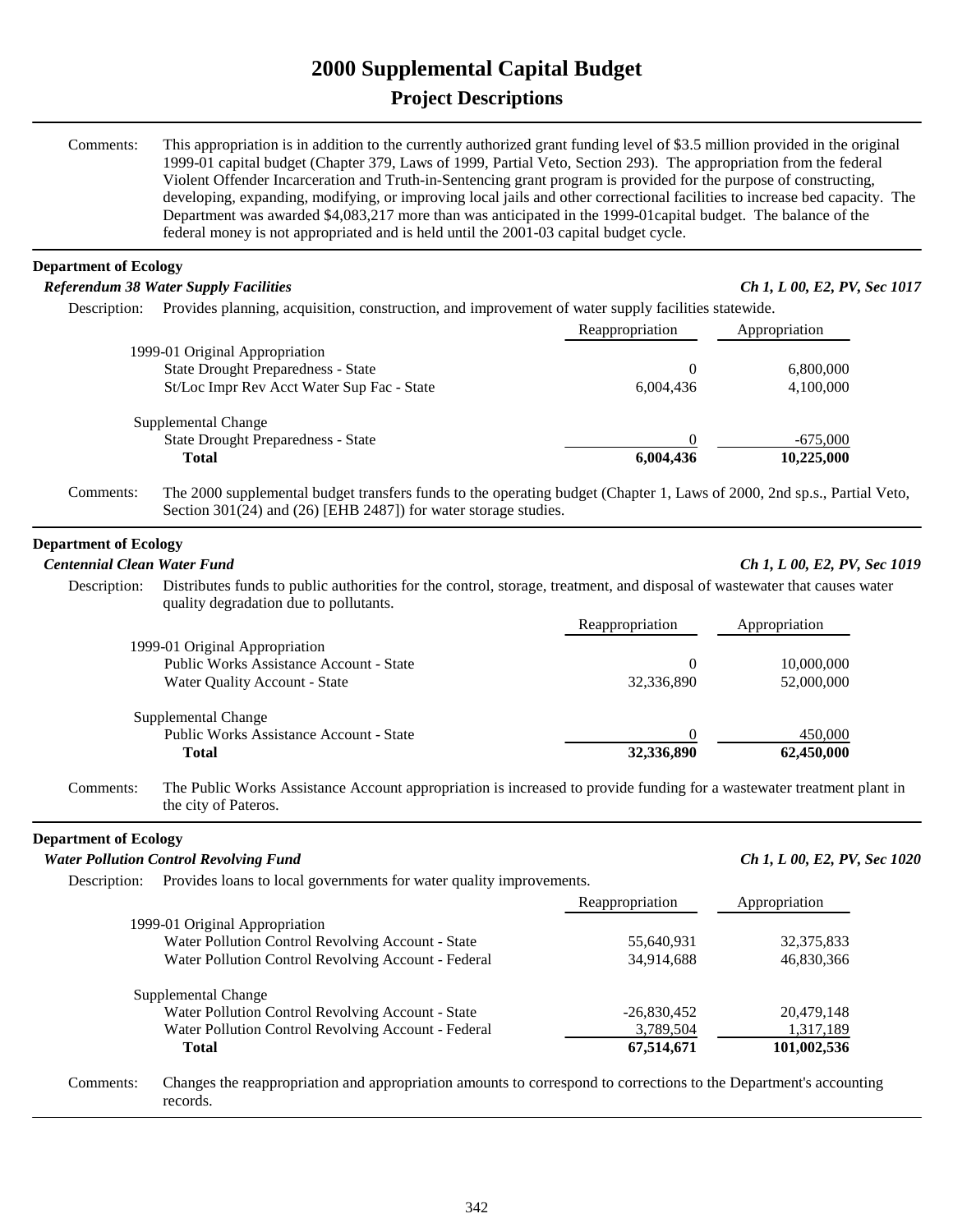#### **Interagency Committee for Outdoor Recreation**

#### *Washington Wildlife & Recreation Program Ch 1, L 00, E2, PV, Sec 1021*

 Description: The Washington Wildlife and Recreation Program (WWRP) was established to acquire lands for wildlife conservation and outdoor recreation purposes and to develop public recreational land and facilities.

|                                                    | Reappropriation | Appropriation |
|----------------------------------------------------|-----------------|---------------|
| 1999-01 Original Appropriation                     |                 |               |
| <b>State Building Construction Account - State</b> | 6,475,416       |               |
| <b>Outdoor Recreation Account - State</b>          | 23,733,311      | 23,000,000    |
| <b>Habitat Conservation Account - State</b>        | 25,872,718      | 25,000,000    |
| Supplemental Change                                |                 |               |
| <b>Outdoor Recreation Account - Federal</b>        |                 | 773,000       |
| Total                                              | 56,081,445      | 48,773,000    |

 Comments: 1) Additional appropriation authority is provided in the 2000 Supplemental budget from the federal land and water conservation fund for alternate projects on the WWRP project lists.

> 2) Chapter 1, Laws of 2000, 2nd sp.s., Section 1021 approves the list of local projects for fiscal year 2001. LEAP document No. 2000 W-4 includes the list of projects.

3) The Interagency Committee for Outdoor Recreation is directed to develop a policy on time limits for the completion of projects and the reallocation of money to alternate projects.

## **State Conservation Commission**

#### *Conservation Reserve Enhancement Program Ch 1, L 00, E2, PV, Sec 1022*

 Description: The Conservation Reserve Enhancement Program (CREP) is a partnership with the federal U.S. Department of Agriculture to offer payment to private landowners for part of the cost of protecting lands adjacent to salmon-critical streams for up to 15 years. The state funds 37.5 percent of the cost of restoring riparian habitat on lands enrolled in the CREP.

|                                                                                      | Reappropriation | Appropriation |
|--------------------------------------------------------------------------------------|-----------------|---------------|
| 1999-01 Original Appropriation<br><b>State Building Construction Account - State</b> | 5,000,000       | 5,000,000     |
| Supplemental Change                                                                  |                 |               |
| <b>State Building Construction Account - State</b>                                   |                 | $-5,000,000$  |
| <b>Total</b>                                                                         | 5,000,000       |               |

 Comments: Development of the CREP has taken longer than anticipated. New appropriations are transferred to the Conservation Commission for grants to assist dairy operators in implementing dairy nutrient management systems, and to the Department of Natural Resources to purchase small timber landowner riparian easements.

#### **State Conservation Commission**

 *Dairy Waste Management Grants Program Ch 1, L 00, E2, PV, Sec 1023* Description: Provides additional grant funding to dairy operators to implement dairy nutrient management systems. Reappropriation Appropriation 1999-01 Original Appropriation Water Quality Account - State 529,132 3,000,000 Supplemental Change State Building Construction Account - State 0 2,500,000  **Total 529,132 5,500,000**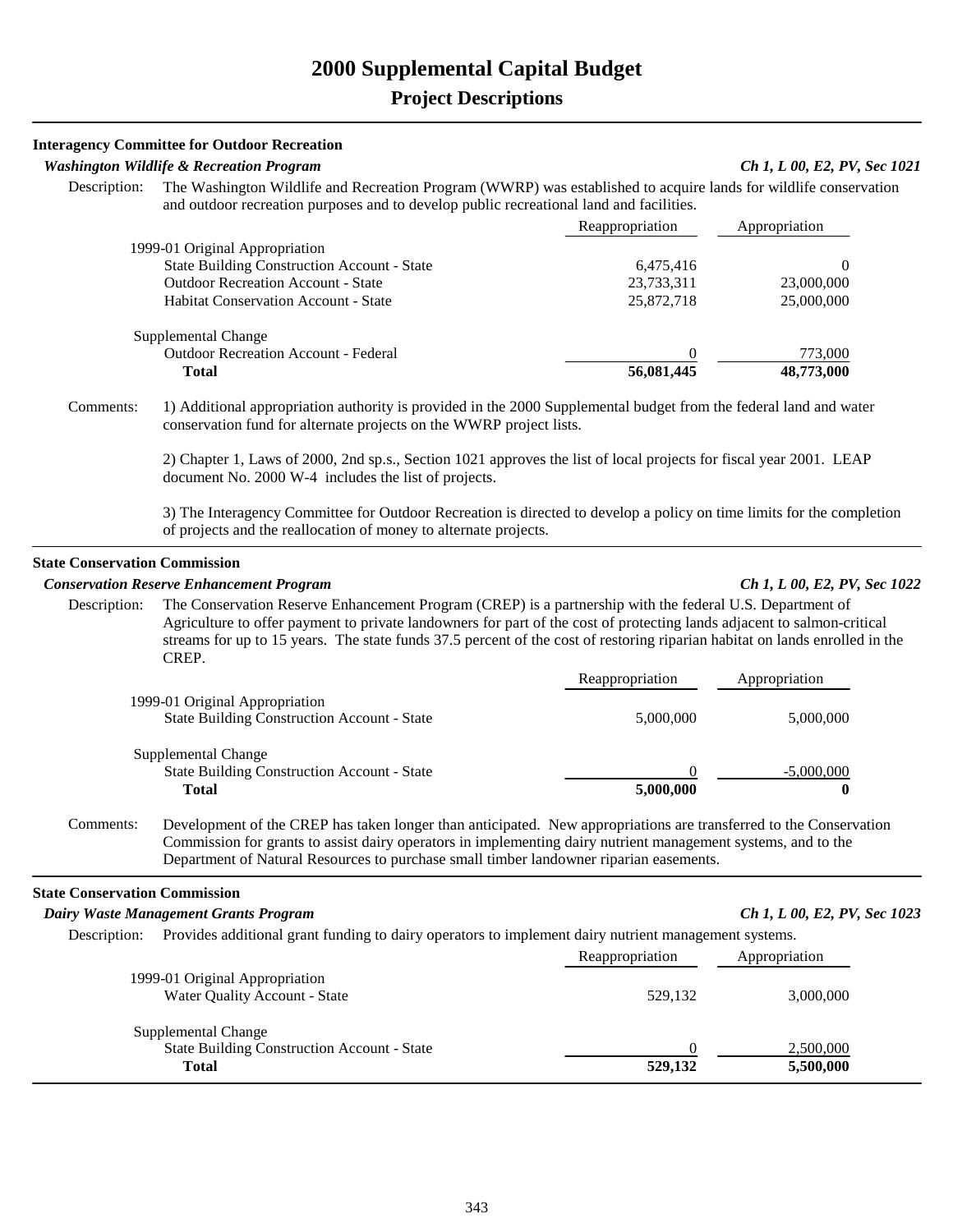# **2000 Supplemental Capital Budget**

| <b>Department of Fish and Wildlife</b>  |                                                                                                                                                                                                                                                                             |                       |                              |
|-----------------------------------------|-----------------------------------------------------------------------------------------------------------------------------------------------------------------------------------------------------------------------------------------------------------------------------|-----------------------|------------------------------|
| <b>Emergency Repairs</b>                |                                                                                                                                                                                                                                                                             |                       | Ch 1, L 00, E2, PV, Sec 1024 |
| Description:                            | Provides for emergency work typically resulting from fire, flood, wind, snow damage, or general public vandalism and<br>misuse.                                                                                                                                             |                       |                              |
|                                         |                                                                                                                                                                                                                                                                             | Reappropriation       | Appropriation                |
|                                         | 1999-01 Original Appropriation                                                                                                                                                                                                                                              |                       |                              |
|                                         | <b>State Building Construction Account - State</b>                                                                                                                                                                                                                          | 135,000               | 700,000                      |
|                                         | Supplemental Change                                                                                                                                                                                                                                                         |                       |                              |
|                                         | Aquatic Lands Enhancement Account - State<br><b>Total</b>                                                                                                                                                                                                                   | $\theta$<br>135,000   | 205,000<br>905,000           |
| Comments:                               | Additional funds are provided for repair of the weir at Silver Lake Dam in Cowlitz County.                                                                                                                                                                                  |                       |                              |
| <b>Department of Fish and Wildlife</b>  |                                                                                                                                                                                                                                                                             |                       |                              |
|                                         | <b>Warm Water Game Fish Access Facilities</b>                                                                                                                                                                                                                               |                       | Ch 1, L 00, E2, PV, Sec 1025 |
| Description:                            | Provides funds to improve access, piers, parking, restrooms, and other usage-related projects at fishing areas.                                                                                                                                                             | Reappropriation       | Appropriation                |
|                                         | 1999-01 Original Appropriation                                                                                                                                                                                                                                              |                       |                              |
|                                         | Warm Water Game Fish Account - State                                                                                                                                                                                                                                        | 210,000               | 600,000                      |
|                                         | Supplemental Change                                                                                                                                                                                                                                                         |                       |                              |
|                                         | Warm Water Game Fish Account - State                                                                                                                                                                                                                                        | $\theta$              | $-300,000$                   |
|                                         | <b>Total</b>                                                                                                                                                                                                                                                                | 210,000               | 300,000                      |
| Comments:                               | Capital expenditures are reduced to reflect current program plans. A portion of the funding is transferred to the<br>operating budget for ongoing operational needs.                                                                                                        |                       |                              |
| <b>Department of Natural Resources</b>  |                                                                                                                                                                                                                                                                             |                       |                              |
|                                         | <b>Small Timber Landowner Program</b>                                                                                                                                                                                                                                       |                       | Ch 1, L 00, E2, PV, Sec 1026 |
| Description:                            | Funds the acquisition of easements on forest land from small land owners.                                                                                                                                                                                                   | Reappropriation       | Appropriation                |
|                                         | 1999-01 Original Appropriation                                                                                                                                                                                                                                              |                       |                              |
|                                         | General Fund - Federal                                                                                                                                                                                                                                                      | $\boldsymbol{0}$      | 10,000,000                   |
|                                         | Supplemental Change                                                                                                                                                                                                                                                         |                       |                              |
|                                         | General Fund - Federal                                                                                                                                                                                                                                                      | 0                     | $-10,000,000$                |
|                                         | <b>State Building Construction Account - State</b><br><b>Total</b>                                                                                                                                                                                                          |                       | 2,500,000<br>2,500,000       |
| Comments:                               | Federal funding for this purpose was not included in the 2000 federal budget. The State Building Construction Account<br>is provided to continue the program. The money is transferred from the Conservation Reserve Enhancement Program in<br>the Conservation Commission. |                       |                              |
| <b>Department of Natural Resources</b>  |                                                                                                                                                                                                                                                                             |                       |                              |
| <b>Administrative Site Preservation</b> |                                                                                                                                                                                                                                                                             |                       | Ch 1, L 00, E2, PV, Sec 1027 |
| Description:                            | Fund allocation is updated to include appropriation from the Agricultural College Trust created in the 1999 legislative<br>session.                                                                                                                                         |                       |                              |
|                                         |                                                                                                                                                                                                                                                                             | Reappropriation       | Appropriation                |
|                                         | 1999-01 Original Appropriation                                                                                                                                                                                                                                              |                       |                              |
|                                         | Forest Development Account - State                                                                                                                                                                                                                                          | 0                     | 203,580                      |
|                                         | Resource Management Cost Account - State<br><b>State Building Construction Account - State</b>                                                                                                                                                                              | 0<br>$\boldsymbol{0}$ | 565,500<br>361,920           |
|                                         |                                                                                                                                                                                                                                                                             |                       |                              |

| Supplemental Change                      |           |
|------------------------------------------|-----------|
| Resource Management Cost Account - State | $-51,400$ |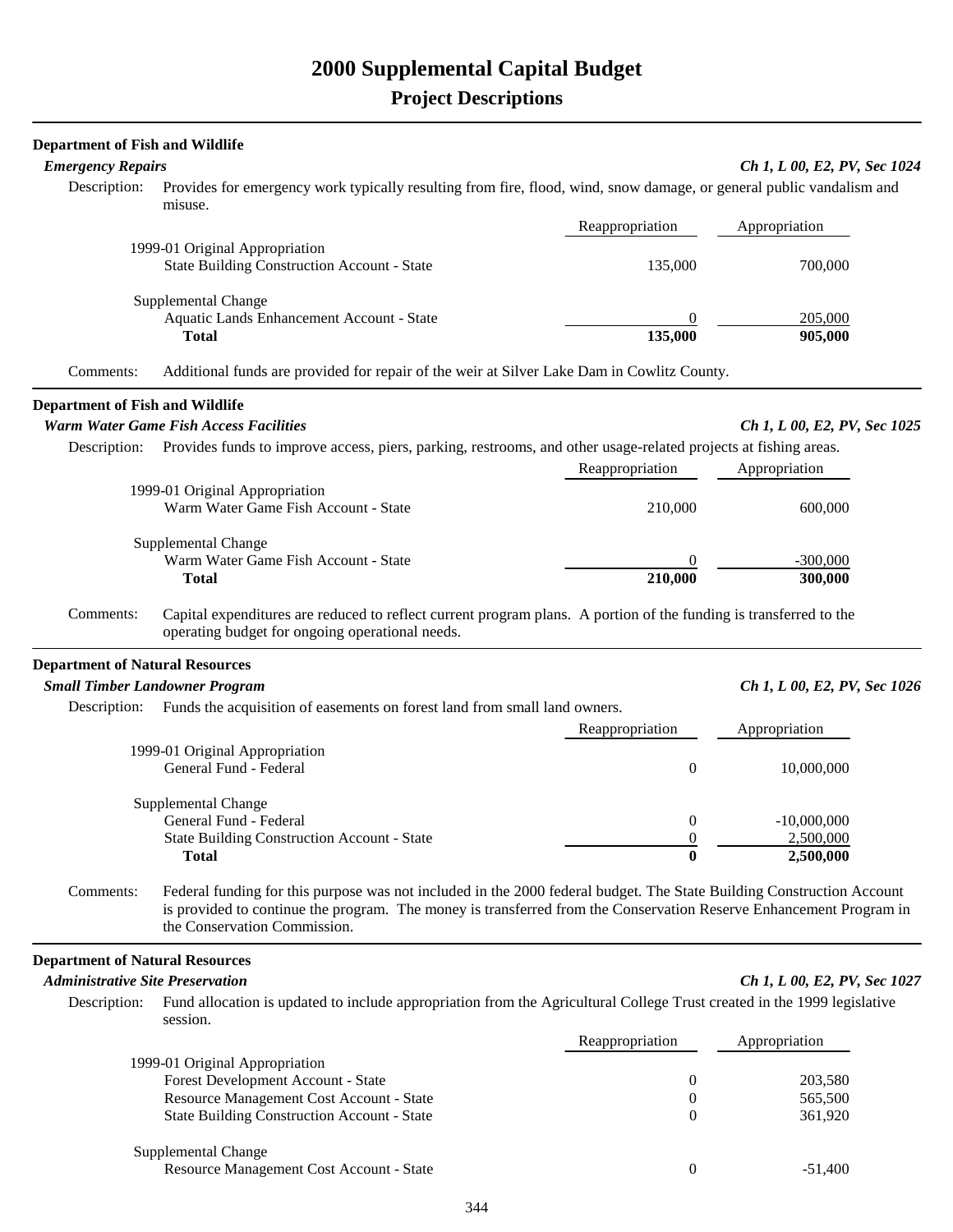# **2000 Supplemental Capital Budget**

|                                                                                      | Agricultural College Trust Management Account - State<br><b>Total</b>                                                                                                                                                                                                                                                                                                                                                              | 0<br>$\bf{0}$                                  | 51,400<br>1,131,000            |
|--------------------------------------------------------------------------------------|------------------------------------------------------------------------------------------------------------------------------------------------------------------------------------------------------------------------------------------------------------------------------------------------------------------------------------------------------------------------------------------------------------------------------------|------------------------------------------------|--------------------------------|
| <b>Department of Natural Resources</b>                                               |                                                                                                                                                                                                                                                                                                                                                                                                                                    |                                                |                                |
| <b>Right-of-Way Acquisition</b><br>Description:                                      | Fund allocation is updated to include appropriation from the Agricultural College Trust created in the 1999 legislative<br>session.                                                                                                                                                                                                                                                                                                |                                                | Ch 1, L 00, E2, PV, Sec 1029   |
|                                                                                      |                                                                                                                                                                                                                                                                                                                                                                                                                                    | Reappropriation                                | Appropriation                  |
|                                                                                      | 1999-01 Original Appropriation<br>Forest Development Account - State<br>Resource Management Cost Account - State                                                                                                                                                                                                                                                                                                                   | $\overline{0}$<br>$\overline{0}$               | 387,000<br>650,000             |
|                                                                                      | Supplemental Change<br>Resource Management Cost Account - State<br>Agricultural College Trust Management Account - State<br><b>Total</b>                                                                                                                                                                                                                                                                                           | $\mathbf{0}$<br>0<br>$\bf{0}$                  | $-6,000$<br>6,000<br>1,037,000 |
| <b>Department of Natural Resources</b><br><b>Minor Works Program</b><br>Description: | Fund allocation is updated to include appropriation from the Agricultural College Trust created in the 1999 legislative<br>session.                                                                                                                                                                                                                                                                                                |                                                | Ch 1, L 00, E2, PV, Sec 1030   |
|                                                                                      |                                                                                                                                                                                                                                                                                                                                                                                                                                    | Reappropriation                                | Appropriation                  |
|                                                                                      | 1999-01 Original Appropriation<br>Forest Development Account - State<br>Resource Management Cost Account - State<br><b>State Building Construction Account - State</b>                                                                                                                                                                                                                                                             | $\overline{0}$<br>$\boldsymbol{0}$<br>$\theta$ | 136,600<br>379,500<br>242,900  |
|                                                                                      | Supplemental Change<br>Resource Management Cost Account - State<br>Agricultural College Trust Management Account - State<br><b>Total</b>                                                                                                                                                                                                                                                                                           | $\mathbf{0}$<br>$\boldsymbol{0}$<br>$\bf{0}$   | $-35,000$<br>35,000<br>759,000 |
| <b>Department of Natural Resources</b>                                               |                                                                                                                                                                                                                                                                                                                                                                                                                                    |                                                |                                |
| Description:                                                                         | <b>Aquatic Lands Enhancement Grants</b><br>Provides grants to local governments to restore and protect aquatic habitat and to provide non-motorized public access to<br>water.                                                                                                                                                                                                                                                     |                                                | Ch 1, L 00, E2, PV, Sec 1031   |
|                                                                                      |                                                                                                                                                                                                                                                                                                                                                                                                                                    | Reappropriation                                | Appropriation                  |
|                                                                                      | 1999-01 Original Appropriation<br>Aquatic Lands Enhancement Account - State                                                                                                                                                                                                                                                                                                                                                        | 2,340,000                                      | 5,550,000                      |
|                                                                                      | Supplemental Change<br>Aquatic Lands Enhancement Account - State<br><b>Total</b>                                                                                                                                                                                                                                                                                                                                                   | $\Omega$<br>2,340,000                          | $-797,000$<br>4,753,000        |
| Comments:                                                                            | 1) Revenue to the Aquatic Lands Enhancement Account (ALEA) is projected to decline. This reduction eliminates<br>funding for the Deepwater Slough and Castle Rock Riverfront Trail projects. However, as a result of the veto of the<br>\$300,000 reductions in ALEA funded activities in the operating budget, the Department may further reduce the number<br>of projects to restore the administrative costs of the Department. |                                                |                                |
|                                                                                      | 2) See LEAP Capital Document No. 2000-A1. The two projects identified above are removed from the list of approved<br>projects.                                                                                                                                                                                                                                                                                                     |                                                |                                |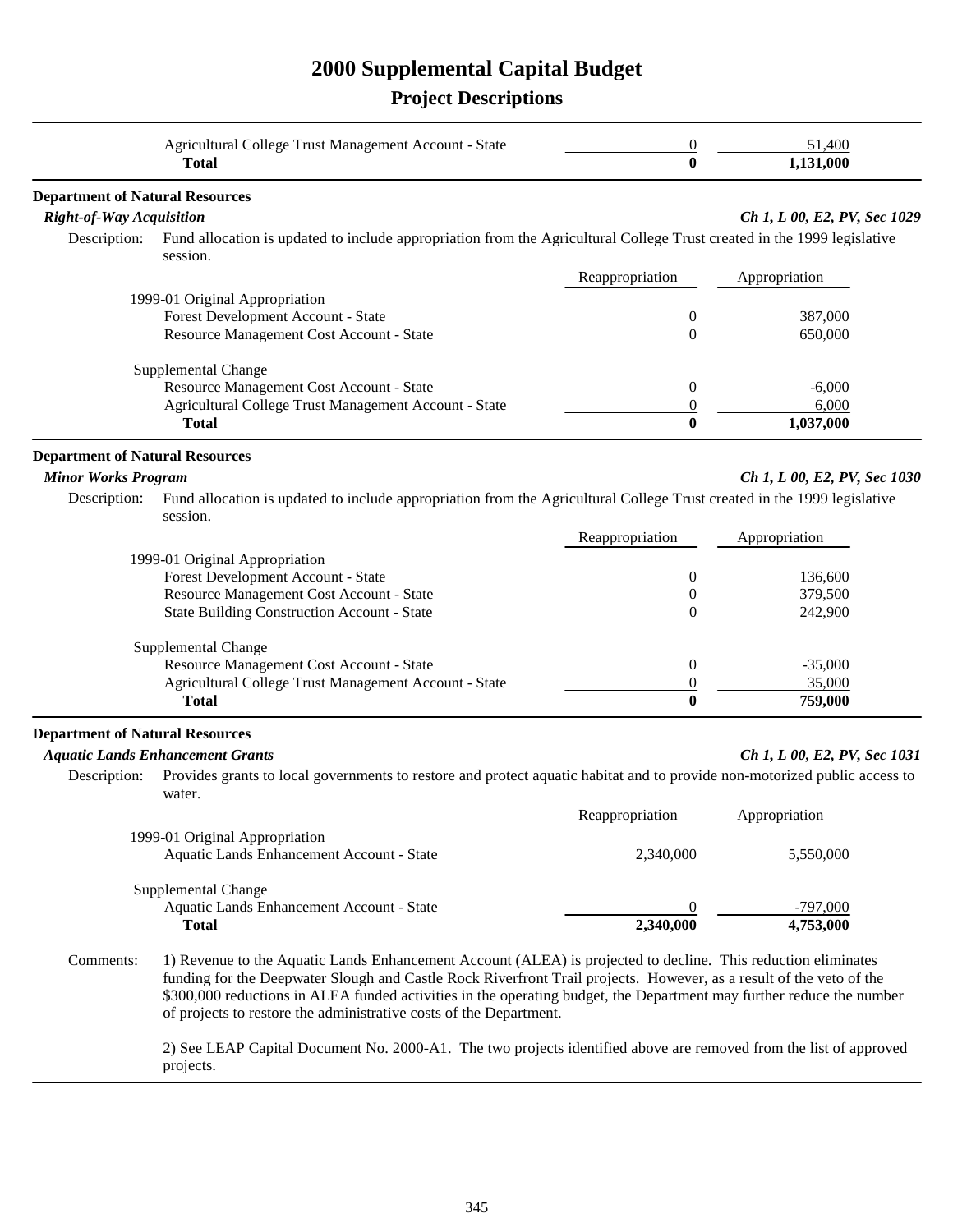| <b>Washington State Patrol</b>  |                                                                                                                                                                                                                                                                                                                                                                                                                 |                                         |                                 |
|---------------------------------|-----------------------------------------------------------------------------------------------------------------------------------------------------------------------------------------------------------------------------------------------------------------------------------------------------------------------------------------------------------------------------------------------------------------|-----------------------------------------|---------------------------------|
| <b>Seattle Crime Laboratory</b> |                                                                                                                                                                                                                                                                                                                                                                                                                 |                                         | Ch 1, L 00, E2, PV, Sec 1032    |
|                                 | Description: Provides for remodeling to accommodate the Toxicology Laboratory Program within the Seattle Crime Lab project.                                                                                                                                                                                                                                                                                     |                                         |                                 |
|                                 |                                                                                                                                                                                                                                                                                                                                                                                                                 | Reappropriation                         | Appropriation                   |
|                                 | 1999-01 Original Appropriation<br>County Criminal Justice Assistance Account - State<br>Municipal Criminal Justice Assistance Account - State<br><b>State Building Construction Account - State</b>                                                                                                                                                                                                             | $\boldsymbol{0}$<br>$\theta$<br>900,000 | 650,000<br>250,000<br>9,100,000 |
|                                 | Supplemental Change<br>Death Investigations Account - State<br><b>Total</b>                                                                                                                                                                                                                                                                                                                                     | $\theta$<br>900,000                     | 2,500,000<br>12,500,000         |
| Comments:                       | In the original 1999-01 capital budget (Chapter 379, Laws of 1999, Partial Veto, Section 502), \$10 million was provided<br>for the construction of the Washington State Patrol's Seattle Crime Laboratory. The \$2.5 million in supplemental<br>funding will allow the State Toxicology Lab, which is currently located in the same building, to be remodeled and<br>integrated into the construction project. |                                         |                                 |
| <b>State Board of Education</b> |                                                                                                                                                                                                                                                                                                                                                                                                                 |                                         |                                 |
|                                 | <b>Common School Construction - Quality and Value Improvements</b>                                                                                                                                                                                                                                                                                                                                              |                                         | Ch 1, L 00, E2, PV, Sec 1033    |
| Description:                    | Provides funds to improve the quality and value of K-12 school construction projects by incorporating value<br>engineering, constructability reviews, building commissioning, construction management, and State Fire Marshal plan<br>reviews to implement Chapter 313, Laws of 1999 (HB 1831).                                                                                                                 |                                         |                                 |
|                                 |                                                                                                                                                                                                                                                                                                                                                                                                                 | Reappropriation                         | Appropriation                   |
|                                 | 1999-01 Original Appropriation<br>Common School Construction Account - State                                                                                                                                                                                                                                                                                                                                    | $\mathbf{0}$                            | 10,000,000                      |
|                                 | Supplemental Change                                                                                                                                                                                                                                                                                                                                                                                             |                                         |                                 |
|                                 | Common School Construction Account - State                                                                                                                                                                                                                                                                                                                                                                      | $\overline{0}$                          | $-5,000,000$                    |
|                                 | <b>Total</b>                                                                                                                                                                                                                                                                                                                                                                                                    | $\bf{0}$                                | 5,000,000                       |
| Comments:                       | A total of \$5 million is transferred to K-12 construction due to a delay in the State Board adopting rules for<br>implementing the program. Once rules are adopted, these costs will be part of the state share of school construction at<br>the state matching rate.                                                                                                                                          |                                         |                                 |
| <b>State Board of Education</b> |                                                                                                                                                                                                                                                                                                                                                                                                                 |                                         |                                 |
|                                 | <b>Public School Building Construction</b>                                                                                                                                                                                                                                                                                                                                                                      |                                         | Ch 1, L 00, E2, PV, Sec 1034    |
|                                 | Description: Funds are provided to address the updated estimates of K-12 construction demands in the current biennium.                                                                                                                                                                                                                                                                                          | Reappropriation                         | Appropriation                   |
|                                 | 1999-01 Original Appropriation                                                                                                                                                                                                                                                                                                                                                                                  |                                         |                                 |
|                                 | <b>State Building Construction Account - State</b>                                                                                                                                                                                                                                                                                                                                                              | 1,993,556                               | $\boldsymbol{0}$                |
|                                 | Common School Construction Account - State                                                                                                                                                                                                                                                                                                                                                                      | 112,424,633                             | 315,081,000                     |
|                                 | Supplemental Change                                                                                                                                                                                                                                                                                                                                                                                             |                                         |                                 |
|                                 | Common School Construction Account - State                                                                                                                                                                                                                                                                                                                                                                      | $\boldsymbol{0}$                        | 56,800,000                      |
|                                 | <b>Total</b>                                                                                                                                                                                                                                                                                                                                                                                                    | 114,418,189                             | 371,881,000                     |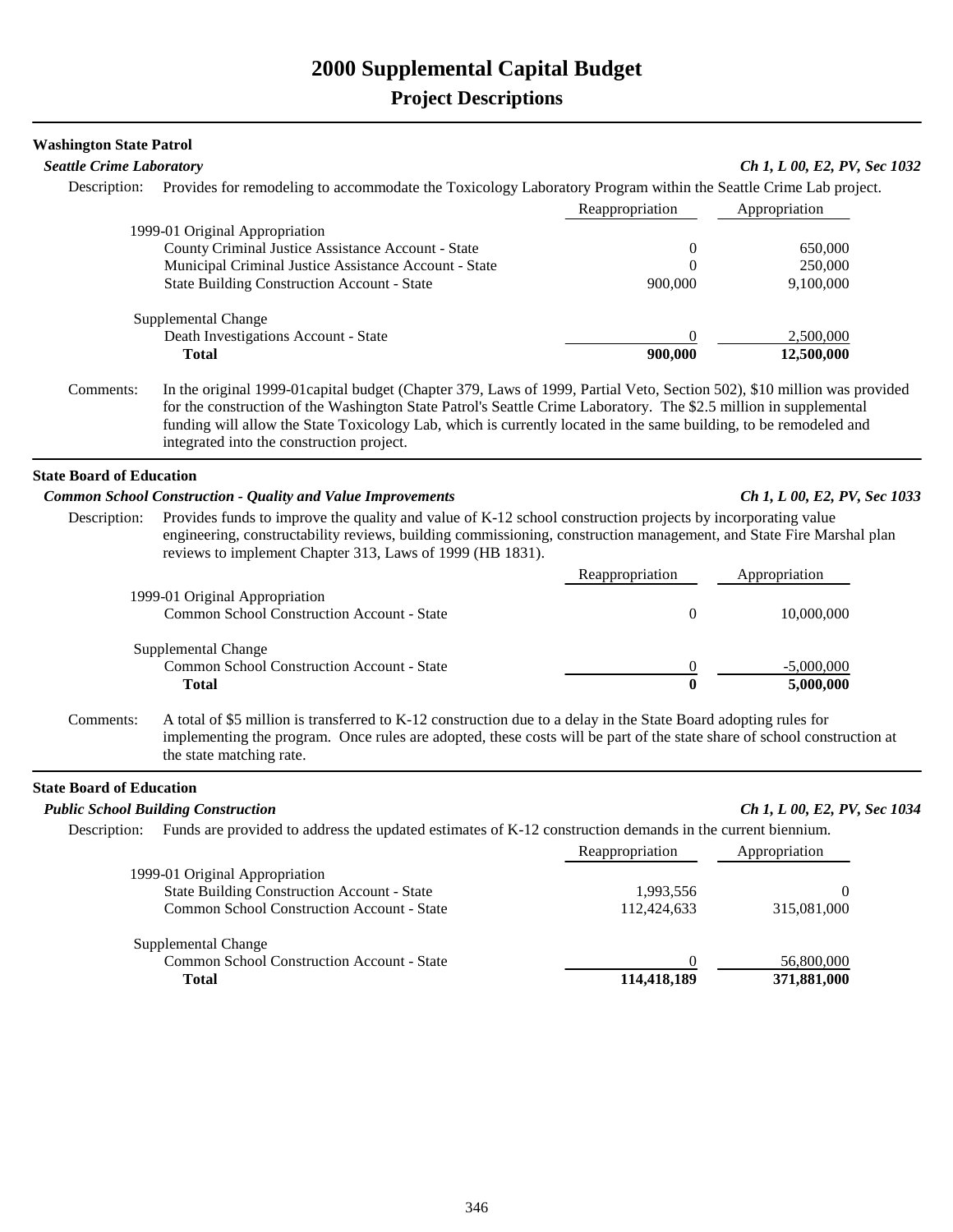## **2000 Supplemental Capital Budget Project Descriptions**

| Comments: 1) The \$56.8 million supplemental appropriation reflects updated information provided by the Office of the |
|-----------------------------------------------------------------------------------------------------------------------|
| Superintendent of Public Instruction for the amount of eligible projects for the July 1, 2000 release.                |

2) The sources supporting the \$56.8 million appropriation include: \$33.2 million of additional Department of Natural Resources trust revenues in the November 1999 forecast; \$13.3 million in unanticipated trust land transfer revenues from the Loomis forest sale (Chapter 1, Laws of 2000, 2nd sp.s., Partial Veto, Section 802); (\$4.2) million less from the 1999 trust land transfer estimate due to changing the timber to land ratio from 90/10 to 85/15 (Chapter 1, Laws of 2000, 2nd sp.s., Partial Veto, Section 1028); and \$6.6 million in additional Education Savings Account funds (Chapter 1, Laws of 2000, 2nd sp.s., Partial Veto, Section 519). In addition, \$5.0 million of the original appropriation for value engineering is available for construction because the State Board was slow in developing rules for the program. This totals \$53.8 million of additional revenues, the remaining funds are from the fund balance of the Common School Construction Account.

3) The estimated shortfall in common school matching funds for the 2001-03 biennium is \$160 million. The supplemental operating budget (Chapter 1, Laws of 2000, 2nd sp.s., Partial Veto, Section 519) contains a \$35.0 million appropriation from the Education Construction Account to the Common School Construction Account to reduce the 2001-03 shortfall. A total of \$138 million is expected to be deposited into the Education Construction Account as a result of Chapter 2, Laws of 2000, 2nd sp.s. (EHB 3169), which changed the Initiative 601 Emergency Reserve from 5 percent of biennial to 5 percent of annual general fund revenues.

#### **University of Washington**

#### *Classroom Improvements and Minor Works Ch 1, L 00, E2, PV, Sec 1036*

| Description: Provides for improvements to general assignment classrooms and various minor works projects throughout the main |                 |               |
|------------------------------------------------------------------------------------------------------------------------------|-----------------|---------------|
| campus.                                                                                                                      |                 |               |
|                                                                                                                              | Reappropriation | Appropriation |

| Reappropriation | Appropriation |
|-----------------|---------------|
|                 | 16,000,000    |
|                 |               |

 Comments: The supplemental appropriation reflects the planned use of Metro Tract revenues in the current period. Beginning with the 1999-01 biennium, these funds are now deposited in the University of Washington building account and require appropriation. These funds were not included in the 1999-01 budget because Chapter 346, Laws of 1999 (ESHB 1991) was enacted after the budget was developed.

#### **State School for the Deaf**

| Clark Hall/Lloyd: Upgrade |                                                    |                 | Ch 1, L 00, E2, PV, Sec 1037 |  |
|---------------------------|----------------------------------------------------|-----------------|------------------------------|--|
| Description:              | For upgrades to Clark Hall and Lloyd Auditorium.   |                 |                              |  |
|                           |                                                    | Reappropriation | Appropriation                |  |
|                           | 1999-01 Original Appropriation                     |                 |                              |  |
|                           | <b>State Building Construction Account - State</b> | 0               | 500,000                      |  |
|                           | Supplemental Change                                |                 |                              |  |
|                           | <b>State Building Construction Account - State</b> |                 | 900,000                      |  |
|                           | <b>Total</b>                                       | 0               | 1,400,000                    |  |
|                           |                                                    |                 |                              |  |

 Comments: A total of \$900,000 is transferred to this project from the Northrup Elementary School heating, ventilation, and air conditioning upgrade.

#### **State School for the Deaf**

## *Clark Hall/Lloyd: Seismic Stabilization Ch 1, L 00, E2, PV, Sec 1038* Description: For replacement and anchoring of brick veneer on Clark Hall and Lloyd Auditorium for seismic stabilization. Reappropriation Appropriation 1999-01 Original Appropriation State Building Construction Account - State 0 500,000 Supplemental Change State Building Construction Account - State 1990, 000 900, 000 900, 000 900, 000 900, 000 900, 000 900, 000 900, 000 900, 000 900, 000 900, 000 900, 000 900, 000 900, 000 900, 000 900, 000 900, 000 900, 000 900, 000 900, 0  **Total 0 1,400,000**